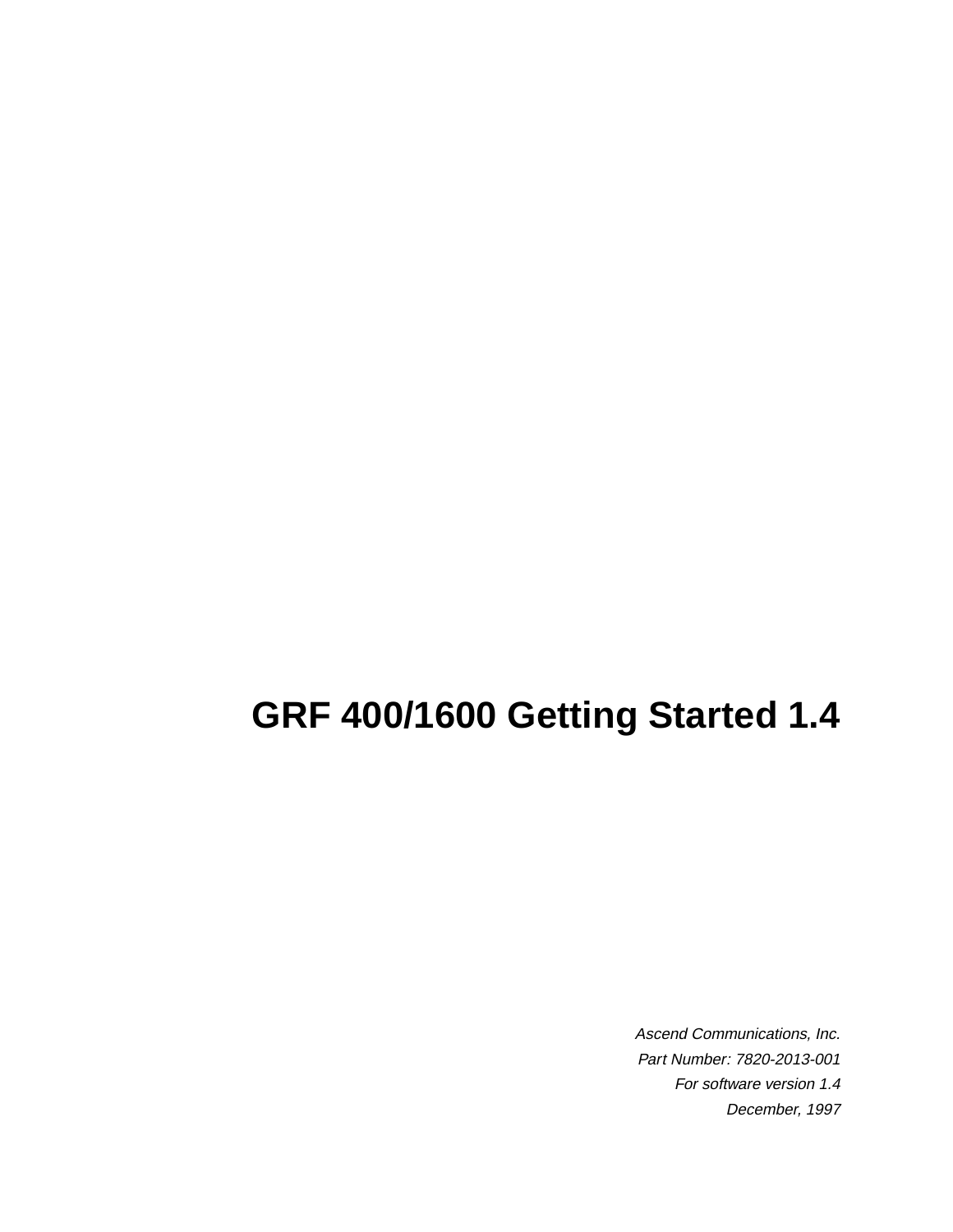GRF is a trademark of Ascend Communications, Inc. Other trademarks and trade names mentioned in this publication belong to their respective owners.

Copyright © 1997, Ascend Communications, Inc. All Rights Reserved.

This document contains information that is the property of Ascend Communications, Inc. This document may not be copied, reproduced, reduced to any electronic medium or machine readable form, or otherwise duplicated, and the information herein may not be used, disseminated or otherwise disclosed, except with the prior written consent of Ascend Communications, Inc.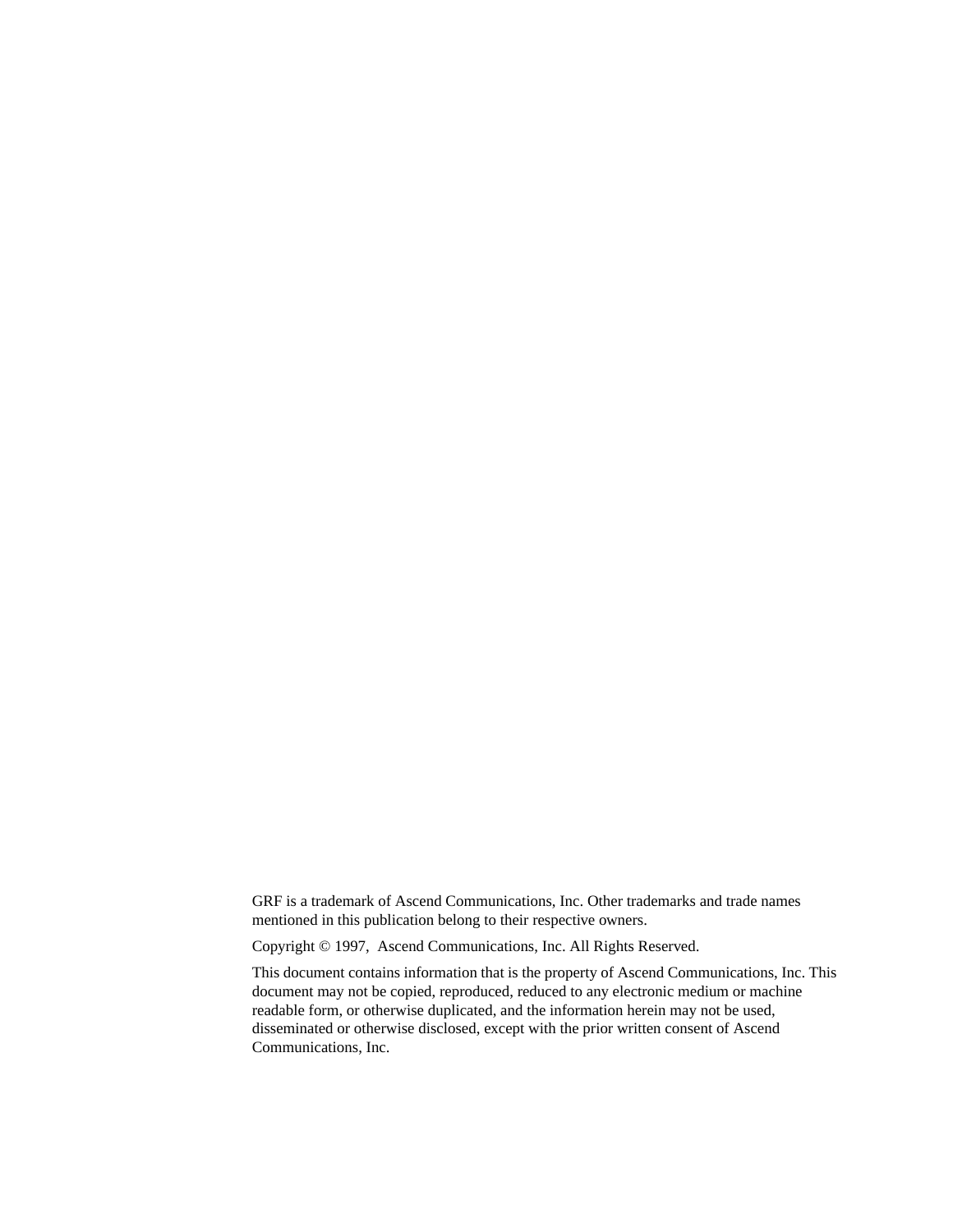## <span id="page-2-0"></span>**Ascend Customer Service**

You can request assistance or additional information by telephone, email, fax, or modem, or over the Internet.

### **Obtaining Technical Assistance**

If you need technical assistance, first gather the information that Ascend Customer Service will need for diagnosing your problem. Then select the most convenient method of contacting Ascend Customer Service.

#### Information you will need

Before contacting Ascend Customer Service, gather the following information:

- Product name and model
- Software and hardware options
- Software version
- Service Profile Identifiers (SPIDs) associated with your product
- Whether you are routing or bridging with your Ascend product
- Type of computer you are using
- Description of the problem

#### How to contact Ascend Customer Service

After you gather the necessary information, contact Ascend in one of the following ways:

| Telephone in the United States      | 800-ASCEND-4 (800-272-3634) |
|-------------------------------------|-----------------------------|
| Telephone outside the United States | 510-769-8027 (800-697-4772) |
| Austria/Germany/Switzerland         | $(+33)$ 492 96 5672         |
| Benelux                             | $(+33)$ 492 96 5674         |
| France                              | $(+33)$ 492 96 5673         |
| Italy                               | $(+33)$ 492 96 5676         |
| Japan                               | $(+81)$ 3 5325 7397         |
| Middle East/Africa                  | $(+33)$ 492 96 5679         |
| Scandinavia                         | $(+33)$ 492 96 5677         |
| Spain/Portugal                      | $(+33)$ 492 96 5675         |
| <b>UK</b>                           | $(+33)$ 492 96 5671         |
| Email                               | support@ascend.com          |
| Email (outside US)                  | EMEAsupport@ascend.com      |
| Facsimile (FAX)                     | 510-814-2312                |
| Customer Support BBS by modem       | 510-814-2302                |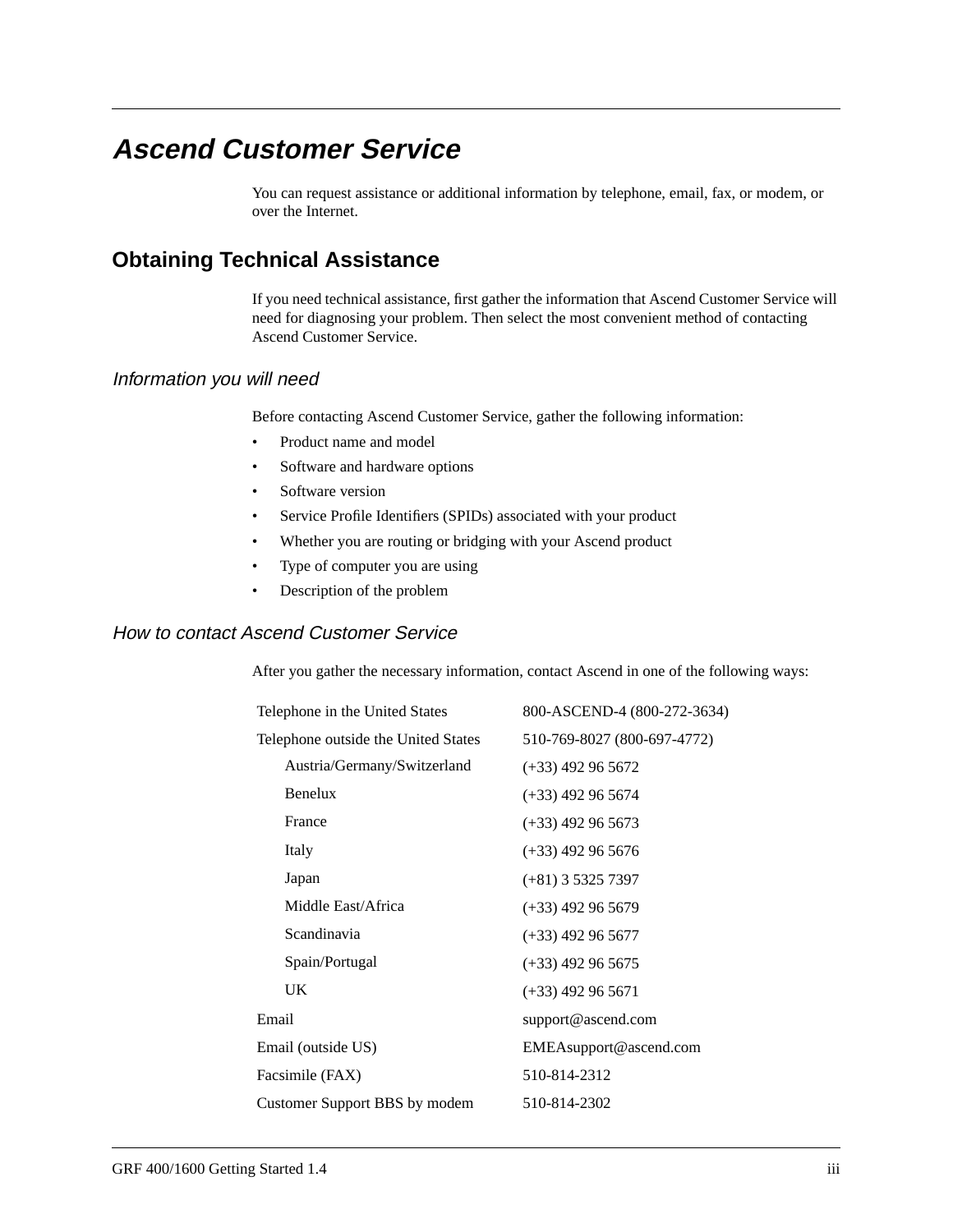You can also contact the Ascend main office by dialing 510-769-6001, or you can write to Ascend at the following address:

Ascend Communications 1701 Harbor Bay Parkway Alameda, CA 94502

#### **Need information about new features and products?**

Ascend is committed to constant product improvement. You can find out about new features and other improvements as follows:

• For the latest information about the Ascend product line, visit our site on the World Wide Web:

http://www.ascend.com

• For software upgrades, release notes, and addenda to this manual, visit our FTP site:

ftp.ascend.com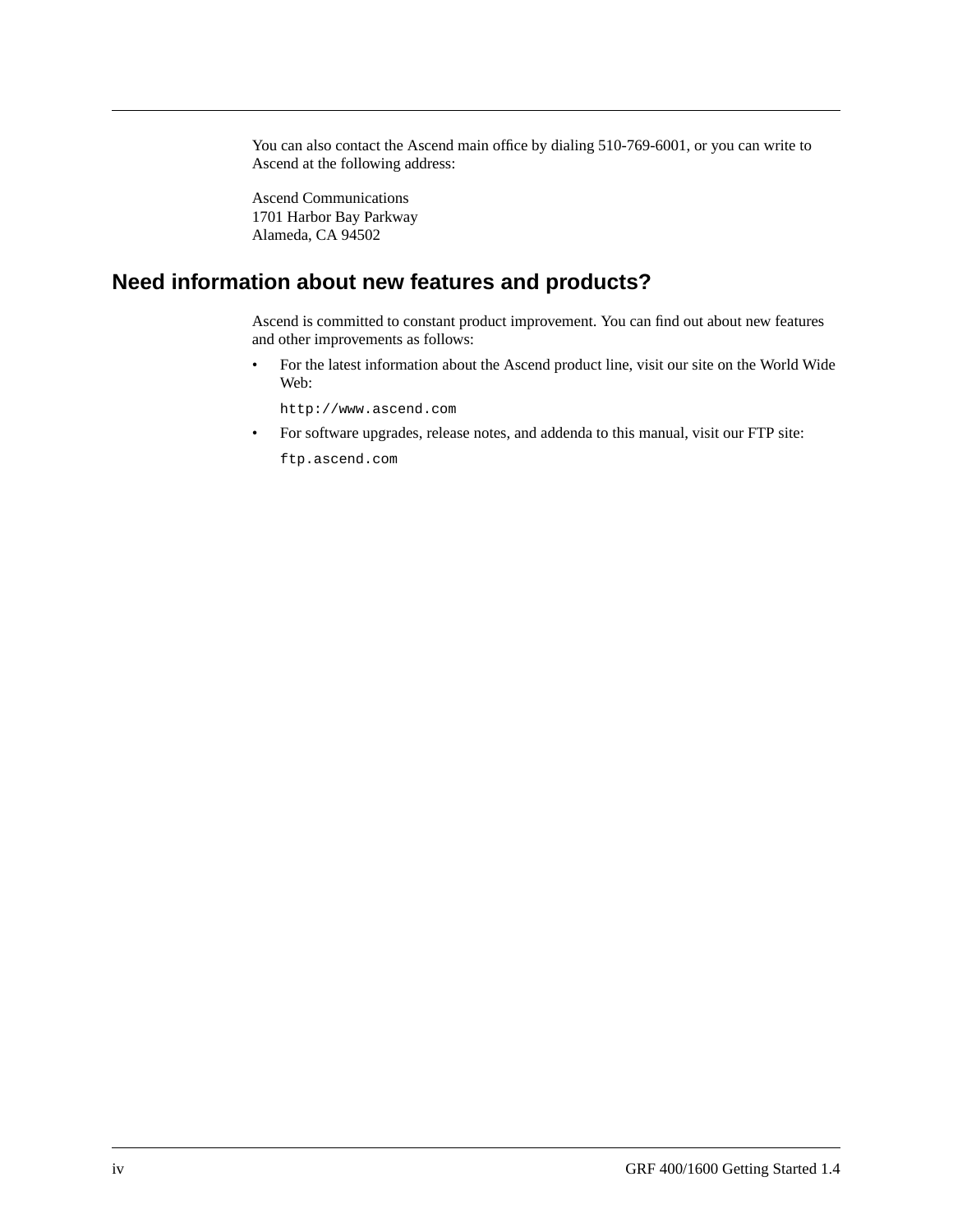# **Contents**

| <b>Chapter 1</b> |         |
|------------------|---------|
|                  |         |
|                  |         |
|                  |         |
|                  |         |
|                  |         |
|                  |         |
|                  |         |
|                  |         |
|                  |         |
|                  |         |
|                  |         |
|                  |         |
|                  |         |
|                  |         |
|                  |         |
|                  |         |
|                  |         |
|                  |         |
|                  |         |
|                  |         |
|                  |         |
|                  |         |
| <b>Chapter 2</b> |         |
|                  |         |
|                  | $2 - 2$ |
|                  |         |
|                  |         |
|                  |         |
|                  |         |
|                  |         |
|                  |         |
|                  |         |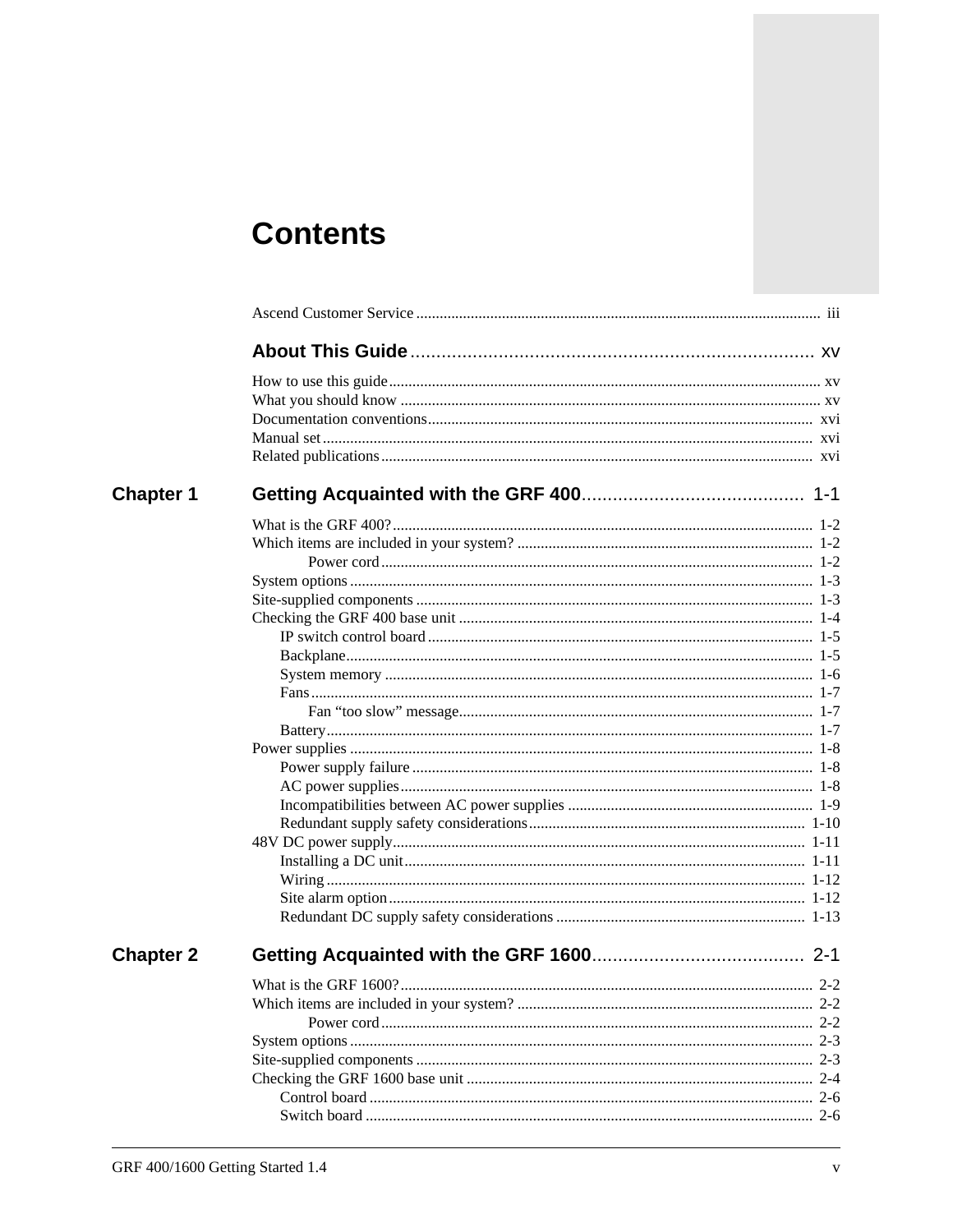| <b>Chapter 3</b> |  |
|------------------|--|
|                  |  |
|                  |  |
|                  |  |
|                  |  |
|                  |  |
|                  |  |
|                  |  |
|                  |  |
|                  |  |
|                  |  |
|                  |  |
|                  |  |
|                  |  |
|                  |  |
|                  |  |
|                  |  |
|                  |  |
|                  |  |
|                  |  |
|                  |  |
|                  |  |
|                  |  |
|                  |  |
|                  |  |
|                  |  |
|                  |  |
|                  |  |
|                  |  |
|                  |  |
|                  |  |
|                  |  |
|                  |  |
|                  |  |
|                  |  |
|                  |  |
|                  |  |
|                  |  |
|                  |  |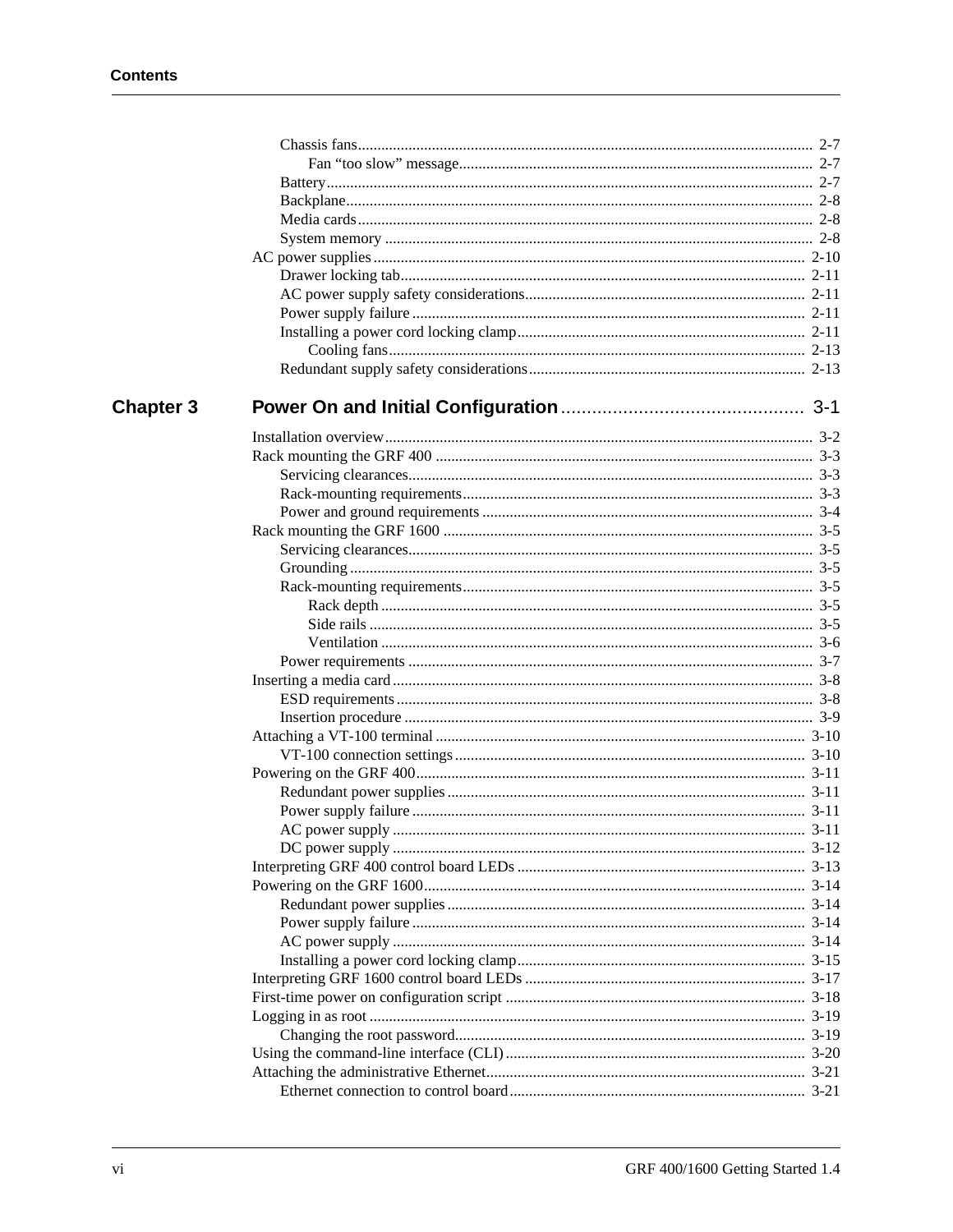| <b>Chapter 4</b> |  |
|------------------|--|
|                  |  |
|                  |  |
|                  |  |
|                  |  |
|                  |  |
|                  |  |
|                  |  |
|                  |  |
|                  |  |
|                  |  |
|                  |  |
|                  |  |
|                  |  |
|                  |  |
|                  |  |
|                  |  |
|                  |  |
|                  |  |
|                  |  |
|                  |  |
|                  |  |
|                  |  |
|                  |  |
|                  |  |
|                  |  |
|                  |  |
|                  |  |
|                  |  |
|                  |  |
|                  |  |
|                  |  |
|                  |  |
|                  |  |
|                  |  |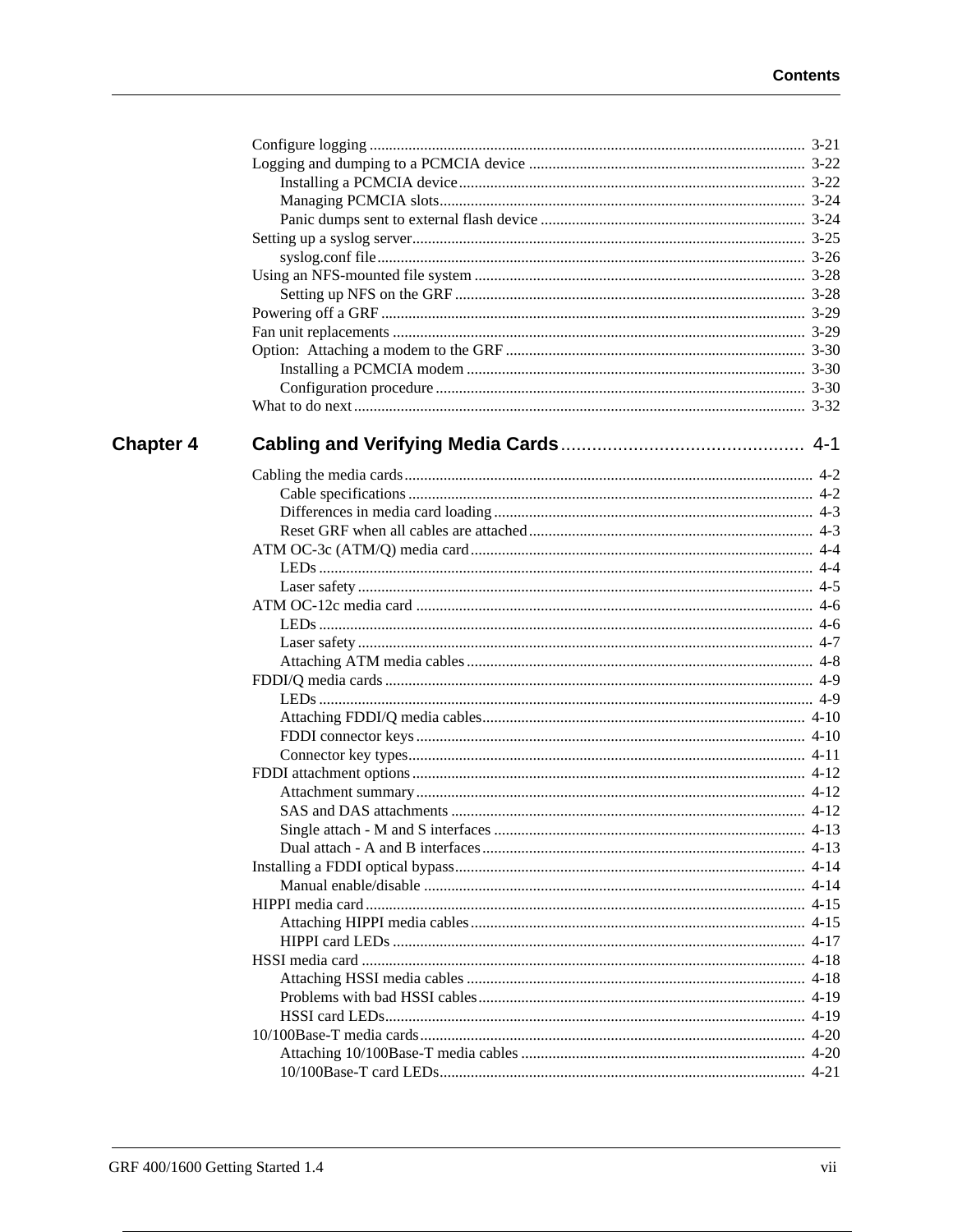| <b>Chapter 5</b> |          | $5-1$ |
|------------------|----------|-------|
|                  |          |       |
|                  |          |       |
|                  |          |       |
|                  |          |       |
|                  |          |       |
|                  |          |       |
|                  |          |       |
|                  |          |       |
|                  |          |       |
|                  |          |       |
|                  |          |       |
|                  |          |       |
|                  |          |       |
|                  |          |       |
|                  | grroute. | -5-4  |
|                  |          |       |
|                  |          |       |
|                  |          |       |
|                  |          |       |
|                  |          |       |
|                  |          |       |
|                  |          |       |
|                  |          |       |
|                  |          |       |
|                  |          |       |
|                  |          |       |
|                  |          |       |
|                  |          |       |
|                  |          |       |
|                  |          |       |
|                  |          |       |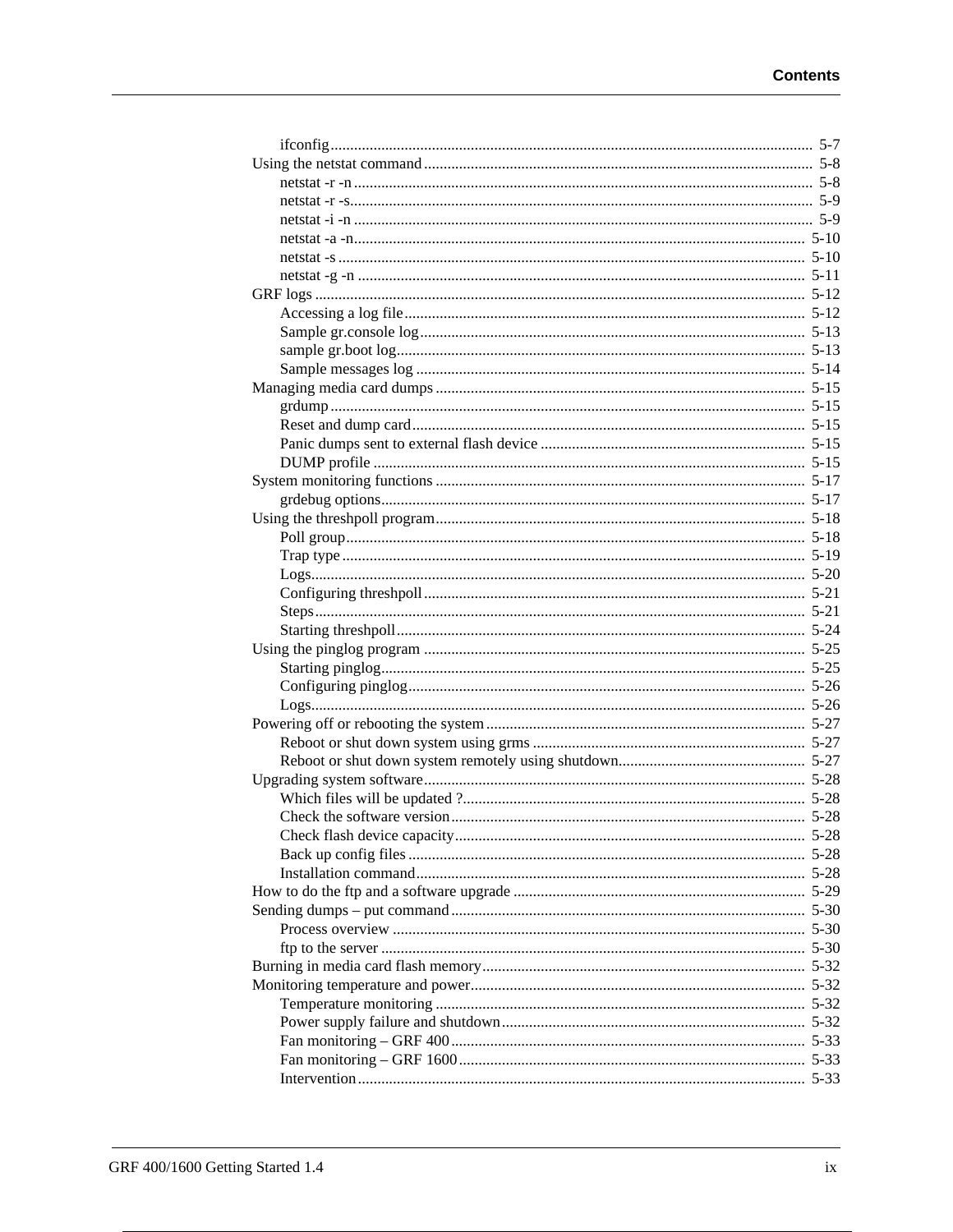| <b>Appendix A</b> |  |
|-------------------|--|
|                   |  |
|                   |  |
|                   |  |
|                   |  |
|                   |  |
|                   |  |
|                   |  |
|                   |  |
|                   |  |
|                   |  |
|                   |  |
|                   |  |
|                   |  |
|                   |  |
|                   |  |
|                   |  |
| <b>Appendix B</b> |  |
|                   |  |
|                   |  |
|                   |  |
| <b>Appendix C</b> |  |
|                   |  |
|                   |  |
|                   |  |
| <b>Appendix D</b> |  |
|                   |  |
|                   |  |
|                   |  |
|                   |  |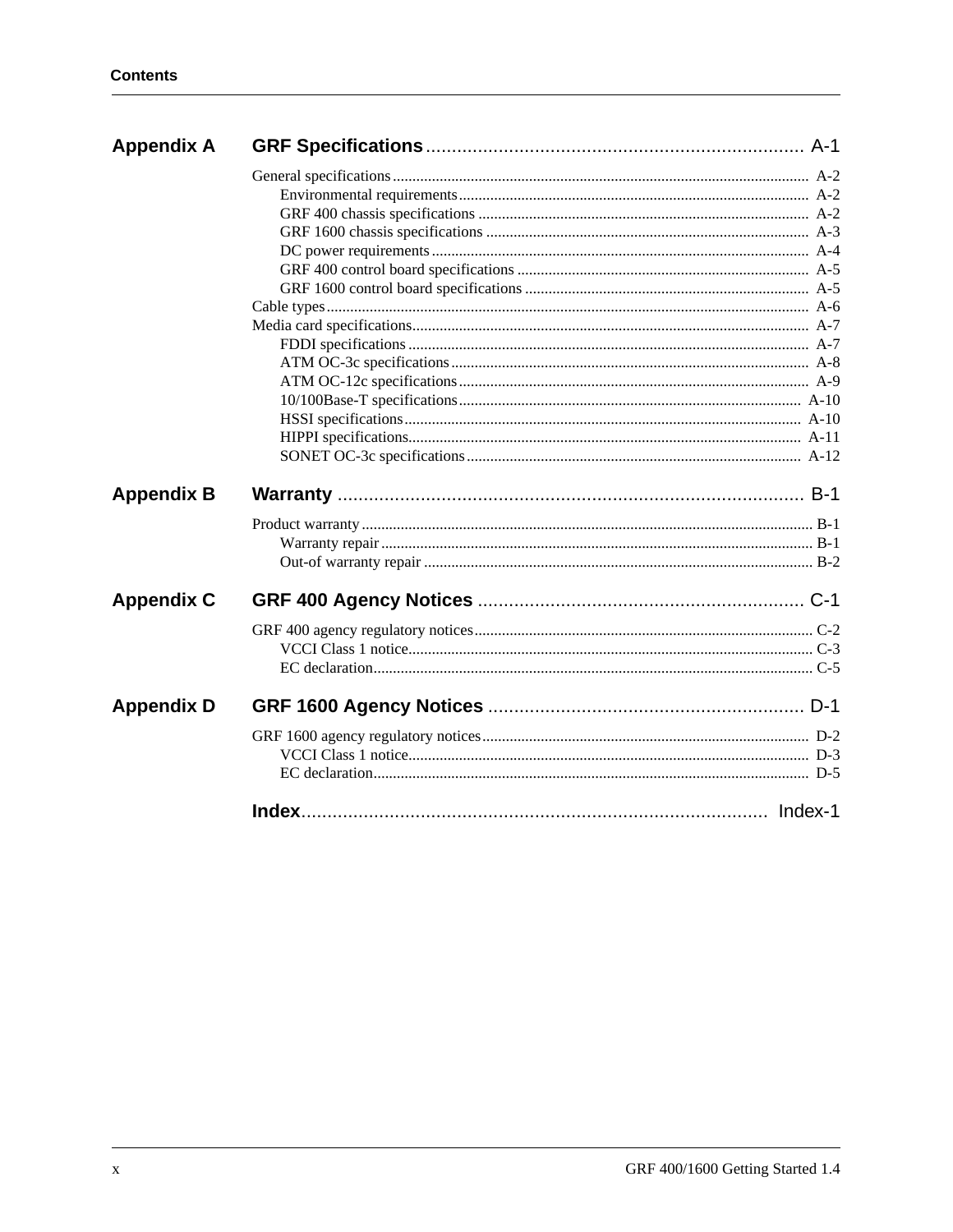# **Figures**

| Figure 1-1.     |                                                                 |  |
|-----------------|-----------------------------------------------------------------|--|
| Figure 1-2.     |                                                                 |  |
| Figure 1-3.     |                                                                 |  |
| Figure 1-4.     |                                                                 |  |
| Figure 1-5.     |                                                                 |  |
| Figure 1-6.     |                                                                 |  |
| Figure 1-7.     |                                                                 |  |
| Figure 1-8.     |                                                                 |  |
|                 |                                                                 |  |
| Figure 2-1.     |                                                                 |  |
| Figure 2-2.     |                                                                 |  |
| Figure 2-3.     |                                                                 |  |
| Figure 2-4.     |                                                                 |  |
| Figure 2-5.     |                                                                 |  |
| Figure 2-6.     | Front of GRF 1600 AC power supply drawer and locking tab  2-10  |  |
| Figure 2-7.     |                                                                 |  |
| Figure 2-8.     |                                                                 |  |
|                 |                                                                 |  |
| Figure 3-1.     |                                                                 |  |
| Figure 3-2.     |                                                                 |  |
| Figure 3-3.     |                                                                 |  |
| Figure 3-4.     |                                                                 |  |
| Figure 3-5.     |                                                                 |  |
| Figure 3-6.     |                                                                 |  |
| Figure 3-7.     |                                                                 |  |
| Figure 3-8.     |                                                                 |  |
| Figure 3-9.     |                                                                 |  |
| Figure 3-10.    |                                                                 |  |
| Figure 3-11.    |                                                                 |  |
| Figure 4-1.     |                                                                 |  |
| Figure 4-2.     |                                                                 |  |
| Figure 4-3.     |                                                                 |  |
| Figure 4-4.     |                                                                 |  |
| Figure 4-5.     |                                                                 |  |
| Figure 4-6.     |                                                                 |  |
| Figure 4-7.     |                                                                 |  |
| Figure 4-8.     |                                                                 |  |
| Figure 4-9.     | FDDI media cards used as single and dual attachment nodes  4-12 |  |
| Figure 4-10.    |                                                                 |  |
| Figure $4-11$ . |                                                                 |  |
| Figure 4-12.    |                                                                 |  |
| Figure 4-13.    |                                                                 |  |
| Figure 4-14.    |                                                                 |  |
|                 |                                                                 |  |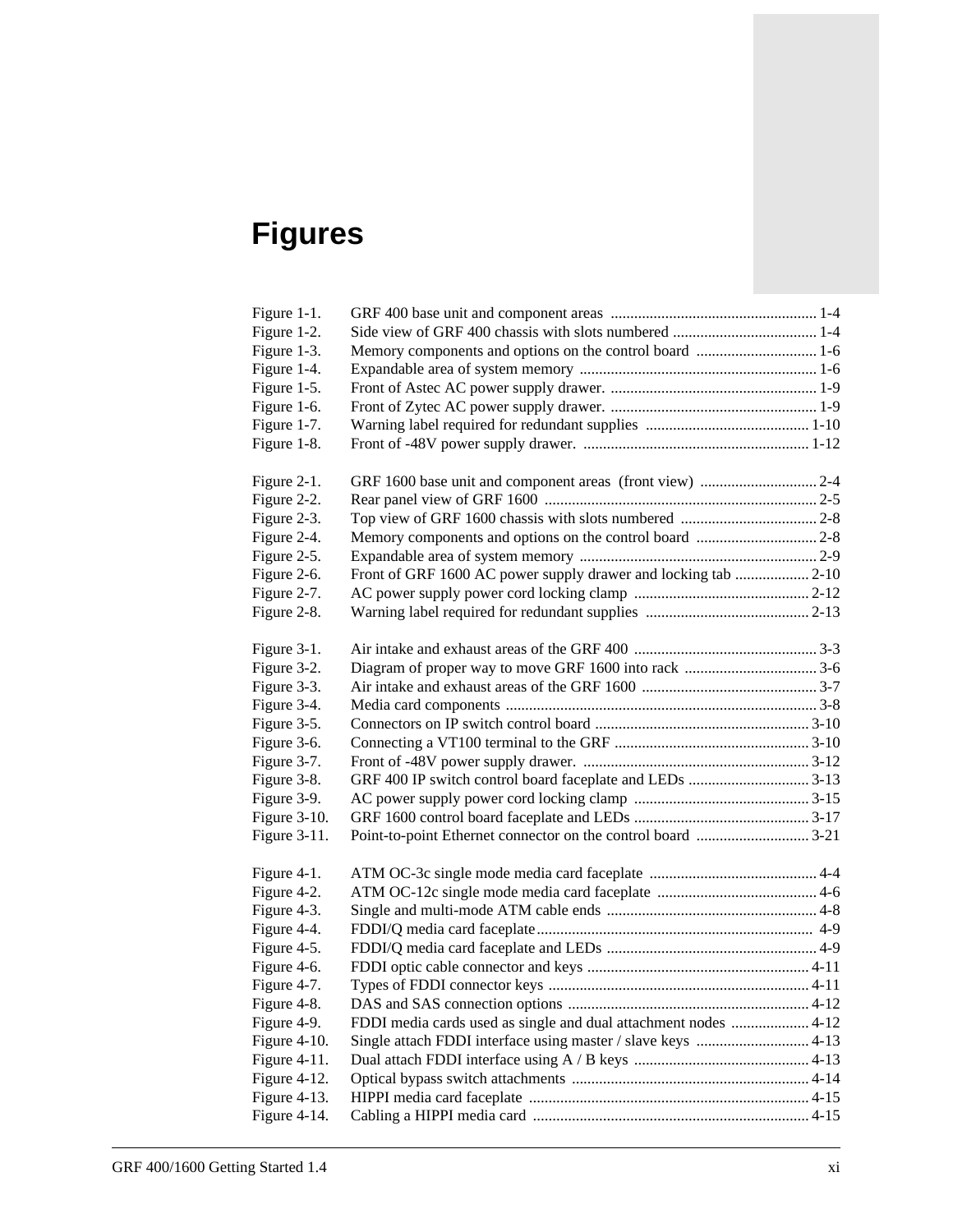| Figure 4-15.    |                                                             |  |
|-----------------|-------------------------------------------------------------|--|
| Figure $4-16$ . |                                                             |  |
| Figure 4-17.    |                                                             |  |
| Figure 4-18.    |                                                             |  |
| Figure 4-19     |                                                             |  |
| Figure 4-20.    |                                                             |  |
| Figure 4-21.    |                                                             |  |
| Figure 4-22.    |                                                             |  |
| Figure 4-23.    |                                                             |  |
| Figure 4-24.    |                                                             |  |
| Figure 4-25.    |                                                             |  |
| Figure $4-26$ . | SONET OC-3c single mode media card faceplate and LEDs  4-24 |  |
| Figure $5-1$ .  |                                                             |  |
| Figure 5-2.     |                                                             |  |
| Figure 5-3.     |                                                             |  |
| Figure 5-4.     |                                                             |  |
| Figure 5-5.     |                                                             |  |
| Figure 5-6.     |                                                             |  |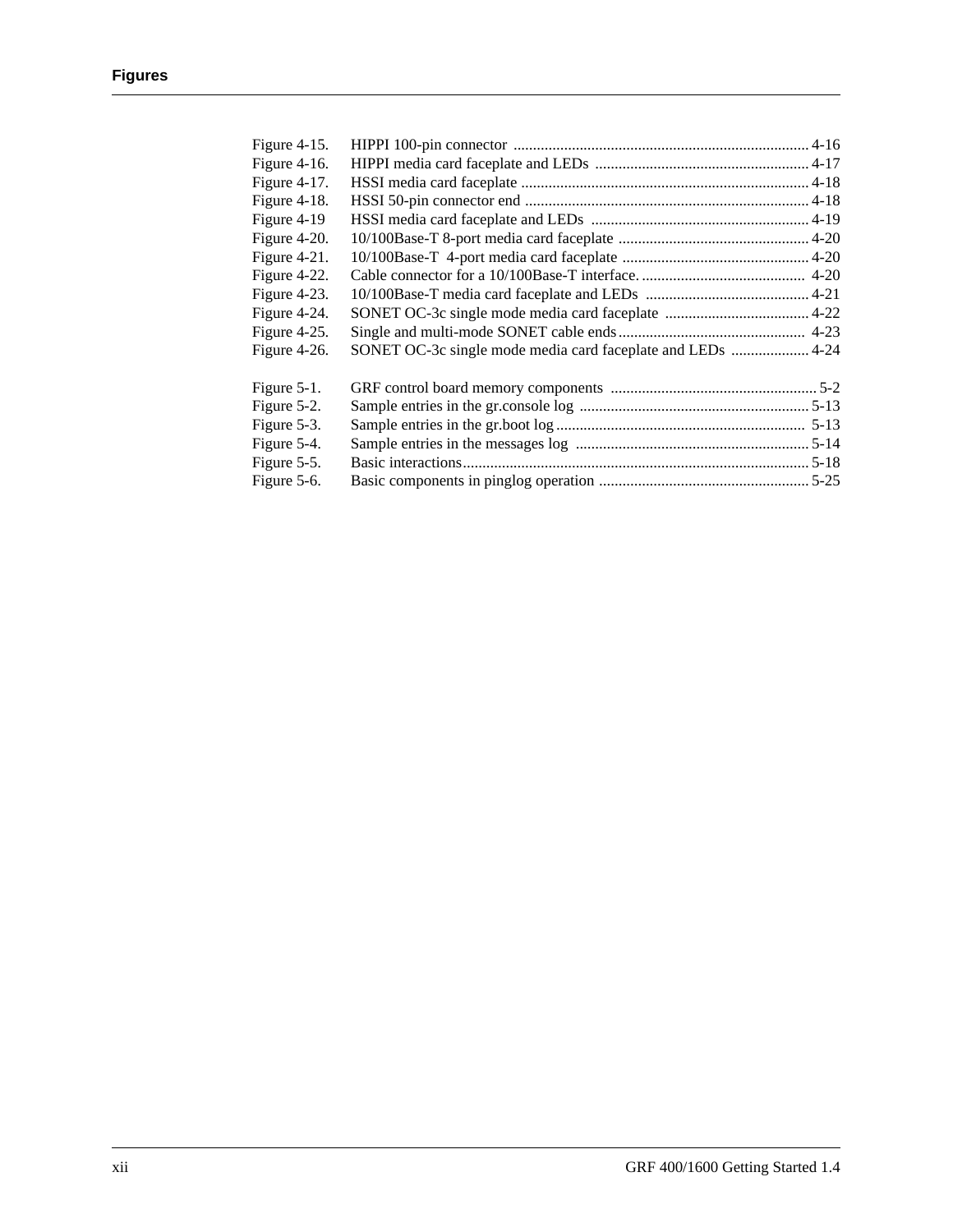# **Tables**

| Table 3-1  |  |
|------------|--|
| Table 3-2  |  |
| Table 4-1  |  |
| Table 4-2  |  |
| Table 4-3  |  |
| Table 4-4  |  |
| Table 4-5  |  |
| Table 4-6  |  |
| Table 4-7  |  |
| Table 4-8  |  |
| Table 4-9  |  |
| Table 4-10 |  |
| Table 4-11 |  |
| Table 5-1  |  |
| Table A-1  |  |
| Table A-2  |  |
| Table A-3  |  |
| Table A-4  |  |
| Table A-5  |  |
| Table A-6  |  |
| Table A-7  |  |
| Table A-8  |  |
| Table A-9  |  |
| Table A-10 |  |
| Table A-11 |  |
| Table A-12 |  |
| Table A-13 |  |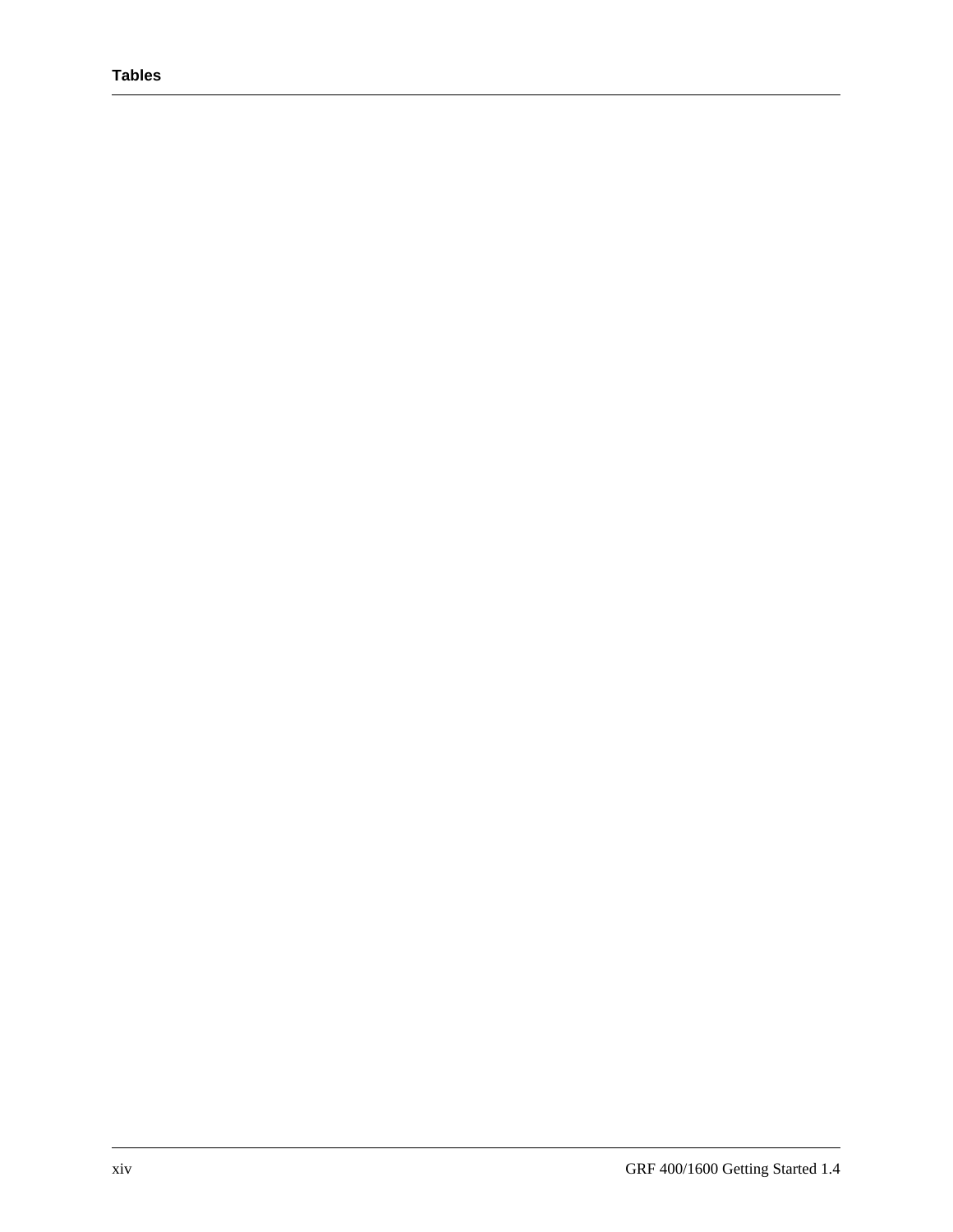## <span id="page-14-0"></span>**About This Guide**

This guide explains how to install and test the GRF 400 and 1600 routers.When you finish with the instructions in this guide, you will be ready to configure the GRF system parameters and the IP media cards. This manual does not cover GRF or GR-II systems using an RMS node.

### **How to use this guide**

The guide contains these chapters:

- Chapter 1, "Getting Acquainted with the GRF 400," describes the GRF 400 system components, operating environment, and system set up.
- Chapter 2, "Getting Acquainted with the GRF 1600," describes the GRF 1600 system components, operating environment, and system set up.
- Chapter 3, "Power On and Initial Configuration," explains GRF rack-mount requirements, system power on, the first-time configuration script, and introduces the Command-line Interface (CLI).
- Chapter 4, "Cabling and Verifying Media Cards," describes the set of available IP media cards, their LED activity, and provides the cable requirements for each card.
- Chapter 5, "GRF Management Tools," describes various tools and techniques for managing the GRF including network logging, dumps, commands, and software upgrades.
- Appendix A, "GRF Specifications," lists technical specifications for the GRF routers and the IP media cards.
- Appendix B, "Warranty," contains the product warranty information.
- Appendix C, "GRF 400 Agency Notices," contains the GRF 400 agency information.
- Appendix D, "GRF 1600 Agency Notices," contains the GRF 1600 agency information.

The guide also includes an index.

### **What you should know**

Configuring and monitoring the GRF requires that a Network Administrator have experience with and an understanding of UNIX systems, and the ability to navigate in a UNIX environment. Knowledge of UNIX, its tools, utilities, and editors is useful, as is experience with administering and maintaining a UNIX system.

Configuring the GRF requires network experience and familiarity with:

- UNIX systems and commands
- IP protocol and routing operations
- IP internetworking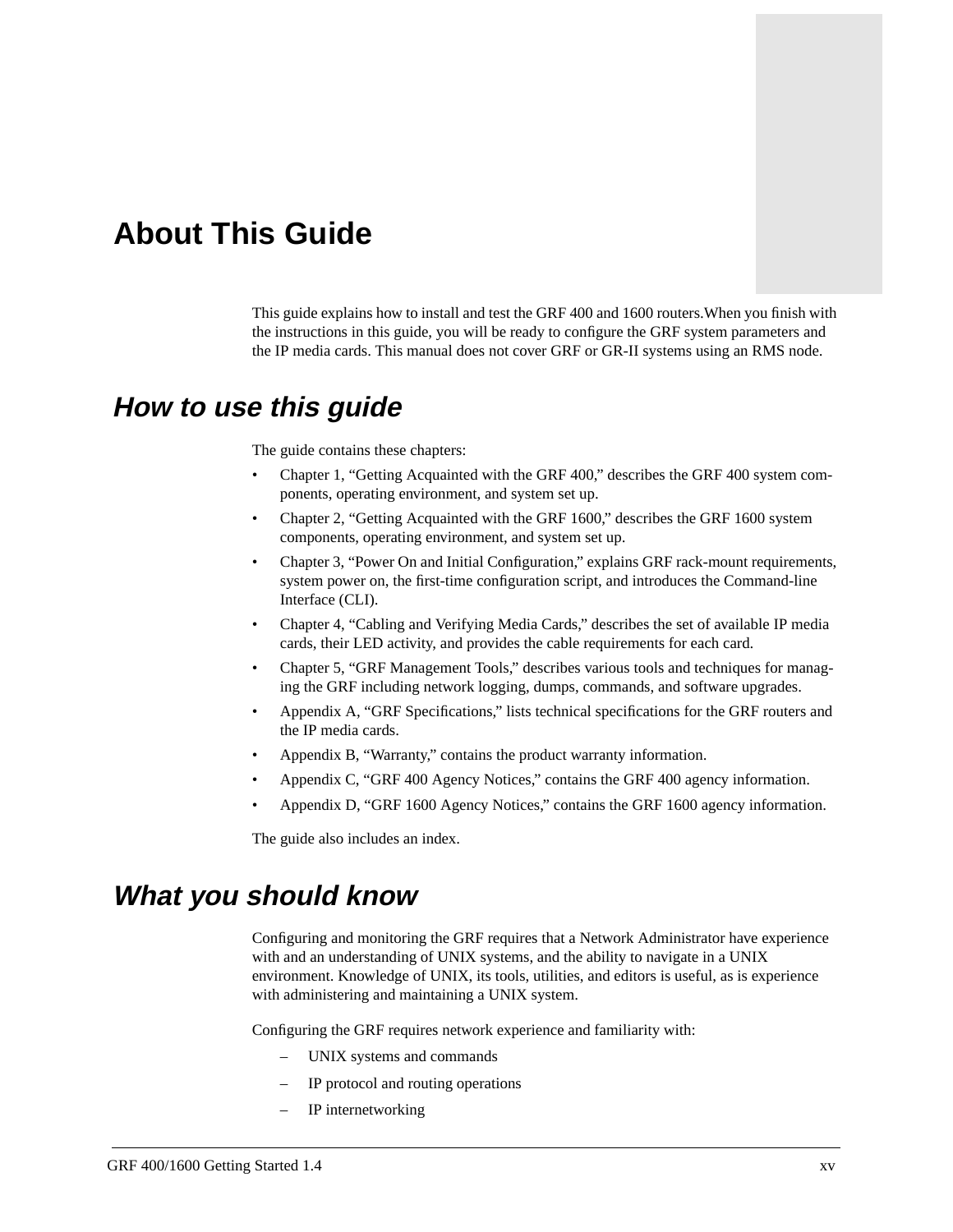### <span id="page-15-0"></span>**Documentation conventions**

This section explains all the special characters and typographical conventions in this manual.

| Convention                   | <b>Meaning</b>                                                                                                                                                                                                                                                                   |
|------------------------------|----------------------------------------------------------------------------------------------------------------------------------------------------------------------------------------------------------------------------------------------------------------------------------|
| Monospace text               | Represents text that appears on your computer's screen, or that could<br>appear on your computer's screen.                                                                                                                                                                       |
| <i><u><b>Italics</b></u></i> | Represent variable information. Do not enter the words themselves in<br>the command. Enter the information they represent. In ordinary text,<br>italics are used for titles of publications, for some terms that would<br>otherwise be in quotation marks, and to show emphasis. |
|                              | Square brackets indicate an optional argument you might add to a<br>command. To include such an argument, type only the information<br>inside the brackets. Do not type the brackets unless they appear in bold<br>type.                                                         |
|                              | Separates command choices that are mutually exclusive.                                                                                                                                                                                                                           |
| Note:                        | Introduces important additional information.                                                                                                                                                                                                                                     |
|                              | Warns that a failure to follow the recommended procedure could result<br>in loss of data or damage to equipment.                                                                                                                                                                 |
| <b>Caution:</b>              |                                                                                                                                                                                                                                                                                  |
|                              | Warns that a failure to take appropriate safety precautions could result<br>in physical injury.                                                                                                                                                                                  |
| <b>Warning:</b>              |                                                                                                                                                                                                                                                                                  |

### **Manual set**

The GRF 1.4 documentation set consists of the following manuals:

- *GRF 400/1600 Getting Started 1.4* (this manual)
- *GRF Configuration Guide 1.4*
- *GRF Reference Guide 1.4*

### **Related publications**

Here are some related publications that you may find useful:

- *TCP/IP Network Administration*, Craig Hunt (O'Reilly & Associates, Inc.)
- *Essential System Administration,* Æleen Frisch (O'Reilly & Associates, Inc.)
- *Internetworking with TCP/IP, Volume 1,* Douglas E. Comer, David L. Stevens (Prentice-Hall)
- *TCP/IP Illustrated, Volume 1,* W. Richard Stevens (Addison-Wesley)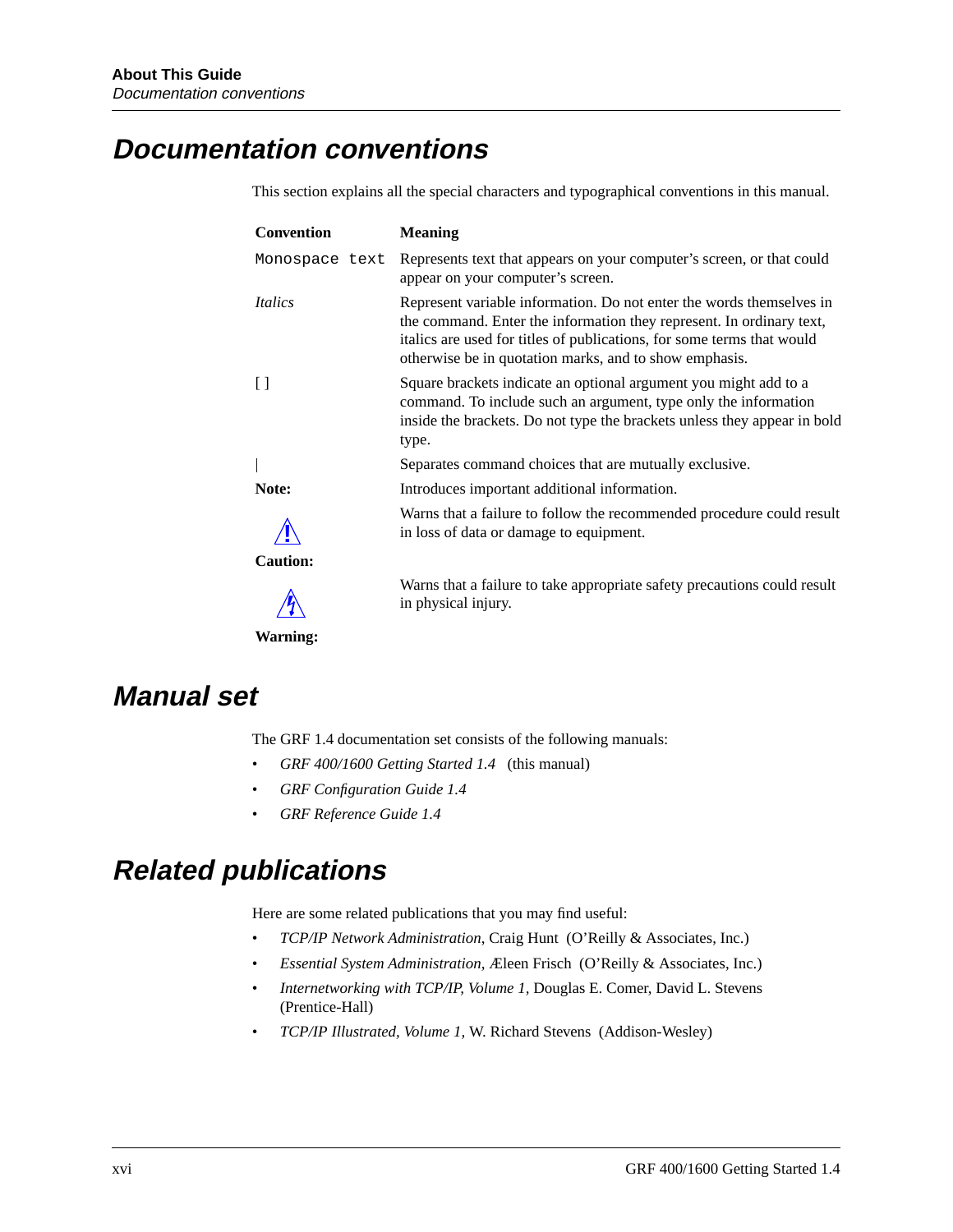# <span id="page-16-0"></span>**1 Getting Acquainted with the GRF 400**

This chapter describes GRF 400 components.

The GRF 400 has hardware that integrates the router management hardware previously contained in the RMS node with components on the GRF 400 control board. A GRF 400 system currently using an RMS node can be upgraded by replacing its control board (optional) and installing 1.4 software.

Software release 1.4 does not support the first versions of the ATM OC-3c or FDDI media cards. These cards are informally called ATM Classic or FDDI Classic. Only the hardware-enhanced versions of these cards are supported, ATM/Q and FDDI/Q.

Chapter 1 covers these topics: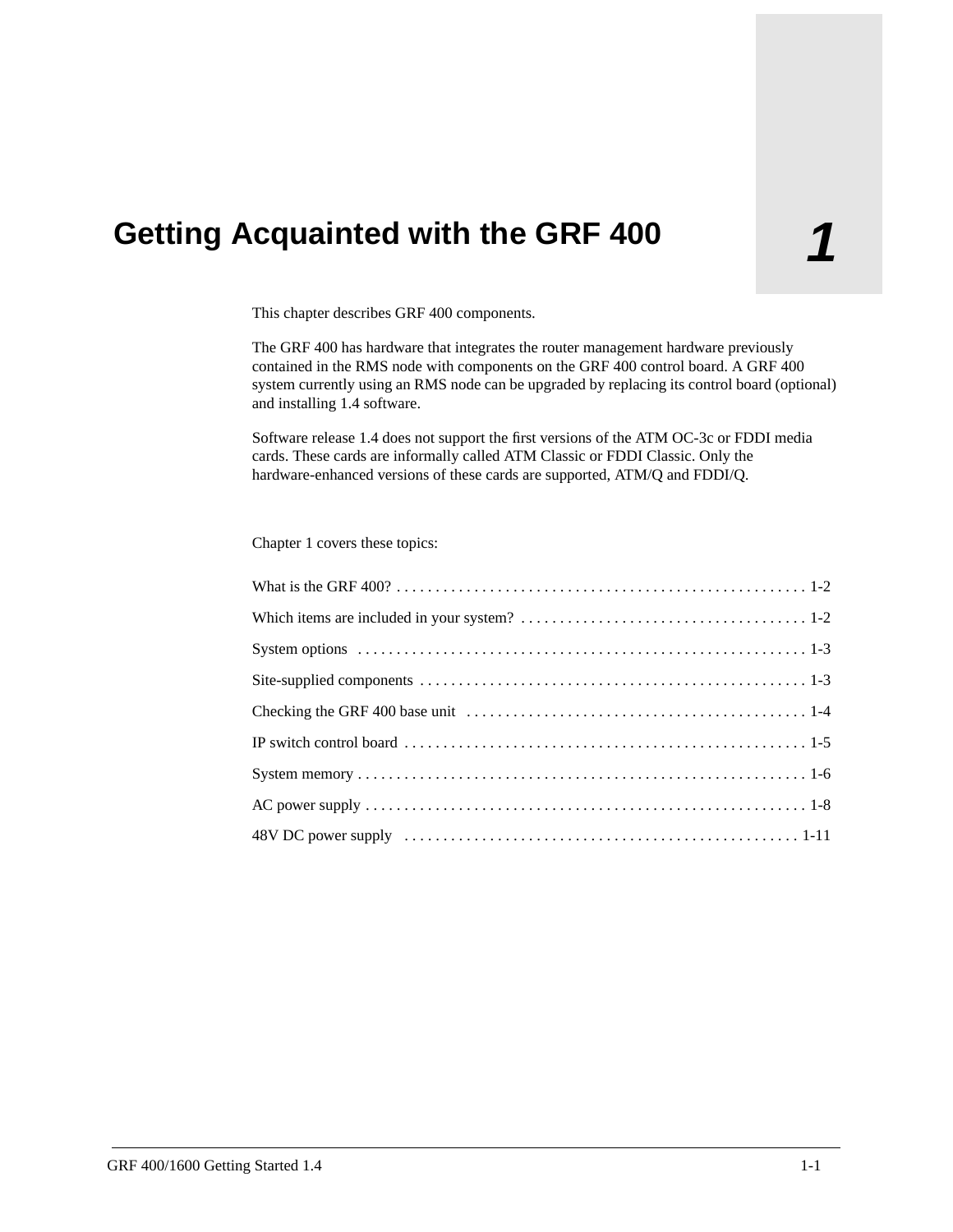### <span id="page-17-0"></span>**What is the GRF 400?**

The GRF 400 is a high-performance IP switch designed for high-volume, large-scale public and private backbone applications. It has these main features:

- Performs Layer-3 switching across 4 gigabits/second aggregate bandwidth
- Supports large suite of routing protocols
- Accommodates 1–4 media cards, available media are ATM OC-3c, ATM OC-12c, 10/100Base-T Ethernet (4- and 8-port), HSSI, HIPPI, SONET OC-3c, and FDDI
- Provides advanced dynamic routing, basic filtering, OSPF multicast, SNMP v1, IPv4
- Accommodates a redundant 400W power supply unit
- Supports an optional -48VDC power supply (negative 48V)
- Manages 150K-entry route tables, batch updating with 20 routes per second

The GRF 400 chassis can be mounted in a standard 19" rack unit or on a table. The chassis alone weighs between 26 and 40 pounds (11.9–18.2 kg), depending upon the number of media cards and power supplies installed.

### **Which items are included in your system?**

This section helps you confirm the items in your system.

- Each system includes a GRF 400 base unit.
- Unit contents vary depending upon the type/number of media cards ordered.
- Software is pre-installed at the factory.

#### **Power cord**

Make sure the shipping box contains:

• one AC power cord

If your GRF 400 has a redundant power supply, you should have two power cords.

#### **AC power cord requirements**

Use only the power cord included with your product or an equivalent cord:

- North America: UL listed, CSA certified, type SJT or SVT, 3-conductor, 18AWG minimum
- outside of North America: Agency-approved for the country of use, cord type H05VVF3G1.0, 3-conductor, 1.0mm2, rated 250V, 10A, plug type suitable for country of use.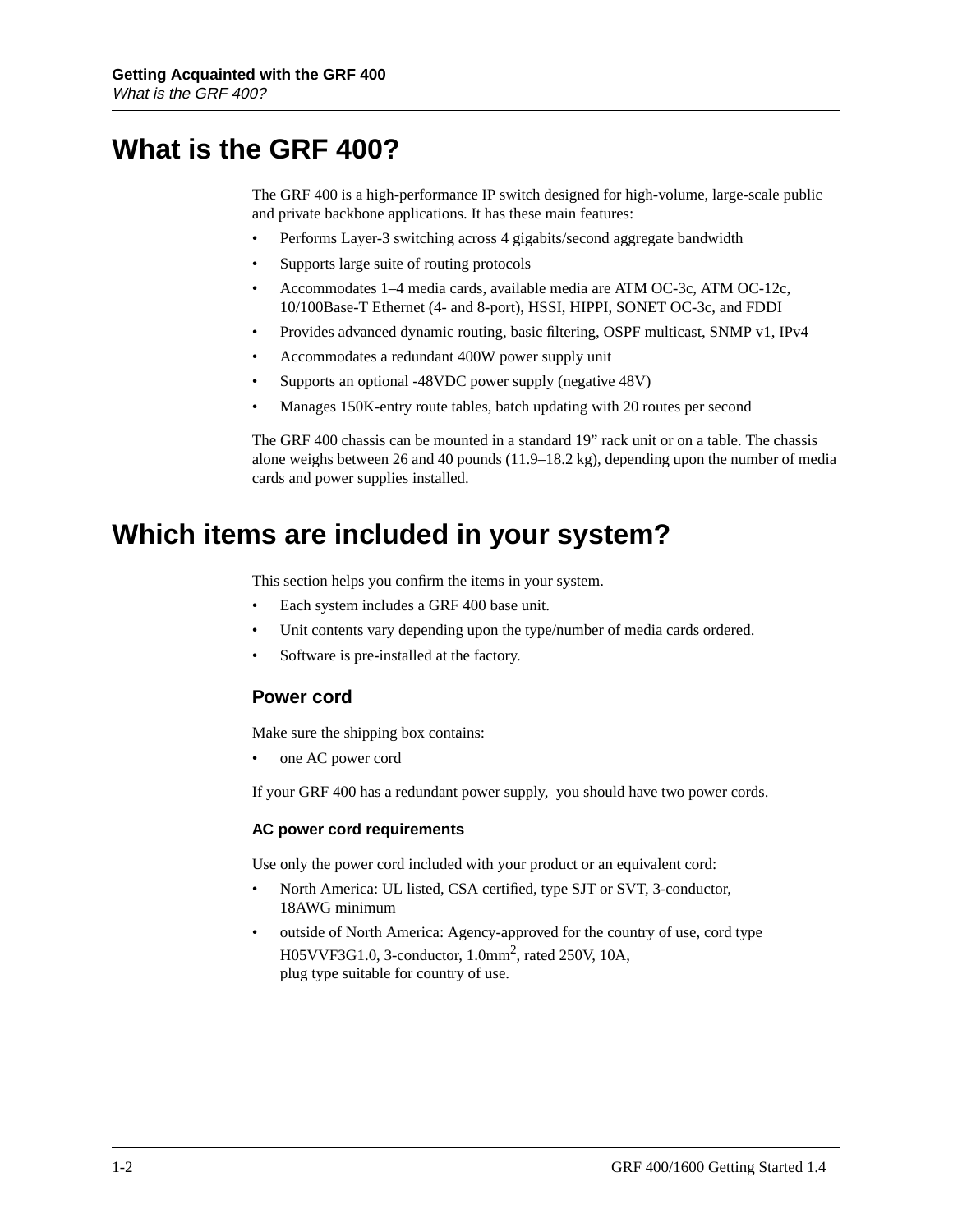## <span id="page-18-0"></span>**System options**

In addition to media cards, options you can order from Ascend include:

- a redundant 400W AC power supply
- a 48V DC power supply
- upgrades to control board 64MB internal DRAM, up to 256MB (in 64MB increments)
- variable sizes of ATA disk devices in a PCMCIA slot for system logging and backup The **iflash** command determines the geometry of any PCMCIA Type-II or Type-III ATA disk device, and formats the disk for use in a GRF.

Two models of PCMCIA modems have been tested with the GRF, they are available from:

- MegaHertz, model CC3288 (28.8Kbps)
- US Robotics, model 1626 (28.8Kbps, some with 33.6Kbps upgrade)

Installation and configuration information is in chapter 3 of this manual.

## **Site-supplied components**

To boot the GRF 400, you must attach a VT100-compatible terminal directly to the control board, and you must supply:

a standard RS-232 null modem cable and the terminal

Optionally, if you want to directly connect the GRF to a site LAN, you must supply:

• a 10Base-T Ethernet cable to connect the LAN to a receptacle on the control board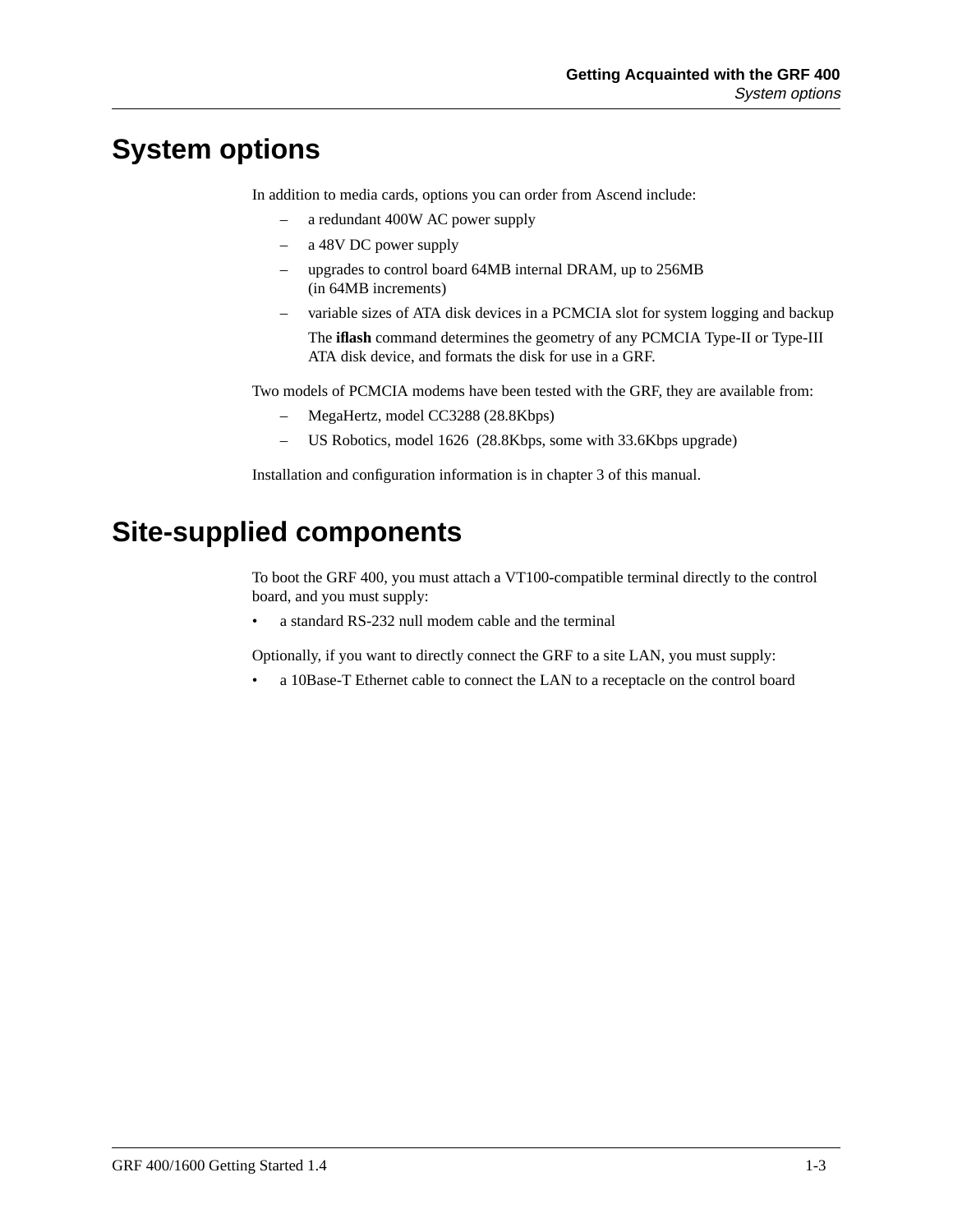## <span id="page-19-0"></span>**Checking the GRF 400 base unit**



Figure 1-1 shows the GRF 400 base unit from the front. Cables plug into rear chassis panel.

*Figure 1-1. GRF 400 base unit and component areas*

Remember that the GRF 400 does not have a power on/off switch. When you plug the power supply cord into a live outlet, the GRF powers on and, since the software is already loaded, immediately begins to boot.

When you install the GRF, you must provide six to ten inches of side clearance for ambient air intake and heated air exhaust.

The GRF 400 has four media card slots, 0–3, and a control board. Slots are numbered top to bottom as shown in Figure 1-2, the control board is always 66:



*Figure 1-2. Side view of GRF 400 chassis with slots numbered*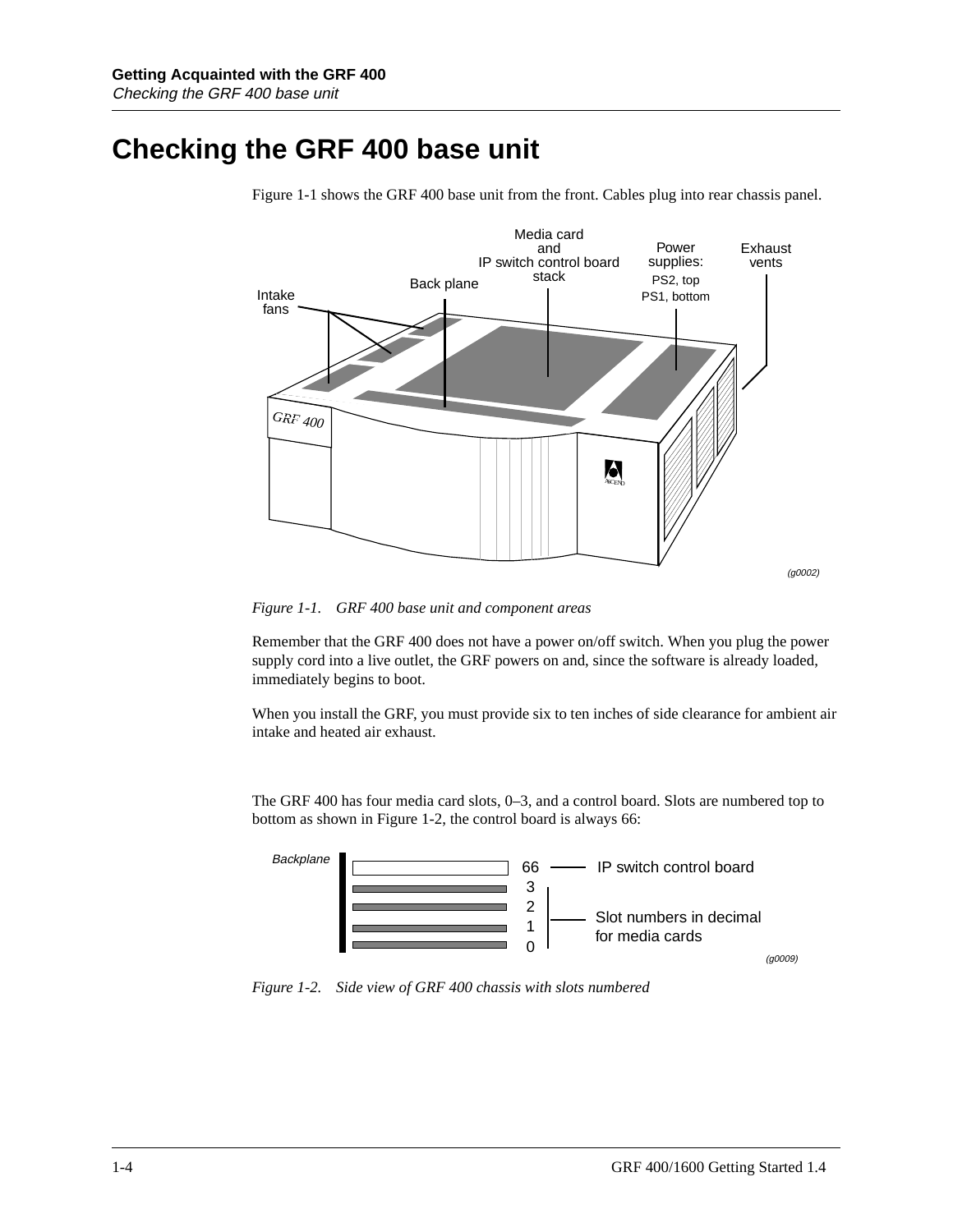#### <span id="page-20-0"></span>**IP switch control board**

GRF 400 control board hardware runs the router management software (RMS). RMS is the communications and control software for the media cards. Other control board components are the system RAM, internal flash memory, switch hardware, Ethernet connector, and PCMCIA device slots. The control board is field-replaceable, but not hot swappable.



A hardware reset button, receptacles for Ethernet and RS-232 connections, and power, status and fault LEDs are on the board's faceplate, shown left.

PCMCIA slots can contain an external flash memory device and a PCMCIA modem attachment.

LEDs provide status for control board and chassis components.

The system can be reset by depressing the reset button, but a software command reset is preferable since it saves files and leaves the system in order.

The faceplate speaker functions as a typical PC speaker, it chimes during system boot, for example. The control board has another component that sounds an audible alarm when the operating temperature level is exceeded.

The control board has temperature monitoring and reporting capabilities, and provides a command (**temp**) to check the current board-surface operating temperature. If excessive temperature levels are reached, the control board triggers the audible alarm. If levels are exceeded, router management software will shut the system down. The control board also monitors the power supply units, issuing power failure warnings to the user interface via grconslog if power problems are detected. The LEDs do not reflect the actual location of power supplies in the chassis: power supply 2 is on top, power supply 1 is on the bottom.

A 10/100 megabit Ethernet receptacle (autosensing) supports a connection to the administrative LAN. A set of four LEDs indicate activity and connection rate (10 or 100 mbs).

TheVT-100 terminal attaches to the serial port.

### **Backplane**

The GRF 400 backplane spans the width of the chassis and is fixed in place. The backplane is not a field replaceable unit. The backplane supplies power to the media cards and control board. All system boards exchange configuration and status information through the backplane's 80 megabit/second communications bus.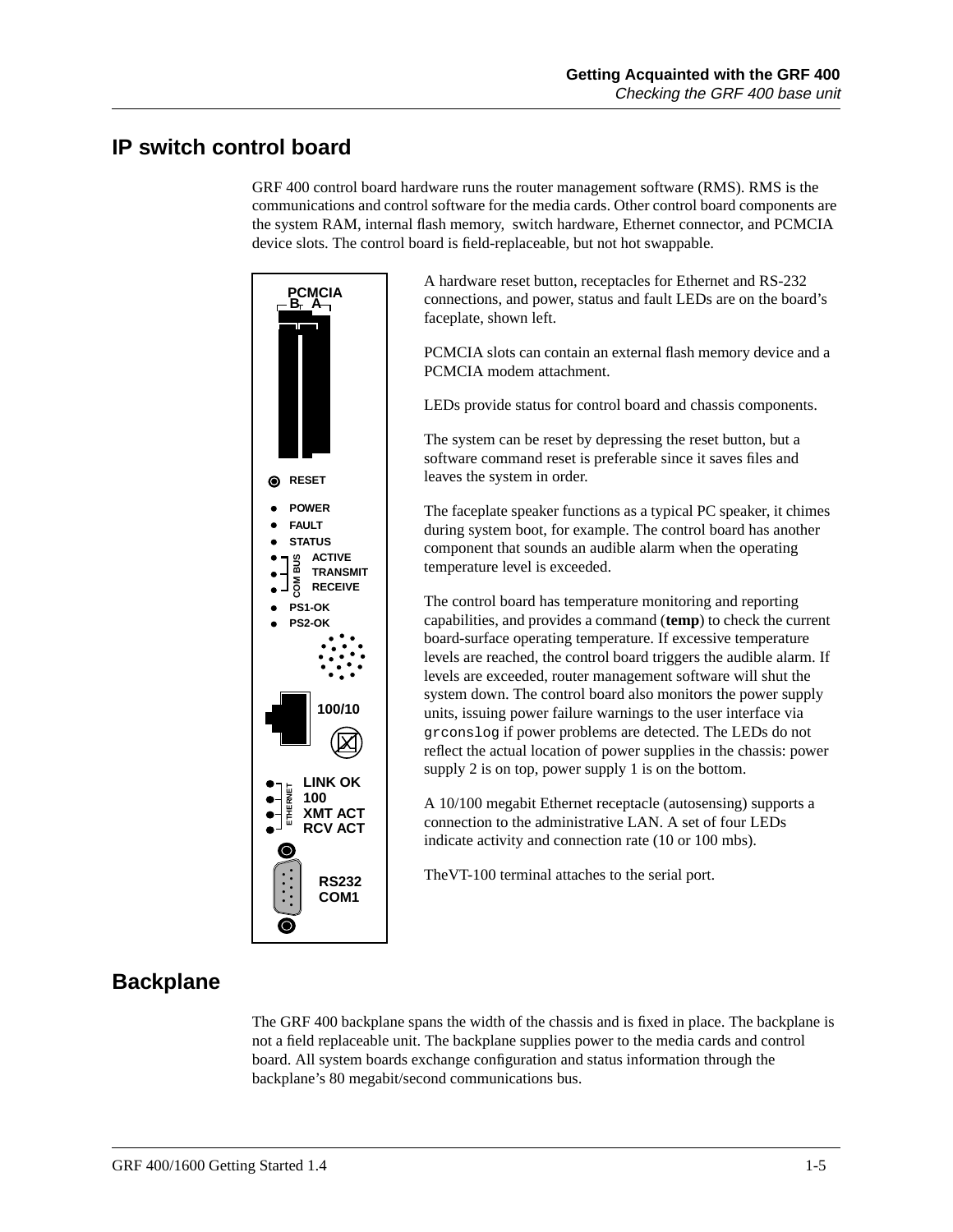### <span id="page-21-0"></span>**System memory**



Figure 1-3 illustrates the RAM and flash memory components on the GRF control board:

*Figure 1-3. Memory components and options on the control board*

**RAM** The GRF 1600 is equipped with 64MB internal RAM, 32MB of which are permanently reserved for the file system, including configuration files. The remaining 32MB are used by the operating system and user applications such as GateD.

Figure 1-4 shows the area of system RAM that can be expanded to meet site requirements.



*Figure 1-4. Expandable area of system memory*

System memory can be upgraded in 64MB increments up to a total of 512MB, including the 32MB always reserved for the file system. To permit the software to operate in the allocated memory, certain portions of standard UNIX, such as man page files, are omitted. (Man pages for GRF commands are maintained.) Logging is configured to be done remotely via **syslog** or locally to external flash.

**Internal flash** The GRF has an internal 85MB ATA flash device from which the system boots. This memory is available for storing different versions of site configurations and operating software.

**External flash** PCMCIA slots on the control board support various sizes of ATA flash devices. Although external flash can be used to back up and share router configurations among multiple GRF systems, a GRF cannot boot from an external flash device. Local logging and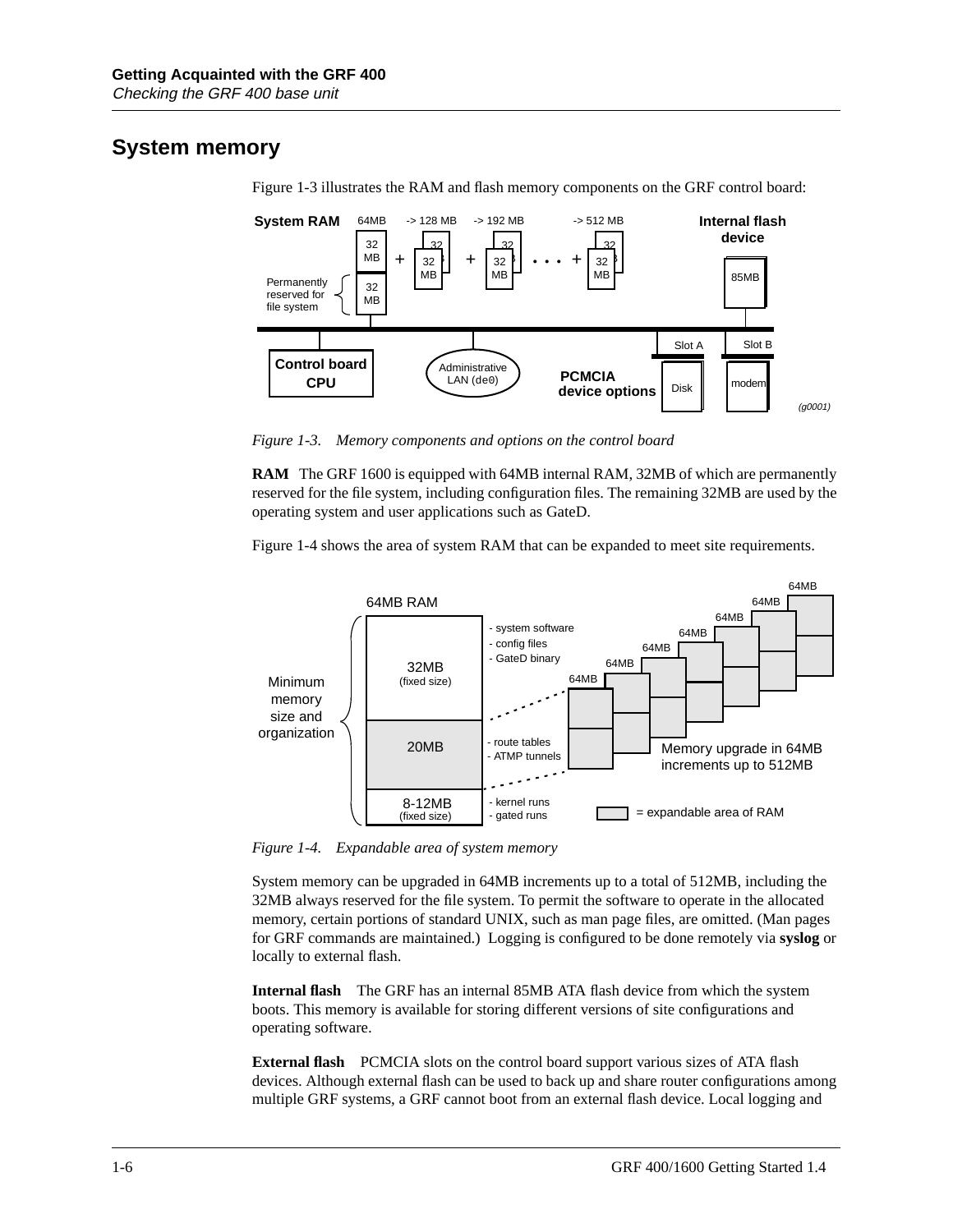<span id="page-22-0"></span>dumping to external flash is also supported. The **grwrite** command writes files from system RAM to internal flash, **grsnapshot** copies files between internal and external flash devices. Commands for flash device management are discussed in the *GRF Configuration Guide*.

**PCMCIA devices** PCMCIA slot A is used for a portable external disk device. A PCMCIA modem device can operate in either slot A or B. Instructions for configuring the modem and a disk device are in chapter 3.

#### **Fans**

Three intake fans push air across the media cards, control board, and power supplies. Warmed air exhausts out the side vents. If the unit is installed in a rack, the sides of the GRF chassis should not be adjacent to a device in the next rack. Be sure that the intake vents do not draw in air exhausted by another device.

#### **Fan "too slow" message**

You may occasionally see a message in the /messages log file similar to this:

Jul 20 04:00:25 tn-btvt-1-E0-1 kernel: rmb0: RMB Fan 0 is too slow

This message can be generated when the low-priority task of updating the fan rotation count has been replaced by a higher-priority communication bus activity. Unless you see it repeated frequently in a five-minute period, you can ignore it. If the message is repeated, use the **temp** command to check the chassis temperature.

#### **Battery**

The control board has a small 3V lithium battery to store BIOS CMOS configuration and for powering the real time clock if the GRF is powered off.

**Caution:** Danger of explosion if the battery is incorrectly replaced. Replace only with the same or equivalent type recommended by the manufacturer. Dispose of used batteries according to the manufacturer's instructions.

**Vorsicht:** Explosionsgefahr bei unsachgemäßem Austausch der Batterie. Ersatz nur durch denselben oder einen vom Hersteller empfohlenen gleichwertigen Typ. Entsorgung gebrauchter Batterien nach Angaben des Herstellers.

**Attention:** Il y a danger d'explosion s'il y a remplacement incorrect de la batterie. Remplacer uniquement avec une batterie du même type ou d'un type équivalent recommandé par le constructeur. Mettre au rebut les batteries usagées conformément aux instructions du fabricant.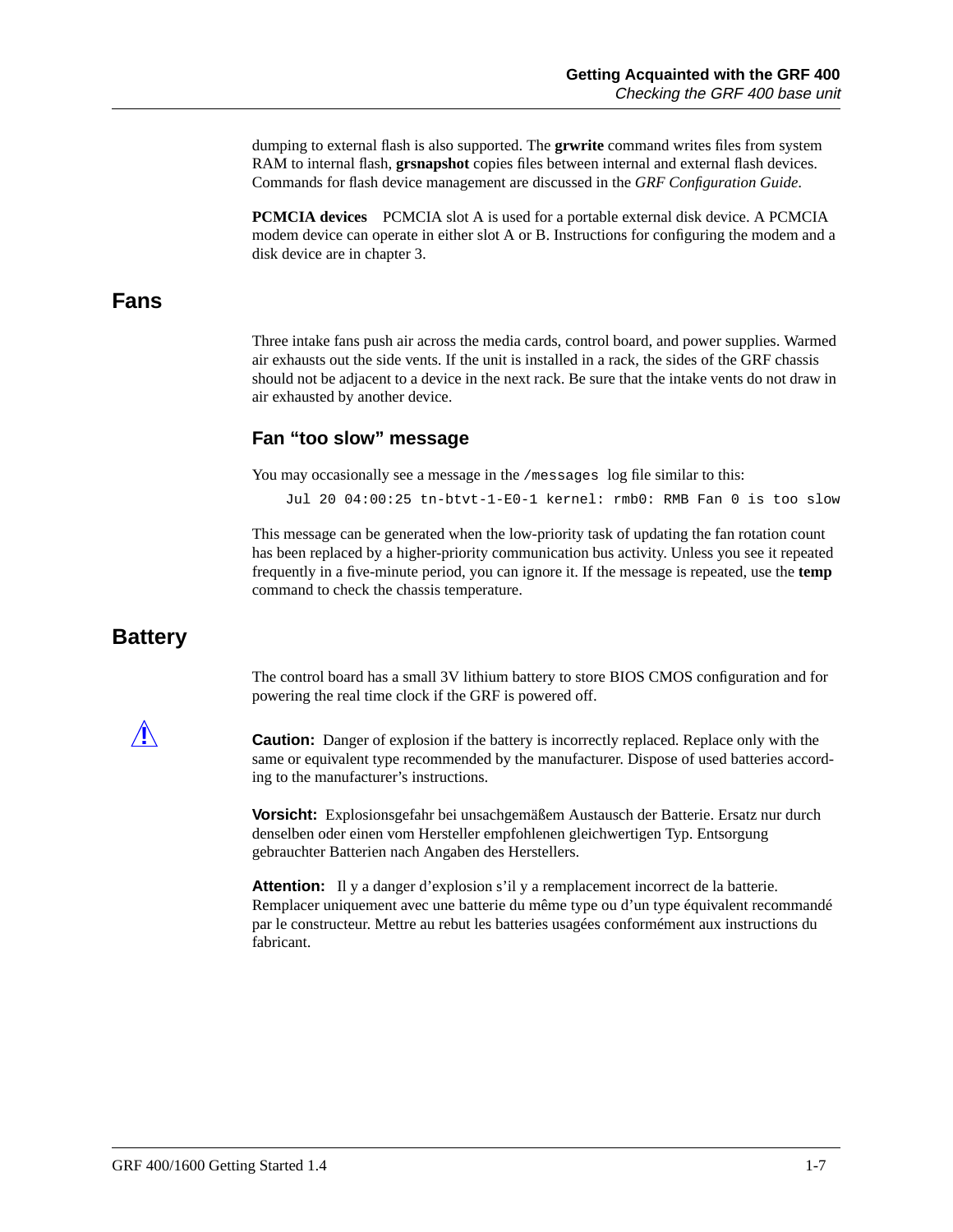### <span id="page-23-0"></span>**Power supplies**

AC and negative 48V DC power supplies are both available for the GRF 400. Units are shipped with power supplies installed. Power supplies are to be serviced and replaced only by qualified personnel. Power supplies are housed in open frame drawers for cooling by the chassis fans.

#### **Power supply failure**

If a power supply fails, you will see failure messages on-screen at the user interface. The gr.console log file will also contain related messages. The PS1 or PS2 amber LED on the control board will light, indicating a power supply failure. If you do not already have a replacement unit, order one from Ascend.



**Warning:** A failed power supply must be replaced by certified personnel only.

**Warnung:** Das Netzteil darf nur von einer Fachkraft ausgewechselt werden.

#### **AC power supplies**

The GRF 400 uses one 400W power supply and supports a second, redundant unit.

**Paution:** The power supplies contain hazardous voltages and energy levels.<br> **Paution:** Do not attempt to service a unit vourself. Refer all servicing to qualified

- Do not attempt to service a unit yourself. Refer all servicing to qualified personnel.
- Double-pole/neutral fusing.
- For continued protection against risk of fire, replace only with the same type and rating of fuses. Replace F3 and F4 only with recognized 6.3A, 250V, fast-acting fuses. Replace F5 only with 5.0A, 250V, fast-acting fuse.

**Vorsicht:** In den Netzteilen liegen Hochspannung und gefährliche Energiepegel an.

- Versuchen Sie nicht, das Gerät selbst zu warten. Alle Reparaturarbeiten sind von Fachkräften auszuführen.
- Zweipolige/Neutralleiter-Sicherung
- Nur mit Sicherungen des gleichen Typs und der gleichen Leistung ersetzen, um jegliche Feuergefahr zu vermeiden. F3 und F4 nur mit anerkannten Schnellsicherungen mit 6,3 A, 250 V, ersetzen. F5 nur mit Schnellsicherungen mit 5,0 A, 250 V, ersetzen.

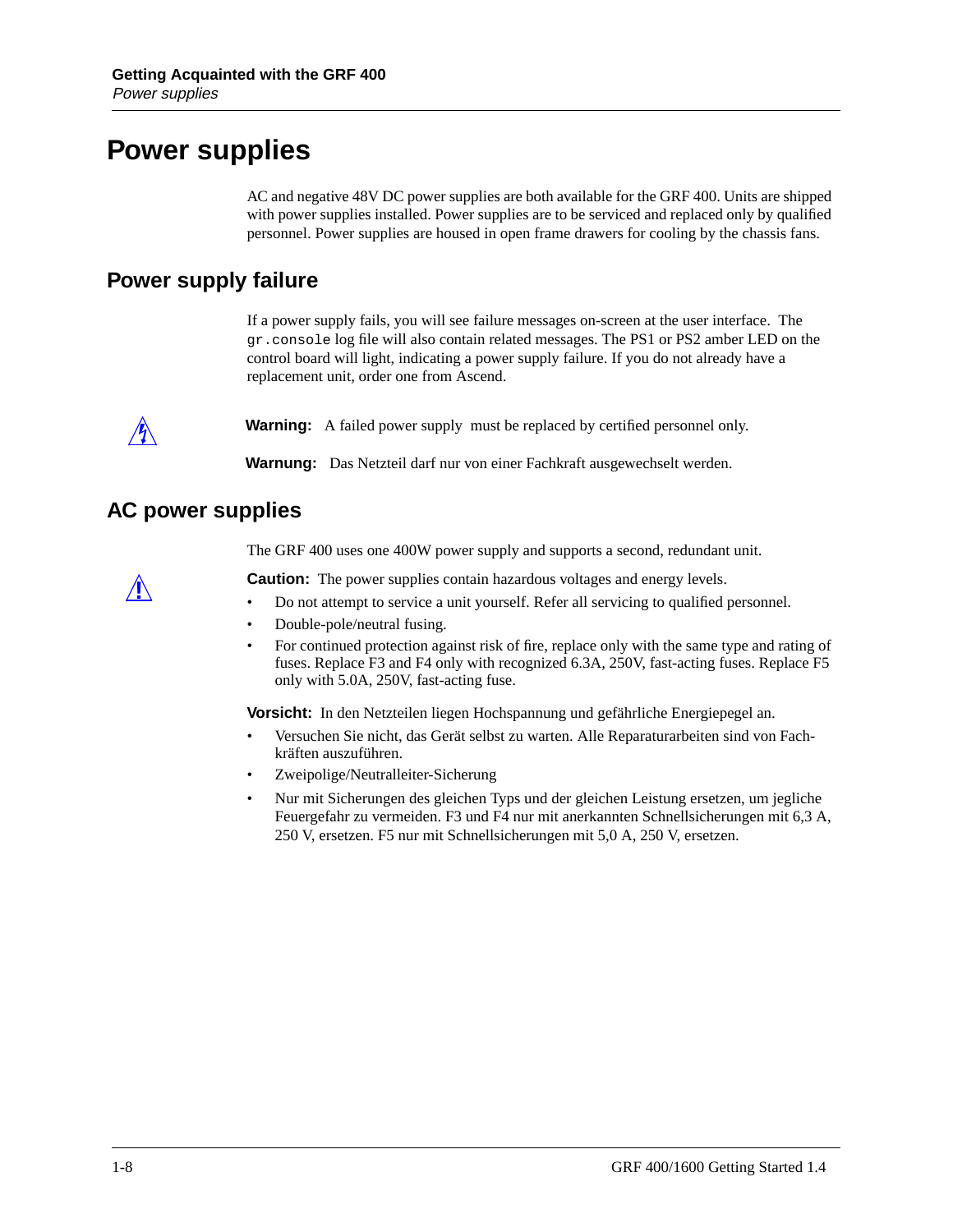### <span id="page-24-0"></span>**Incompatibilities between AC power supplies**



For some time the GRF has been equipped with 400W power supplies manufactured by Astec. These supplies have a black pull handle as shown in Figure 1-5:

*Figure 1-5. Front of Astec AC power supply drawer.*

The standard AC power supply is being switched to a unit manufactured by Zytec. These power supplies have a silver pull handle as shown in Figure 1-6:



*Figure 1-6. Front of Zytec AC power supply drawer.*

The Astec and Zytec power supplies are incompatible. The two models do not consistently support load sharing between them, and their incompatibilities can mask a unit failure. As a result, the two models must not be installed together in the same GRF chassis.

This installation requirement is critical in the following situations:

- when a site with a single Astec unit intends to install a second unit for redundancy. *If you intend to add a redundant unit to a GRF with a single Astec unit installed (black handle), you must switch to two Zytec units.*
- when a site with dual Astec units has a failure and needs a replacement unit. *If you have a failure in a GRF configured with dual Astec units, you must switch to two Zytec units.*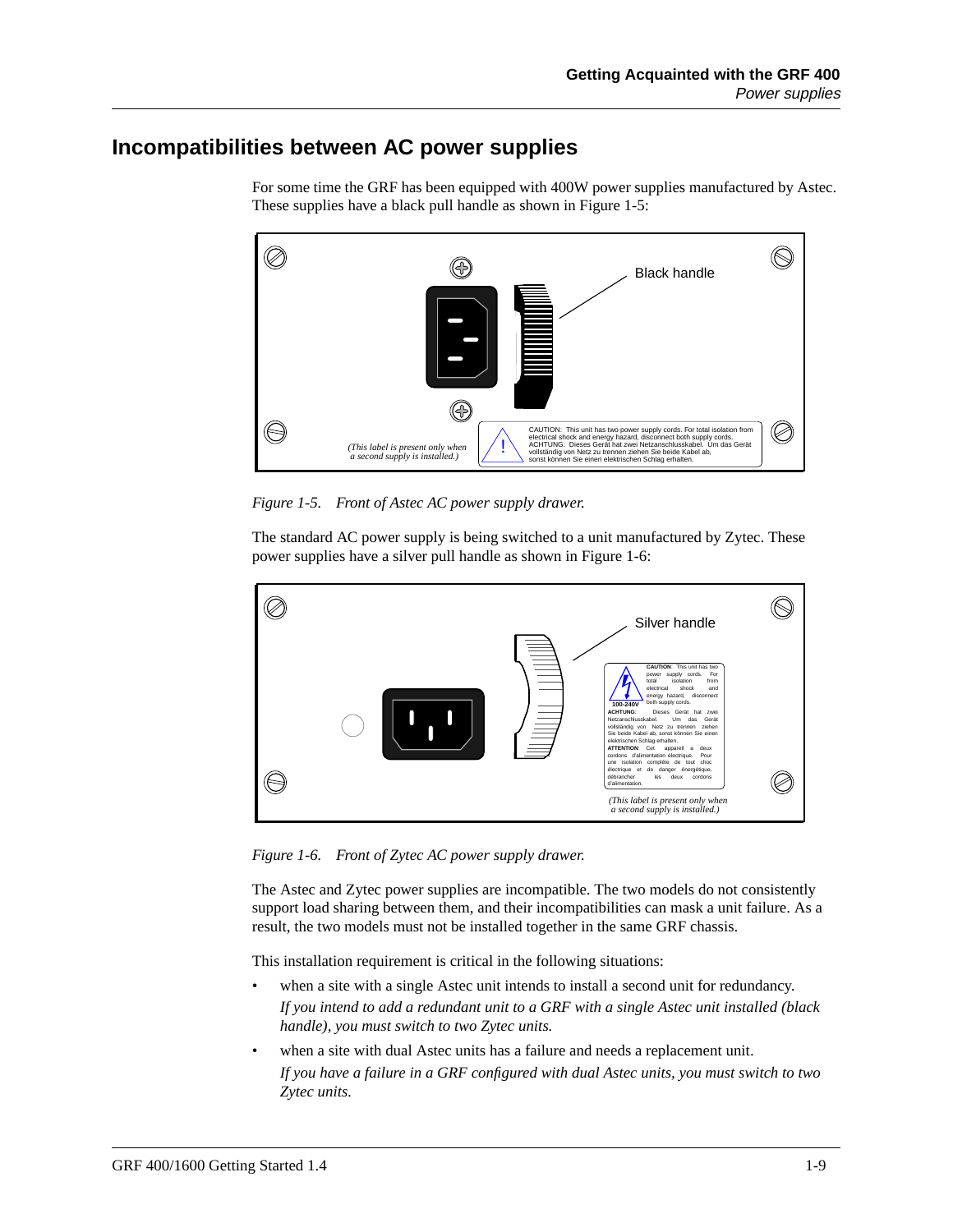units might be swapped at sites having multiple GRFs with different power supplies. *If you swap power supplies, remember you cannot mix models in the same GRF chassis.*

Contact your Ascend sales representative to order the appropriate power supply units.

#### <span id="page-25-0"></span>**Redundant supply safety considerations**

If the GRF is equipped with redundant AC power supplies, please note the following when powering off (unplugging) the GRF unit:

**Caution:** This unit has two power supply cords. For total isolation from electrical shock and energy hazard, disconnect both supply cords. Care must be taken to correctly connect each power supply to separate AC power sources and (optional) UPS devices.

**Vorsicht:** Dieses Gerät hat zwei Netzanschlusskabel. Um das Gerät vollständig von Netz zu trennen ziehen Sie beide Kabel ab, sonst können Sie einen elektrischen Schlag erhalten. Achten Sie darauf, daß jedes Stromkabel mit einer separaten Wechselstromquelle und einem separaten USV-Gerät verbunden wird.

**Attention**: Cet appareil a deux cordons d'alimentation électrique. Pour une isolation complète de tout choc électrique et de danger énergétique, débrancher les deux cordons d'alimentation.

The warning label shown in Figure 1-7 is required when a second power supply is installed in a pre-existing system to provide redundancy. When a GRF is shipped with a single power supply, this label will not be on the power supply unit. If a customer orders a redundant power supply, a set of labels is included, along with instructions to attach a label to each unit.

CAUTION: This unit has two power supply cords. For total isolation from electrical shock and energy hazard, disconnect both supply cords.

ACHTUNG: Dieses Gerät hat zwei Netzanschlusskabel. Um das Gerät vollständig von Netz zu trennen ziehen Sie beide Kabel ab, sonst können Sie einen elektrischen Schlag erhalten.

**!**

Astec label

Zytec label

CAUTION: This unit has two power supply cords. For total isolation from electrical shock and energy hazard, disconnect both supply cords. **100-240V ACHTUNG**: Dieses Gerät hat zwei

Netzanschlusskabel. Um das Gerät vollständig von Netz zu trennen ziehen Sie beide Kabel ab, sonst können Sie einen elektrischen Schlag erhalten.

**ATTENTION**: Cet appareil a deux cordons d'alimentation électrique. Pour une isolation complète de tout choc électrique et de danger énergétique, débrancher les deux cordons d'alimentation.

*Figure 1-7. Warning label required for redundant supplies*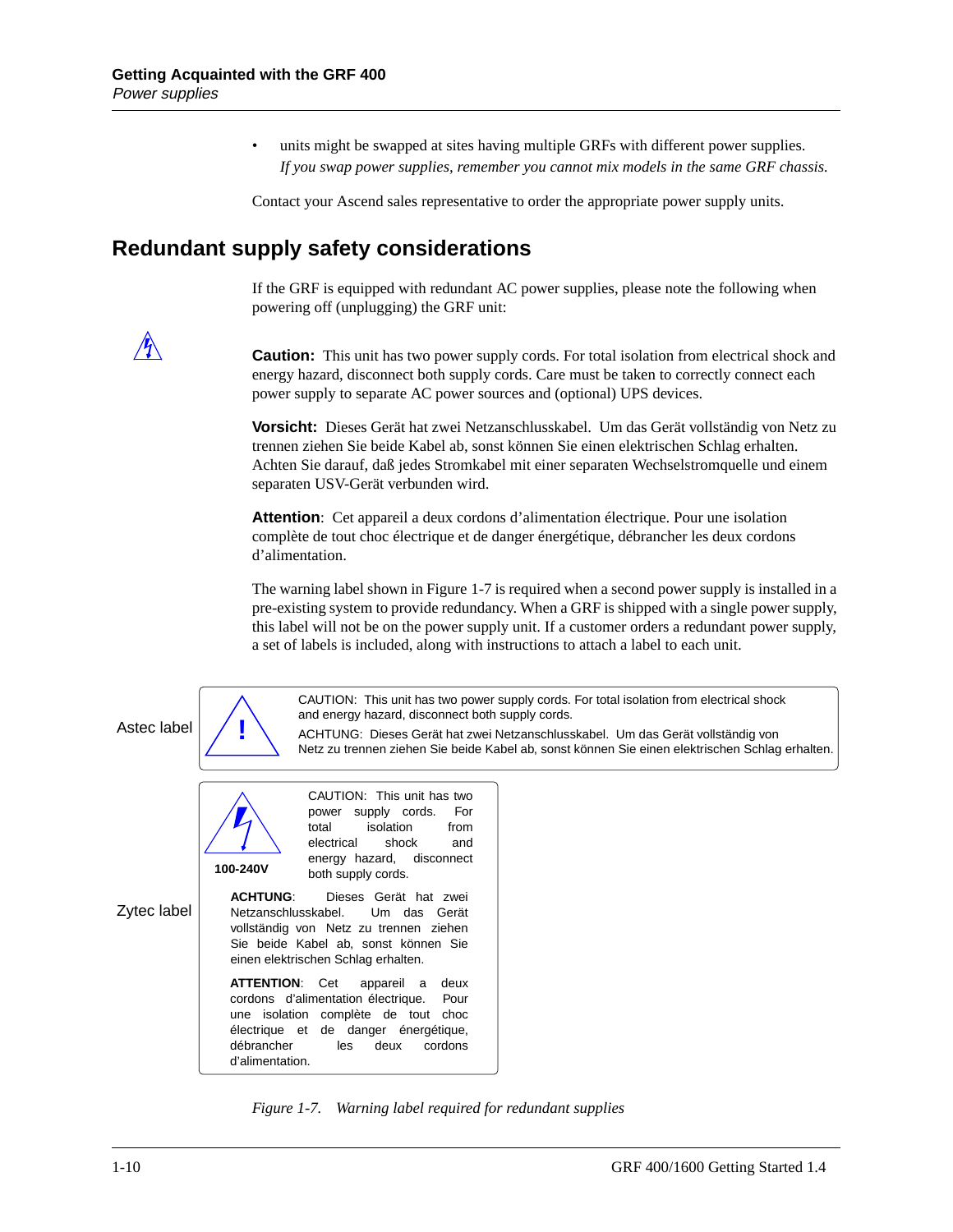### <span id="page-26-0"></span>**48V DC power supply**

The GRF 400 can be ordered with a 48V DC power supply unit. The DC unit is available only from Ascend. The GRF requires one 400W power supply and provides an option for a second, redundant unit.

#### **Installing a DC unit**



**Warning:** The DC power supply must be installed only in restricted access areas (dedicated  $\sim$  110.16, 110.17, 120.17, 120.17, 120.17, 120.17, 120.17, 120.17, 120.17, 120.17, 120.17, 120.17, 120.17, 120.17, 120.17, 120.1 equipment rooms, equipment closets, or the like) in accordance with Articles 110-16, 110-17, and 110-18 of the National Electric Code, ANSI/NFPA 70. Connect to a 48V DC source which is electrically isolated from the AC source and which is reliably connected to earth.

> This equipment is designed to permit the connection of the grounded conductor of the DC supply circuit to the grounding conductor at the equipment. If this connection is made, all of the following conditions must be met:

- This equipment shall be connected directly to the DC supply system grounding electrode conductor or bonding jumper from a grounding terminal bar or bus to which the DC supply system grounding electrode conductor is connected.
- This equipment shall be located in the same immediate area (such as adjacent cabinets) as any other equipment that has a connection between the grounded conductor of the same DC supply circuit and the grounding conductor, and also the point of grounding of the DC system. The DC system shall not be grounded elsewhere.
- The DC supply source is to be located within the same premises as the equipment.
- There shall be no switching or disconnecting devices in the grounded circuit conductor between the DC source and the point of connection of the grounding electrode conductor.
- All DC input wiring shall be routed away from any sharp edges and properly secured in place to prevent chaffing and to provide strain relief. This may be achieved by tie wrapping the wires to the rack frame or by equivalent means.



**Warning:** A readily accessible disconnect device must be provided in the fixed wiring for a DC power supply. It must be suitable for the rated voltage and current specified.

**Warnung:** In der Festverdrahtung für ein Gleichstromnetzteil muß ein leicht zugänglicher Trennschalter vorgesehen werden. Er muß für die angegebene Nennspannung und den Nennstrom geeignet sein.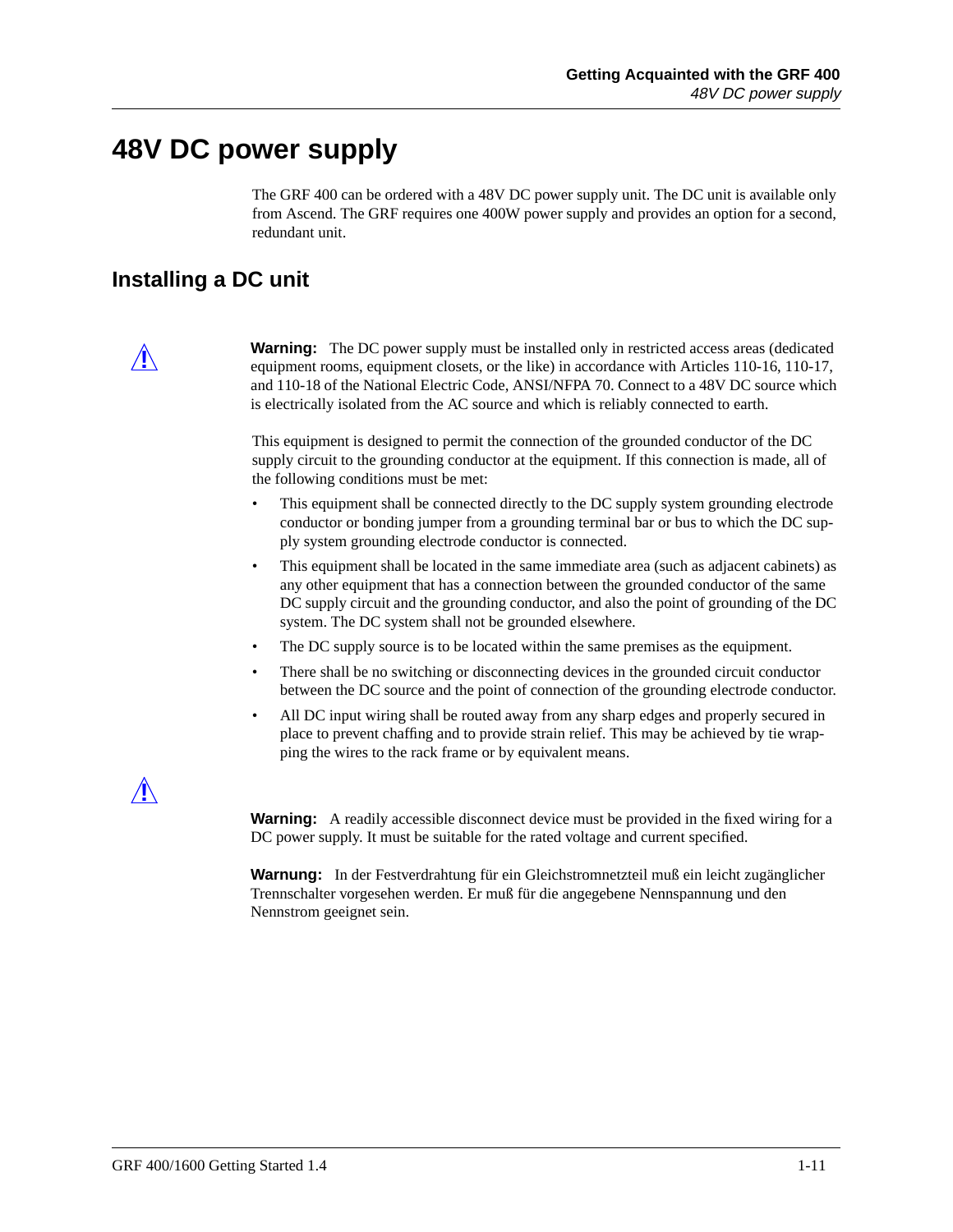### <span id="page-27-0"></span>**Wiring**

Figure 1-8 shows the four terminals on the front of the -48V DC (negative) power supply drawer. Ascend ships the DC unit fitted with an aluminum cover over the terminal area. The cover can be flipped up to attach the DC input wiring. After the DC unit is properly wired, you must also secure the cover using the two screws.

**Caution:** The first terminal on the left is a NEGATIVE 48V. The second terminal from the left is NEGATIVE 48V Return.

**Vorsicht:** Der erste Anschluß links ist 48V MINUS. Der zweite Anschluß von links ist die Rückleitung mit 48V MINUS.

When you connect DC wires, remember that the first terminal on the left is NEGATIVE 48V. The second terminal from the left is NEGATIVE 48V Return.

If you connect the two DC wires incorrectly, you blow the input fuses —the DC power supply will not work now. The power supplies may only be serviced by a qualified trained service technician.

Always connect a protective earth ground to the terminal with this label:



*Figure 1-8. Front of -48V power supply drawer.*

#### **Site alarm option**

**!** The right-most terminal, labeled "ALARM", enables you to attach the DC power supply to a site alarm unit. If power fails to reach the backplane of the GRF 400, an internal relay activates and applies the NEGATIVE 48V to the site alarm terminal. This output is fused at 0.5A. When wiring this output, use only UL recognized terminal lug and conductor suitably rated for the voltage and current.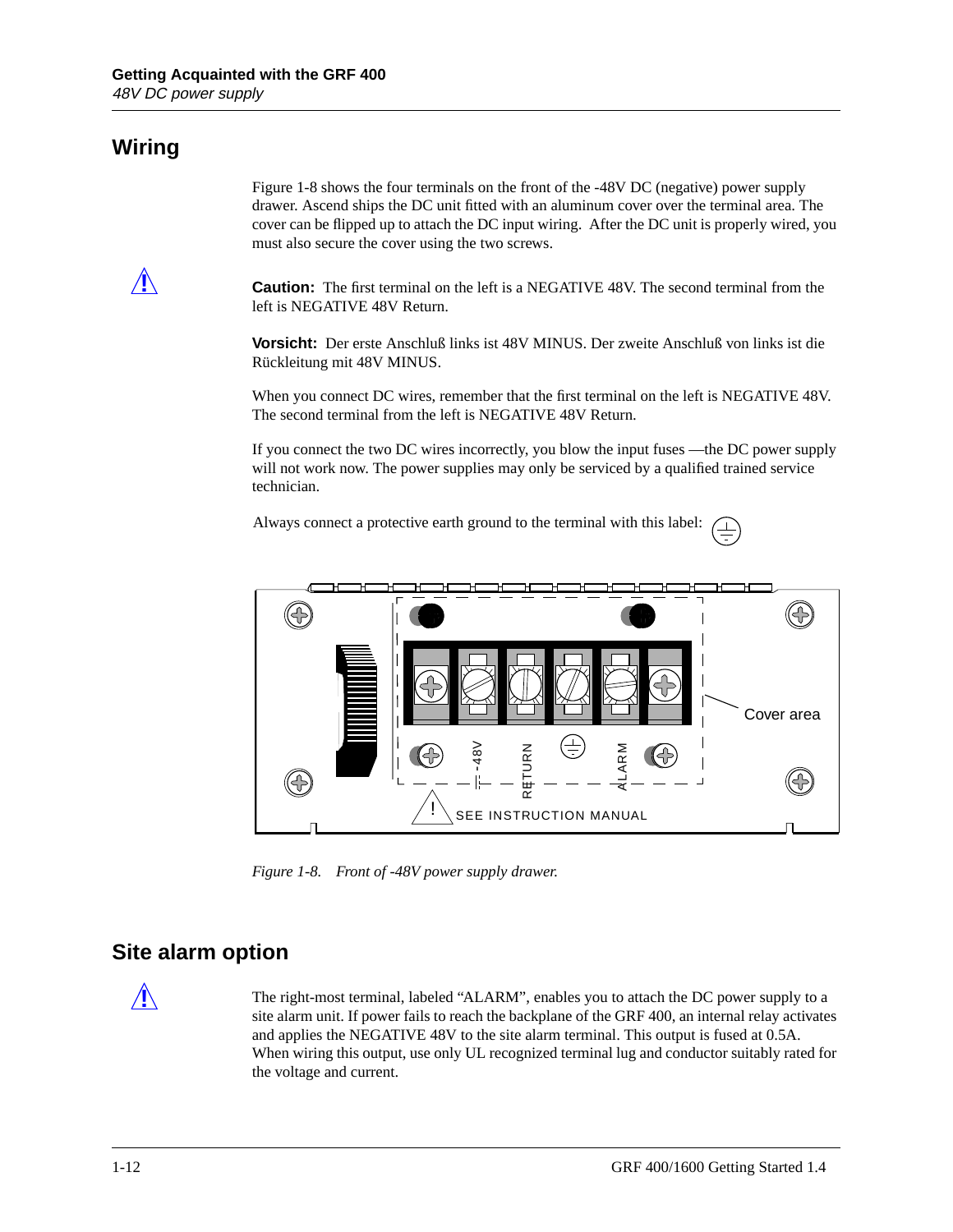<span id="page-28-0"></span>**Caution:** The power supplies contain hazardous voltages and energy levels.

- Do not attempt to service a unit yourself. Refer all servicing to qualified personnel.
- Double-pole/neutral fusing.
- For continued protection against risk of fire, replace only with the same type and rating of fuses. Replace F3 and F4 only with recognized 10.0A, 250V, fast-acting fuses. Replace F5 only with 0.5A, 250V, fast-acting fuse.

**Vorsicht:** In den Netzteilen liegen Hochspannung und gefährliche Energiepegel an.

- Versuchen Sie nicht, das Gerät selbst zu warten. Alle Reparaturarbeiten sind von Fachkräften auszuführen.
- Zweipolige/Neutralleiter-Sicherung
- Nur mit Sicherungen des gleichen Typs und der gleichen Leistung ersetzen, um jegliche Feuergefahr zu vermeiden. F3 und F4 nur mit anerkannten Schnellsicherungen mit 10,0 A, 250 V, ersetzen. F5 nur mit Schnellsicherungen mit 0,5 A, 250 V, ersetzen.

#### **Redundant DC supply safety considerations**

The notice shown below appears on the lower edge of the DC power supply:



and refers to the following caution:

If the GRF is equipped with redundant DC power supplies, please note the following when powering off (unwiring) the GRF unit:



**Caution:** This unit has two power inputs. For total isolation from electrical shock and energy hazard, disconnect both power inputs. Care must be taken to correctly connect each power supply to separate power sources and (optional) UPS devices.

**Vorsicht:** Dieses Gerät hat zwei Stromeingänge. Um das Gerät vollständig vom Netz zu trennen, unterbrechen Sie den Anschluß mit beiden Eingängen, sonst können Sie einen elektrischen Schlag erhalten. Achten Sie darauf, daß jedes Stromkabel mit einer separaten Wechselstromquelle und einem separaten USV-Gerät verbunden wird.

**Attention**: Cet appareil a deux sources d'alimentation électrique. Pour une isolation complète de tout choc électrique et de danger énergétique, débrancher les deux sources d'alimentation.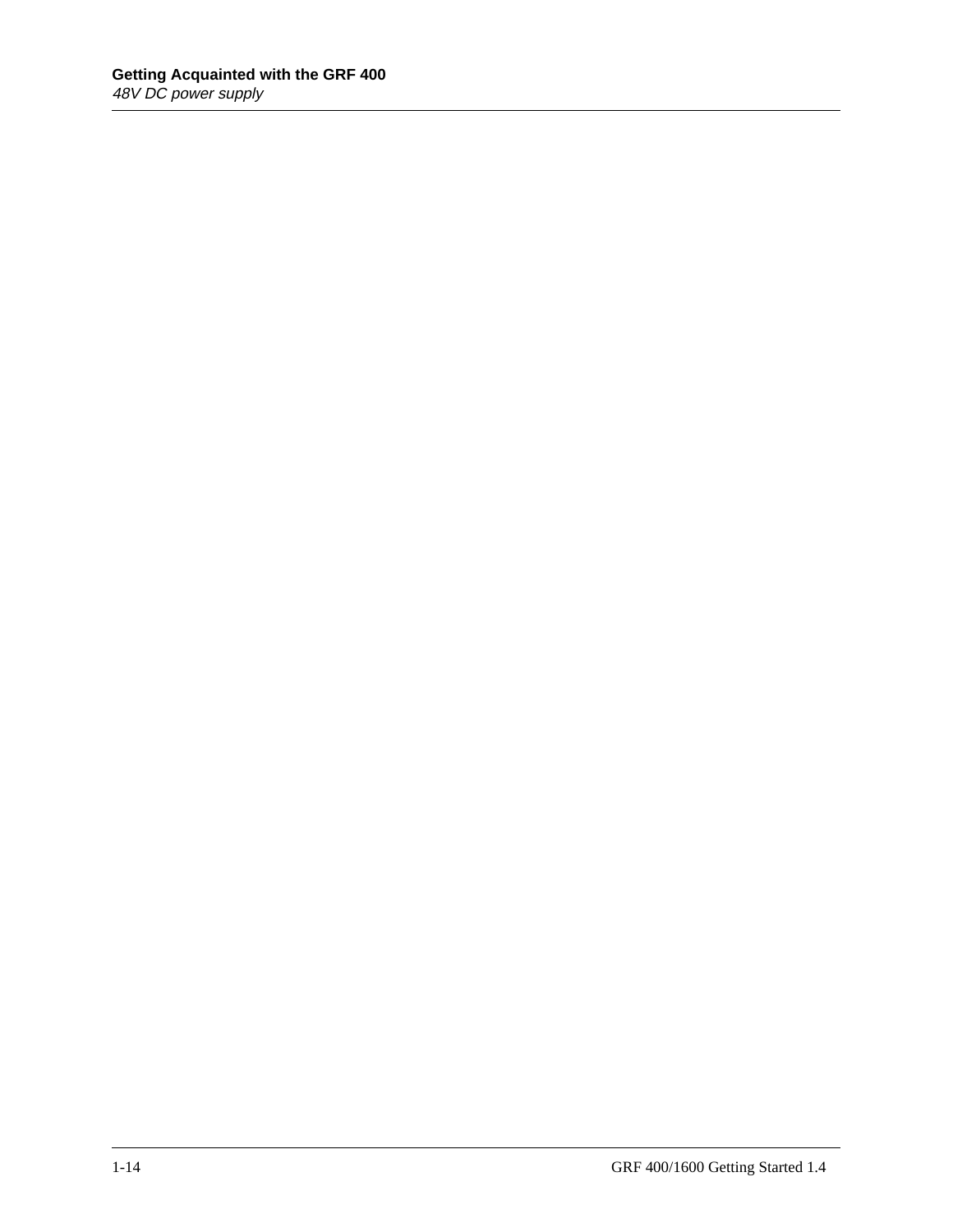# <span id="page-30-0"></span>**2 Getting Acquainted with the GRF 1600**

This chapter describes GRF 1600 components.

The GRF 1600 replaces the GR-II (GigaRouter) and its RMS node as an Ascend product.

Software release 1.4 does not support the first versions of the ATM OC-3c or FDDI media cards. These cards are informally called ATM Classic or FDDI Classic. Only the hardware-enhanced versions of these cards are supported, ATM/Q and FDDI/Q.

Chapter 2 covers these topics: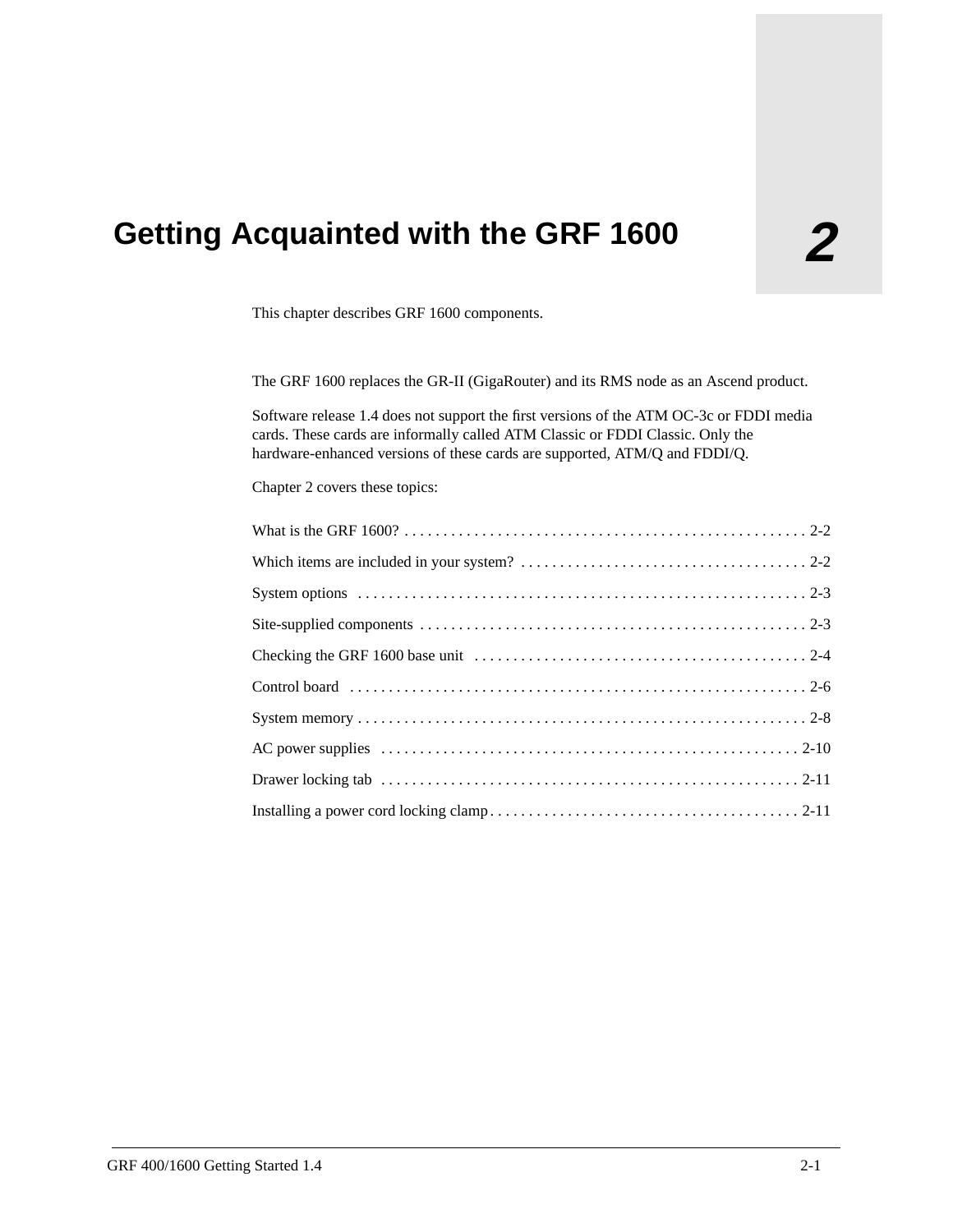### <span id="page-31-0"></span>**What is the GRF 1600?**

The GRF 1600 is a high-performance IP switch designed for high-volume, large-scale public and private backbone applications. It has these main features:

- Performs Layer-3 switching across 16 gigabits/second aggregate bandwidth
- Supports large suite of routing protocols
- Accommodates 1–16 media cards, available media are ATM OC-3c, ATM OC-12c, 10/100Base-T Ethernet (4- and 8-port), HSSI, HIPPI, SONET OC-3c, and FDDI
- Provides advanced dynamic routing, basic packet filtering, OSPF multicast, SNMP v1, IPv4
- Accommodates a redundant 1100W power supply unit
- Manages 150K-entry route table, batch updating with 20 routes per second

The GRF 1600 chassis can be mounted in a standard 19" rack unit or on a table. The chassis alone weighs between 107 and 124 pounds (49–56 kg), depending upon the number of power supplies installed. Side rails are recommended to be installed in the rack unit before attempting to insert a GRF 1600. Side rails will help to support the heavy unit as the team inserts the chassis and fastens it to the rack.

**1. Caution:** Because of its weight, installing the GRF 1600 into a rack requires a two-person team.

> **Vorsicht:** Aufgrund seines Gewichts sind zur Installation des GRF 1600 auf dem Regal zwei Personen erforderlich.

### **Which items are included in your system?**

This section helps you confirm the items in your system.

- Each system includes a GRF 1600 base unit.
- Unit contents vary depending upon the type/number of media cards ordered.
- Software is pre-installed at the factory.
- One or two AC power cords are shipped.

#### **Power cord**

Make sure the shipping box contains an AC power cord. If your GRF 1600 has a redundant power supply, you should have two power cords.

Use only the power cord included with your product or an equivalent cord:

- North America: UL listed, CSA certified, type SJT or SVT, 3-conductor, 18AWG minimum
- outside of North America: Agency-approved for the country of use, cord type H05VVF3G1.5, 3-conductor, 1.5mm2, rated 250V, 16A; plug type suitable for country of use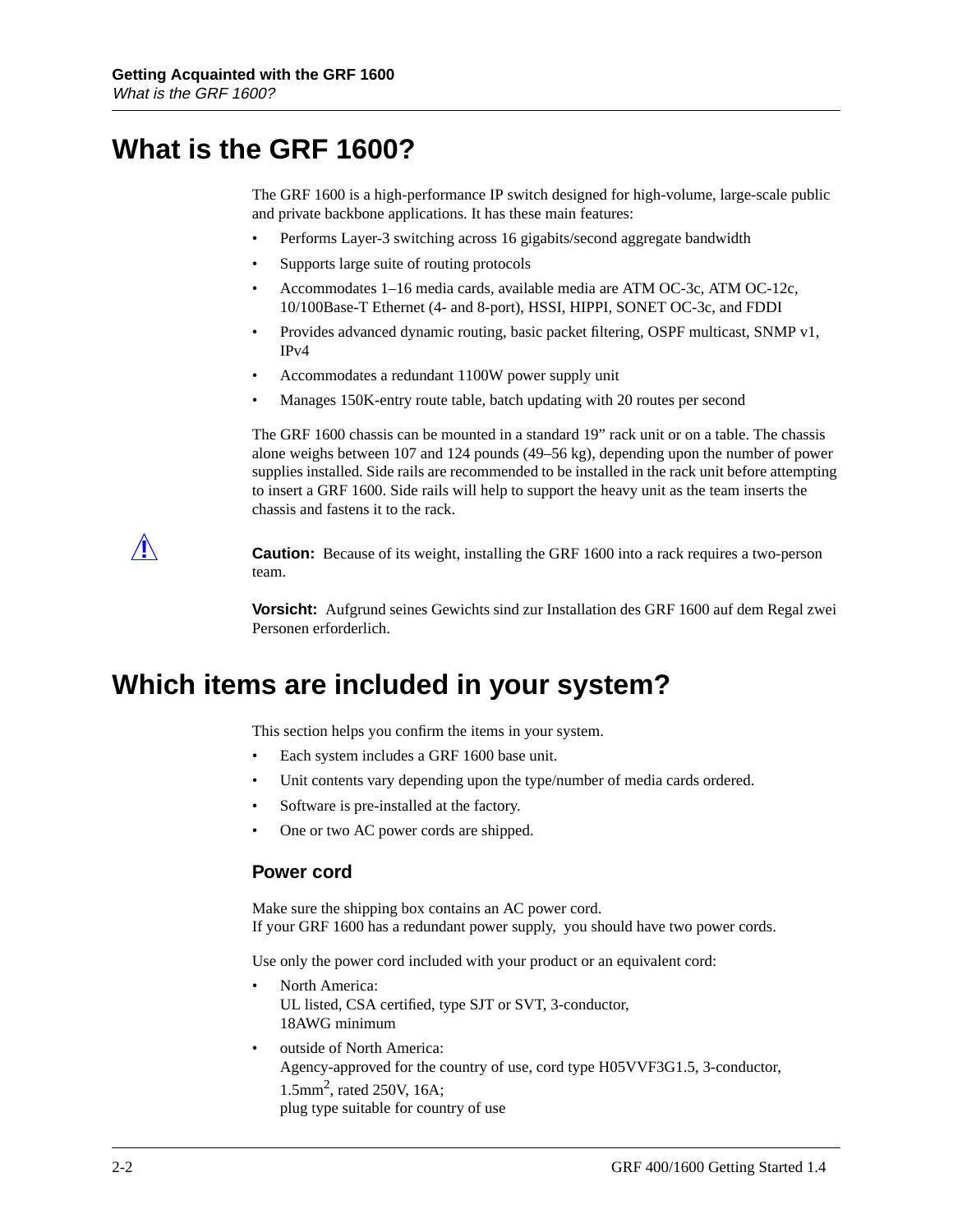## <span id="page-32-0"></span>**System options**

In addition to media cards, GRF 1600 options you can order from Ascend include:

- a redundant 1100W AC power supply
- upgrades to control board 64MB internal DRAM, up to 256MB (in 64MB increments)
- variable sizes of ATA disk devices in a PCMCIA slot for system logging and backup The **iflash** command determines the geometry of any PCMCIA Type-II or Type-III ATA disk device, and formats the disk for use in a GRF.

Options are also available from other vendors:

– a locking clamp for the power supply is available from Panel Components Corporation, P/N 85910051, (515) 673-5000

Two models of PCMCIA modems have been tested with the GRF, they are available from:

- MegaHertz, model CC3288 (28.8Kbps)
- US Robotics, model 1626 (28.8Kbps, some with 33.6Kbps upgrade)

Modem installation and configuration information is in chapter 3 of this manual.

## **Site-supplied components**

To boot the GRF 1600, you must attach a VT100-compatible terminal directly to the serial receptacle on the control board, and you must supply:

- a standard RS-232 null modem cable
- a VT100-compatible terminal

Optionally, if you want to directly connect the GRF to a site LAN, you must supply:

• a 10Base-T Ethernet cable to connect the LAN to the Ethernet receptacle on the control board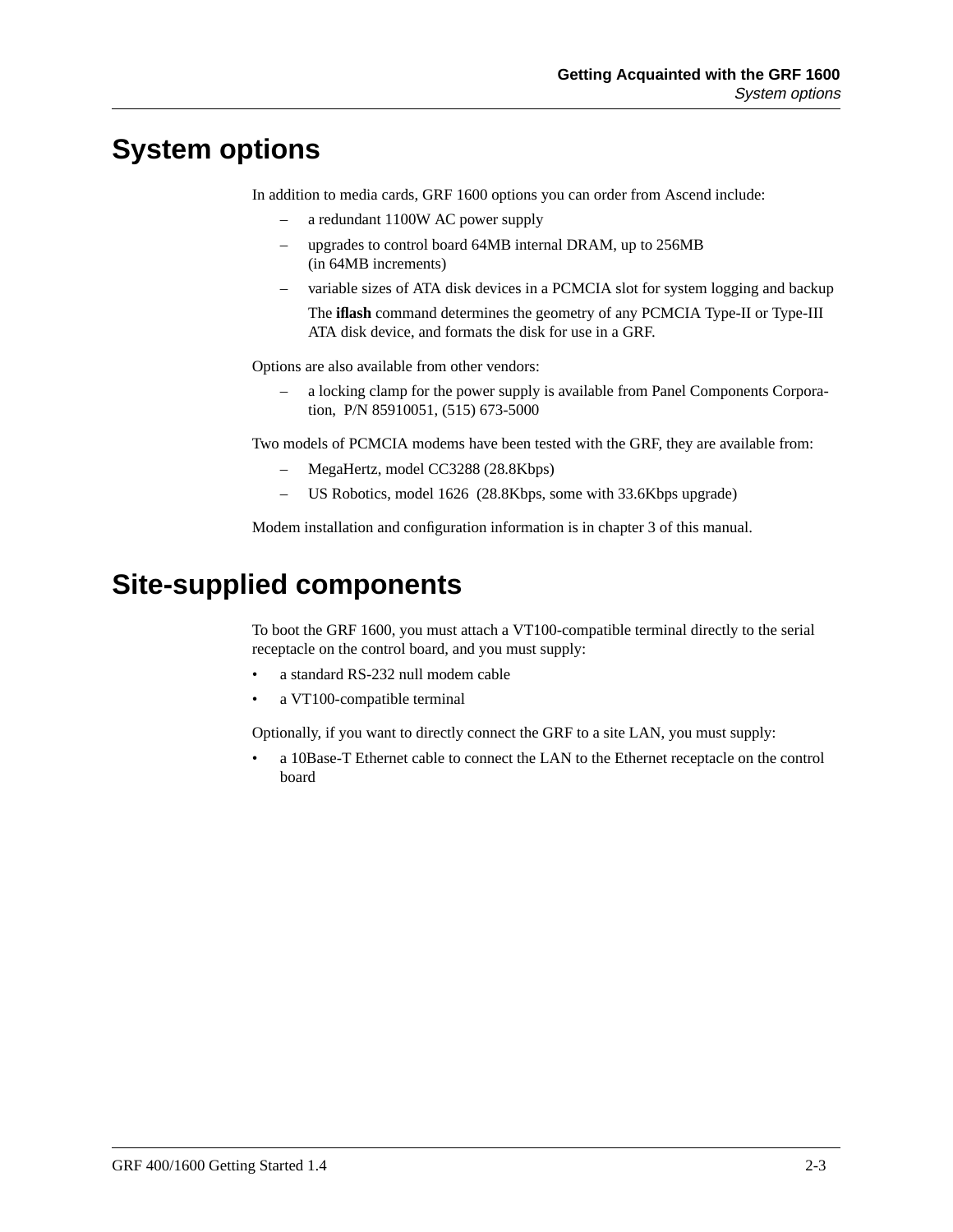## <span id="page-33-0"></span>**Checking the GRF 1600 base unit**

Figure 2-1 shows the GRF 1600 base unit from the front of the cabinet. All cables and power cords attach at the rear panel. The GRF 1600 chassis is organized into three sections.

In the top section, a pair of high-speed impeller fans draw air up through the media cards and exhaust it out vents on each side of the chassis. These vents must not be obstructed in any way. When you install the GRF, you must provide a minimum of 6 inches of clearance on the sides of the unit and keep the front and back clear of obstruction. The backplane and system cards are installed in the middle section, above the air intake plenum. Intake vents are at each chassis side and front. Power supplies are in the bottom section. Their internal fans exhaust air out the lower chassis front and require a minimum of six inches of clearance.

Note the hand holds on the chassis sides, these are especially helpful when installing the GRF in a rack.



*Figure 2-1. GRF 1600 base unit and component areas (front view)*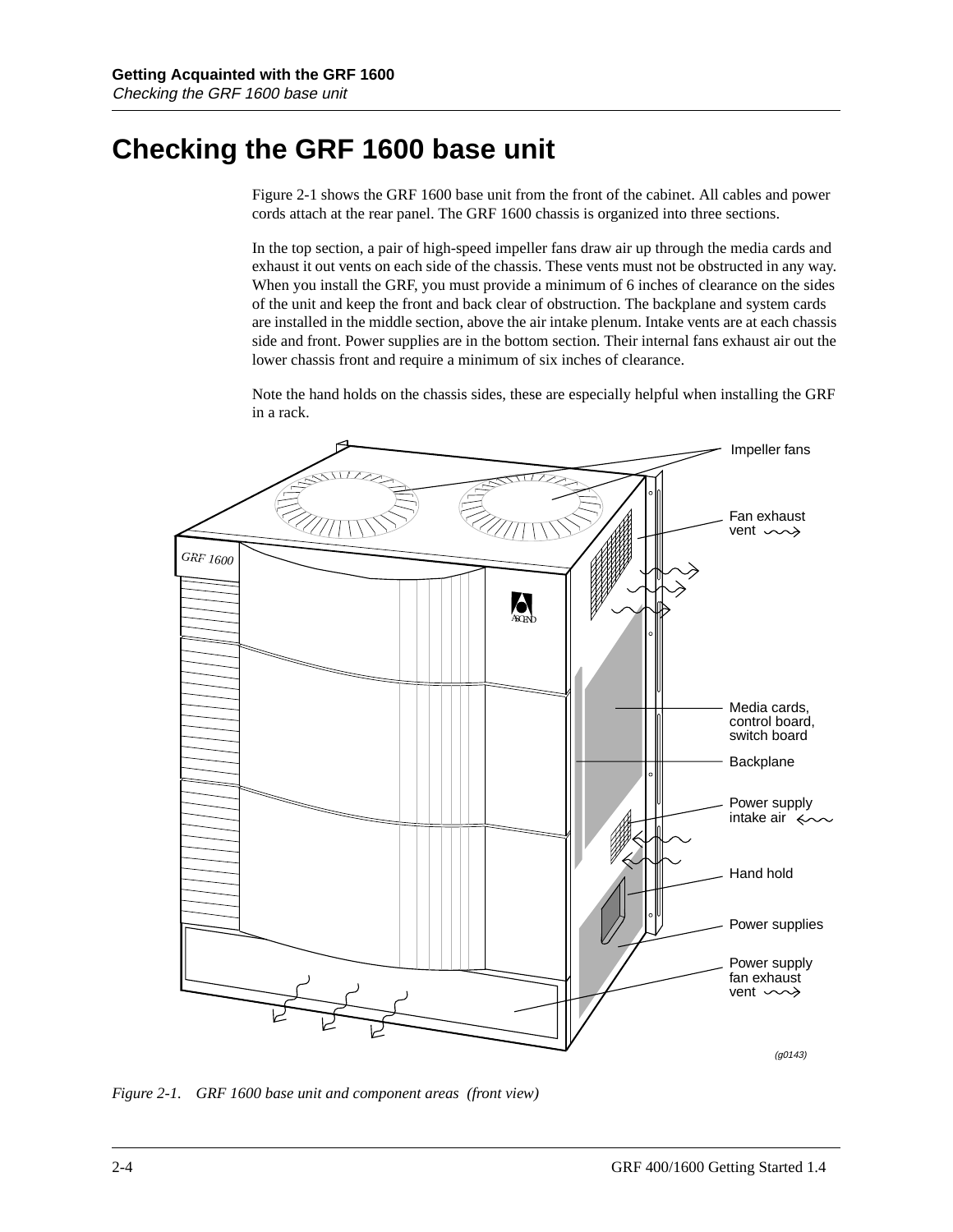The rear panel of the GRF 1600 chassis is shown in Figure 2-2. At the top is a fan tray that houses a pair of motorized impeller fans, the tray is replaceable as a single unit.

The top and bottom of the media card section are open grids through which the fans draw air through the chassis air intake vents. The media cards slide in along the guide in each slot and plug into their connector on the backplane. Solid vertical partitions separate the control board and the switch board from the media cards.



*Figure 2-2. Rear panel view of GRF 1600*

Two ground connectors are on the right edge of the chassis, the upper is for a wrist strap and the lower is for the rack ground.

The power supply compartment is completely separate from the rest of the chassis. Each power supply is in an enclosed drawer and is cooled by an internal fan. A locking tab prevents the drawer from being opened accidentally when the AC cord is plugged into the unit. The PS1 or PS2 LED on the control board lights to indicate a problem with a specific power supply.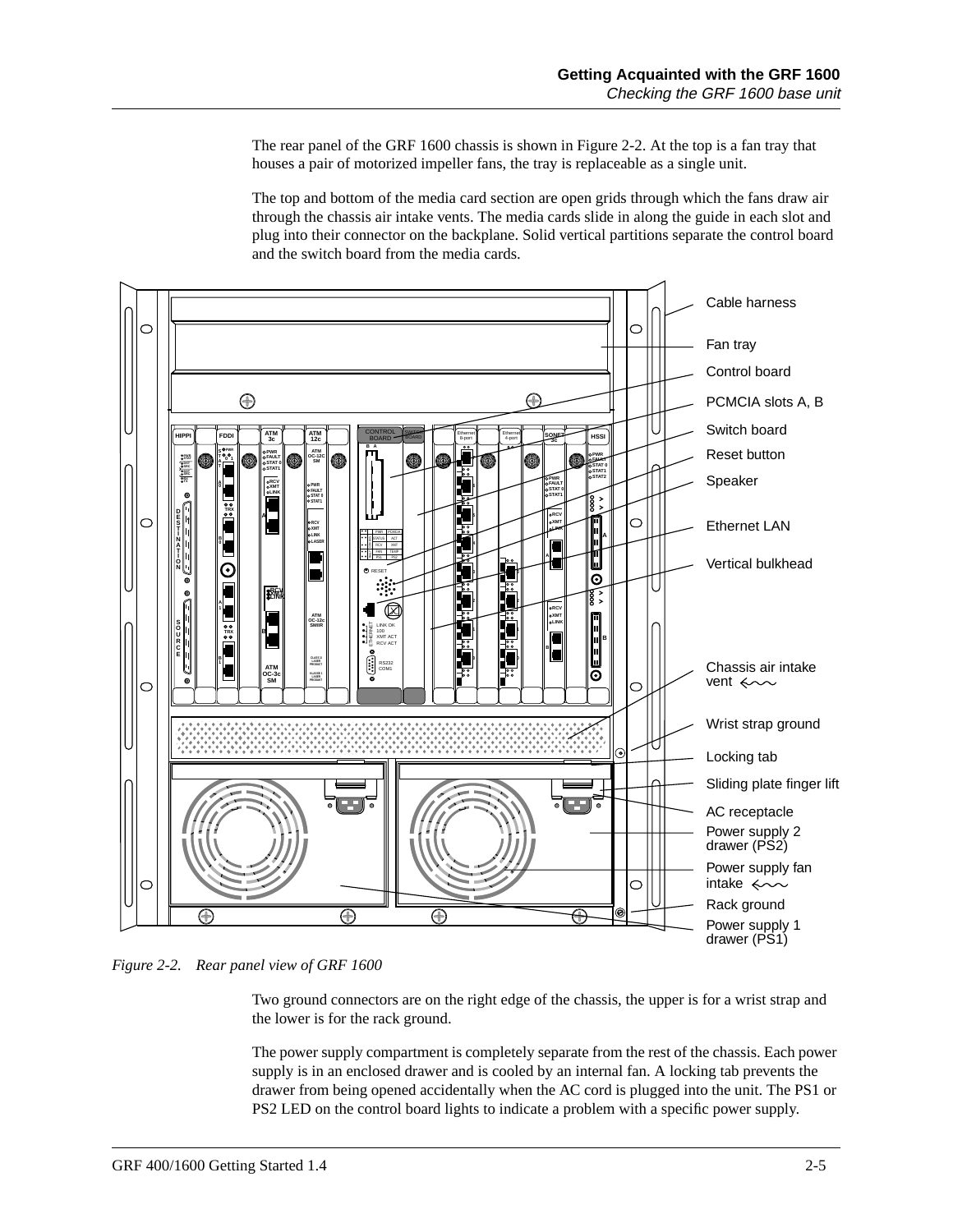### <span id="page-35-0"></span>**Control board**

GRF 1600 control board hardware runs the router management software (RMS). RMS is the communications and control software for the media cards. Other control board components are the system RAM, internal flash memory, Ethernet connector, and PCMCIA device slots. The control board is field-replaceable, but not hot swappable.



A hardware reset button, receptacles for Ethernet and RS-232 connections, and power, fan, status and fault LEDs are on the board's faceplate, shown left.

PCMCIA slots can contain an external flash memory device and a PCMCIA modem attachment.

LEDs provide status for control board and chassis components.

The system can be reset by depressing the reset button, but a software command reset is preferable since it saves files and leaves the system in order.

The faceplate speaker functions as a typical PC speaker, it chimes during system boot, for example. The control board has another component that sounds an audible alarm when the operating temperature level is exceeded.

The control board has temperature monitoring and reporting capabilities, and provides a command (**temp**) to check the current board-surface operating temperature. If excessive temperature levels are reached, the control board triggers the audible alarm. If levels are exceeded, router management software will shut the system down. The control board also monitors the power supply units, issuing power failure warnings to the user interface if power problems are detected.

A 10/100 megabit Ethernet receptacle (autosensing) supports a connection to the administrative LAN. A set of four LEDs indicate activity and connection rate (10 or 100 mbs).

TheVT-100 terminal attaches to the serial port.

### **Switch board**

The 16x16 switch chip and control hardware reside on the switch board. The switch board is field-replaceable, but not hot swappable.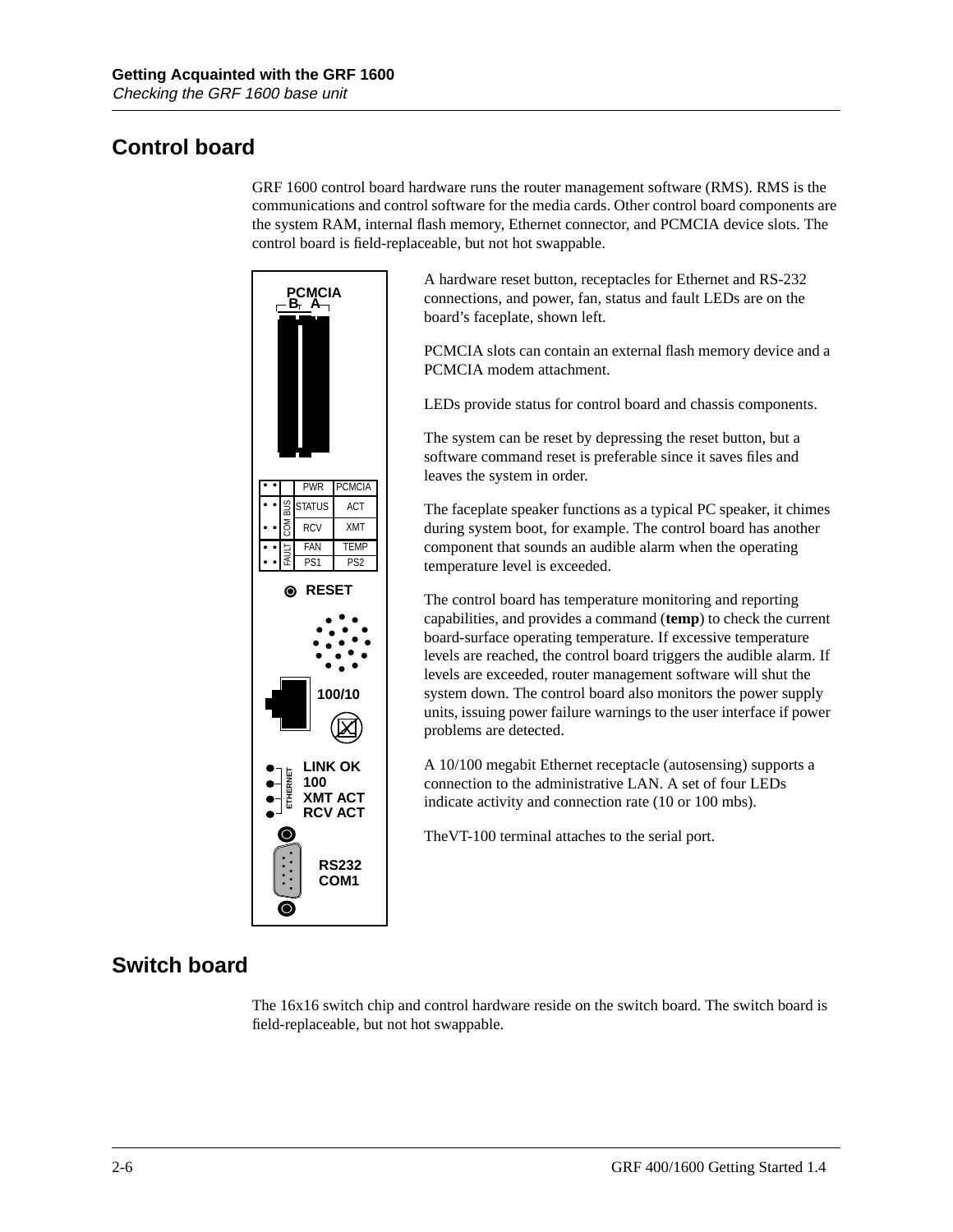#### **Chassis fans**

Two motorized impeller fans cool the chassis, excluding the power supply compartment. The fans operate in tandem. At start-up, both fans operate at 100% of RPM capability. Gradually each fan slows down so that, in normal conditions, each fan operates at 50% speed. When the GRF is plugged in, you can hear the changes in fan speeds.

Tachometers on each fan unit ensure steady, sufficient airflow. When a tachometer detects that a fan is dropping below the 50% rate, it causes a signal to the other fan to speed up. When a problem occurs with either fan, the control board "FAN" LED lights. The GRF 1600 fan tray is site replaceable, but must be returned to Ascend for service. The fan tray sits on a pair of guides and is held in place by two captured screws.

The fan tray is not hot swappable.

Before you replace a fan tray, you must power down the GRF and unplug BOTH power supplies.

Use the **shutdown** command: prompt> shutdown now

The amount of time the GRF can operate with a failed fan depends upon the number of installed media cards and the ambient air temperature. The temperature sensor on the control board shuts the GRF down if the operating temperature is exceeded.

#### **Fan "too slow" message**

You may occasionally see a message in the /messages log file similar to this:

Jul 20 04:00:25 tn-btvt-1-E0-1 kernel: rmb0: RMB Fan 0 is too slow

This message can be generated when the low-priority task of updating the fan rotation count has been replaced by a higher-priority communication bus activity. Unless you see it repeated frequently in a five-minute period, you can ignore it. If the message is repeated, use the **temp** command to check the chassis temperature.

#### **Battery**

The control board has a small 3V lithium battery to store BIOS CMOS configuration and for powering the real time clock if the GRF is powered off.

**Caution:** Danger of explosion if battery is incorrectly replaced. Replace only with the same or equivalent type recommended by the manufacturer. Dispose of used batteries according to the manufacturer's instructions.

**Vorsicht:** Explosionsgefahr bei unsachgemäßem Austausch der Batterie. Ersatz nur durch denselben oder einen vom Hersteller empfohlenen gleichwertigen Typ. Entsorgung gebrauchter Batterien nach Angaben des Herstellers.

**Attention:** Il y a danger d'explosion s'il y a remplacement incorrect de la batterie. Remplacer uniquement avec une batterie du même type ou d'un type équivalent recommandé par le constructeur. Mettre au rebut les batteries usagées conformément aux instructions du fabricant.

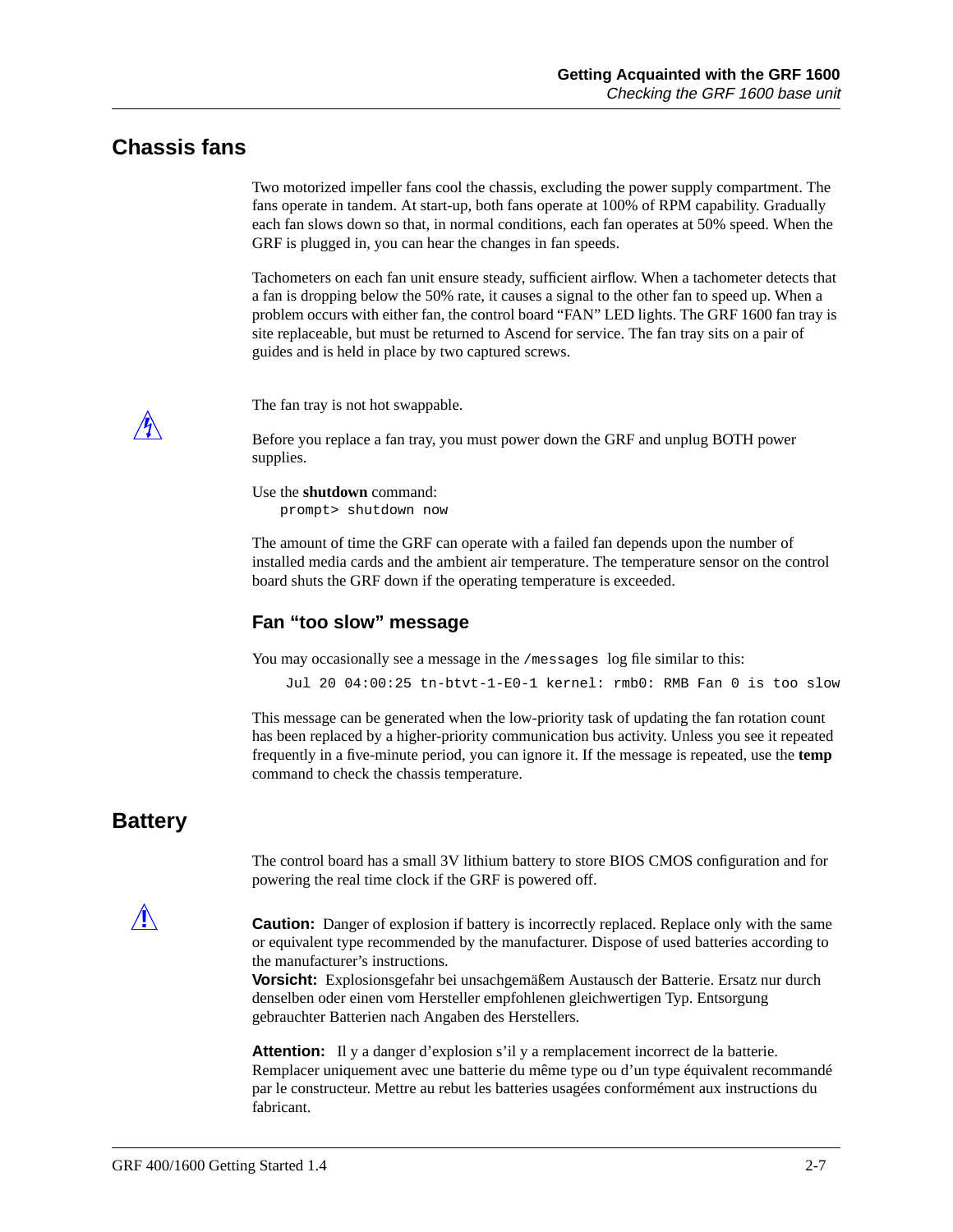### **Backplane**

The GRF 1600 backplane spans the width of the chassis and is fixed in place. The backplane is not a field replaceable unit. The backplane supplies power to the media cards and control board. All system boards exchange configuration and status information through the backplane's 80 megabit/second communications bus.

#### **Media cards**

The GRF 1600 has 16 media card slots, 0–15, a control board, and a switch board. Slots are numbered left to right as shown in Figure 2-3, the control board is always 66:



*Figure 2-3. Top view of GRF 1600 chassis with slots numbered*

#### **System memory**

Figure 2-4 illustrates the RAM and flash memory components on the GRF control board:



*Figure 2-4. Memory components and options on the control board*

**RAM** The GRF 1600 is equipped with 64MB internal RAM, 32MB of which are permanently reserved for the file system, including configuration files. The remaining 32MB are used by the operating system and user applications such as GateD.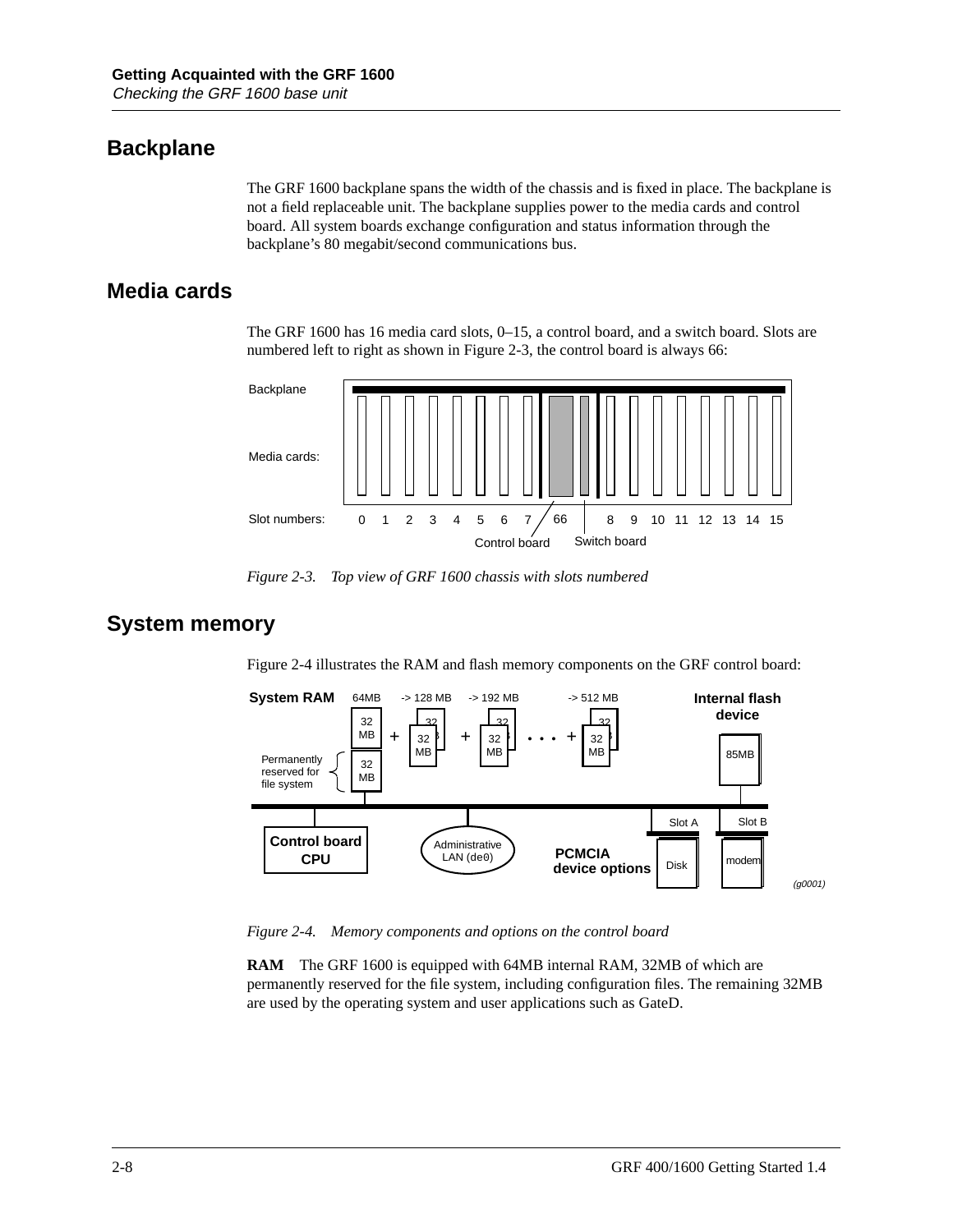

Figure 2-5 shows the area of system RAM that can be expanded to meet site requirements.

*Figure 2-5. Expandable area of system memory*

System memory can be upgraded in 64MB increments up to a total of 512MB, including the 32MB always reserved for the file system. To permit the software to operate in the allocated memory, certain portions of standard UNIX, such as man page files, are omitted. (Man pages for GRF commands are maintained.) Logging is configured to be done remotely via **syslog** or locally to external flash.

**Internal flash** The GRF has an internal 85MB ATA flash device from which the system boots. This memory is available for storing different versions of site configurations and operating software.

**External flash** PCMCIA slots on the control board support various sizes of ATA flash devices. Although external flash can be used to back up and share router configurations among multiple GRF systems, a GRF cannot boot from an external flash device. Local logging and dumping to external flash is also supported. The **grwrite** command writes files from system RAM to internal flash, **grsnapshot** copies files between internal and external flash devices. Commands for flash device management are discussed in the *GRF Configuration Guide*.

**PCMCIA devices** PCMCIA slot A is used for a portable external flash device. A PCMCIA modem device can operate in either slot A or B. Instructions for configuring the modem and a disk device are in chapter 3.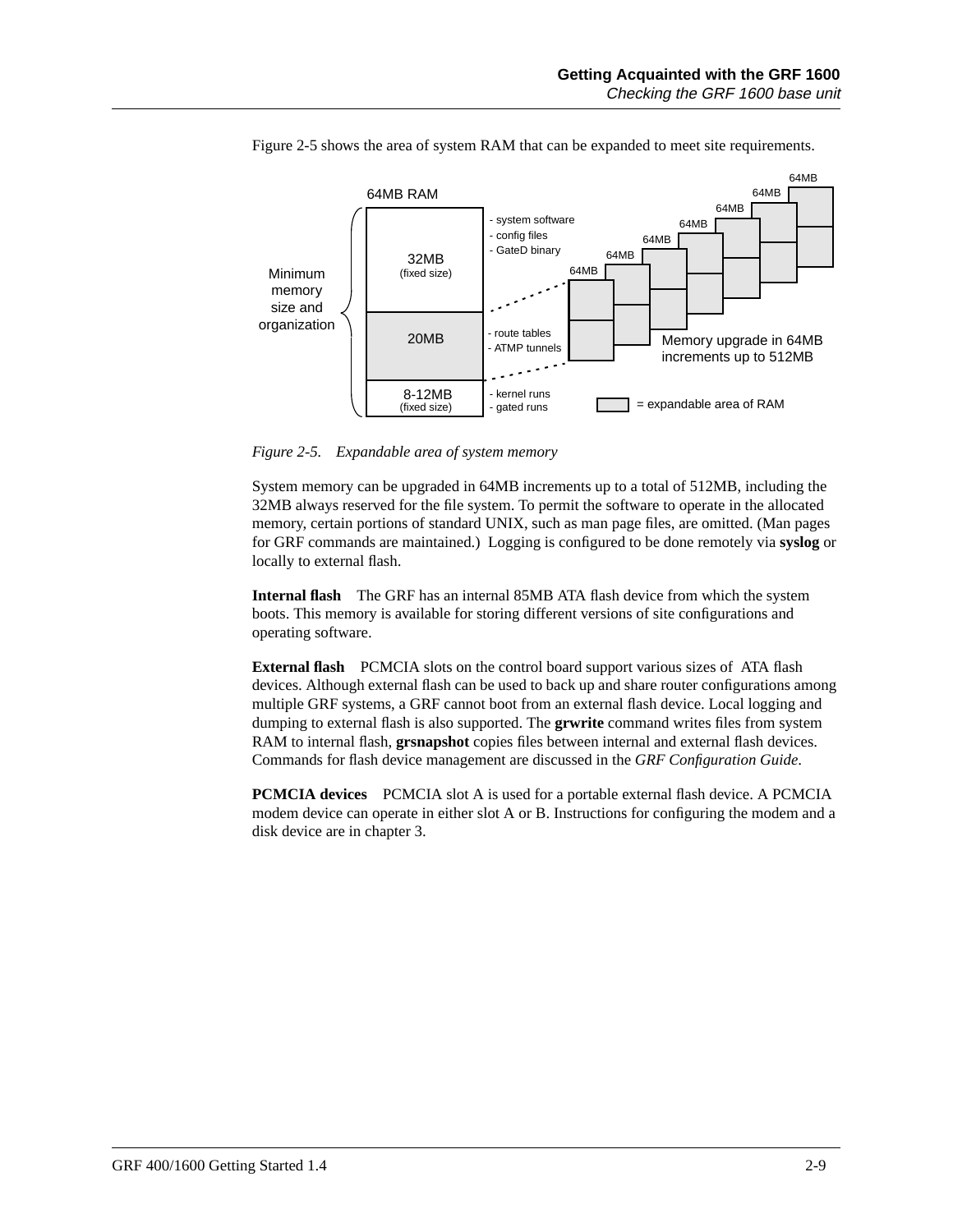# <span id="page-39-0"></span>**AC power supplies**

The GRF 1600 has one 1100W power supply that provides +5.0V to all media cards, control board, switch board, and backplane, and +48V to the fans. If a redundant unit is installed, the two units operate in load-sharing mode. If one fails, the other power supply carries the whole load. Remember that the GRF 1600 does not have a power on/off switch. When you plug the power supply cord into a live outlet, the GRF powers on and, since the software is already loaded, immediately begins to boot.

Figure 2-6 shows the front of an AC power supply drawer and its locking tab components.



Locking tab, down position

*Figure 2-6. Front of GRF 1600 AC power supply drawer and locking tab*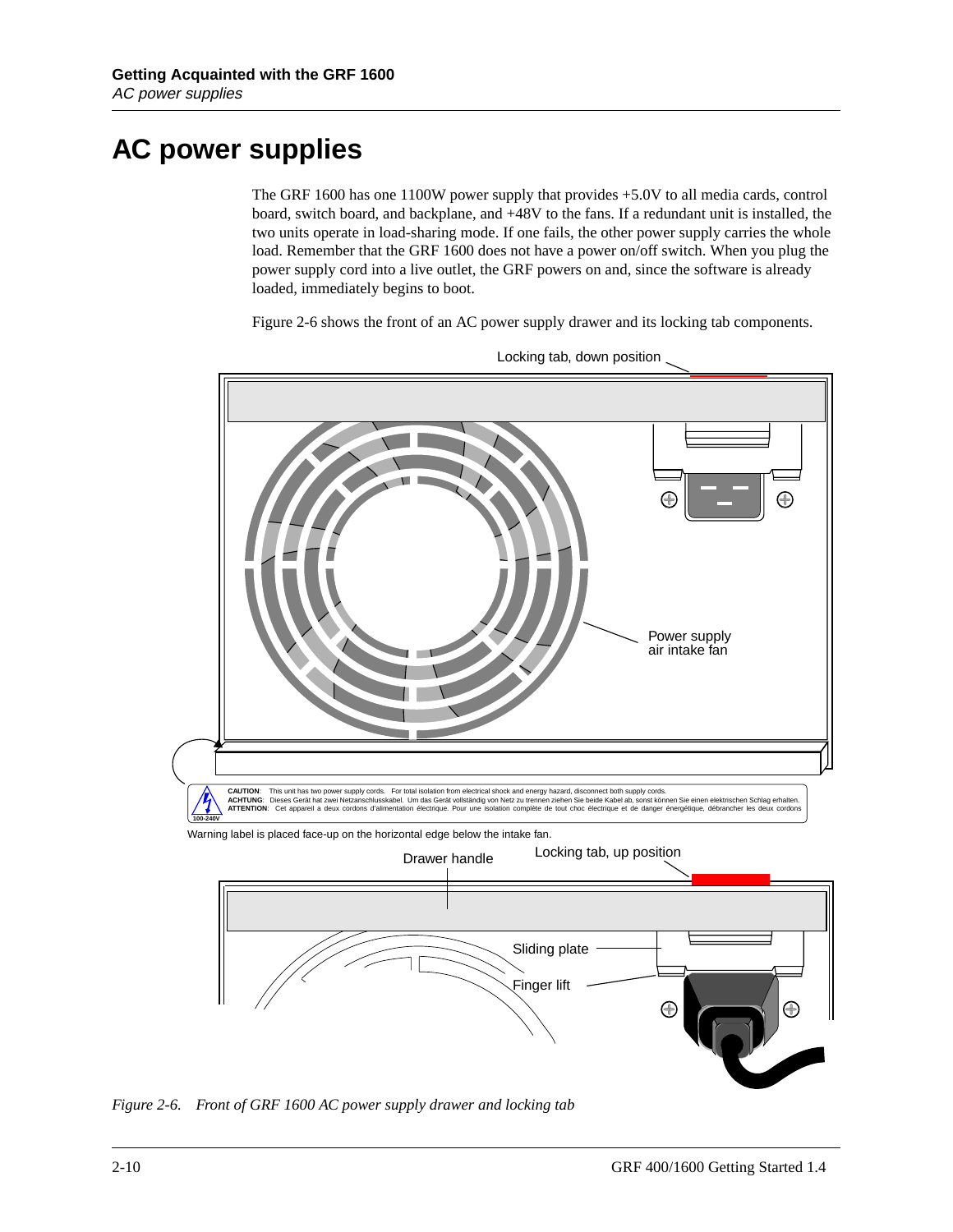Each power supply has an internal fan to cool that unit. Air is drawn in at the drawer front and exhausted out the rear of the drawer. If a power supply overheats, its regulators will shut the unit down.

#### **Drawer locking tab**

The AC power supply drawer is designed with a locking mechanisn that prevents anyone from removing the drawer while it is plugged in. Refer to [Figure 2-6.](#page-39-0) Before you plug the cord into the power supply, you can see that a plate covers part of the AC receptacle. You can easily slide this plate up to insert the cord.

The locking tab is at the top edge of the sliding plate. When the power cord is plugged in, the locking tab stays up in the locked position and prevents the drawer from being pulled out.

Immediately below the sliding plate and at either side of the receptacle are two small screws. These screws attach the AC receptacle to the drawer front. They also are used to attach a power cord clamp. The screws can be untightened 3 or 4 turns to allow the clamp to slide under, but they should never be fully removed.

### **AC power supply safety considerations**



**Caution:** The power supplies contain hazardous voltages and energy levels.

- Do not attempt to service yourself. Refer all servicing to qualified personnel.
- Double-pole/neutral fusing.

**Vorsicht:** In den Netzteilen liegen Hochspannung und gefährliche Energiepegel an.

- Versuchen Sie nicht, das Gerät selbst zu warten. Alle Reparaturarbeiten sind von Fachkräften auszuführen.
- Zweipolige/Neutralleiter-Sicherung

#### **Power supply failure**

If a power supply fails, you will see failure messages on-screen at the user interface. The gr.console log file will also contain related messages. The PS1 or PS2 amber LED on the control board will light, indicating a power supply failure. If you do not already have a replacement unit, order one from Ascend.

**Warning:** A failed power supply must be replaced by certified personnel only.

**Warnung:** Das Netzteil darf nur von einer Fachkraft ausgewechselt werden.

#### **Installing a power cord locking clamp**

You can obtain a power cord locking clamp to prevent the power cord from being accidentally pulled out of the AC power supply. Two screws are adjacent to the AC receptacle on the front of the power supply unit. The primary purpose of these screws is to attach the AC receptacle to the drawer front. They can also be used to attach a power cord clamp. The screws can be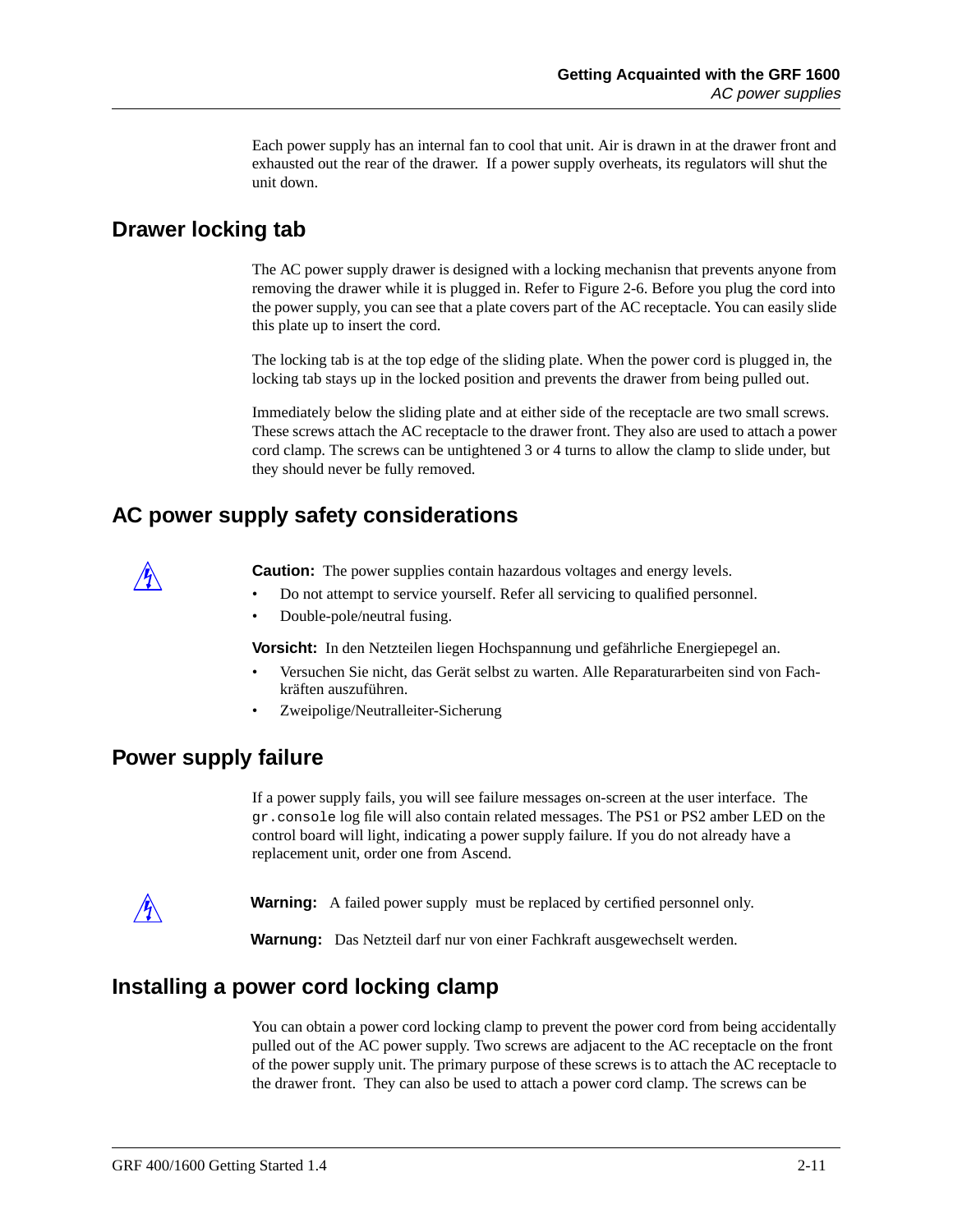untightened 3 or 4 turns, enough to slide the clamp under, but should never be fully removed since their primary purpose is to hold the AC receptacle unit in place.

**Warning:** If the power supply is equipped with a power cord clamp, the socket outlet must be located near the equipment and shall be easily accessible. The power cord shall have a maximum length of 3 meters (10 feet).

This warning is important because in an emergency, the only safe way to remove power from the GRF is to unplug it at the the wall or socket outlet. In effect, if a clamp is used, the wall or socket outlet serves as the GRF's AC disconnect.

**Warnung:** Wenn das Netzteil mit einer Netzkabelklemme ausgestattet ist, muß sich die Steckdose nahe dem Gerät befinden und leicht zugänglich sein. Das Netzkabel darf nicht länger als 3 m sein.

Dieser Warnhinweis ist sehr wichtig, da die Stromversorgung des GRF in einem Notfall nur durch Herausziehen des Netzsteckers von der Wandsteckdose getrennt werden kann. Bei Verwendung einer Klemme dient die Wandsteckdose oder Steckdose zum Ausschalten des GRF.

Figure 2-7 shows the clamp and also shows it installed on the power supply drawer.



*Figure 2-7. AC power supply power cord locking clamp*

Install the cord clamp before you plug the cord into either the GRF or the outlet.

First, slip the clamp over the cord connector, then lift the sliding plate and plug in the connector. Loosen the receptacle screws just far enough to slide the clamp retaining ears underneath. DO NOT COMPLETELY REMOVE THE SCREWS.

#### **How to obtain a clamp**

Ascend does not supply cord clamps. Clamps are available from the Panel Components Corporation, P/N 85910051, at (515) 673-5000.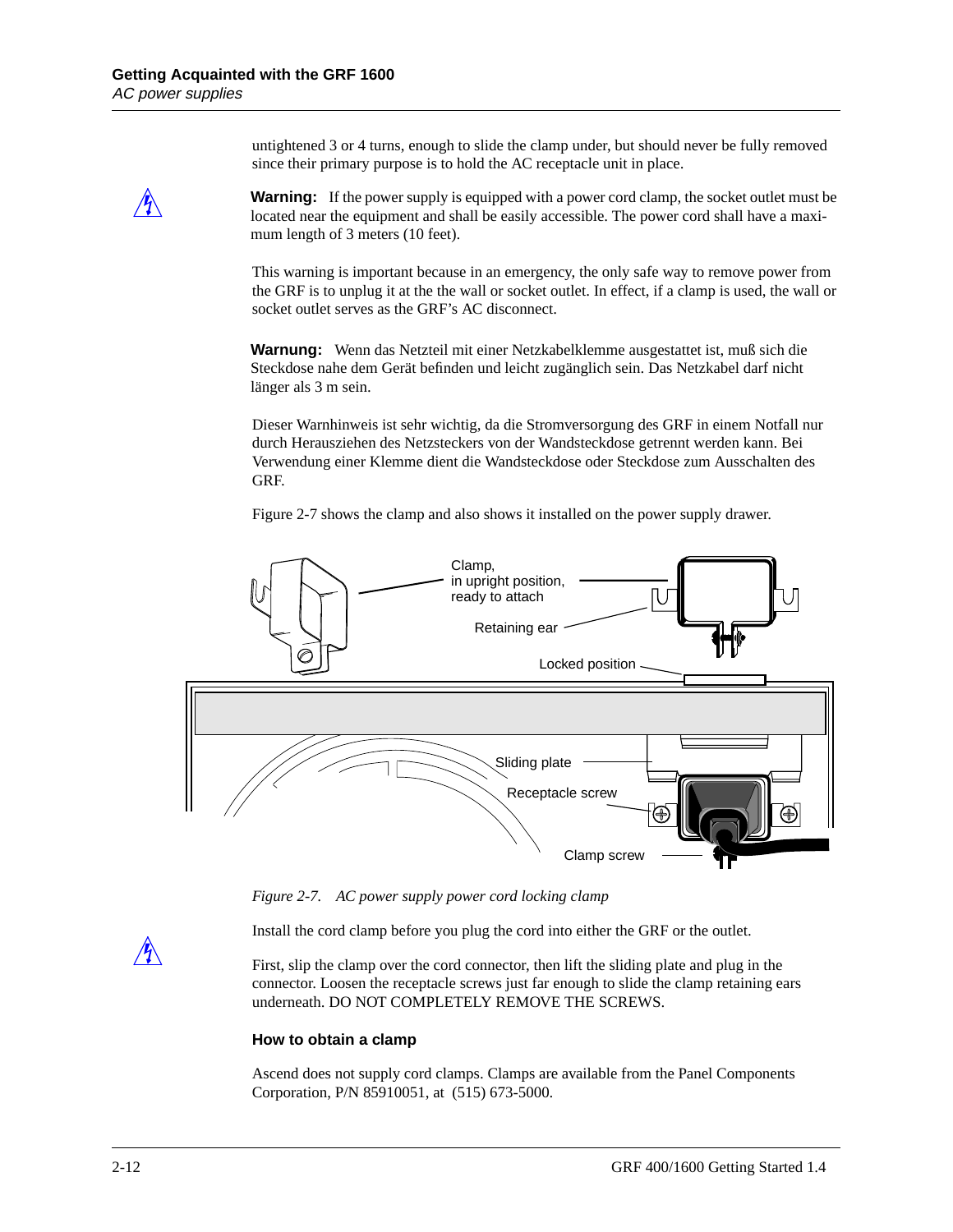#### **Cooling fans**

Each power supply has an internal fan to cool that unit. Air is drawn in at the drawer front and exhausted out the rear of the drawer. If a power supply overheats, its regulators will shut the unit down.

### **Redundant supply safety considerations**

If the GRF is equipped with redundant AC power supplies, please note the following when powering off (unplugging) the GRF unit:



**Caution:** This unit has two power supply cords. For total isolation from electrical shock and energy hazard, disconnect both supply cords. Care must be taken to correctly connect each power supply to separate AC power sources and (optional) UPS devices.

**Vorsicht:** Dieses Gerät hat zwei Netzanschlusskabel. Um das Gerät vollstandig von Netz zu trennen ziehen Sie beide Kabel ab, sonst können Sie einen elektrischen Schlag erhalten. Achten Sie darauf, daß jedes Stromkabel mit einer separaten Wechselstromquelle und einem separaten USV-Gerät verbunden wird.

**Attention**: Cet appareil a deux cordons d'alimentation électrique. Pour une isolation complète de tout choc électrique et de danger énergétique, débrancher les deux cordons d'alimentation.

The warning label shown in Figure 2-8 is required when a second power supply is installed in a pre-existing system to provide redundancy. When a GRF is shipped with a single power supply, this label is not on the power supply unit. If a customer orders a redundant power supply, a set of labels is included, along with instructions to attach a label to each unit.



CAUTION: This unit has two power supply cords. For total isolation from electrical shock and energy hazard, disconnect both supply cords. hay had the state had the state had the state had the state had the state had t **ATTENTION**: Cet appareil a deux cordons d'alimentation électrique. Pour une isolation complète de tout choc électrique et de danger énergétique, débrancher les deux cordons

*Figure 2-8. Warning label required for redundant supplies*

The label is actually attached to the top edge of the fastening knob compartment at the bottom of the unit, facing upwards.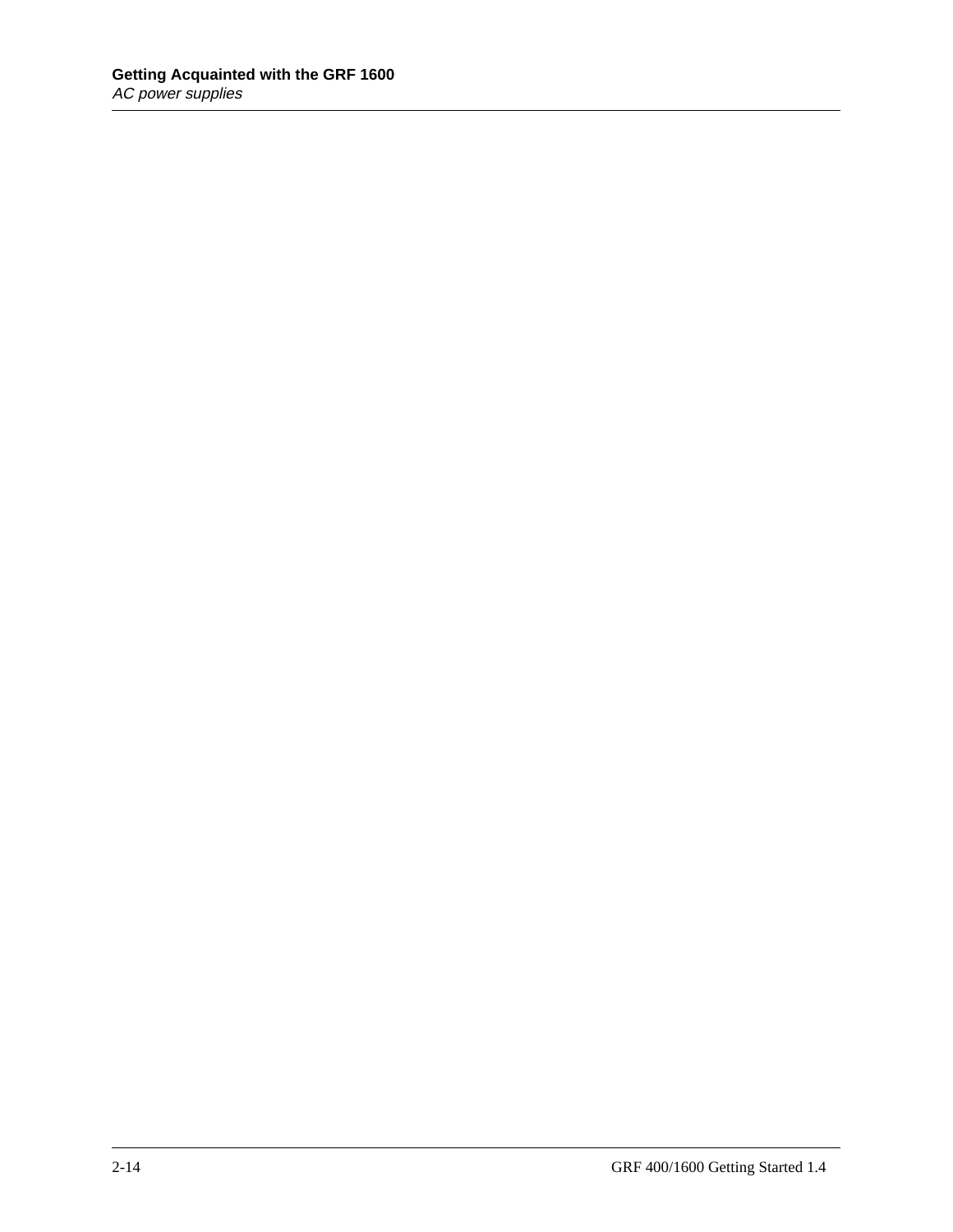# **3 Power On and Initial Configuration**

Chapter 3 describes how to install and power on the GRF routers, and how to perform the initial system configuration.

This chapter includes these topics: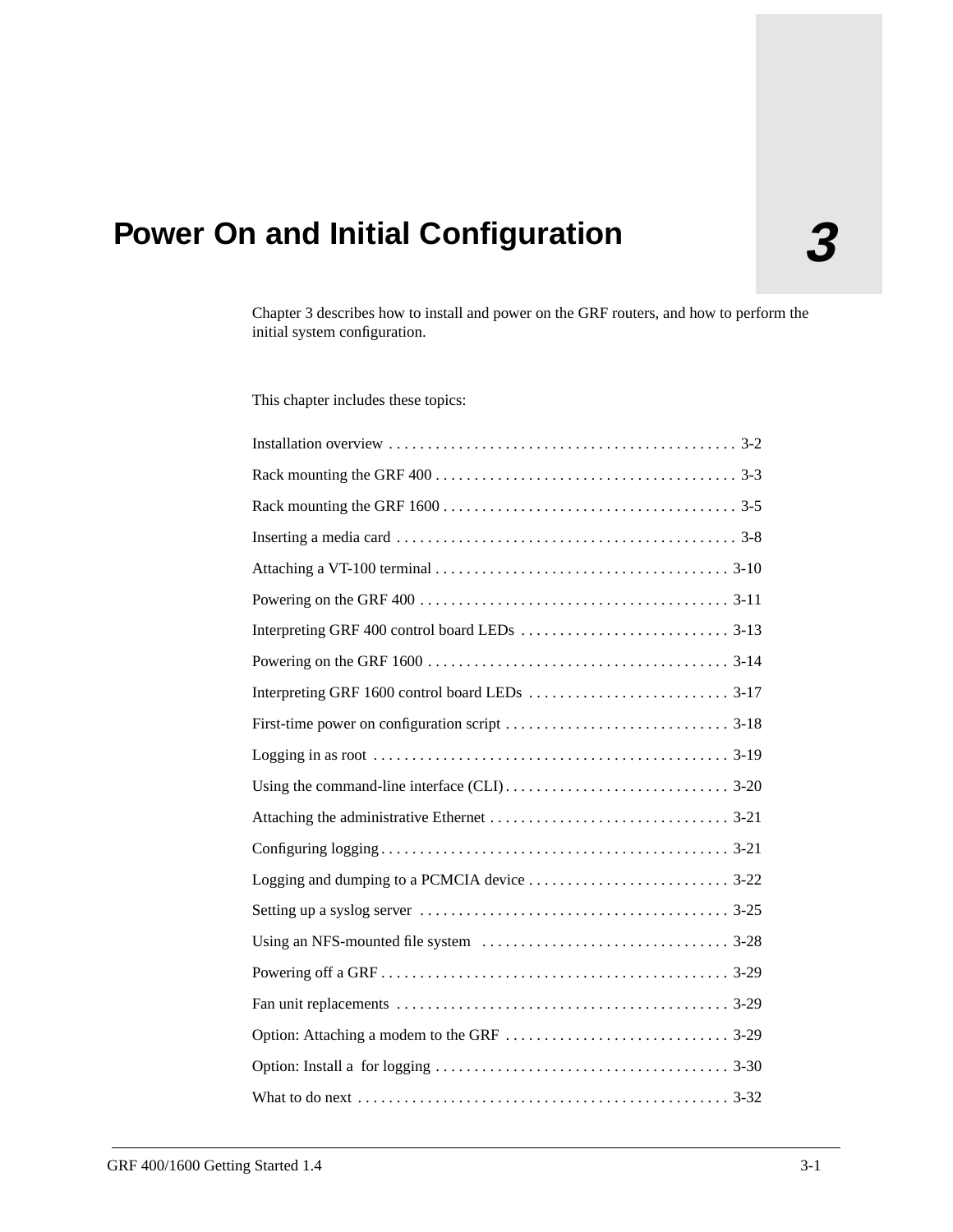### **Installation overview**

This section is an overview of tasks and procedures used to install a GRF system. At the end of this chapter, you will be ready to cable the media cards and complete system and media card configuration.

Here is what you do to install the GRF:

- **1** Rack mount and ground the GRF chassis.
- **2** Insert any additional media cards. The GRF is shipped with all ordered media cards installed, if you have others to install, insert them now.
- **3** Attach a VT-100-compatible terminal to the serial port (RS-232) on the GRF control board. After you use the terminal to enter the minimum IP configuration information, you can connect the GRF to the administrative Ethernet and disconnect the terminal.
- **4** Power on the GRF by plugging in the power supply or power supplies. The GRF has no on/off switch, and ships with software already loaded. When you plug in the power supplies, the GRF begins to boot. You can use control board LEDs to see the status of the system after it has booted.

- **5** The first time you ever power on a GRF, a configuration script automatically runs. The script prompts you to enter the router's system IP address and host name. You must supply this information to be able to connect the GRF to your administrative Ethernet. The script also prompts you to begin to configure remote logging by setting up a **syslog** server. If you choose to configure "local" logging to a PCMCIA device, just press the <Enter> key at those prompts.
- **6** Log in as root and change the preset root password. You can add other user accounts now if you need to, but you may wish to do this later. More information is presented in the *GRF Configuration Guide*.
- **7** Set up your cables and attach the GRF to the Ethernet LAN. Use the Ethernet connector on the control board. If you like, you can disconnect the terminal.
- **8** Before you begin to cable the media cards, enable logging. Procedures for local PCMCIA and network logging are in this chapter.
- **9** Optionally, you can install and configure a PCMCIA modem connection to the GRF.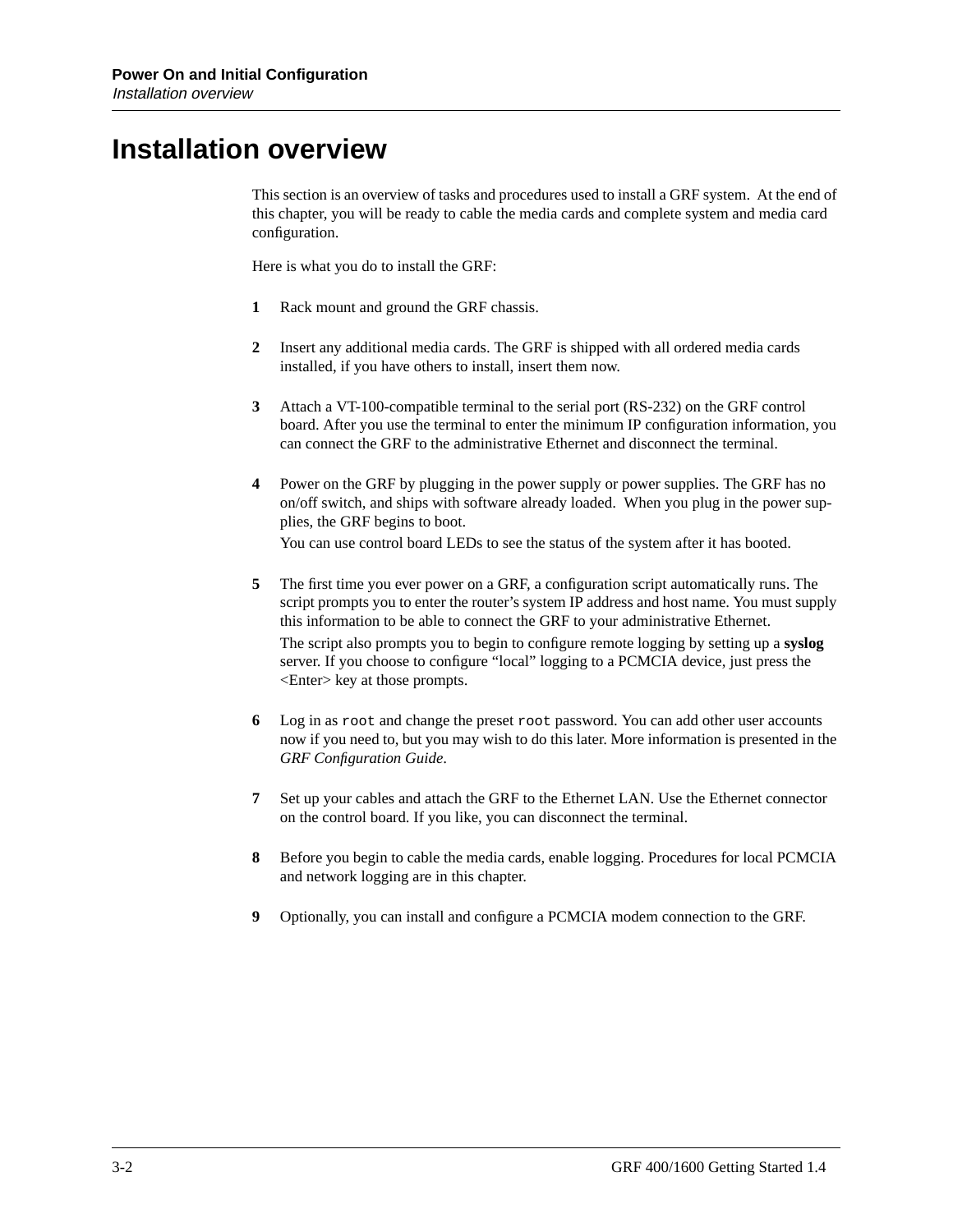### **Rack mounting the GRF 400**

Before you begin installing the GRF 400, make sure you have these items:

- A VT-100 terminal to attach to the control board RS-232 port
- A locally-connected host or workstation that can ping the GRF
- Media cables appropriate to the media cards that were ordered
- If applicable, any media cards that shipped separately

#### **Servicing clearances**

Media cards and power supply drawers are 16 inches long. You need three feet of working space to access and remove hot-swappable components at the GRF 400 cable panel.

#### **Rack-mounting requirements**

If you are rack-mounting the GRF 400 base unit:

- Always stack the rack from the bottom up to ensure a stable and safe rack.
- The installation of GRF 400 and other units within the rack should not reduce the air flow within the rack. The maximum recommended ambient temperature for the GRF 400 is 40˚ C (104˚ F).
- Make sure you have a two-unit air gap for cooling and cables between the GRF and any other equipment installed in the rack.
- Determine that the cumulative power requirements of the GRF 400 plus other equipment in the rack do not overload the rack supply circuit and/or wiring.

When installing, please consider the location of the GRF in relation to other devices located in an adjacent rack. Ensure that the GRF's air intake is not drawing directly upon heated air from another unit. Figure 3-1 shows air intake and exhaust areas. When you install the GRF, you must provide six to ten inches of side clearance.



*Figure 3-1. Air intake and exhaust areas of the GRF 400*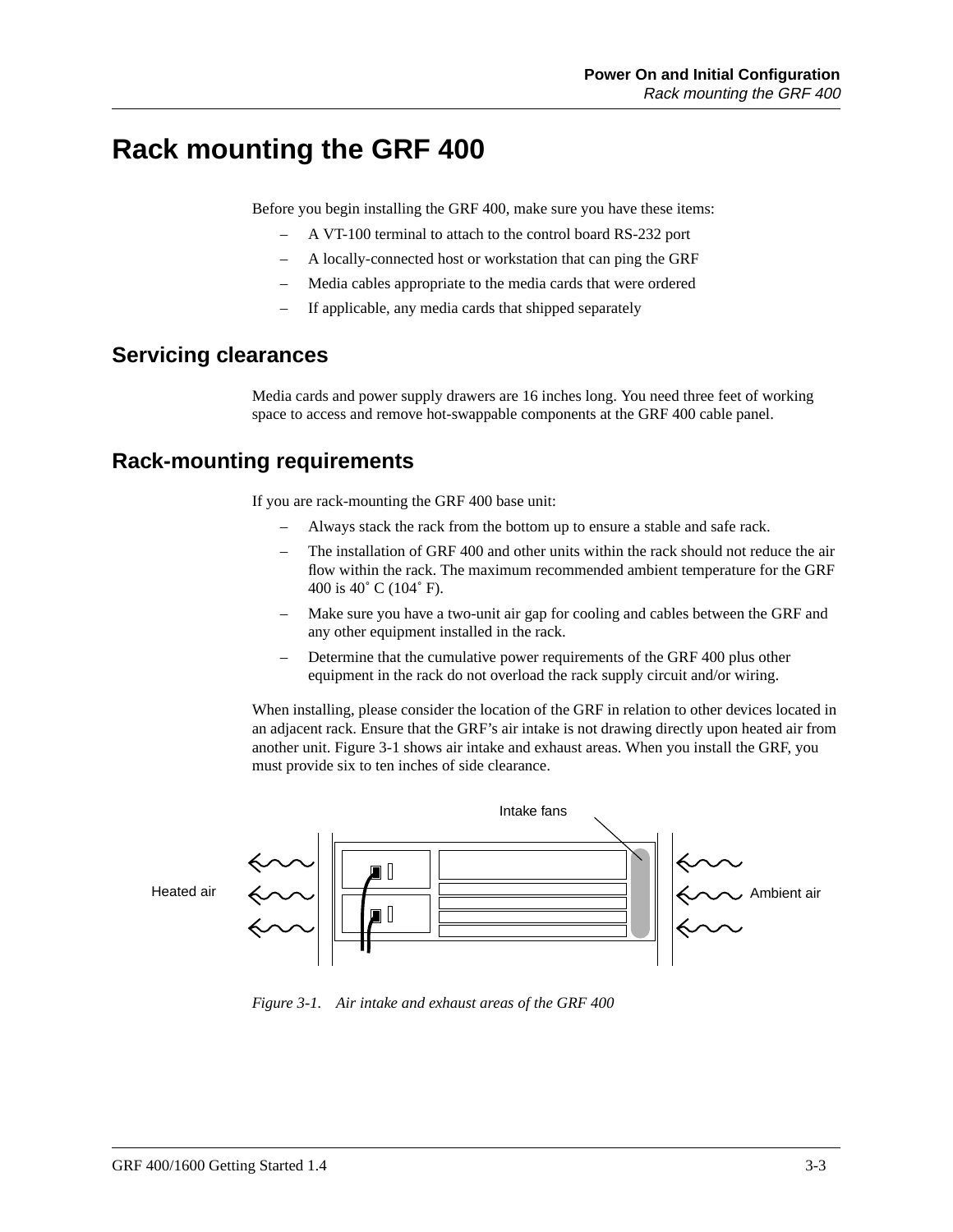### **Power and ground requirements**

**2 Caution:** If using a power strip or similar supply, make sure the power requirements of the chassis, plus the cumulative power draw of any other equipment in the rack, do not overload the supply circuit.

> **Vorsicht:** Wird ein Sammelstecker oder ähnlicher Netzanschluß verwendet, ist darauf zu achten, daß die Stromerfordernisse des Rahmens gemeinsam mit dem kumulativen Stromverbrauch anderer Geräte auf dem Regal den Versorgungsschaltkreis nicht überbelasten.



**Warning:** For safe operation, this equipment must be properly grounded.

The chassis should be reliably earth grounded to the rack equipment. This earth ground connection must be maintained when supply connection is other than direct connection to the branch circuit.

**Warnung:** Zur Gewährleistung eines sicheren Betriebs muß dieses Gerät vorschriftsmäßig geerdet sein.

Der Geräterahmen muß richtig am Regalbauteil geerdet sein.

Dieser Masseanschluß muß bewahrt werden, wenn die Stromversorgung nicht direkt über den Anschluß an den Abzweigstromkreis erfolgt.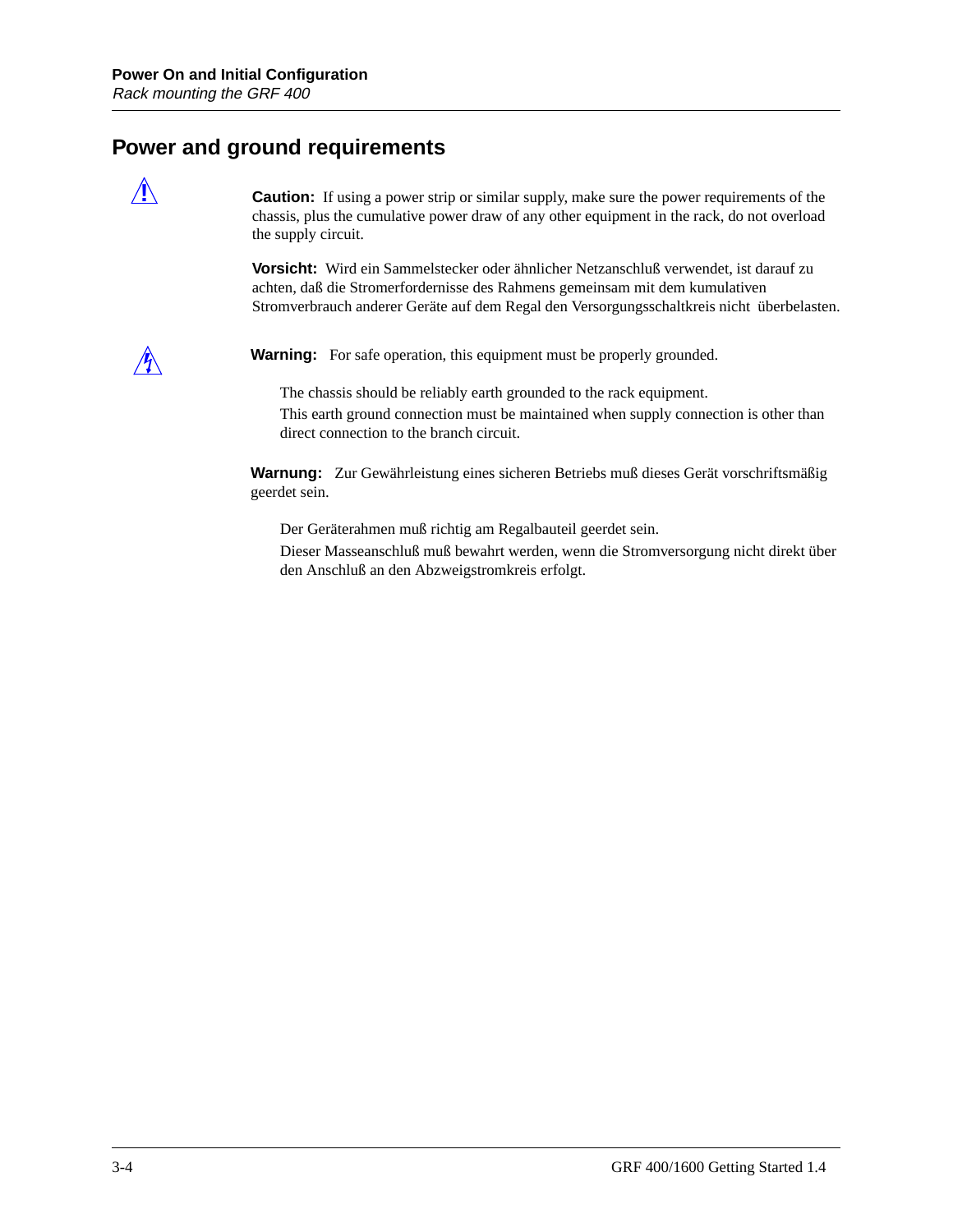### **Rack mounting the GRF 1600**

Before you begin installation, make sure you have these items:

- A VT-100 terminal to attach to the control board RS-232 port
- A locally-connected host or workstation that can ping the GRF
- Media cables appropriate to the media cards that were ordered
- If applicable, any media cards that shipped separately

#### **Servicing clearances**

Media cards and power supply drawers are 16 inches long. You need three feet of working space to access and remove hot-swappable components at the GRF 1600 cable panel.

### **Grounding**

The GRF 1600 has a rack grounding terminal on the lower right side of the cable panel. Also on the right side, above the power supply units, there is a wrist strap ground receptacle.



**Warning:** For safe operation, this equipment must be properly grounded.

The chassis should be reliably earth grounded to the rack equipment. This earth ground connection must be maintained when supply connection is other than direct connection to the branch circuit.

**Warnung:** Zur Gewährleistung eines sicheren Betriebs muß dieses Gerät vorschriftsmäßig geerdet sein.

Der Geräterahmen muß richtig am Regalbauteil geerdet sein. Dieser Masseanschluß muß bewahrt werden, wenn die Stromversorgung nicht direkt über den Anschluß an den Abzweigstromkreis erfolgt.

#### **Rack-mounting requirements**

#### **Rack depth**

The minimum rack depth required to install a GRF 1600 is 26" (66.7 cm) if the media cards require flat cables, in which case the rack must be EMI/RFI shielded. If the cards require round shielded cable, the minimum rack depth should be 27" (69 cm).

#### **Side rails**

- Always stack the rack from the bottom up to ensure a stable and safe rack.
- If you rack-mount the GRF 1600, Ascend recommends you install side rails in the rack before attempting to insert a GRF 1600. Side rails support the 107-124 pound unit as the team inserts the chassis and fastens it to the rack. The internal width of the GRF 1600 chassis is 17.375" (44.1 cm).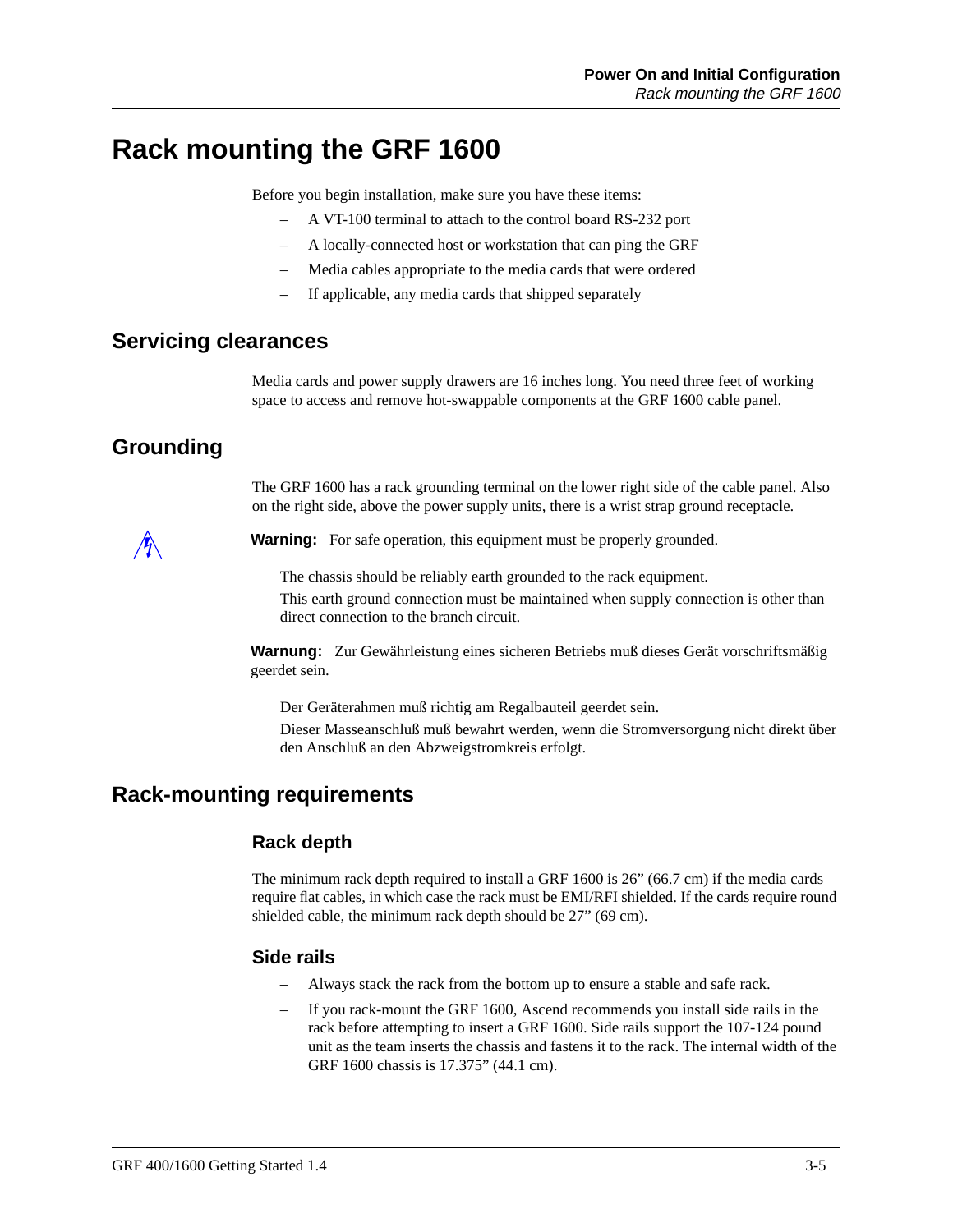**Caution:** Because of its weight, installing the GRF 1600 into a rack requires a two-person team.

**Vorsicht:** Aufgrund seines Gewichts sind zur Installation des GRF 1600 auf dem Regal zwei Personen erforderlich.

You need two people to safely maneuver the GRF 1600 into a standard 19" rack. First, make sure the rack will not roll or otherwise move. One person should stand on each side of the chassis. Use the handholds on the chassis side to carry the weight of the unit.

This stick figure drawing illustrates how to support the chassis as you insert it.

- Both people use the handholds to carry most of the weight.
- The person on the left keeps their other hand under the front of the chassis, supporting the weight and making sure it doesn't tip down.
- The person on the right has their other hand on the top of the unit, keeping the unit properly balanced.



*Figure 3-2. Diagram of proper way to move GRF 1600 into rack*

To start, position the lower edges of the chassis on the side rails. Slide the chassis in until the hands using the handholds are at the rack support with the side rails supporting the GRF weight. Let go of the handholds, push the chassis in three or four inches till the handholds are past the rack supports, then use the handholds as necessary to push the chassis all the way in.

#### **Ventilation**

Ventilation must comply with these requirements:

- The installation of the GRF 1600 and other units within the rack should not reduce the air flow within the rack. The maximum recommended ambient temperature for the GRF is 40˚ C (104˚ F).
- Make sure you have a two-unit air gap for cooling and cables between the GRF and any other equipment in the rack.

Additionally, please consider the location of the GRF in relation to other devices located in an adjacent rack. Ensure that the GRF's air intake is not drawing directly upon heated air from another unit. [Figure 3-3](#page-50-0) shows air intake and exhaust areas. When you install the GRF, you must provide six to ten inches of side clearance.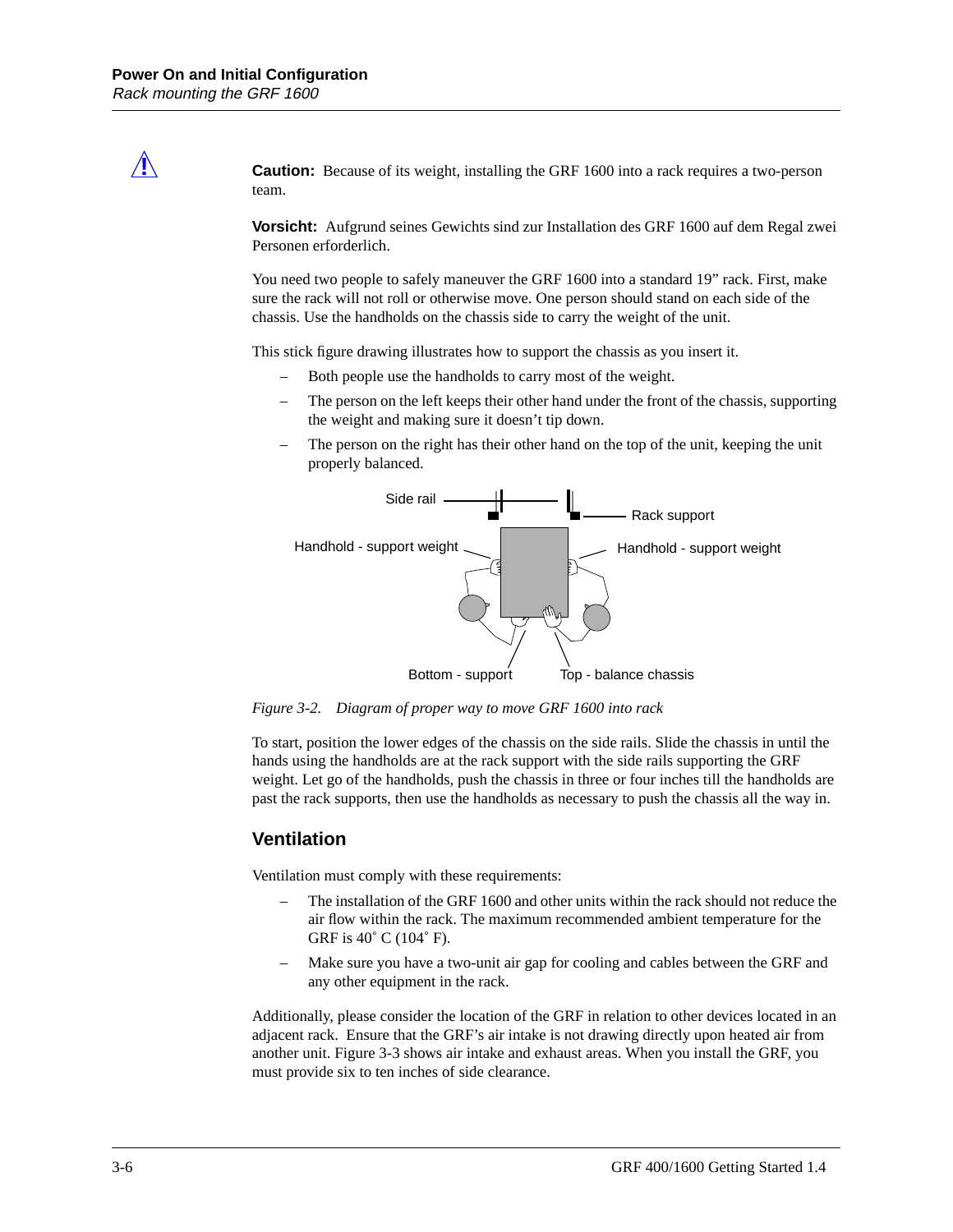<span id="page-50-0"></span>

*Figure 3-3. Air intake and exhaust areas of the GRF 1600*

#### **Power requirements**

Determine that the cumulative power requirements of the GRF 1600 plus other equipment in the rack do not overload the supply circuit and/or wiring of the rack.

**Caution:** If using a power strip or similar supply, make sure the power requirements of the chassis, plus the cumulative power draw of any other equipment in the rack, do not overload the supply circuit.

> **Vorsicht:** Wird ein Sammelstecker oder ähnlicher Netzanschluß verwendet, ist darauf zu achten, daß die Stromerfordernisse des Rahmens gemeinsam mit dem kumulativen Stromverbrauch anderer Geräte auf dem Regal den Versorgungsschaltkreis nicht überbelasten.

If you ordered GRF media cards separately, go to the section "Inserting a media card."

If all media cards were shipped preinstalled, go to the section "Attaching a VT-100 terminal."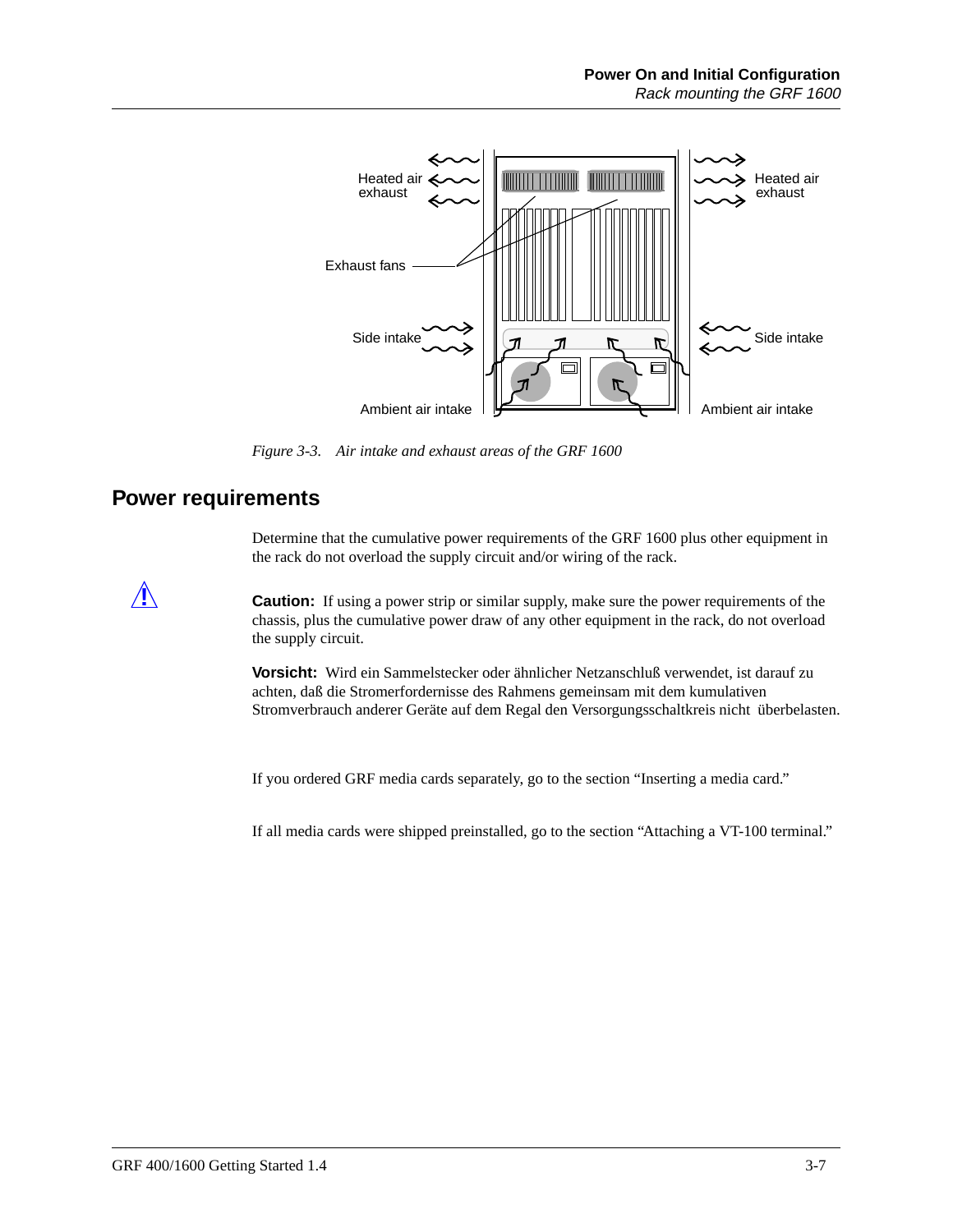### **Inserting a media card**

**Note:** To operate properly, the GRF requires that at least one media card be installed. Also, a face plate cover must be installed in any unused slot to maintain cooling flows.

Media cards are actually two logic boards joined to make a single component. As shown in Figure 3-4, the smaller board on the right is the serial interface, also called the serial daughter card. The larger one on the left is the media board and has the network ports. Together they comprise a GRF media card.

The media card serial and part numbers are printed at the lower edge of the card, near the bottom finger grip/extractor.



*Figure 3-4. Media card components*

The boards are joined by two 100-pin connectors and reinforcing plates. Even so, this joint retains some flex and must be carefully supported, especially when inserting the media card into a chassis.

**Warning:** The backplanes of both the GRF 400 and the GRF 1600 contain hazardous energy levels.

When replacing a media card, remove only one card at a time. Removing more than one card will expose the operator to this energy hazard.

**Warnung:** An den Rückwandplatinen des GRF 400 und GRF 1600 liegen gefährliche Hochspannungen ab.

Zum Auswechseln der Medienkarte jeweils nur eine Karte entfernen. Bei zwei gleichzeitig entfernten Karten ist der Bediener gefährlichen Spannungen ausgesetzt.

#### **ESD requirements**

**Caution:** GRF media cards are hot swappable and can be installed when the GRF is running. However, media card are highly susceptible to damage from electrostatic discharge, you must wear a grounded, conductive wrist strap anytime you handle a media card.

Wear a grounded, conductive wrist strap when removing, replacing, and/or handling individual electronic components. Make sure the metallic elements in the band directly touch your exposed skin.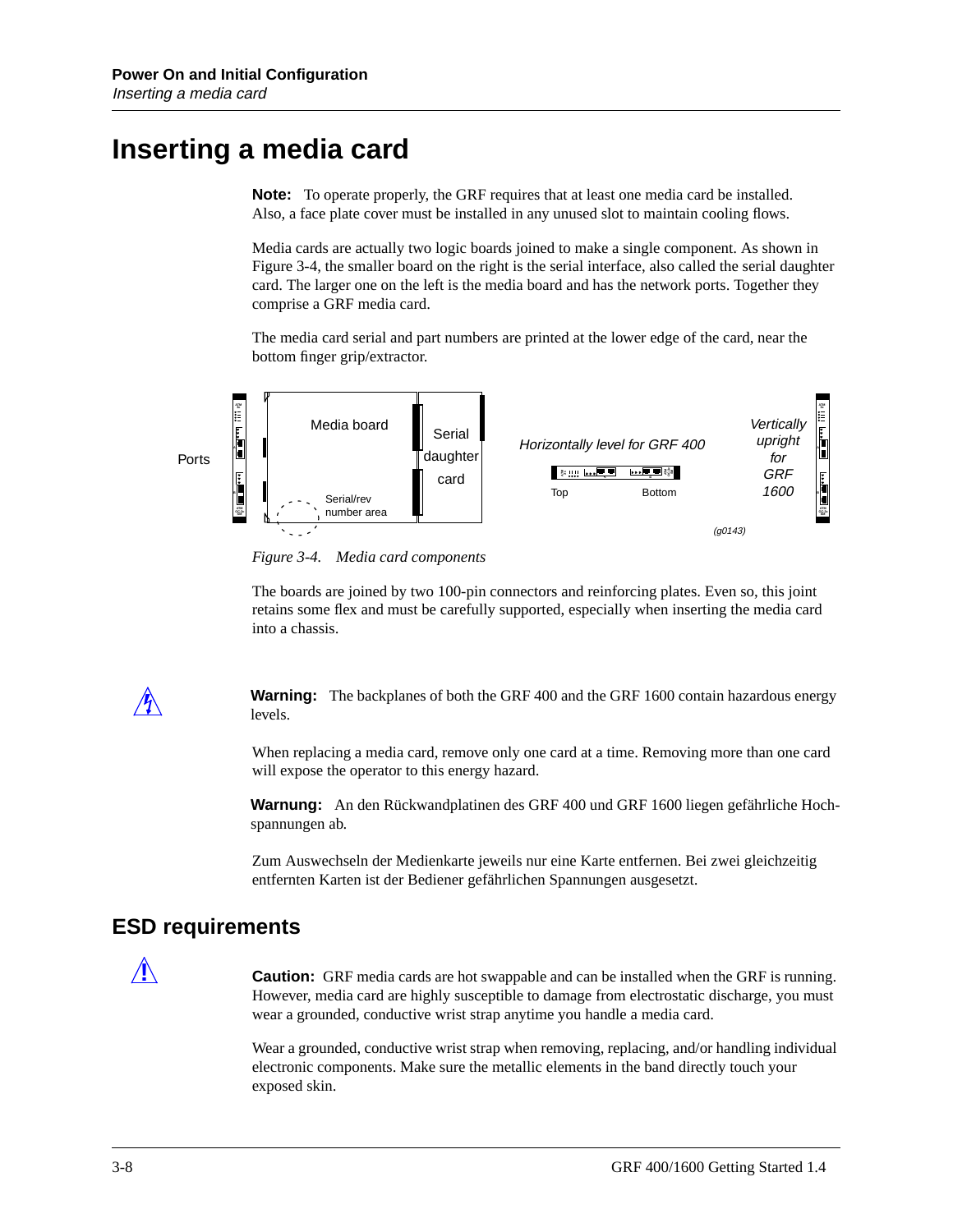#### **Insertion procedure**

- **1** When you are properly grounded, remove the media card from its anti-static container.
- **2** Hold the media card with the network ports facing you.

#### **GRF 400**

Turn the card horizontal, the top of the media card should be on the left, the bottom of the card should be on the right. As you start, make sure you visually identify the left and right guide pair for this particular slot.

Keeping the media card horizontally level, insert the card fully into the slot, you will feel the card joining with the 100-pin connector on the backplane.

#### **GRF 1600**

As you start, make sure you visually identify the top and bottom guide pair for this particular slot. Have one hand under the card, lightly supporting its weight. Rest just the edge of the bottom corner of the card in the bottom guide. Then, bring the top edge of the card into the top guide. This will help you keep the card level as you slide it in.

Keeping the media card vertically upright, insert the card fully into the slot. You will feel the card joining with the 100-pin connector on the backplane.

**3** When fully inserted, the card's face plate should be flush against the chassis back panel.

**Note:** Do not force the card into the slot. Doing so can damage the card or slot connector.

**4** Tighten the screws at each end of the face plate.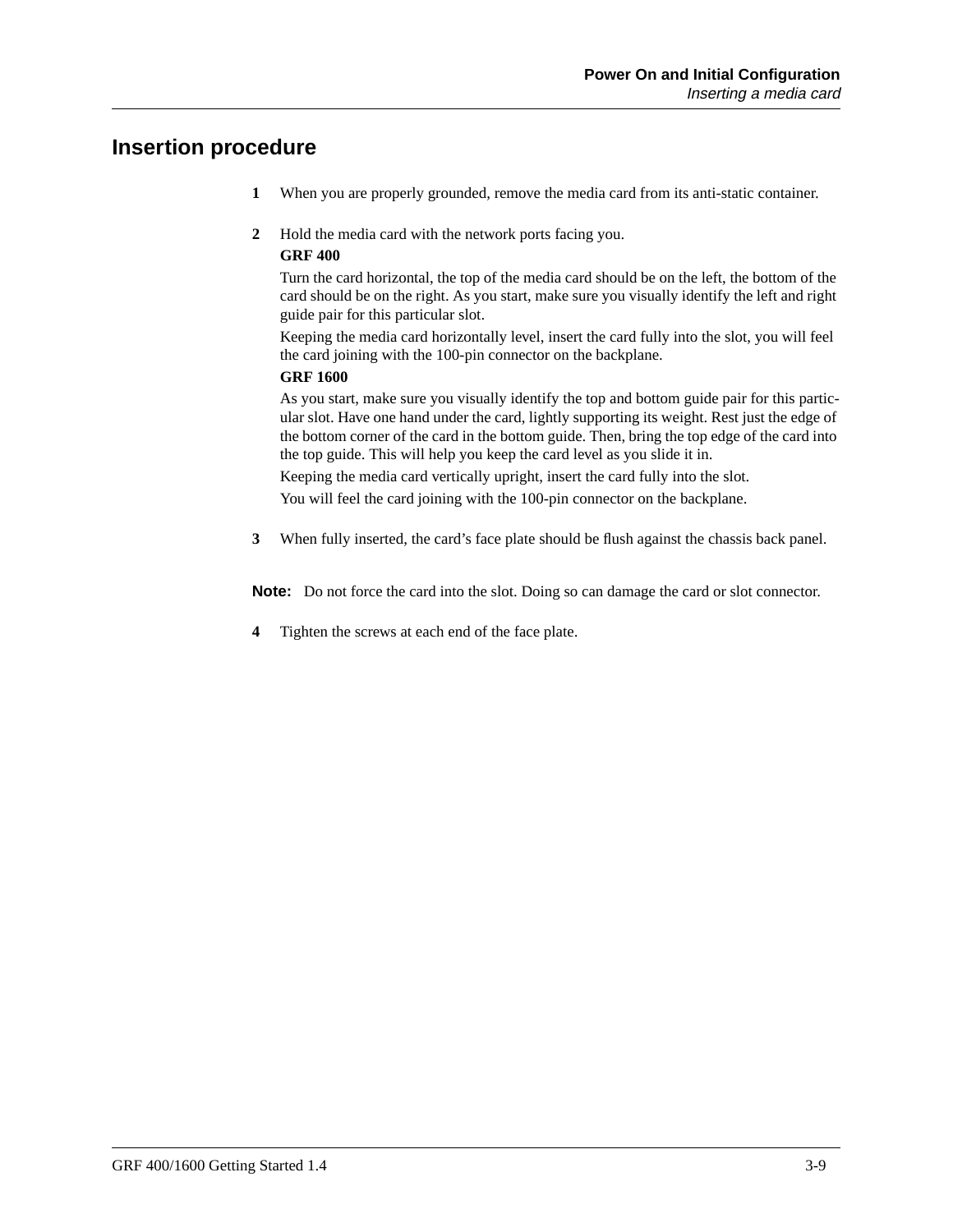# **Attaching a VT-100 terminal**

You must connect a VT-100 compatible terminal to the control board's RS-232 serial port before you power on the GRF. After the system boots, you will enter system IP and host name configuration information in the first time power on script from the terminal.

You can stay at the terminal to perform the rest of the system configuration or you can connect the GRF to the administrative Ethernet and continue configuration from there. After the GRF can be accessed from the administrative Ethernet, the terminal connection is no longer required.



*Figure 3-5. Connectors on IP switch control board*

As shown in Figure 3-5, the control board provides multiple connection sites. From left to right are two PCMCIA slots, a reset button, power and status LEDs, speaker apertures, an Ethernet receptacle and associated LEDs, and an RS-232 serial connector site. (A GRF 400 control board is shown here, the GRF 1600 serial port is the same.)

#### **VT-100 connection settings**

Terminal settings are:

- 9600 baud
- no parity
- 8 data bits
- 1 stop bit

Figure 3-6 shows a VT-100 terminal connected to the RS-232 site on the control board. Use a null modem cable.



*Figure 3-6. Connecting a VT100 terminal to the GRF*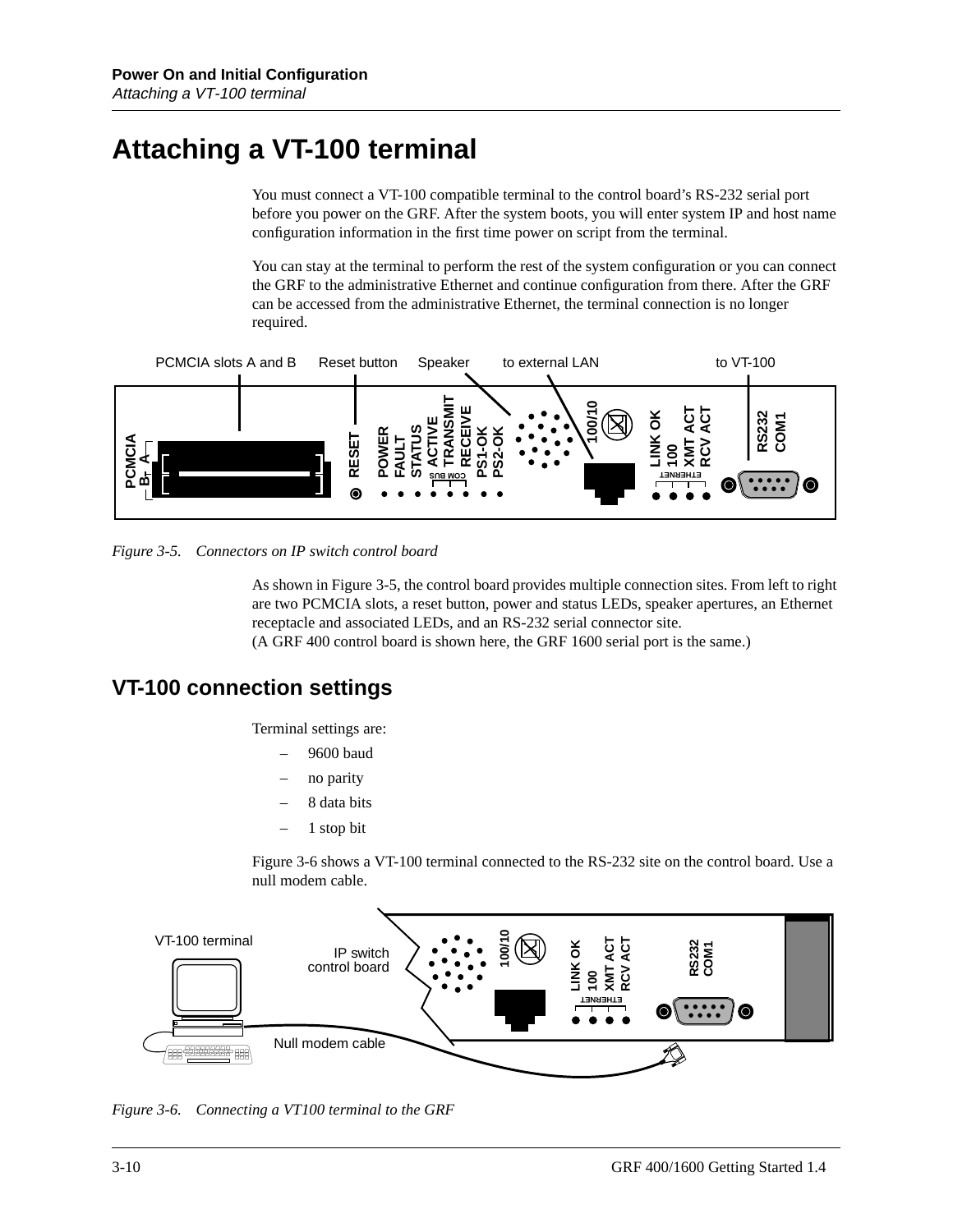### **Powering on the GRF 400**

As described earlier in this chapter, the initial start-up of the GRF requires a directly-attached terminal for logging in as root. This terminal should be connected before you power on the GRF so you can monitor the start up and boot messages that begin immediately.

The GRF 400 is powered by either AC or negative 48V DC power supplies.

The GRF chassis does not have a power on/off switch. When the power cord is plugged in to a power outlet or the DC wiring set is connected, the GRF is powered on. It takes a few seconds for the power supply(s) to cycle before power is supplied to the back panel and the media cards.

When the GRF is powered on, it begins to boot. You can see the boot messages displayed on the VT-100 screen. As it boots, the GRF runs a series of internal diagnostics. The first time a GRF is powered on, the boot process runs a system configuration script. In this script you assign the GRF a host name, configure the maintenance Ethernet, and optionally specify a **syslog** server. The GRF supports remote logging via a **syslog** server as well as local logging (and dumps) to an external flash device.

Media cards will boot automatically and come up ready to operate. The speaker on the control board faceplate emits audible beeps as the board boots.

#### **Redundant power supplies**

Installing redundant power supplies ensures against failures of individual units in the chassis. If possible, attach each power supply into a different power source.

#### **Power supply failure**

If a GRF 400 power supply fails, you will see failure messages on-screen at the user interface. The gr.console log file will also contain related messages. The PS1 or PS2 amber LED on the control board will light, indicating a power supply failure. If you do not already have a replacement unit, order one from Ascend.



**Warning:** A failed power supply must be replaced by certified personnel only.

**Warnung:** Das Netzteil darf nur von einer Fachkraft ausgewechselt werden.

#### **AC power supply**

Here are the installation steps with AC power supplies installed in your GRF:

- **1** Do not have the cord plugged into a power source.
- **2** Check that the power supply unit is pushed fully into the chassis.
- **3** Connect the power cord into the AC receptacle on the power supply drawer.
- **4** Plug the power cord into the appropriate rack or wall outlet.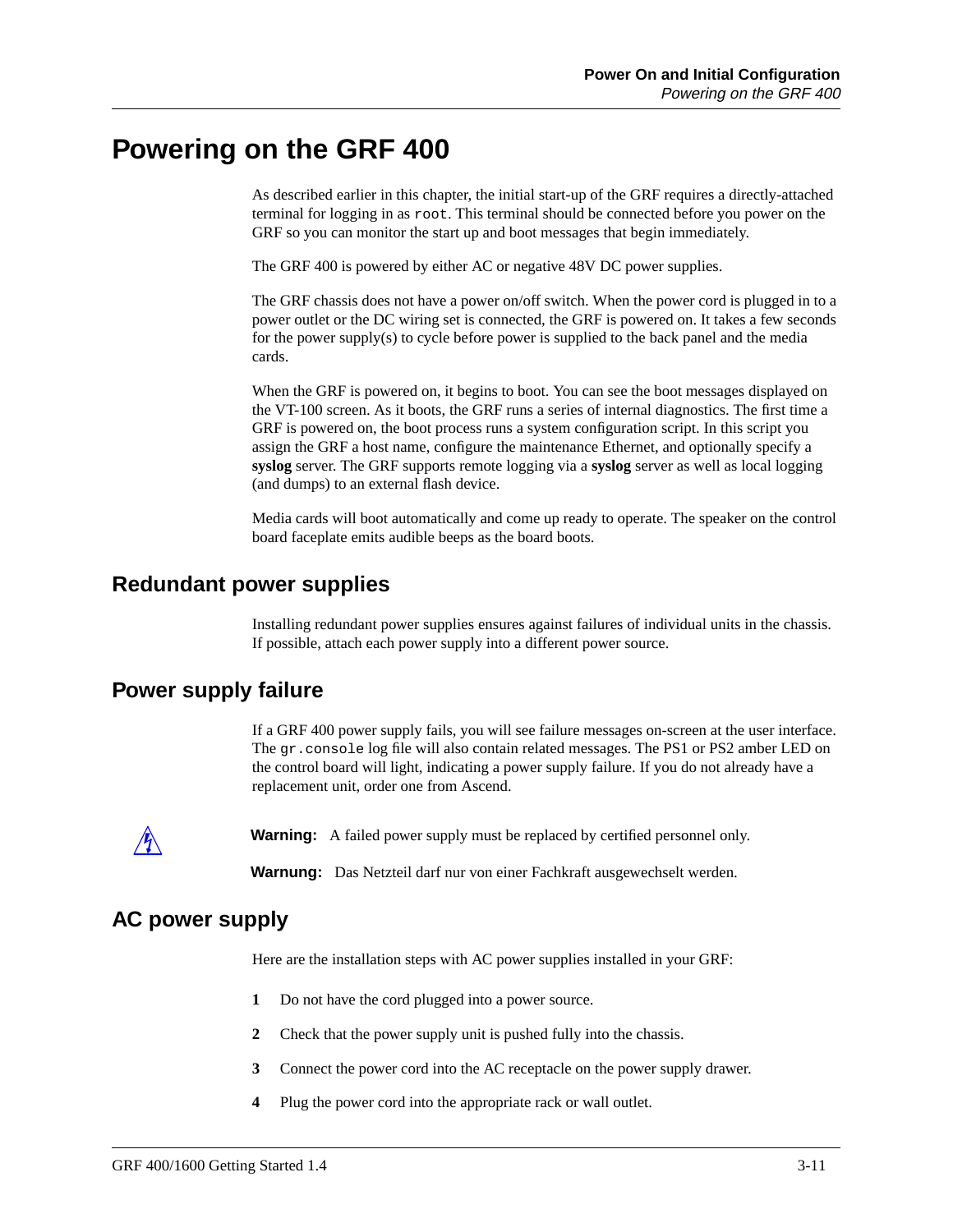### **DC power supply**



Please read through the steps before you begin, refer to Figure 3-7 as you review.

*Figure 3-7. Front of -48V power supply drawer.*

**Caution:** The first terminal on the left is a NEGATIVE 48V. The second terminal from the left is NEGATIVE 48V Return.

**Vorsicht:** Der erste Anschluß links ist 48V MINUS. Der zweite Anschluß von links ist die Rückleitung mit 48V MINUS.

Here are the steps to attach DC power supplies:

- **1** Do not have the DC wire set attached to a power source. Check that the power supply drawers are pushed fully into the chassis. Undo the two screws from the aluminum cover and flip the cover back.
- **2** Attach wires in this order:
	- a. Attach the negative 48V wire to the first terminal on the left, it is marked "-48V."
	- b. Attach the negative 48V return to the terminal marked "RETURN."
	- c. Connect a protective earth ground to the terminal with this symbol: $(\pm)$

When you connect DC wires, remember that the first terminal on the left is NEGATIVE 48V. The second terminal from the left is NEGATIVE 48V Return. If you connect the two DC wires incorrectly, you blow the input fuses —the DC power supply will not work now. The power supplies may only be serviced by a qualified trained service technician.

- **3** If you are connecting the GRF to a site alarm unit, connect the alarm unit to the right-most terminal, labeled "ALARM." If power fails to reach the backplane of the GRF 400, an internal relay activates and applies the NEGATIVE 48V to the site alarm terminal. This output is fused at 0.5A.
- **4** Flip the cover back down and replace the two screws.
- **5** Connect the DC wire set connector to the power source. The GRF will start up and boot.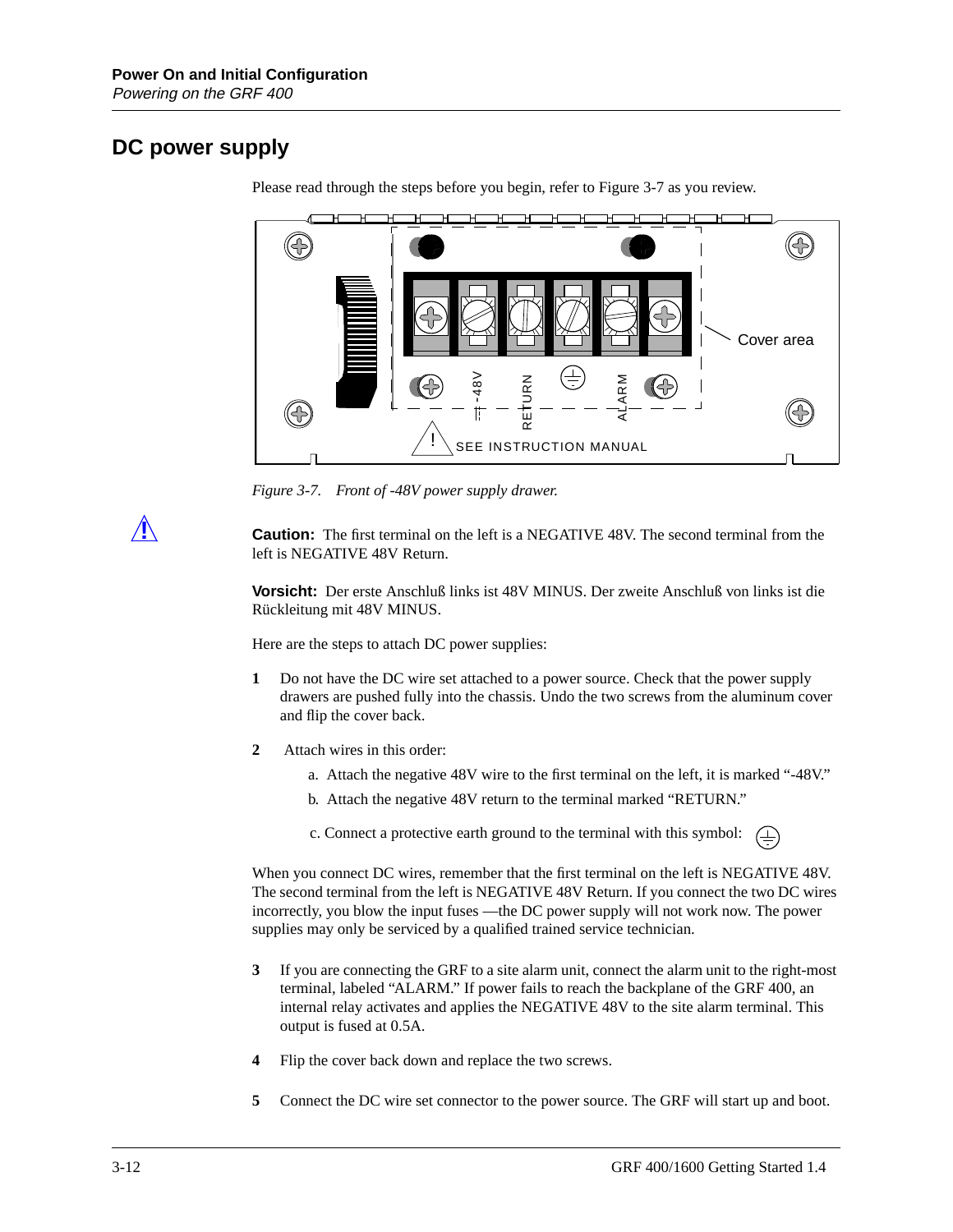# **Interpreting GRF 400 control board LEDs**

As you start up the GRF, you need to understand the control board LEDs. Figure 3-8 shows the LEDs on the control board face plate. Refer to Table 3-1 for a description of each LED.



*Figure 3-8. GRF 400 IP switch control board faceplate and LEDs*

| <b>LED</b>              | <b>Description</b>                                                                                                                                                                                 |
|-------------------------|----------------------------------------------------------------------------------------------------------------------------------------------------------------------------------------------------|
| <b>POWER</b>            | This green LED is on when the GRF power is on.                                                                                                                                                     |
| <b>FAULT</b>            | This amber LED flashes once as the board starts self-test; then<br>flashes once again when self-test completes. If the Fault LED<br>turns on and remains on, an error condition has been detected. |
| <b>STATUS</b>           | This green LED is on and flashes a "heartbeat" during positive<br>board operation.                                                                                                                 |
| <b>COM BUS ACTIVE</b>   | This green LED flashes during bus activity.                                                                                                                                                        |
| <b>COM BUS TRANSMIT</b> | This green LED flashes during bus activity.                                                                                                                                                        |
| <b>COM BUS RECEIVE</b>  | This green LED flashes during bus activity.                                                                                                                                                        |
| $PS1-OK$                | This green LED is on when power supply 1 is operating at<br>required level. If the power supply fails, the LED goes off.                                                                           |
| $PS2-OK$                | This green LED is on when power supply 2 is operating at<br>required level. If the power supply fails, the LED goes off.                                                                           |
| <b>LINK OK</b>          | This green LED is on while the Ethernet connection from the<br>control board is good.                                                                                                              |
| 100                     | This green LED is on when the Ethernet is in 100Base-T mode.<br>The LED is off under 10Base-T mode.                                                                                                |
| <b>XMT ACT</b>          | This green LED flashes while data is sent to the management<br>software.                                                                                                                           |
| <b>RCV ACT</b>          | This green LED flashes while data is received from the<br>management software.                                                                                                                     |

*Table 3-1. GRF 400 control board LEDs*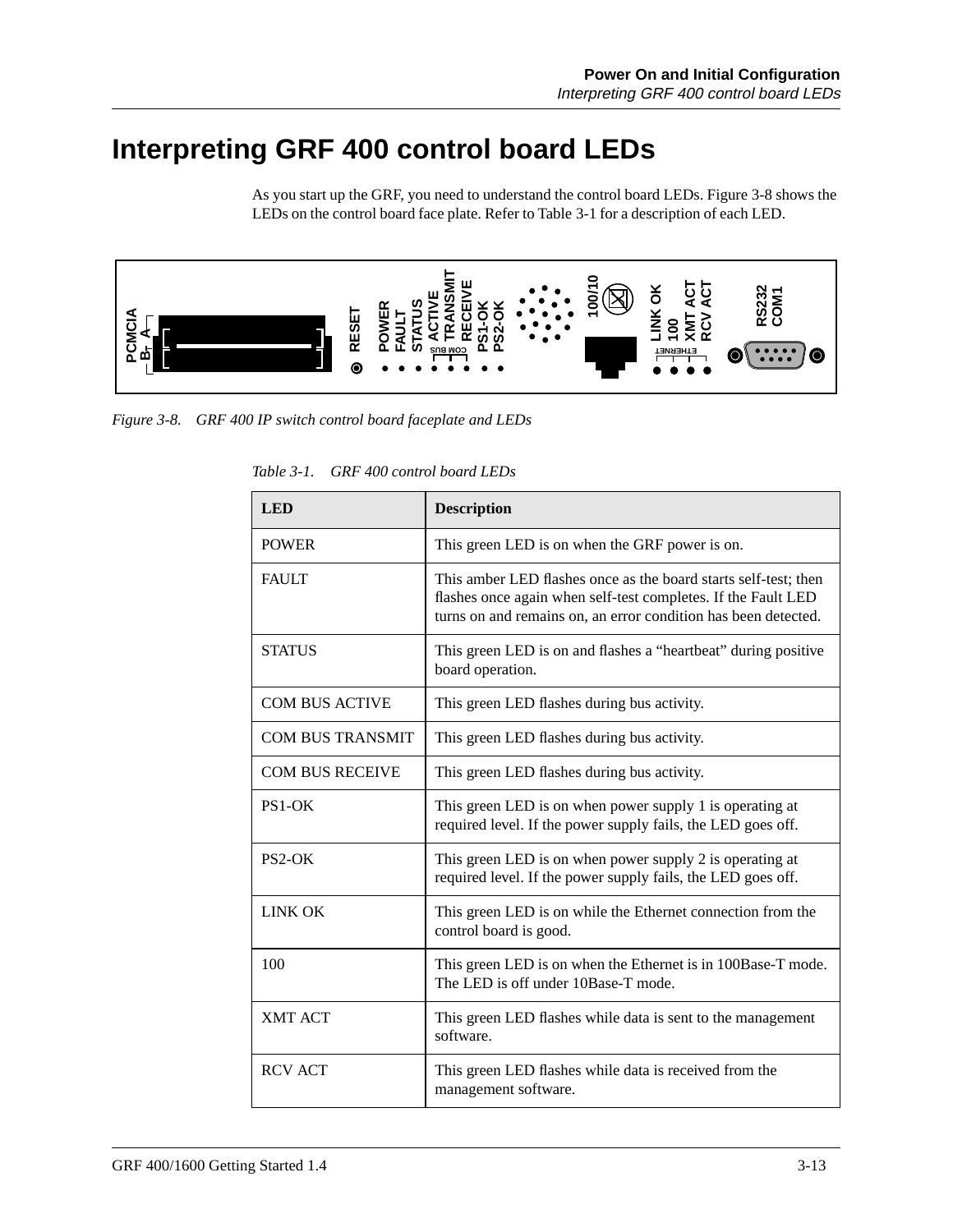### **Powering on the GRF 1600**

As described earlier in this chapter, the initial start-up of the GRF requires a directly-attached terminal for logging in as root. This terminal should be connected before you power on the GRF so you can monitor the start up and boot messages that begin immediately. The GRF 1600 is powered by 1100W AC power supplies.

The GRF chassis does not have a power on/off switch. When the power cord is plugged in to a power outlet or the DC wiring set is connected, the GRF is powered on. It takes a few seconds for the power supply(s) to cycle before power is supplied to the back panel and the media cards.

When the GRF is powered on, it begins to boot. You can see the boot messages displayed on the VT-100 screen. As it boots, the GRF runs a series of internal diagnostics. The first time a GRF is powered on, the boot process runs a system configuration script. In this script you assign the GRF a host name, configure the maintenance Ethernet, and optionally specify a **syslog** server. The GRF supports remote logging via a **syslog** server as well as local logging (and dumps) to an external flash device.

Media cards will boot automatically and come up ready to operate.

The speaker on the control board faceplate emits audible beeps as the board boots.

#### **Redundant power supplies**

Installing redundant power supplies ensures against failures of individual units in the chassis. If possible, attach each power supply into a different power source.

#### **Power supply failure**

If a GRF 1600 power supply fails, you will see failure messages on-screen at the user interface. The gr.console log file will also contain related messages. The PS1 or PS2 amber LED on the control board will light, indicating a power supply failure. If you do not already have a replacement unit, order one from Ascend.

**Warning:** A failed power supply must be replaced by certified personnel only.

**Warnung:** Das Netzteil darf nur von einer Fachkraft ausgewechselt werden.

### **AC power supply**

Here are the installation steps with AC power supplies installed in your GRF 1600:

- **1** Be sure the power cord is not plugged into a power source.
- **2** Check that the power supply drawer is pushed fully into the GRF chassis.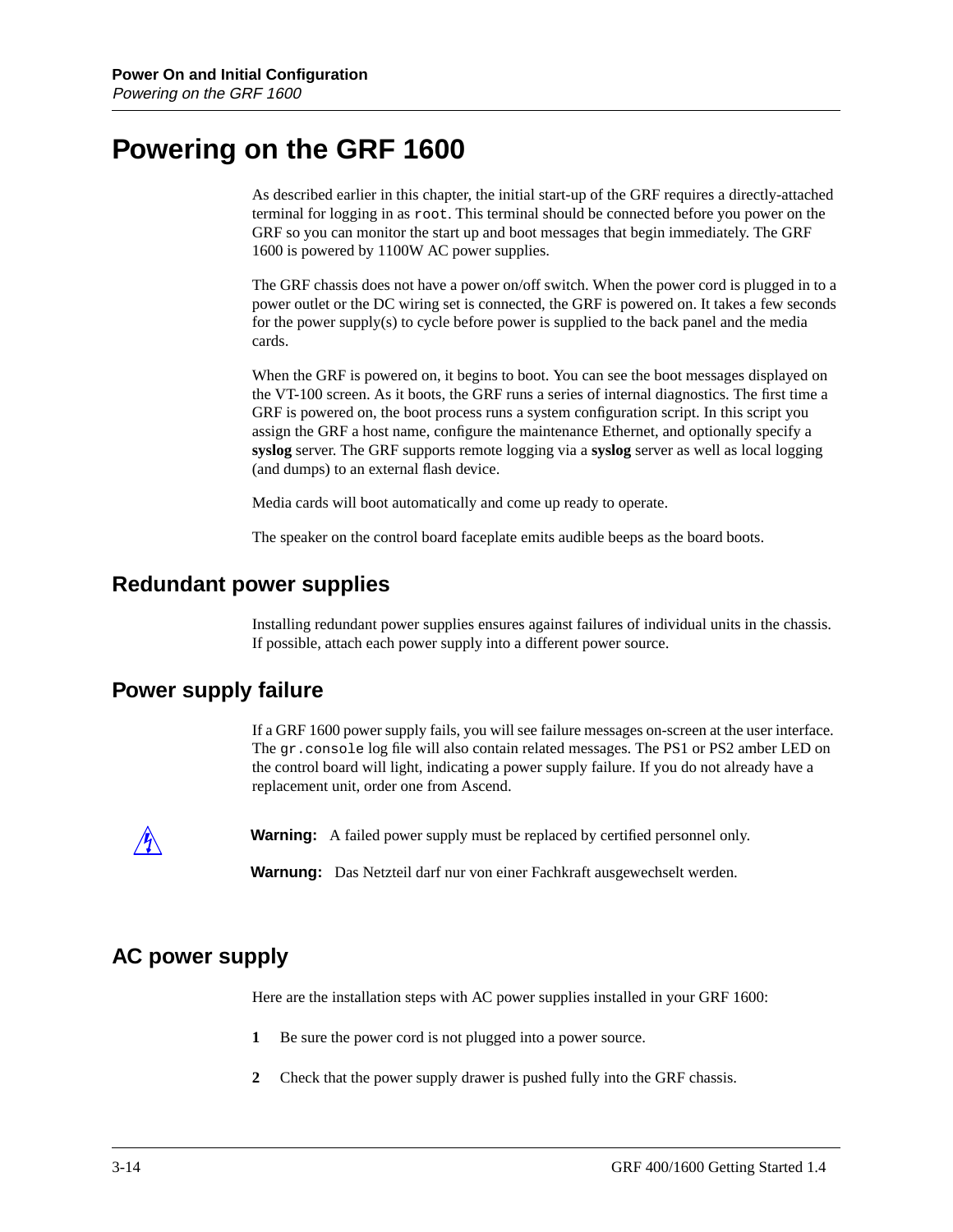- **3** If you are using a locking clamp to secure the power cord, refer to the section "Installing a power cord locking clamp." Otherwise, connect the power cord into the AC receptacle on the power supply drawer.
- **4** Plug the power cord into the appropriate rack or wall outlet.

#### **Installing a power cord locking clamp**

You can install a power cord locking clamp to prevent the power cord from being accidentally pulled out of the power supply.

Two screws are adjacent to the AC receptacle on the front of the power supply unit. The primary purpose of these screws is to attach the AC receptacle to the drawer front. They can also be used to attach a power cord clamp. The screws can be untightened 3 or 4 turns, enough to slide the clamp under, but should never be fully removed since their primary purpose is to hold the AC receptacle unit in place. To install the cord clamp, loosen the screws just far enough to slide the clamp retaining ears underneath. DO NOT COMPLETELY REMOVE THE SCREWS.

Figure 3-9 shows the clamp and also shows it in place on the power supply drawer.



*Figure 3-9. AC power supply power cord locking clamp*

**Warning:** If the power supply is equipped with a power cord clamp, the socket outlet must be located near the equipment and shall be easily accessible. The power cord shall have a maximum length of 3 meters (10 feet).

This warning is important because in an emergency, the only safe way to remove power from the GRF is to unplug it at the wall or socket outlet. In effect, if a clamp is used, the wall or socket outlet serves as the GRF's AC disconnect.

 $\mathcal{A}$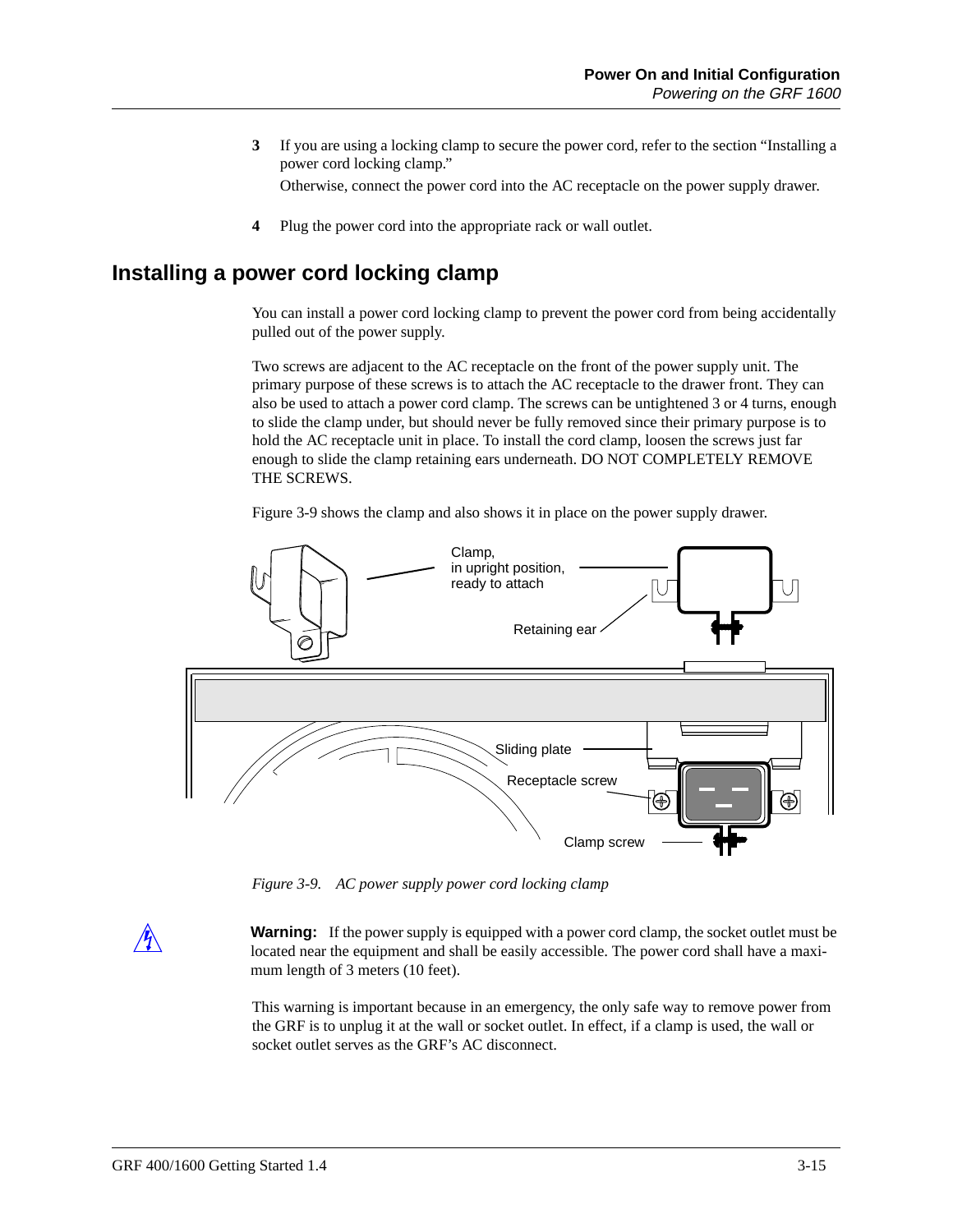**Warnung:** Wenn das Netzteil mit einer Netzkabelklemme ausgestattet ist, muß sich die Steckdose nahe dem Gerät befinden und leicht zugänglich sein. Das Netzkabel darf nicht länger als 3 m sein.

Dieser Warnhinweis ist sehr wichtig, da die Stromversorgung des GRF in einem Notfall nur durch Herausziehen des Netzsteckers von der Wandsteckdose getrennt werden kann. Bei Verwendung einer Klemme dient die Wandsteckdose oder Steckdose zum Ausschalten des GRF.

#### **How to obtain a clamp**

Ascend does not supply cord clamps. Clamps are available from the Panel Components Corporation, P/N 85910051, at (515) 673-5000.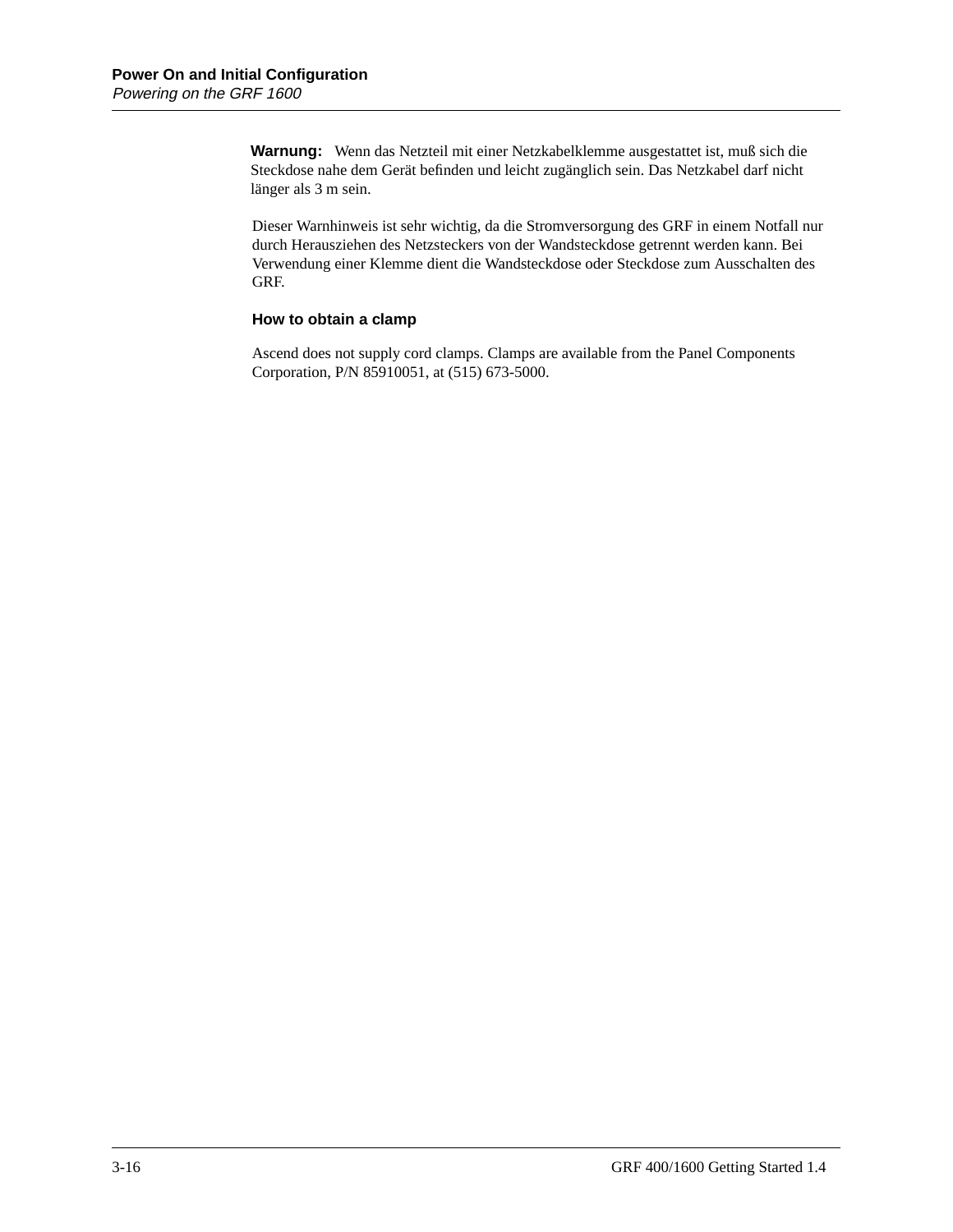# **Interpreting GRF 1600 control board LEDs**

As you start up the GRF, you need to understand the control board LEDs. Figure 3-10 shows the LEDs on the control board face plate. Refer to Table 3-2 for a description of each LED.



| <b>LED</b>     | <b>Description</b>                                                                                                                                            |  |
|----------------|---------------------------------------------------------------------------------------------------------------------------------------------------------------|--|
| <b>POWER</b>   | This green LED is on when the GRF power is on.                                                                                                                |  |
| <b>PCMCIA</b>  | This green LED lights when either PCMCIA slot is in use.                                                                                                      |  |
| <b>STATUS</b>  | This green LED is on and flashes a "heartbeat" once a second<br>during positive board operation.                                                              |  |
| <b>ACT</b>     | This green LED flashes during com bus activity.                                                                                                               |  |
| <b>RCV</b>     | This green LED flashes during com bus activity.                                                                                                               |  |
| <b>XMT</b>     | This green LED flashes during com bus activity.                                                                                                               |  |
| <b>FAN</b>     | This amber LED is off during normal fan operation. FAN<br>comes on when either Fan1 or Fan2, or both, failed.                                                 |  |
| <b>TEMP</b>    | This amber LED remains off when temperature level is<br>acceptable. TEMP comes on if operating temperature level is<br>exceeded. You will also hear an alarm. |  |
| PS1 and PS2    | This amber LED is on when a power supply failure is detected.<br>During good working conditions it is normally off.                                           |  |
| <b>LINK OK</b> | This green LED is on while the Ethernet connection from the<br>control board is good.                                                                         |  |
| 100            | This green LED is on while the 100BaseT link is operating.                                                                                                    |  |
| <b>XMT ACT</b> | This green LED flashes while data is sent to admin node.                                                                                                      |  |
| <b>RCV ACT</b> | This green LED flashes as data is received from admin node.                                                                                                   |  |

*Table 3-2. GRF 1600 control board LEDs*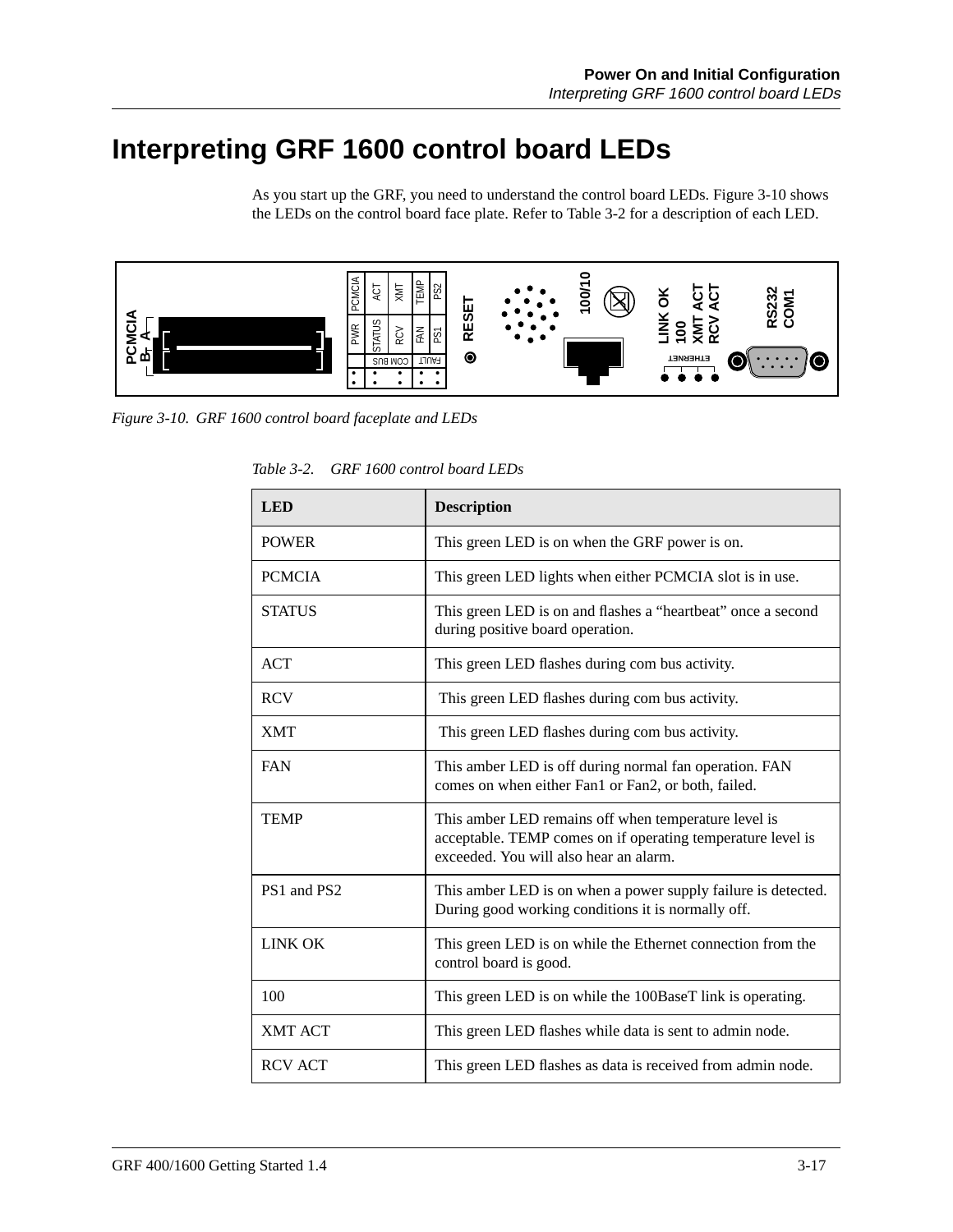### **First-time power on configuration script**

When you plug in the GRF, it powers on and begins to boot. Boot activity is displayed on the screen.

The first-time system configuration script runs automatically at this time, but never will again. Here are the questions asked in the script that you need to be ready to answer:

```
Host name for this machine ?
Do you wish to configure the maintenance Ethernet interface ?
Type of interface: TP BNC AUI ?
IP address for this interface ?
Netmask for this network ?
Which region is this machine located in?
Which time zone ?
```
Next, you are prompted to change the local password for root:

New password (8 significant characters):

You are also prompted to set up a **syslog** server on which to save and access the GRF system logs. Network logging is one logging option. You can also configure local logging (and dumping) to a PCMCIA flash card, the procedure is described later in this chapter.

If you do want to set up a **syslog** server, follow the instructions in the script. If you choose to configure PCMCIA logging, press <Enter> at the logging prompts.

A target host must be specified to receive log entries or they will not be saved.

```
Enter the remote logging host name:
Enter the logging host IP address:
On <remote.host.name> at <ip_address>
add the following lines to /etc/syslog.conf:
local0.info /var/log/gritd.packets
local1.info /var/log/gr.console
local2.* /var/log/gr.boot
local3.* /var/log/grinchd.log
local4.* /var/log/gr.conferrs
local5.* /var/log/mib2d.log
Use "touch" to create the above files in <remote.host.name>: /etc
Kill and restart syslogd on <remote.host.name>.
Press <Enter> to continue.
Initial configuration is complete.
```
This is the end of the configuration script.

If later you need to change any of the system parameters, run the **config\_netstart** script. **config\_netstart** is described in the *GRF Configuration Guide*. To set up network logging at a later time, refer to chapter 2 in the *GRF Configuration Guide*.

The configuration script automatically saves any configuration information you have entered. If you later add or change configuration information, save those changes by executing a **grwrite -v** command.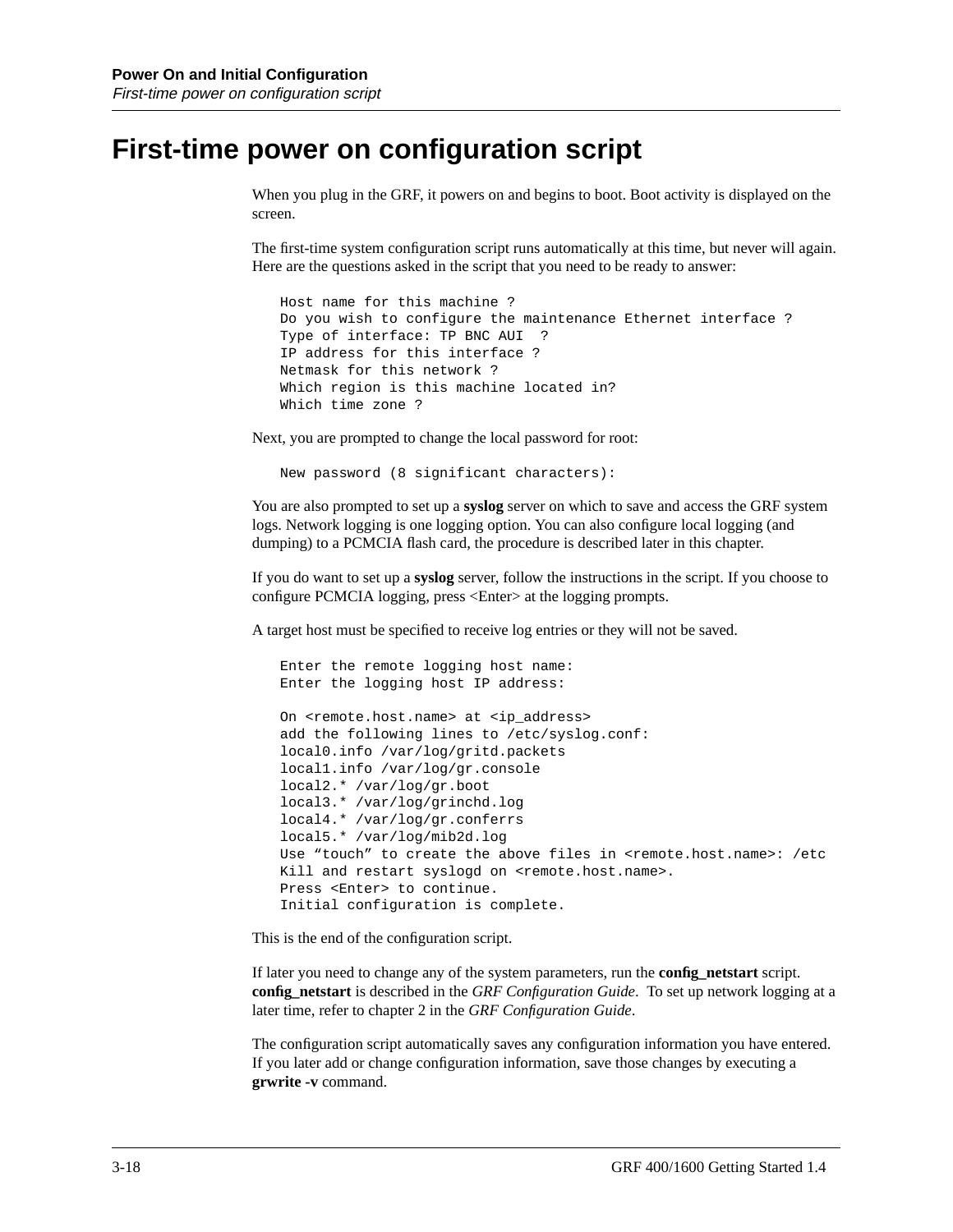### **Logging in as root**

After you press the Enter key, the User: prompt appears:

```
Press <Enter> to continue.
User:
At the User prompt, type: root
User: root
```
Password:

At the Password: prompt, type the new password you entered in the configuration script. If you did not change the password earlier, use the preset password, type: Ascend

```
Password: • • •
```
When a password is entered, it is not echoed (displayed) on the screen. The super > prompt appears: super>

### **Changing the root password**

GRF systems are shipped with Ascend *(capital A)* preset as the root password. If you have not already done so, Ascend recommends that you change this preset password now, before you begin to configure.

At the super> prompt, execute the **sh** command to create the UNIX shell, enter **sh** and the UNIX prompt appears:

super> sh #

At the # prompt, type: passwd and you are prompted to enter the old password:

# passwd Old password:

Then you are prompted to enter the new password: (use 8 alphanumeric characters)

New password: • • • • • • • •

Enter the new password once more:

Retype new password: ••••••••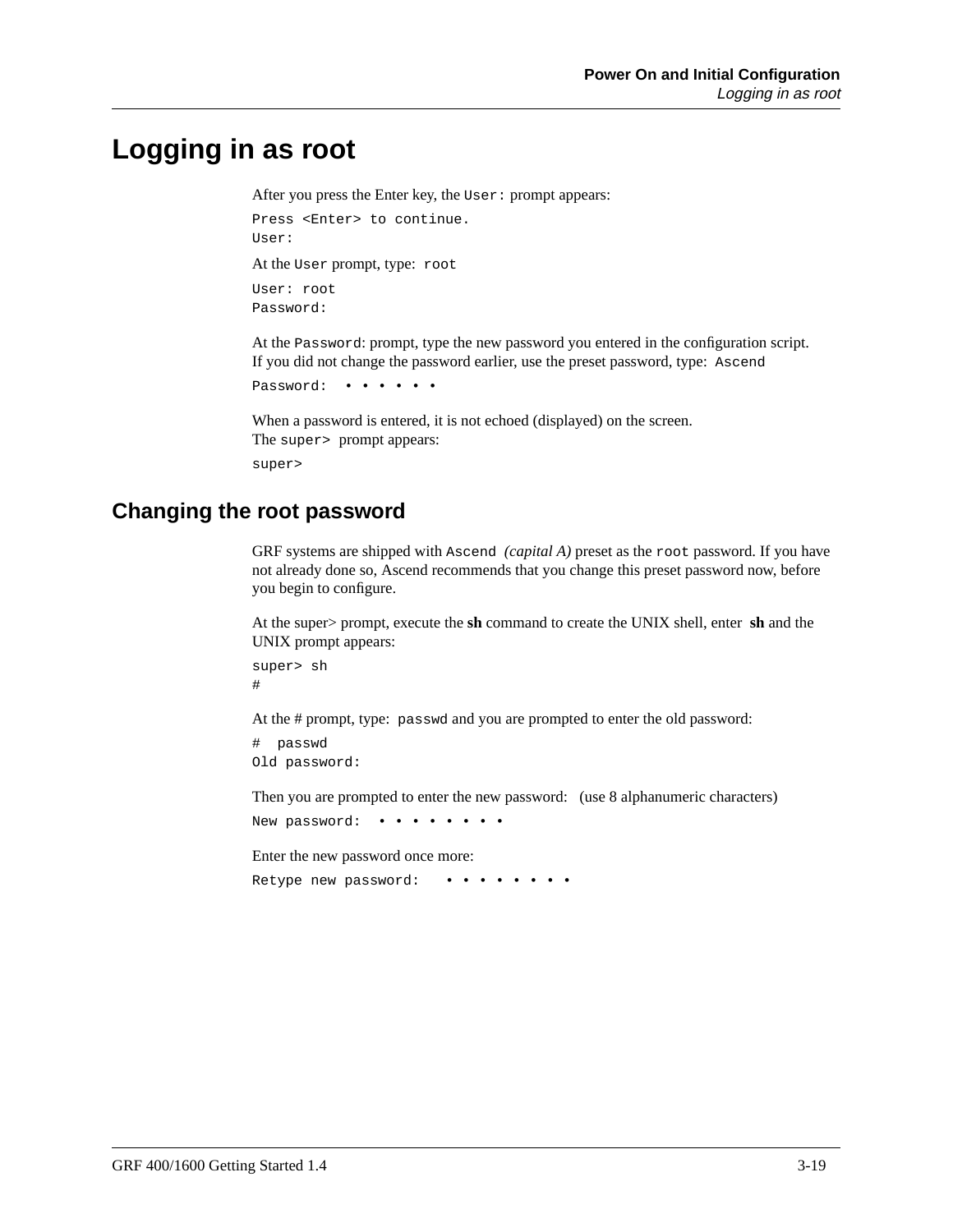### **Using the command-line interface (CLI)**

The super> prompt indicates you are in the Command Line Interface (CLI), and are logged in as root. You manage the router and set certain configuration parameters from the CLI.

For current GRF users, these parameters are those you previously set in the grinchd.conf file, you now set those parameters using commands and profiles available in the CLI. Other configuration files such as gratm.conf and grppp.conf are still accessed and set using a UNIX editor. Although the Ascend Embedded OS has many UNIX-like features, some, such as UNIX man pages, are not maintained. Man pages for GRF-specific commands are available.

Here is a list of CLI commands, the complete set is described in the *GRF Reference Guide*:

| Ċ.        | user<br>$\rightarrow$                 | grroute    | system )                                |
|-----------|---------------------------------------|------------|-----------------------------------------|
| auth      | user<br>$\left($<br>$\rightarrow$     | grrt       | system)<br>$\left($                     |
| biosver   |                                       | qrsavecore | system)<br>$\left($                     |
| cd        | system )<br>$\left($                  | qrsite     | system)<br>$\left($                     |
| clear     | user)                                 | grsnapshot | system)                                 |
| date      | update<br>$\rightarrow$               | qrstat     |                                         |
| delete    | update<br>$\lambda$                   | grwrite    | system )                                |
| dir       | system                                | gsm        |                                         |
| exit      | user<br>$\rightarrow$                 | help       | user<br>$\overline{ }$<br>$\rightarrow$ |
| fastboot  | system<br>$\lambda$                   | ifconfig   | system )                                |
| flashcmd  | system<br>$\lambda$                   | iflash     | system)                                 |
| gdc       | system<br>$\lambda$                   | list       | system)                                 |
| get       | system<br>$\rightarrow$               | load       | update<br>$\rightarrow$                 |
| getver    | system<br>$\lambda$                   | ls         | system)                                 |
| grarp     | system<br>$\lambda$                   | man        | system)                                 |
| qrass     | system<br>$\lambda$                   | mem        | user<br>$\rightarrow$                   |
| qratm     | system<br>$\lambda$                   | mountf     | system)                                 |
| qrbist    | system                                | netstat    | system<br>$\rightarrow$                 |
| qrburn    | system                                | new        | system<br>$\rightarrow$                 |
| qrc       | system<br>$\lambda$                   | ping       | system)                                 |
| qrcard    | system<br>$\lambda$                   | pwd        | system)                                 |
| qrclean   | system<br>$\lambda$                   | pwrfaild   | system)                                 |
| grconslog | system<br>$\overline{ }$<br>$\lambda$ | quit       | user<br>$\rightarrow$<br>(              |
| grdebug   | system<br>$\overline{ }$<br>$\lambda$ | read       | system)<br>(                            |
| gredit    | system<br>$\left($<br>$\lambda$       | route      | system)                                 |
| grfddi    | system<br>$\lambda$                   | save       | update<br>$\rightarrow$                 |
| grfins    | system<br>$\lambda$                   | set        | system)                                 |
| grflash   | system<br>$\rightarrow$               | setver     | system)                                 |
| grfr      |                                       | sh         | user<br>$\rightarrow$                   |
| qrinch    | system )                              | shutdown   | (system)                                |
| qrinstall |                                       | temp       |                                         |
| qrlamap   | system<br>$\rightarrow$               | traceroute | system )                                |
| qrmaint   | system<br>$\lambda$                   | umountf    | system)                                 |
| qrmem     | system<br>$\lambda$                   | vpurge     | system<br>$\rightarrow$                 |
| grmrflash | system<br>$\lambda$<br>$\overline{ }$ | whatami    | system<br>$\rightarrow$                 |
| qrms      | system<br>$\lambda$                   | whereami   | system<br>$\rightarrow$                 |
| grppp     | system                                | whoami     | user<br>$\rightarrow$                   |
| qrreset   | system                                | write      | update<br>$\rightarrow$                 |
| qrrmb     | system<br>$\lambda$                   |            |                                         |

**Note:** UNIX (non-CLI) commands execute in the UNIX shell started with the **sh** command.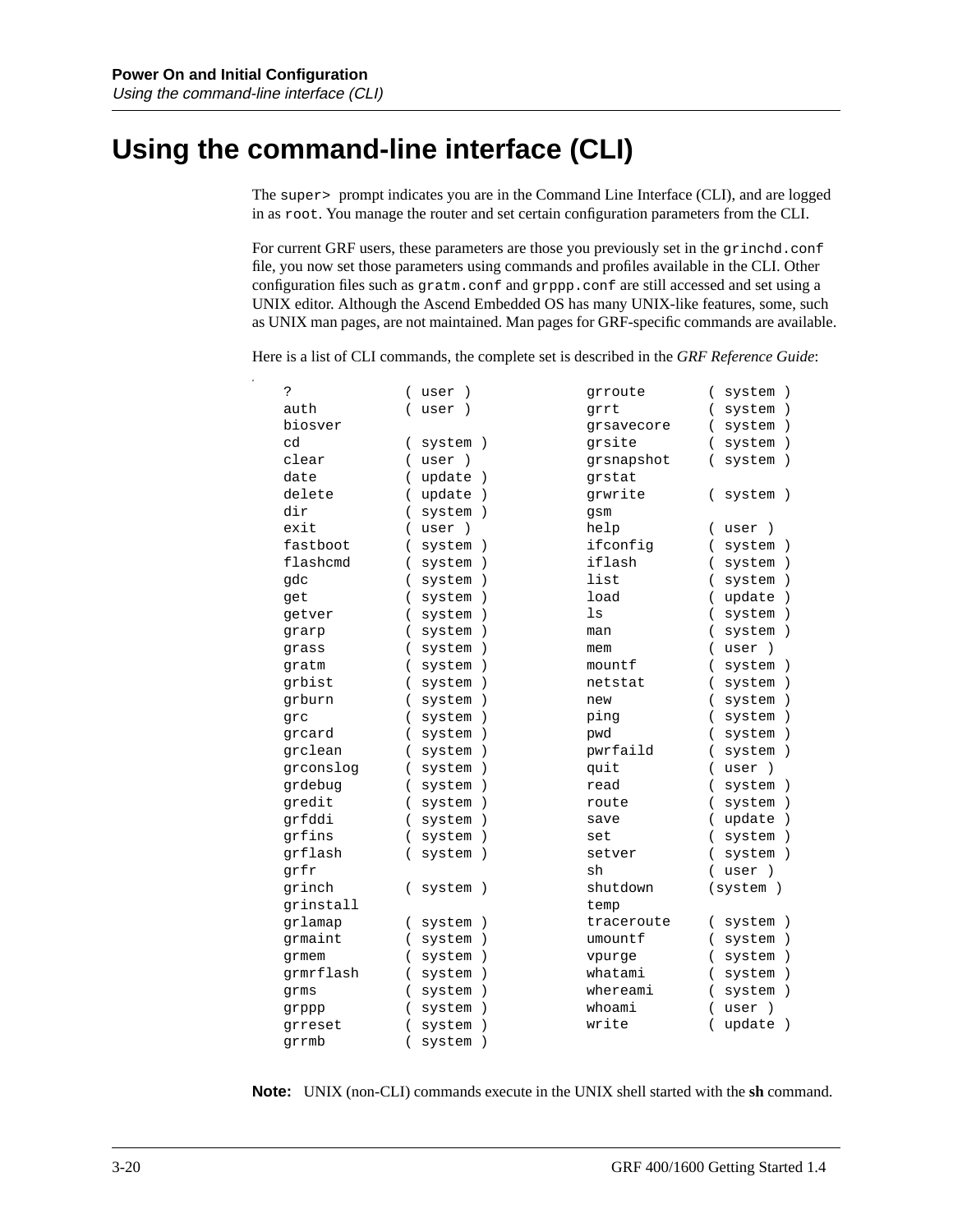### **Attaching the administrative Ethernet**

The control board supports a connection to the GRF from a site's local Ethernet. This is the recommended access for system management and administration.

#### **Ethernet connection to control board**

The control board faceplate has an RJ-45 modular connector. It supports 10 or 100 megabit connections, autosensing the line rate. As indicated in Figure 3-11, the Ethernet connector is prohibited from telco lines.



*Figure 3-11. Point-to-point Ethernet connector on the control board*

The LAN Ethernet connector is labeled "100/10," its network interface is de0, and it is shipped with a temporary network address set to 192.0.2.1. The connector supports 100Base-T and 10Base-T connections.

To connect to an external Ethernet LAN, insert the LAN cable into the receptacle marked "100/10". Its address is configured when the first-time configuration script runs.

Use the administrative account "netstar" to log into the GRF router over the LAN. After you log in, test your network access and administrative account on the router after configuring it on your LAN. Administrative log on is described in the *GRF Configuration Guide*.

# **Configure logging**

When the GRF first boots and loads, logging is not enabled. System memory restrictions on the GRF control board require that logging be to other storage. If target storage is not specified to receive log entries, log entries are not saved.

There are three options for logging, procedures for each are in the next section:

- "local" logging and dumping to an external PCMCIA flash device inserted in the control board
- remote logging (network) to a **syslog** server
-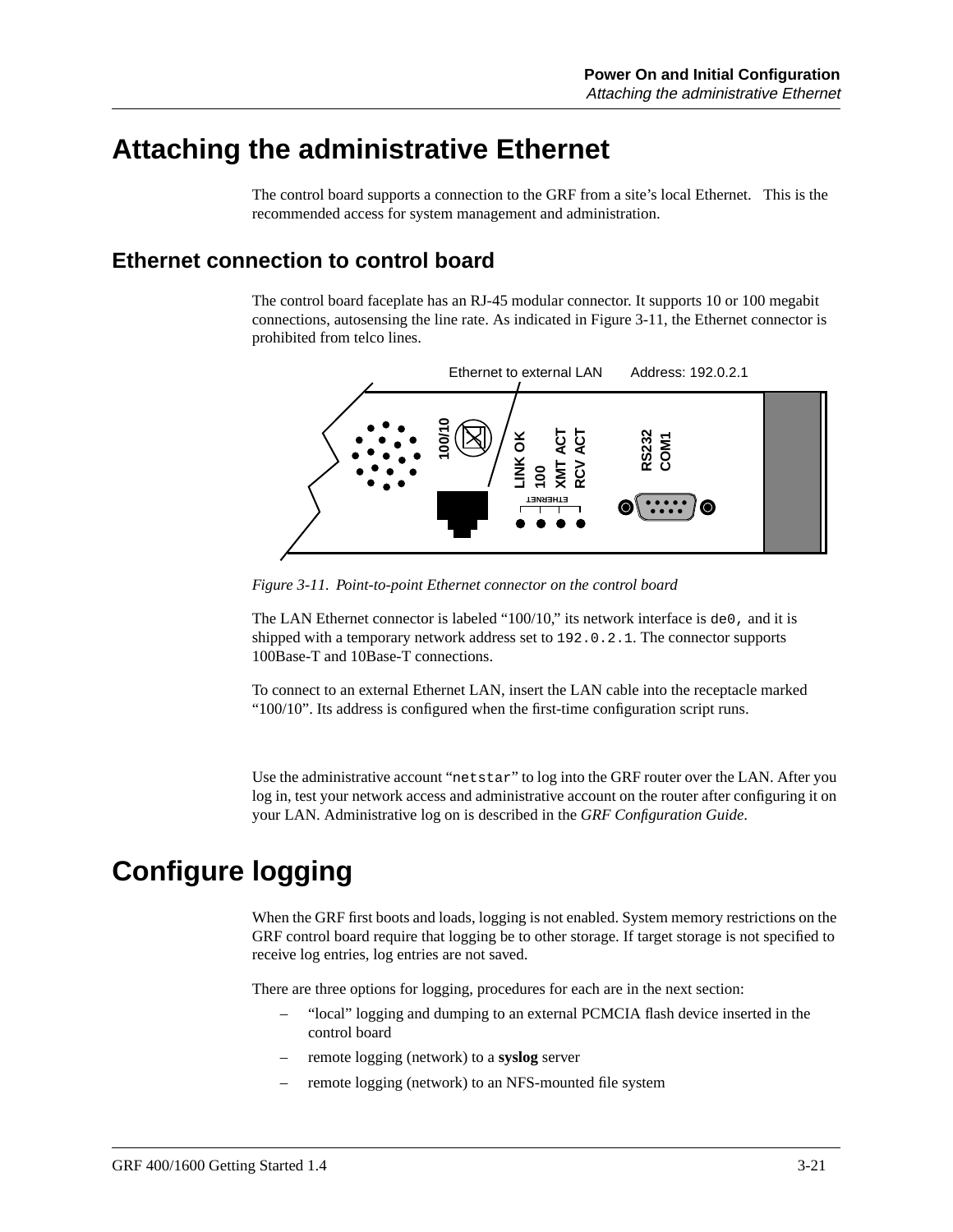# **Logging and dumping to a PCMCIA device**

The GRF system can log and dump locally to an external flash device installed in PCMCIA slot A. If you choose this option, install the device any time after the GRF is powered on and is running. However, logging is not enabled until you install the device and complete this configuration procedure. Logged messages can be helpful while you are configuring media cards.

#### **Installing a PCMCIA device**

The **iflash** command determines the geometry of any PCMCIA Type-II or Type-III ATA disk device, and formats the disk for use in a GRF.

The configuration is done only once to set up local logs and dumps, and is not affected by software updates or system reboots.

System logs include:

| gritd.packets | grinchd.log |
|---------------|-------------|
| gr.console    | gr.conferrs |
| gr.boot       | mib2d.log   |

The procedure formats and initializes an external flash (/dev/wd1a), temporarily mounts it on /mnt, creates subdirectories and symbolic links, and creates a permanent site file for storing the symbolic links.

- **1** Insert the PCMCIA disk into a slot on the control board.
- **2** Log in as root, start the UNIX shell, and execute these commands from the shell:

```
prompt> sh
#
# cd /
# iflash -f -e
# mountf -e -w -m /mnt
# mkdir /mnt/crash
# mkdir /mnt/portcards
# cd /var
# mv crash crash.orig
# mv portcards portcards.orig
# ln -s /var/log/portcards /var/portcards
# ln -s /var/log/crash /var/crash
# grsite --perm portcards crash
# cd /var/log
# pax -rw -pe -v . /mnt
# umountf -e
```
**3** Edit the file /etc/fstab and add this line as shown in the excerpt below:

```
/dev/wd1a /var/log ufs rw 0 2
# Filesystem mount table information. See the fstab(5) man page
# and the /etc/fstab.sample file for more information and examples.
#
# Each line is of the form:
# device mount_point type flags dump fsck_pass
```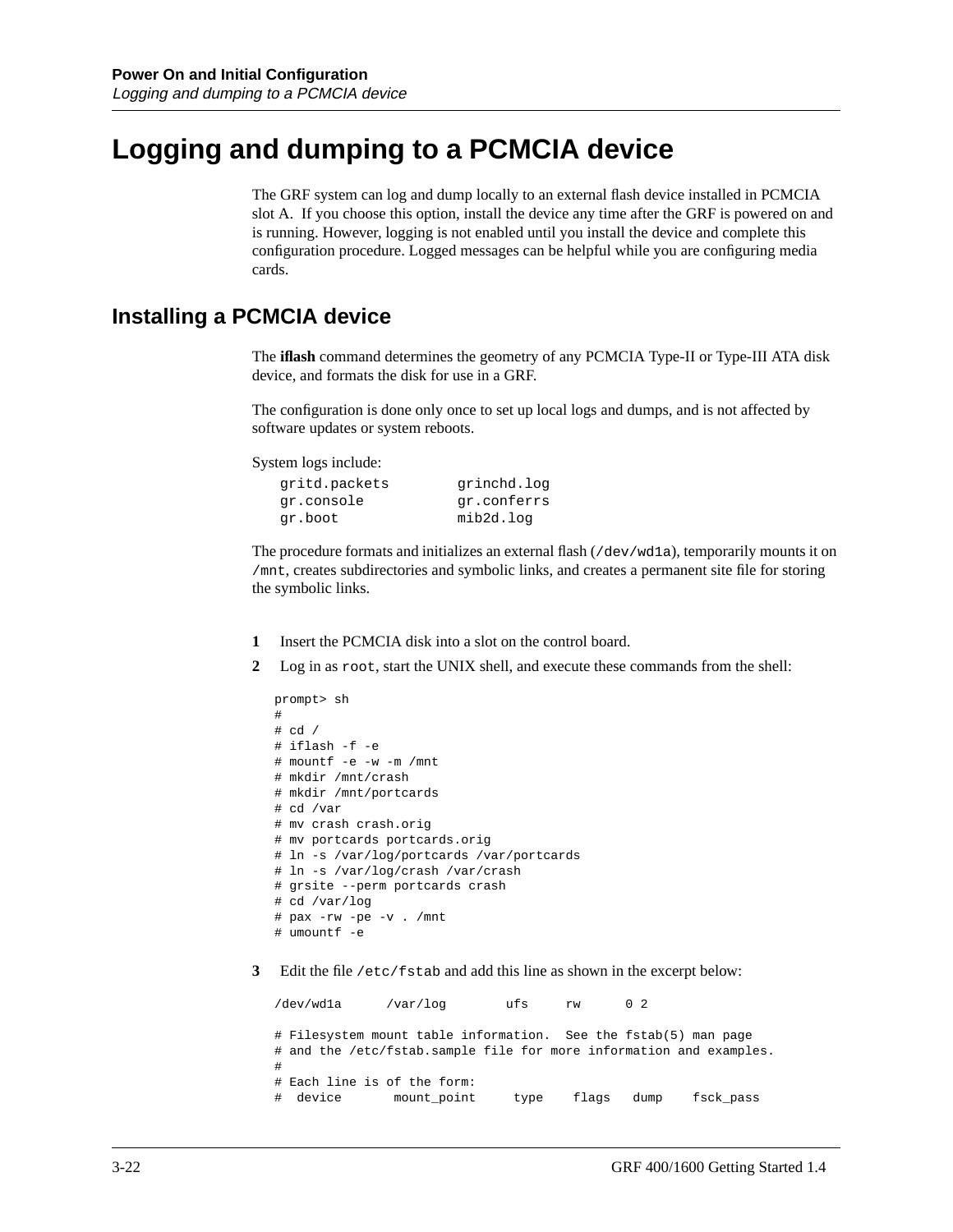```
#
# Note that multiple flags (when used) are specified as a
# comma separated list without spaces.
#
# Blank lines and lines beginning with `#' are comments.
#
/dev/rd0a / ufs rw 0 0
/dev/wd1a /var/log ufs rw 0 2
```
**4** Edit the file /etc/syslog.conf to specify the location where the logs will be kept. Uncomment the local log configuration lines in the "Log messages to Network" section by removing  $\#net\#$  from each line and specify /var/log as the directory for each log:

The entries should look like the following:

```
*.err;*.notice;kern.debug;lpr,auth.info;mail.crit /var/log/messages
cron.info /var/log/cron
local0.info /var/log/gritd.packets<br>local1.info /var/log/gr.console
                                /var/log/gr.console
local2.* /var/log/gr.boot
local3.* /var/log/grinchd.log<br>local4.* /var/log/grinchd.log
                                /var/log/gr.conferrs
local5.* /var/log/mib2d.log
```
If you had previously configured your GRF to log messages to a directory other than /var/logs, you changed settings in /etc/grclean.conf and /etc/grclean.logs.conf files. Go back into those files now and change the log directory.

**5** Modify /etc/grclean.conf and /etc/grclean.logs.conf to reflect the new log location. The entries should look like the following:

```
***********************************************************************
* Log files that used to be archived by the /etc/{daily|weekly|monthly}
* scripts.
***********************************************************************
size=10000
logfile=/var/account/acct
size=10000
#logfile=var/log
logfile=var/log
```
**6** Save all changes and reboot:

```
# grwrite -v
# reboot
```
**7** Verify that the PCMCIA interface and device are up:

# csconfig -a

The /var/portcards directory only contains media card dump files. These include the dumps from media card panics and dumps created when automatic dumping is selected via the **grreset -D** command (media card dumps when it comes back up). The /var/crash directory contains dumps from BSD kernel crashes.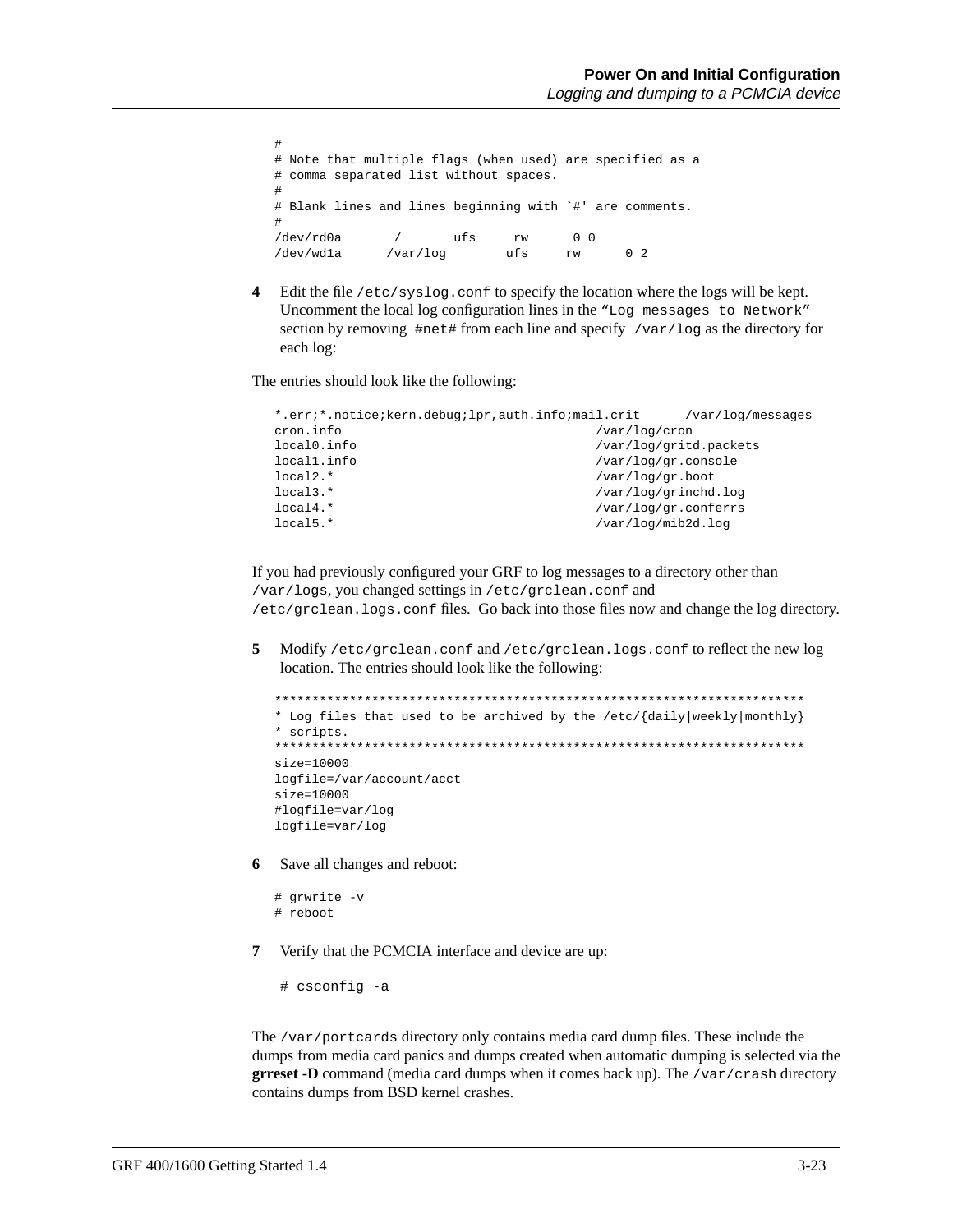### **Managing PCMCIA slots**

Two commands enable remote management of PCMCIA slots. The **csconfig** *slot\_number* command returns status while **csconfig** *slot\_number* **up** and **csconfig** *slot\_number* **down** mark the specified PCMCIA slut up or down, respectively.

#### **Panic dumps sent to external flash device**

The **mountf** and **grdump** commands enable the **grdump** program to work with an external flash device to capture media card dumps.

When a media card panics and there is a formatted external flash device plugged into PCMCIA slot A, a copy of the dump is automatically saved to the external flash in a directory called /portcards.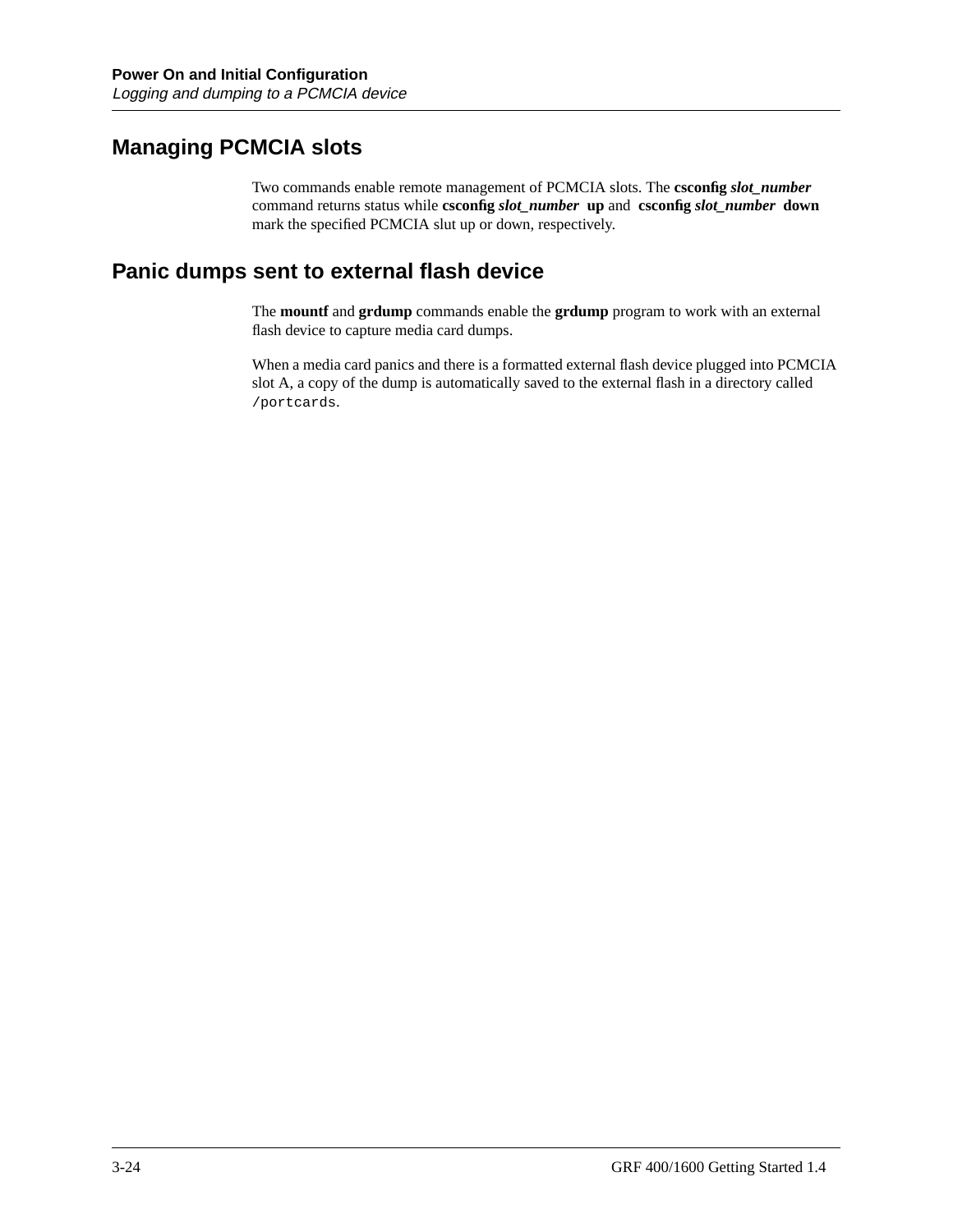### **Setting up a syslog server**

One way to log over the network is to use **syslog** and set up a remote **syslogd** host. You can configure remote logging during initial installation via the configuration script or you can change to remote logging at any time. Both procedures are described in this section.

You begin to enable network logging in the first-time power on configuration script as described in the *GRF 400/1600 Getting Started* manual, or, if you are not powering on the GRF for the first time, you can directly edit the /etc/syslog.conf configuration file and set up a remote syslog server. The remote syslog or logging server is another node on your LAN that runs the **syslog** daemon, **syslogd**.

The GRF syslog.conf file configures the GRF to send log messages to a syslog server on your local network. These logs include:

```
gritd.packets
gr.console
gr.boot
grinchd.log
gr.conferrs
mib2d.log
```
Follow these steps to configure the GRF and the syslog server for network logging:

**1** On the GRF, open the /etc/syslog.conf file and uncomment these lines in the " Log messages to Network" section by removing #net# from each line:

```
#net#*.err;kern.debug;auth.notice;mail.crit
@server.domain.com
#net#*.notice;kern.debug;lpr,auth.info;mail.crit
@server.domain.com
#net#cron.info @server.domain.com
#net#local0.info @server.domain.com
#net#local1.info @server.domain.com
#net#local2.* @server.domain.com
#net#local3.* @server.domain.com
#net#local4.* @server.domain.com
#net#local5.* @server.domain.com
```
Still in /etc/syslog.conf, replace "server.domain.com" with the domain name of the target host (logging server) that will receive the log messages.

- **2** On the GRF, add the IP address and host name of the logging server to /etc/hosts.
- **3** On the GRF, run the **grwrite** command to save the changes to the /etc configuration files (/etc/syslog.conf and /etc/hosts).
- **4** On the syslog server, add these file names to the /etc/syslog.conf file:

```
local0.info /var/log/gritd.packets
local1.info /var/log/gr.console
local2.* /var/log/gr.boot
local3.* /var/log/grinchd.log
```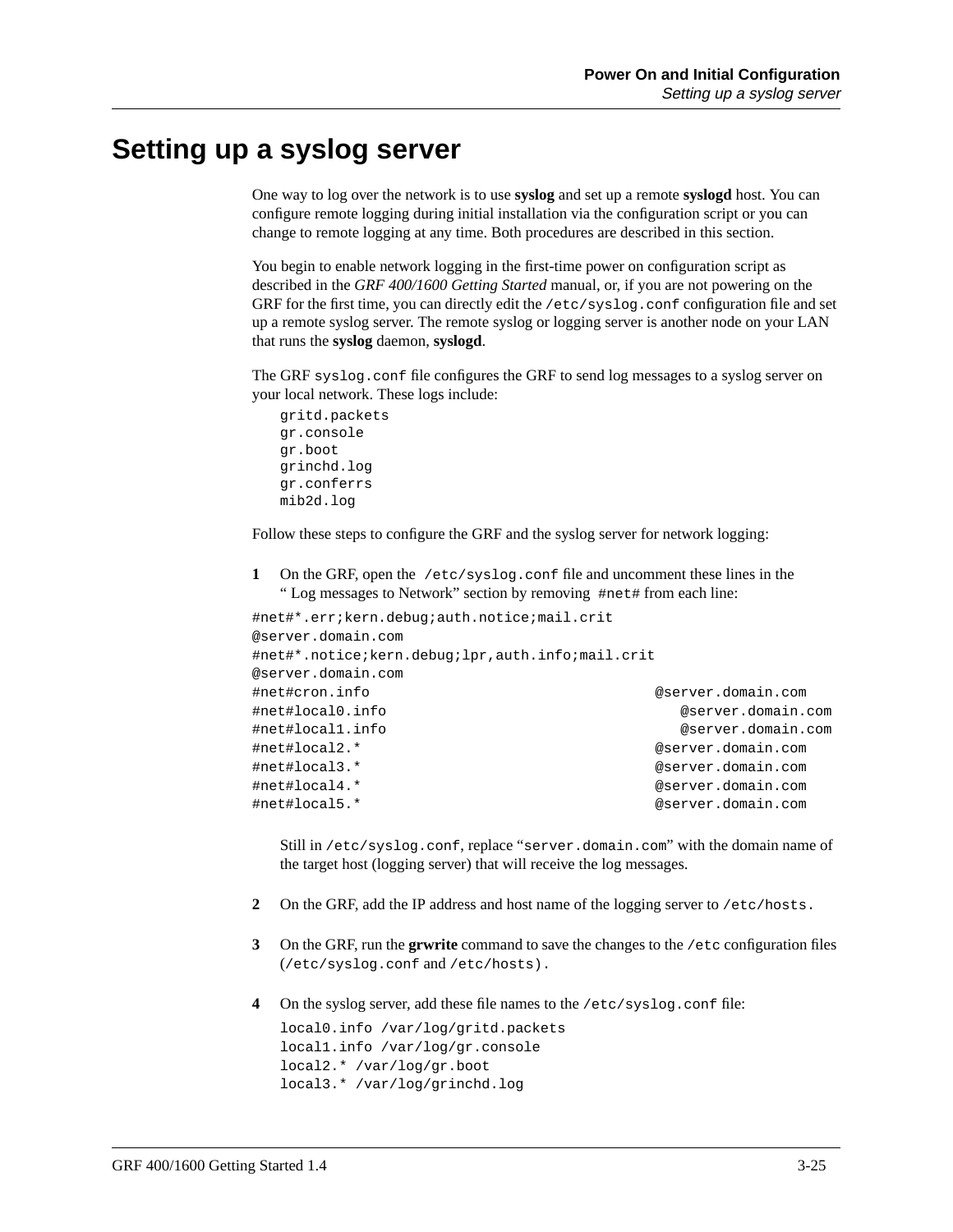```
local4.* /var/log/gr.conferrs
local5.* /var/log/mib2d.log
```
- **5** On the syslog server, use the **touch** command to create the log files in the server's /var/log directory or wherever log files normally reside on the server:
- # touch /var/log/gritd.packets

```
gritd.packets
gr.console
gr.boot
grinchd.log
gr.conferrs
mib2d.log
```
**6** On the syslog server, kill and restart **syslogd**.

**syslogd** must be running with the -i option to enable "internet listening." If **syslogd** is not running with -i, kill it and restart it. The **syslogd** pid can be found in the file /var/run/syslog.pid. You will lose any messages sent to **syslog** during the kill/restart processes.

**Note:** /etc/rc can be edited to get syslogd -i upon boot.

**7** On the GRF, kill and restart **syslogd**.

Because **syslogd** is usually run before the domain name server (**named**) at boot time, you need to add an entry to /etc/hosts that describes the host you want to send to. Here is a sample entry in /etc/hosts:

222.222.11.93 server.domain.com

Now kill **syslogd** and restart it with the  $-i$  option. The  $-i$  can be added to  $/$ etc/rc to turn this on at boot time.

Run **grwrite** to save changes made to the /etc files. Note that the **grconslog** command does not differentiate among multiple log files sent to a single remote syslog server from multiple GRF systems.

This completes the network logging configuration. A copy of the syslog.conf file follows:

#### **syslog.conf file**

This excerpt from the syslog.conf file applies to GRF 400 and GRF 1600 systems:

```
# syslog.conf,v 1.3.28.2 1997/01/06 20:01:00 wdp Exp $
#
*.err;kern.debug;auth.notice;mail.crit /dev/console
*.notice;auth.debug root
*.emerg *
#
# To enable the logging of system messages on GRF systems, edit the
# entries in the "Log messages to Network" section below.
#
# - uncomment the lines in the "Log messages to Network" section
# of this config file (just below these instructions)
#
```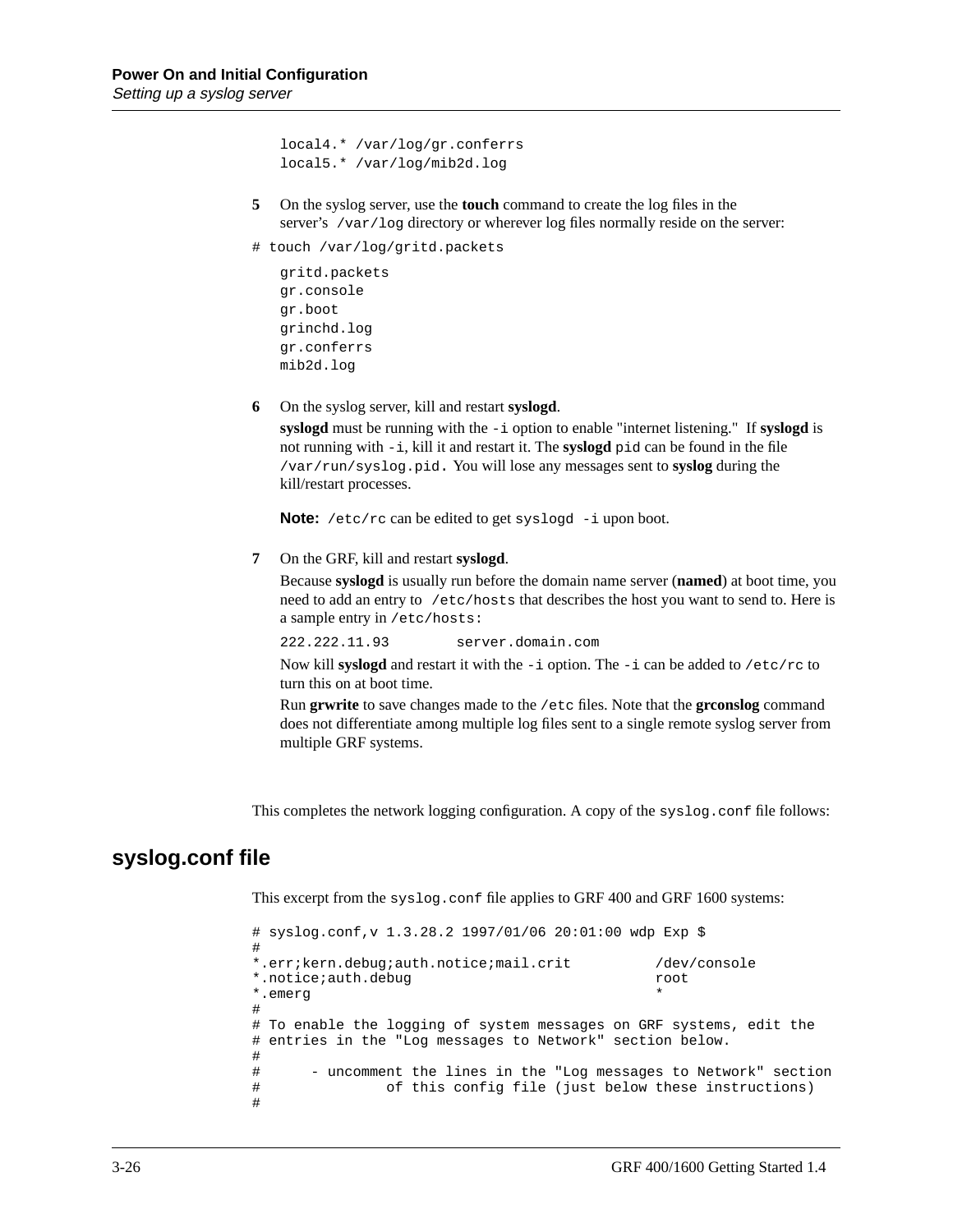# - change "server.domain.com" to the name of a syslog server on # your local network to which this router may send log messages # # - add the IP address of the log server and its host name to /etc/hosts on this GRF system. # # - run the "grwrite" command to save your changes to # /etc/syslog.conf and /etc/hosts # # - add the following lines to the /etc/syslog.conf on your log server: # (do not include the # from the first column of this file, ie., # add "local5.\* /var/log/mib2d.log" not "#local5.\*  $/var/$ ...")  $\begin{array}{c} \# \\ \# \end{array}$ # # # # Syslog configuration for syslog server systems # # GRF-specific log files (from GRF systems over the network) # # # local0.info /var/log/gritd.packets /var/log/gr.console # local2.\* /var/log/gr.boot<br># local3.\* /var/log/grinchd # local3.\* /var/log/grinchd.log /var/log/gr.conferrs # local5.\* /var/log/mib2d.log # # - kill and restart syslogd on your syslog server machine after making # sure that the log files added to the config file exist<br># on the log server machine exist (use the "touch" command on the log server machine exist (use the "touch" command # to create them if they do not exist, then restart syslogd # on the syslog server machine). # # - kill and restart syslogd on the GRF router (or reboot the GRF). # # To uncomment, remove "#net# from each line in this section # # Log messages to Network # #net#\*.err;kern.debug;auth.notice;mail.crit @server.domain.com #net#\*.notice;kern.debug;lpr,auth.info;mail.crit @server.domain.com #net#cron.info @server.domain.com #net#local0.info @server.domain.com #net#local1.info @server.domain.com #net#local2.\* @server.domain.com #net#local3.\* @server.domain.com @server.domain.com #net#local5.\* @server.domain.com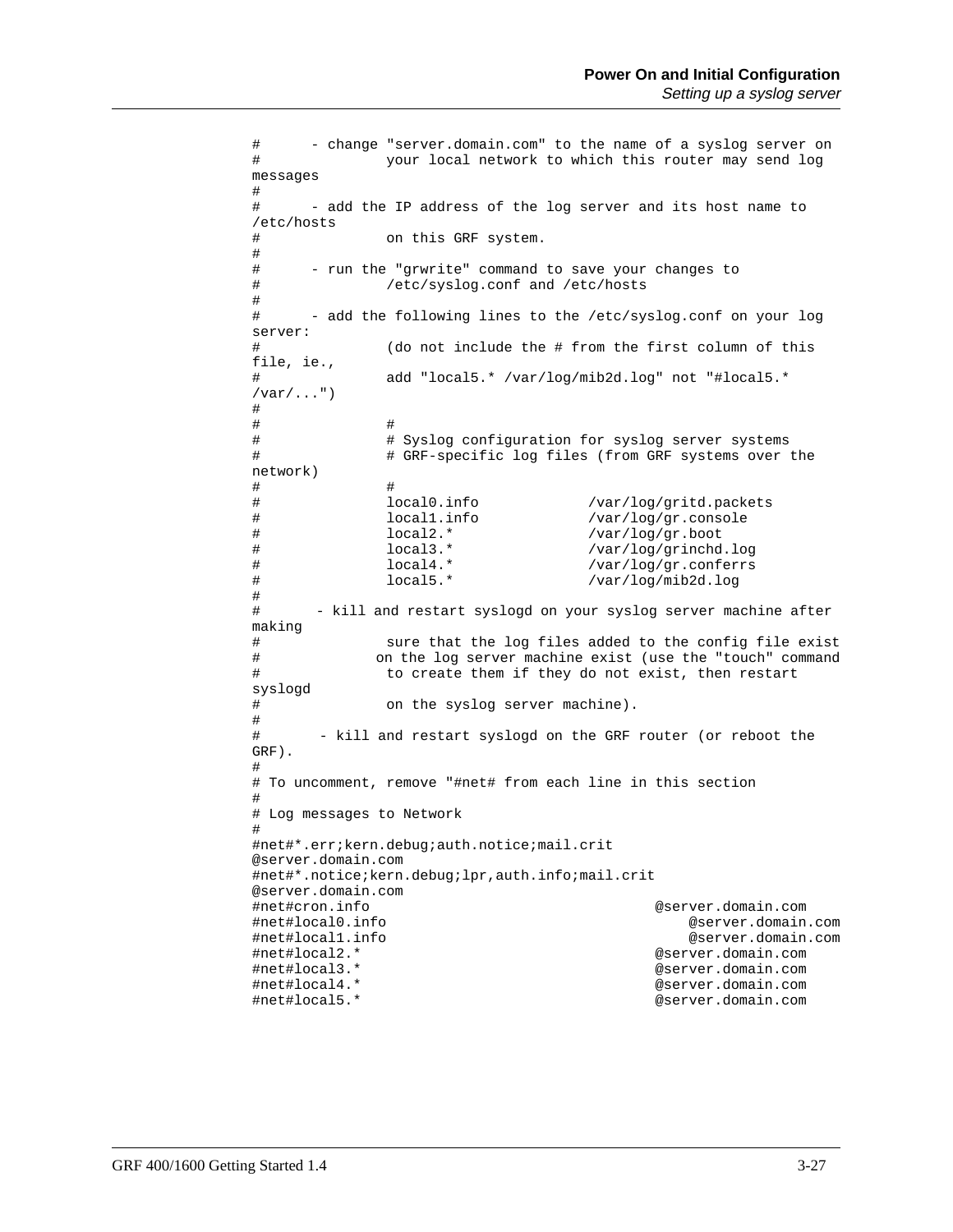# **Using an NFS-mounted file system**

On the GRF 400 and GRF 1600, the maintenance Ethernet interface (usually de0) must be used for NFS-mounted file systems.

**Note:** NFS mounting CANNOT be done through a media card interface (for example,  $qf0yz$ ). The maintenance interface is specified in the /etc/netstart file as the value assigned to the variable "iface". This variable defines the external connection to the GRF and is set when the GRF is initially installed.

**Note:** Programs writing to an NFS-mounted file system will block while the NFS connection to the remote file system is dropped.

### **Setting up NFS on the GRF**

You must add the appropriate host and IP information for any NFS server you are using into the /etc/host file if either of the following conditions apply:

- The name server(s) in /etc/resolv.conf point out one of the media card interfaces and are thus unavailable when the mount occurs.
- The name server(s) in  $/etc/resolv$ .conf point to a network that is reachable only through a route off the administrative Ethernet and only when GateD is being run. That is, if GateD is not active and a route entry exists in grroute.conf, the /etc/host entries are not needed.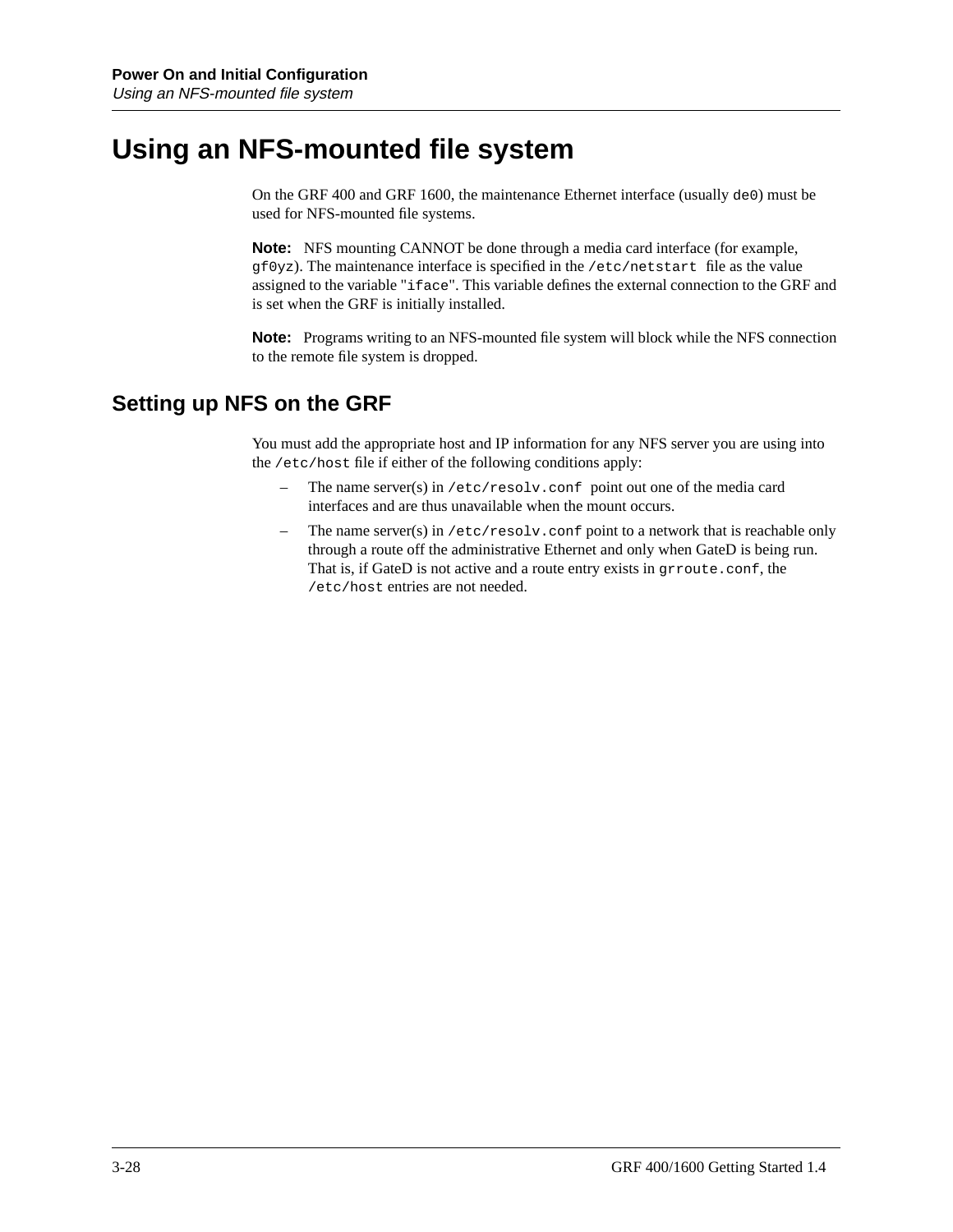## **Powering off a GRF**

The GRF does not have an on/off switch. To power down a GRF system, first use the **shutdown** command to cleanly shut down the operating system:

# shutdown now

Then, unplug the power cord for each power supply.

If the GRF is equipped with redundant power supplies, please note the following when powering off the unit:

**Caution:** This unit has two power supply cords. For total isolation from electrical shock and energy hazard, disconnect both supply cords. Care must be taken to correctly connect each power supply to separate AC power sources and (optional) UPS devices.

**Vorsicht:** Dieses Gerät hat zwei Netzanschlusskabel. Um das Gerät vollstandig von Netz zu trennen ziehen Sie beide Kabel ab, sonst können Sie einen elektrischen Schlag erhalten. Achten Sie darauf, daß jedes Stromkabel mit einer separaten Wechselstromquelle und einem separaten USV-Gerät verbunden wird.

**Attention**: Cet appareil a deux cordons d'alimentation électrique. Pour une isolation complète de tout choc électrique et de danger énergétique, débrancher les deux cordons d'alimentation.

## **Fan unit replacements**

#### **GRF 1600**

If the FAN LED comes on, there is a problem with one or both fans and you need to replace the unit without delay. The fan tray is field replaceable, contact Ascend to order a replacement. When you have the replacement, exchange the fan trays. Use the packaging from the new unit to return the old unit to Ascend. You can replace the tray while the GRF is running:

- Unloosen the two captive screws on the front of the tray.
- Slide the old tray out, the tray sits on guide rails and weighs 13 pounds (5.85kg).
- Make sure you have it on the guide rails, carefully slide the new tray in —when the tray is fully inserted, you will hear the fans start up.
- Tighten the captured screws.

#### **GRF 400**

GRF 400 fans are integral to the chassis and are not field replaceable. A service call is required.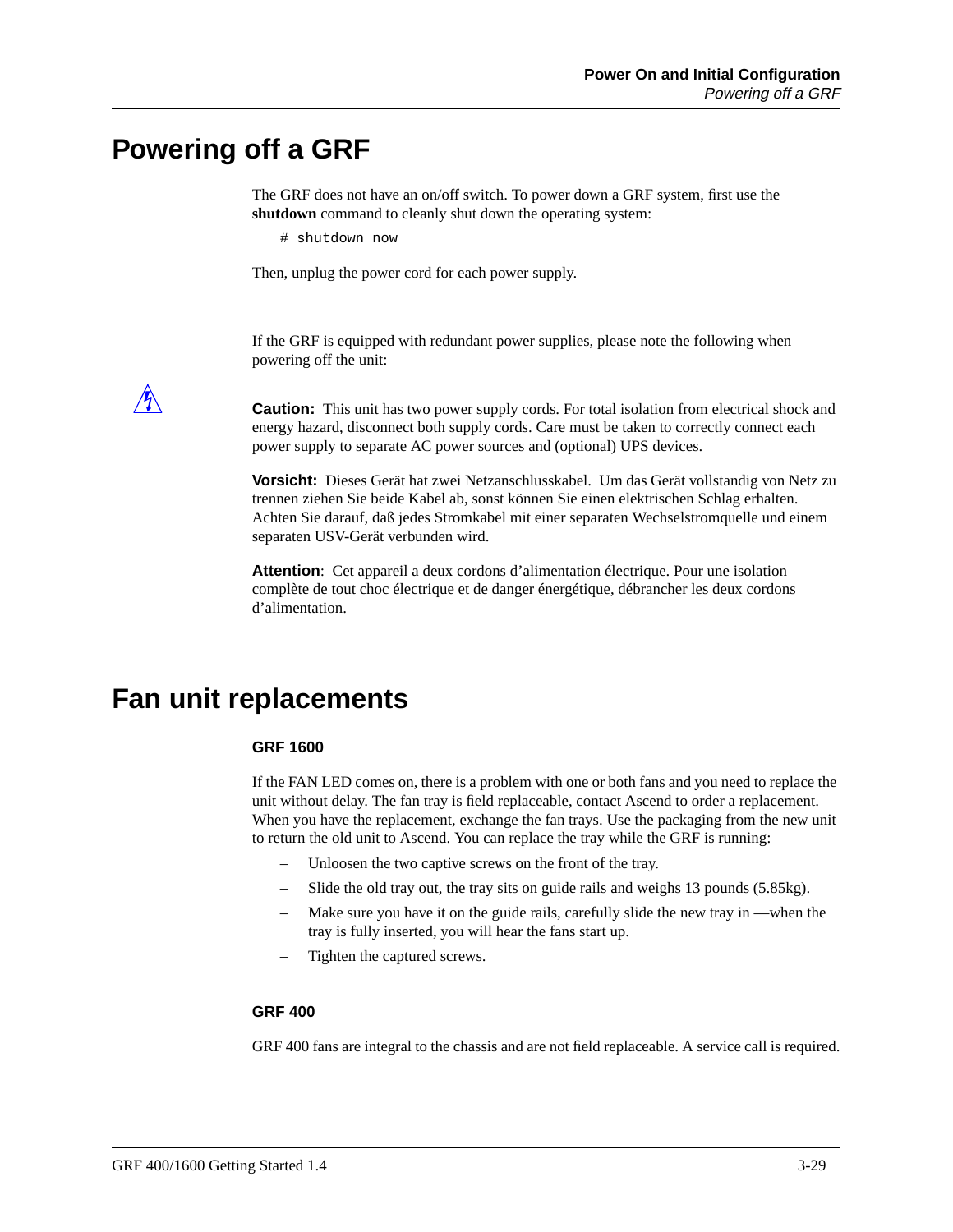## **Option: Attaching a modem to the GRF**

Although you must connect a VT-100 terminal to do the initial configuration, after that you can install a modem connection.

The GRF supports two modem options. One option is to attach a terminal server to the control board serial port (RS-232) and then attach a modem to the terminal server. Another option is to attach a PCMCIA modem directly into one of the control board PCMCIA (PC-CARD) slots. The modem connection is lost at reboot and you must dial up again to re-establish it.

Instructions for installing the PCMCIA modem are included here. Perform the configuration procedure after the GRF is powered on and the system has booted.

### **Installing a PCMCIA modem**

Two types of PCMCIA modems have been tested and found to work reliably with the GRF and to be compatible with the modem configuration commands specified here.

The tested modems are:

- MegaHertz Model CC3288 (28.8Kbps)
- US Robotics Model 1626 (28.8Kbps, some with 33.6Kbps upgrade)

Although other PCMCIA modems have not been tested, some 28.8K models may work and be configurable with the GRF.

Unpack the PCMCIA modem and insert the modem card into an open PCMCIA slot on the GRF control board. Attach the phone cable to the modem card and then connect the RJ-11 connector to your phone line (using the RJ-11 female adaptor provided, if needed).

## **Configuration procedure**

To enable the PCMCIA modem to accept calls, configure it from the VT-100 terminal using the following procedure:

**1** Turn off **getty** on the modem line. Enter:

 $H = \sqrt{2}$  *v*  $\sqrt{2}$  *v*  $\sqrt{2}$  *v*  $\sqrt{2}$  *v*  $\sqrt{2}$ 

|                 | # V1 /etc/ttys                                       |       |    |        |
|-----------------|------------------------------------------------------|-------|----|--------|
| Find this line: |                                                      |       |    |        |
|                 | tty02 "/usr/libexec/getty t9600-hf"                  | vt100 | on | secure |
|                 | Change the "on" to "off" so the line reads:          |       |    |        |
|                 | tty02 "/usr/libexec/getty t9600-hf" vt100 off secure |       |    |        |
|                 | Save the file and then enter:                        |       |    |        |
|                 | # kill -HUP 1                                        |       |    |        |

**2** Configure the modem – this procedure assumes you are connecting a USR 28.8K PCMCIA modem.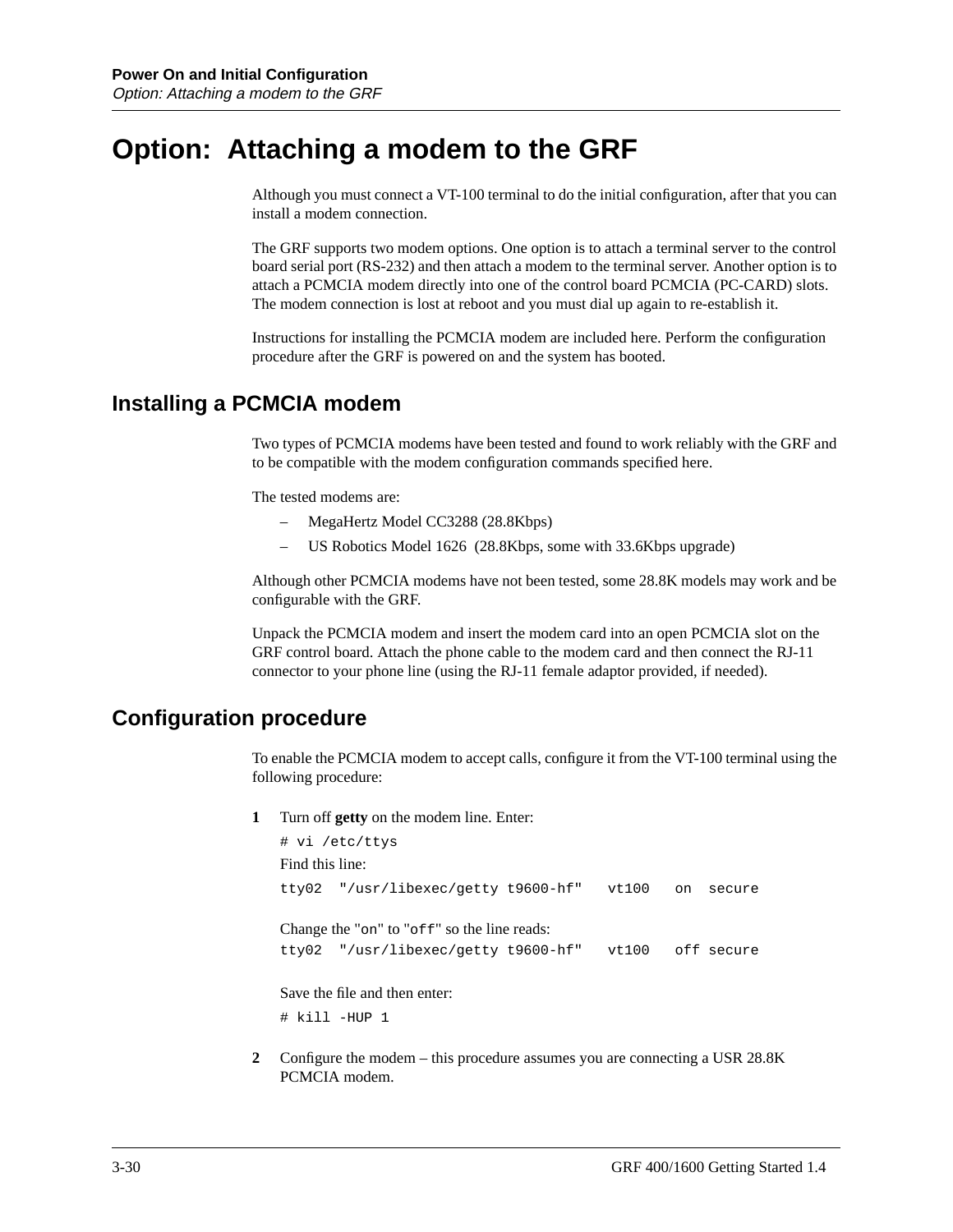You will enter a series of standard modem **at** commands. After you enter an **at** command, you get a response, usually "OK". If you get an error message, please refer to the user documentation that comes with your modem. To begin the configuration, enter:

– # chmod 666 /dev/tty02 # tip tty02 at at&f <--- resets modem to factory settings OK ats0=1 <--- sets answer after one ring OK at&w <--- stores modem configuration to NVRAM  $\overline{OK}$ atz <--- resets modem  $\bigcap K$ ~. <--- disconnects from **tip**

**3** Now turn **getty** on for the modem line, this is basically the reverse of step 1. Enter: # vi /etc/ttys

Find the line that looks like: tty02 "/usr/libexec/getty t9600-hf" vt100 off secure

Change the "off" to "on":

tty02 "/usr/libexec/getty t9600-hf" vt100 on secure

Save the file and then enter: # kill -HUP 1

**4** Save your changes. Enter:

# grwrite -v <--- saves your changes to the /etc/ttys file to system RAM. (the -v option displays the names of files as they change)

**5** Verify that the PCMCIA interface and device are up, information about the csconfig command is in the *GRF Reference Guide*:

# csconfig -a

You should now be able to dial in to your GRF system using the PCMCIA modem card.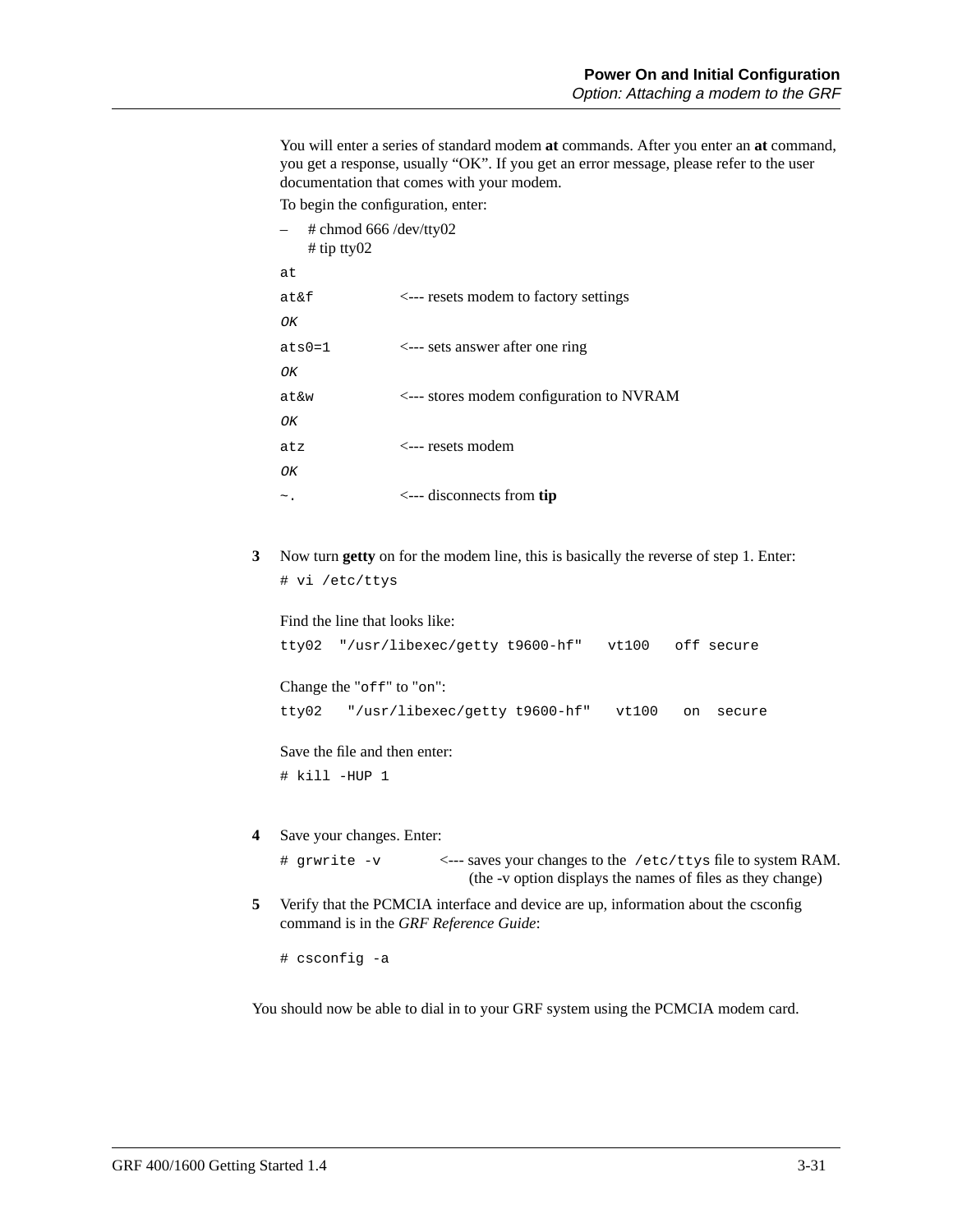## **What to do next**

At this point the GRF is running, the administrative LAN is connected, and you have completed initial system IP configuration using the first-time configuration script. You should also have configured system logging.

The next chapter describes media card cabling requirements and ways to check out and verify those connections. After attaching media card cables, use the *GRF Configuration Guide* to complete system and media card configuration.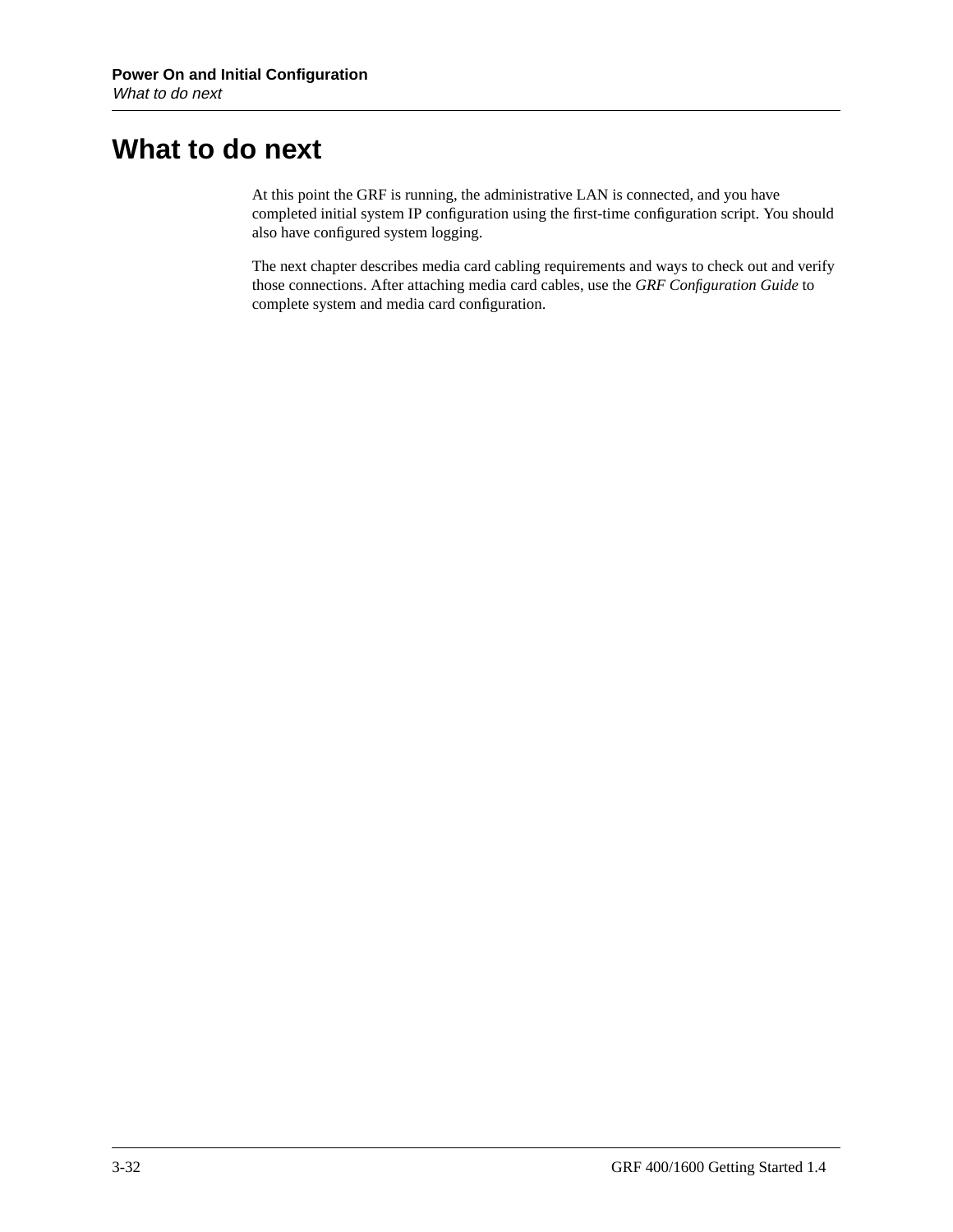# **4 Cabling and Verifying Media Cards**

Chapter 4 discusses cabling requirements for each type of media card and describes the information provided by each card's set of LEDs. It also describes the range of physical attachment options for FDDI.

Software release 1.4 does not support the first versions of the ATM OC-3c or FDDI media cards. These cards are informally called ATM Classic and FDDI Classic. Only the hardware-enhanced versions of these cards are supported, ATM/Q and FDDI/Q.

The chapter covers these topics: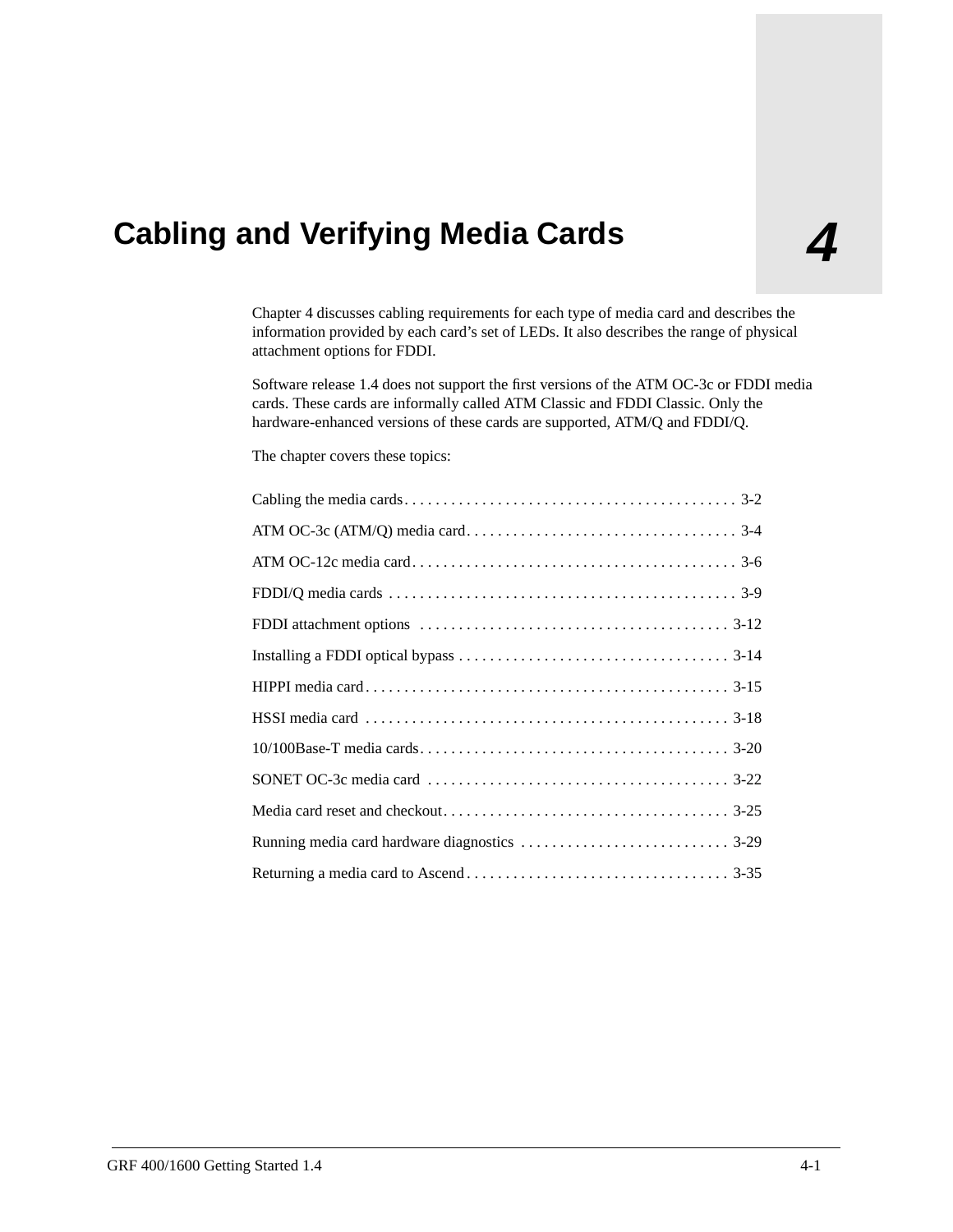## **Cabling the media cards**



**Note:** Wear a grounded, conductive wrist strap when removing, replacing, and/or handling individual GRF electronic components.

The GRF chassis is shipped with all media cards and the control board installed. The GRF chassis enclosure must have all access panels in place and secured. All available slots must be filled with media cards or blank face platess.

**Note:** Blank face plates are installed in all unused slots to maintain correct airflow for cabinet cooling. They must remain in place during system operation.

Other than making sure face plate screws are tight, media cards need no attention prior to attaching the media interface cables.

### **Cable specifications**

All data, signal, and control cables connected to the equipment must be of the shielded type with metallic connector hoods, except for Ethernet cables, fiber optic cables, and power cables, which are unshielded. Connectors with jackscrews should be securely tightened.

GRF media cards use the following industry-standard cables:

| Cables/Card             | <b>Description</b>                                                                                                                                                                 |
|-------------------------|------------------------------------------------------------------------------------------------------------------------------------------------------------------------------------|
| <b>HSSI</b>             | 25 twisted-pair shielded coax cables                                                                                                                                               |
| ATM OC-3c multimode     | 62.5/125 micron fiber optic cables                                                                                                                                                 |
| ATM OC-3c single mode   | 9/125 micron fiber optic cables                                                                                                                                                    |
| ATM OC-12c multimode    | 62.5/125 micron fiber optic cables                                                                                                                                                 |
| ATM OC-12c single mode  | 9/125 micron fiber optic cables                                                                                                                                                    |
| 4-port $10/100$ Base-T  | Category 5 UTP cables                                                                                                                                                              |
| 8-port $10/100$ Base-T  | Category 5 UTP cables                                                                                                                                                              |
| FDDI multi-mode         | 62.5/125 micron multi-mode optic cables                                                                                                                                            |
| <b>HIPPI</b>            | Twisted-pair copper cables in 5-, 25-, or 51-meter lengths.<br>Ascend certifies the viability of GRF-to-GRF connections<br>using 51-meter cables, and sells HIPPI cables directly. |
| SONET OC-3c multimode   | 62.5/125 micron fiber optic cables                                                                                                                                                 |
| SONET OC-3c single mode | 9/125 micron fiber optic cables                                                                                                                                                    |

*Table 4-1. Media card cable specifications*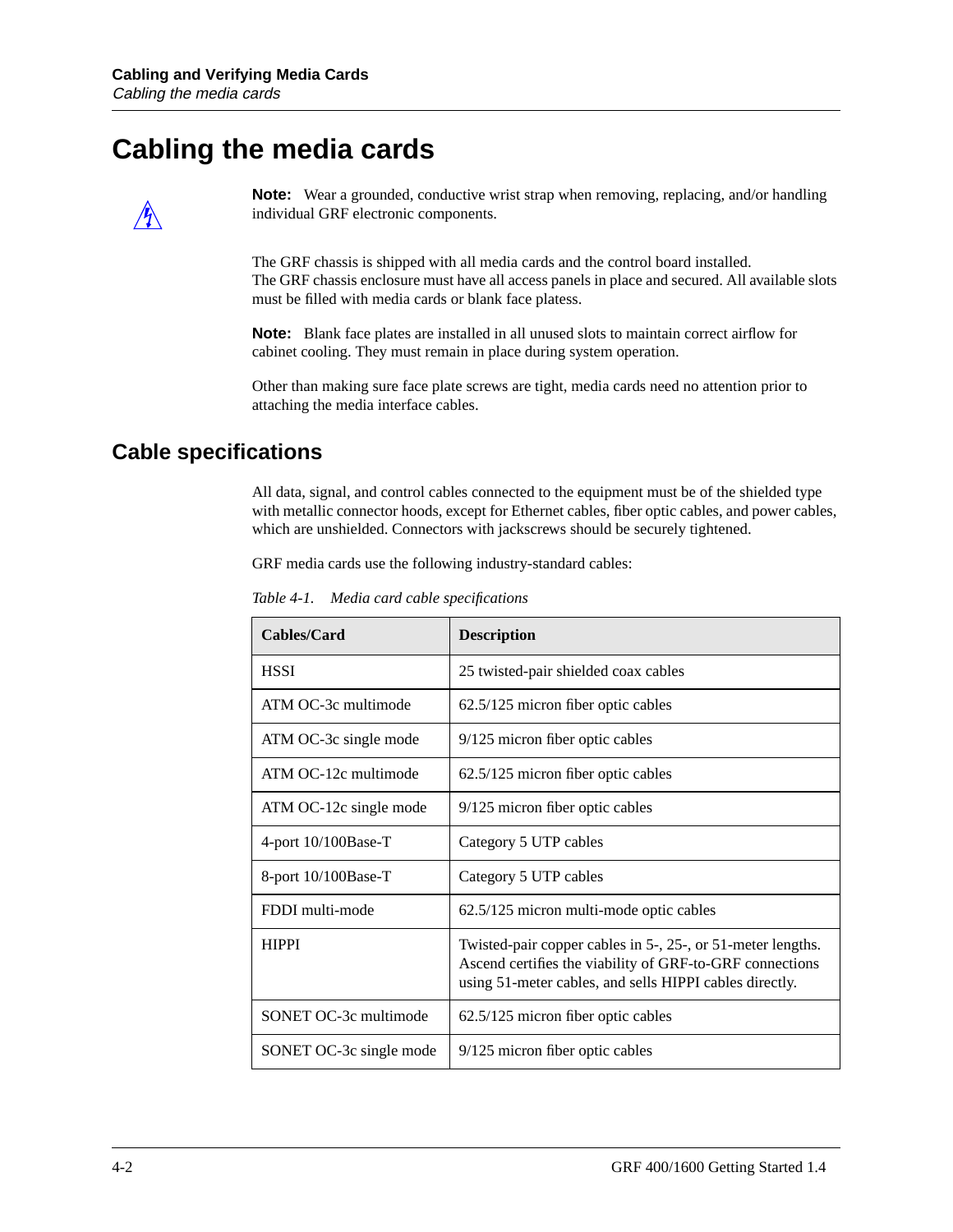## **Differences in media card loading**

The same GRF system does not always come up the same way each time— cards can load in a different order each time the system is brought up.

This is normal and happens because the boot and load signals can catch different points on the communications bus clock cycle. Moving media cards to different slots can also cause variations. Media cards have different boot and diagnostic programs. For example, HIPPI media cards take significantly less time to load and come up than do FDDI.

## **Reset GRF when all cables are attached**

When all cables are in place, reboot the system. This will also reset all media cards.

Use the **shutdown -r now** or **grms** command described at the end of the chapter. That last section describes ways to verify that your media cards are viable even though the system is not yet fully configured.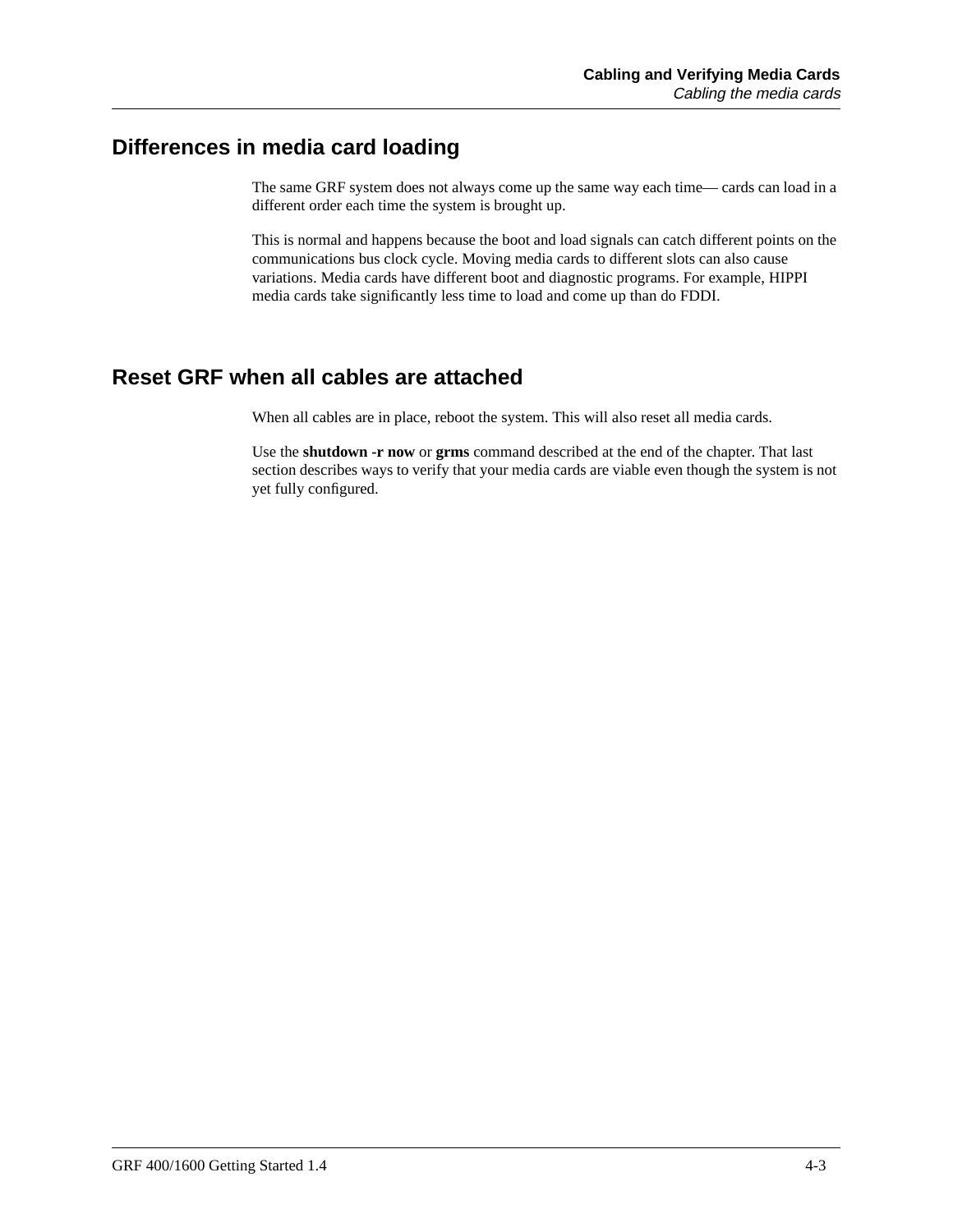## **ATM OC-3c (ATM/Q) media card**

The ATM OC-3c (also called ATM/Q) media card provides two full-duplex interfaces. ATM OC-3c cards are available in single and multimode versions. The ATM/Q media card has hardware support for large route table look-up.

Figure 4-1 shows a single mode ATM OC-3c faceplate, single and multimode faceplates are the same except that the single mode interfaces have a "LASER ON" LED.



(g0008)

*Figure 4-1. ATM OC-3c single mode media card faceplate*

### **LEDs**

The top four LEDs on the faceplate indicate card status. The duplex interfaces A and B each have a set of LEDs. Refer to Table 4-2 for a description of each LED.

*Table 4-2. ATM OC-3c LEDs*

| <b>LED</b>                             | <b>Description</b>                                                                                                                                                      |
|----------------------------------------|-------------------------------------------------------------------------------------------------------------------------------------------------------------------------|
| Power                                  | This green LED is on when GRF power is on.                                                                                                                              |
| Fault                                  | This amber LED turns on and remains on if an error condition is<br>detected.                                                                                            |
| STAT <sub>0</sub><br>STAT <sub>1</sub> | These green LEDs blink during self-test. When self-test completes,<br>STAT 0 blinks ten times a second and STAT 1 blinks once a second.                                 |
|                                        | STAT 0 and STAT 1 indicate the activity of normal system interrupts. If<br>the media card hangs, they either turn off and remain off, or they turn<br>on and remain on. |
| <b>RCV ACT</b>                         | This amber LED blinks as ATM cells are received at the interface.                                                                                                       |
| <b>XMIT ACT</b>                        | This amber LED blinks as ATM cells are transmitted out of the interface.                                                                                                |
| <b>LINK OK</b>                         | This green LED goes on when an optic cable is plugged into an<br>interface and remains on while connection is good at both cable ends.                                  |
| <b>LASER ON</b>                        | This green LED provides a safety warning on single mode ATM cards.<br>One should not look into a laser-active interface component if a cable is<br>not plugged in.      |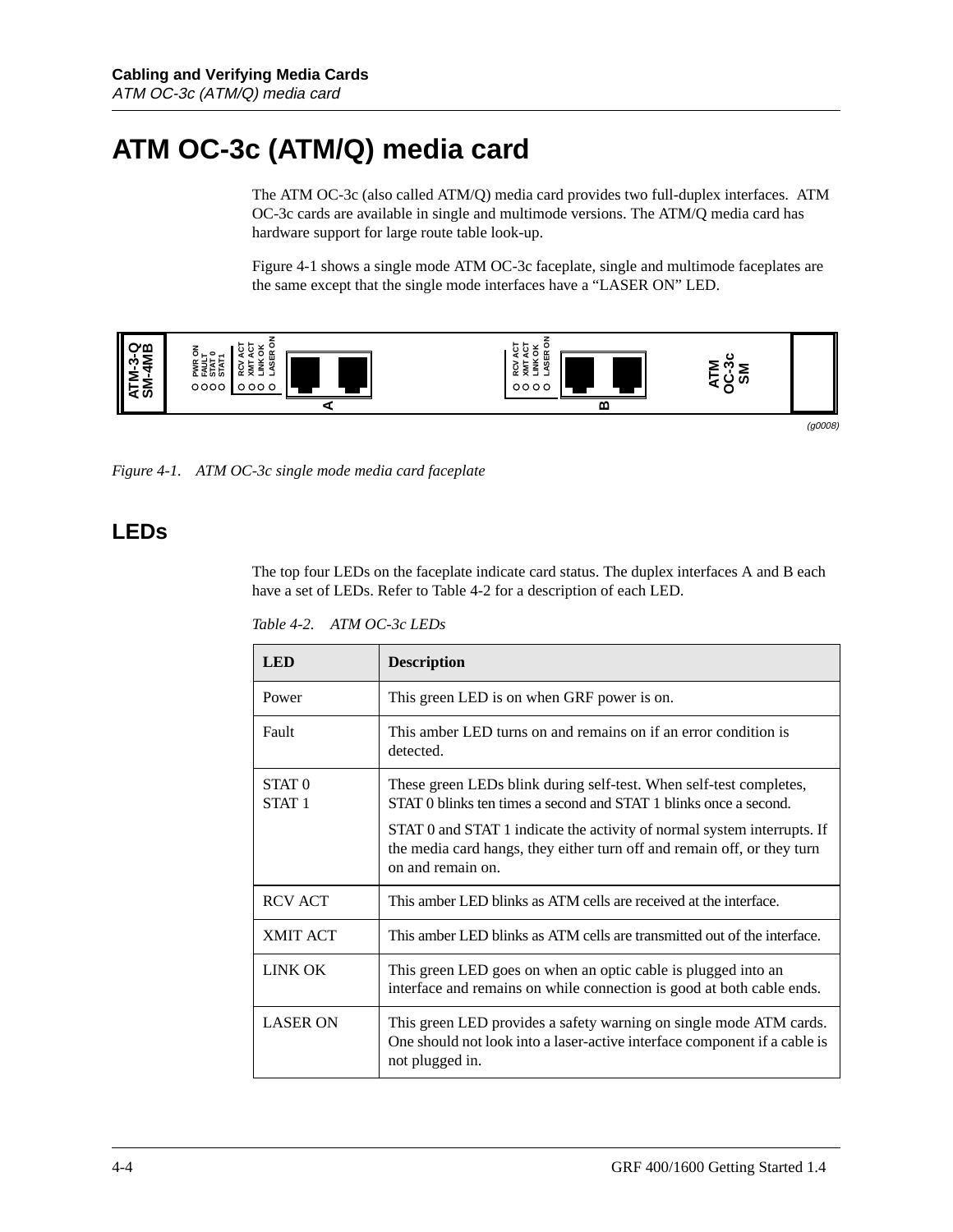### **Laser safety**

The ATM OC-3c single mode media card contains a Class 1 laser product. The Class 1 laser diode is an integral part of the transceiver module.



(g0079)

**Warning:** Only authorized service personnel should attempt to repair this equipment. All problem discovery and repair procedures are detailed to allow only subassembly/module level repair. Because of the complexity of the individual boards and subassemblies, no one should attempt to make repairs at the component level or to make modifications to any printed wiring board. Improper repairs can create a safety hazard.

**Warnung: Lebenensgefahr** Achtung, nur authorisiertes Kundendiestpersonal darf dieses Geraet reparieren. Alle Fehler- und Reparaturvorschriften sehen nur den Austausch von Baugruppen oder Module vor. Wegen der Komplexitaet der einzelnen Platinen und Baugruppen soll niemand versuchen Reparaturen auf der Bauteilebene oder Modifikationen an den Platinen vorzunehmen. Falsche Reparaturen koennen lebensgefaehrlich sein.

Table 4-3 provides technical information about the laser diode on the ATM OC-3c single mode media cards:

| Manufacturer     | Amp Inc.                                                                                                    |
|------------------|-------------------------------------------------------------------------------------------------------------|
| Part number      | 269085-1                                                                                                    |
| Laser type       | InGaAsP diode                                                                                               |
| Wave length      | $1310 \text{ nm}$ (+/- 50 nm)                                                                               |
| Output power     | -14dBm min., -8dBm max                                                                                      |
| Agency approvals | TUV Rheinland<br>- EN 60950<br>$-$ EN 60825-1<br>$-$ EN 60825-2<br>Complies with 21 CFR 1040.10 and 1040.11 |

*Table 4-3. ATM OC-3c single mode laser information*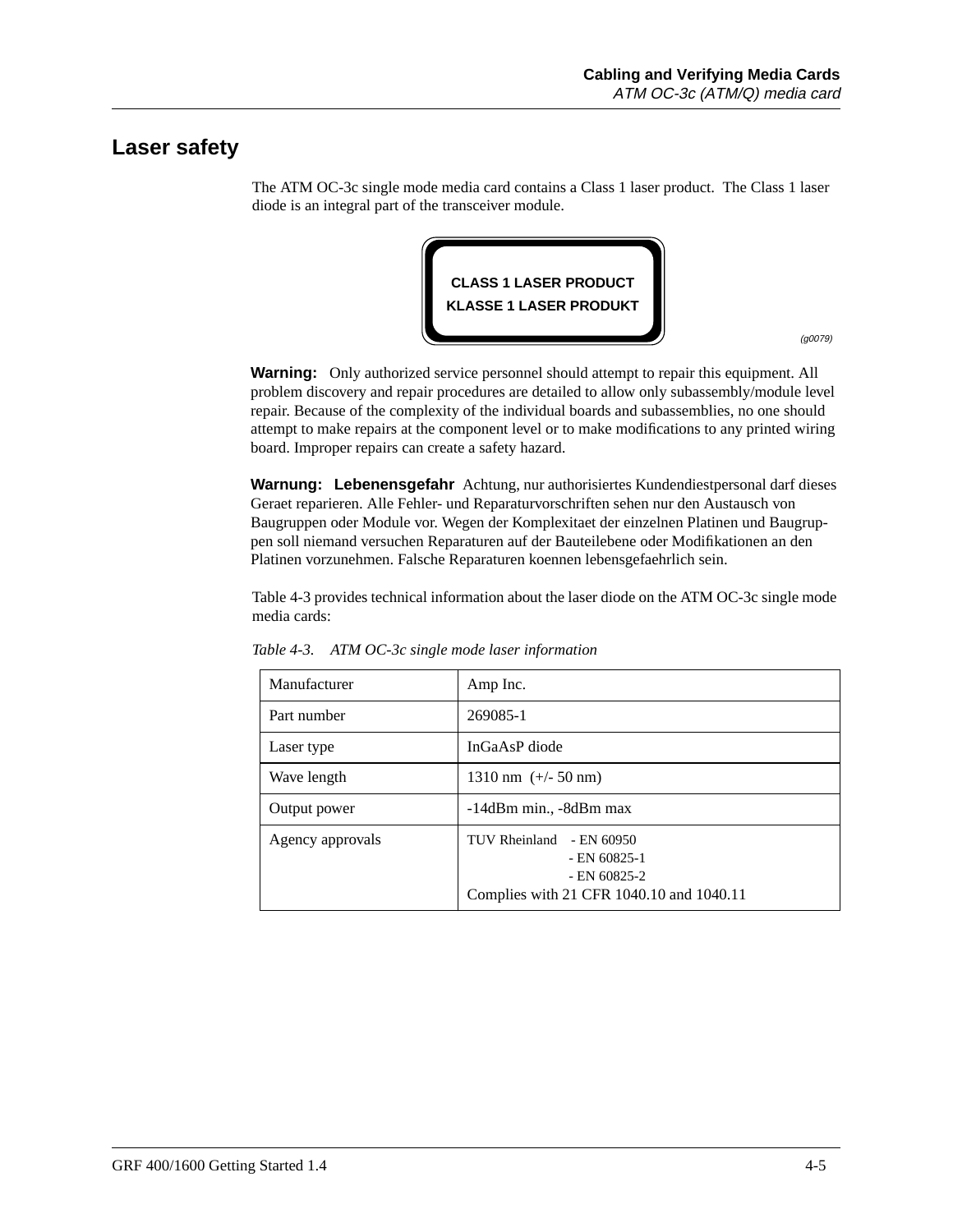## **ATM OC-12c media card**

The ATM OC-12c media card provides a single full-duplex interface and has hardware support for large route table look-up. ATM OC-12c cards are available in single and multimode versions.

Figure 4-2 shows a single mode ATM OC-12c faceplate, single and multimode faceplates are the same except that the single mode interface has a "LASER ON" LED.



*Figure 4-2. ATM OC-12c single mode media card faceplate*

### **LEDs**

The top four LEDs indicate card status. The duplex interface has a set of LEDs. Table 4-4 describes the ATM card LEDs.

*Table 4-4. ATM OC-12c LEDs*

| <b>LED</b>                             | <b>Description</b>                                                                                                                                                      |
|----------------------------------------|-------------------------------------------------------------------------------------------------------------------------------------------------------------------------|
| Power                                  | This green LED is on when GRF power is on.                                                                                                                              |
| Fault                                  | This amber LED turns on and remains on if an error condition is<br>detected.                                                                                            |
| STAT <sub>0</sub><br>STAT <sub>1</sub> | These green LEDs blink during self-test. When self-test completes,<br>STAT 0 blinks ten times a second and STAT 1 blinks once a second.                                 |
|                                        | STAT 0 and STAT 1 indicate the activity of normal system interrupts. If<br>the media card hangs, they either turn off and remain off, or they turn<br>on and remain on. |
| <b>RCV ACT</b>                         | This amber LED blinks as ATM cells are received at the interface.                                                                                                       |
| <b>XMT ACT</b>                         | This amber LED blinks as ATM cells are transmitted out of the interface.                                                                                                |
| <b>LINK OK</b>                         | This green LED goes on when an optic cable is plugged into an<br>interface and remains on while connection is good at both cable ends.                                  |
| <b>LASER ON</b>                        | This green LED provides a safety warning on single mode ATM cards.<br>One should not look into a laser-active interface component if a cable is<br>not plugged in.      |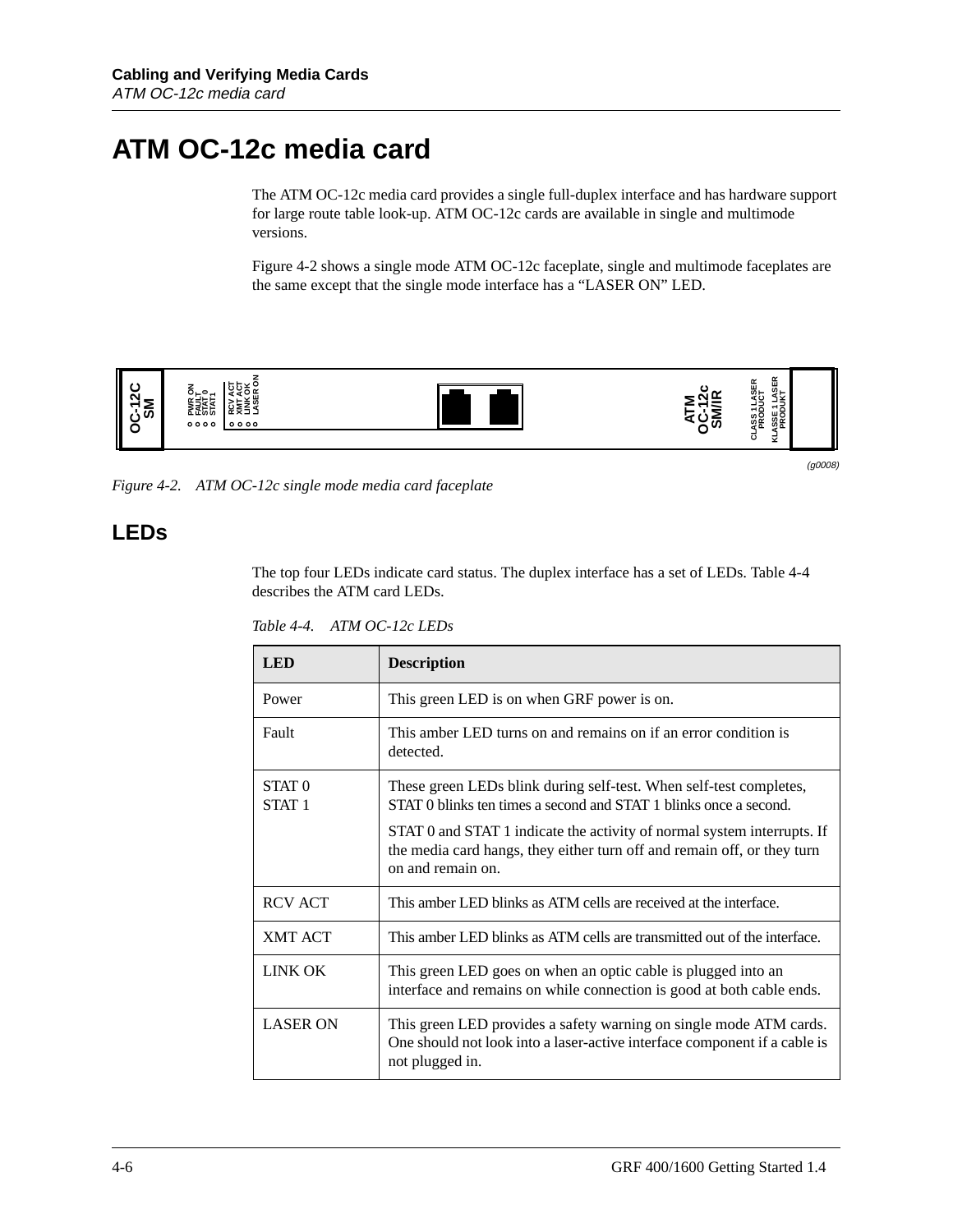### **Laser safety**

The ATM OC-12c single mode media card contains a Class 1 laser product. The Class 1 laser diode is an integral part of the transceiver module.



(g0079)



**Warning:** Only authorized service personnel should attempt to repair this equipment. All problem discovery and repair procedures are detailed to allow only subassembly/module level repair. Because of the complexity of the individual boards and subassemblies, no one should attempt to make repairs at the component level or to make modifications to any printed wiring board. Improper repairs can create a safety hazard.

**Warnung: Lebenensgefahr** Achtung, nur authorisiertes Kundendiestpersonal darf dieses Geraet reparieren. Alle Fehler- und Reparaturvorschriften sehen nur den Austausch von Baugruppen oder Module vor. Wegen der Komplexitaet der einzelnen Platinen und Baugruppen soll niemand versuchen Reparaturen auf der Bauteilebene oder Modifikationen an den Platinen vorzunehmen. Falsche Reparaturen koennen lebensgefaehrlich sein.

Table 4-5 provides technical information about the laser diode on the ATM OC-12c single mode media card:

| Manufacturer     | <b>Hewlett Packard</b>                                                                                   |
|------------------|----------------------------------------------------------------------------------------------------------|
| Part number      | CDX2622                                                                                                  |
| Laser type       | <b>Fabry Perot</b>                                                                                       |
| Wave length      | 1274 nm minimum, 1356 nm maximum                                                                         |
| Output power     | -15dBm min., -8dBm max                                                                                   |
| Agency approvals | TUV Rheinland - EN 60950<br>$-$ EN 60825-1<br>$-$ EN 60825-2<br>Complies with 21 CFR 1040.10 and 1040.11 |

*Table 4-5. ATM OC-12c csingle mode laser information*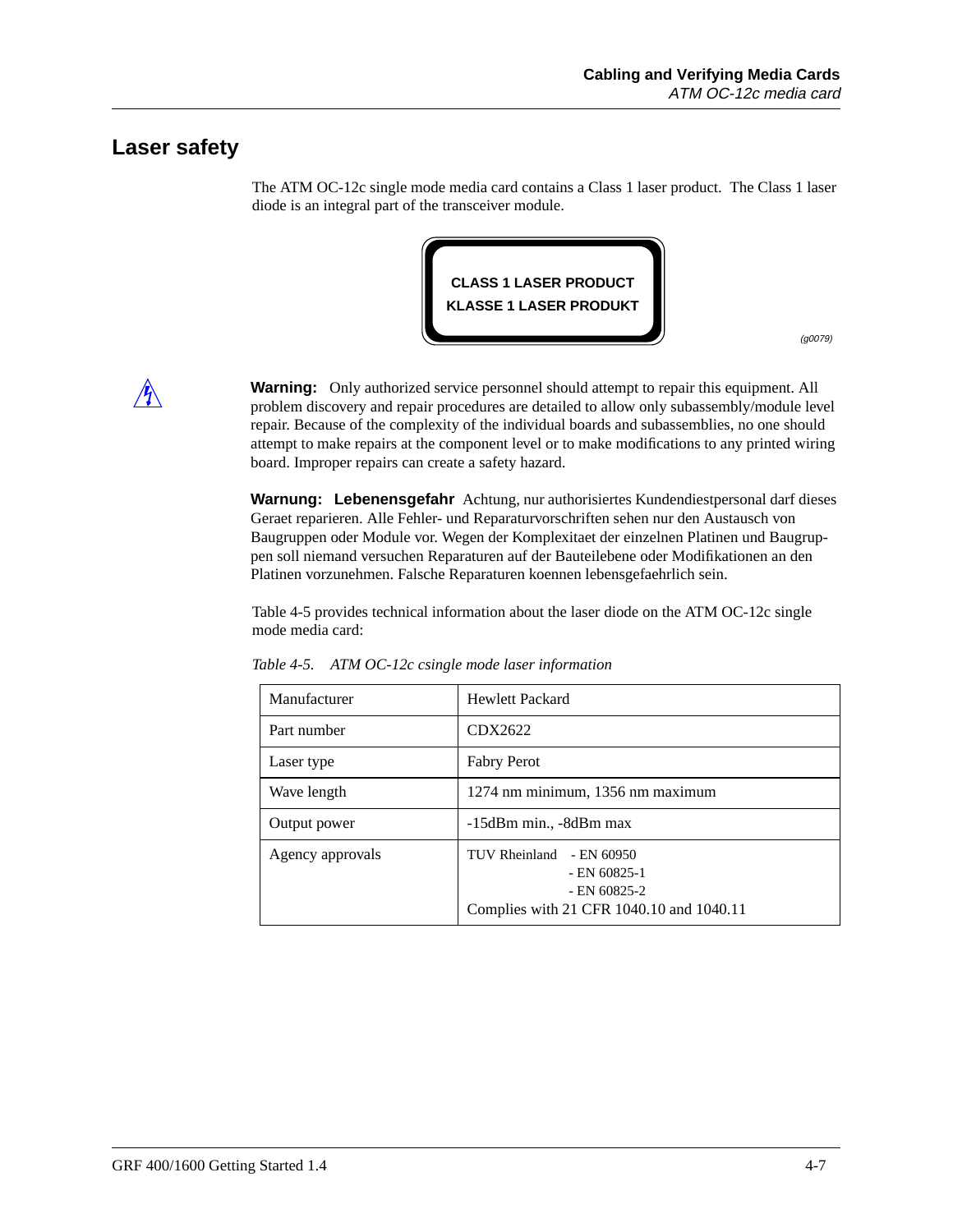## **Attaching ATM media cables**

GRF ATM media cards are available in both multimode and single mode.

A multimode card requires duplex SC fiber optic cable and has a distance limitation of approximately two kilometers. A single mode card requires simplex SC fiber optic cable and has a distance limitation of approximately 15 kilometers. Figure 4-3 shows both types of cables.

Excess cable lengths should be bound in a figure-eight pattern. Do not wind excess cable into circular coils.



*Figure 4-3. Single and multi-mode ATM cable ends*

Not only are fiber cables easier to damage than coax and other types of cables, but the damage is harder to detect.

#### **Keep cables off the floor**

Cables left on the floor can get damaged. The resulting broken fiber might work fine temporarily but begin to cause problems when the cable is moved or bent the other way.

#### **Keep the connectors clean**

A broken cable or dirty connector can deliver data, but with errors. Attaching a dirty connector can soil the optical component on the media card. Leave the dust caps on until you are ready to insert the cable ends.



**Caution:** Although there may be no hazard with multimode fiber, it is not a wise practice to look into the end of any fiber optic cable.

**Vorsicht:** Obwohl Multimodenfasern voraussichtlich keine Gefahr darstellen, empfiehlt es sich, nicht in das Ende eines Glasfaserkabels hineinzuschauen.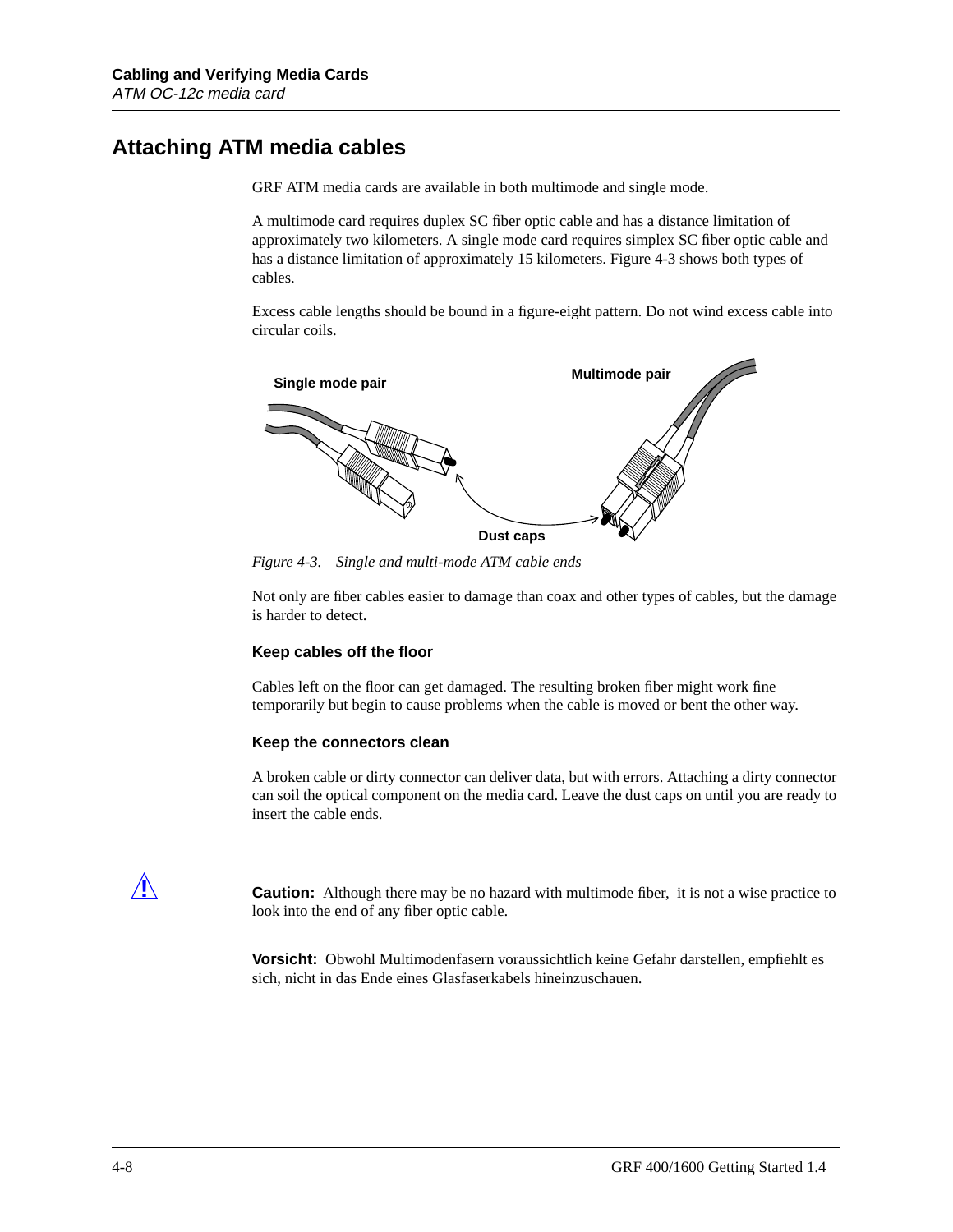## **FDDI/Q media cards**

The FDDI/Q media card provides four full-duplex interfaces. Figure 4-4 shows a FDDI/Q faceplate.



*Figure 4-4. FDDI/Q media card faceplate*

## **LEDs**

Each interface has a pair of LEDs that show the type of connection (OP) and traffic activity (TRX) at that interface. Refer to Figure 4-5.



*Figure 4-5. FDDI/Q media card faceplate and LEDs*

Certain LEDs on the FDDI/Q media card can be either amber or green depending upon the type of information they convey at the time. Table 4-6 describes FDDI/Q card LEDs.

*Table 4-6. FDDI/Q media card LEDs*

| <b>LED</b>                             | <b>Description</b>                                                                                                                               |
|----------------------------------------|--------------------------------------------------------------------------------------------------------------------------------------------------|
| <b>PWR ON</b>                          | This green LED is on when GRF power is on.                                                                                                       |
| STAT <sub>0</sub><br>STAT <sub>1</sub> | The amber / green Status LEDs at the top of each FDDI/Q media card are<br>amber during self-test. When self test completes, the LEDs turn green. |
|                                        | The Status LEDs alternate amber during power-on/dumping, and alternate<br>green during power-on/loading.                                         |
|                                        | When status is normal:                                                                                                                           |
|                                        | - the green 0 LED on the left blinks ten times a second                                                                                          |
|                                        | - the green 1 LED on the right blinks once a second                                                                                              |
|                                        | FDDI/Q Status LEDs do not blink error codes.                                                                                                     |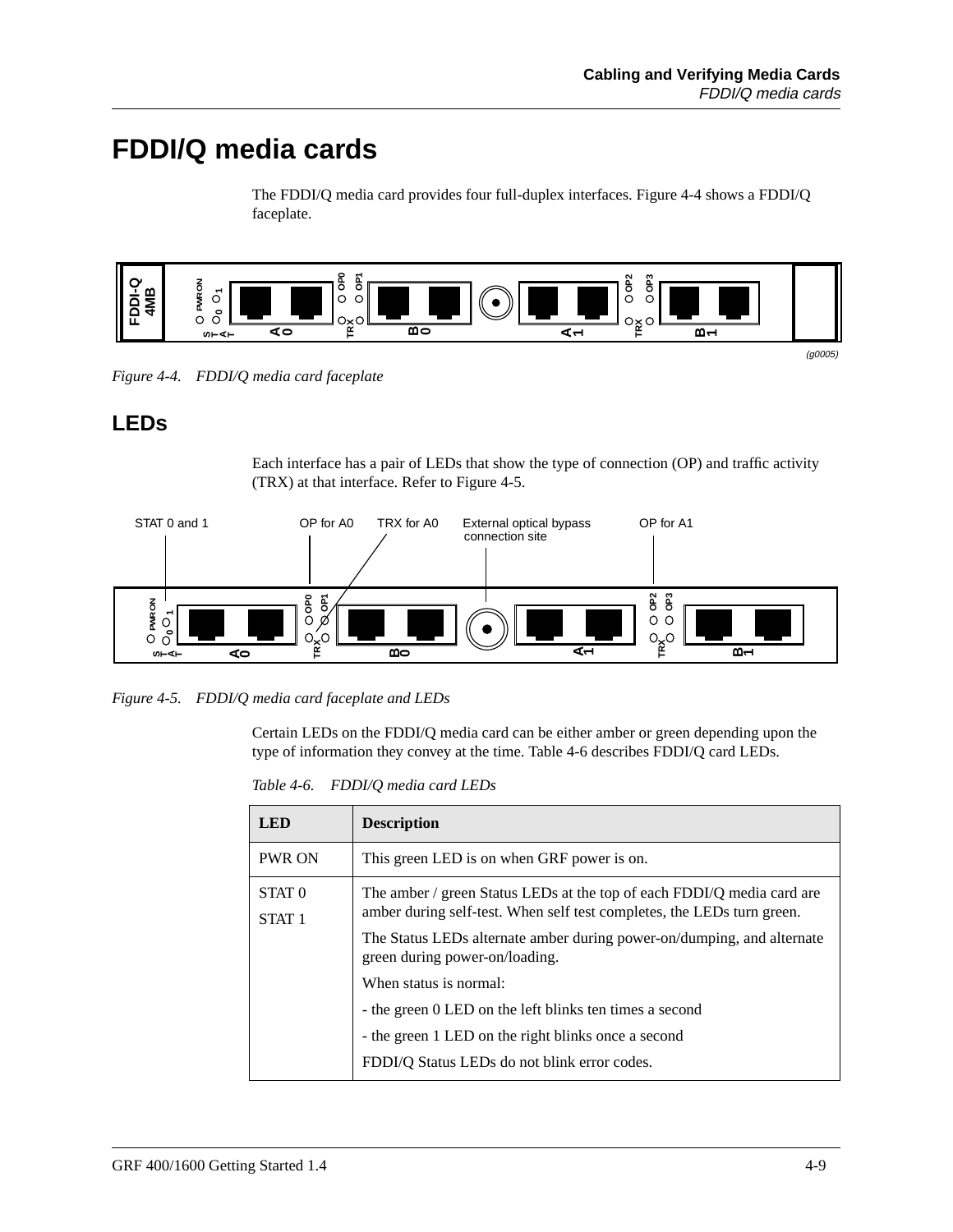| LED.                                          | <b>Description</b>                                                                                                           |
|-----------------------------------------------|------------------------------------------------------------------------------------------------------------------------------|
| OP <sub>0</sub> , OP <sub>1</sub><br>OP2, OP3 | The amber / green OP LEDs indicate the type of ring connection made at<br>the particular interface:                          |
|                                               | When OP is off, no viable connection is enabled.                                                                             |
|                                               | When OP is green, a SAS connection is configured.                                                                            |
|                                               | When OP is amber, a DAS connection is configured.                                                                            |
| TRX                                           | These green LEDs blink when FDDI/Q traffic is active in either direction at<br>a particular interface (updated each 100 ms). |

|  |  | Table 4-6. FDDI/Q media card LEDs (continued) |  |
|--|--|-----------------------------------------------|--|
|--|--|-----------------------------------------------|--|

## **Attaching FDDI/Q media cables**

Not only are fiber cables easier to damage than coax and other types of cables, but the damage is harder to detect.

Excess cable lengths should be bound in a figure-eight pattern. Do not wind excess cable into circular coils.

#### **Keep cables off the floor**

Cables left on the floor can get damaged. The resulting broken fiber might work temporarily, but begin to cause problems when the cable is moved or bent the other way.

#### **Keep the connectors clean**

A broken cable or dirty connector can still deliver data, but with errors. Attaching a dirty connector can soil the optical component on the media card.

Leave the dust caps on until you are ready to insert the cable ends.



**2.1. Caution:** Although there may be no hazard with multimedia fiber, it is not a wise practice to look into the end of any fiber optic cable.

> **Vorsicht:** Obwohl Multimodenfasern voraussichtlich keine Gefahr darstellen, empfiehlt es sich, nicht in das Ende eines Glasfaserkabels hineinzuschauen.

### **FDDI connector keys**

Connector keys are small plastic fittings that physically prevent the wrong type of FDDI connector from being inserted into a media card interface. Ascend ships a set of keys with each FDDI media card. [Figure 4-6](#page-86-0) shows a set of "B" keys installed on a FDDI connector and a set of "A" keys as they are shipped with a FDDI card.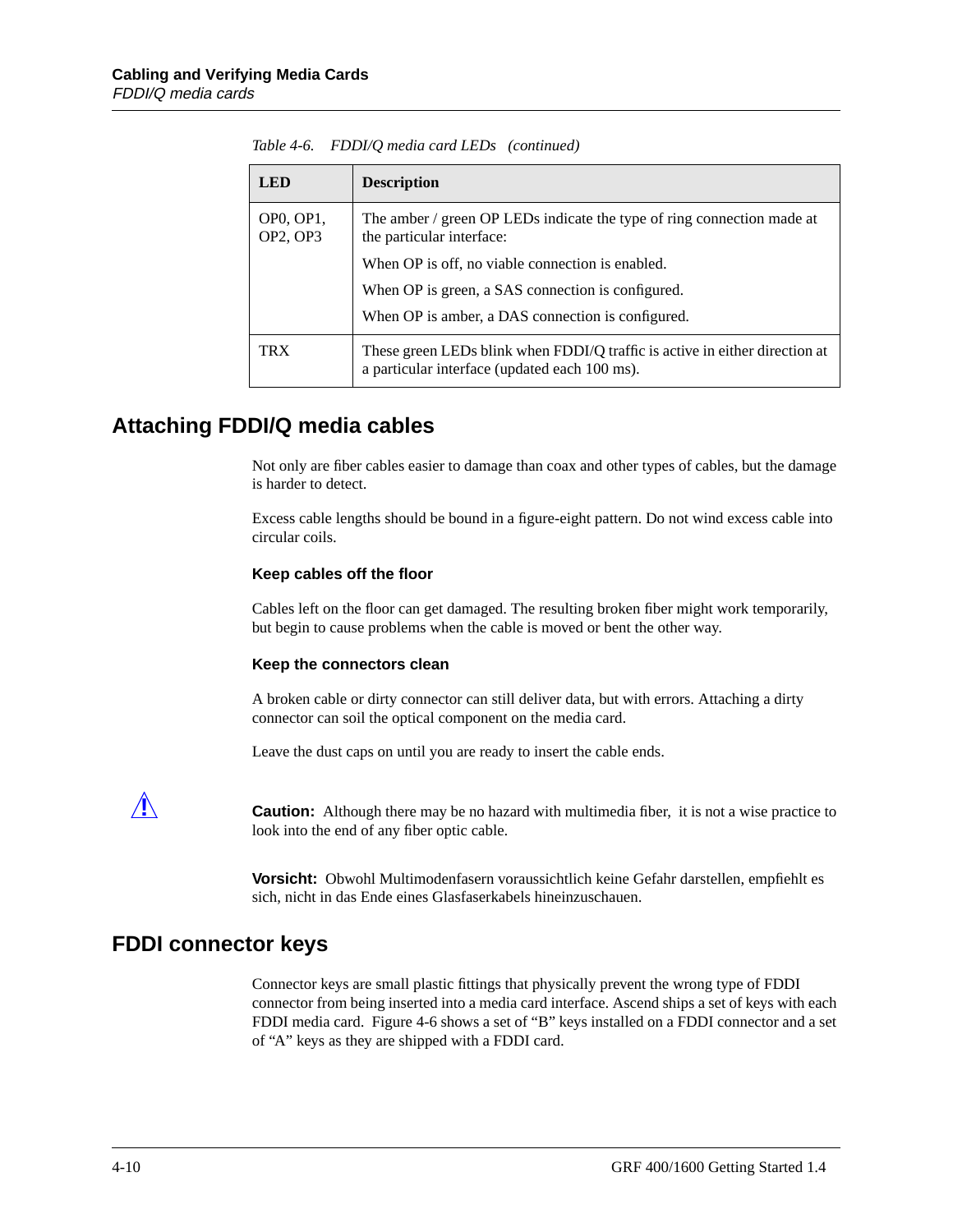<span id="page-86-0"></span>

*Figure 4-6. FDDI optic cable connector and keys*

A set of keys physically installs in both the card interface and the cable connector. Installing keys in FDDI media card interfaces is easy even though installation requires removing the FDDI media card from the chassis. The key "snaps" into a slot within the interface.

Different cables are required for single and dual attached interfaces. Dual attach FDDI cables have an "A" connector on one end and a "B" connector on the other. Single attach FDDI cables have an "M" connector on one end and an "S" connector on the other. Connector keys are site-installed according to site practice. Not every site uses them.

It is not necessary that connector keys be used. The GRF FDDI card already has "A" and "B" labels on its faceplate that provide visual "keys" for dual attachments. As a single attachment, the interface accepts both master and slave cable connectors without affecting configuration.

### **Connector key types**

Once installed, a key limits the type of FDDI cable that can be inserted into that interface. Different cables are matched to single and dual attached interfaces. Cables and interface ports are labeled or "keyed" so they will connect only to a compatible interface type.

Figure 4-7 illustrates different types of receptacle and connector keys:



*Figure 4-7. Types of FDDI connector keys*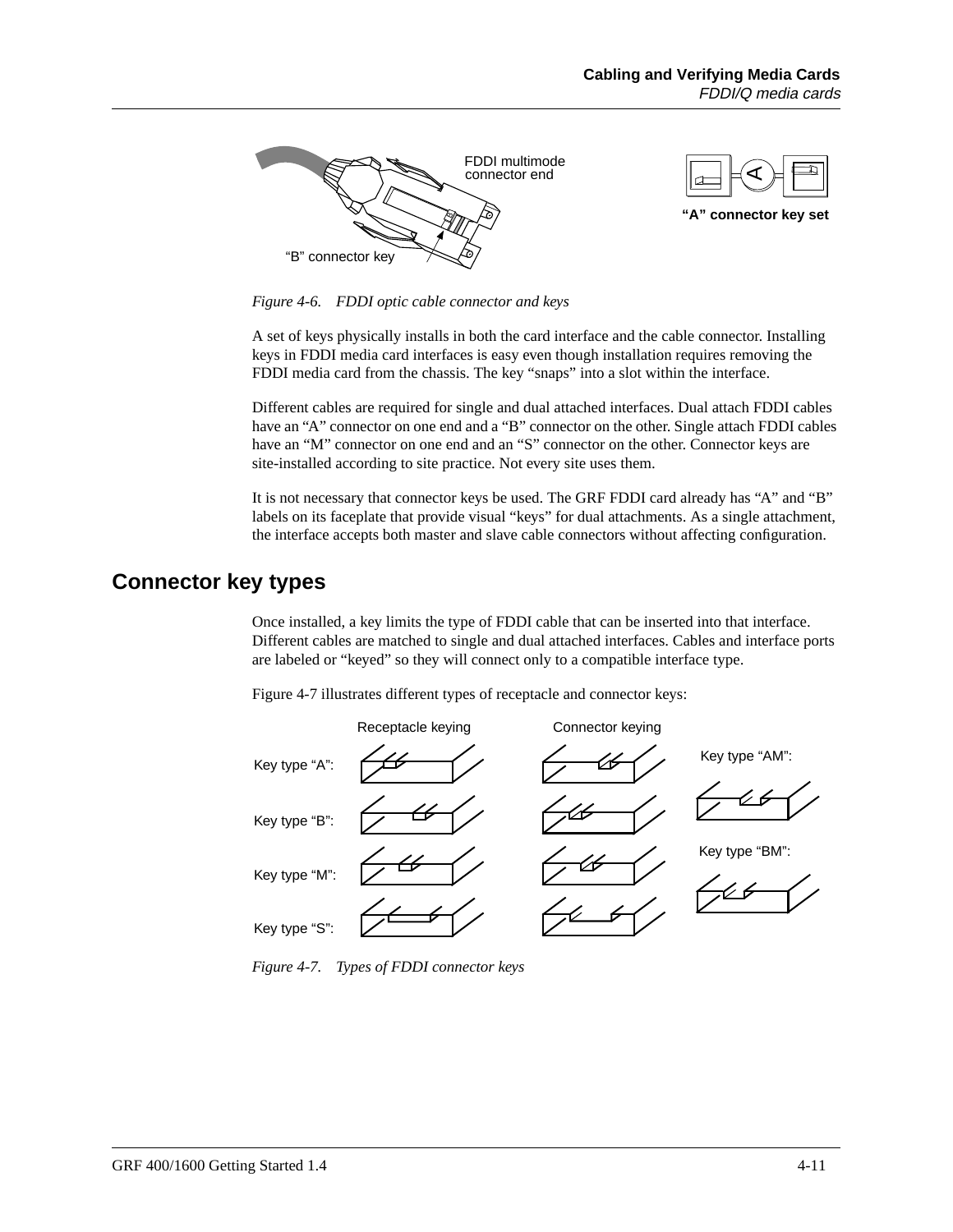## **FDDI attachment options**

## **Attachment summary**

A variety of attachment options are supported on GRF FDDI cards. Figure 4-8 summarizes all possible options:



*Figure 4-8. DAS and SAS connection options*

Refer to the *GRF Configuration Guide* for FDDI configuration information and copies of configuration files.

## **SAS and DAS attachments**

Single attach station (SAS) refers to a device connected to FDDI media via a single connector.

In comparison, a dual attach station (DAS) device has independent connections to each of two FDDI rings, for redundancy. Figure 4-9 shows an example of each type of attachment.



*Figure 4-9. FDDI media cards used as single and dual attachment nodes*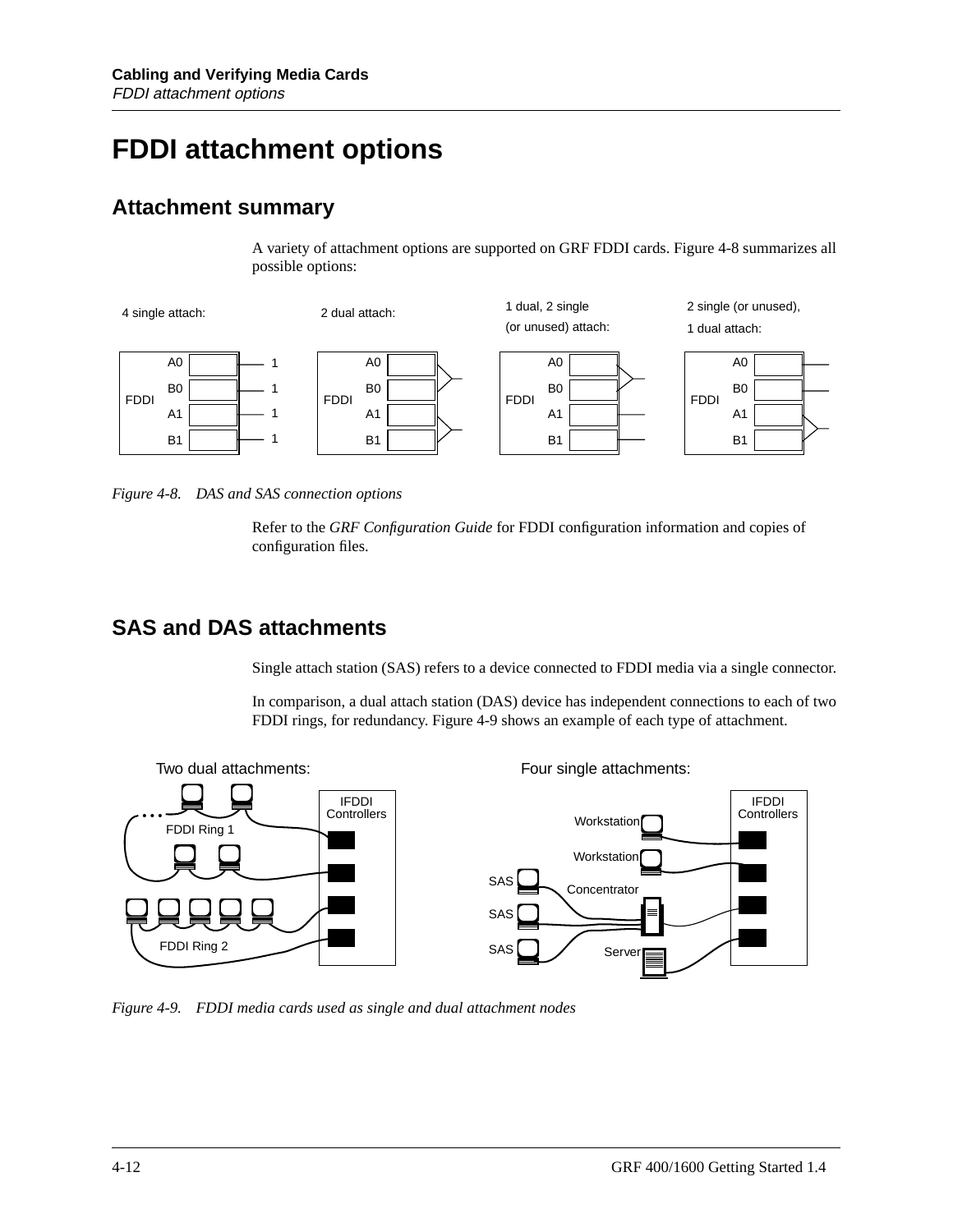## **Single attach - M and S interfaces**

Single attach FDDI interfaces can be either master (M) or slave (S) interfaces.

They require a cable with a corresponding master or slave connector. Single attach cables have an "M" connector at one end and an "S" connector on the other. With no key installed, "M" and "S" connectors both fit the FDDI interface.

Figure 4-10 show the relationship between master and slave interfaces.

**Single attach:**



*Figure 4-10. Single attach FDDI interface using master / slave keys*

A single attach FDDI interface on the GRF is a master interface when it directly connects to a workstation. It is a slave interface when connected to the master interface of a FDDI concentrator. Such concentrators connect, in turn, to the slave interfaces of single-attach workstations.

## **Dual attach - A and B interfaces**

Dual attach interfaces connect to form two unbroken counter-rotating rings, one being a redundant backup. Each interface, or station, has both an "A" and a "B" interface. Dual attach cables have an "A" connector on one end and a "B" connector on the other.

The "A" interface connects a station to its downstream neighbor; the "B" interface connects a station to its upstream neighbor. To create a logical ring, "A" must connect to "B", "B" must connect to "A". Otherwise, the network does not operate as a logical ring and segments into unconnected suborns. Figure 4-11 illustrates a logical ring.



*Figure 4-11. Dual attach FDDI interface using A / B keys*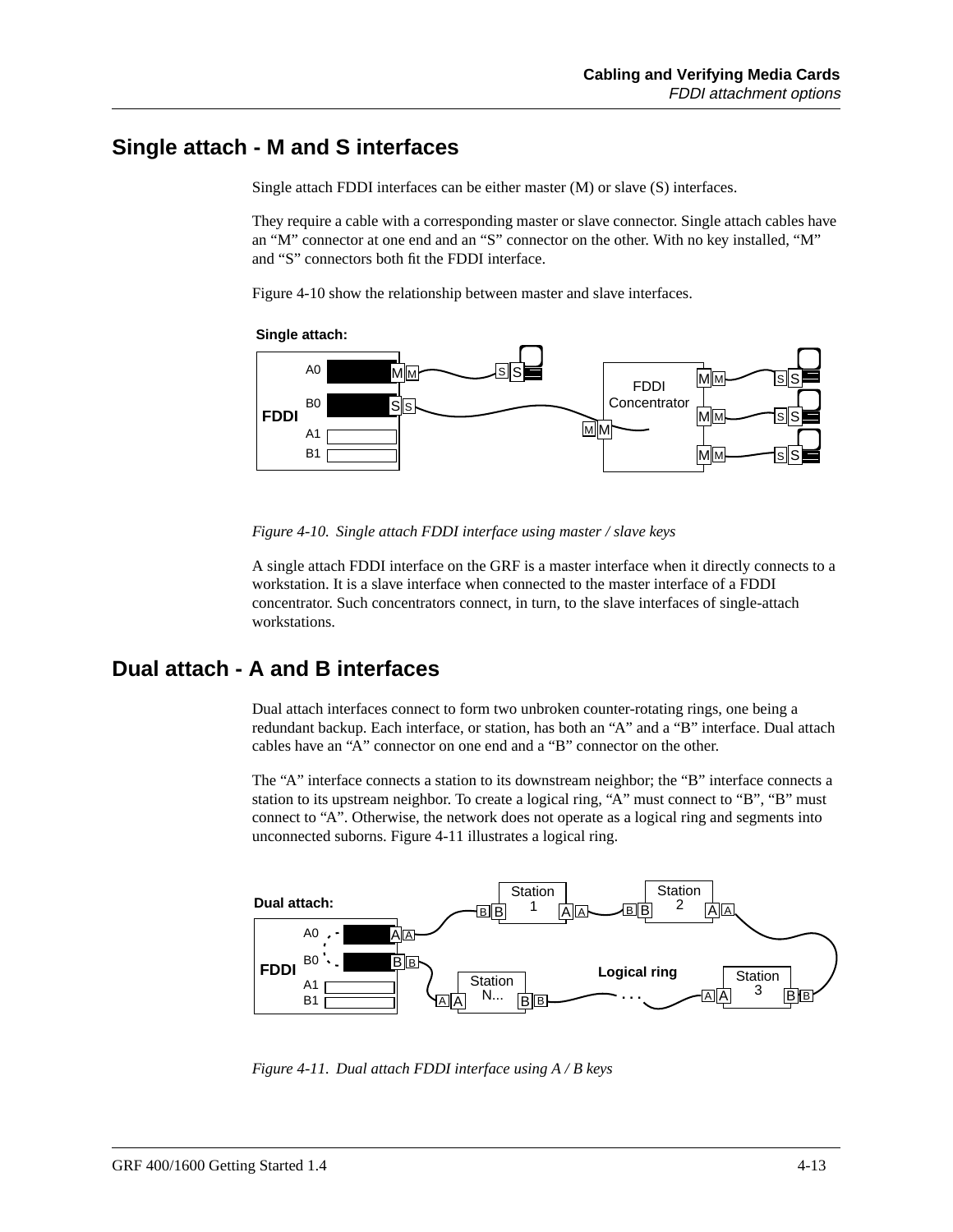## **Installing a FDDI optical bypass**

Optical bypass capability is provided externally to the FDDI media card.

A miniature six-pin DIN connector is provided on the FDDI face plate for controlling two external optical bypass switches, one for each dual attachment transceiver pair.

An external converter cable is required to split out two optical bypass connectors from the single face plate connector. Control and status bits for the optical bypass switches are provided in the main processor's status and control registers.

As shown in Figure 4-12, two bypass switches can be attached with the Ascend-supplied Y-cable adapter. The Y-cable is required to reconcile control pin assignments between the GRF and the external switch module.

Through the Y-cable, an optical bypass switch module attaches to a pair of media interface connectors on the FDDI card.



*Figure 4-12. Optical bypass switch attachments*

A bypass switch allows the GRF to remove itself from the dual ring during a failure or maintenance without causing the ring to wrap at upstream and downstream neighbors. If a GRF failure occurs, the bypass switch connects upstream and downstream neighbors on both the primary and secondary rings, and allows the GRF node to remove itself from the ring while still retaining ring continuity.

A node failure without a bypass switch causes the dual ring to "wrap." A wrapped ring absorbs the secondary ring into the primary ring and no longer has a backup ring.

### **Manual enable/disable**

With the bypass physically installed, you can enable or disable the function in the Card profile for the specific FDDI card. Refer to the FDDI configuration chapter in the *GRF Configuration Guide*.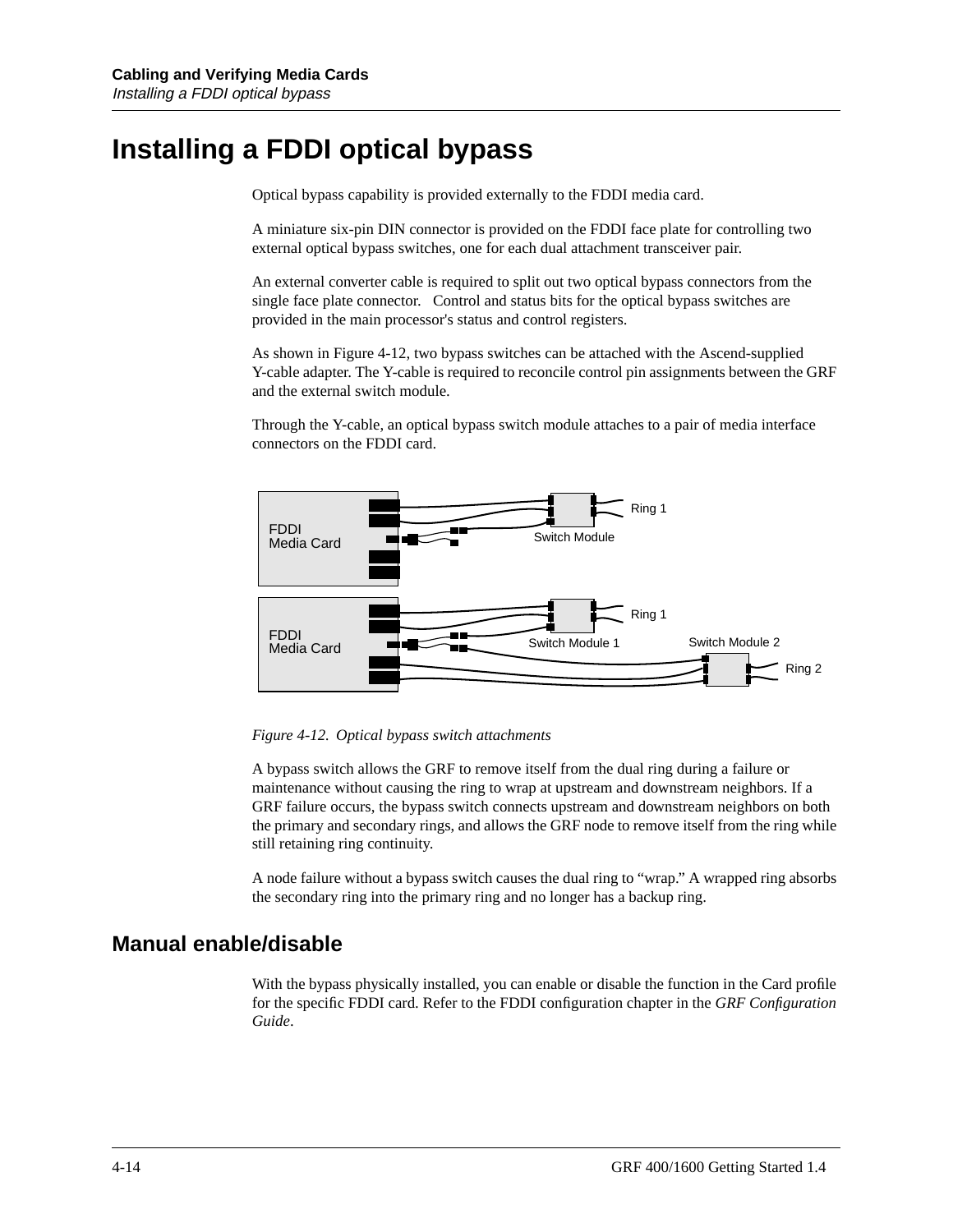## **HIPPI media card**

The HIPPI IP forwarding card provides a single full-duplex interface. Figure 4-13 shows a HIPPI faceplate.



*Figure 4-13. HIPPI media card faceplate*

## **Attaching HIPPI media cables**

The HIPPI media card provides a single duplex attachment and requires a pair of copper cables/connector ends as described in the standard *HIPPI-PH*, ANSI x3.183-1991.

Excess cable lengths should be bound in a figure-eight pattern. Do not wind excess cable into circular coils. HIPPI cables are specified in the standard to a length of 25 meters. Ascend certifies the viability of GRF-to-GRF connections using cables 51 meters long.

As shown in Figure 4-14, the upper HIPPI interface (RCV or destination interface) receives data from the host. The lower interface (XMT or source interface) transmits data to a host.



*Figure 4-14. Cabling a HIPPI media card*

#### **Do not damage the connector ends**

Each connector end has 100 fragile pins. [Figure 4-15](#page-91-0) illustrates a HIPPI cable connector end.

Pins can become bent while making the connection to the media card if alignment is wrong. If a HIPPI link does not work after cabling, check both ends of the cable for bent pins.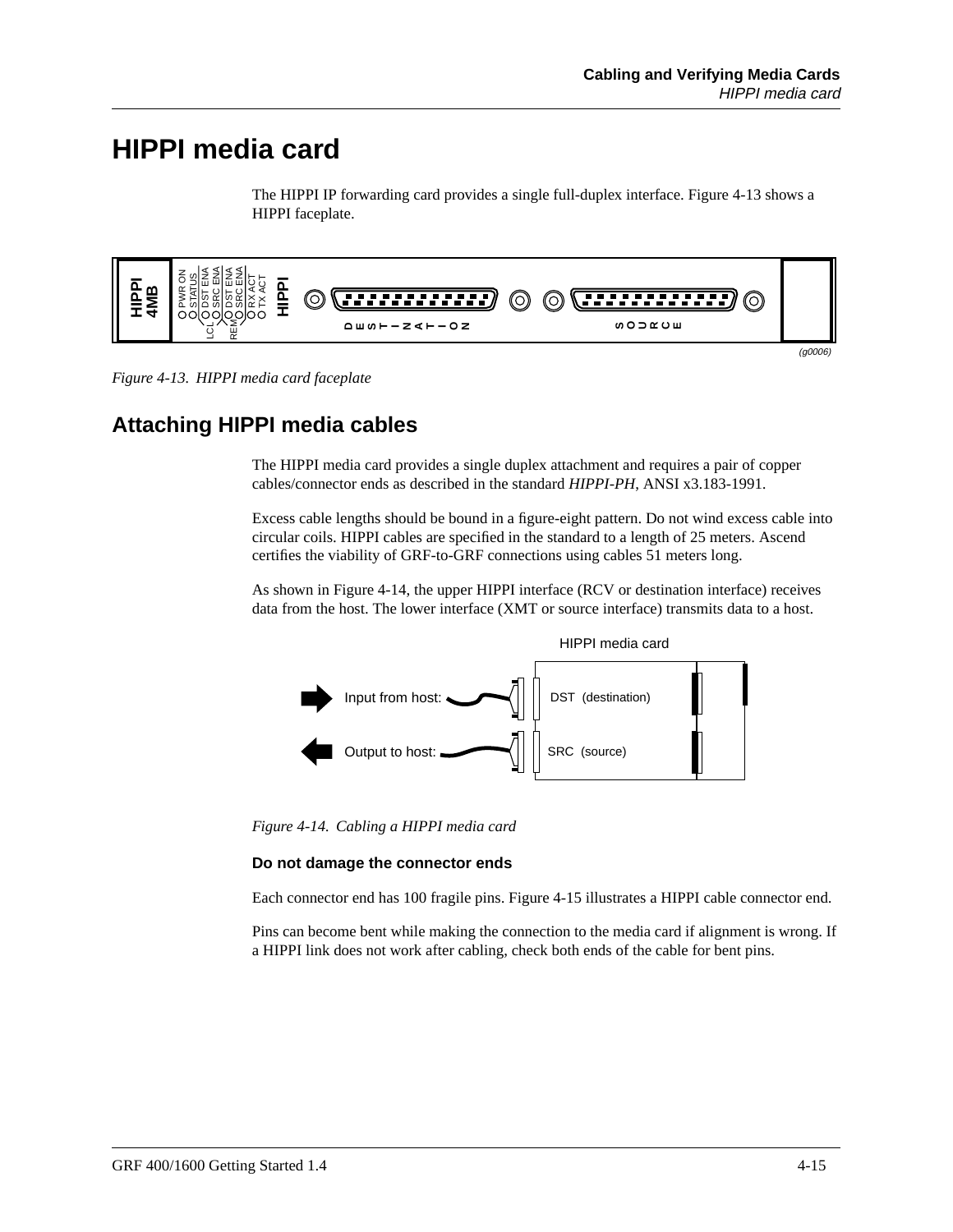<span id="page-91-0"></span>

*Figure 4-15. HIPPI 100-pin connector*

#### **Keep the bubble wrap on**

Ascend ships cables with the connector ends enclosed in bubble wrap. Keep this bubble wrap on while you lay out the cabling. Remove the bubble wrap when you are ready to plug in the connector.



**Warning:** A connector can build up enough charge to disable the media card. One way to discharge a cable is to run your finger gently over the tips of the pins, touching pins and the connector shell at the same time.

**Warnung:** Es kann sich genug Ladung in einem Stecker ansammeln, daß die Datenträgerkarte deaktiviert wird. So wird das Kabel entladen: Fahren Sie mit dem Finger vorsichtig über die Spitzen der Stifte; berühren Sie dabei gleichzeitig die Stifte und das Steckergehäuse.

#### **Insert the connector perpendicular to the media card**

The EMI shielding fitted inside the connector end can make insertion difficult. Insert the connector end very nearly perpendicular. Pins can be damaged when the connector is inserted at too much of an angle.

#### **Tighten the jackscrews all the way down**

Connector ends are heavy and tend to resist being completely seated. Tighten the jackscrews to make a firm attachment. Jackscrews should turn easily and stop abruptly when they hit bottom. If the connector is not fully seated, it may not operate properly.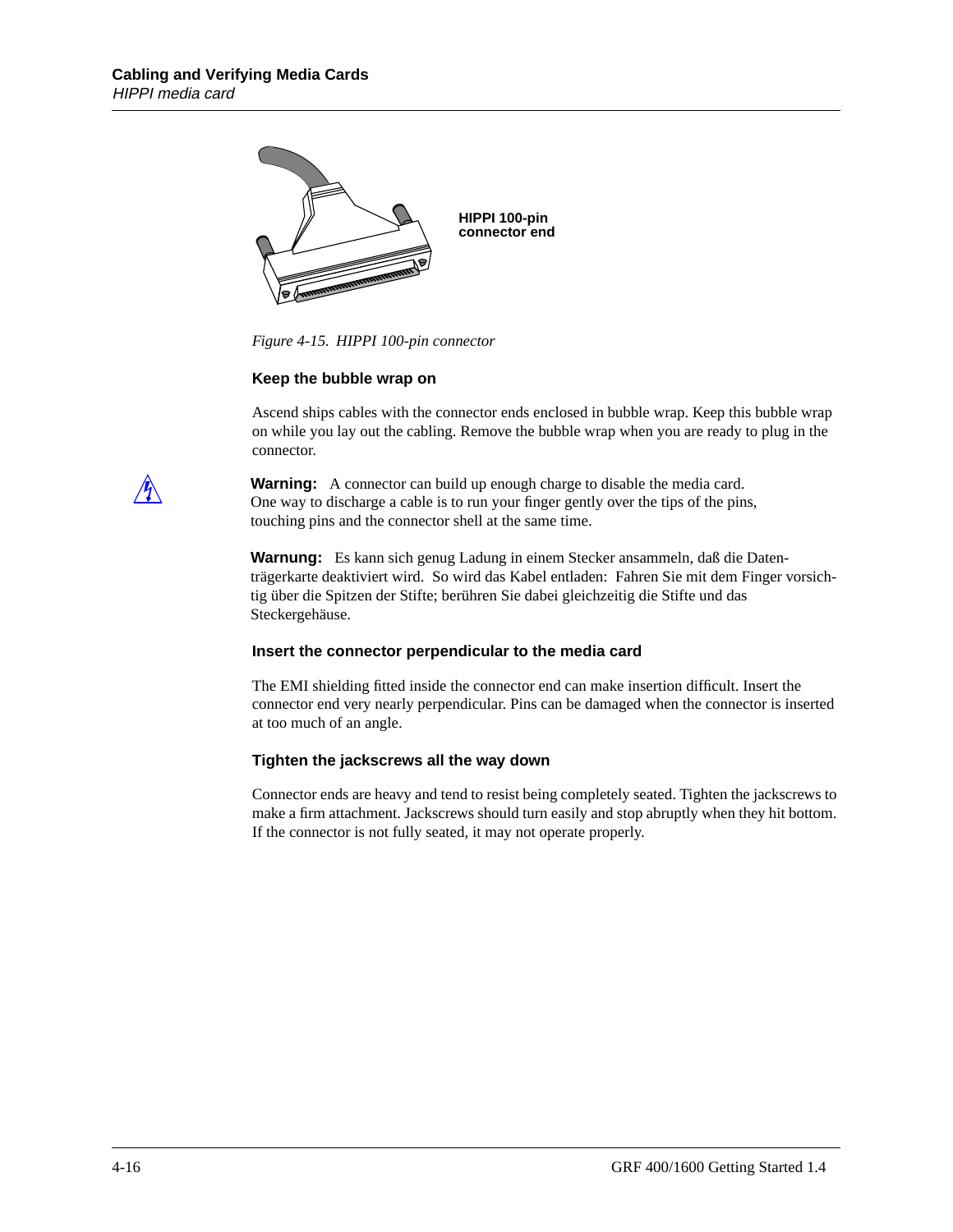## **HIPPI card LEDs**

The HIPPI media card has one receive (from destination) interface and one transmit (to source) interface. The upper interface, A, is the RCV or destination interface. The lower interface, B, is the SRC or source interface. Figure 4-16 shows the set of eight LEDs at the top of the faceplate.



*Figure 4-16. HIPPI media card faceplate and LEDs*

Refer to Table 4-7 for a description of HIPPI card LEDs.

| Table 4-7. HIPPI media card LEDs |  |  |  |
|----------------------------------|--|--|--|
|----------------------------------|--|--|--|

| <b>LED</b>                 | <b>Description</b>                                                                                                                                                                                |
|----------------------------|---------------------------------------------------------------------------------------------------------------------------------------------------------------------------------------------------|
| Power                      | This green LED is on when GRF power is on.                                                                                                                                                        |
| <b>Status</b>              | When self-test completes, this green LED turns on and remains steadily<br>on during normal operations. The Status LED blinks when an error<br>condition is detected.                              |
| <b>DST ENA</b><br>(local)  | This green LED is on when the input destination interface is asserting the<br>interconnect signal and is ready for operation.                                                                     |
| <b>SRC ENA</b><br>(local)  | This green LED is on when the output source interface is asserting the<br>interconnect signal and is ready for operation.                                                                         |
| <b>DST ENA</b><br>(remote) | HIPPI directly connects to a HIPPI host or to a network device.<br>This green LED is on when the remote destination interface is asserting<br>the interconnect signal and is ready for operation. |
| <b>SRC ENA</b><br>(remote) | HIPPI directly connects to a HIPPI host or to a network device.<br>This green LED is on when the remote source interface is asserting the<br>interconnect signal and is ready for operation.      |
| <b>RX ACT</b>              | This green LED indicates data is being received at the input interface, the<br>blink rate depends on the traffic load.                                                                            |
| TX ACT                     | This green LED indicates data is being sent from at the output interface,<br>the blink rate depends on the traffic load.                                                                          |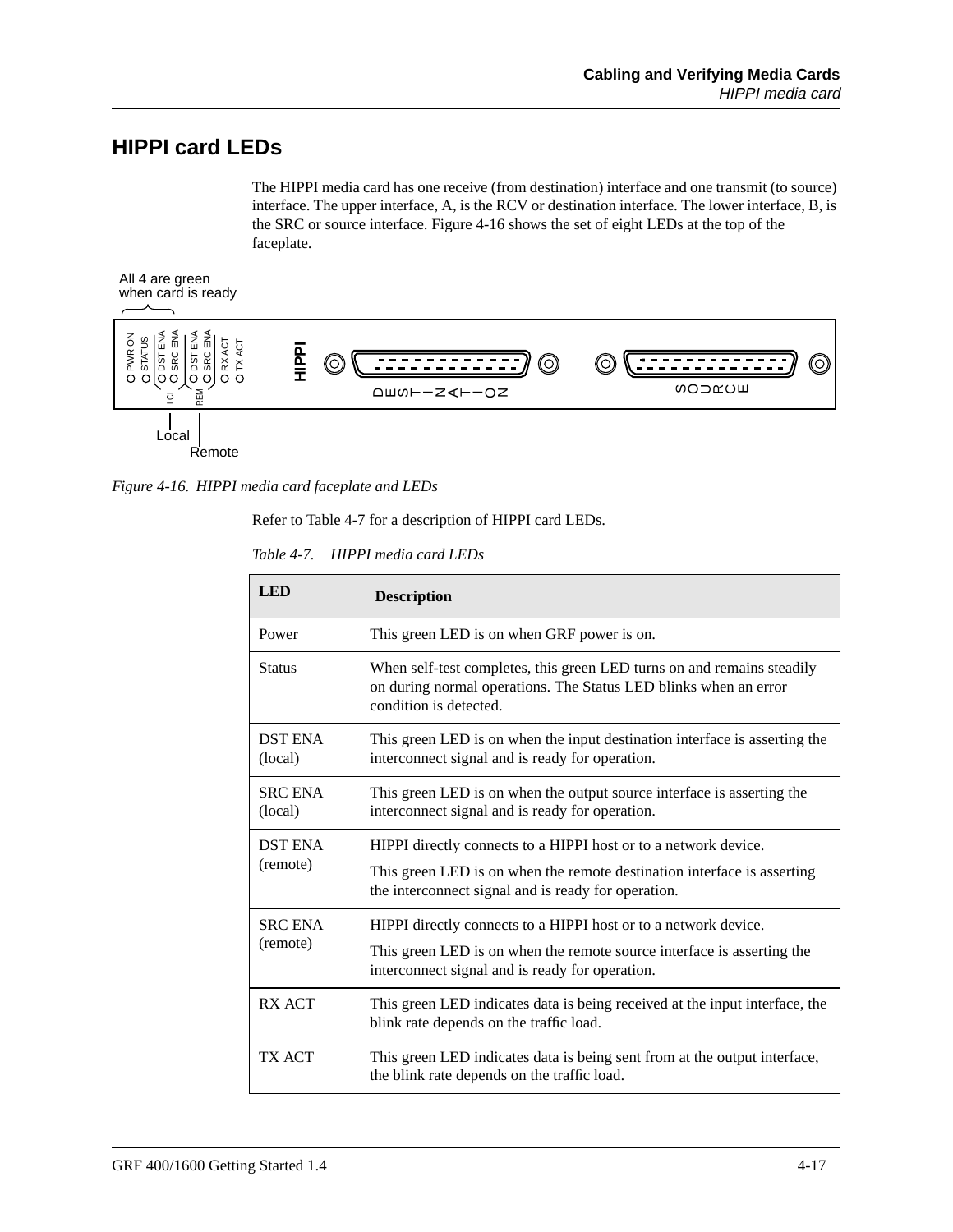## **HSSI media card**

A HSSI media card provides two full-duplex interfaces. Figure 4-17 shows a HSSI faceplate.



*Figure 4-17. HSSI media card faceplate*

## **Attaching HSSI media cables**

The GRF HSSI media card provides two full-duplex attachments and requires a pair of copper cables/connector ends as described in the *HSSI High Speed Serial Interface Design Specification* (March 1990). Figure 4-18 illustrates a HSSI cable connector.

HSSI cables are specified to a length of 15 meters (50 feet). Excess cable lengths should be bound in a figure-eight pattern. Do not wind excess cable into circular coils.



*Figure 4-18. HSSI 50-pin connector end*

#### **Do not damage the connector ends**

Each connector end has 50 fragile pins. Pins can become bent while making the connection to the media card if alignment is wrong. If a HSSI link does not work, check both ends of the cable for bent pins.

**Warning:** A connector can build up enough charge to disable the media card. One way to discharge a cable is to run your finger gently over the tips of the pins, touching pins and the connector shell at the same time.

**Warnung:** Es kann sich genug Ladung in einem Stecker ansammeln, daß die Datenträgerkarte deaktiviert wird. So wird das Kabel entladen: Fahren Sie mit dem Finger vorsichtig über die Spitzen der Stifte; berühren Sie dabei gleichzeitig die Stifte und das Steckergehäuse.

#### **Insert the connector perpendicular to the media card**

The EMI shielding fitted inside the connector end can make insertion difficult. Insert the connector end very nearly perpendicular. Pins can be damaged when the connector is inserted at too much of an angle. Seat the connector firmly so the spring clips are engaged.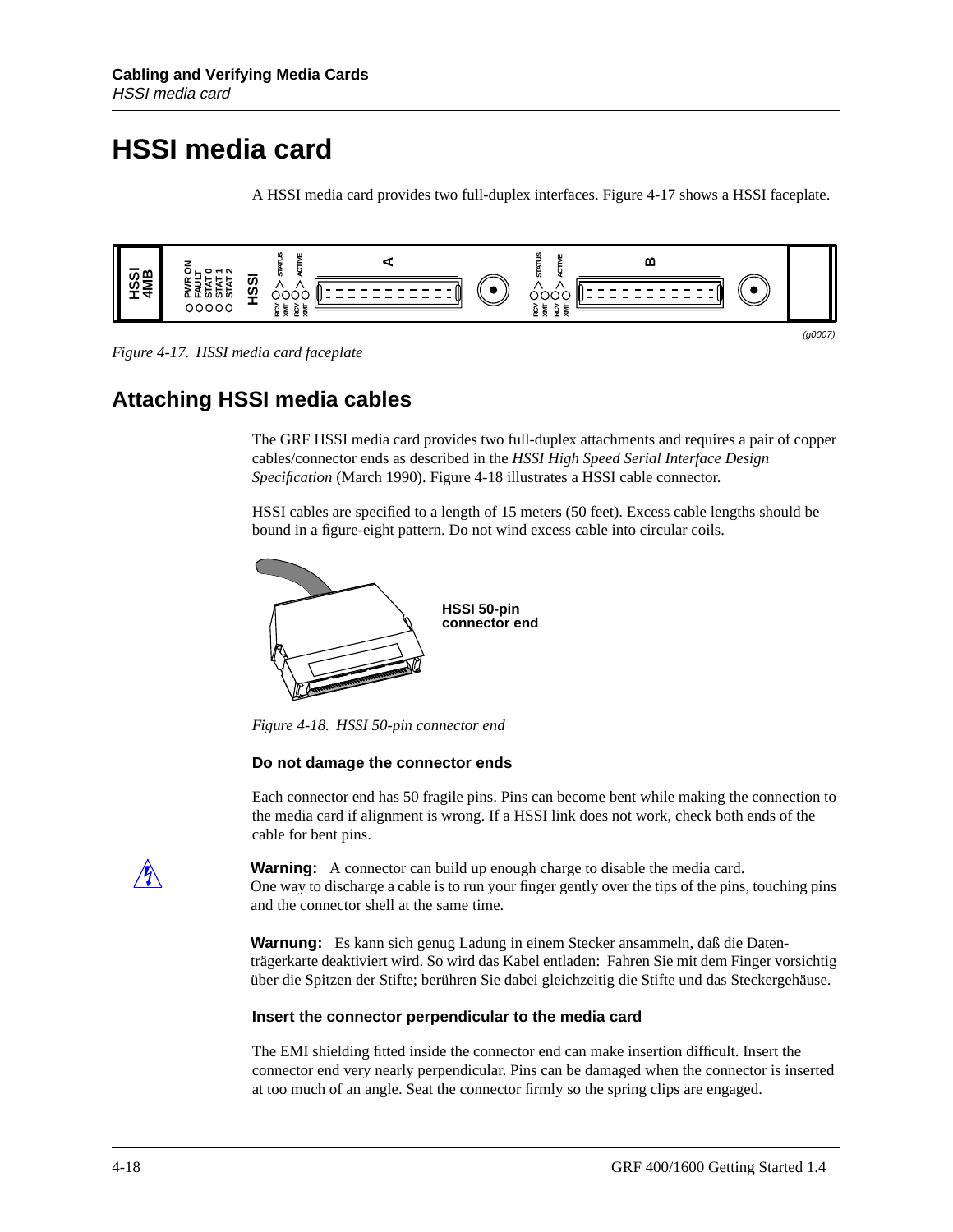## **Problems with bad HSSI cables**

Messages similar to the following may show up in the gr.conslog log if a HSSI cable is bad:

| # grconslog -pf |  |                                                 |  |
|-----------------|--|-------------------------------------------------|--|
|                 |  | [6] [RX] Received with errors. Desc: 0x642C8002 |  |
|                 |  | $[6] [RX]$ (Abort.)                             |  |
|                 |  | [6] [RX] Received with errors. Desc: 0x642CC002 |  |
|                 |  | $[6] [RX]$ (Abort.)                             |  |
|                 |  | [6] [RX] Received with errors. Desc: 0x642D0002 |  |
|                 |  | $[6] [RX]$ (Abort.)                             |  |
|                 |  | [6] [RX] Received with errors. Desc: 0x642D4002 |  |
|                 |  | $[6] [RX]$ (Abort.)                             |  |

## **HSSI card LEDs**

Figure 4-19 shows the HSSI faceplate and LEDs. At the top of the HSSI face plate are five LEDs that indicate card status. Each HSSI interface has two sets of LEDs that indicate link and packet information. Each interface has a connector for attaching an encryption modem.



*Figure 4-19. HSSI media card faceplate and LEDs*

Refer to Table 4-8 for a description of HSSI card LEDs.

| Table 4-8. | HSSI media card LEDs |  |
|------------|----------------------|--|
|            |                      |  |

| <b>LED</b>                             | <b>Description</b>                                                                                                                                                                                                               |
|----------------------------------------|----------------------------------------------------------------------------------------------------------------------------------------------------------------------------------------------------------------------------------|
| Power                                  | This green LED is on when GRF power is on.                                                                                                                                                                                       |
| Fault                                  | This amber LED turns on and remains on if an error condition is detected.<br>The Fault and STAT 0 LEDs alternate during self-test and while the HSSI<br>card is loading. If the HSSI card is dumping, these two flash in unison. |
| STAT <sub>0</sub><br>STAT <sub>1</sub> | During normal running time, these green LEDs blink together in a<br>heartbeat pattern, one for each CPU on the card.                                                                                                             |
| STAT <sub>2</sub>                      | This green LED is inactive during normal running time.                                                                                                                                                                           |
| RCV / XMT<br><b>Status</b>             | These green LEDs indicate the status or viability of the HSSI connection<br>for interface A or interface B.                                                                                                                      |
| RCV / XMT<br>Active                    | These green LEDs indicate the frequency of packet traffic across an<br>interface.                                                                                                                                                |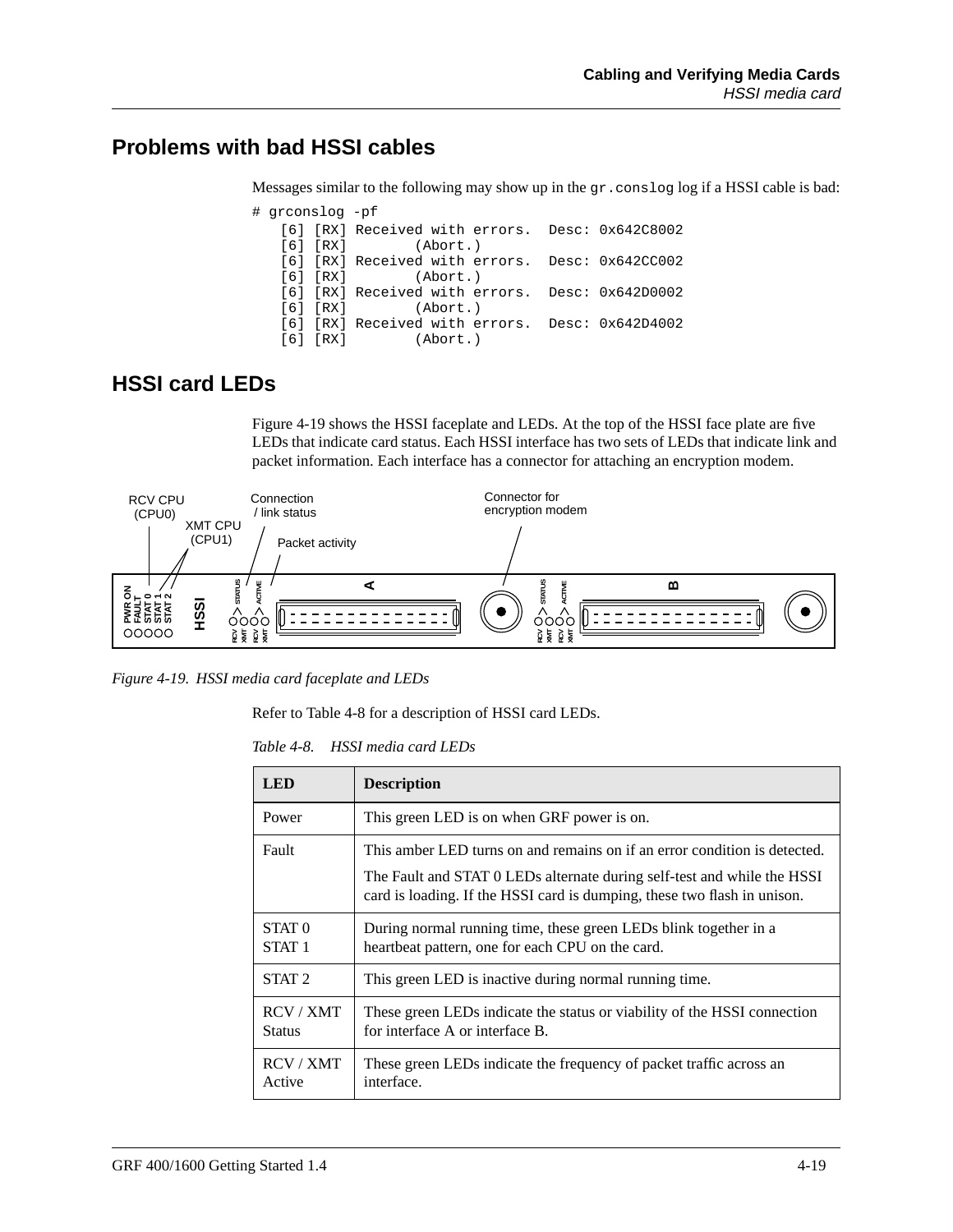## **10/100Base-T media cards**

The 8-port 10/100Base-T IP forwarding card provides eight full-duplex interfaces. Figure 4-20 shows an 8-port faceplate.



*Figure 4-20. 10/100Base-T 8-port media card faceplate*

The 4-port 10/100Base-T IP forwarding card provides four full-duplex interfaces. Figure 4-21 shows a 4-port faceplate.



(g0141)

*Figure 4-21. 10/100Base-T 4-port media card faceplate*

## **Attaching 10/100Base-T media cables**

There are two types of Ethernet 10/100Base-T media cards, one provides four physical interfaces, one provides eight physical interfaces. The cards run the same code, have the same LEDs, and are otherwise the same. Each physical interface is capable of full and half-duplex operation, and can run at either 100 Mb/s or 10 Mb/s rates.

10/100Base-T cables are specified to a length of 100 meters.

As shown in Figure 4-22, the Ethernet interface requires RJ-45 connectors and Category 5 UTP cables.



*Figure 4-22. Cable connector for a 10/100Base-T interface.*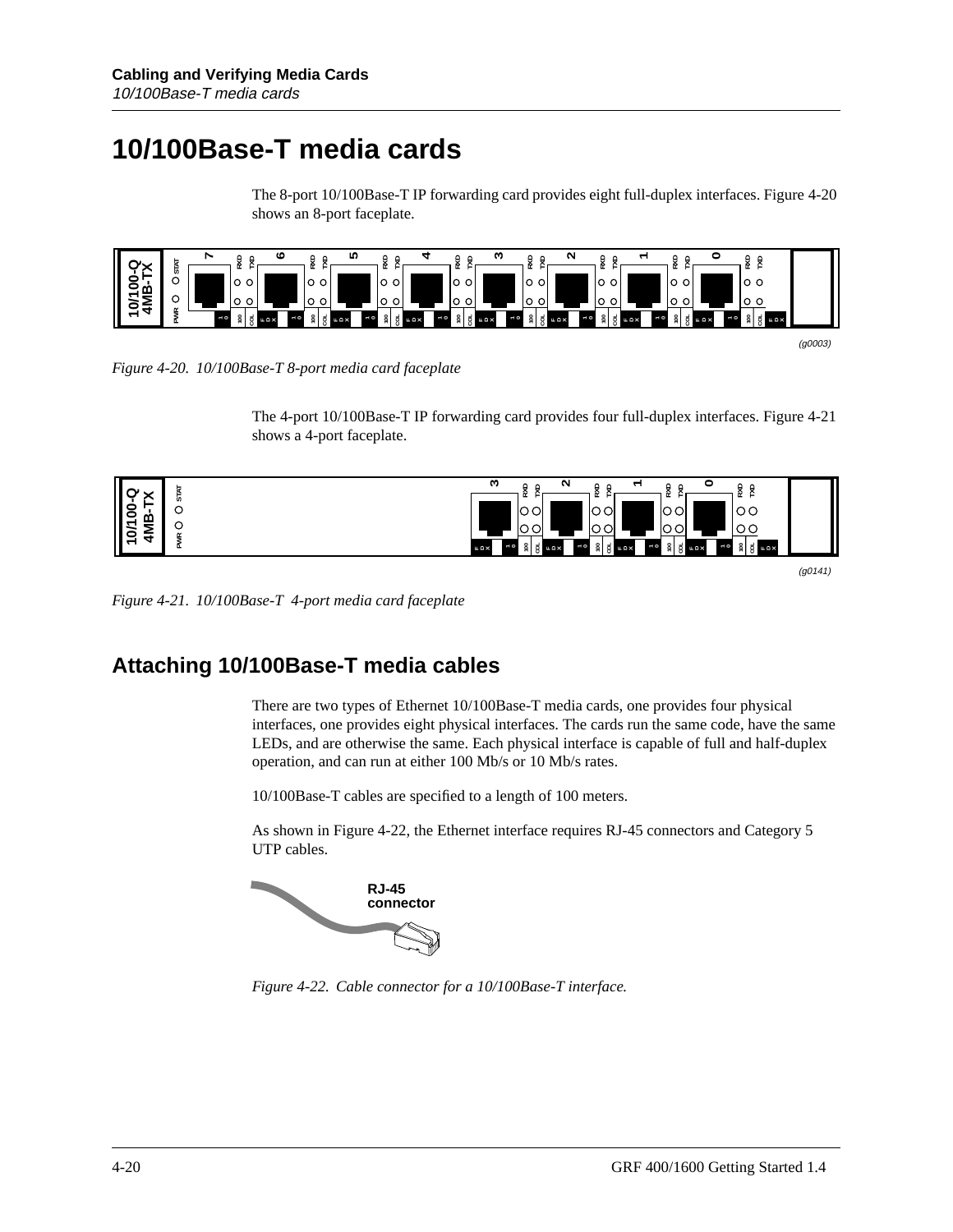## **10/100Base-T card LEDs**

Each Ethernet port has a set of four LEDs that describe the presence of a link and its type, the type of duplex or collision interface implemented, and port transfer activity.

An 8-port 100/10Base-T faceplate and LEDs are shown in Figure 4-23. LEDs for either type of Ethernet card are described in Table 4-9.



*Figure 4-23. 10/100Base-T media card faceplate and LEDs*

| <b>LED</b>  | <b>Description</b>                                                                                                                                                                                                   |  |
|-------------|----------------------------------------------------------------------------------------------------------------------------------------------------------------------------------------------------------------------|--|
| <b>PWR</b>  | This green LED is on when GRF power is on.                                                                                                                                                                           |  |
| <b>STAT</b> | During normal operations, this LED is green.<br>If an error condition is detected, this LED turns amber and remains on.                                                                                              |  |
| 100         | This LED is green for a 10 megabit link.<br>This LED is amber for a 100 megabit link.<br>This LED remains off (dark) when there is no viable link.                                                                   |  |
| COL         | This LED reads black (dark) for a half-duplex interface.<br>This LED is amber for a half-duplex interface when encountering a<br>transmission collision condition.<br>This LED is green for a full-duplex interface. |  |
| <b>RXD</b>  | This green LED indicates this port is receiving data.                                                                                                                                                                |  |
| <b>TXD</b>  | This green LED indicates this port is transmitting data.                                                                                                                                                             |  |

*Table 4-9. 10/100Base-T media card LEDs*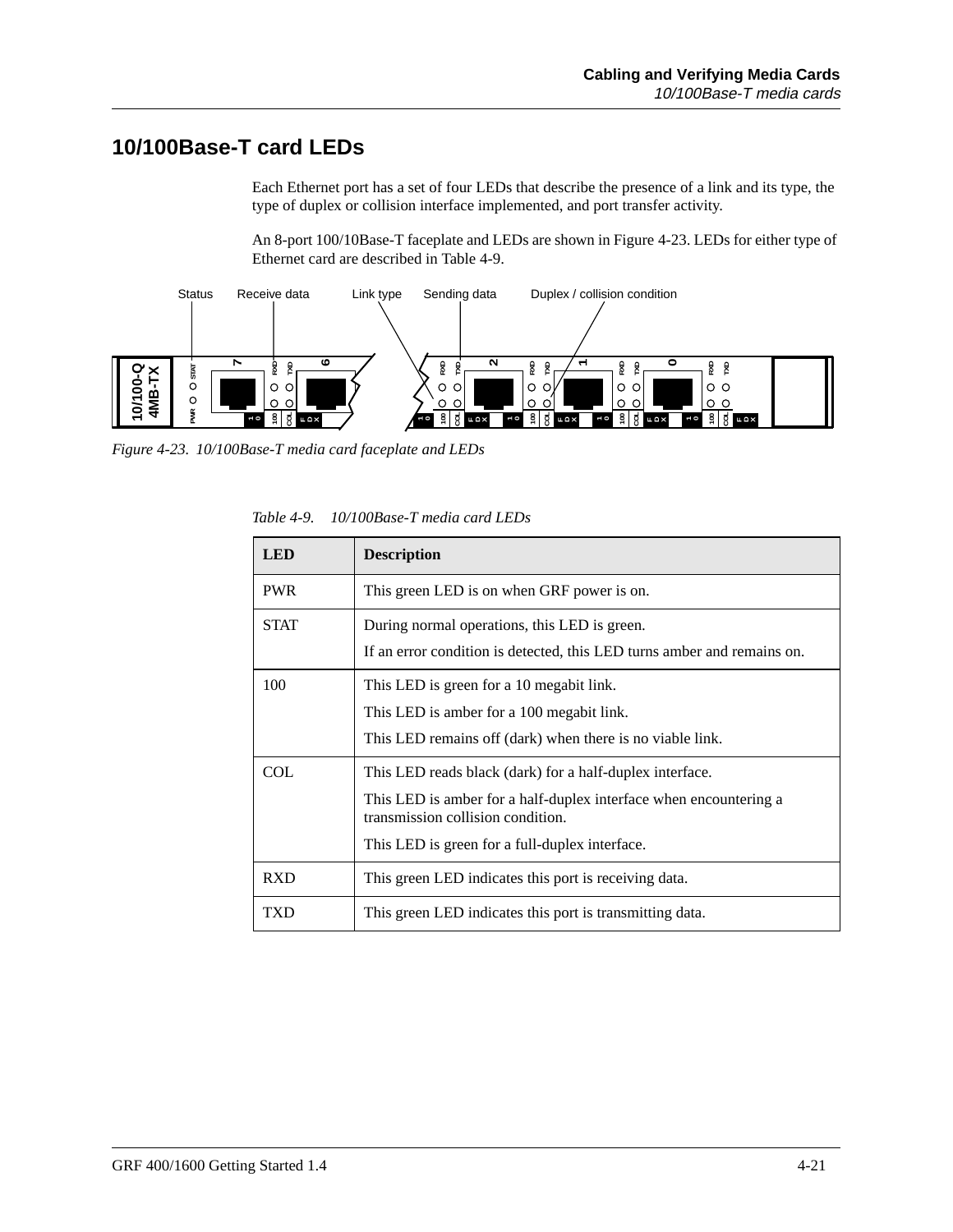## **SONET OC-3c media card**

The SONET OC-3c media card provides a single redundant full-duplex interface and has hardware-enhanced route table lookup. The SONET card is available in single and multimode versions. Figure 4-24 shows a SONET OC-3c faceplate.

The SONET card provides redundant link connections across two physical interfaces. Only one logical interface is supported. By default, the upper link (A) is active. Use this interface if you are not setting up redundant links. If the active link is terminated, the redundant interface automatically becomes active.



*Figure 4-24. SONET OC-3c single mode media card faceplate*

## **Laser safety**

The SONET OC-3c single mode media cards contain a Class 1 laser product. The Class 1 laser diode is an integral part of the transceiver module.



(g0079)

**Warning:** Only authorized service personnel should attempt to repair this equipment. All problem discovery and repair procedures are detailed to allow only subassembly/module level repair. Because of the complexity of the individual boards and subassemblies, no one should attempt to make repairs at the component level or to make modifications to any printed wiring board. Improper repairs can create a safety hazard.

**Warnung: Lebenensgefahr** Achtung, nur authorisiertes Kundendiestpersonal darf dieses Geraet reparieren. Alle Fehler- und Reparaturvorschriften sehen nur den Austausch von Baugruppen oder Module vor. Wegen der Komplexitaet der einzelnen Platinen und Baugruppen soll niemand versuchen Reparaturen auf der Bauteilebene oder Modifikationen an den Platinen vorzunehmen. Falsche Reparaturen koennen lebensgefaehrlich sein.

[Table 4-10](#page-98-0) provides technical information about the laser diode on the SONET OC-3c single mode media card: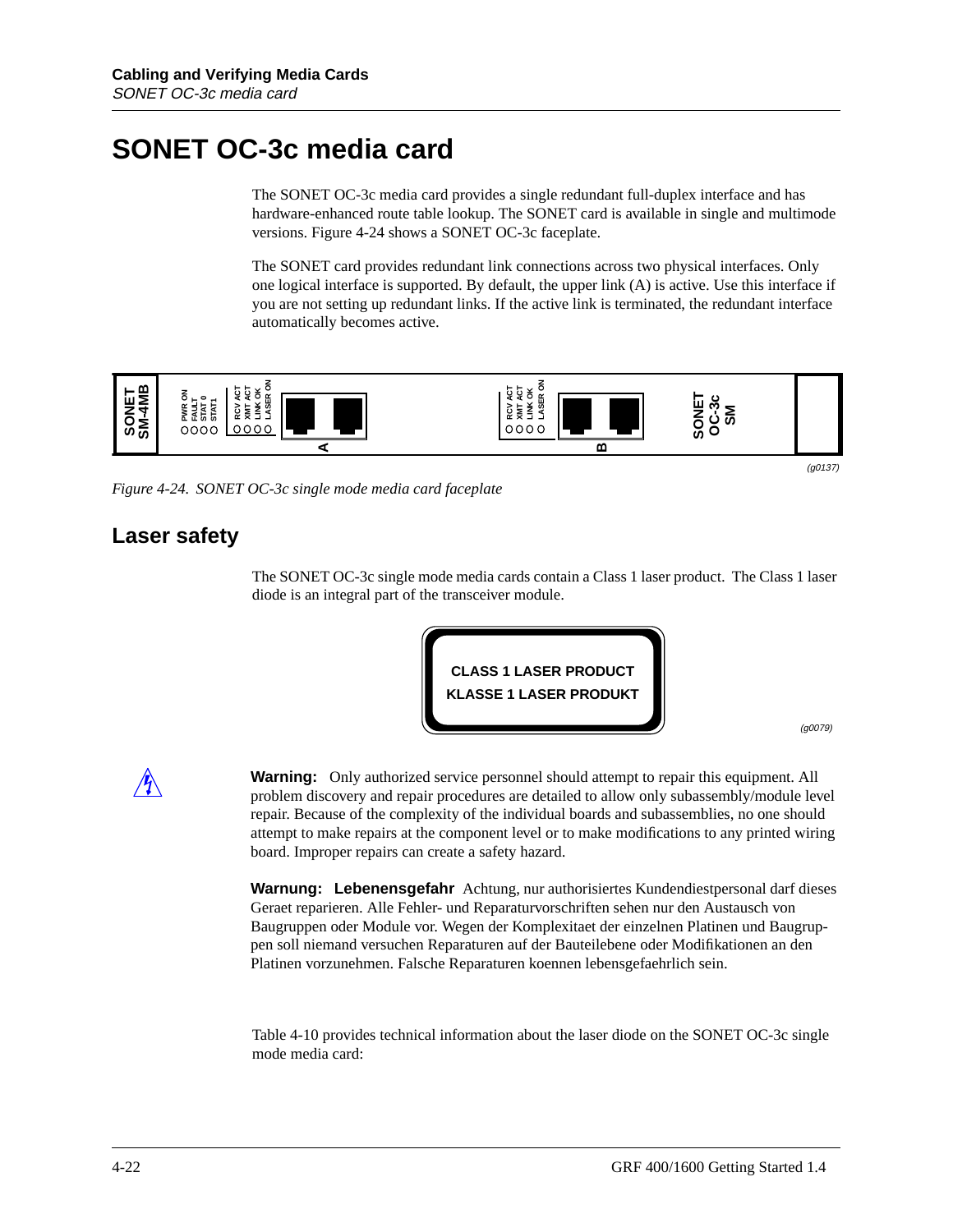| Manufacturer     | Amp Inc.                                                                                                             |
|------------------|----------------------------------------------------------------------------------------------------------------------|
| Part number      | 269085-1                                                                                                             |
| Laser type       | InGaAsP diode                                                                                                        |
| Wave length      | 1310 nm $(+/- 50$ nm)                                                                                                |
| Output power     | $-14$ d $Bm$ min., $-8$ d $Bm$ max                                                                                   |
| Agency approvals | <b>TUV Rheinland</b><br>$-$ EN 60950<br>$-$ EN 60825-1<br>$-$ EN 60825-2<br>Complies with 21 CFR 1040.10 and 1040.11 |

<span id="page-98-0"></span>*Table 4-10. SONET OC-3c single mode laser information*

## **Attaching SONET media cables**

GRF SONET OC-3c media cards are available in both multimode and single mode.

A multimode card requires duplex SC fiber optic cable and has a distance limitation of approximately two kilometers. A single mode card requires simplex SC fiber optic cable and has a distance limitation of approximately 15 kilometers. Figure 4-25 shows both types of cables.

Excess cable lengths should be bound in a figure-eight pattern. Do not wind excess cable into circular coils. Not only are fiber cables easier to damage than coax and other types of cables, but the damage is harder to detect.



*Figure 4-25. Single and multi-mode SONET cable ends*

#### **Keep cables off the floor**

Cables left on the floor can get damaged. The resulting broken fiber might work fine temporarily but begin to cause problems when the cable is moved or bent the other way.

#### **Keep the connectors clean**

A broken cable or dirty connector can deliver data, but with errors. Attaching a dirty connector can soil the optical component on the media card. Leave the dust caps on until you are ready to insert the cable ends.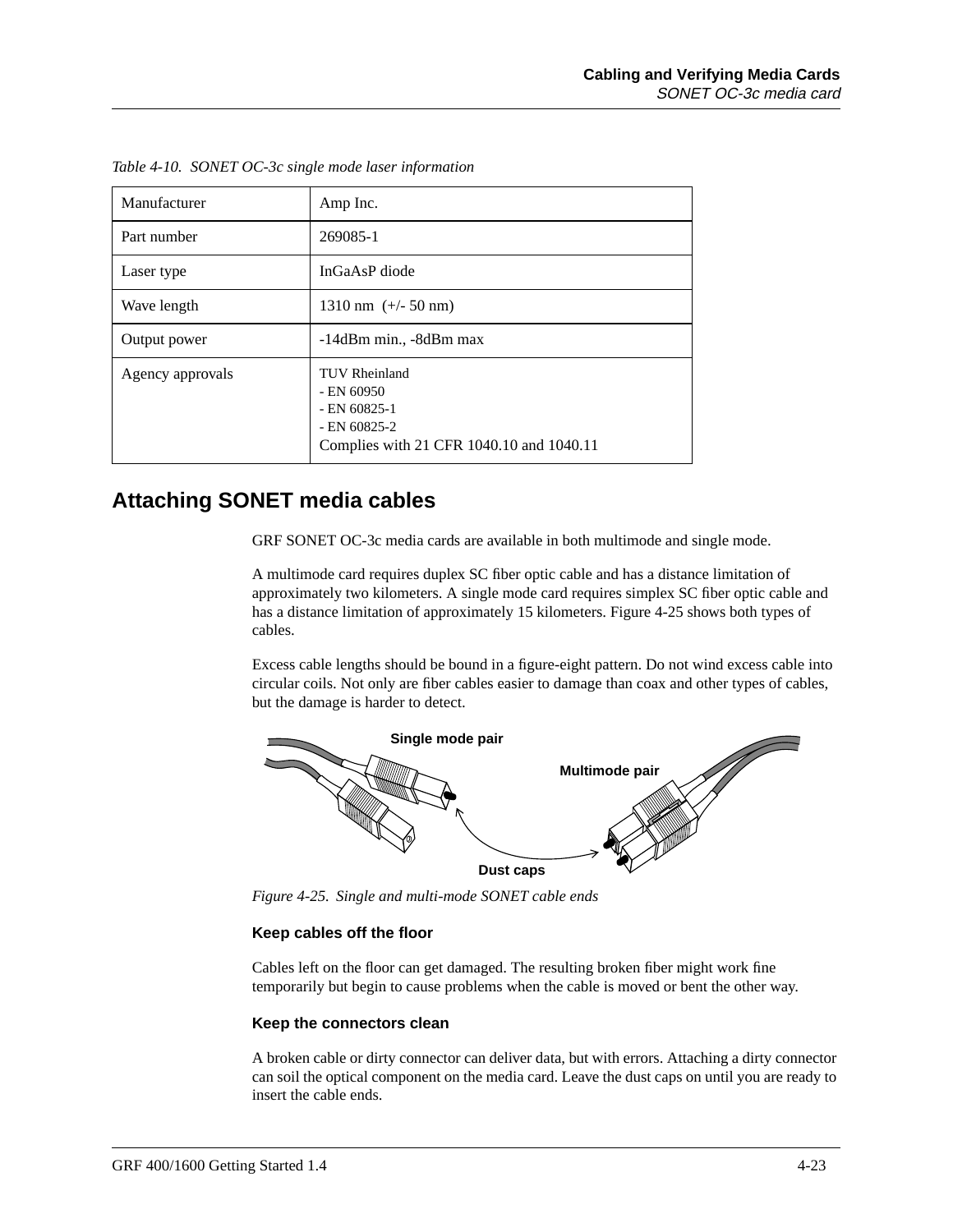**Caution:** Although there may be no hazard with multimode fiber, it is not a wise practice to look into the end of any fiber optic cable.

> **Vorsicht:** Obwohl Multimodenfasern voraussichtlich keine Gefahr darstellen, empfiehlt es sich, nicht in das Ende eines Glasfaserkabels hineinzuschauen.

## **SONET card LEDs**

The top four LEDs indicate card status. The SONET media card has two duplex interfaces, A and B, and each interface has its own set of three LEDs. Refer to Figure 4-26.



*Figure 4-26. SONET OC-3c single mode media card faceplate and LEDs*

Table 4-11 describes the SONET card LEDs.

*Table 4-11. SONET OC-3c LEDs*

| <b>LED</b>                             | <b>Description</b>                                                                                                                                                      |
|----------------------------------------|-------------------------------------------------------------------------------------------------------------------------------------------------------------------------|
| Power                                  | This green LED is on when GRF power is on.                                                                                                                              |
| Fault                                  | This amber LED turns on and remains on if an error condition is<br>detected.                                                                                            |
| STAT <sub>0</sub><br>STAT <sub>1</sub> | These green LEDs blink during self-test. When self-test completes,<br>STAT 0 blinks ten times a second and STAT 1 blinks once a second.                                 |
|                                        | STAT 0 and STAT 1 indicate the activity of normal system interrupts. If<br>the media card hangs, they either turn off and remain off, or they turn<br>on and remain on. |
| <b>RCV ACT</b>                         | This amber LED blinks as data is received at the interface.                                                                                                             |
| <b>XMIT ACT</b>                        | This amber LED blinks as data is transmitted out of the interface.                                                                                                      |
| LINK OK                                | This green LED is on steadily to indicate which of the interfaces is<br>active. The LED for the non-active interface blinks on and off.                                 |
| <b>LASER ON</b>                        | This green LED provides a safety warning on single mode ATM cards.<br>One should not look into a laser-active interface component if a cable is<br>not plugged in.      |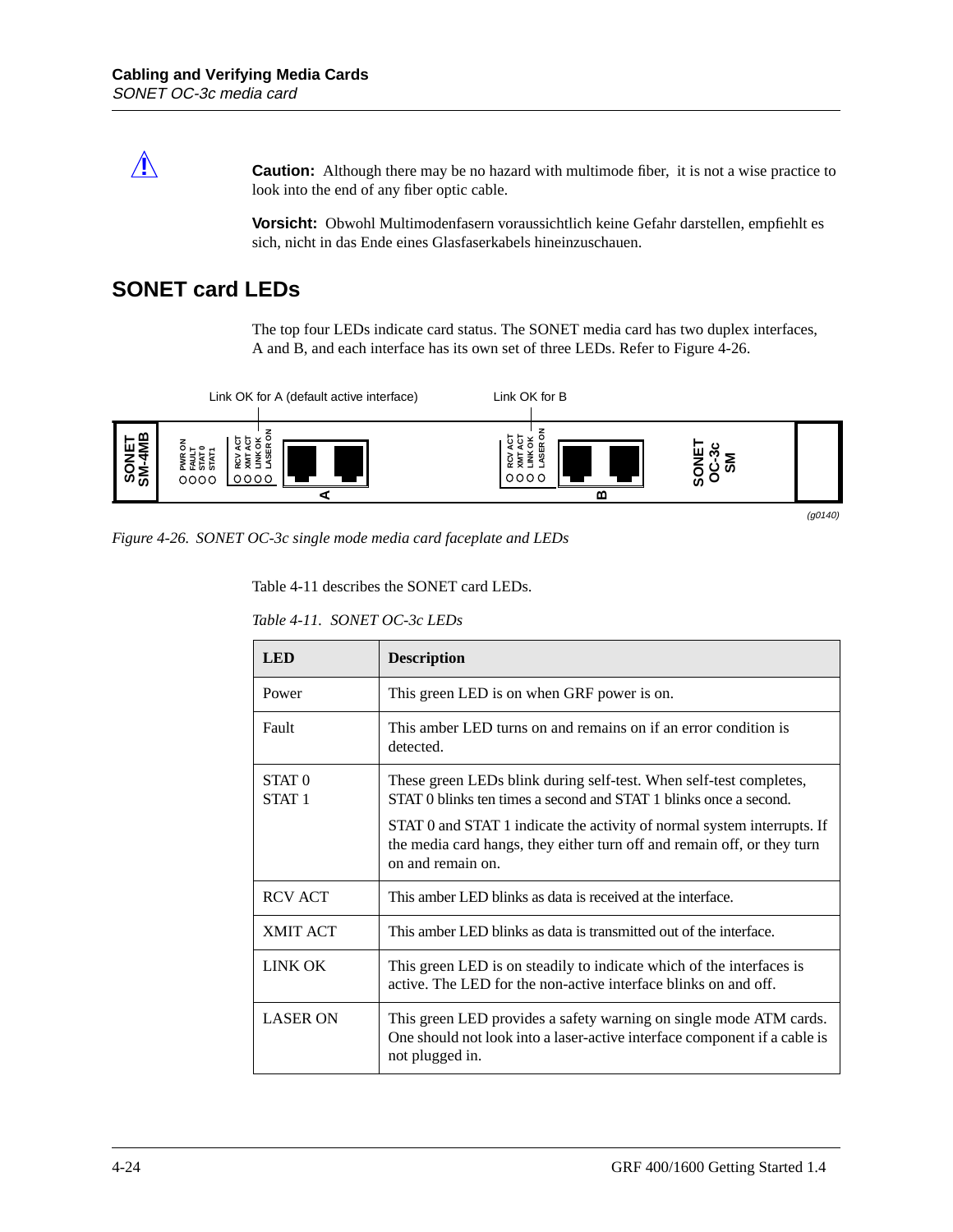## **Media card reset and checkout**

This section describes tools available from the system software to check out newly-installed media cards. These tools are to be used on the GRF router

- The **ping** command tests whether a media card can process and return a message.
- The **greard** command tells you the operating state of an installed media card.
- The **grreset** command allows you to reset all or an individual media card.

## **Verify media card operation using ping**

Check media card viability using the **ping** command. This UNIX command is modified to support GRF board components. This use of **ping** only tests internal communication between the GRF control board and the specified media card. It does not test message routing between media cards or communication between media cards and external devices.

**Note:** The **ping** command can be used without disturbing normal GRF operations.

The **ping -P grid <***slot number***>** command sends a message to a specified media card asking the media card to respond back with another message.

- **1** Log in as root.
- **2** Enter a **ping** command. Specify the appropriate media card by its chassis slot number.

For example, to act on the media card in slot 3, enter:

```
# ping -P grid 3
```
This is what you see when the media card responds:

```
68 bytes from 0:0x3:0: time=0.293 ms
68 bytes from 0:0x3:0: time=0.251 ms
68 bytes from 0:0x3:0: time=0.288 ms
 •
 •
 •
```
Do a Control-C to stop the ping and view ping statistics:

```
-- 2 GRID ECHO Statistics --
2 packets transmitted, 2 packets received, 0% packet loss
round-trip min/avg/max = 0.969/1.060/1.172 ms
```
To act on the control board, enter:

# ping -P grid 66

Refer to the *GRF Reference Guide* for a description of the **ping** command.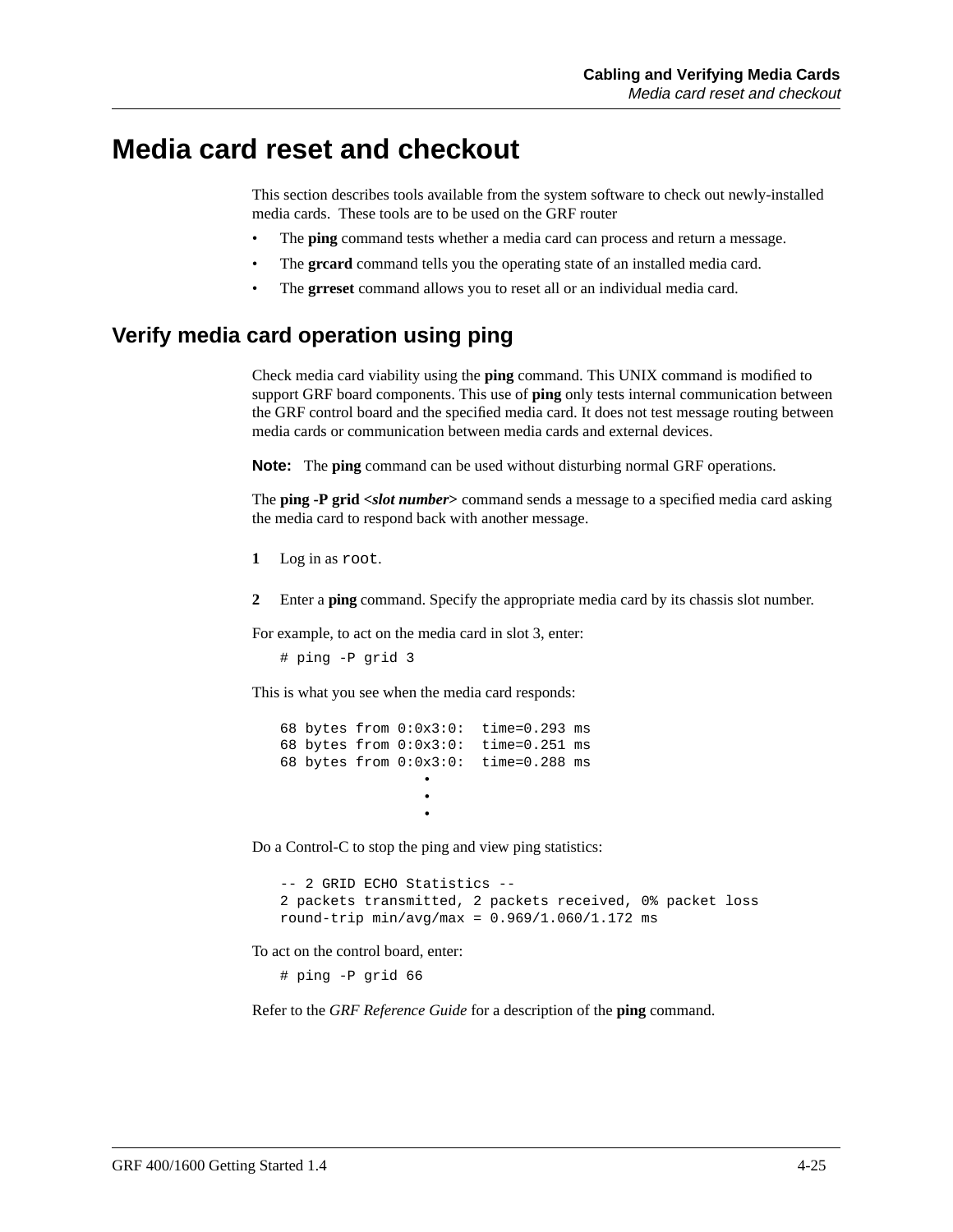## **Check media card status using grcard**

The **grcard** command returns information about the status of all installed media cards.

Enter:

# grcard -v

Here is a sample of the slot, media, and state information returned from the **grcard** command:

| # grcard -v |            |         |         |
|-------------|------------|---------|---------|
| Slot        | HWtype     | State   |         |
|             | HSSI V1    | running |         |
|             | ATM OC3_V1 |         | running |
| 2           | FDDI V1    | running |         |
| ς           | FDDI V2    | running |         |

Refer to the command descriptions in the *GRF Reference Guide* for a description of **grcard**.

#### **Media card states**

The following states are reported:

| - initial state of a card at system power on                     |
|------------------------------------------------------------------|
| - card has requested its run-time code                           |
| - card is being dumped                                           |
| - card is receiving run-time code                                |
| - card has requested its configuration tables                    |
| - card is configured and operating                               |
| - card does not respond to requests from the management software |
| - card has encountered a system fault                            |
| - card is being held in reset state                              |
| - state cannot be determined                                     |
|                                                                  |

The Power-up state is the normal condition as power is being applied to the media card.

The Boot-requested state is one step in the progress of a card during initial power-up, while a card is coming up, or while a card is being reset due to user or software direction.

Dumping is the resulting state when a card is directed to dump at reset, at a panic, or as user-specified in the Dump or Card profile.

Loading is a state during which the card receives its run-time image.

Configuring is a waiting state for the media card after it issues a request for configuration parameters. The card stays in the configuring state after being loaded until it has all necessary configuration information, is initialized, and the kernel recognizes that the card is up.

Running is the normal operating state, the card is able to receive and send packets.

Not-responding is a state in which the card does not answer requests from the operating software. The card could be hung. If it decides a card is hung, the kernel begins an automatic reset.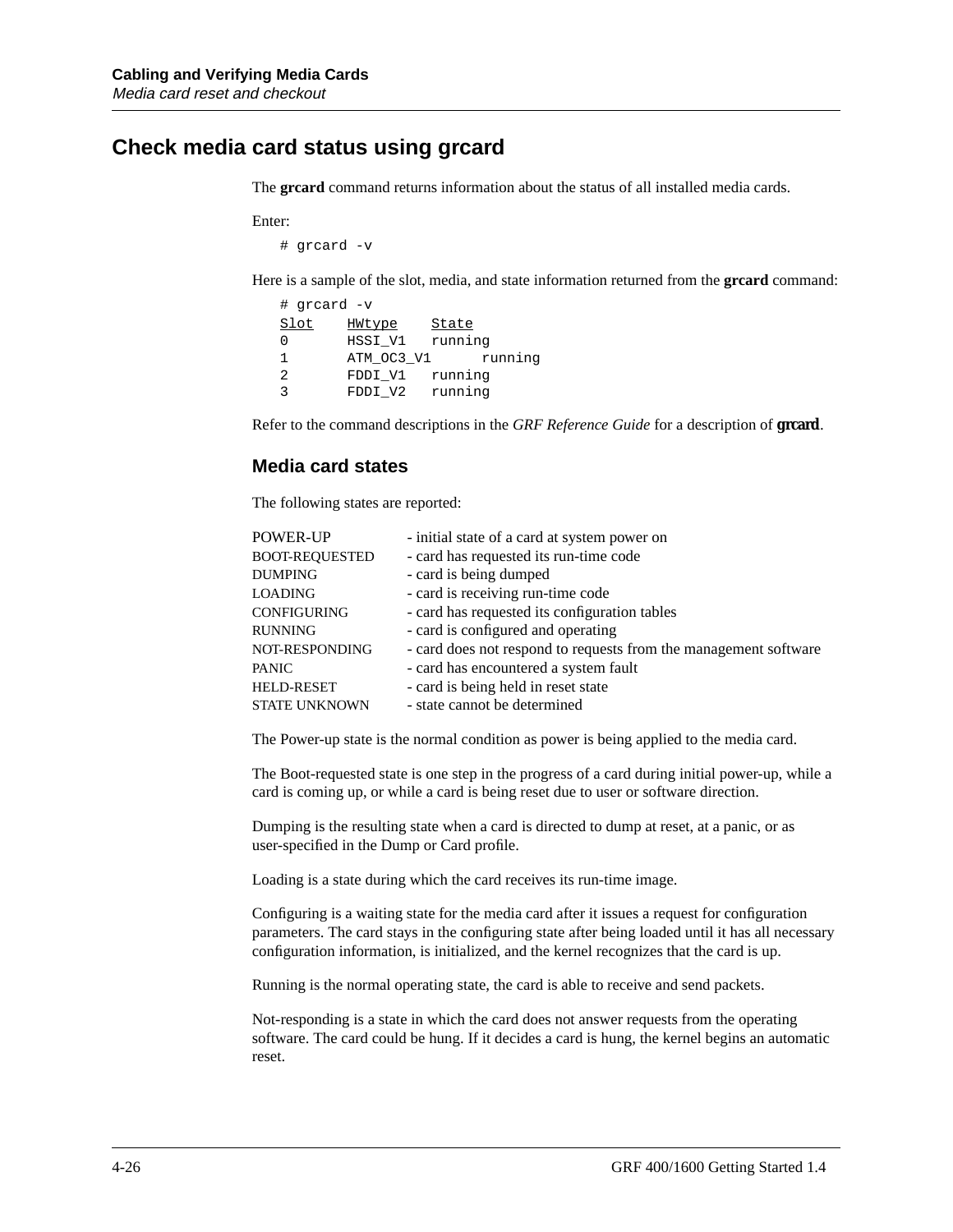A system fault can cause a card to go into the Panic state. After a card panics, it needs operator or kernel intervention to start up. The kernel either reboots the card, or dumps and then reboots, depending upon how variables are set in the Dump or Card profile.

An operator can use the **grreset -h** command to put a card into the Held\_reset state to keep it up but not transferring packets.

When the kernel cannot determine what a media card is doing, it places the card into State unknown, and either reboots the card, or dumps and then reboots the card, depending upon how variables are set in the Dump or Card profile.

## **Q cards**

A /Q card has dedicated hardware support for expanded route table lookup.

For FDDI and ATM cards, the \_v2 after in **grcard** output indicates the card is a /Q version of that type of card. All Ethernet, HSSI, ATM OC-12c, and SONET cards have the /Q hardware although they appear in **greard** output as  $\mathbf{v}_1$ . There is one version of HIPPI, these cards do not have /Q hardware.

### **Reset media card using grreset**

Use the **grreset** command to reset a media card from the UNIX prompt.

- **1** Log in as root.
- **2** Enter the **grreset** command. Specify the appropriate media card by its chassis slot number.

To reset all the media cards, enter:

# grreset all

To reset the media cards in slots 0 and 1, enter:

# grreset 0 1

To reset the card in slot 4 and dump its memory, enter:

# grreset -D 4

To reset the card in slot 4 and return debug information, enter:

# grreset -d 4

**Note:** The **grreset** command can be used on a media card without disturbing normal GRF system operations.

Refer to the command descriptions in the *GRF Configuration Guide* for a description of **grreset**.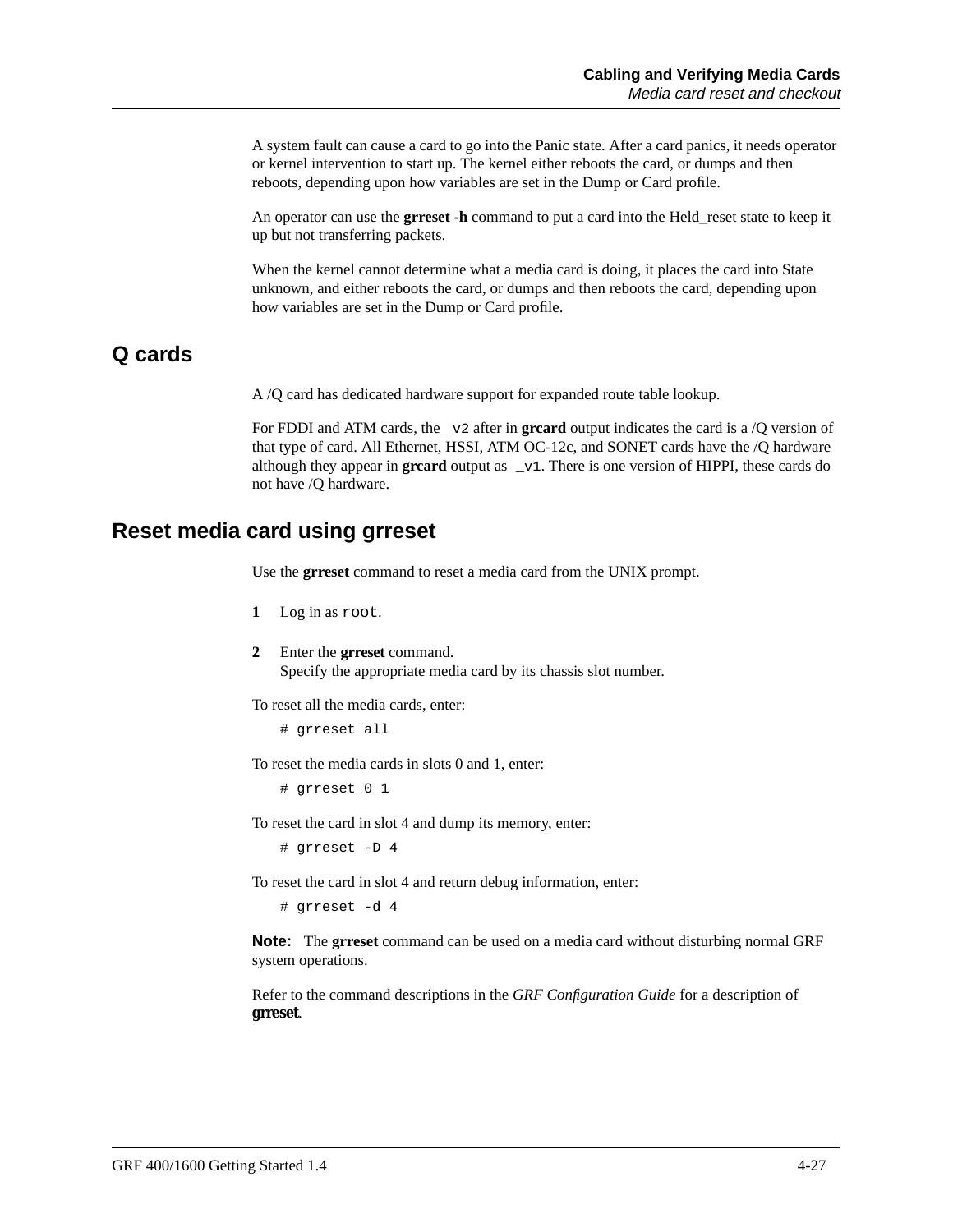## **Reboot the system using grms**

Use the **grms** command to halt, reboot, or shut down the system from the UNIX prompt.

**grms** performs the same function as **shutdown** but does not require the user to be logged in as root. However, it can only be used from the control board VT-100 terminal. Use **shutdown** and its corresponding options if you manage the GRF from a remote terminal.

The **grms** command performs an orderly shutdown, saving memory and allowing any transfers to complete. When the reboot option is specified, the system is rebooted and all media cards are reset.

- **1** Attach a keyboard to the VT-100 terminal and log in. You do not have to be root.
- **2** Enter the **grms** command with one of its options:

With the **-h** option, **grms** halts the system (like **shutdown -h now**). With the **-r** option, **grms** performs an orderly reboot of the system (like **shutdown -r now**). With the **-s** option, **grms** performs an orderly shutdown of the system. To restart, enter the **reboot** command.

## **Reboot the system remotely using shutdown**

If you manage the GRF from a remote station, use the **shutdown** command to reset the system from a UNIX prompt.

The **shutdown** command performs an orderly shutdown, saving memory and allowing any transfers to complete. With the **-r** and **now** options, the command performs an orderly reset of the system. It also issues a special command to the control board to restart the GRF immediately.

- **1** Log in as root.
- **2** Enter the **shutdown -r now** command.

After the shutdown completes, the prompt appears and you can log in again.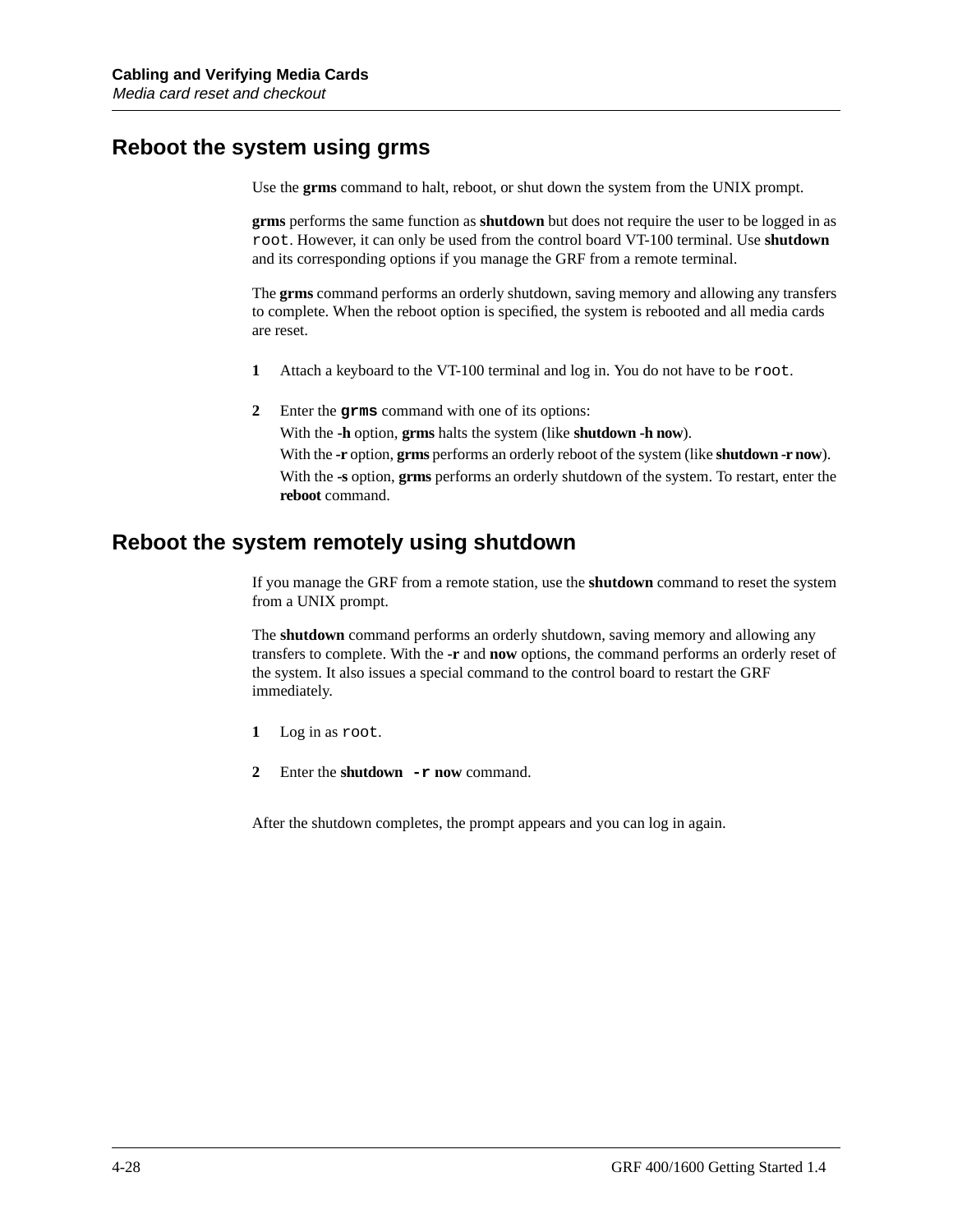## **Running media card hardware diagnostics**

You can run a basic diagnostic that will tell you if a media card has a hardware problem. A hardware problem detected by this diagnostic will require that the card be returned to Ascend for repair.

Using the Card profile, the diagnostic can be run on a specific media card without disturbing any other system operation.

#### **Overview**

There are three steps to configure diagnostics:

1. Enable diagnostics to run at boot (enable-boot-seq field)

2. Specify the pathname for the transmit- and/or receive-side diagnostic binary to run Each type of media card requires a specific diagnostic, some cards require both transmit and receive side binaries, some require only one binary

3. Configure the card's functional code to load and run after the diagnostic finishes so the card will come up and be ready to operate

### **Process for a single media card**

Remote or local logging must be enabled. Log in as root and perform the following procedure at the CLI prompt. The example described here runs a basic hardware diagnostic on a single Ethernet card in slot 3. Specific entries of interest are marked with ">".

**Note:** Abbreviations can be used in commands if the abbreviation uniquely defines an entity. For example, "atm" is not an acceptable abbreviation since it can refer to either atm-oc3-v2 or atm-oc12-v1 cards. The Ethernet card is ethernet-v1, it is usually abbreviated to "eth". Examples of acceptable abbreviations are used in several places in this configuration process.

Read the Card profile for the target media card's into memory:

super> read card 3 CARD/3 read

List the contents of the card profile:

```
super> list
   card-num* = 3media-type = ethernet-v1
   debug-level = 0
   hssi-frame-protocol = Frame-Relay
   sonet-frame-protocol = PPP
   ether-verbose = 0
   ports = \langle (0 \text{ of } f \text{ on } 103) {single off}{"" "" 1 sonet
   internal-oscillato+
> load = { 0 < > 1 0 0 }
   dump = \{ 0 \leq x \leq 0 \leq f \leq 0 \}config = \{ 0 1 1 4 0 0 \}icmp-throttling = { 10 10 2147483647 10 10 10 }
   super>
```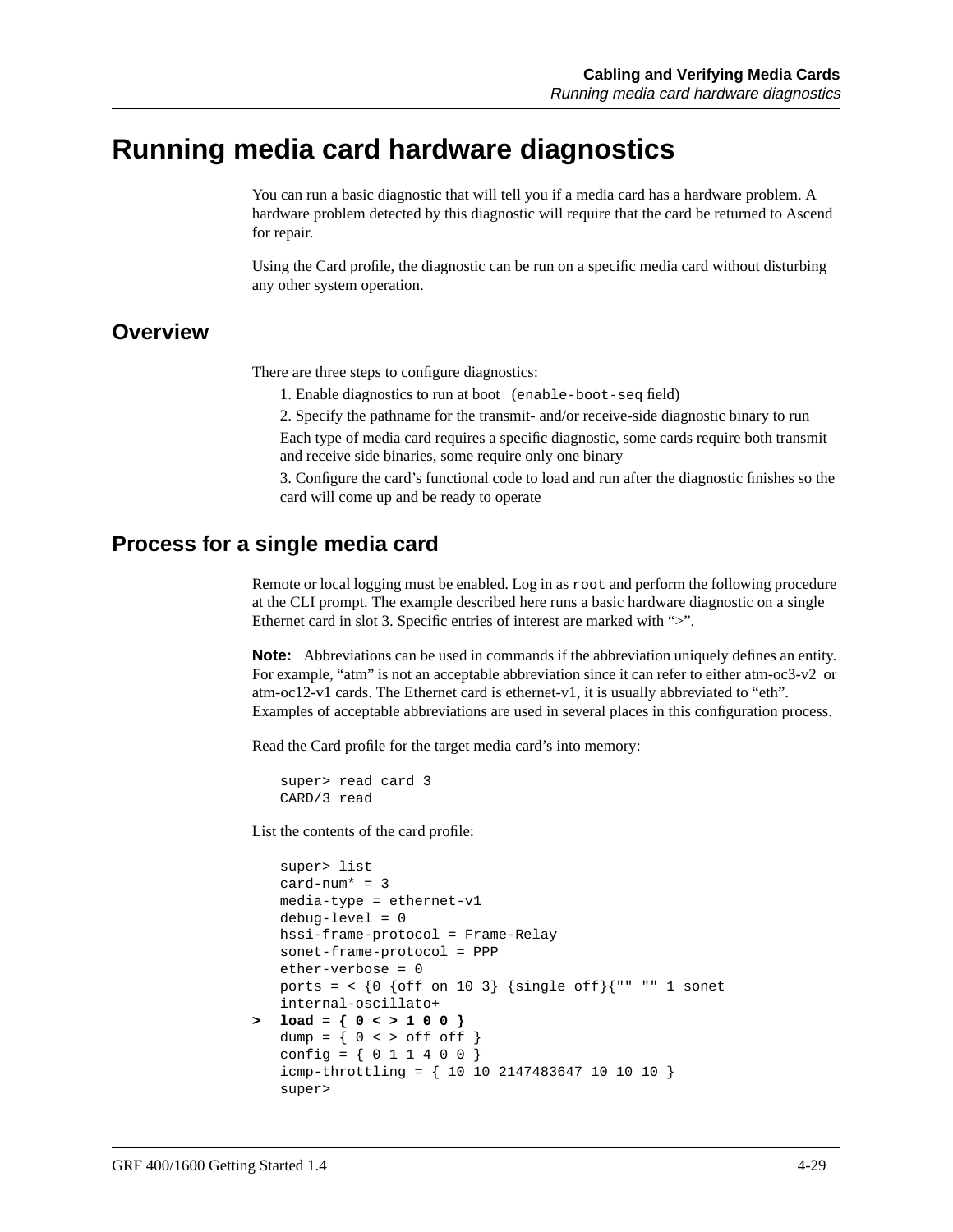The Card profile load parameters specify which code is loaded during the media card boot, so here is where the diagnostic code is enabled and specified for a particular card.

List the load field parameters (default values are shown):

```
super> list load
   config = 0> hw-table = < >
   boot-seq-index = 1boot-seq-state = 0boot-seq-diagcode = 0
   super>
```
The hw-table field is where you enable diagnostics to run and specify the pathname of the diagnostic code. Notice that when the load field is listed, the hw-table field is empty, as indicated by the  $=$   $\lt$   $>$  marks. You will create a new entry in the hw-table to specify that diagnostic code will be loaded. The default load is the media card run-time code.

Use the CLI **new** command to start the process. The **new** command creates an instance of the hw-table containing a set of parameters (the field is no longer empty) and puts the field in memory where you can edit the parameters.

Use **new** with the hw-table field:

```
super> new hw-table
hw-table/ethernet-v1 created
```
The return message tells you that an Ethernet hw-table entry has been created. An entry for Ethernet media is created automatically. If you were in a HSSI card profile, an entry for HSSI would be created automatically.

List the new hw-table field parameters:

```
super> list
   config = 0> hw-table = < { ethernet-v1 0 "" 0 "" off 0 1 < > } >
   boot-seq-index = 1
   boot-seq-state = 0boot-seq-diagcode = 0
   super>
```
Now list the Ethernet hw-table parameters, notice the enable-boot-seq field is set to off and that boot-seq-table is empty. The enable-boot-seq field is where you enable diagnostics to run (on). The boot-seq-table field is where where you specify the pathname for the diagnostic code that will run before the functional run-time code is loaded and run:

```
super> list hw-table eth (or abbreviate, enter: cd hw eth )
   hw-type = ethernet-v1
   rx-config = 0rx-path = ""
   tx-config = 0tx-path = "> enable-boot-seq = off
```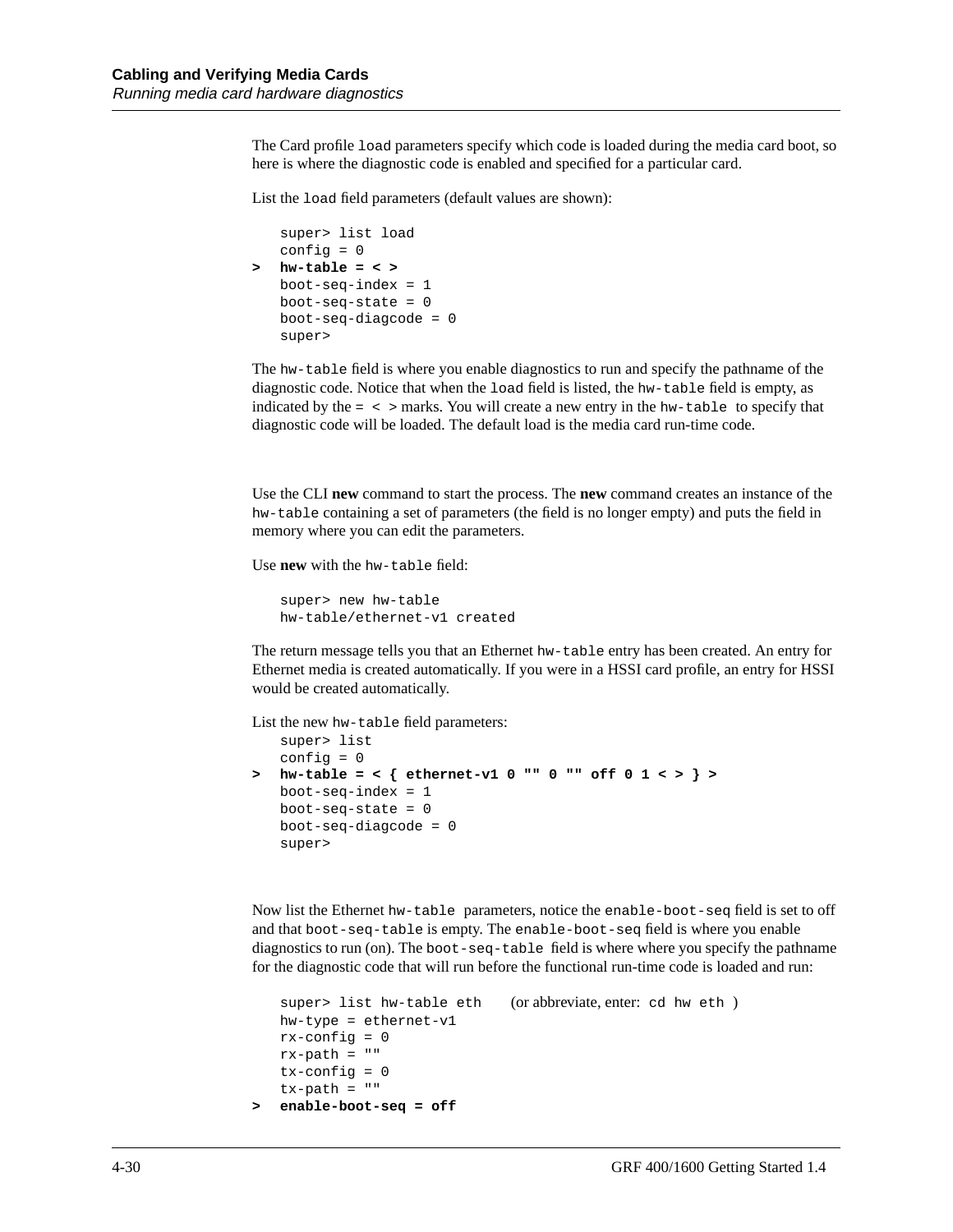```
mode = 0iterations = 1
> boot-seq-table = < >
   super>
```
#### **Step 1**

When the enable-boot-seq field is equal to off, diagnostics are not run at boot. Change the enable-boot-seq field from off to on using the **set** command. This is the first configuration step:

```
super> set enable-boot-seq = on
```

```
Save your changes:
```
super> write card CARD/3 written

#### **Step 2**

The boot-seq-table specifies which code will be loaded and run during the boot process. You will specify diagnostic code as well as functional run-time code using separate table entries.

In step 2, you create a new boot-seq-table in which you will specify the pathname of the diagnostics to be run.

Use the **new** command again just as you did for hw-table:

```
super> new boot-seq-table 1 (or abbreviate, enter: new boot 1 )
boot-seq-table/1 created
```
If you list the Ethernet hw-table parameters, you see that the boot-seq-table is no longer empty:

```
super> list
   hw-type = ethernet-v1
   rx-config = 0rx-path = ""
   tx-config = 0tx-path = "enable-boot-seq = on
   mode = 0iterations = 1
> boot-seq-table = < { 1 no-media "" "" } >
```
Now list the contents of the new boot 1 table:

super> list boot 1 index = 1 hw-type = no-media rx-path = ""  $tx-path = ""$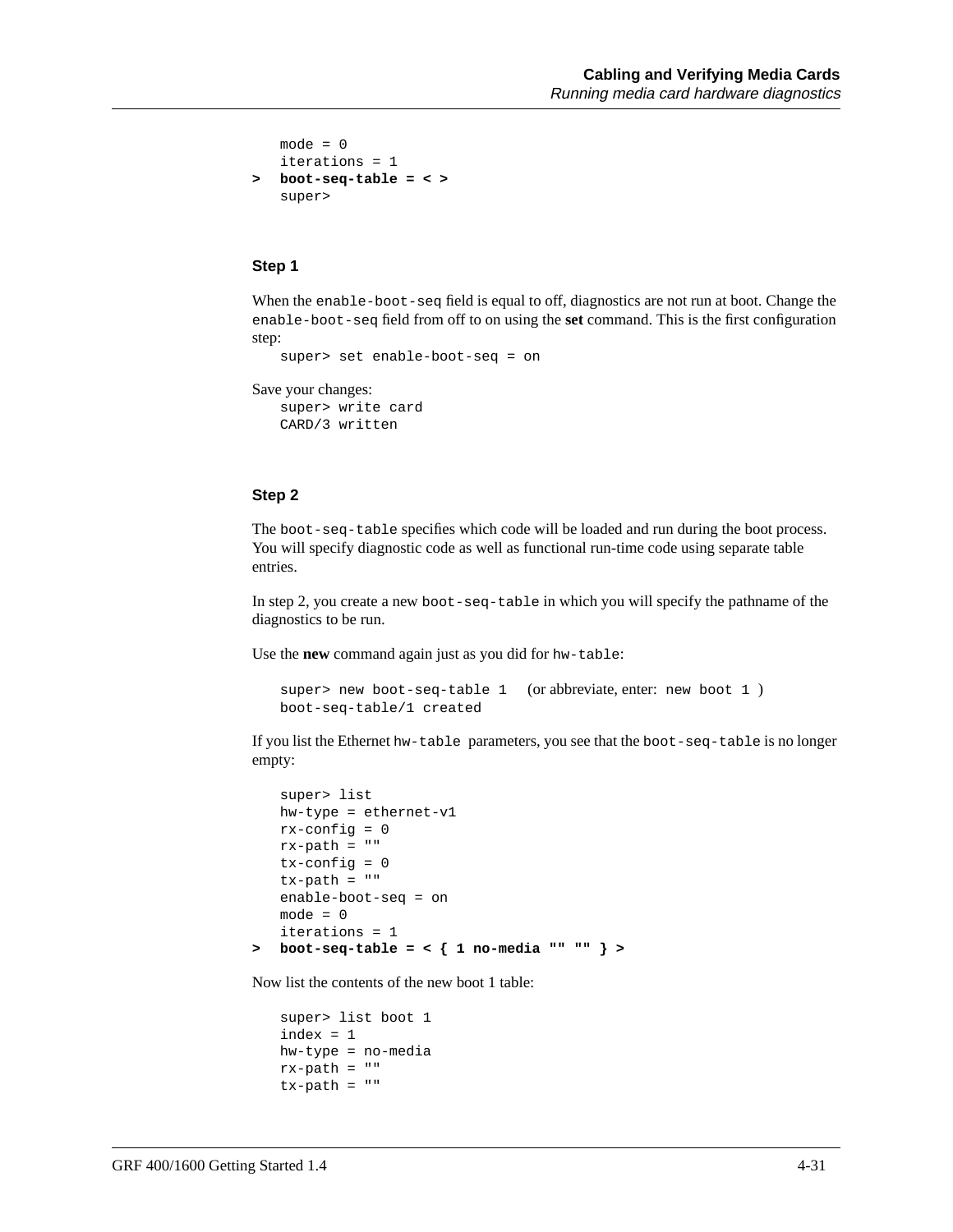In this step, you supply the hw-type, the diagnostic receive path (rx-path), and the diagnostic transmit path  $(\forall x$ -path). Note that some media cards require one path, most require two. Here is a list of the hardware type names in use and their diagnostic code pathname(s):

| hippi         | (no diagnostic available)                  |
|---------------|--------------------------------------------|
| hssi          | /usr/libexec/portcards/hssi rx diag.run    |
|               | /usr/libexec/portcards/hssi tx diag.run    |
| dev1          | /usr/libexec/portcards/devl_rx_diag.run    |
|               | /usr/libexec/portcards/dev1 tx diag.run    |
| $atm-oc3-v2$  | /usr/libexec/portcards/atmqdiaq.run        |
| fddi-v2       | /usr/libexec/portcards/fddiq_cpu0_diag.run |
|               | /usr/libexec/portcards/fddig_cpul_diag.run |
| $atm-oc12-v1$ | /usr/libexec/portcards/atm-12 diag.run     |
| ethernet-v1   | /usr/libexec/portcards/ether rx diag.run   |
|               | /usr/libexec/portcards/ether_tx_diag.run   |
| sonet-v1      | /usr/libexec/portcards/sonet_rx_diag.run   |
|               | /usr/libexec/portcards/sonet tx diag.run   |
| $t1$ $v1$     | /usr/libexec/portcards/t1 rx diag.run      |
|               | /usr/libexec/portcards/t1 tx diag.run      |

Specify hardware type and the diagnostic pathnames:

```
super> set hw-type = ethernet-v1
super> set rx-path = /usr/libexec/portcards/ether_rx_diag.run
super> set tx-path = /usr/libexec/portcards/ether_tx_diag.run
```
#### Save your changes:

```
super> write card
CARD/3 written
```
Now verify your changes to the boot 1 table:

```
super> list
index = 1
hw-type = ethernet-v1
rx-path = /usr/libexec/portcards/ether_rx_diag.run
tx-path = /usr/libexec/portcards/ether_tx_diag.run
```
#### **Step 3**

In step 3, you create a second boot-seq-table, boot2, in which you specify the pathname of the functional run-time code that will load and run after the diagnostic finishes.

With both types of code specified, the media card will boot, run the diagnostic, then load its run-time code and be ready to operate (assuming no hardware problems are detected). If you don't create boot2 and specify the functional run-time code to be loaded, the card will run diagnostics but will not come up ready to operate. The card will run diagnostics code over and over.

Use the **new** command again just as you did for boot1:

```
super> new boot-seq-table 2 (or abbreviate, enter: new boot 2 )
boot-seq-table/2 created
```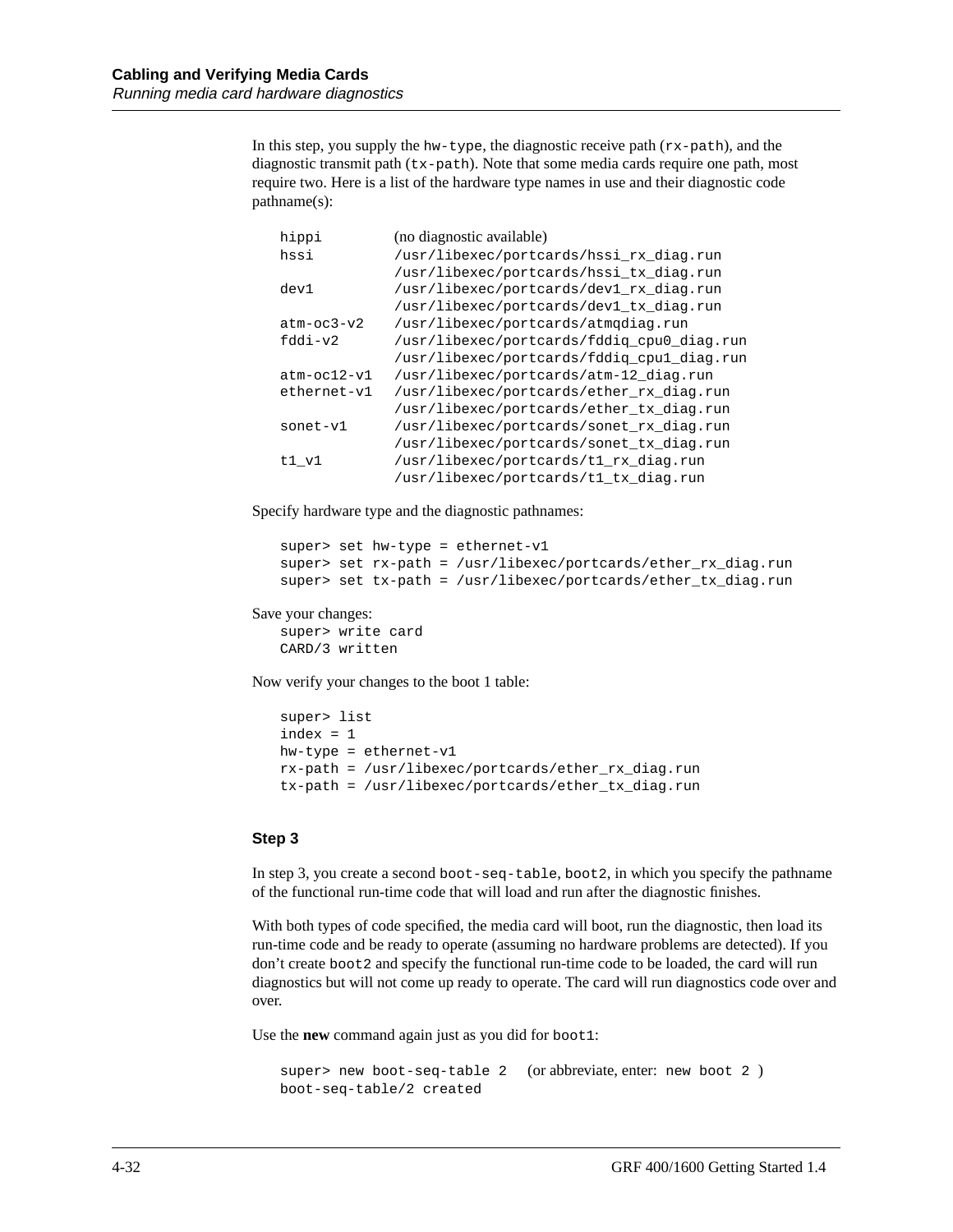Here is the list of hardware type names to use and their run-time code pathname(s):

| hippi         | /usr/libexec/portcards/x xload.run  |
|---------------|-------------------------------------|
| hssi          | /usr/libexec/portcards/hssi rx.run  |
|               | /usr/libexec/portcards/hssi_tx.run  |
| dev1          | /usr/libexec/portcards/dev1 rx.run  |
|               | /usr/libexec/portcards/dev1 tx.run  |
| $atm-oc3-v2$  | /usr/libexec/portcards/atmq rx.run  |
|               | /usr/libexec/portcards/atmg tx.run  |
| $fddi-v2$     | /usr/libexec/portcards/fddiq-0.run  |
|               | /usr/libexec/portcards/fddig-1.run  |
| $atm-oc12-v1$ | /usr/libexec/portcards/atm-12.run   |
| ethernet-v1   | /usr/libexec/portcards/ether_rx.run |
|               | /usr/libexec/portcards/ether_tx.run |
| $sonet-v1$    | /usr/libexec/portcards/sonet rx.run |
|               | /usr/libexec/portcards/sonet tx.run |
| t1 v1         | /usr/libexec/portcards/t1_rx.run    |
|               | /usr/libexec/portcards/t1 tx.run    |

List the contents of the newly-created boot 2 table:

super> list boot 2  $index = 2$ hw-type = no-media rx-path = ""  $tx$ -path =  $"$ 

Specify hardware type and the functional code pathnames:

```
super> set hw-type = ethernet-v1
super> set rx-path = /usr/libexec/portcards/ether_rx.run
super> set tx-path = /usr/libexec/portcards/ether_tx.run
```

```
Save your changes:
```

```
super> write card
CARD/3 written
```
Now verify your changes to boot 2:

```
super> list
index = 2
hw-type = ethernet-v1
rx-path = /usr/libexec/portcards/ether_rx.run
tx-path = /usr/libexec/portcards/ether_tx.run
```
Reset the Ethernet card so it will boot and run the diagnostic, use the **grreset** *slot* command:

```
super> grreset 3
Ports reset: 3
```
The diagnostic takes about 30 seconds to run. You will not usually see messages while it runs. Use this command to see if any messages are in the console log:

```
tail -f /var/log/gr.console
```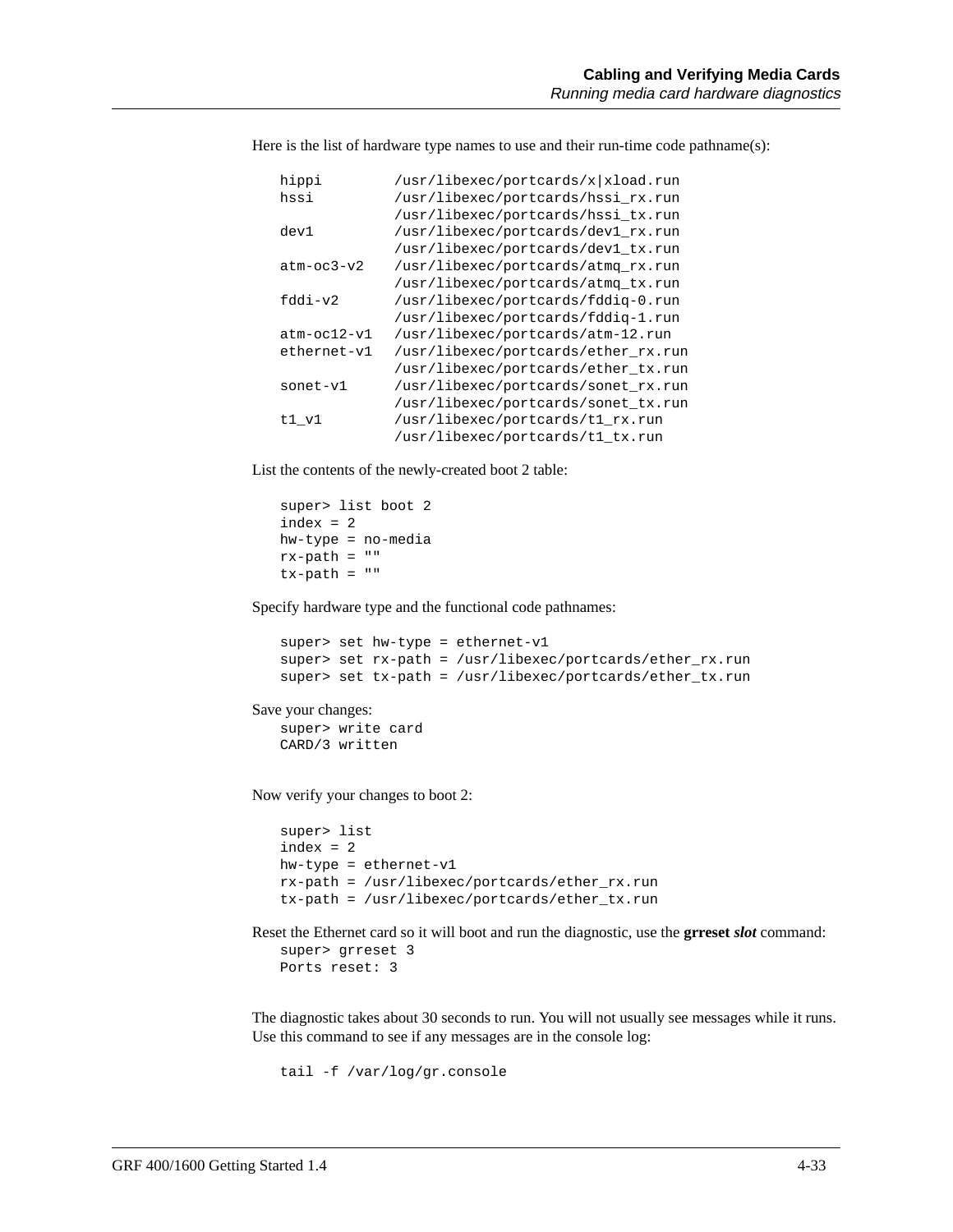#### **Results**

#### **When no problem is found**

If no hardware problem is detected during the diagnostic run, you will see a message similar to the following:

```
Field diagnostics complete.
 •
 •
 •
Creating interfaces...
```
Run-time code will be loaded, and the card will operate. At the next boot, however, the card will rerun the diagnostic and code as set in boot1 and boot2. If you do not want this sequence to re-occur, you need to disable diagnostics and delete the boot-loading pathnames in boot1 and boot2. The next section describes how to disable diagnostics.

#### **When a problem is reported**

If there is a hardware problem, you will see an error code message similar to the following: B. I. S. T. Error Code = xx-yyyy-xx Starting Built-In Self Test Debug Monitor

Please note the error code and contact your Ascend Technical Support representative.

#### **Disabling diagnostics**

To disable diagnostics from running, you must change the enable-boot-seq field back to off and you must delete the hw-table and boot-seq-table entries you created. Otherwise, the card will behave according to those currently configured diagnostic load parameters.

Disable the boot sequence and boot sequence tables (boot1 and boot2) first, then the hardware table.

Here is the command summary:

```
super> read card 3
   CARD/3 read
   super> list load
   config = 0hw-table = < {ethernet-v1 0 "" 0 "" on 0 1 <{1 ethernet-v1
   /usr/libex}+
   boot-seq-index = 1
   boot-seq-state = 1
   boot-seq-diagcode = 257953793
   super> delete hw-table eth or: list hw eth
   super> delete hw-table eth
   Delete hw-table/eth ? [y/n] y
Save the changes:
```
super> write card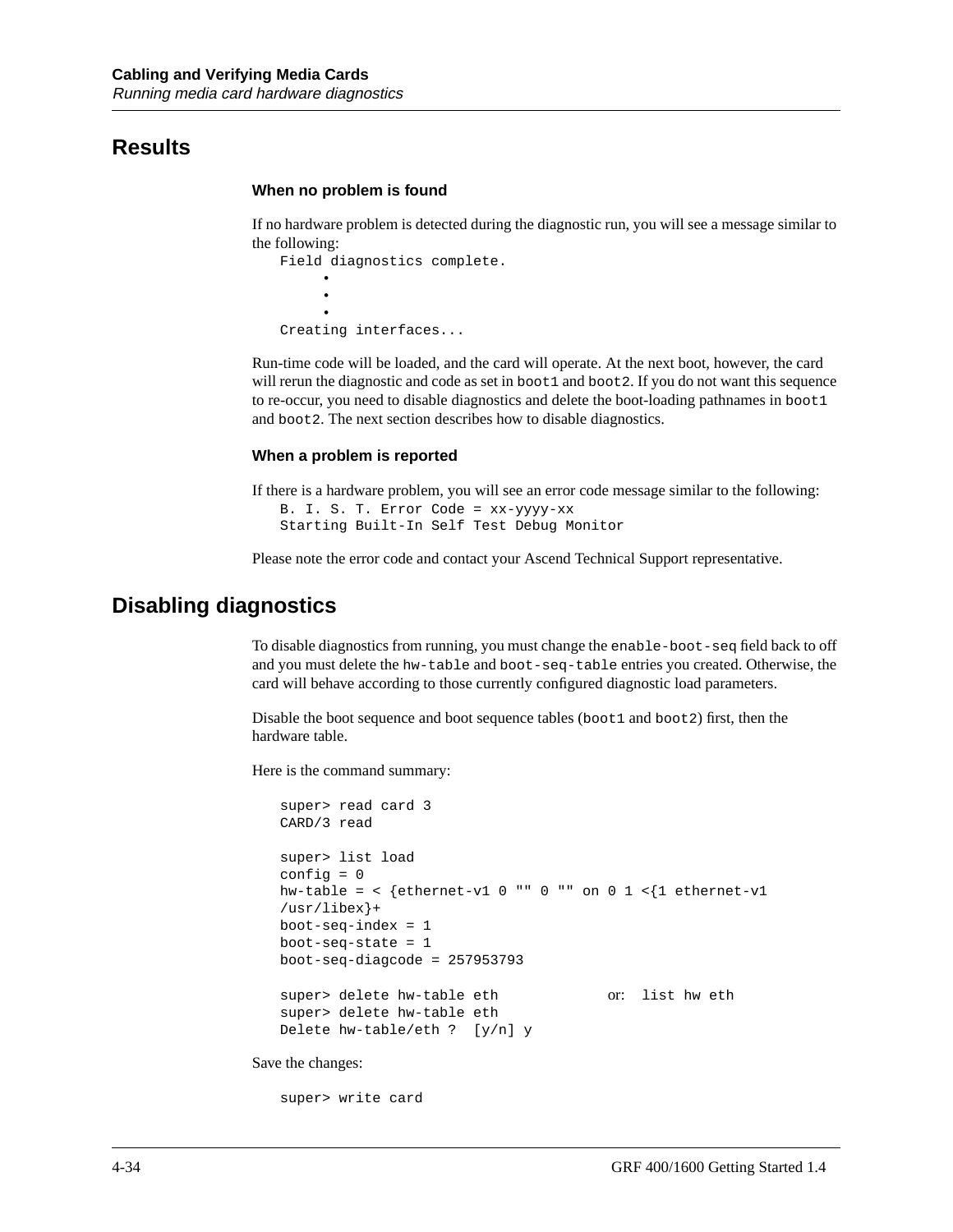CARD/3 written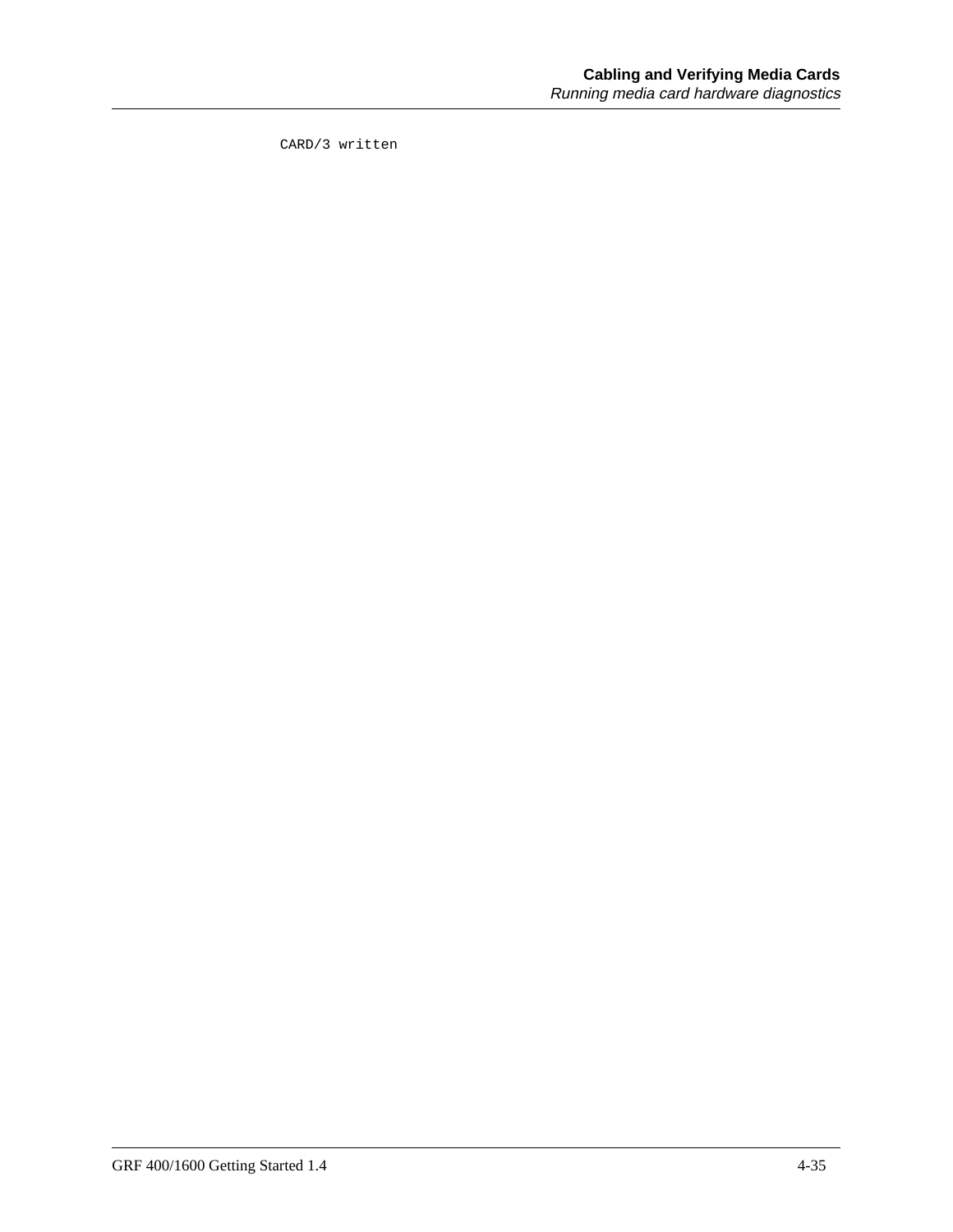### **Returning a media card to Ascend**

If you are upgrading a media card or have a hardware problem with a media card, please use the following procedure to return the media card to Ascend.

**1** Obtain a Return Material Authorization (RMA) number from Customer Service to track your board.

RMA numbers are important, they help us improve board quality and design.

- **2** Correctly package your board.
- **3** Ship the board to Ascend Alameda.

Here are the details for each step:

#### **RMA number**

Call Customer Support and ask for an RMA number.

We will assign your board a number and ticket, usually by FAX. (You can also request an ESD box !)

- - In the U.S., call: 800-ASCEND-4 (800-272-3634)
- - From elsewhere, call: 510-769-8027
- - Customer Support FAX number: 510-814-2300
- - Customer Support E-mail: support@ascend.com

#### **Packaging your board**

Media cards and boards are easily damaged.

These are the requirements for packaging your media card or board you are returning to Ascend:

**ALWAYS**: Always put a media card or board into an antistatic bag.

• In fact, any time a board is not installed in a GRF chassis, it should immediately be put into an antistatic bag.

#### **BEST** packaging:

Use the same ESD box/foam liner in which this or a similar board was shipped to you. It is always good to keep a few of these ESD boxes on hand.

- Please call Customer Support, we will ship you an ESD box OVERNIGHT.
- If you don't have an ESD box from Ascend, you can ship an Ascend board back in another vendor's box as long as the board is in its antistatic bag.

#### **ACCEPTABLE:**

Sturdy cardboard box and foam wrapping.

- Tape the antistatic bag closed so no part of the GRF board can slide out
- Wrap the bag and pad the box with foam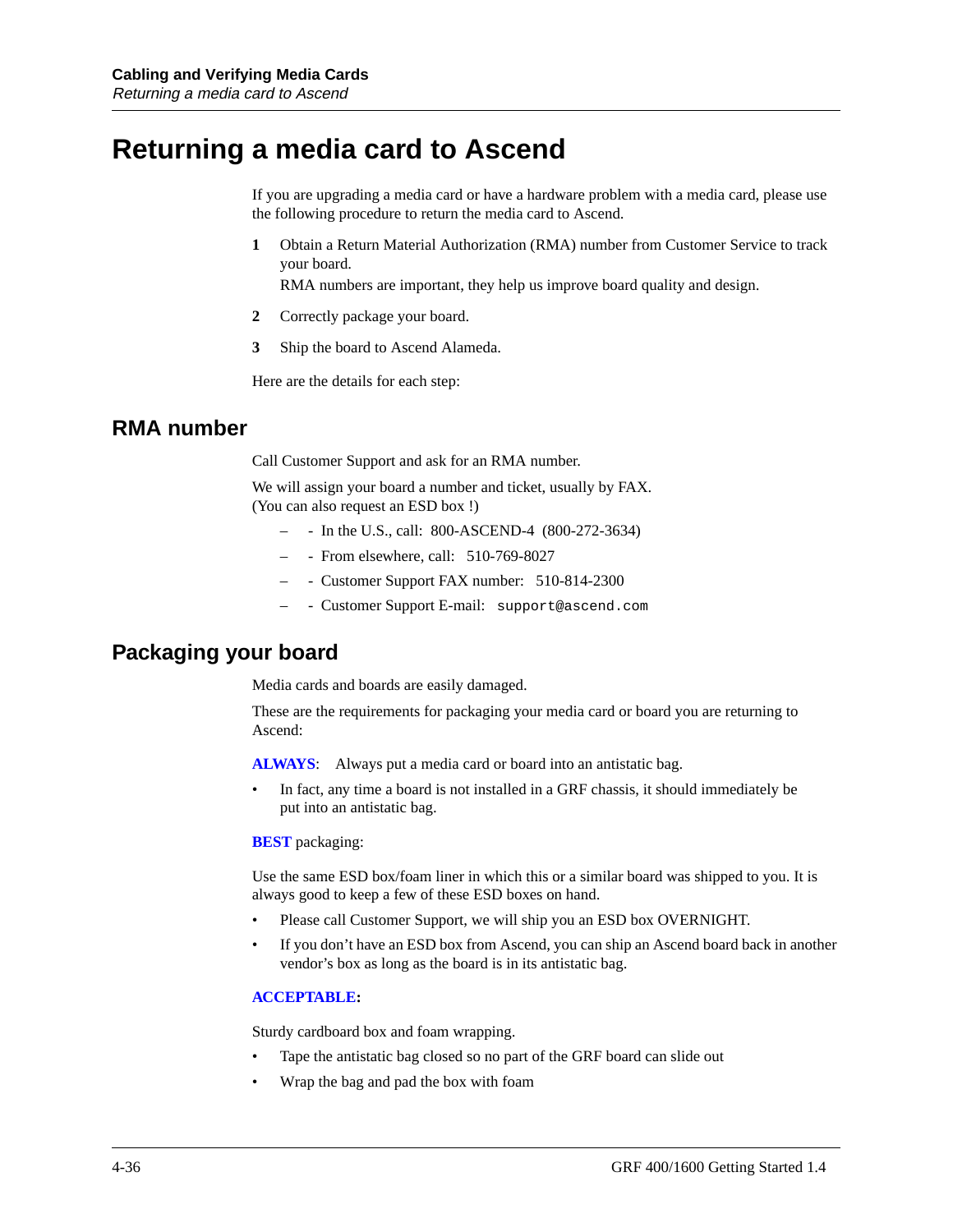#### • – **NEVER USE PAPER OR PEANUTS** –

tape the foam around the antistatic bag so the board doesn't slide between gaps.

• Use a heavy-duty cardboard box, tape securely shut.

### **Ship via FedEx**

Enclose the RMA number and ship via FedEx to:

Ascend Communications, Inc. RMA Department 1701 Harbor Parkway Alameda, CA 94502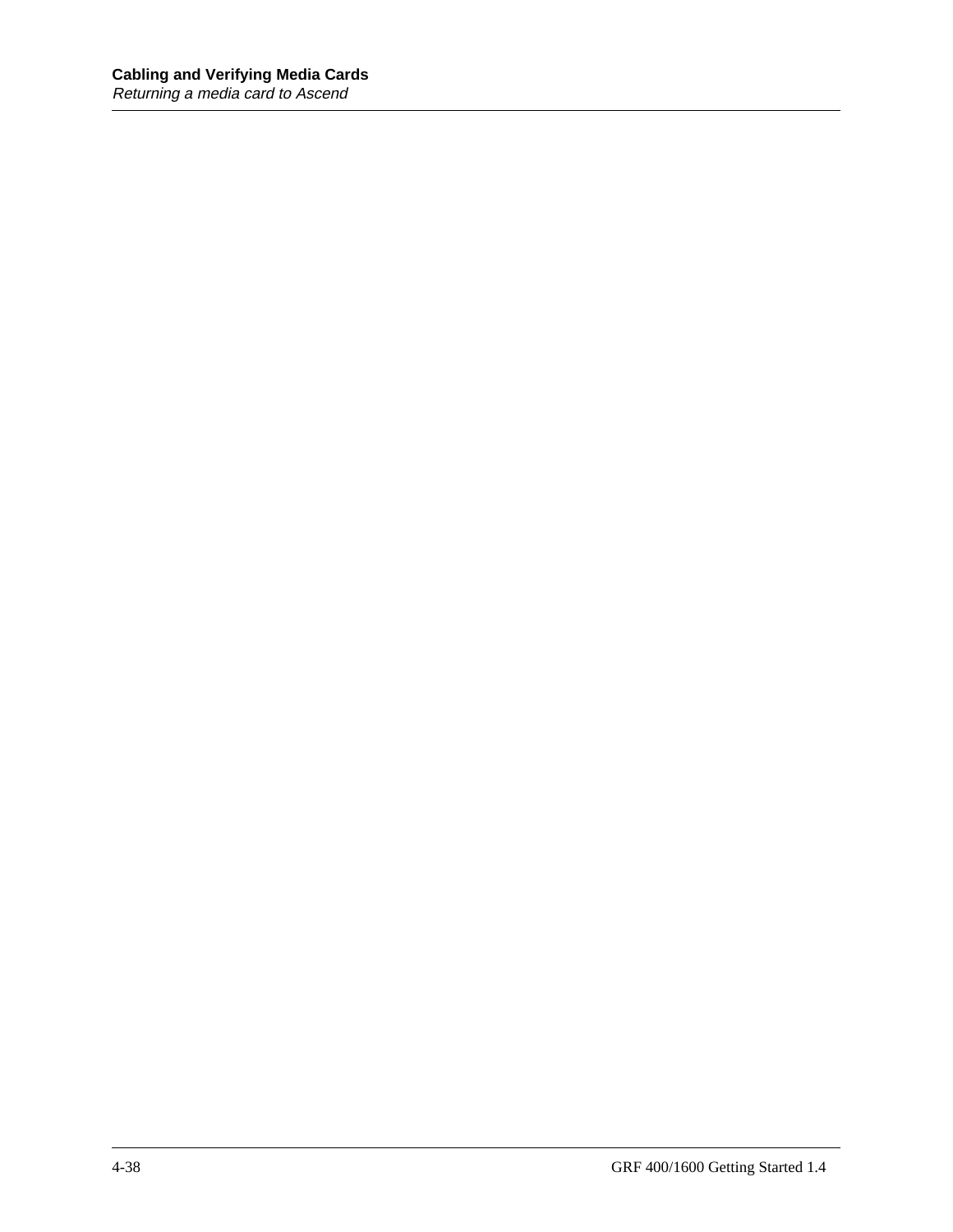# **5 GRF Management Tools**

This chapter covers these topics: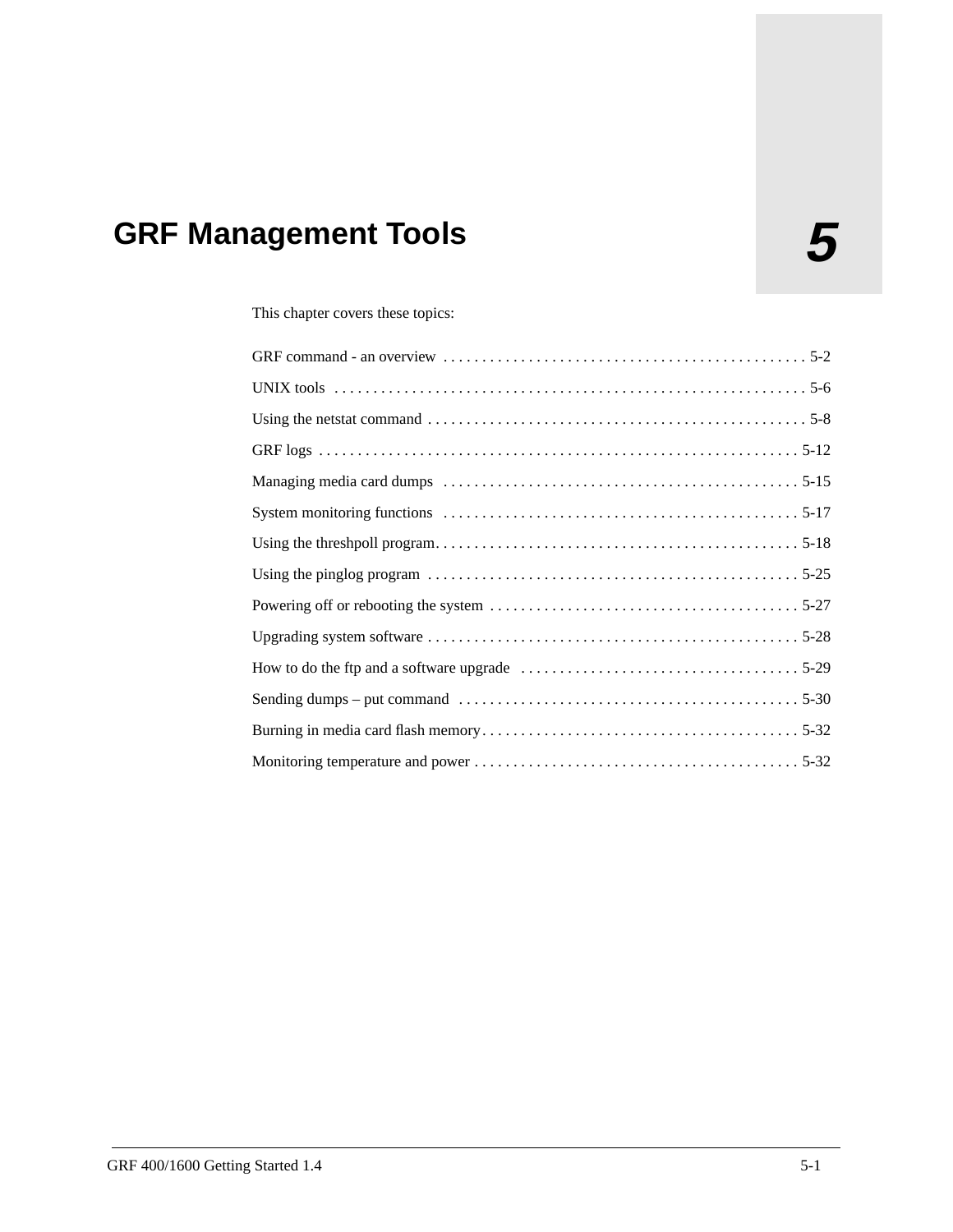### **GRF commands – an overview**

This section provides a brief overview of the GRF-specific commands. These are administrative and configuration commands, and most are prefixed with **gr**.

Control board commands manage memory and support multiple configuration versions. These include: **flashcmd**, **getver**, **grfins**, **grsite**, **grsnapshot**, **grwrite**, **mountf**, **setver**, **umountf**, and **vpurge.**

This diagram of the control board memory structure provides a reference point as you review the memory commands.



*Figure 5-1. GRF control board memory components*

Refer to the *GRF Reference Guide* for command syntax and examples. Man pages are available for most of these commands. An asterisk (\*) indicates a command used only on RMS node systems.

#### **flashcmd**

This GRF command mounts the specified flash device, executes a command (such as **write**, **read**, **ls**, **df**) on the device, and then unmounts the device. For example, to use the **df** command to determine device capacity, use **flashcmd df**.

#### **getver**

This GRF command tells you the version of the operating system that is currently running. It can also report which release version will be run the next time the system is booted. In this case, **getver** is used in conjunction with **setver**. The **setver** command specifies which release will be run at the next system boot.

#### **grarp**

**grarp** builds tables on media cards that map IP addresses to physical addresses. For HIPPI, the physical address is an I-field; for FDDI and 10/100Base-T, a 48-bit MAC address; and for ATM, an option is the VPI/VCI value.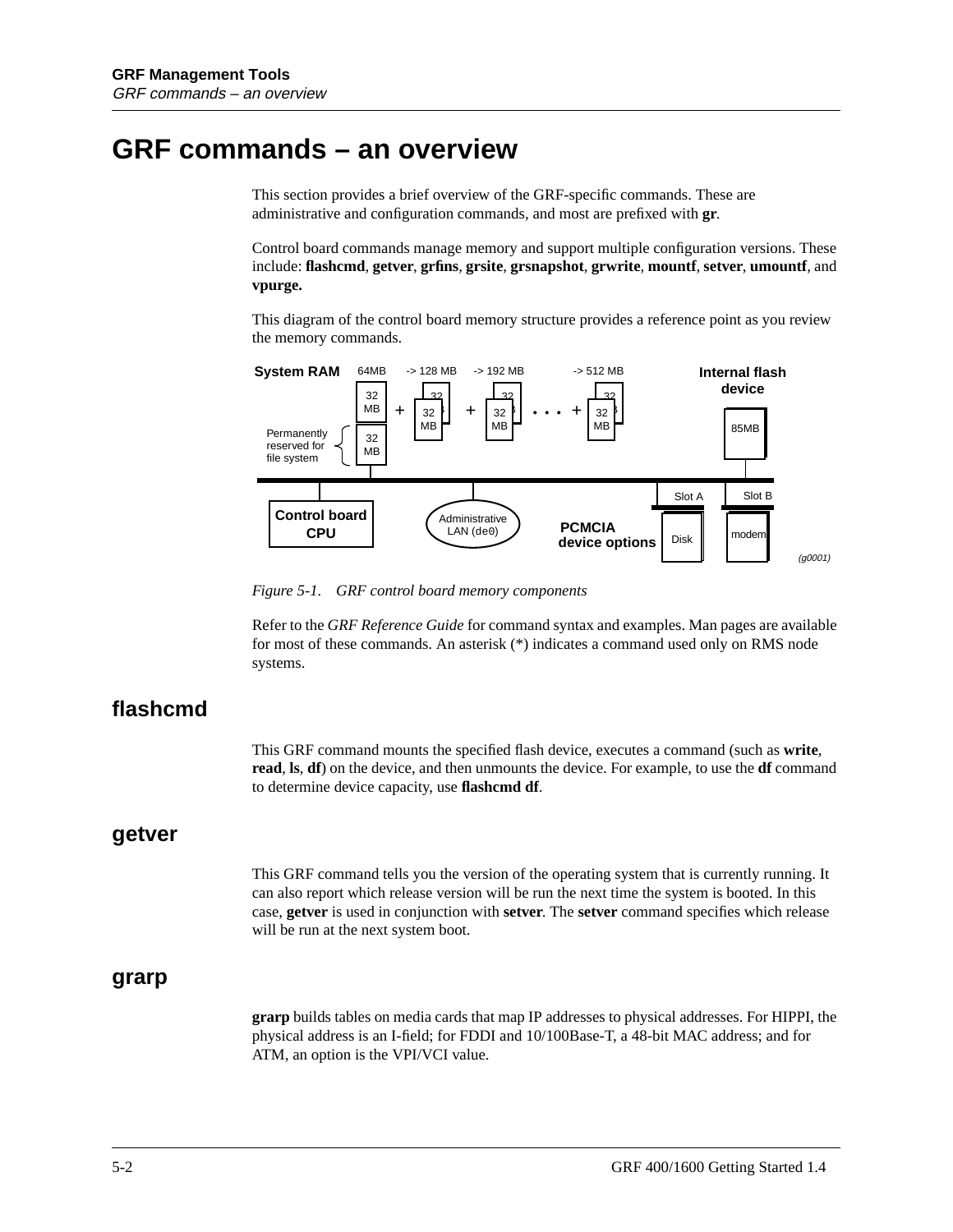| *grc       |                                                                                                                                                                                                                                                                       |
|------------|-----------------------------------------------------------------------------------------------------------------------------------------------------------------------------------------------------------------------------------------------------------------------|
|            | On GRF and GR-II systems using an RMS node, the grc script archives media configuration<br>files and certain internal OS configuration files such as /etc/passwd. This command is<br>replaced on the new GRF control board by grsnapshot.                             |
| grcard     |                                                                                                                                                                                                                                                                       |
|            | This command displays slot number, media type, and current operating status of the installed<br>media cards.                                                                                                                                                          |
| grfddi     |                                                                                                                                                                                                                                                                       |
|            | This command is a utility for setting dual and single attachment connections for FDDI media<br>card interfaces.                                                                                                                                                       |
| grfins     |                                                                                                                                                                                                                                                                       |
|            | This command is used instead of grinstall on the GRF 400 and GRF 1600. grins installs a<br>release onto the flash device. In the process, it installs all the new files and converts the system<br>configuration files as required. Rebooting moves the image to RAM. |
| *grinstall |                                                                                                                                                                                                                                                                       |
|            | On GRF and GR-II systems using an RMS node, grinstall installs the specified version of the<br>operating software. This command is replaced by the grfins command on the GRF 400 and<br>GRF 1600.                                                                     |
| grlamap    |                                                                                                                                                                                                                                                                       |
|            | This command builds a table that sets logical addresses to slot number mappings for HIPPI-SC<br>(switch mode) addressing.                                                                                                                                             |
| grreset    |                                                                                                                                                                                                                                                                       |
|            | This command resets one or more specified media cards. Options can direct that memory be<br>dumped when the media card comes back up (grreset -D) or that the media card be held in<br>reset.                                                                         |
| grrmb      |                                                                                                                                                                                                                                                                       |
|            | This command enables you to use the GRF maintenance command set (see below).                                                                                                                                                                                          |
|            | When grrmb is entered, the screen prompt changes to:<br>GR ##>                                                                                                                                                                                                        |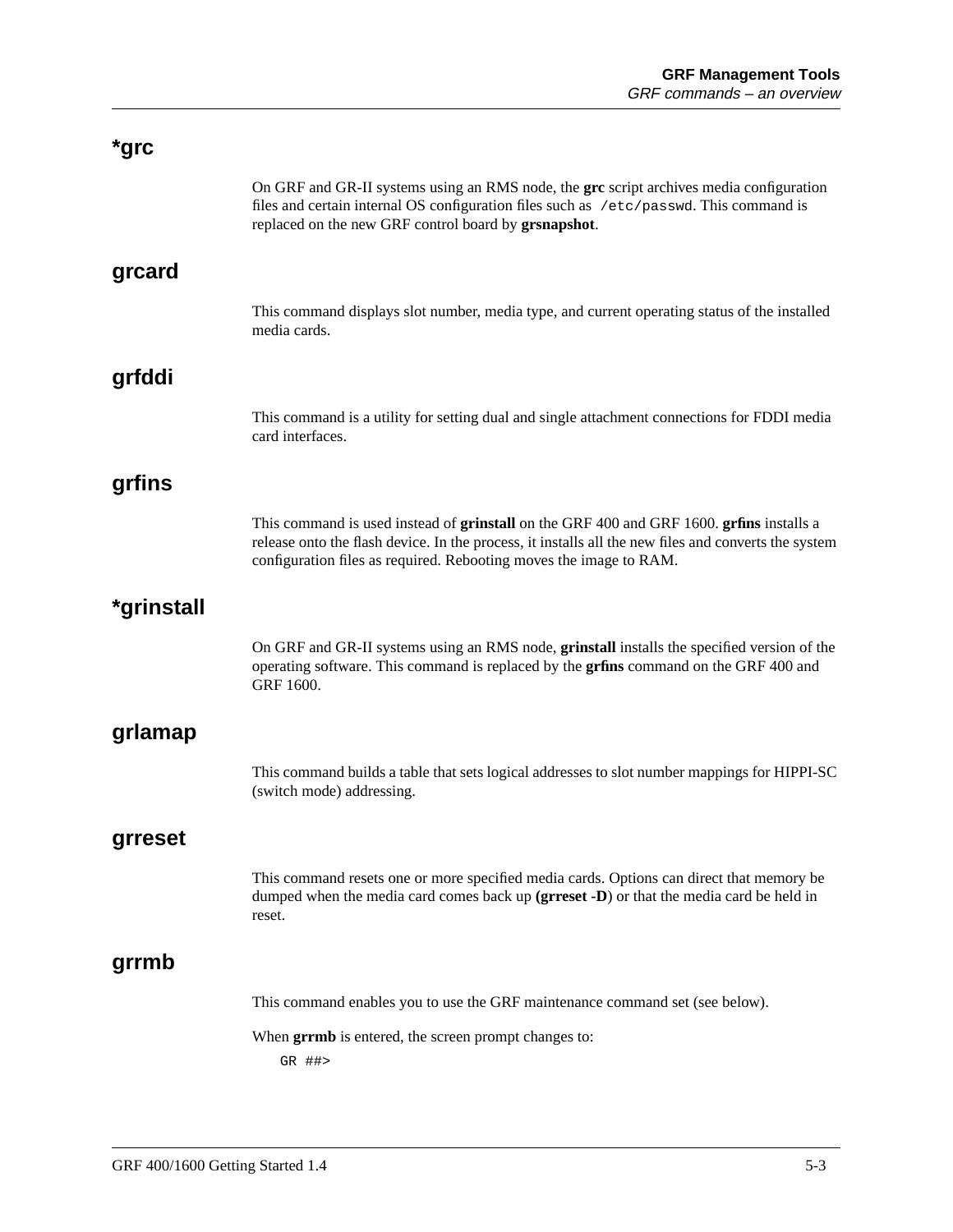where ## is the number of a chassis slot. The default is 66, specifying that the command will act on slot 66, the control board.

#### **grrmb maintenance commands**

A set of maintenance commands developed for the GRF control board is also available. Some of these have been replaced, however, older commands may still be helpful on occasion. Refer to the *GRF Reference Guide* for detailed descriptions of maintenance commands.

**grrmb** commands require a GR ##> screen prompt to execute on the control board. The GR ##> prompt is obtained by executing the **grrmb** command.

**grrmb** commands include:

| $\boldsymbol{?}$    | - lists <b>grrmb</b> command set                                                                                                                                                                                                                                         |
|---------------------|--------------------------------------------------------------------------------------------------------------------------------------------------------------------------------------------------------------------------------------------------------------------------|
| bignore             | displays broadcast ignore status, on or off                                                                                                                                                                                                                              |
| fan                 | displays RPMs for the chassis fans                                                                                                                                                                                                                                       |
| maint <i>number</i> | these commands return media card statistics                                                                                                                                                                                                                              |
| power               | displays on/off status of GRF 1600 power supplies                                                                                                                                                                                                                        |
| port number         | - sets specific slot for $GR# \# >$ prompt                                                                                                                                                                                                                               |
| temp                | - returns internal temperature readings                                                                                                                                                                                                                                  |
|                     | This command adds the routes specified in the $/etc/grroute.comf$ configuration file. This<br>file maintains the set of static routes to remote nodes. If you are running GateD, do not use<br>grroute, you must use the GateD Static Statement to create static routes. |
|                     |                                                                                                                                                                                                                                                                          |
|                     | This command displays an individual media card's route table.                                                                                                                                                                                                            |

loaded onto RAM. A special file could be a single binary image for a type of media card to be used for debug or testing, for example, an experimental version of the FDDI run-time file /var/portcards/fddi.run. **grsite** has options to add, delete, or list files in the current release, the next boot release, or an arbitrary release set.

#### **grstat**

**grroute**

**grrt**

**grsite**

This command returns Layer 2 and Layer 3media card statistics.

#### **grsnapshot**

This GRF command runs a script that can be specified to copy configuration files (or release images) to a target flash device under a new or the current version name. For example,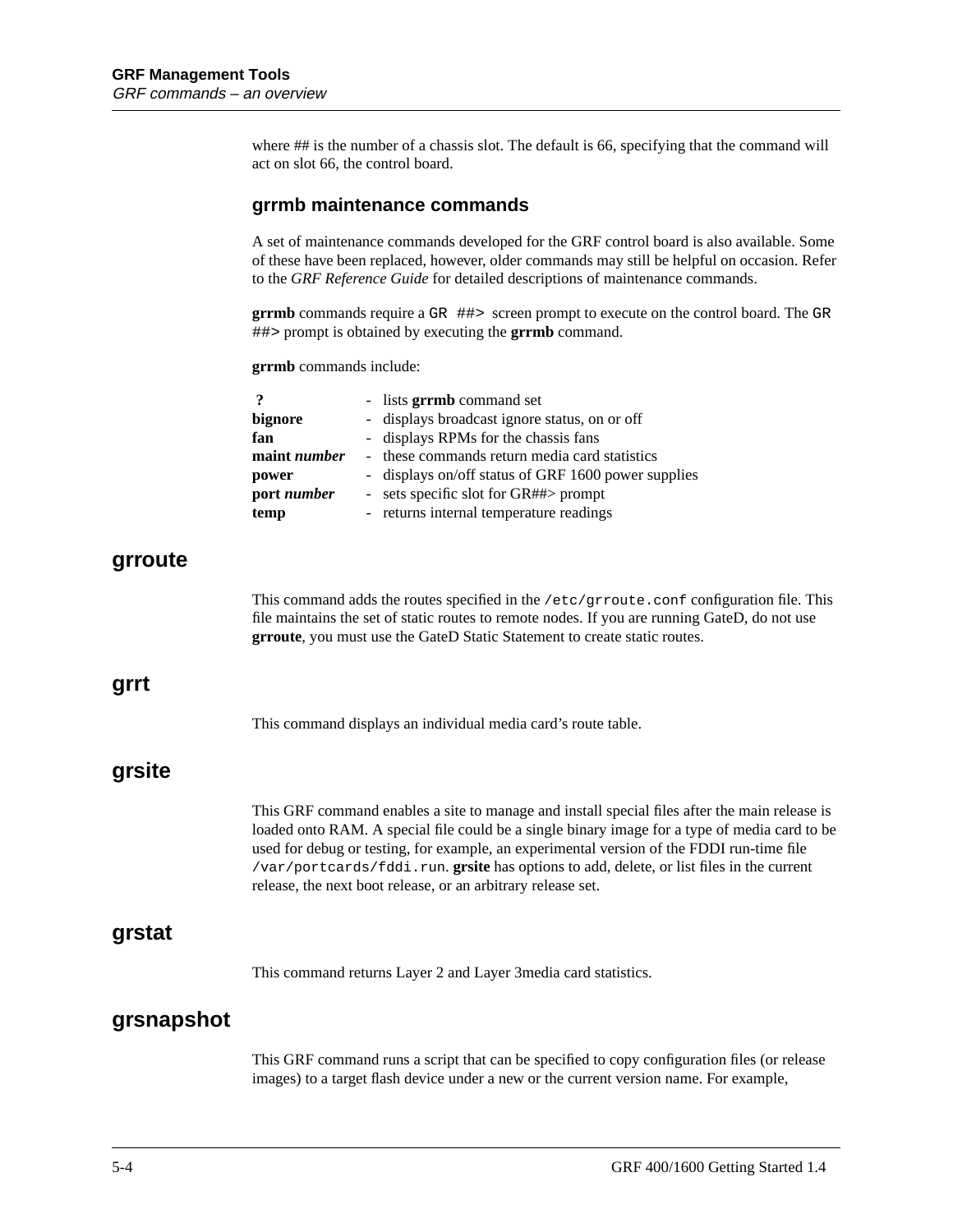**grsnapshot** can be set up to initialize an external (PCMCIA) flash device, copy the entire contents of the internal flash device to it, and rename the image as a backup.

On the GRF 400 and GRF 1600, **grsnapshot** replaces **grc**, the archival command used on the RMS node.

#### **grwrite**

The **grwrite** command is crucial on the GRF because it saves configuration changes made in the /etc directory to a flash device so the changes survive boots. By default, **grwrite** saves a copy of those files with a newer timestamp than the last boot.

#### **mountf**

This GRF command mounts any flash device so that the device looks like a file system to the operating system. The flash device is mapped as /flash into working RAM as part of the available file system. Mounting a flash device enables various processes to be applied to the device. A device is mounted as read only (default) or writable. See the **umountf** command.

#### **\*pwrfaild**

This command is used on GRF and GR-II systems using an RMS node but is not needed on the GRF 400 or GRF 1600. **pwrfaild** is the power failure monitoring daemon. It responds to power failure signals sent by a UPS connected to the RMS node, and initiates a clean shutdown of the router manager system.

#### **setver**

This GRF command specifies the software version that will load during the next system reboot. The general form of the command is setver release name. When **setver** executes, it verifies that the specified  $release\_name$  can actually be loaded by checking to see that the appropriate release files, startup scripts, and configuration entities are in place. You see a message if these release components are incomplete. See also **getver**.

#### **umountf**

This GRF command unmounts a flash device previously mounted by the **mountf** command. See also **mountf**.

#### **vpurge**

This GRF command removes a specified release or configuration version from a specified flash device.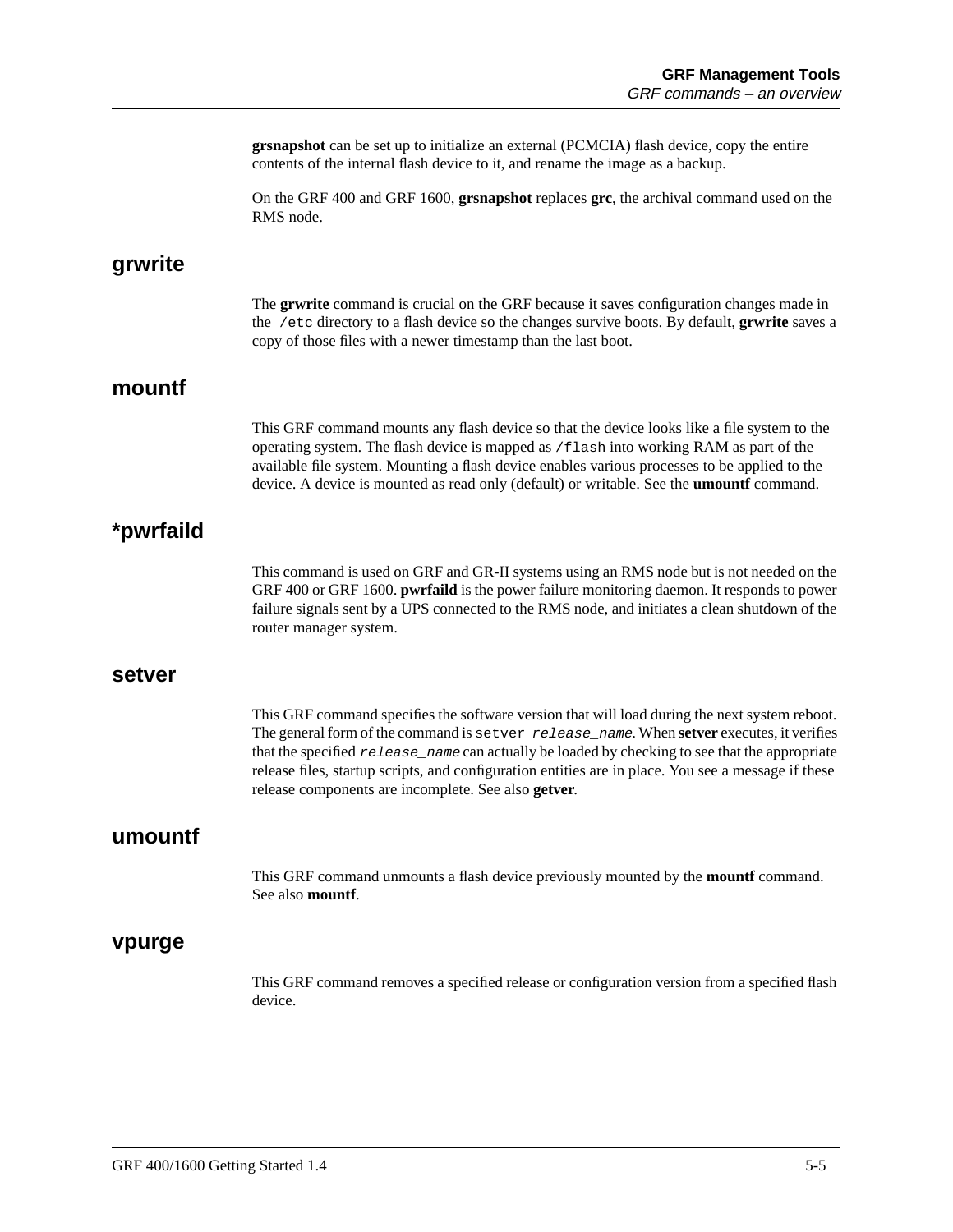### **UNIX tools**

The system provides standard UNIX debugging tools for monitoring and debugging. Please access a UNIX system for standard UNIX man pages. GRF-specific command man pages are available.

#### **ping**

This standard tool generates and receives ICMP/IP echo request and reply messages. It is used to test connectivity to a specific interface or host.

When **ping** is directed from the kernel out to a system external to the GRF, the command behaves in the standard manner. When **ping** is directed from the kernel to one of the router's interface addresses, the echo request is sent to the appropriate media card and the status of the network interconnection is checked.

When **ping** is directed from an external system to any GRF address, the echo request is sent to the appropriate media card and the status of the network interconnection is checked.

Refer to the *GRF Reference Guide* for **ping** examples.

#### **route**

Static routing can be configured by using either the UNIX **route** command or the GRF **grroute** command. Routing is the primary function of a router that allows IP traffic from one network to reach another network. The GRF supports both static and dynamic IP routing.

The UNIX **route** command can be used to manually add or delete routes. When **route** is used, no media card or system reset is needed to install the new routes, the new routes are updated in the kernel and downloaded into each media card automatically.

The GRF **grrt** command can also be used to examine the routing table on a specific media card but it is not recommended for routing table configuration because it does not ensure that routing tables are synchronized among the various media cards.

Static routes can also be set by editing the /etc/grroute.conf configuration file. Changes made via this configuration file do not take effect until the affected media card is reset or the GRF system is reset.

IP dynamic routing can be configured by editing the /etc/gated.conf configuration file and running the **gated** daemon in the Ascend router. GateD implements complex routing protocols. Please refer to the *GRF Reference Guide* and the *GRF Configuration Guide* for information about using GateD on the GRF.

**Note:** If you plan to run GateD, set up your static routes in /etc/gated.conf by using the Static statement. If you add routes using the **route** command when GateD is active, those routes are not maintained and are removed by GateD.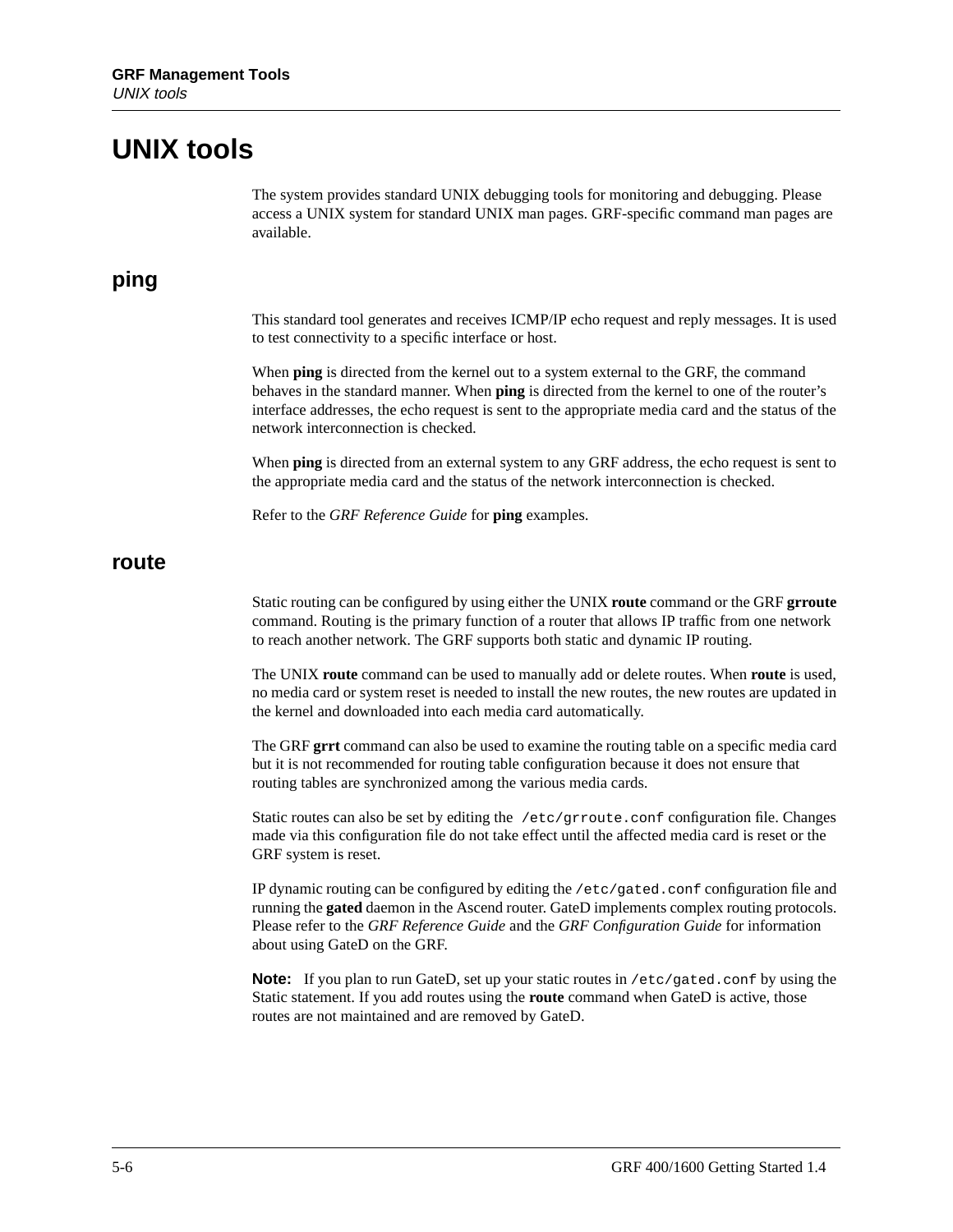#### **tcpdump**

This standard UNIX media examination tool is modified for use with media card protocols. **tcpdump** also works on the router's Ethernet LAN interface located on the GRF control board (de0), and the communications bus (**rmb0**).

**tcpdump** prints out all packet headers or a specified type of header transmitting on the target network. Note that **tcpdump** can interfere with network operations and performance.

When using a **tcpdump** on a router interface, local pings are reported as two ICMP requests instead of a request-response pair. This is an artifact resulting from the way in which filtering and local ping sequencing is handled on the media cards. No other effects on packet filtering or other operations of **tcpdump** have been observed as a result of this artifact.

#### **traceroute**

This standard command prints the route that packets must take to a destination network host. **traceroute** uses the ICMP/IP parameters time-to-live and time-exceeded to trace a route between two IP entities and provide IP destination statistics. **traceroute** is available from the CLI and the UNIX shell.

You can use the **traceroute** command to determine if packets from an external host are actually being routed through the GRF to get to the target destination address.

#### **ifconfig**

**ifconfig** is used to assign an address to a logical GRF interface and/or to configure interface parameters. The command has been modified for use in the GRF.

One modification includes the use of three special interface names, **-a**, **-ad** and **-au**. The names are reserved and specify a group of logical system interfaces. When one of these interface names is used, the commands following it apply to the specified group:

- **a** applies the command(s) to all interfaces in the system
- **ad** applies the command(s) to all interfaces marked "down"
- **au** applies the command(s) to all interfaces marked "up"

You can also configure GRF interfaces by editing the grifconfig.conf file. Information in grifconfig.conf is eventually turned into **ifconfig** commands.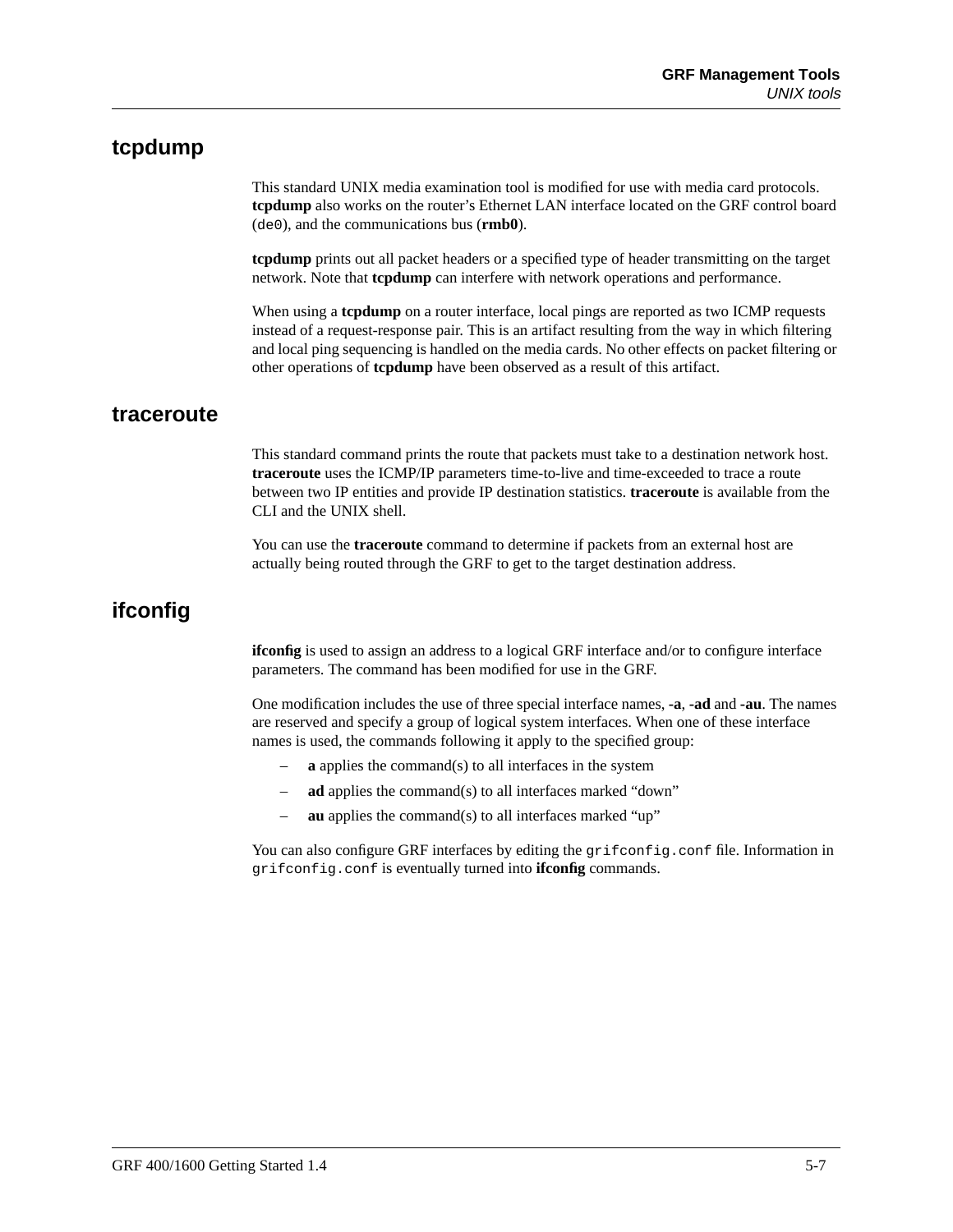### **Using the netstat command**

# netstat -rn

The UNIX **netstat** command reports status and information about media card physical interfaces. **netstat** is available from the CLI and the UNIX shell.

- **netstat -r -s** prints routing statistics
- **netstat -i -n** shows all configured interfaces
- **netstat -a -n** prints a list of all active connections
- **netstat g -n** prints the multicast route table
- **netstat -r -n** prints the current table of installed routes

In the output from **netstat -r -n**, the  $\Rightarrow$  symbol next to a route means it is a duplicate key, but with a different netmask.

– **netstat -s** prints comprehensive statistics for protocols, including: IP, ICMP, TCP, and UDP, and GRIT, GRIEF, and GRID for GRF entities.

Refer to the man page for a complete list of **netstat** options. Examples of **netstat** usage follow.

#### **netstat -r -n**

Use this **netstat** command to determine that a media card has the correct routing table entries. **netstat -rn** shows current routing tables, **-n** prints out numeric IP addresses:

| Routing tables                     |                  |            |              |          |                |
|------------------------------------|------------------|------------|--------------|----------|----------------|
| Internet:                          |                  |            |              |          |                |
| Destination                        | Gateway          | Flags      | Refs         | Use      | Interface      |
| 192.168.20                         | 192.168.20.11    | U          | $\Omega$     | $\Omega$ | qf010          |
| 198.174.11                         | link#1           | UC         | $\Omega$     | $\Omega$ | de0            |
| 198.174.11.2                       | 8:0:20:1b:24:02  | <b>UHL</b> | 0            | 3        | de0            |
| 198.174.11.38                      | 8:0:7:bc:d:b1    | <b>UHL</b> | 2            | 83       | de0            |
| 198.174.11.155 8:0:20:78:9c:60     |                  | <b>UHL</b> | $\mathbf{1}$ | 255      | de0            |
| 198.174.11.156                     | 8:0:20:7a:e0:63  | <b>UHL</b> | $\mathbf{1}$ | 1673     | de0            |
| $198.174.11.239$ $8:0:20:74:1a:a8$ |                  | <b>UHL</b> | 16           | 5640     | de0            |
| 198.174.11.249                     | 0: c0:80:b:30:53 | UHL        | 4            | 170      | 1 <sub>0</sub> |
| 198.174.11.250                     | 0:60:2f:3:45:42  | <b>UHL</b> | $\Omega$     | $\Omega$ | de0            |
| 204.221.156                        | 204.221.156.33   | U          | $\mathbf 0$  | $\Omega$ | qh030          |
| 222.222.90/26                      | 222.222.90.3     | U          | 0            | $\Omega$ | qa020          |
| 222.222.90.64/26 222.222.90.67     |                  | U          | 0            | 0        | ga0280         |
| 222.222.91/26                      | 222.222.91.3     | U          | 0            | 0        | qa021          |
| 222.222.91.64/26 222.222.91.67     |                  | U          | $\mathbf 0$  | 0        | qa022          |
| 222.222.92/26                      | 222.222.92.3     | U          | $\Omega$     | $\Omega$ | qa $023$       |
| 222.222.92.64/26 222.222.92.67     |                  | U          | 0            | $\Omega$ | qa024          |
| 224/8                              | link#1           | UC         | 0            | 0        | de0            |
| #                                  |                  |            |              |          |                |

In the **netstat -rn** output, you will see the routing entries for the media cards installed in the router. In the example above there are three cards, a FDDI card in slot 1, a HIPPI card in slot 3, and an ATM card in slot 2. Media cards are identified by their Interface names having the form gt0y0 where y is the number of the chassis slot in which a specific card is installed. For more information on the logical interface naming convention, refer to the *GRF Configuration Guide*.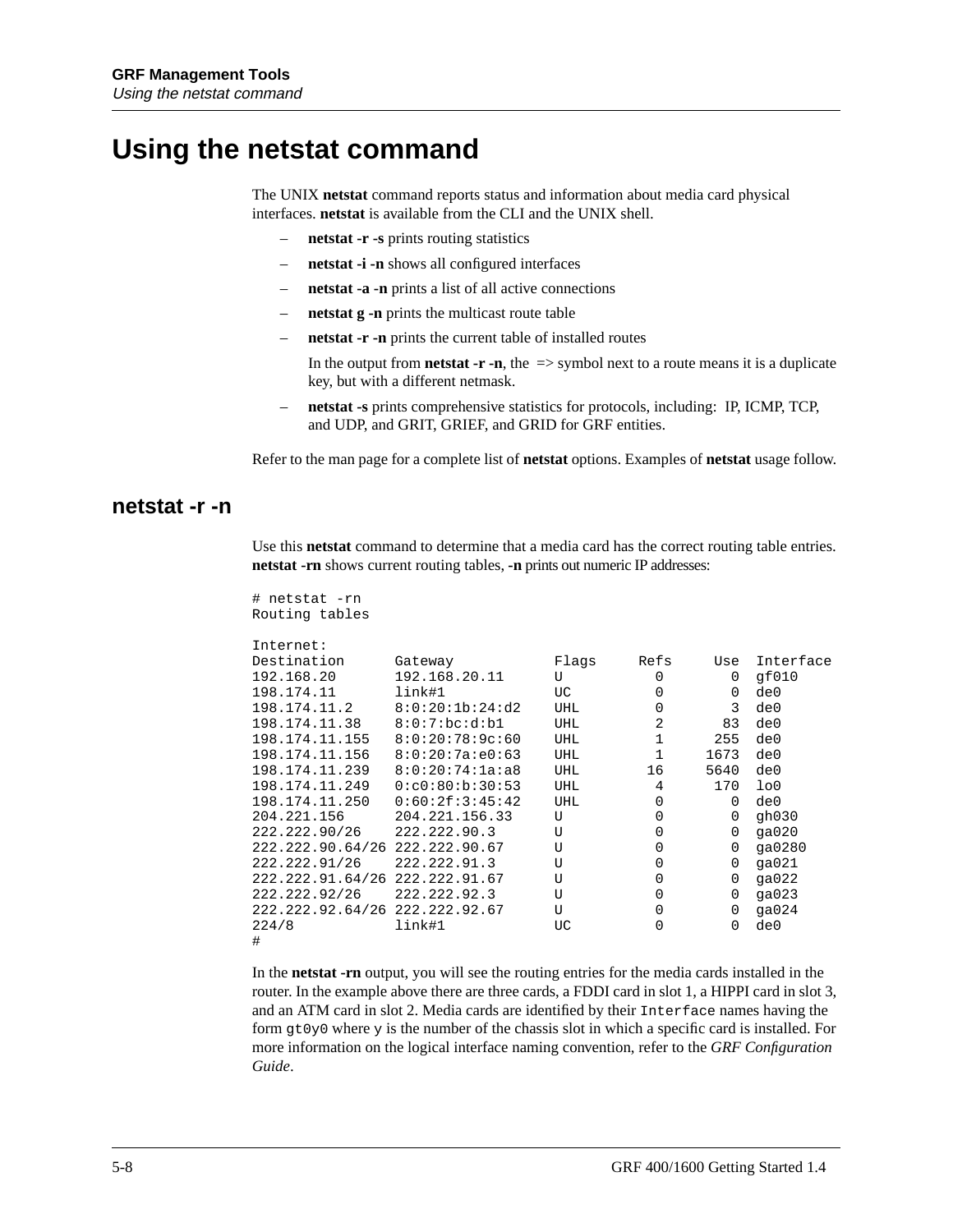Each Interface in the **netstat -rn** output should correspond to at least one route that specifies the reachable network in the Destination column.

#### **netstat -r -s**

Using both the **-r** and **-s** options, **netstat** prints routing statistics:

```
% netstat -r -s
routing:
 0 bad routing redirects
 0 dynamically created routes
 0 new gateways due to redirects
        44 destinations found unreachable
        0 uses of a wildcard route
```
#### **netstat -i -n**

Here is an example of output from **netstat -i -n** listed by media card interface name:

| # netstat -i -n |      |                         |                                  |             |             |             |             |             |
|-----------------|------|-------------------------|----------------------------------|-------------|-------------|-------------|-------------|-------------|
| Name            | Mtu  | Network                 | Address                          | Ipkts Ierrs |             | Opkts Oerrs |             | Coll        |
| de0             | 1500 | <link1></link1>         | 00: c0:80:0b:30:53               | 492665      | 0           | 8099        | $\mathbf 0$ | 2584        |
| de0             | 1500 | 198.174.11              | 198.174.11.249                   | 492665      | 0           | 8099        | $\mathbf 0$ | 2584        |
| rmb0            | 596  | <link2></link2>         | 00:00:00:00:00:00                | 130022      | 0           | 129726      | 0           | 0           |
| rmb0            | 596  | $<$ GRIT>               | 0:0x40:0                         | 130022      | 0           | 129726      | 0           | 0           |
| 1 <sub>0</sub>  | 1536 | <link3></link3>         |                                  | 496         | 0           | 496         | 0           | $\mathsf 0$ |
| 1 <sub>0</sub>  | 1536 | $<$ GRIT>               | 0:0x48:0                         | 496         | 0           | 496         | $\mathbf 0$ | 0           |
| g1000*          | 1524 | <link4></link4>         |                                  | 0           | 0           | 0           | 0           | 0           |
| gf010           | 4352 | <link5></link5>         | 00: c0:80:00:55: d1              | 0           | 0           | $\mathsf 0$ | $\mathsf 0$ | $\mathsf 0$ |
| gf010           | 4352 | 192.168.20              | 192.168.20.11                    | 0           | $\mathsf 0$ | 0           | $\mathbf 0$ | $\mathsf 0$ |
| $qf011*$        | 4352 | <link6></link6>         | 00: c0:80:00:55: d2              | 0           | $\mathbf 0$ | $\mathbf 0$ | 0           | $\mathbf 0$ |
| gf012*          | 4352 | <link7></link7>         | 00: c0:80:00:55: d3              | 0           | $\mathsf 0$ | $\mathbf 0$ | 0           | $\mathbf 0$ |
| $qf013*$        | 4352 | <link8></link8>         | 00: c0:80:00:55: d4              | 0           | 0           | 0           | 0           | $\mathsf 0$ |
| qa020           | 9180 | $<$ lin $k10$ >         |                                  | 0           | 0           | 0           | 0           | $\mathsf 0$ |
| ga020           | 9180 | 222.222.90/             | 222.222.90.3                     | $\mathbf 0$ | $\mathbf 0$ | 0           | $\mathbf 0$ | $\mathbf 0$ |
| ga021           | 9180 | $<$ lin $k11$ >         |                                  | 0           | 0           | 0           | $\mathsf 0$ | $\mathsf 0$ |
| qa021           | 9180 | 222.222.91/             | 222.222.91.3                     | 0           | 0           | 0           | 0           | $\mathbf 0$ |
| ga022           | 9180 | <link13></link13>       |                                  | $\mathbf 0$ | $\mathbf 0$ | $\mathbf 0$ | 0           | $\mathsf 0$ |
| ga022           | 9180 | 222.222.91.             | 222.222.91.67                    | $\mathbf 0$ | $\mathbf 0$ | 0           | $\mathbf 0$ | $\mathbf 0$ |
| ga023           | 9180 | $<$ lin $k14>$          |                                  | 0           | 0           | 0           | 0           | 0           |
| ga023           | 9180 | 222.222.92/             | 222.222.92.3                     | $\mathbf 0$ | $\mathbf 0$ | 0           | 0           | $\mathsf 0$ |
| ga024           | 9180 | <link15></link15>       |                                  | $\mathbf 0$ | $\mathbf 0$ | $\mathbf 0$ | $\mathbf 0$ | $\mathsf 0$ |
| ga024           | 9180 | 222.222.92.             | 222.222.92.67                    | 0           | 0           | 0           | 0           | 0           |
| qa025*          | 9180 | <link16></link16>       |                                  | $\mathbf 0$ | $\mathsf 0$ | $\mathbf 0$ | $\mathbf 0$ | $\mathsf 0$ |
| ga026*          | 9180 | <link17></link17>       |                                  | $\mathbf 0$ | $\mathbf 0$ | $\mathbf 0$ | 0           | $\mathsf 0$ |
| ga027*          | 9180 | $<$ lin $k18$           |                                  | 0           | 0           | 0           | 0           | $\mathbf 0$ |
| ga028*          | 9180 | $<$ lin $k$ 19>         |                                  | 0           | $\mathsf 0$ | 0           | 0           | 0           |
| ga029*          | 9180 | <link20></link20>       |                                  | $\mathbf 0$ | $\mathbf 0$ | 0           | 0           | $\mathbf 0$ |
| $qa02a*$        | 9180 | $<$ lin $k21$ >         |                                  | $\mathbf 0$ | 0           | 0           | 0           | $\mathsf 0$ |
| ga02b*          | 9180 | $<$ lin $k22>$          |                                  | 0           | 0           | 0           | 0           | 0           |
| $ga02c*$        | 9180 | <link23></link23>       |                                  | 0           | $\mathsf 0$ | 0           | $\mathsf 0$ | 0           |
| $qa02d*$        | 9180 | <link24></link24>       |                                  | $\mathbf 0$ | 0           | 0           | $\mathbf 0$ | $\mathsf 0$ |
| ga02e*          | 9180 | <link25></link25>       |                                  | 0           | 0           | 0           | 0           | 0           |
| ga02f*          | 9180 | <link26></link26>       |                                  | 0           | $\mathbf 0$ | 0           | 0           | 0           |
| ga0210* 9180    |      | <link27></link27>       |                                  | $\mathbf 0$ | $\mathsf 0$ | 0           | $\mathsf 0$ | $\mathsf 0$ |
| qa0211* 9180    |      | $<$ lin $k28$           |                                  | 0           | 0           | 0           | 0           | $\mathsf 0$ |
| qa0212* 9180    |      | <link29></link29>       |                                  | 0           | 0           | 0           | 0           | 0           |
| ga0280          | 9180 | <link9></link9>         |                                  | 0           | $\mathsf 0$ | $\mathbf 0$ | 0           | 0           |
| ga0280          | 9180 |                         | 222.222.90. 222.222.90.67        | 0           | 0           | 0           | 0           | $\mathsf 0$ |
| qh030           |      | 65280 <link12></link12> |                                  | 0           | 0           | 0           | 0           | 0           |
| gh030           |      |                         | 65280 204.221.156 204.221.156.33 | $\Omega$    | $\mathbf 0$ | 0           | $\Omega$    | $\Omega$    |
| $\#$            |      |                         |                                  |             |             |             |             |             |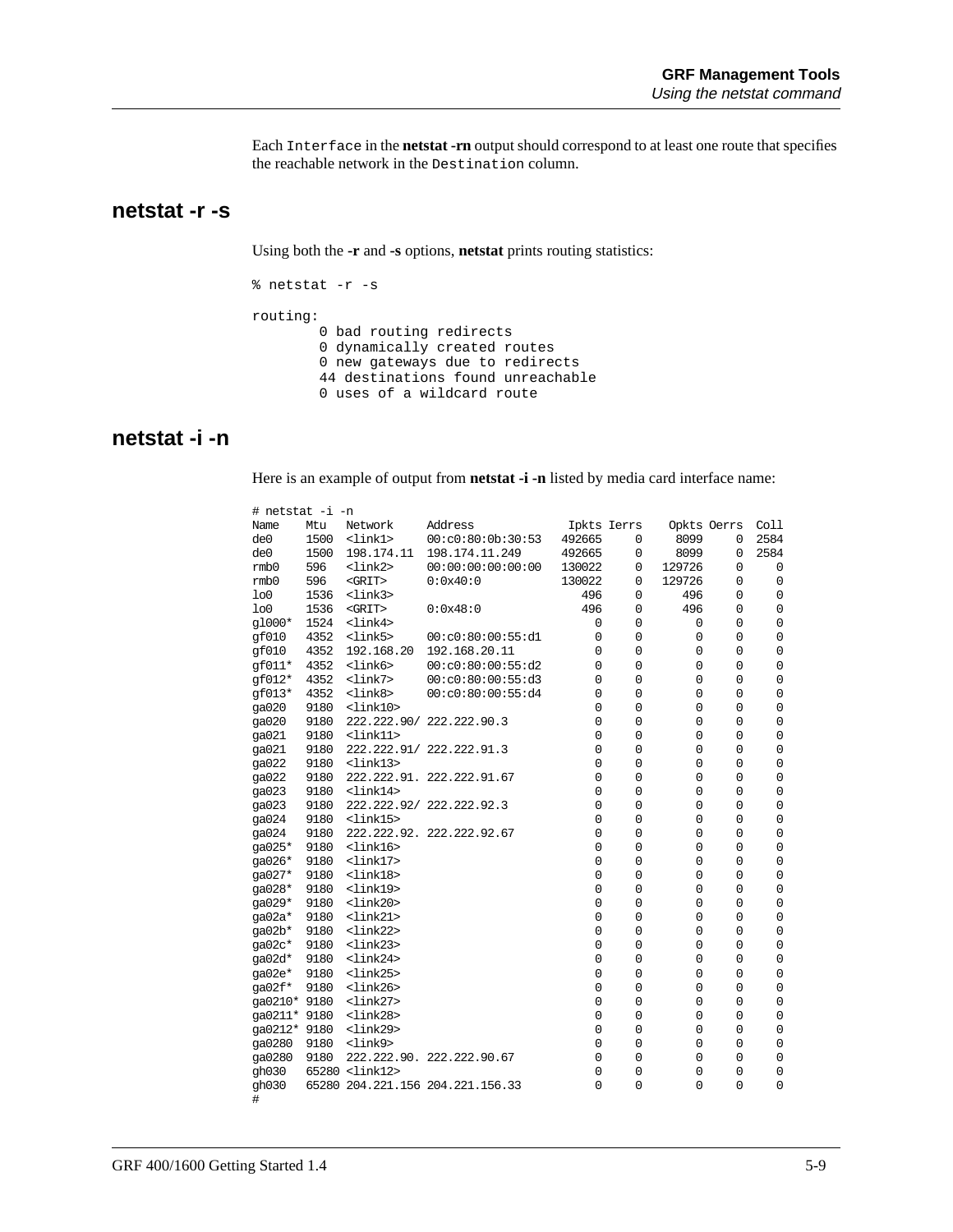#### **netstat -a -n**

Here is an excerpt from **netstat -a -n** showing active connections:

| # netstat -a -n                                 |                |             |             |                |          |                     |            |                 |                 |      |             |                     |   |                    |
|-------------------------------------------------|----------------|-------------|-------------|----------------|----------|---------------------|------------|-----------------|-----------------|------|-------------|---------------------|---|--------------------|
| Active Internet connections (including servers) |                |             |             |                |          |                     |            |                 |                 |      |             |                     |   |                    |
| Proto Recv-Q Send-Q Local Address               |                |             |             |                |          |                     |            | Foreign Address |                 |      |             |                     |   | (state)            |
| tcp                                             | 0              | $\Omega$    |             |                |          | 198.174.11.249.23   |            |                 |                 |      |             | 198.174.11.38.1073  |   | <b>ESTABLISHED</b> |
| tcp                                             | $\Omega$       | $\Omega$    |             |                |          | 198.174.11.249.199  |            |                 |                 |      |             | 198.174.11.249.1026 |   | <b>ESTABLISHED</b> |
| tcp                                             | 0              | 0           |             |                |          | 198.174.11.249.1026 |            |                 |                 |      |             | 198.174.11.249.199  |   | <b>ESTABLISHED</b> |
| tcp                                             | 0              | 0           |             | *.199          |          |                     |            | $*$ , $*$       |                 |      |             |                     |   | <b>LISTEN</b>      |
| tcp                                             | 0              | 0           |             |                |          | 198.174.11.249.199  |            |                 |                 |      |             | 198.174.11.249.1024 |   | <b>ESTABLISHED</b> |
| tcp                                             | 0              | 0           |             |                |          | 198.174.11.249.1024 |            |                 |                 |      |             | 198.174.11.249.199  |   | <b>ESTABLISHED</b> |
| tcp                                             | $\Omega$       | $\mathbf 0$ |             | $*$ , 23       |          |                     |            | $*$ , $*$       |                 |      |             |                     |   | <b>LISTEN</b>      |
| udp                                             | $\Omega$       | $\mathbf 0$ | $*$ , $*$   |                |          |                     |            | $*$ $*$         |                 |      |             |                     |   |                    |
| udp                                             | $\Omega$       | $\mathbf 0$ |             | $^{\star}.161$ |          |                     |            | $*$ , $*$       |                 |      |             |                     |   |                    |
| udp                                             | $\Omega$       | $\mathbf 0$ |             |                |          | 198.174.11.249.1056 |            |                 |                 |      |             | 198.174.11.239.2049 |   |                    |
| udp                                             | $\Omega$       | 0           |             |                |          | 198.174.11.249.1054 |            |                 |                 |      |             | 198.174.11.239.2049 |   |                    |
| udp                                             | 0              | 0           |             |                |          | 198.174.11.249.1046 |            |                 |                 |      |             | 198.174.11.239.2049 |   |                    |
| udp                                             | $\Omega$       | $\Omega$    |             |                |          | 198.174.11.249.1044 |            |                 |                 |      |             | 198.174.11.239.2049 |   |                    |
| udp                                             | 0              | $\Omega$    | $*$ , $*$   |                |          |                     |            | $*$ , $*$       |                 |      |             |                     |   |                    |
| Active GRIT connections (including servers)     |                |             |             |                |          |                     |            |                 |                 |      |             |                     |   |                    |
| Proto Recv-O Send-O Local Address               |                |             |             |                |          |                     |            |                 | Foreign Address |      |             |                     |   | $(\text{state})$   |
| grit                                            | 0              | $\mathbf 0$ |             | $*:25$         |          |                     |            | $* : *$         |                 |      |             |                     |   |                    |
| qrit                                            | 0              | 0           | $*$ : $*$   |                |          |                     |            | $* : *$         |                 |      |             |                     |   |                    |
| grit                                            | 0              | $\mathbf 0$ |             | $*:32$         |          |                     |            | $* : *$         |                 |      |             |                     |   |                    |
| qrit                                            | $\Omega$       | $\Omega$    | $* : *$     |                |          |                     |            | $* : *$         |                 |      |             |                     |   |                    |
| grit                                            | $\overline{0}$ | $\Omega$    |             | $*:27$         |          |                     |            | $* : *$         |                 |      |             |                     |   |                    |
| Active UNIX domain sockets                      |                |             |             |                |          |                     |            |                 |                 |      |             |                     |   |                    |
| Address                                         | Type           |             |             | Recv-Q Send-Q  |          | Inode               |            | Conn            |                 | Refs |             | Nextref Addr        |   |                    |
| f0d5ff80 dgram                                  |                |             | 0           |                | 0        |                     | 0 f0793b94 |                 |                 |      |             | 0 f0c4d694          |   |                    |
| f0cd4500 dgram                                  |                |             | 0           |                | 0        | 0                   | f0793b94   |                 |                 |      |             | 0 f0879494          |   |                    |
| f09eb200 stream                                 |                |             | 0           |                | 0        | $\mathbf 0$         |            | 0               |                 |      | $\mathbf 0$ | 0                   |   |                    |
| f0c22980 stream                                 |                |             | $\Omega$    |                | 0        | 0                   |            | $\Omega$        |                 |      | $\Omega$    | 0                   |   |                    |
| f0dc0f80 stream                                 |                |             | $\mathbf 0$ |                | $\Omega$ | 0                   |            | 0               |                 |      | $\Omega$    | $\Omega$            |   |                    |
| f0cd4e00 dgram                                  |                |             | $\Omega$    |                | 0        |                     | 0 f0793b94 |                 |                 |      | $\Omega$    | f0c8a414            |   |                    |
| f0cd4b00 dqram                                  |                |             | $\Omega$    |                | 0        | $\Omega$            | f0793b94   |                 |                 |      | $\Omega$    |                     | 0 |                    |
| #                                               |                |             |             |                |          |                     |            |                 |                 |      |             |                     |   |                    |

#### **netstat -s**

This excerpt from **netstat -s** shows the statistics reported for the IP protocol:

```
# netstat -s
ip:
         211338 total packets received
         0 bad header checksums
         0 with size smaller than minimum
         0 with data size < data length
         0 with header length < data size
         0 with data length < header length
         0 with bad options
         0 with incorrect version number
         29285 fragments received
         0 fragments dropped (dup or out of space)
         0 fragments dropped after timeout
         4885 packets reassembled ok
         171636 packets for this host
         2948 packets for unknown/unsupported protocol
         0 packets forwarded
```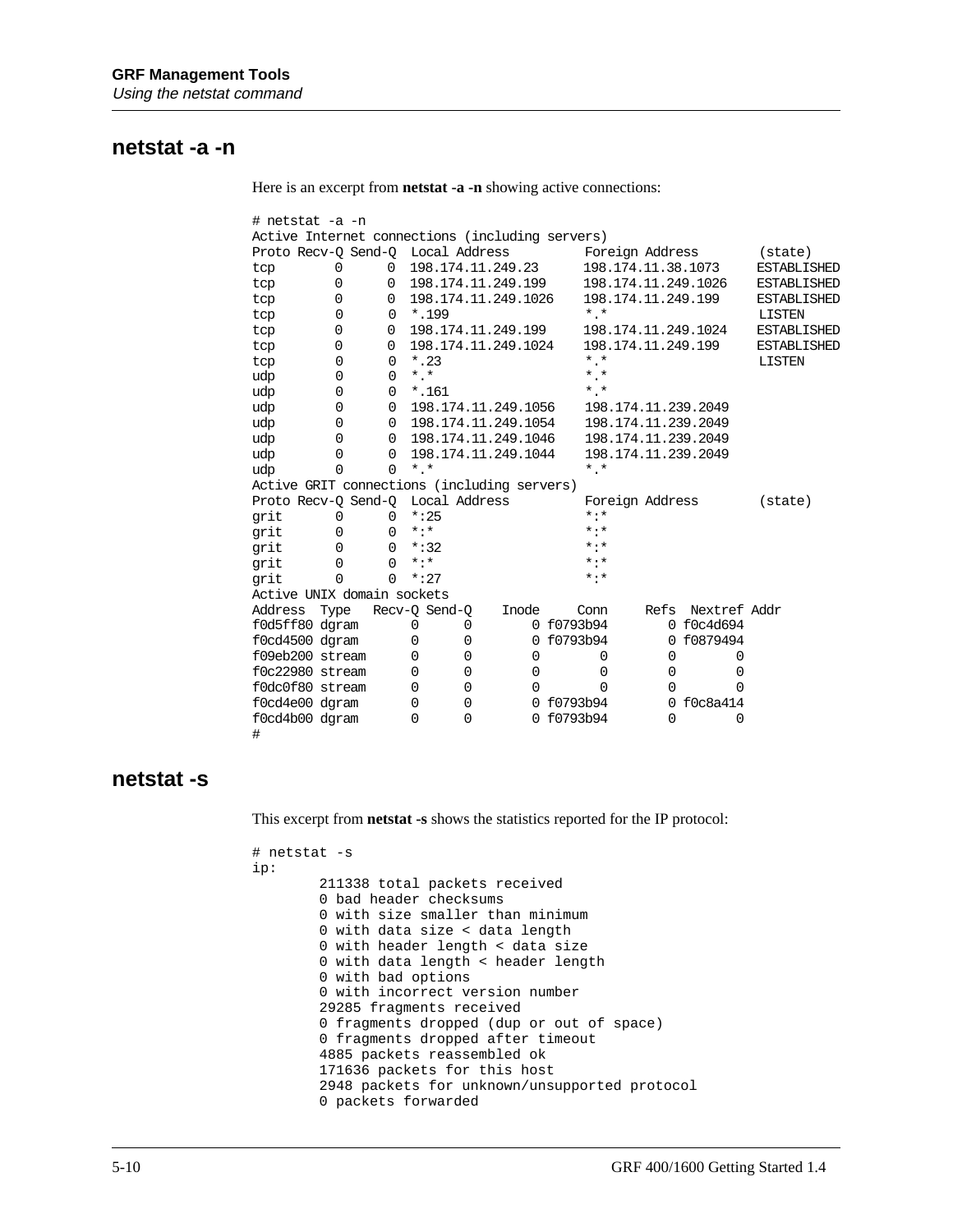12295 packets not forwardable 0 redirects sent 8049 packets sent from this host 0 packets sent with fabricated ip header 0 output packets dropped due to no bufs, etc. 0 output packets discarded due to no route 0 output datagrams fragmented 0 fragments created 0 datagrams that can't be fragmented

#### **netstat -g -n**

This excerpt from **netstat -g -n** shows a multicast forwarding information base (FIB):

|           | # netstat -q -n                             |                       |                   |          |                                                               |
|-----------|---------------------------------------------|-----------------------|-------------------|----------|---------------------------------------------------------------|
|           | Multicast Forwarding Cache                  |                       |                   |          |                                                               |
|           |                                             |                       |                   |          | Hash Origin-Subnet Mcastgroup # pkts In-Vif Out-Vifs/Forw-ttl |
| $4 \quad$ | 193.167.64.154 224.42.42.2 4004250336 65535 |                       |                   |          |                                                               |
| $5 -$     | 164.58.253.9 224.2.2.1 48m 65535            |                       |                   |          |                                                               |
| 16        | 128.223.156.117 224.2.231.173 1 0           |                       |                   |          |                                                               |
| 17        | 130.207.8.30                                | 224.2.2.2 1024m 65535 |                   |          |                                                               |
| 19        | 128.9.192.69 224.2.221.38 131k 65535        |                       |                   |          |                                                               |
| 22        | 128.9.192.69 224.2.134.250 0 65535          |                       |                   |          |                                                               |
| 27        | 204.123.13.69                               | 224.2.144.67          | 0 65535           |          |                                                               |
| 27        | $132.236.77.25$ $224.0.14.1$ $24$ 0         |                       |                   |          |                                                               |
| 30        | 204.123.13.69  224.2.204.67  0  65535       |                       |                   |          |                                                               |
| 35        | 128.9.112.151  239.140.173.5  90m           |                       |                   | 65535    |                                                               |
| $\bullet$ |                                             |                       |                   |          |                                                               |
| $\bullet$ |                                             |                       |                   |          |                                                               |
| $\bullet$ |                                             |                       |                   |          |                                                               |
| 229       | 139.184.163.8 224.2.172.238 0 65535         |                       |                   |          |                                                               |
| 238       | $128.9.160.45$ $239.140.173.3$              |                       | 1316m 65535       |          |                                                               |
| 242       | 171.69.56.76 224.2.191.234                  |                       | $0 \qquad \qquad$ | 65535    |                                                               |
| 243       | 192.188.104.97 224.2.172.238                |                       | 604m 65535        |          |                                                               |
| 245       | 139.88.39.110                               | 224.2.167.198         | 140k 65535        |          |                                                               |
| 245       | 205.226.8.183                               | 224.2.2.1             | $0 \qquad \qquad$ | 65535    |                                                               |
| 245       | 128.9.160.43 224.2.221.38                   |                       |                   | 0 65535  |                                                               |
| 245       | 164.58.253.9                                | 224.2.1.2             |                   | 0 65535  |                                                               |
| 247       | 131.243.73.36 224.2.195.166                 |                       | 53m               | 65535    |                                                               |
| 247       | 130.240.64.47 224.2.213.97                  |                       | 1                 | $\Omega$ |                                                               |
|           |                                             |                       |                   |          |                                                               |

Total no. of entries in cache: 94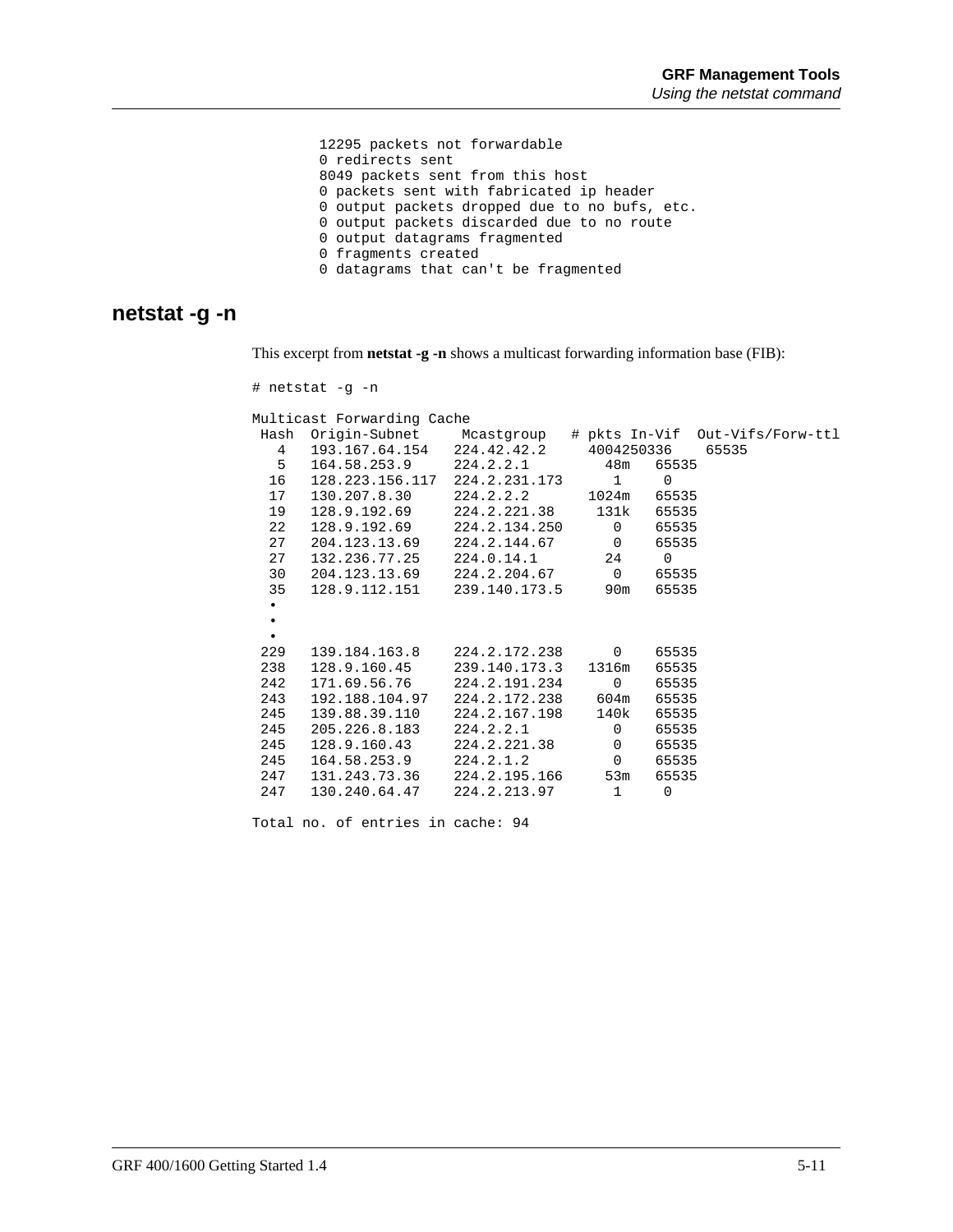## **GRF logs**

This section provides examples of logged information for the GRF and its media cards.

The GRF logs to a PCMCIA device or remote **syslog** server rather than to its own system memory. The procedure to configure the PCMCIA device is in Chapter 3. Logs are maintained in the directory /var/logs.

Three logs provide specific information useful for monitoring and debugging GRF operations. If you are working with Customer Support, these are the three logs they will need to see:

- /var/logs/gr.console
- /var/logs/messages
- /var/logs/gr.boot

The /var/logs directory contains other log files that collect low-level information useful primarily to system developers.

The gr.console log is the most useful log. It contains status and events for the GRF system and all media cards. When a media card resets, many events of the resetting are reported, including initializing, loading run-time code, requesting and reading configuration parameters, and so on. At the end, you see a message that indicates the cause of the reset.

The messages log contains system-related events connected usually with the management software (also referred to as RMS, Router Management System) and the operating system kernel.

The gr. boot log contains events reported during system and media card boot. These can be helpful if a card has problems booting and coming up.

#### **Accessing a log file**

Change directories to /log and use the **more** command to display the contents of a specific log file. To access the **grconsole** log, use this sequence of commands:

# cd /var # cd log # more gr.console

Here are sample logs from the machine "box1.ascend.com".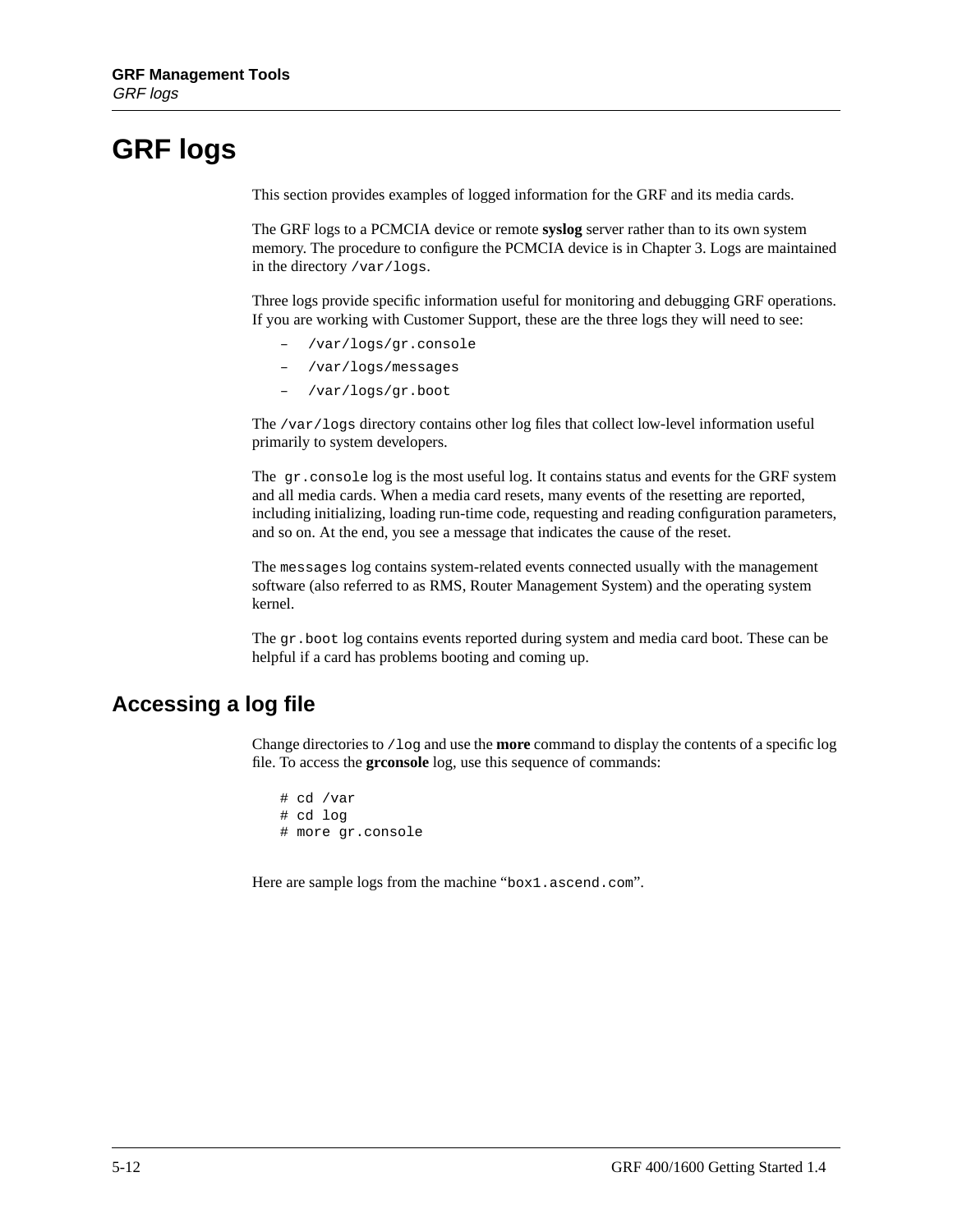#### **Sample gr.console log**

The gr.console log contains messages issued by the media cards and the control board. They include run-time errors, diagnostic information, and information about the operational status of each media card.

Here is a sample log from the SP Switch Router with host name tester.site.com.

```
# more gr.console
Apr 12 05:18:10 box1 gritd: from 0:0x5:0: dst=0:0x40:16, src=0:0x5:0, type=GRID
: hwtype=FDDI_V2 cmd=MSGP 'arp info (8:0:69:4:4a:a0) overwritten for 192.168.4.
137 by 8:0:69:4:4c:e6\r\n'
Apr 12 05:18:30 box1 gritd: from 0:0x7:0: dst=0:0x40:16, src=0:0x7:0, type=GRID
: hwtype=ATM_OC3_V2 cmd=MSGP '[RX] sending last GRID rsp 62270\r\n'
Apr 12 05:19:44 box1 gritd: from 0:0x2:0: dst=0:0x40:16, src=0:0x2:0, type=GRID
: hwtype=ATM_OC3_V2 cmd=MSGP 'sending last GRID rsp 13632\r\n'
Apr 12 05:22:11 box1 gritd: from 0:0x9:0: dst=0:0x40:16, src=0:0x9:0, type=GRID
: hwtype=SONET_V1 cmd=MSGP '[RX] sending last GRID rsp 43328\r\n'
Apr 12 05:28:10 box1 gritd: from 0:0x5:0: dst=0:0x40:16, src=0:0x5:0, type=GRID
: hwtype=FDDI_V2 cmd=MSGP 'arp info (8:0:69:4:4c:e6) overwritten for 192.168.4.
137 by 8:0:69:4:4a:a0\r\n\n\cdotsApr 12 05:28:10 box1 gritd: from 0:0x5:0: dst=0:0x40:16, src=0:0x5:0, type=GRID
: hwtype=FDDI_V2 cmd=MSGP 'arp info (8:0:69:4:4a:a0) overwritten for 192.168.4.
137 by 8:0:69:4:4c:e6\r\n'
Apr 12 05:28:14 box1 gritd: from 0:0x2:0: dst=0:0x40:16, src=0:0x2:0, type=GRID
: hwtype=ATM_OC3_V2 cmd=MSGP 'sending last GRID rsp 45379\r\n'
```
*Figure 5-2. Sample entries in the gr.console log*

#### **sample gr.boot log**

When a media card boots, information about its boot status is written to  $qr.$  boot. Here is a sample gr.boot log from a GRF with host name tester.site.com:

```
# more gr.boot
Apr 11 16:15:02 box1 grbootd[281]: 0:0xf:0 sent BOOTME
Apr 11 16:15:02 box1 grbootd[281]: dumping 0:0xf:0
Apr 11 16:15:02 box1 grbootd[281]: 0:0xf:0 sent LOADME
Apr 11 16:15:02 box1 log2[6993]: grdump.sh exec /usr/nbin/grdump -b -i 3 -p 0:0 xf:0
Apr 11 16:15:02 box1 grdump[6982]: Grdump of 0:0xf:0 starting up ...
Apr 11 16:15:02 box1 grdump[6982]: grinch card pre-death state (2.12.2.16.5.3=0x 5)
Apr 11 16:15:09 box1 grdump[6982]: Dump of 0:0xf:0 finished.
Apr 11 16:15:09 box1 grbootd[281]: dump of 0:0xf:0 done, booting...
Apr1116:15:09box1qrbootd[281]: 2.1.4.3.12.4=/usr/libexec/portcards/atm-3.runhw=12proc=0
Apr 11 16:15:09 box1 grbootd[281]: Boot Image file is Zipped:
         /usr/libexec/portcards/atm-3.run
Apr 11 16:15:10 box1 grbootd[281]: read 881220 bytes from /usr/libexec/portcards /atm-12.run
Apr 11 16:15:10 box1 grbootd[281]: Ready to load 0:0xf:0 with
         /usr/libexec/portcards/atm-3.run (sending ACK)
Apr 11 16:15:15 box1 grbootd[281]: 5 boot images resident (1 max)
Apr 11 16:15:15 box1 grbootd[281]: boot image ager scheduled for 60s
Apr 11 16:15:15 box1 grbootd[281]: 0:0xf:0 loaded (1541 pkts, 0 re-xmits) 881220
         data + 24656 proto bytes in 4.59s (197.57 Kb/s)
Apr 11 16:15:59 box1 grbootd[281]: 0:0x5:0 sent BOOTME
```
*Figure 5-3. Sample entries in the gr.boot log*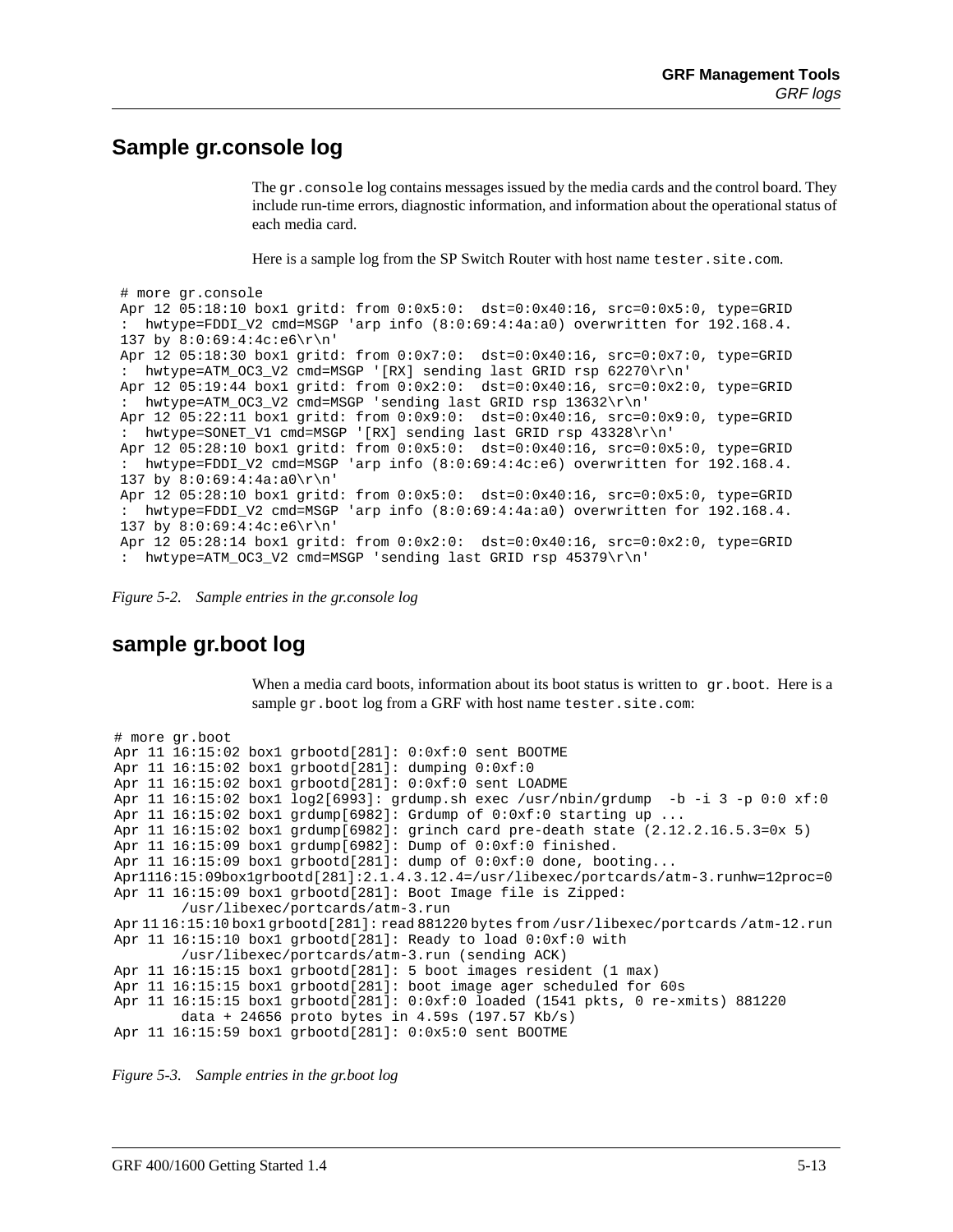#### **Sample messages log**

This is the general operating system log. It contains boot or deadstart commentary, system-level warnings, and error messages.

This is a sample messages log from a GRF with host name tester.site.com.

# more messages Mar 25 03:30:17 box1 grinchd[122]: sendto: No buffer space available Mar 25 03:30:47 box1 last message repeated 3 times Mar 25 03:32:47 box1 last message repeated 8 times Mar 25 03:42:47 box1 last message repeated 40 times Mar 26 10:49:57 box1 kernel: de0: framing error Mar 27 10:45:39 box1 su: scottsw to root on /dev/ttyp1 Mar 27 10:45:58 box1 kernel: gh070: GigaRouter HIPPI, GRIT address 0:7:0 Mar 27 10:46:00 box1 kernel: gh030: GigaRouter HIPPI, GRIT address 0:3:0 Mar 27 11:23:26 box1 kernel: gh070: GigaRouter HIPPI, GRIT address 0:7:0 Mar 27 11:23:27 box1 kernel: gh030: GigaRouter HIPPI, GRIT address 0:3:0 Mar 27 15:57:39 box1 kernel: uid 26 on /usr: file system full Mar 27 15:57:54 box1 last message repeated 2 times Mar 27 12:57:13 box1 login: ROOT LOGIN (root) ON ttyp1 FROM summa Mar 27 13:00:43 box1 login: ROOT LOGIN (root) ON ttyp1 FROM othermac

*Figure 5-4. Sample entries in the messages log*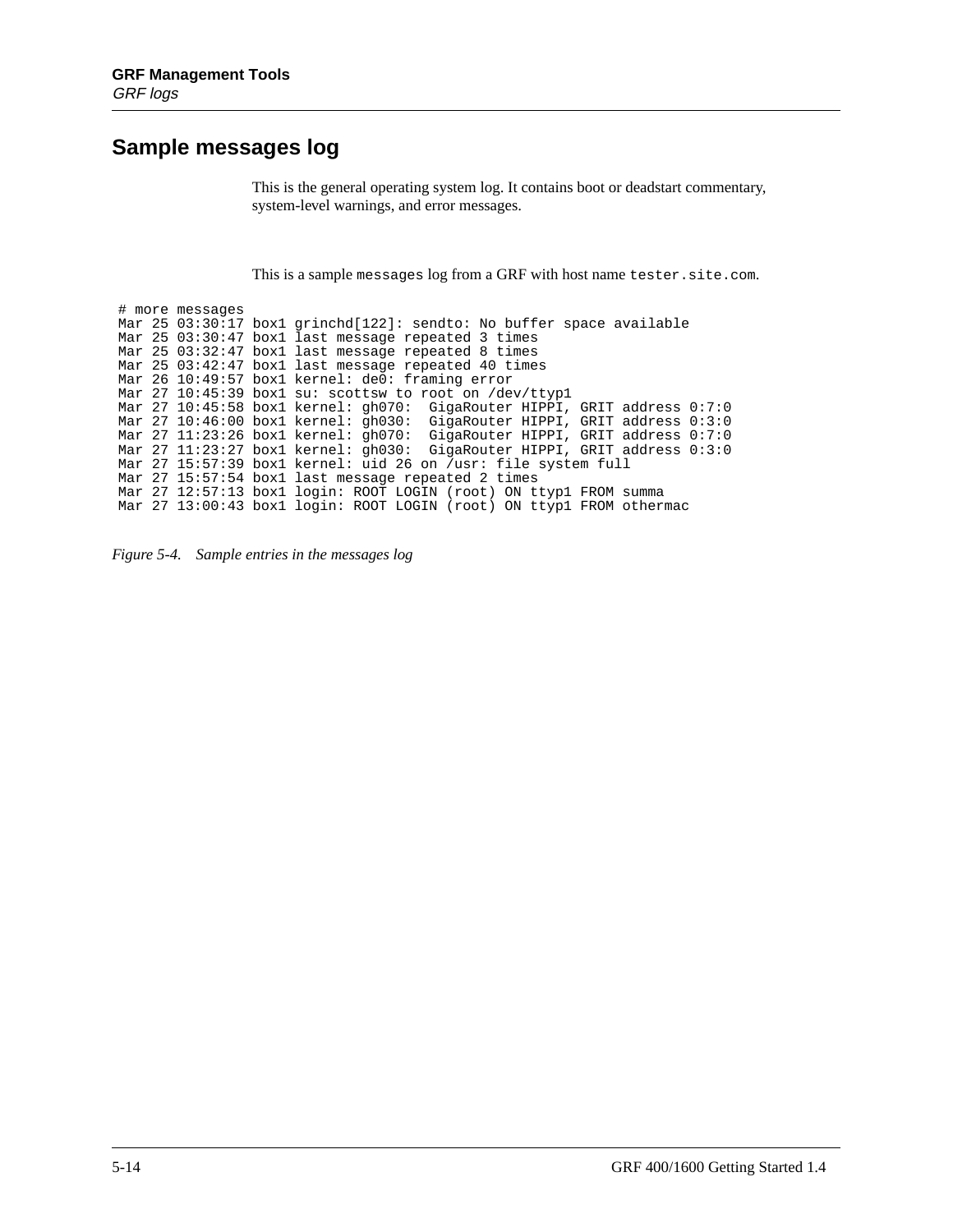### **Managing media card dumps**

The GRF control board provides limited file system space for dumps. This section tells you how the system manages dumps and describes site management options.

#### **grdump**

**grdump** is the background program that captures memory dump images. This program acts according to variables set in the DUMP profile. Each dump image is stored in a file named with the convention: grdump.n.x.gz

where n is the card slot number and  $x$  is the number of the saved dump. The first dump of the day is labeled grdump.n.old.gz to distinguish the first dump from any other dumps that might occur during reboot or other event.

**grdump** runs on the fly, it uses the **gzip** utility to compress dumps and save space. Compressed files are appended with  $.9z$ .

#### **Reset and dump card**

**grreset -D** *slot* is a user command that causes a media card to be reset and **grdump** to dump its memory. This command needs the boot = field to be set. Refer to the *GRF Reference Guide* for more information about **grreset**.

#### **Panic dumps sent to external flash device**

The **mountf** and **grdump** commands enable the **grdump** program to work with an external flash device to capture media card dumps.

When a media card panics and there is a formatted external flash device plugged into PCMCIA slot A, a copy of the dump is automatically saved to the external flash in a directory called /portcards.

#### **DUMP profile**

Settings in the Dump profile manage media card dumps.

Default settings enable dumps to be collected and two dumps saved daily per media card. The default settings will automatically manage the available space so that the file system does not fill and cause a crash. Change defaults carefully.

Access the Dump profile from the CLI:

```
prompt> read dump
DUMP read
prompt> get DUMP
hw-table = < { hippi 20 /var/portcards/grdump 0 }{ fddi 20 /var/portcards/grdu+
dump-vector-table = < { 2 fddi "FDDI default dump vectors" <{ 1 "fddi core mem+
config-spontaneous = 0
boot = 0keep-count = 2
```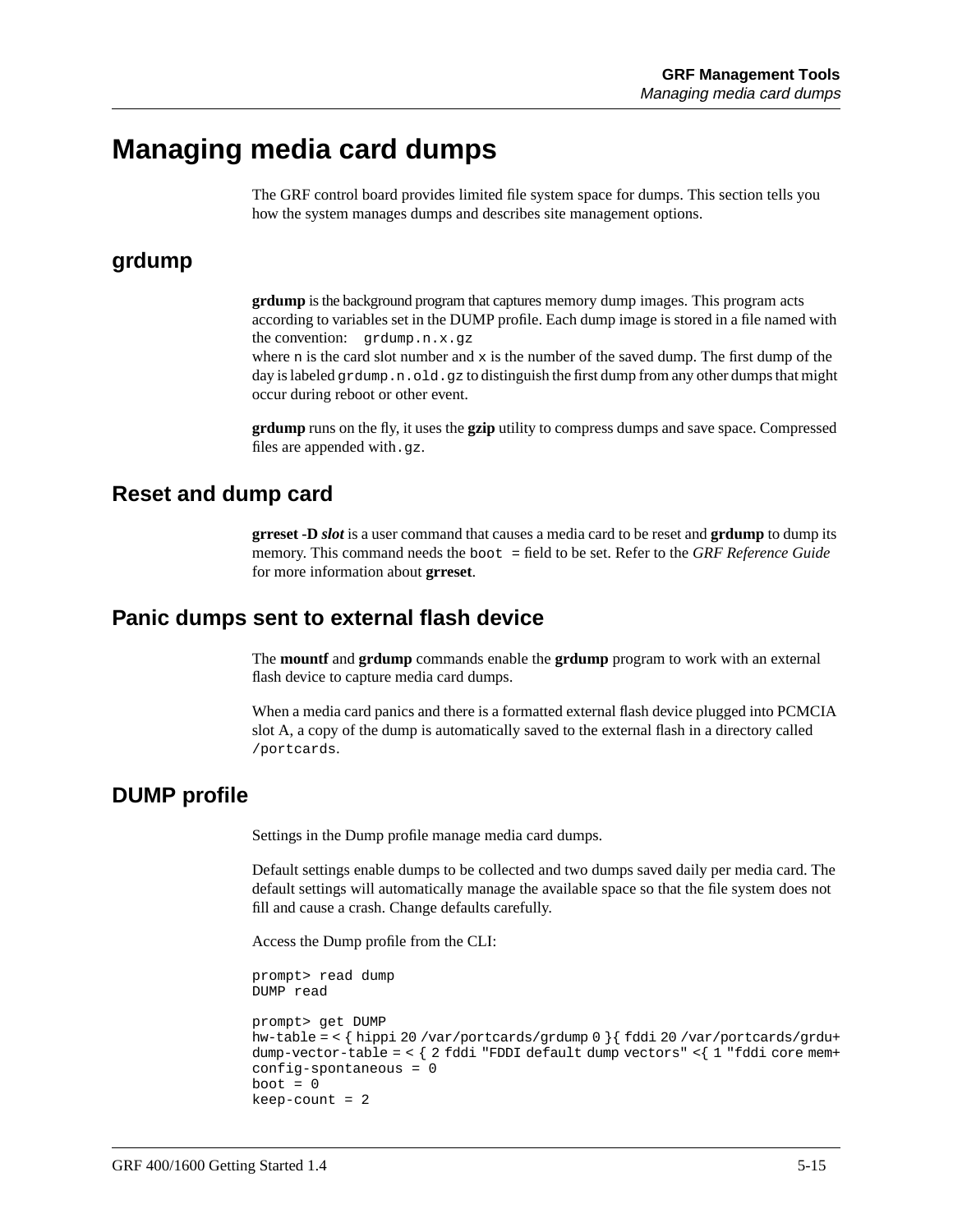Here is a quick overview of main-level Dump file fields.

The hw-table field specifies the filename where dumps are sent. The default is /var/portcards/grdump.

The dump-vector-table field describes the specific area to be dumped.

The config-spontaneous = field controls dumps taken at panics, resets, or hangs.

The boot = 0 field sets dump at boot on  $(1)$  or off  $(0)$ .

The number of dumps to keep in addition to the first dump of the day (.old) and the current dump is specified by keep-count. The recommended value and default is 2.

If you change dump parameters, you must save them with a **write** command: prompt> set keep-count = 3 prompt> write dump DUMP read

The Dump profile is described in more detail in the *GRF Configuration Guide*.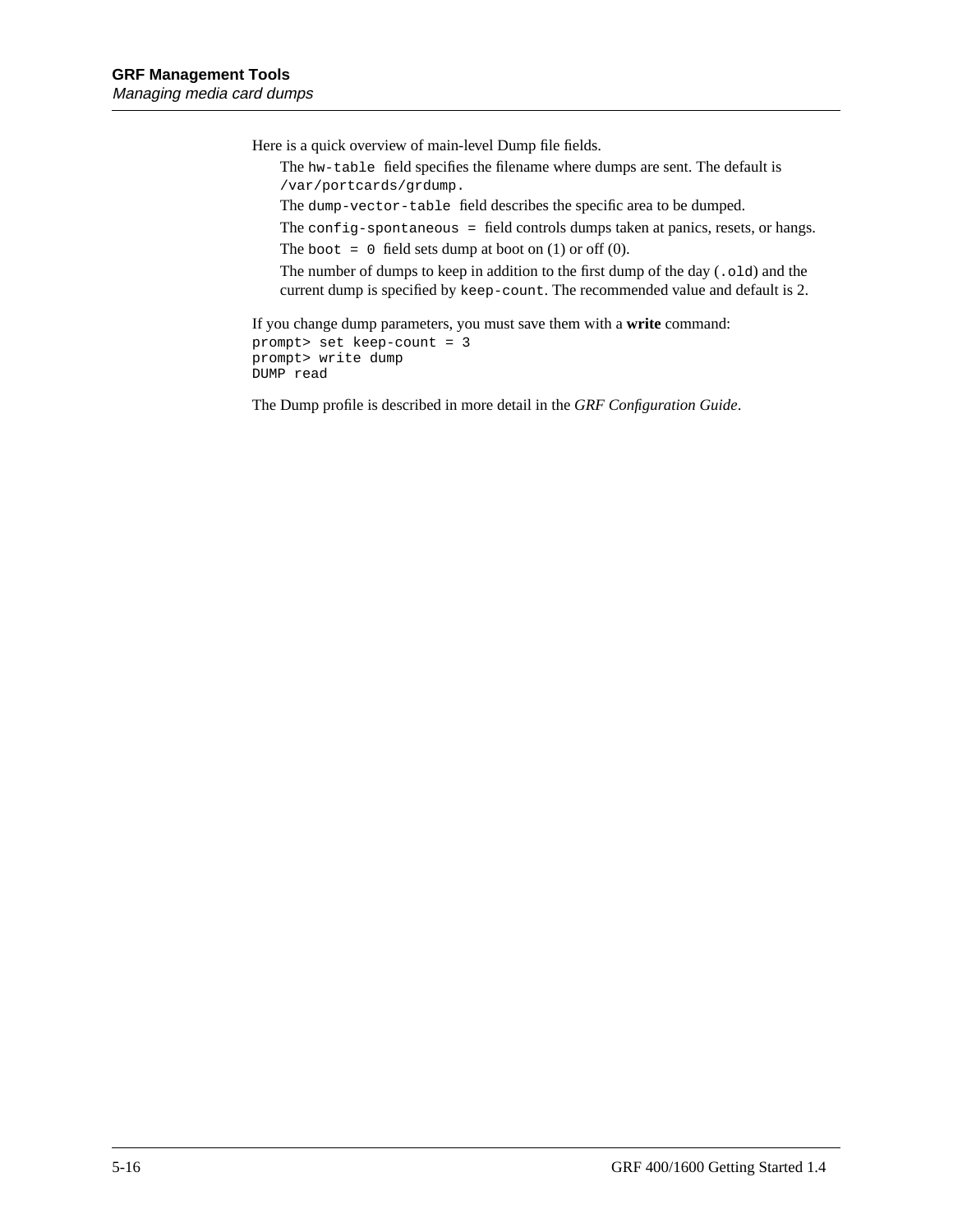### **System monitoring functions**

System software performs a variety of monitoring and reporting functions, including the following:

- The kernel tracks communications bus packets sent by the media cards. If no packet is seen from a media card for a specified period (according to a timer), the kernel forwards an echo request packet once per second until a response is received. The timer period can be specified, its default is five seconds.
- If the media card does not respond to the echo request after the specified time, the kernel determines the card is hung and begins an automatic card reset.
- By default at start-up, the system initializes every media card with a snapshot of the current routes and configuration of GRF interfaces.
- During normal operations, any change to the state of a GRF interface or to the system route table is sent to each media card. This also enables the system to synchronize the system configuration.
- When a media card panics, the system resets the card. media cards: After a media card has reported configuration errors, the card may need to be held in reset rather than be rebooted.
- When a media card reports configuration errors as it is being configured, the system resets the card.

#### **grdebug options**

The **grdebug** command enables/disables the set of monitoring functions listed in Table 5-1. The command grdebug -p 3 of f disables all monitoring of the media card in slot 3.

| <b>Option:</b> | <b>Function enabled / disabled:</b>                                       |
|----------------|---------------------------------------------------------------------------|
| $grdebug - C$  | the configuration reset for a specific media card                         |
| $grdebug - E$  | the timed echo request for a specific media card                          |
| grdebug -H     | hold in reset for a specific media card                                   |
| grdebug -I     | automatic initiation for a specific media card                            |
| grdebug -P     | the panic reset for a specific media card                                 |
| grdebug -p     | with "on" or "off", turns off all monitoring of a specific media card     |
| grdebug -R     | automatic reset for a specific media card that the system assumes is hung |
| $grdebug - T$  | the kernel "watch" timer for a specific media card                        |
| grdebug -U     | automatic updating of a specific media card's route table                 |

*Table 5-1. Enable/disable options for grdebug*

Refer to the *GRF Reference Guide* for more information.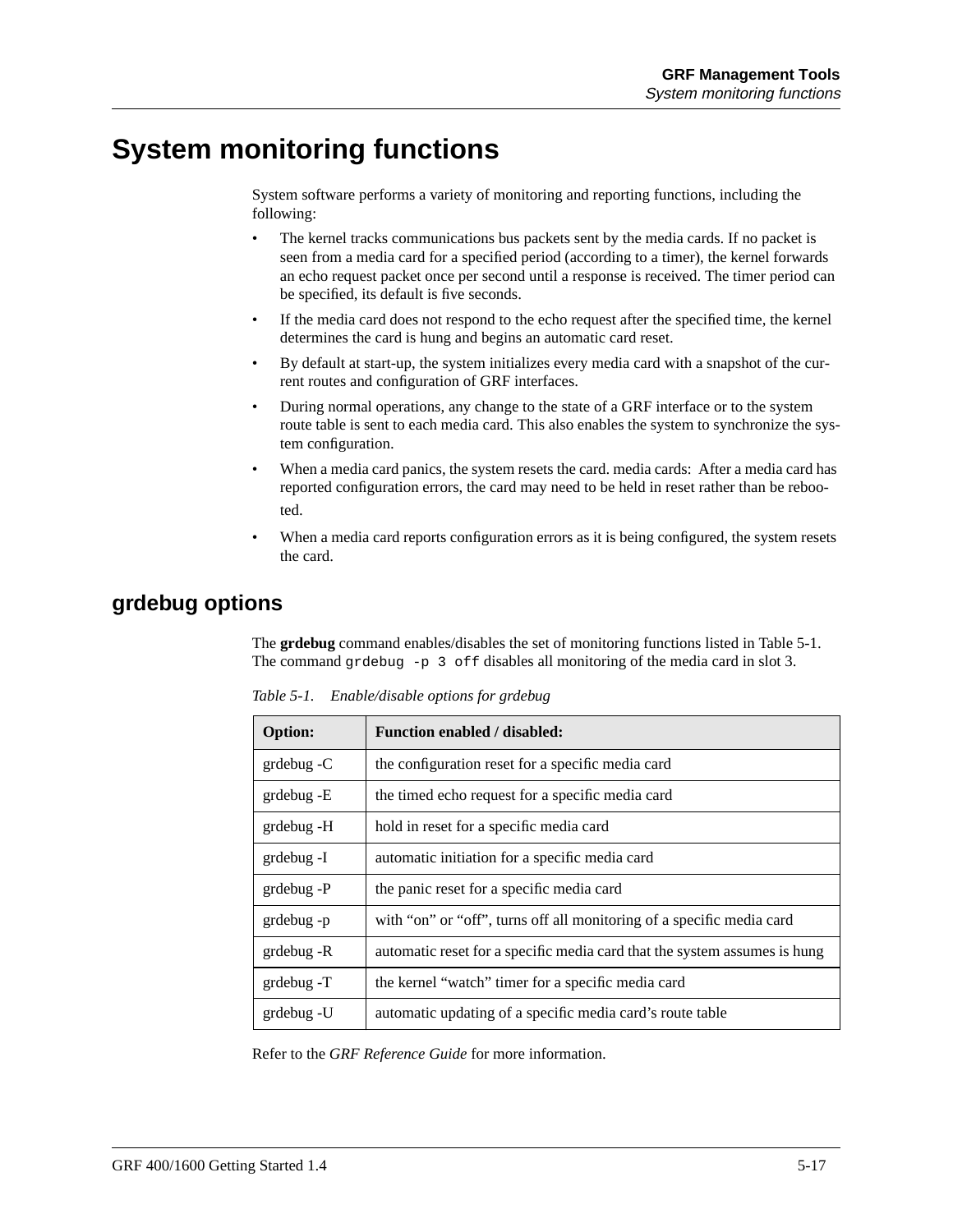## **Using the threshpoll program**

**threshpoll** is configured to check various statistics and/or states and then to compare the value against a specified threshold. If the threshold is exceeded or not reached, a specific trap signaling the problem is sent to a target SNMP manager/gateway.



*Figure 5-5. Basic interactions*

**threshpoll** monitors the configured items and logs the results to a log file in /var/log. It also compares the values and sends a trap signalling that a particular threshold is exceeded or not met.

The intent of this tool is to gather information that will help you see what is happening at the interface level. This type of information can help determine where to redirect traffic or fine-tune a congested area. For example, you can determine if a specific GRF interface is receiving more than or less than 500 octets in a 5 minute period.

These are the some of the statistics and states that can be monitored:

- length of time system has been up
- octets received or transmitted
- unicast packets received or transmitted
- packets dropped on receive side
- packets dropped on transmit side
- errors occurring on receive side
- errors occurring on transmit side

#### **Poll group**

A poll group is a list of items you want to monitor. Each poll group is a /etc configuration file, and has the same name with a different number. Poll group 1 is threshpollPoll.1, group 2 is threshpollPoll.2, group 3 is threshpollPoll.3, and so on.

Here is the list of items to monitor:

| SNMP OID      | if Index             |            |
|---------------|----------------------|------------|
| sysUpTime     | 1.3.6.1.2.1.1.3.0    | (required) |
| ifInOctets    | 1.3.6.1.2.1.2.2.1.10 |            |
| ifInUcastPkts | 1.3.6.1.2.1.2.2.1.11 |            |
| ifInDiscards  | 1.3.6.1.2.1.2.2.1.13 |            |
| ifInErrors    | 1.3.6.1.2.1.2.2.1.14 |            |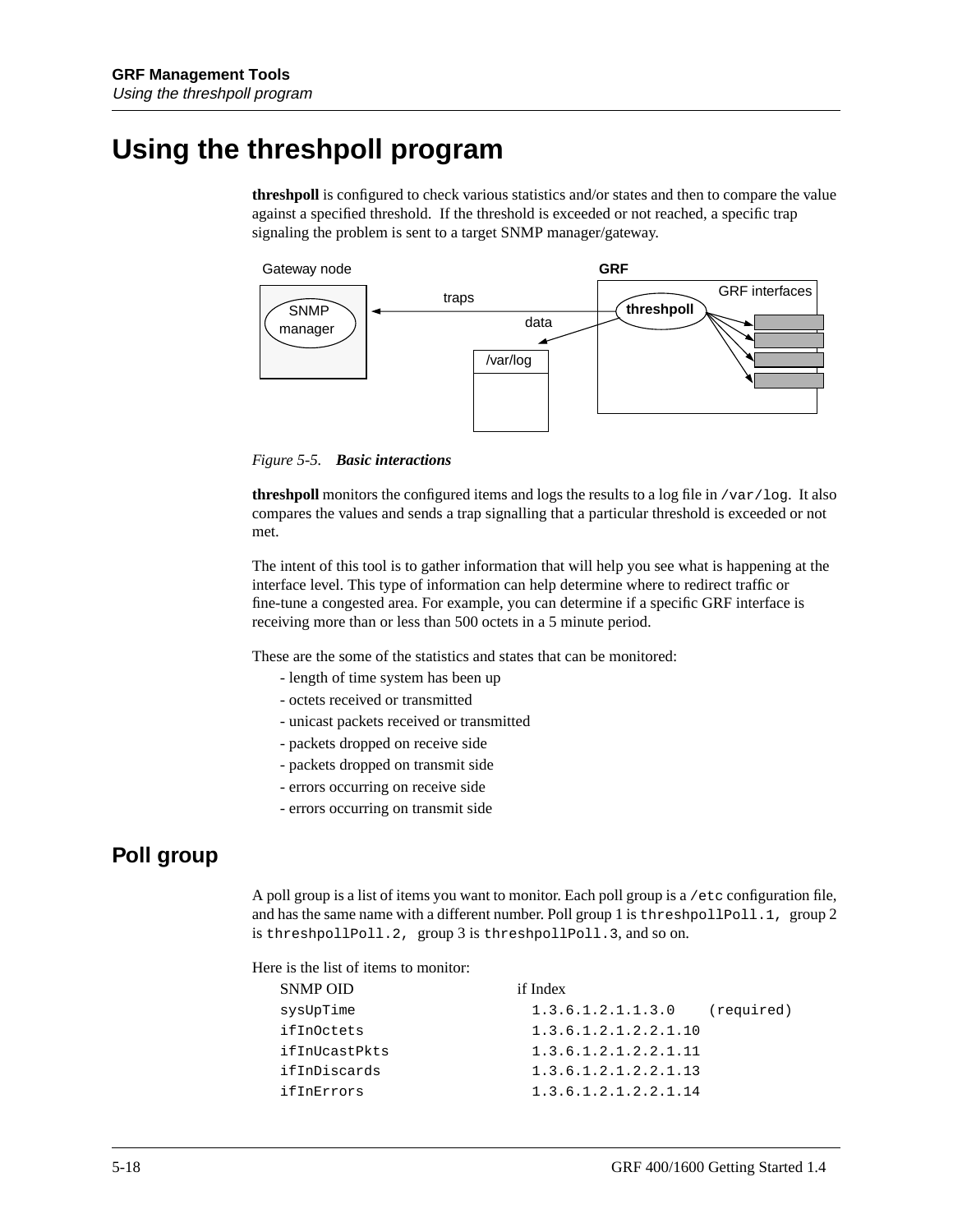| ifOutOctets          | 1, 3, 6, 1, 2, 1, 2, 2, 1, 16 |
|----------------------|-------------------------------|
| ifOutUcastPkts       | 1.3.6.1.2.1.2.2.1.17          |
| ifOutDiscards        | 1.3.6.1.2.1.2.2.1.19          |
| ifOutErrors          | 1.3.6.1.2.1.2.2.1.20          |
| qrGatedStatus        | 1.3.6.1.4.1.1080.1.1.1.6      |
| ifHCInOctets         | 1.3.6.1.2.1.31.1.1.1.6        |
| ifHCInUcastPkts      | 1.3.6.1.2.1.31.1.1.1.7        |
| ifHCInMulticastPkts  | 1.3.6.1.2.1.31.1.1.1.8        |
| ifHCInBroadcastPkts  | 1.3.6.1.2.1.31.1.1.1.9        |
| ifHCOutOctets        | 1.3.6.1.2.1.31.1.1.1.10       |
| ifHCOutUcastPkts     | 1.3.6.1.2.1.31.1.1.1.1        |
| ifHCOutMulticastPkts | 1.3.6.1.2.1.31.1.1.1.12       |
| ifHCOutBroadcastPkts | 1.3.6.1.2.1.31.1.1.1.1.3      |
|                      |                               |

In any pool group, the first poll value must always be sysUpTime.

#### **Trap type**

For each item in a group, you must specify the trap type you want sent when the threshold is broken.

These traps send no variables:

| qrGatedDown | 35 |
|-------------|----|
| grSnmpReset | 36 |

The following traps send two variables:

| grIfInOctetsHigh     | 19  |
|----------------------|-----|
| qrIfInOctetsLow      | 20  |
| qrIfOutOctetsHigh    | 21  |
| grIfOutOctetsLow     | 2.2 |
| qrIfInUcastPktsHiqh  | 23  |
| qrIfInUcastPktsLow   | 24  |
| qrIfOutUcastPktsHiqh | 25  |
| qrIfOutUcastPktsLow  | 26  |
| qrIfInErrorsHiqh     | 27  |
| grIfInErrorsLow      | 28  |
| qrIfOutErrorsHiqh    | 29  |
| qrIfOutErrorsLow     | 30  |
| qrIfInDiscardsHiqh   | 31  |
| qrIfInDiscardsLow    | 32  |
| qrIfOutDiscardsHigh  | 33  |
| qrIfOutDiscardsLow   | 34  |

The variables are:

grTPPreviousCount

- this is the value of the item being polled the previous time it was polled.

grTPCurrentCount

- this is the value of the item being polled at the time it was most recently polled.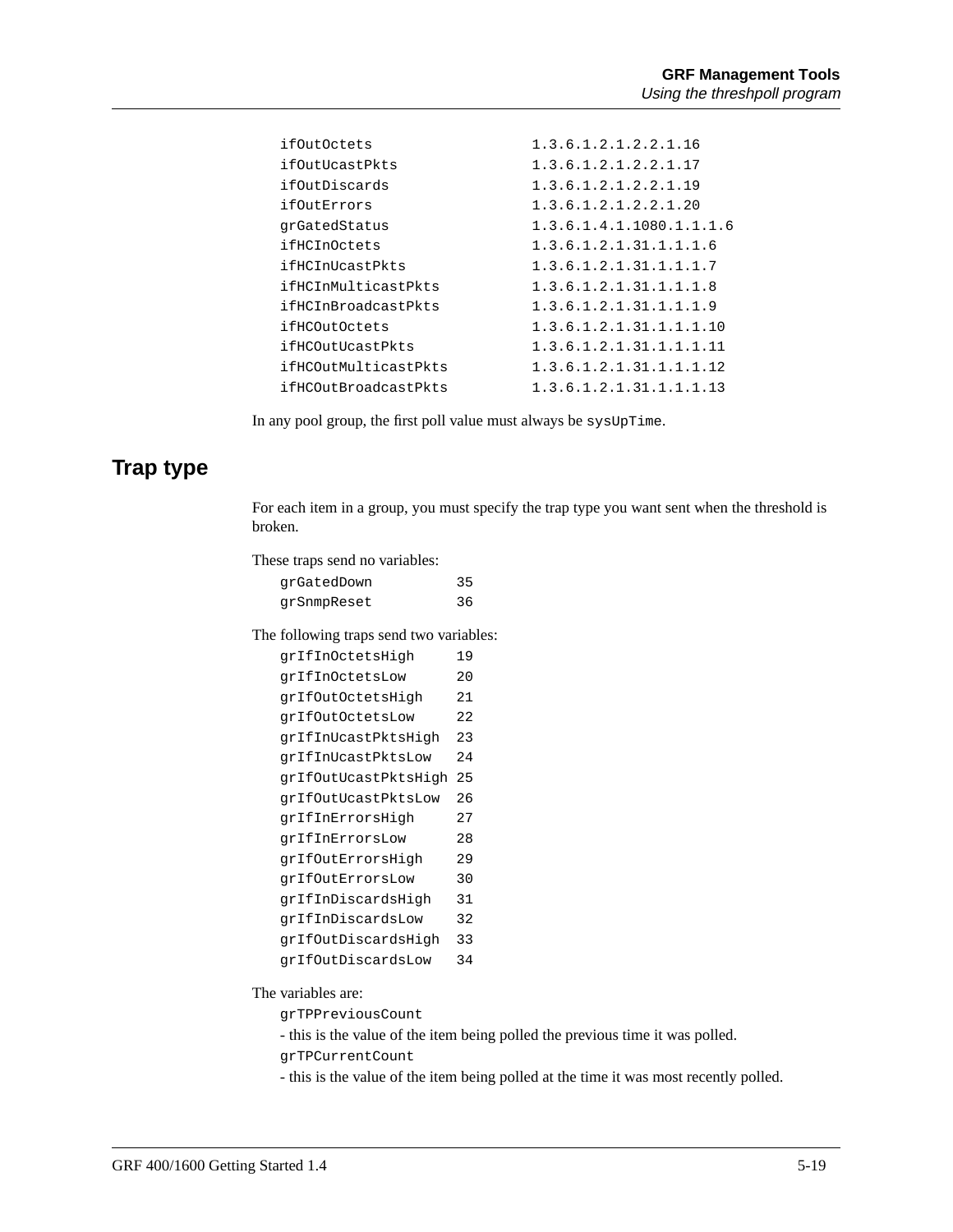The following traps send four variables:

| qrIfHCInOctetsHiq           | 37 |
|-----------------------------|----|
| qrIfHCInOctetsLo            | 38 |
| qrIfHCInUcastPktsHiqh       | 39 |
| qrIfHCInUcastPktsLow        | 40 |
| qrIfHCInMulticastPktsHiqh41 |    |
| qrIfHCInMulticastPktsLow    | 42 |
| qrIfHCInBroadcastPktsHiqh   | 43 |
| qrIfHCInBroadcastPktsLow    | 44 |
| qrIfHCOutOctetsHigh         | 45 |
| grIfHCOutOctetsLow          | 46 |
| qrIfHCOutUcastPktsHiqh      | 47 |
| qrIfHCOutUcastPktsLow       | 48 |
| qrIfHCOutMulticastPktsHiqh  | 49 |
| qrIfHCOutMulticastPktsLow   | 50 |
| qrIfHCOutBroadcastPktsHiqh  | 51 |
| qrIfHCOutBroadcastPktsLow   | 52 |

The variables are:

grTPPreviousCount

- this is the lower 32 bits of the item being polled the last time it was polled.

```
grTPCurrentCount
```
- this is the lower 32 bits of the item being polled at the time it was most recently polled.

```
grTPPreviousCount:
```
- the upper 32 bits of the item being polled the last time it was polled.

```
grTPCurrentCount
```
- the upper 32 bits of the item being polled at the time it was most recently polled.

#### **Logs**

All logging is done in /var/log. Errors are logged to:

NSM.threshpoll.errlog.M.D.Y.h:m:s.i

(Month Day Year Hour Minute Second Instance-running)

\$ more NSM.threshpoll.errlog.12.15.97.12:35:13.100

```
Starting Application threshpoll @ 12.15.97.12:35:13
log directory = /var/log/NSM.threshpoll.msglog.12.15.97.12:35:13.100
device configuration file = /etc/threshpollDevice.100
poll configuration file = /etc/threshpollPoll.100
threshold configuration file = /etc/threshpollThreshold.100
polling interval = 5
/usr/nbin/threshpoll -x 1
Mon Dec 15 12:36:38 1997, error = 32, Proc: Sigterm received.
$
```
The error log file should be monitored by **grclean** to make sure it does not get too large. Add the following lines to /etc/grclean.logs.conf in the "of some interest" section:

 size = 25000 logfile=/var/log/NSM.threshpoll.errlog.\*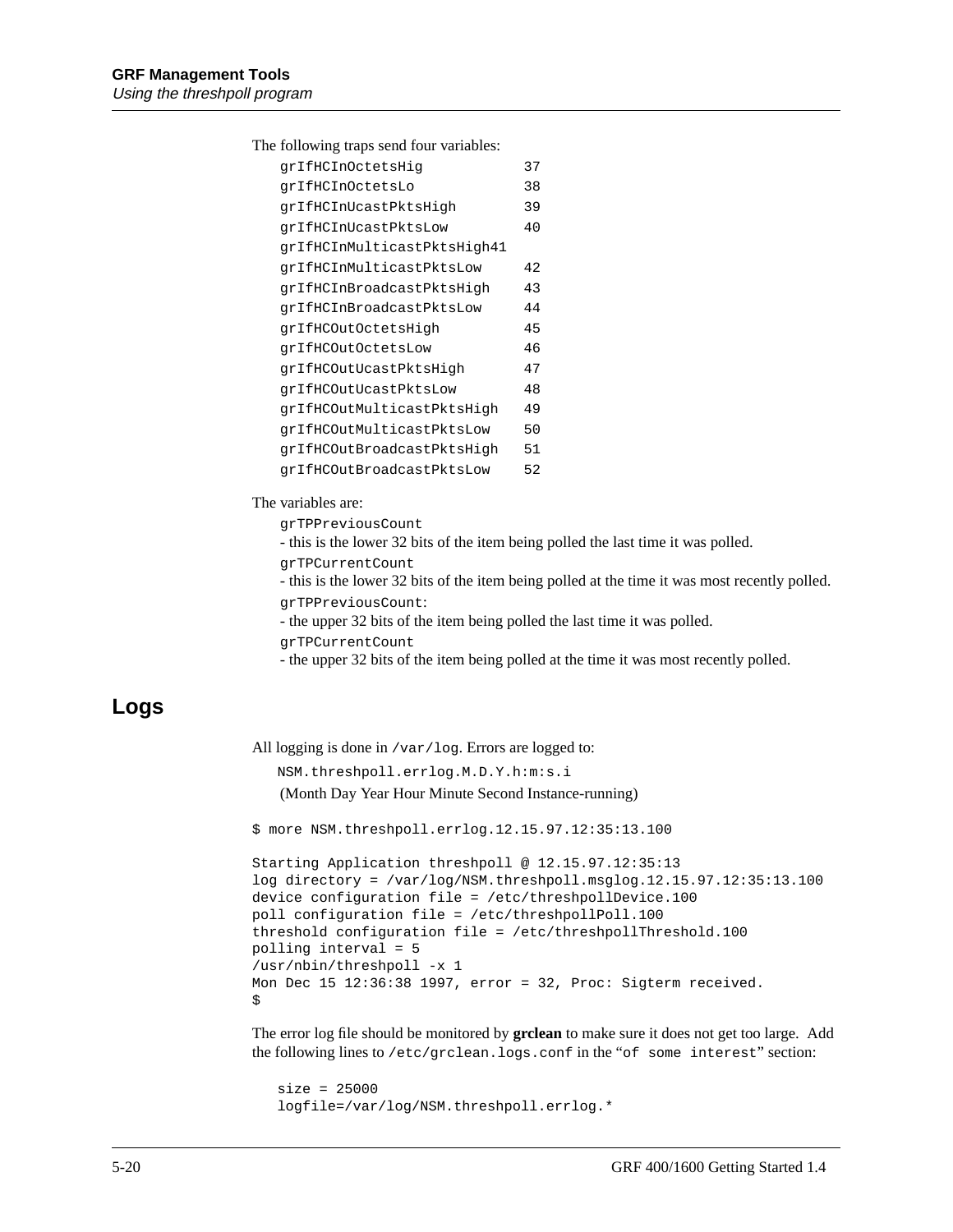#### **Configuring threshpoll**

There are four steps to configure **threshpoll**. Once established, it runs automatically, and can be set to run in the background.

1. Specify the gateway SNMP manager to which you want the traps to be sent. Edit the /etc/snmpd.conf file.

2. Create a poll group file for each set of items to be monitored

A poll group file contains the list of items you want to monitor and specifies which trap type or types are to be sent. A poll group file name is /etc/threshpollPoll.number where number distinguishes between groups. Group 36 is defined in /etc/threshpollPoll.36.

3. Specify the threshold for each item listed in the poll group. These are specified in the /etc/threshpollThreshold.number file.

4. Specify the gateway device / SNMP managers to which the traps are sent. These are listed in the /etc/threshpollDevice.number file.

#### **Steps**

**1** Specify the SNMP manager gateway or gateways where you would like the traps sent.

To send traps to a gateway named 'batman', add the following entry to /etc/snmpd.conf: MANAGER batman

SEND ALL TRAPS

To send traps to a Gateway at 192.168.0.22, enter:

 MANAGER 192.168.0.22 SEND ALL TRAPS

Now send **snmpd** a HUP signal to re-read snmpd.conf and restart with the changes.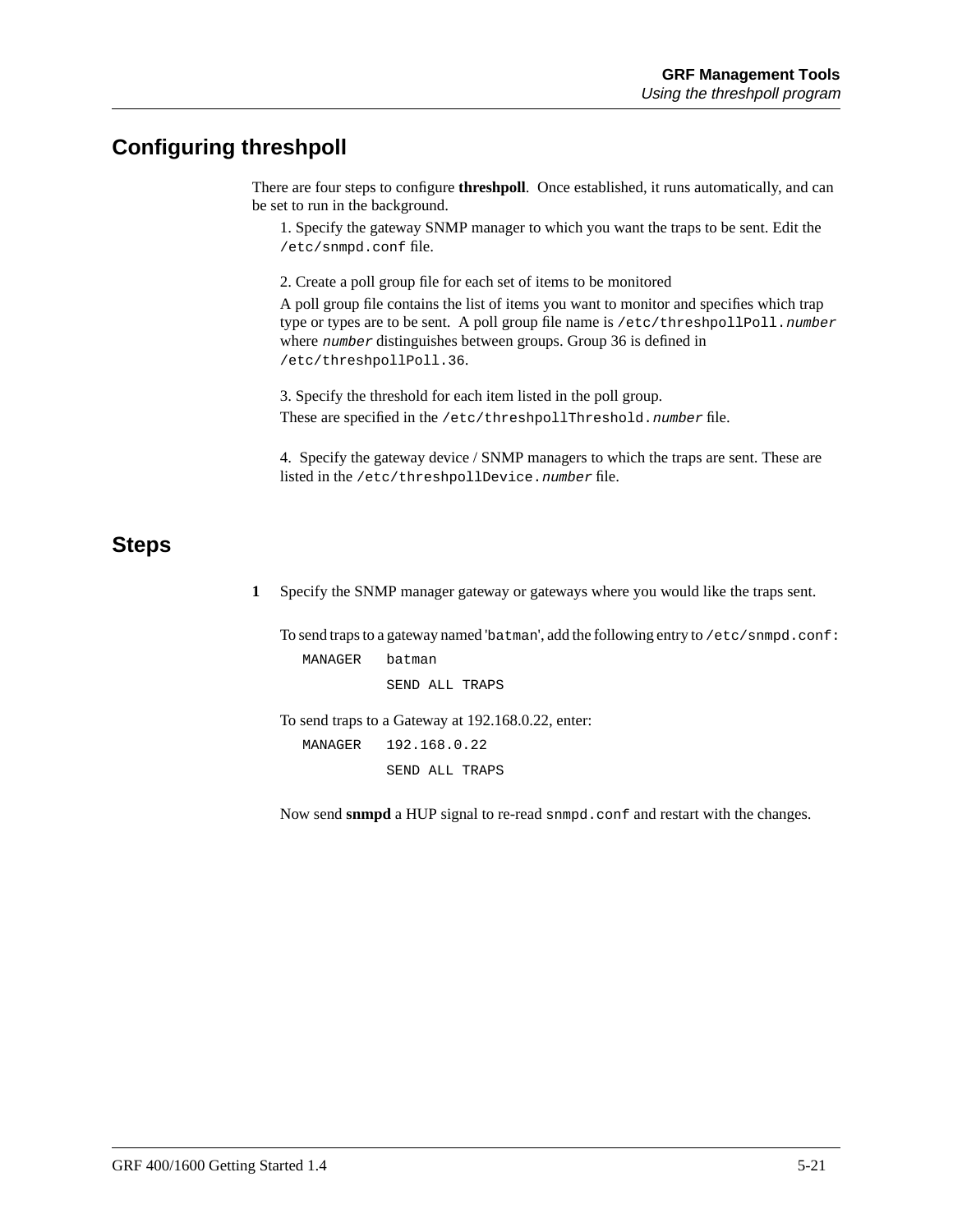**2** Create the poll group files that list the items you want monitored and the trap type you want sent when the threshold is broken.

Groups are defined in an /etc configuration file with the name /etc/threshpollPoll.number. number is the unique number given the group.

In any pool group, the first poll value must always be sysUpTime.

Here is how an entry is structured:

```
 OID index:poll group name:oid|general trap-type|specific trap-type:
                          oid|general trap-type|specific trap-type:
                          oid|general trap-type|specific trap-type:
 END
```
- OID index is the unique number to identify the group: 0, 1, 2, the OID index is used in the traps sent to the Gateway.
- Poll group name is how you want to identify this group in log files.
- Object ID (oid) of the item you wish to poll.
- General trap type should always be 6
- Specific trap type the number given a certain type of trap

Use that structure to assemble an entry that creates group 100 with 4 items to monitor:

 /etc/threshpollPoll.100 100:grf\_atm1rx:.1.3.6.1.2.1.1.3.0|6|0: .1.3.6.1.2.1.31.1.1.1.6.x|6|37: .1.3.6.1.2.1.31.1.1.1.7.x|6|39: .1.3.6.1.2.1.31.1.1.1.8.x|6|41: END

This is an ATM card and its transmission rates requires the HC (high count, 64-bit) items and traps. Here is each item that will be monitored and its assigned trap:

| sysUpTime           | - none                      |      |
|---------------------|-----------------------------|------|
| ifHCInOctets        | - grIfHCInOctetsHigh        | (37) |
| ifHCInUcastPkts     | - qrIfHCInUcastPktsHigh     | (39) |
| ifHCInMulticastPkts | - qrIfHCInMulticastPktsHigh | (41) |

However, in the file, you will remove the spaces between the entries and it will look like this:

100:grf\_atm1rx:.1.3.6.1.2.1.1.3.0|6|0:.1.3.6.1.2.1.31.1.1.1.6.x|6|37:.1. 3.6.1.2.1.31.1.1.1.7.x|6|39:.1.3.6.1.2.1.31.1.1.1.8.x|6|41:END

Colons separate the individual items, bars separate item and trap parts.

**Note:** the "x" in the OID is the if index available from the link number in **netstat -in** output.

Refer to the /etc/threshpollPoll.1.template file for more information.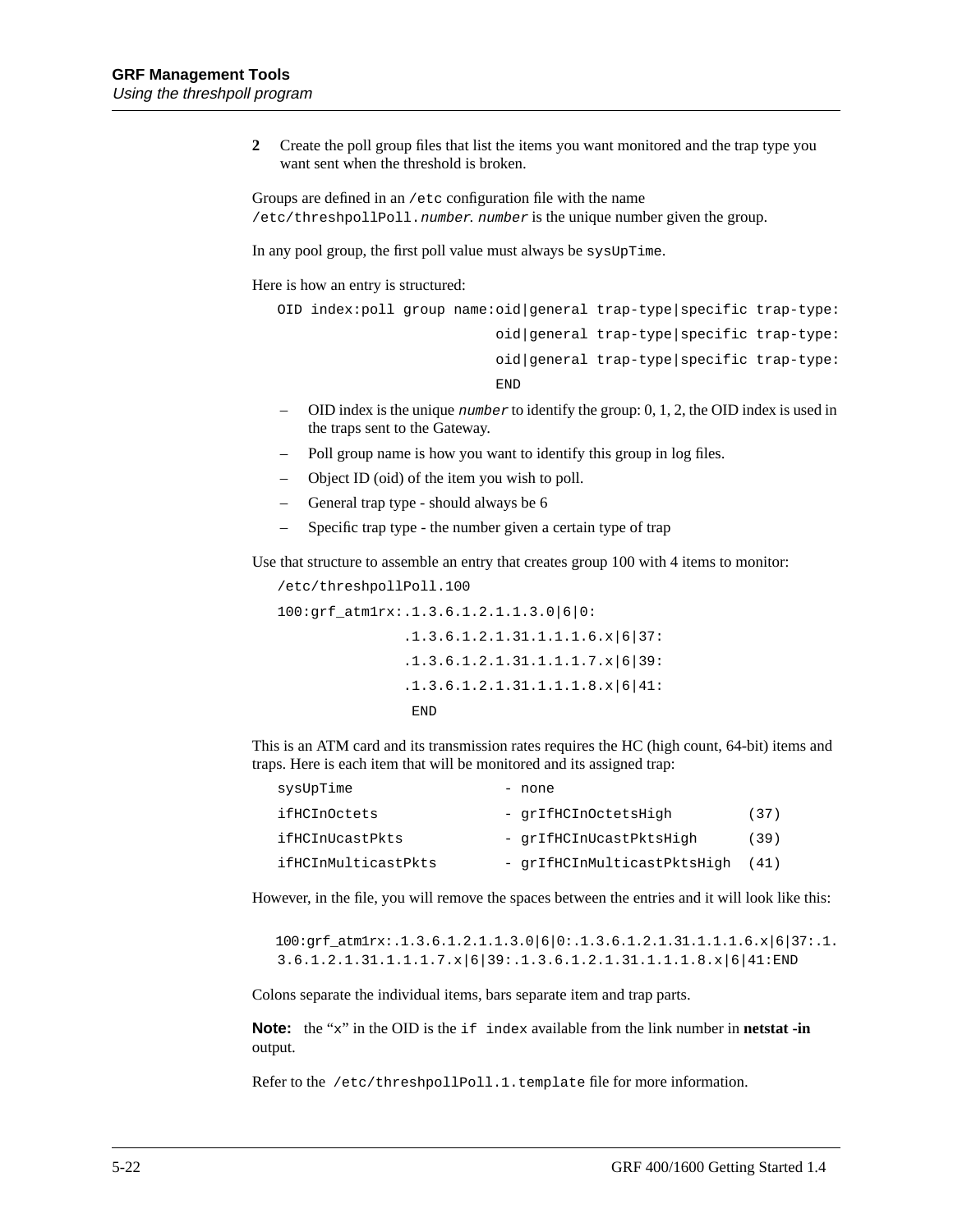**3** Specify a threshold for each item listed in the poll group.

Thresholds are specified in the /etc/threshpollThreshold.number file where number is the same as the referenced poll group.

Here is how an entry is structured:

```
 poll group name:threshold operation and value:
                 threshold operation and value:
                 threshold operation and value:
                 threshold operation and value:
                 END
```
- Poll group name
- Threshold operation is the action taken against the threshold level: less than, greater than, equal to, and so on.
- Value is the actual size of the threshold expressed in an integer

These are the assigned operations and values for each item in the group:

| sysUpTime           |  |            |
|---------------------|--|------------|
| ifHCInOctets        |  | $-$ > 4000 |
| ifHCInUcastPkts     |  | $-$ > 2500 |
| ifHCInMulticastPkts |  | $-$ < 1000 |

Use that structure to assemble an entry that assigns thresholds to group 100:

```
 /etc/threshpollThreshold.100
 grf_atm1rx:I:
             >4000:
             >2500:
             <1000:
             END
```
However, in the file, you will remove the spaces between the entries and it will look like this: grf\_atm1rx:NA:>4000:>2500:<1000:END

Colons separate the individual items, bars separate item and threshold parts.

Refer to the /etc/threshpollThreshold.1.template file for more information.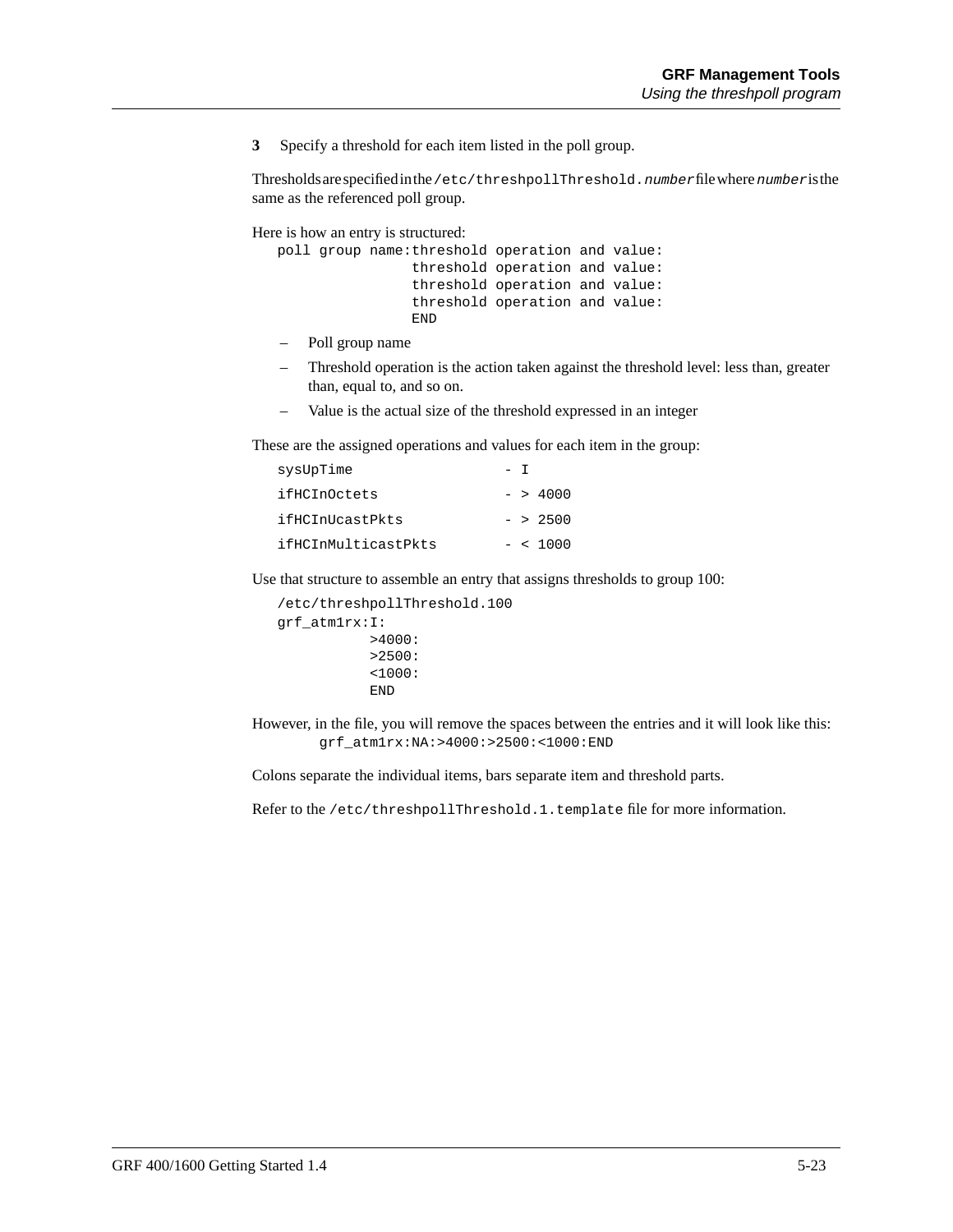**4** Assign the poll group or groups to a device. Typically there is only one device, the GRF on which this program is running.

Here is how an entry is structured:

gateway:enterprise oid:device:community:poll group|threshold flag:END

- Gateway where the trap is to be sent (ignored, configured in snmpd.conf).
- Enterprise, the vendor object identifier. This is .1.3.6.1.3.1.1080 for a GRF.
- Device is the name of the device to be polled (ignored).
- Community is the community to be set in the trap, typically 'public'.
- Poll group is the name of the group of items being monitored.
- Threshholding turns monitoring on (0) or off (1) for the named group.

Use that structure to assemble an entry for the administrative node that monitors thresholds against group 100 operations:

/etc/threshpollDevice.100

gateway:.1.3.6.1.3.1.1080:site\_admin:public:grf\_atm1rx|1:END

Colons separate the individual items, bars separate device descriptors and threshold switch settings.

Refer to the /etc/threshpollDevice.1.template file for more information.

#### **Starting threshpoll**

Start **threshpoll** using the **start\_threshpoll** program**.**

This script sets up the appropriate environment variables and starts the **threshpoll** program with the appropriate options. The **start\_threshpoll -x** *number* **-i** *interval* command has two optional arguments. The first specifies the instance number to start. If no instance number is given, instance 1 is always started.

To create a additional instances of **threshpoll**, set up another configuration in threshpollPoll.2, threshpollDevice.2, and threshpollThreshold.2 files.

The second specifies the period of time (in seconds) that **threshpoll** waits before polling again. The default interval is 5 minutes. If *interval* is specified, *number* must also be specified.

Once started, threshold polling continues until a **stop\_threshpoll** command is executed and terminates all necessary processes in the appropriate order.

Refer to the **threshpoll** man page for more information.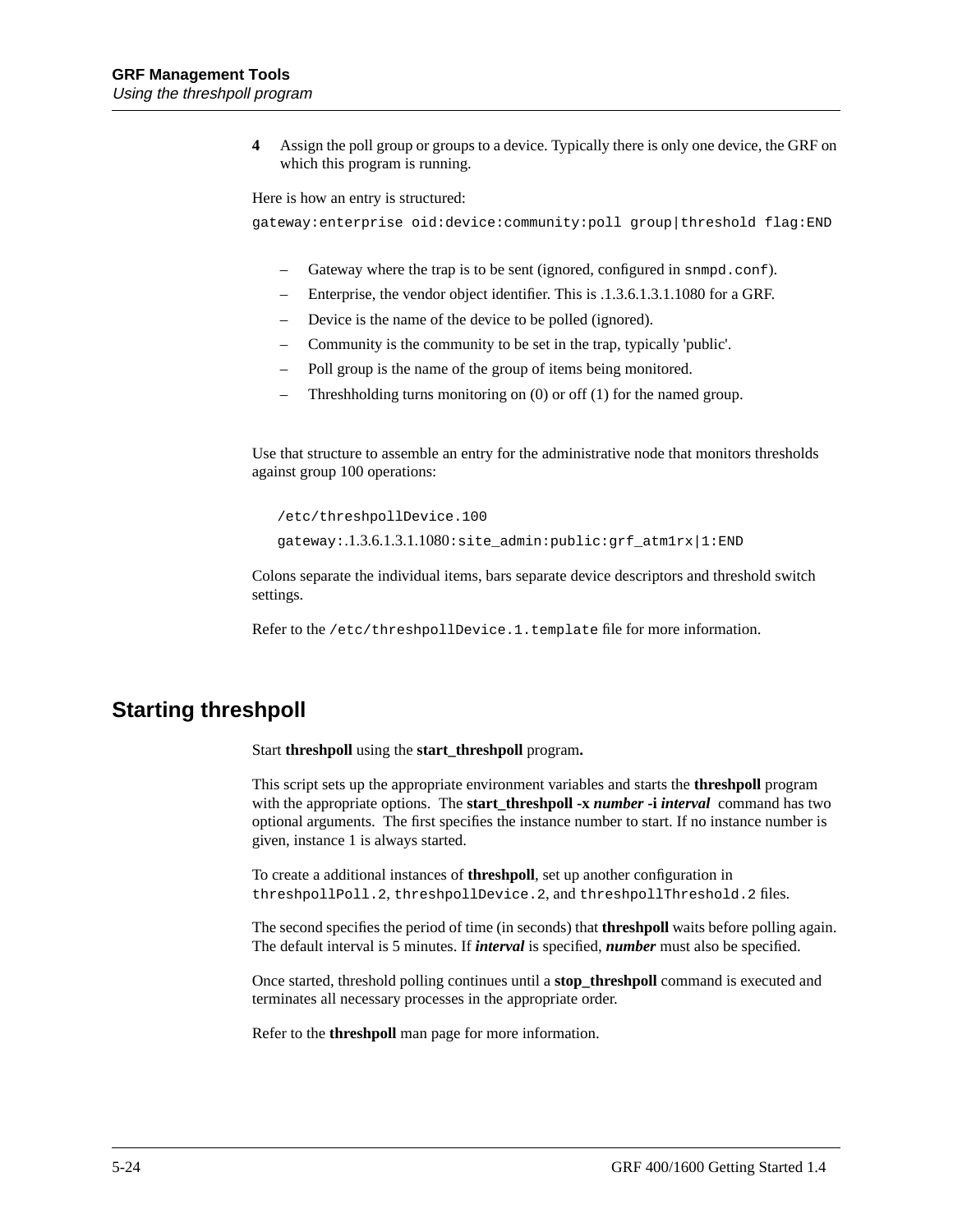## **Using the pinglog program**

The **pinglog** program is used to ping GRF interfaces and attached devices to see if the interfaces are alive and responding. If an interface does not respond, a trap is sent to the configured gateway.



*Figure 5-6. Basic components in pinglog operation*

#### **Starting pinglog**

Start **pinglog** using the **start\_pinglog** command. The **start\_pinglog -x** *number* **-i** *interval* command has two optional arguments. The first specifies the instance number to start. If no instance number is given, instance 1 is always started.

To create a additional instances of **pinglog**, set up another configuration in mpingBackbone.1.2, mpingBackbone.1.3, and mpingBackbone.1.4 files.

The second specifies the period of time (in seconds) that **pinglog** waits before polling again. The default interval is 5 minutes. If *interval* is specified, *number* must also be specified.

Once started, pinging continues until a **stop\_pinglog** command is executed and terminates all necessary processes in the appropriate order.

Refer to the **pinglog** man page for more information.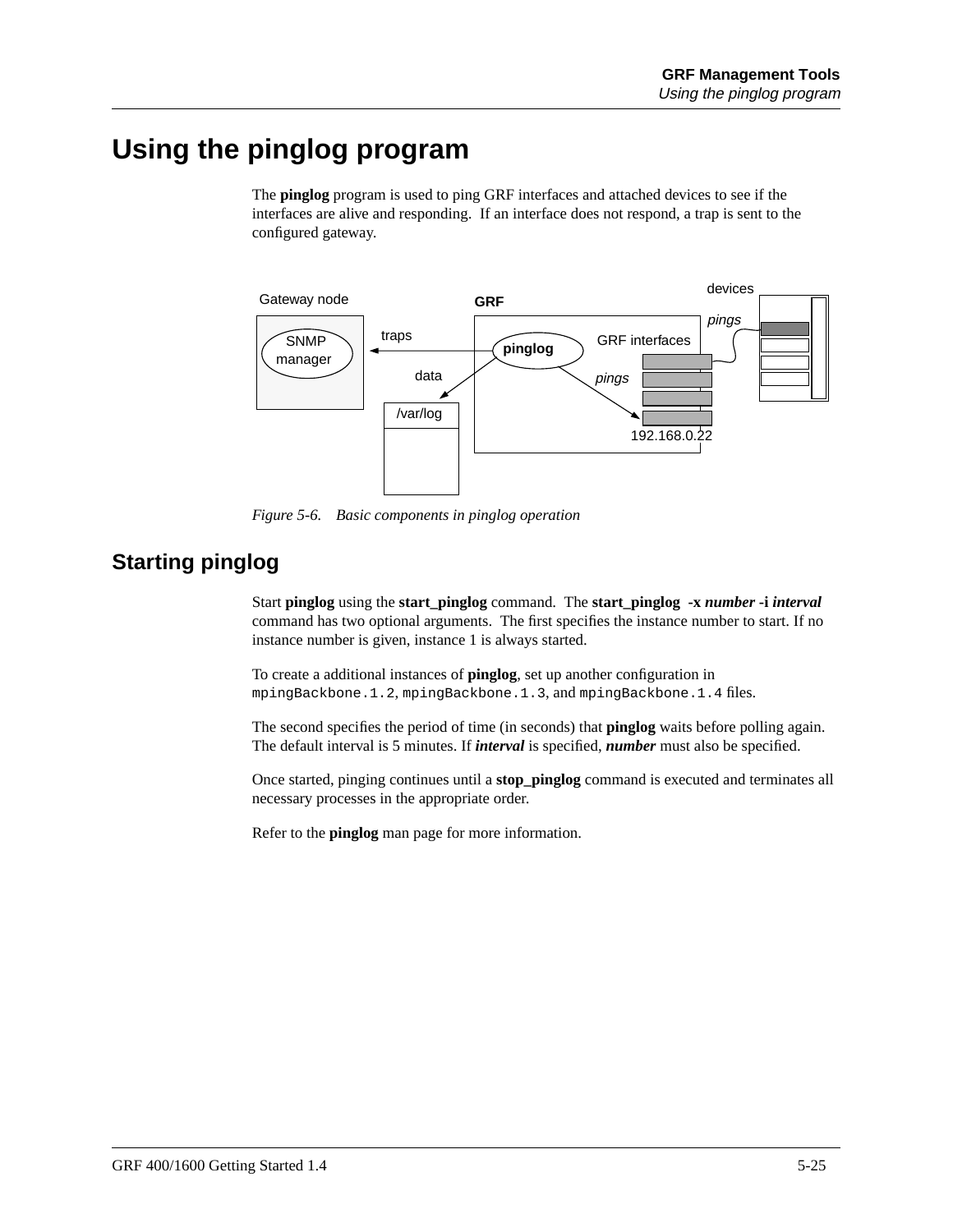### **Configuring pinglog**

There are two steps to configure **pinglog**. Once established, it runs automatically.

**1** Specify the SNMP manager gateway or gateways where you would like the traps sent.

To send traps to a gateway named 'batman', add the following entry to  $/etc/sm\text{vol}$ .conf: MANAGER batman

SEND ALL TRAPS

To send traps to a Gateway at 192.168.0.22, enter:

MANAGER 192.168.0.22

SEND ALL TRAPS

Now send **snmpd** a HUP signal to re-read snmpd.conf and restart with the changes.

**2** Set up the addresses of the interfaces and devices to be pinged regularly in the /etc/mpingBackbone.1 file.

Here is how an entry is structured:

- IP address:interface name:description of interface
- IP address of device/interface to be pinged.
- GRF interface name in the format  $gx0yz$ .
- Description is a string that will appear in the trap messages.

Use that structure to assemble an entry for ATM logical interface gx0yz:

 /etc/mpingBackbone.1 192.168.0.22:gx0yz:ATM card to NAP

Refer to the /etc/mpingBackbone.1.template file for more information.

#### **Logs**

Logging is done in /var/log. Ping results are logged inmpingLog.msglog.M.D.Y.h:m:s.i **pinglog** monitors this log file and sends a trap when it detects that one of the devices has gone down. Errors are sent to NSM.pinglog.errlog.M.D.Y.h:m:s.i.

(Month Day Year Hour Minute Second Instance-running)

```
 $ more mpingLog.msglog.12.15.97.12:59:41.1
 Dec 15 12:59:41 Reading 1 hosts...
 Dec 15 12:59:41 ga010 went down (192.168.0.22) ATM card to NAP
 Dec 15 12:59:41 1 of 1 hosts down
```
The error log file should be monitored by **grclean** to make sure it does not grow too big. Add the following lines to /etc/grclean.logs.conf in the "of some interest" section:

```
 size = 25000
 logfile=/var/log/NSM.pinglog.errlog.*
 size=25000
 logfile=/var/log/mpingLog.msglog.*
```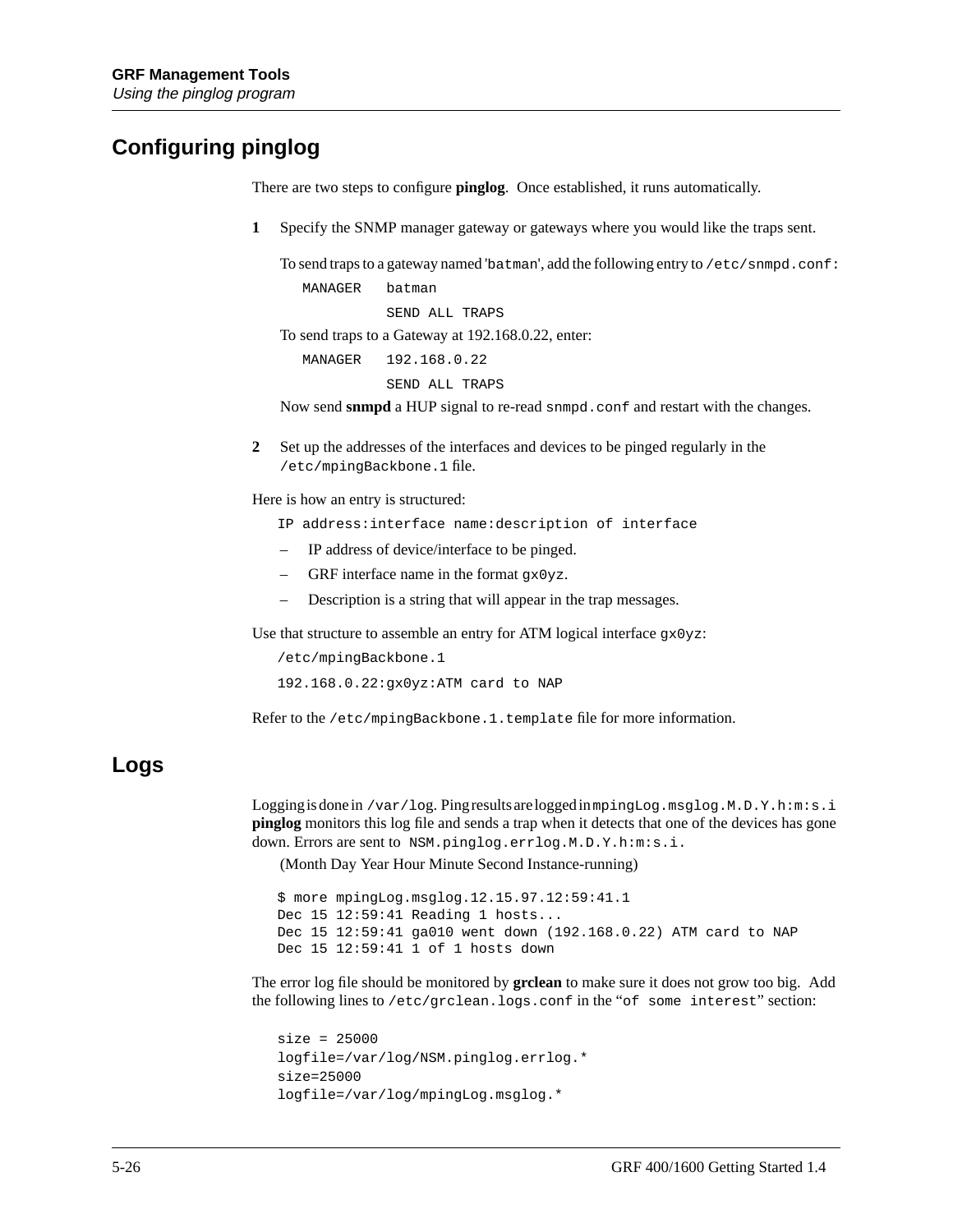### **Powering off or rebooting the system**

#### **Reboot or shut down system using grms**

Use the **grms** command to halt, reboot, or shut down the system locally.

**grms** performs the same function as **shutdown** but does not require the user to be logged in as root. However, it can only be used from the control board VT-100 terminal. Use **shutdown** and its corresponding options if you manage the GRF from a remote terminal.

The **grms** command performs an orderly shutdown, saving memory and allowing any transfers to complete. When the reboot option is specified, the system is rebooted and all media cards are reset.

- **1** Attach a keyboard to the VT-100 terminal and log in. You do not have to be root.
- **2** Enter the **grms** command with one of its options: With the **-h** option, **grms** halts the system (like **shutdown -h now**). With the **-r** option, **grms** performs an orderly reboot of the system (like **shutdown -r now**). With the **-s** option, **arms** performs an orderly shutdown of the system. To restart, enter the **reboot** command.

#### **Reboot or shut down system remotely using shutdown**

If you manage the GRF from a remote station, use the **shutdown** command to reset the system.

The **shutdown** command performs an orderly shutdown, saving memory and allowing any transfers to complete. When the reboot option is specified, the system is rebooted and all media cards are reset.

- **1** Log in as root.
- **2** Enter the **shutdown -r** command.

With the **-r** option, the command performs an orderly reset of the system. It also issues a special command to the control board indicating that the GRF is to be restarted immediately.

Enter: # shutdown -r now • • • #

After the shutdown completes, the prompt sign appears and you can log in again.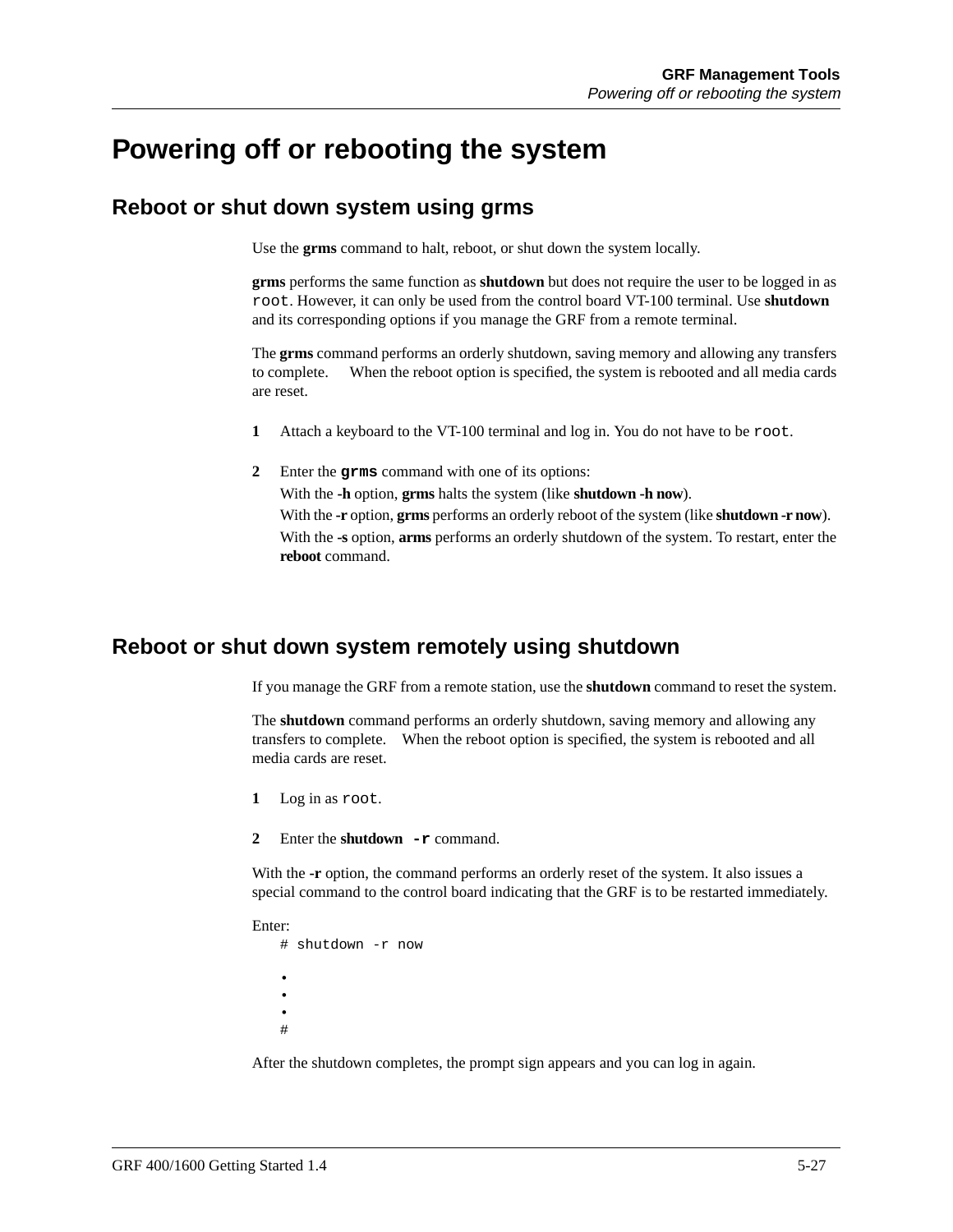### **Upgrading system software**

Software updates are available via ftp and are in the form of gzip  $(.qz)$  files. After the new software is downloaded, the **grfins** command looks for the specified release directory, extracts the files, and installs them.

#### **Which files will be updated ?**

**grfins** upgrades the configuration files as needed and replaces all other files. If the .template file for a configuration file changes in a new software release, **grfins** replaces the old .template file with a new template. When a file template changes, it is likely you will have to edit the new template to create a new.conf configuration file.

#### **Check the software version**

To check the version of currently-installed software, enter:

```
# getver
```
Here is what is displayed: Current Revision: 1.4.1 Version: default

Or, you can use the **cat** command: # cat /etc/motd

#### **Check flash device capacity**

If you are doing an ftp, at least 28000 blocks must be available for **grfins** to work. If you are loading from an NFS link, having already ftp'd the release, 14000 blocks must be available. Use the **vpurge** command to clean out old releases or use **snapshot** to archive them. The current binaries are about 10MB.

Use the **flashcmd** command to apply the **df** to the internal flash device:

| # flashcmd df |           |       |       |     |                           |
|---------------|-----------|-------|-------|-----|---------------------------|
| Filesystem    | 1K-blocks | Used  |       |     | Avail Capacity Mounted on |
| /dev/wd0a     | 78751     | 11543 | 63270 | 15% | /flash                    |

#### **Back up config files**

Use the **grwrite** command to save the current configuration files in the /etc directory. Use **grsite --perm** to save the files across the upgrade and reboot. These commands are described in the *GRF Reference Guide*.

#### **Installation command**

The syntax of the **grfins** command to execute the installation script is:

#grfins--source=<source\_location>--release=<release\_name>--activate where  $\le$ release\_name> is the actual release name as in 1.4.1 and  $\le$ source\_location> is usually /flash/tmp.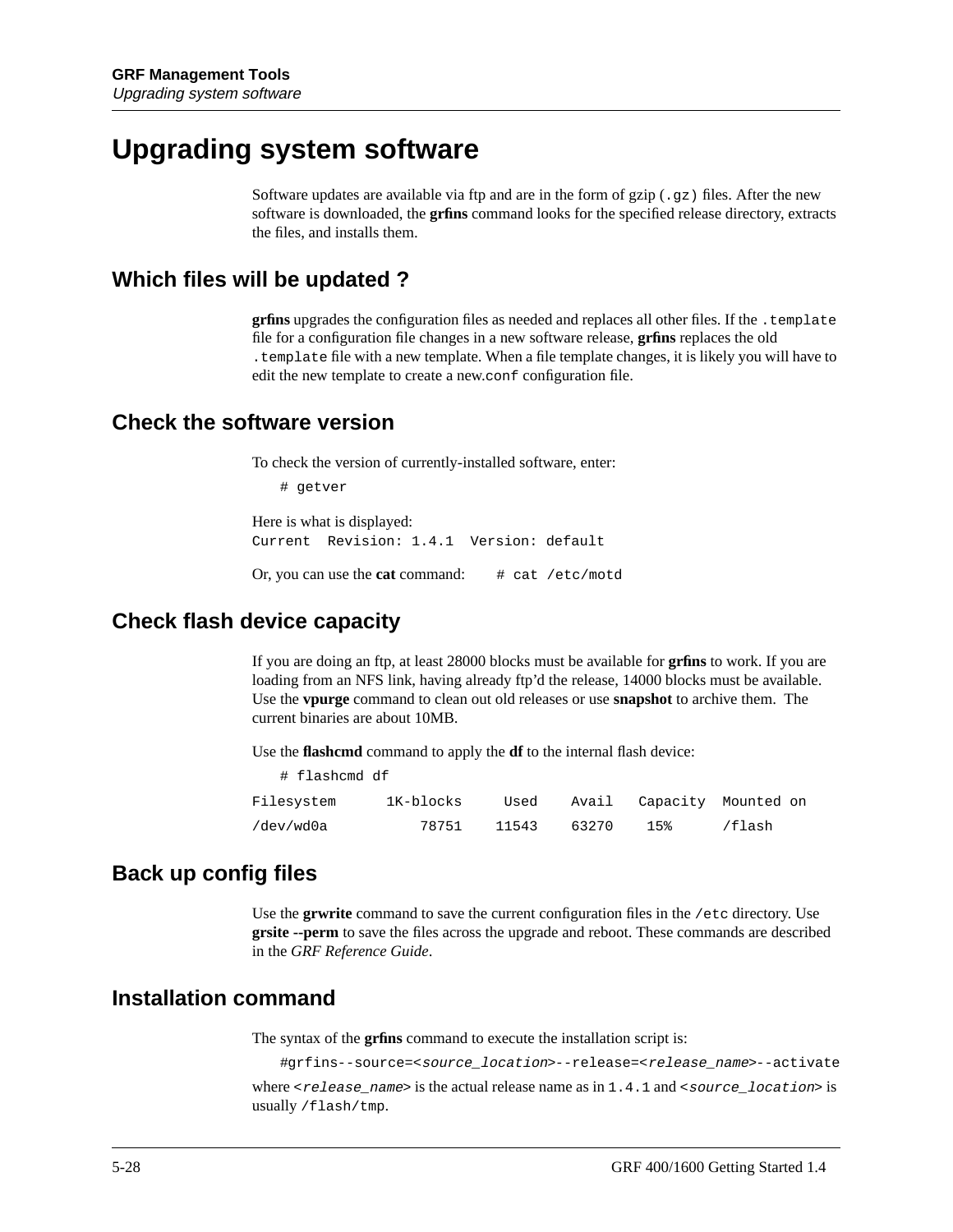### **How to do the ftp and a software upgrade**

To upgrade, ftp and download the new release to your site and then install the new software by running the **grfins** script.

**Note:** You must reboot after installing software. If you do not reboot after running **grfins**, the GRF will be in an unpredictable state. Remember that rebooting interrupts *all* GRF operations.

**1** Log on and start the UNIX shell:

```
super> sh
#
```
**2** Mount the internal flash device and create the directory to install from  $//\text{float}/\text{tmp})$ :

```
# mountf -w
# cd /flash
# mkdir tmp
# cd tmp
```
- 
- **3** Do an ftp. For example, to download 1.4.8 software:

```
# ftp ftp.ascend.com
# ftp> cd releases
# ftp> cd A1_4_1
# ftp> prompt
# ftp> bin
# ftp> get 1.4.1.TAR.gz
# ftp> get 1.4.1.root.gz
# ftp> quit
```
This sequence has downloaded the new 1.4.1 release files on the internal flash device.

**Note:** For future software upgrades, please contact Ascend support for information on appropriate releases for your hardware. In the US call: 800-272-3634, from elsewhere call: 510-814-2333, or send email to support@ascend.com.

The GRF 400 and GRF 1600 require two installation binaries: 1.4.1.TAR.gz and 1.4.1.root.gz (RMS node systems require only the TAR.gz file).

**4** Unmount the flash device

```
# cd /
# umountf
```
**5** grins decompresses the files, installs the new files, and replaces the configuration file templates as needed. The activate option ensures the installation will occur during the next boot:

```
# grfins --source=/flash/tmp --release=1.4.1 --activate
```
**6** Remove the release files from the internal flash device and reboot to load RAM:

```
# flashcmd -w rm -rf /flash/tmp
# reboot
```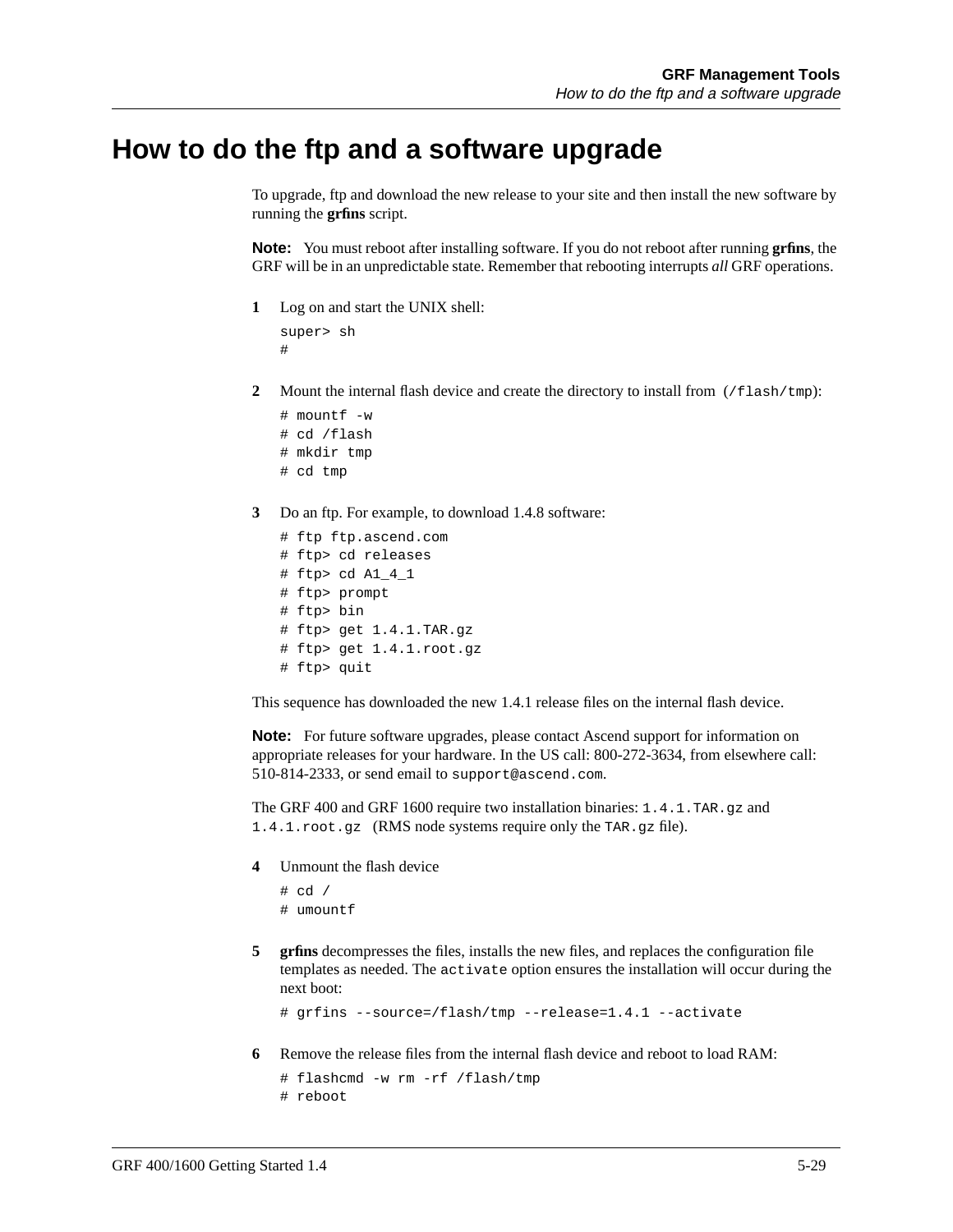### **Sending dumps – put command**

You can ftp memory and log dumps to customer support.

#### **Process overview**

- Go to the location of the files you want to send, for example, /var/portcards.
- Then ftp to the ftp server.
- Once on the server, you need to change to the /incoming directory and create a new directory with the name of your site.
- After a site directory is created, use the **put** command to send your collected files there.

#### **ftp to the server**

- **1 cd** to the file directory and execute the ftp command:
	- # cd /var/portcards
	- # ftp ftp.ascend.com

The screen displays messages and a confirmation of connection similar to the following:

```
/usr/bin/ftp
/usr/ucb/ftp
ftp% /usr/bin/ftp ftp.ascend.com
Connected to ftp.ascend.com
220 ftp.ascend.com FTP server (Version...) ready
# Name:
```
- **2** Type "anonymous" at the Name: prompt:
	- # Name: anonymous
- **3** Enter your email address at the Password: prompt:
	- # Password: someone@someplace.xxx

The screen displays a series of messages similar to the following:

```
Guest login ok, access restrictions apply.
Remote system type is UNIX.
Using binary mode to transfer files.
ftp>
```
**4** At the first ftp prompt, set the mode to binary:

# ftp> bin

- **5** With the ftp connection established, go to the incoming directory and create a new directory to contain your site's files:
	- # ftp> cd incoming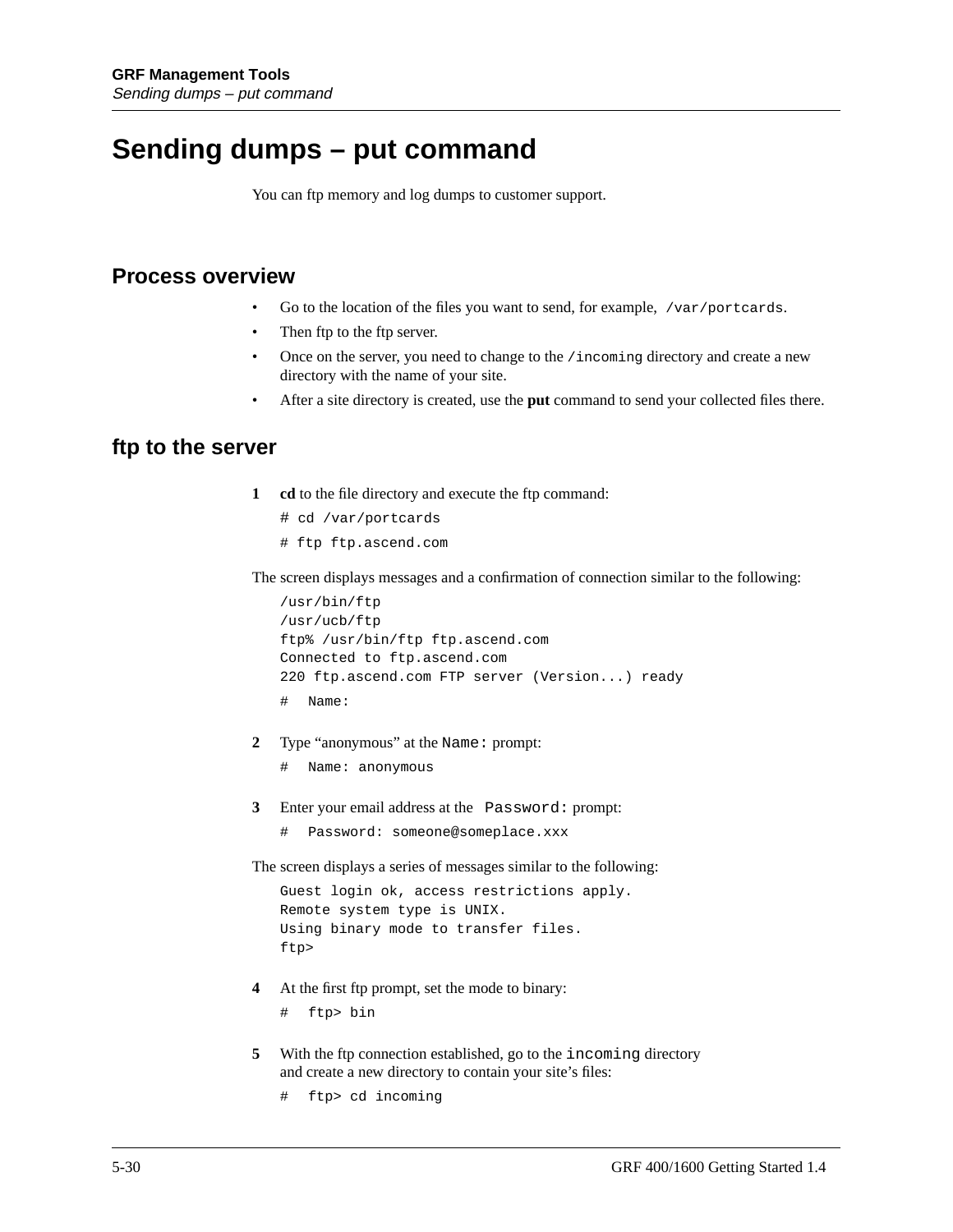# ftp> mkdir <site\_name>

Make sure the name given the **<**site\_name**>** directory clearly identifies your site or particular system:

# ftp> cd <site\_name>

**6** Execute the **put** command at the  $ftp$  prompt:

# ftp> put <files>

- **7** Check that the files have been transferred:
	- # ftp> ls incoming/<site\_name>
- **8** Type "quit" to end the ftp session:

# ftp> quit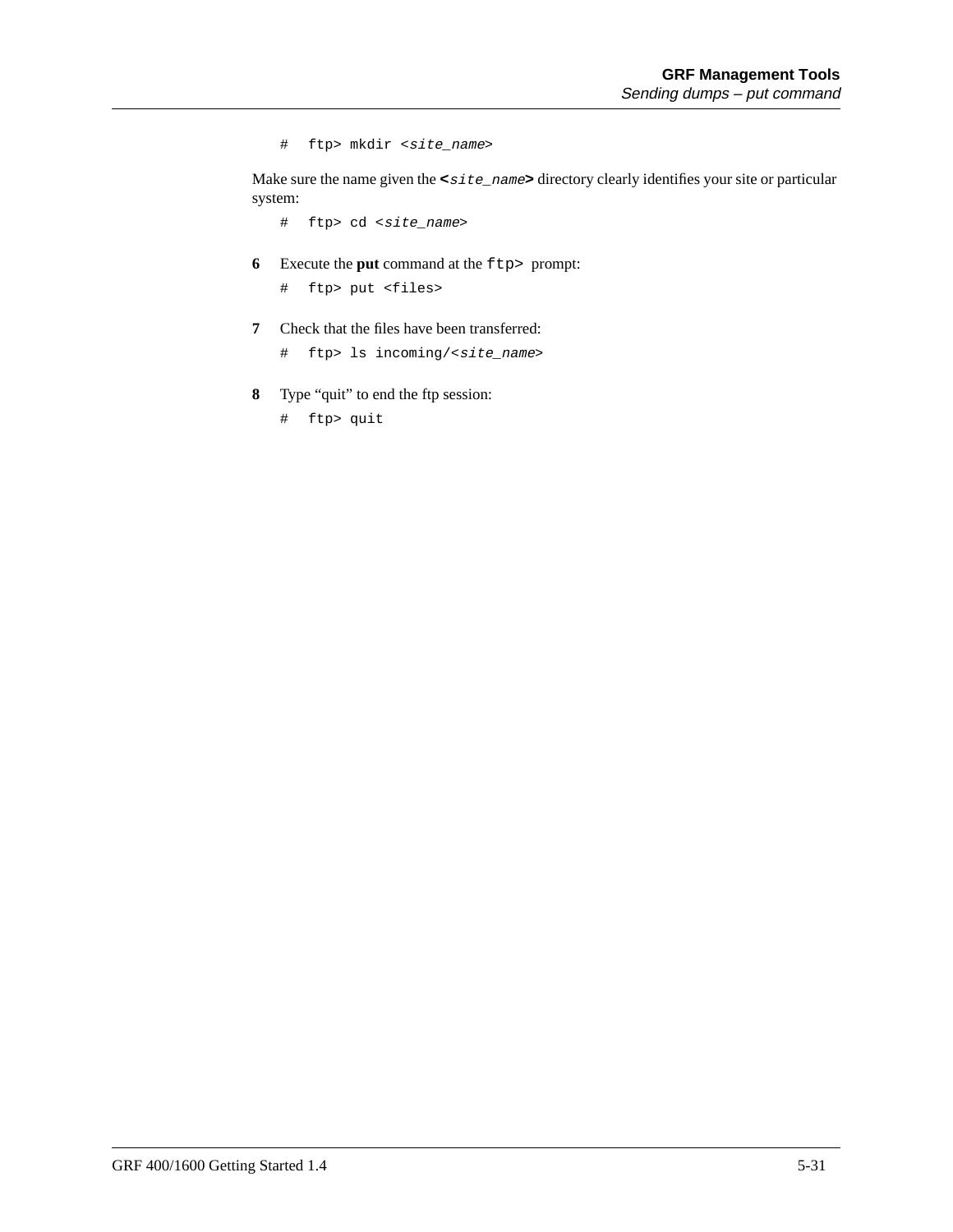# <span id="page-145-0"></span>**Burning in media card flash memory**

Customer Support may supply new code to be burned into media card flash memory. Use the **grflash** command under the direction of support staff.

# **Monitoring temperature and power**

This section describes how system temperature and power supply output levels are monitored. Temperature is monitored directly by control board sensors and by the power supply module(s). Fan speed is also monitored.

**Warning:** The temperature extremes and failures described here are considered serious. The CBE can receive able with human intermediate GRF can recover only with human intervention.

> **Warnung:** Die oben beschriebenen Versagensfälle und Abschaltvorgänge stellen ernsthafte Situationen dar. Der GRF kann nur durch persönliches Eingreifen wieder betriebsbereit gemacht werden.

### **Temperature monitoring**

When the sensor on the control board detects that a temperature level has reached the warning level, a signal is sent to the control component. On the GRF 400 the control board's amber FAULT LED comes on and flashes. On the GRF 1600, the TEMP LED comes on. The control component triggers an audible alarm and a warning message is sent, logged into /var/log/messages, and displayed on the screen. The alarm will continue to sound until the temperature drops below a problematic level.

If the temperature stays above the set level for longer than five minutes, the control board shuts down power to media cards. The control boards continues to periodically print a message indicating the media cards are shut down and requesting a system reboot.

Keep the intake and outlet vents free of obstructions.

The network administrator can use the **temp** command to access temperature sensor data and determine the current board level temperature. **temp** is in the **grrmb** command set.

### **Power supply failure and shutdown**

On the GRF 400 and GRF 1600, if a power supply fails, the PS1 or PS2 LED goes on, and a message is sent indicating a power supply failure.

One of the following messages are displayed:

"Power Supply PS1 Failure" "Power Supply PS2 Failure"

The power supply module monitors its internal temperature, current, and voltage. Excessive heat and incorrect current and voltage readings can cause the power supply to shut down.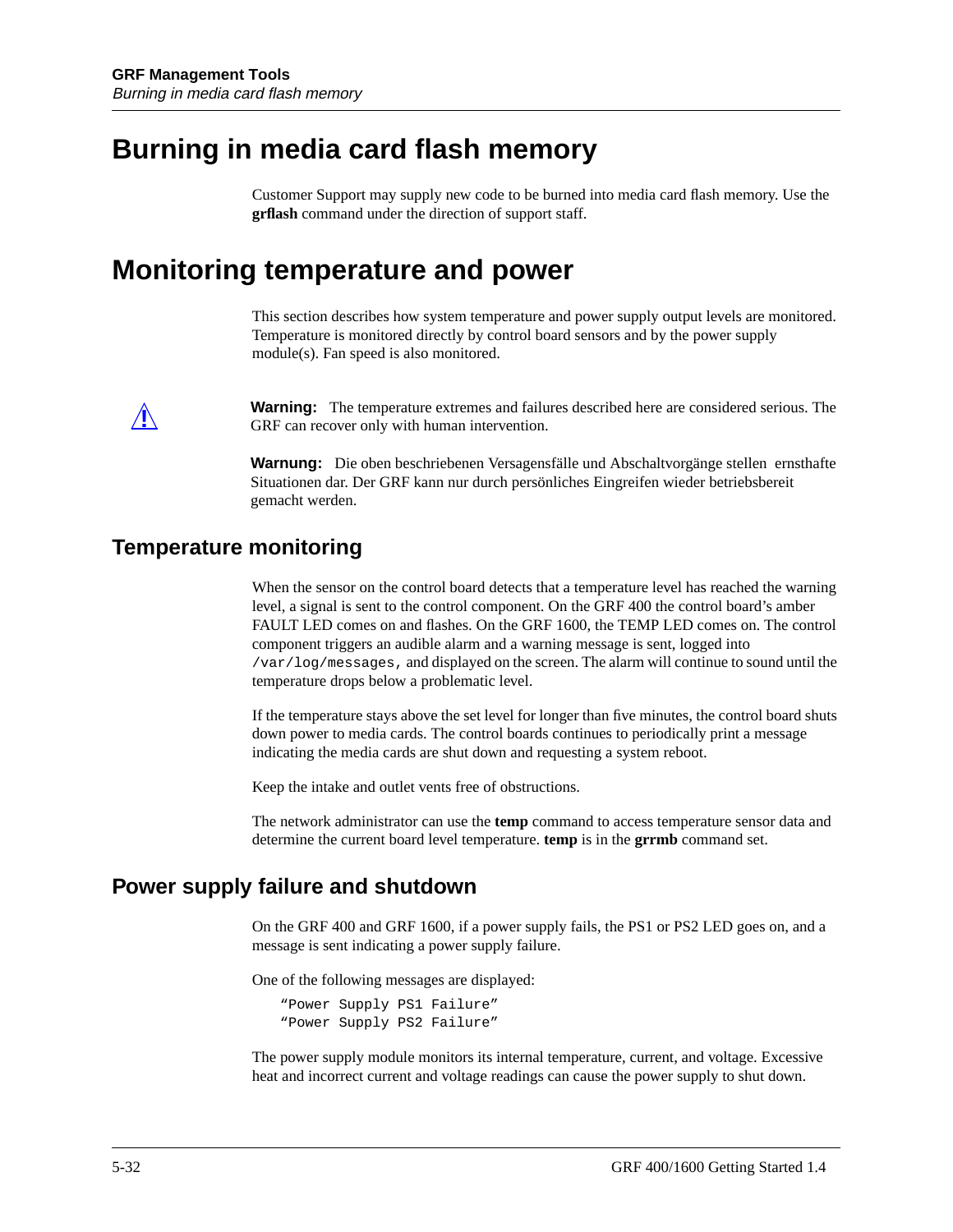### <span id="page-146-0"></span>**Fan monitoring – GRF 400**

The GRF 400 is cooled by three fans that pull ambient air through one side of the chassis and push heated air out through the other side.

Each fan has a tachometer that measures fan speed in number of revolutions. The tachometer detects slowdowns in fan speed as well as failures. If a fan has failed and remains failed for 10 seconds, a message goes to the console and the fault LED lights. The fault LED remains lit unless the fan recovers and maintains speed for 10 seconds, the fan do not recover unless the GRF system is power cycled off/on.

### **Fan monitoring – GRF 1600**

Two rotary fans cool the chassis, excluding the power supply compartment. The fans operate in tandem. At start-up, both fans operate at 100% of RPM capability. Gradually each fan slows down so that, in normal conditions, each fan operates at 50% speed. When the GRF is plugged in, you can hear the changes in fan speeds.

Tachometers on each fan unit ensure steady, sufficient airflow. When a tachometer detects that a fan is dropping below the 50% rate, it causes a signal to the other fan to speed up. When a problem occurs with either fan, the control board "FAN" LED lights.

The GRF 1600 fan tray is site replaceable, but must be returned to Ascend for service. The fan tray sits on a pair of guides and is held in place by two captured screws. While the fan tray is hot swappable, the amount of time the GRF can operate without a fan tray in place depends upon the number of installed media cards and the ambient air temperature. The temperature sensor on the control board shuts the GRF down if the operating temperature is exceeded.

### **Intervention**

Intervention may require pushing the reset button on the control board or power cycling the chassis. If a temperature failure has been sensed, a problem exists in the GRF and you need to contact Customer Support.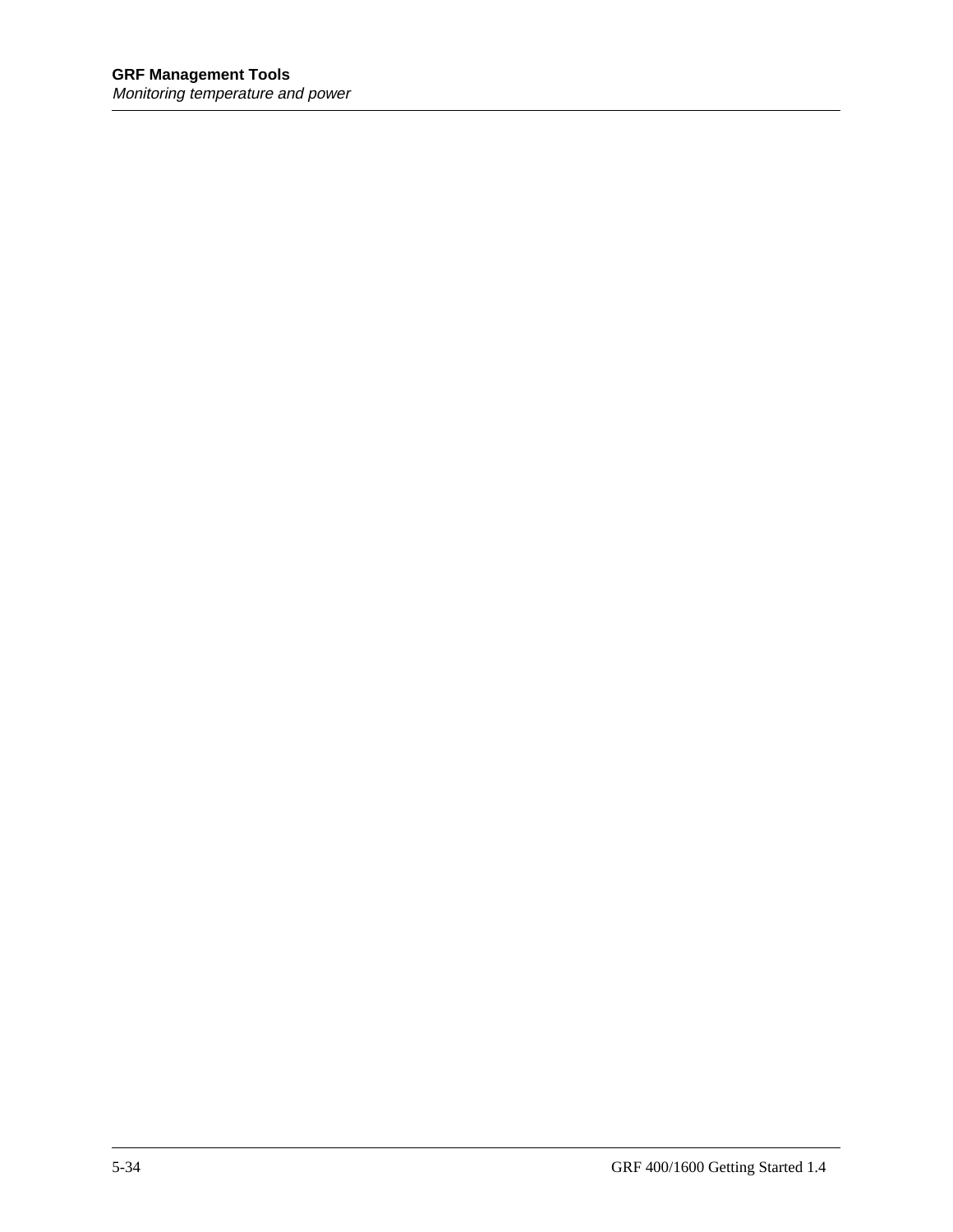# **GRF Specifications A**

Appendix A contains the following specifications for the GRF 400 and 1600 routers: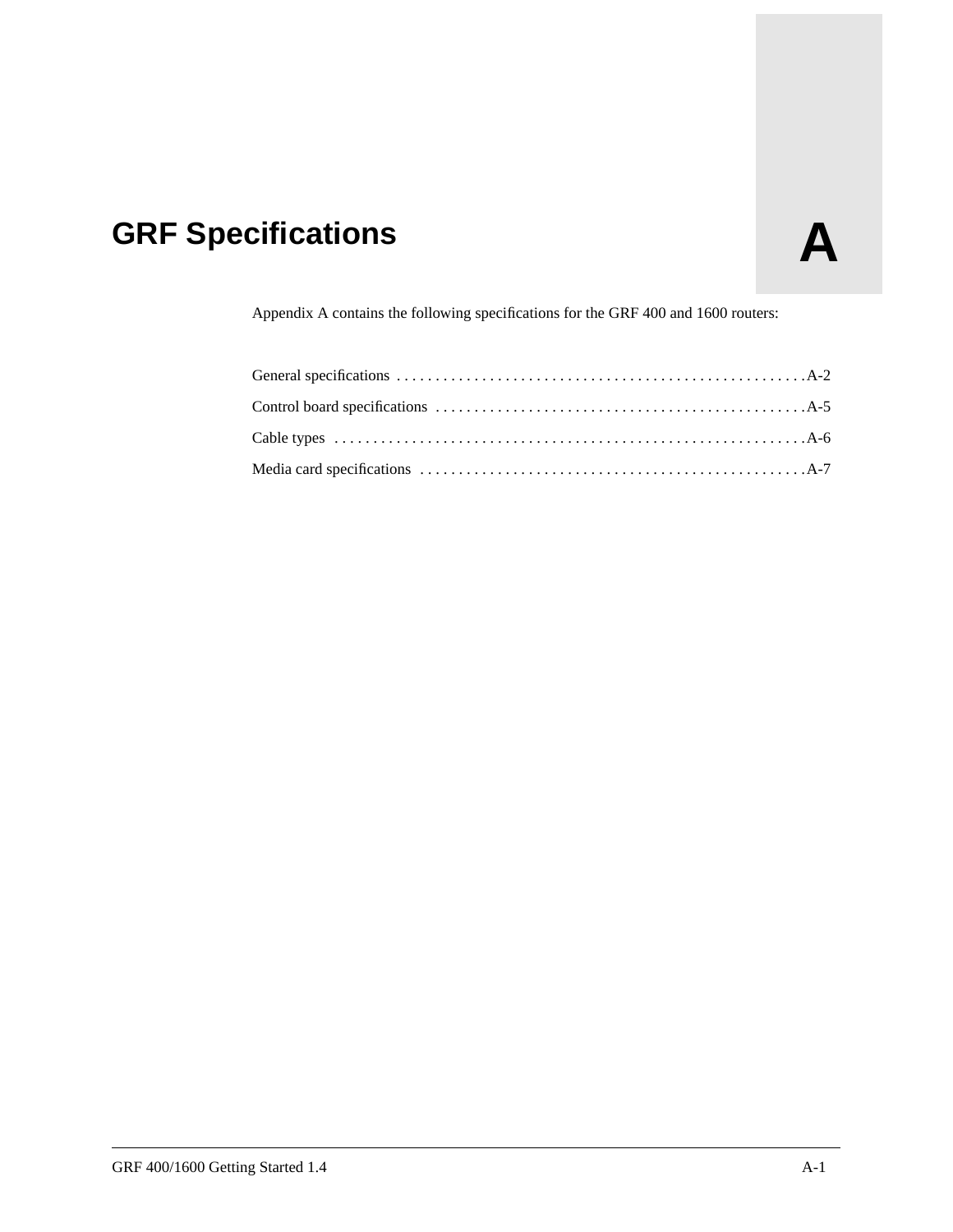# <span id="page-149-0"></span>**General specifications**

Configuration information is stored in non-volatile memory. When the GRF is turned off, configuration data is not lost.

**Note:** Use a protected AC power source, or add surge protection between the power source and the GRF chassis.

### **Environmental requirements**

| Operating temperatures:   | $32^{\circ} - 104^{\circ}F (0^{\circ} - 40^{\circ}C)$ |                                                        |
|---------------------------|-------------------------------------------------------|--------------------------------------------------------|
| Operating humidity level: | $10\% - 90\%$ , non-condensing                        |                                                        |
| Altitude:                 |                                                       | 0 to 10,000 feet $(0 \text{ to } 3048 \text{ meters})$ |

### **GRF 400 chassis specifications**

Table A-1 lists the general characteristics of the GRF 400 chassis.

*Table A-1. GRF 400 chassis characteristics*

| <b>Element</b>     | Value                                                                                                                                                                                         |
|--------------------|-----------------------------------------------------------------------------------------------------------------------------------------------------------------------------------------------|
| Weight             | 26.5 pounds, chassis and one power supply (11.9 kg)                                                                                                                                           |
| <b>Dimensions</b>  | 5.25 in (H) x 19 in (W) x 19 in (L) (13.34 cm x 48.26 cm x 48.26 cm)                                                                                                                          |
| Media cards        | 1–4 per chassis, multiple media types supported simultaneously                                                                                                                                |
|                    | Card dimensions: $9$ in high x 16 in long $(22.9 \text{ cm} \times 40.6 \text{ cm})$                                                                                                          |
|                    | Card weight: approximately 2 pounds each (0.9 kg)                                                                                                                                             |
|                    | Hot-swap capability: all media cards are hot-swappable                                                                                                                                        |
| AC power<br>supply | 400W, with an option for a redundant load-sharing unit<br>- double-pole/neutral fusing<br>- weighs 6 pounds (2.7 kg)                                                                          |
| AC receptacle      | Standard US 3-prong plug, 115 V grounded receptacle<br>(international options available)                                                                                                      |
| AC cord            | - North America: UL listed, CSA certified, type SJT or SVT, 3-conductor,<br>18AWG minimum                                                                                                     |
|                    | - outside of North America: Agency-approved for the country of use, cord<br>type H05VVF3G1.0, 3-conductor, $1.0$ mm <sup>2</sup> , rated 250V, 10A,<br>plug type suitable for country of use. |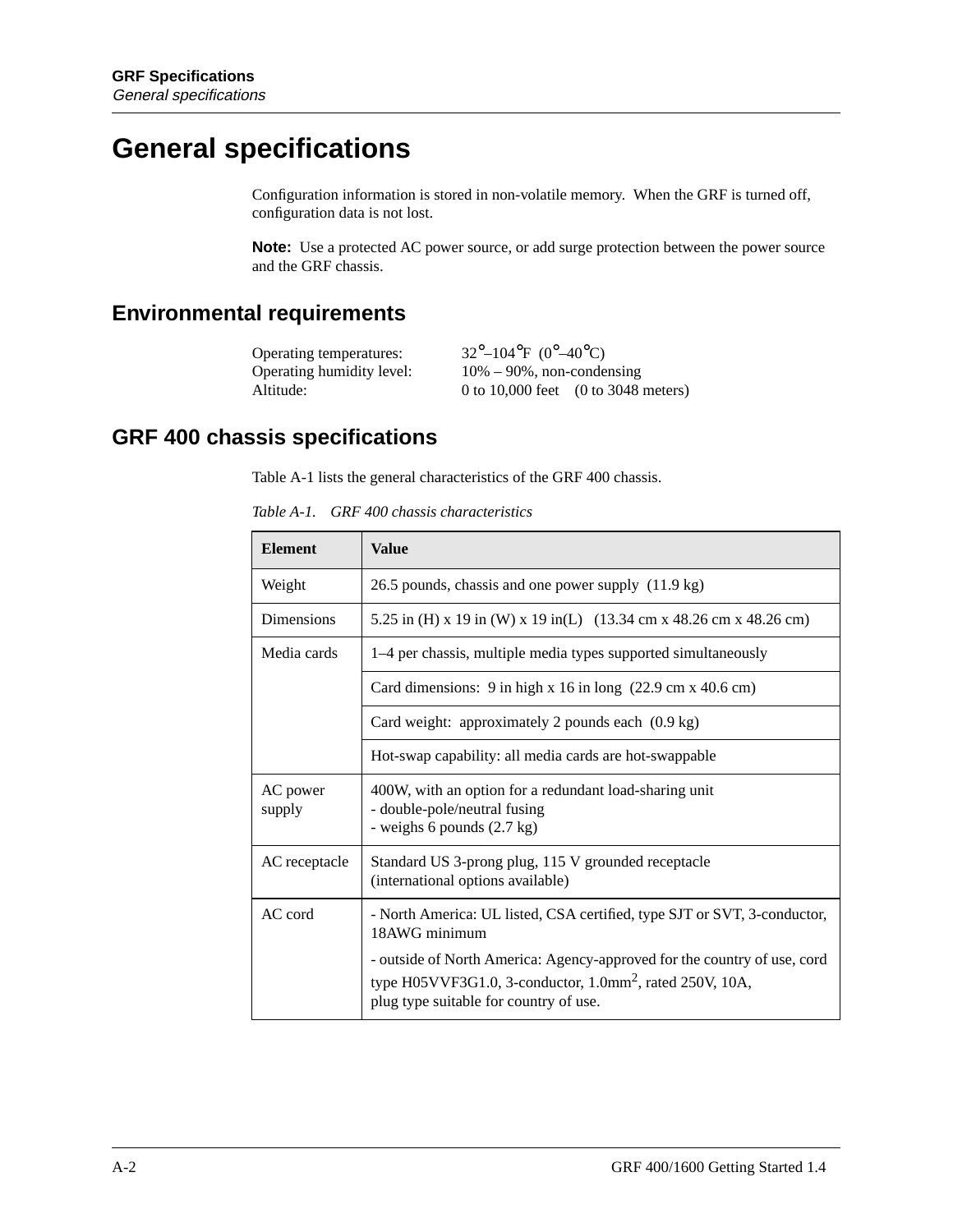| <b>Element</b>     | Value                                                                                                                          |
|--------------------|--------------------------------------------------------------------------------------------------------------------------------|
| AC voltage         | 100–240 VAC, 6.0–3.0 Amp maximum                                                                                               |
|                    | Phase: single                                                                                                                  |
|                    | Frequency: 60/50 Hz                                                                                                            |
|                    | Power usage: 400W (nominal)                                                                                                    |
| DC power<br>supply | 400W, with an option for a redundant load-sharing unit<br>- double-pole/neutral fusing<br>- weighs 6 pounds $(2.7 \text{ kg})$ |

<span id="page-150-0"></span>*Table A-1. GRF 400 chassis characteristics (continued)*

# **GRF 1600 chassis specifications**

Table A-2 lists the general characteristics of the GRF 1600 chassis.

*Table A-2. GRF 1600 chassis characteristics*

| <b>Element</b>     | <b>Value</b>                                                                                                                                                                                  |
|--------------------|-----------------------------------------------------------------------------------------------------------------------------------------------------------------------------------------------|
| Weight             | 103.5 pounds, chassis and one power supply (46.6 kg)                                                                                                                                          |
| Dimensions         | 23.0 in (H) x 19 in (W) x 21 in (L) (58.4 cm x 48.26 cm x 53.3 cm)                                                                                                                            |
| Media cards        | 1–16 per chassis, multiple media types supported simultaneously                                                                                                                               |
|                    | Card dimensions: $9$ in high x 16 in long $(22.9 \text{ cm} \times 40.6 \text{ cm})$                                                                                                          |
|                    | Card weight: approximately 2 pounds each (0.9 kg)                                                                                                                                             |
|                    | Hot-swap capability: all media cards are hot-swappable                                                                                                                                        |
| Fan tray           | Single 48V unit with 2 motorized impeller fans<br>- field replaceable module<br>- weighs $13$ pounds $(5.85 \text{ kg})$                                                                      |
| AC power<br>supply | 1100W, with an option for a redundant load-sharing unit<br>- double-pole/neutral fusing<br>- weighs $21$ pounds $(9.45 \text{ kg})$                                                           |
| AC receptacle      | IEC320-C19 to NEMA 5-15P power cord<br>(international options available)                                                                                                                      |
| AC power<br>cord   | - North America: UL listed, CSA certified, type SJT or SVT, 3-conductor,<br>18AWG minimum                                                                                                     |
|                    | - outside of North America: Agency-approved for the country of use, cord<br>type H05VVF3G1.0, 3-conductor, $1.0$ mm <sup>2</sup> , rated 250V, 16A,<br>plug type suitable for country of use. |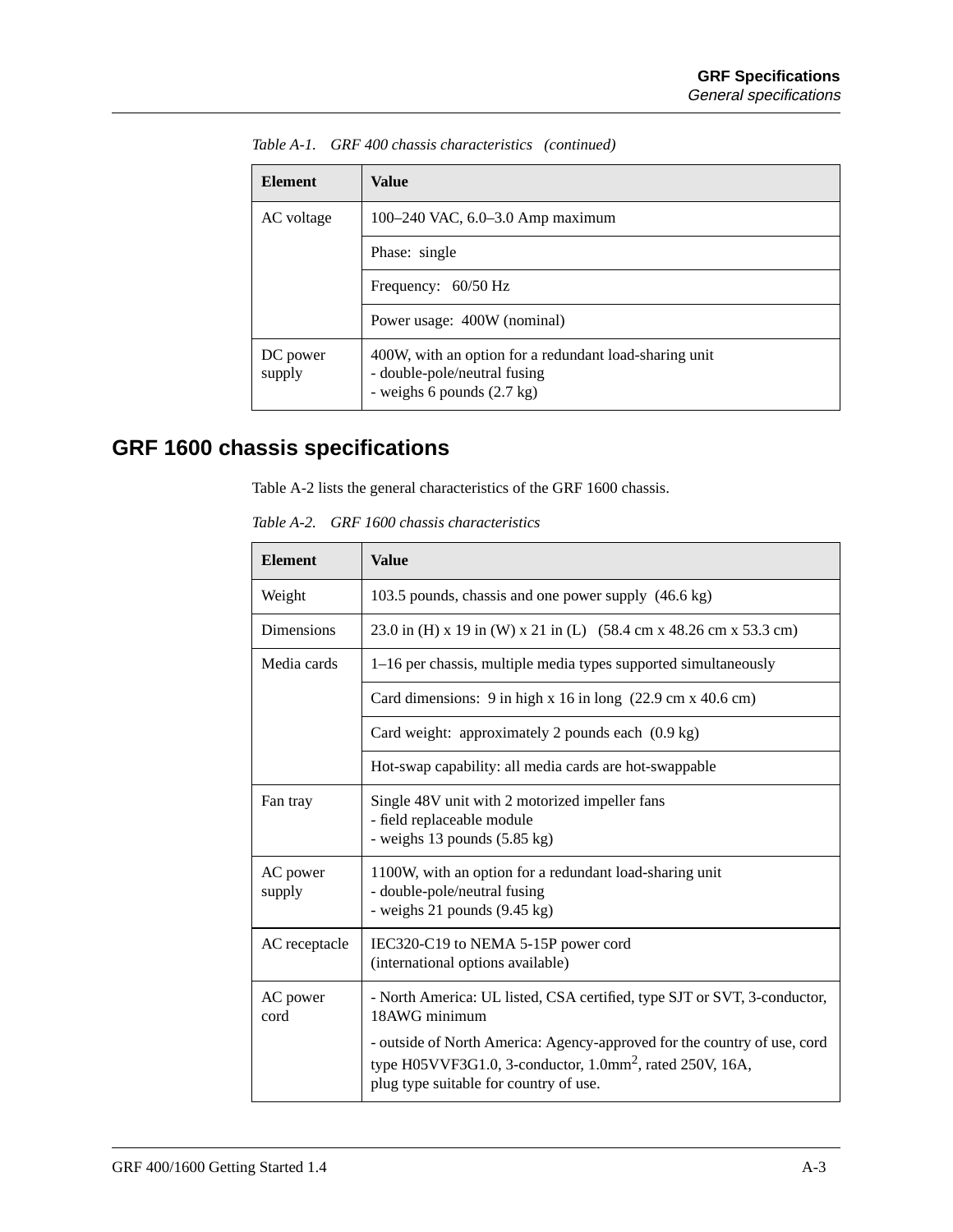| <b>Element</b> | Value                           |
|----------------|---------------------------------|
| AC voltage     | 100-240 VAC, 85-264 VAC maximum |
|                | Phase: single                   |
|                | Frequency: 60/50 Hz             |
|                | Power usage: 1100W (nominal)    |

<span id="page-151-0"></span>*Table A-2. GRF 1600 chassis characteristics (continued)*

# **DC power requirements**

Power requirements for individual GRF components are as follows:

| Component                | Max Amps/ $+5.0$ V | Max Amps/-5.2 $V$ | <b>Watts/unit</b> |
|--------------------------|--------------------|-------------------|-------------------|
| HIPPI media card         | 8.8                | $\Omega$          | 44.0              |
| FDDI/Q media card        | 9.4                | $\Omega$          | 47.0              |
| ATM OC-3c/Q media card   | 9.0                | $\Omega$          | 45.0              |
| ATM OC-12c media card    | 9.0                | $\Omega$          | 45.0              |
| HSSI media card          | 10.0               | $\Omega$          | 50.0              |
| 4-port 10/100Base-T card | 5.6                | $\Omega$          | 28.0              |
| 8-port 10/100Base-T card | 8.0                | $\Omega$          | 40.0              |
| SONET OC-3c media card   | 10.0               | $\Omega$          | 50.0              |
| GRF 400 control board    | 5.0                | $\Omega$          | 25.0              |
| GRF 1600 control board   | 3.0                | $\Omega$          | 15.0              |

*Table A-3. DC power requirement per individual components*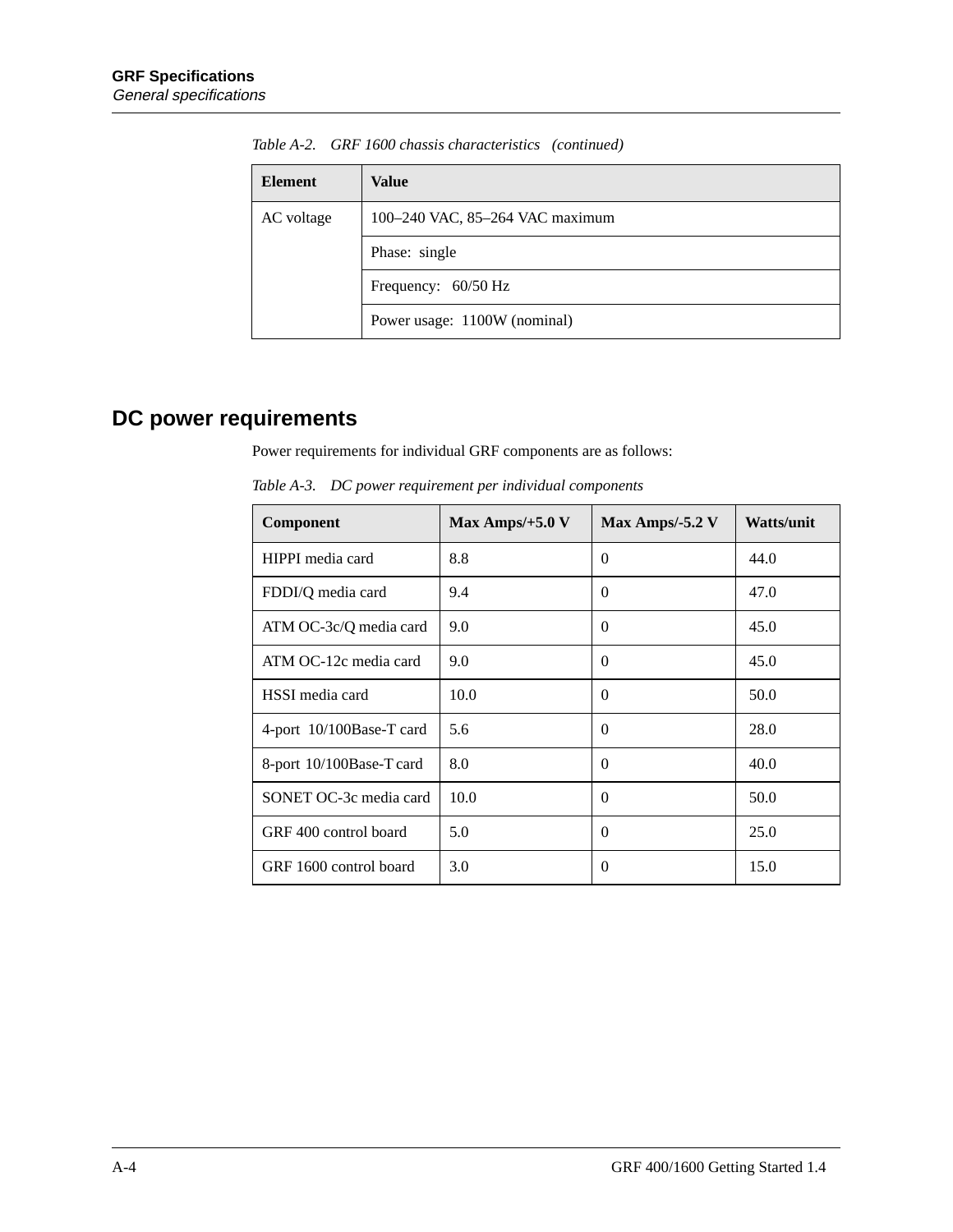### <span id="page-152-0"></span>**GRF 400 control board specifications**

The GRF 400 IP switch control board has the following characteristics:

| <b>Element</b>         | <b>Value</b>                                                                                                       |
|------------------------|--------------------------------------------------------------------------------------------------------------------|
| Processor              | Intel Pentium 166 MHz                                                                                              |
| <b>RAM</b>             | 64MB basic, 256MB maximum (upgrade in 64MB increments)<br>(8 SIMM sockets for 32MB SIMMs)                          |
| Flash memory, internal | 85MB ATA flask device                                                                                              |
| Serial adapter         | 1 UART                                                                                                             |
| 100/10Base-T connector | 1 autosensing, connects to PCI local bus                                                                           |
| Temperature sensor     | Senses system warning and shutdown temps, enables actual IC<br>temperature to be read, reported on by temp command |
| Ethernet address PROM  | System IP address memory (32 bytes)                                                                                |
| Switch component       | 16 Gb TriQuint component                                                                                           |
| PCMCIA host adapter    | 2, one 85- or 175MB ATA flash device can be installed,<br>PCMCIA modem card is another option                      |

*Table A-4. Characteristics of the GRF 400 control board*

## **GRF 1600 control board specifications**

The GRF 1600 switch control board has the following characteristics:

*Table A-5. Characteristics of the GRF 1600 control board*

| <b>Element</b>         | Value                                                                                                                     |
|------------------------|---------------------------------------------------------------------------------------------------------------------------|
| Processor              | Intel Pentium 166 MHz                                                                                                     |
| <b>RAM</b>             | 64MB basic, 256MB maximum (upgrade in 64MB increments)<br>(8 SIMM sockets for 32MB SIMMs)                                 |
| Flash memory, internal | 85MB ATA flask device                                                                                                     |
| Serial adapter         | 1 UART                                                                                                                    |
| 100/10Base-T connector | 1 autosensing, connects to PCI local bus                                                                                  |
| Temperature sensor     | Senses system warning and shutdown temps, enables actual IC<br>temperature to be read, reported on by <b>temp</b> command |
| Ethernet address PROM  | System IP address memory (32 bytes)                                                                                       |
| PCMCIA host adapter    | 2, one 85- or 175MB ATA flash device can be installed,<br>PCMCIA modem card is another option                             |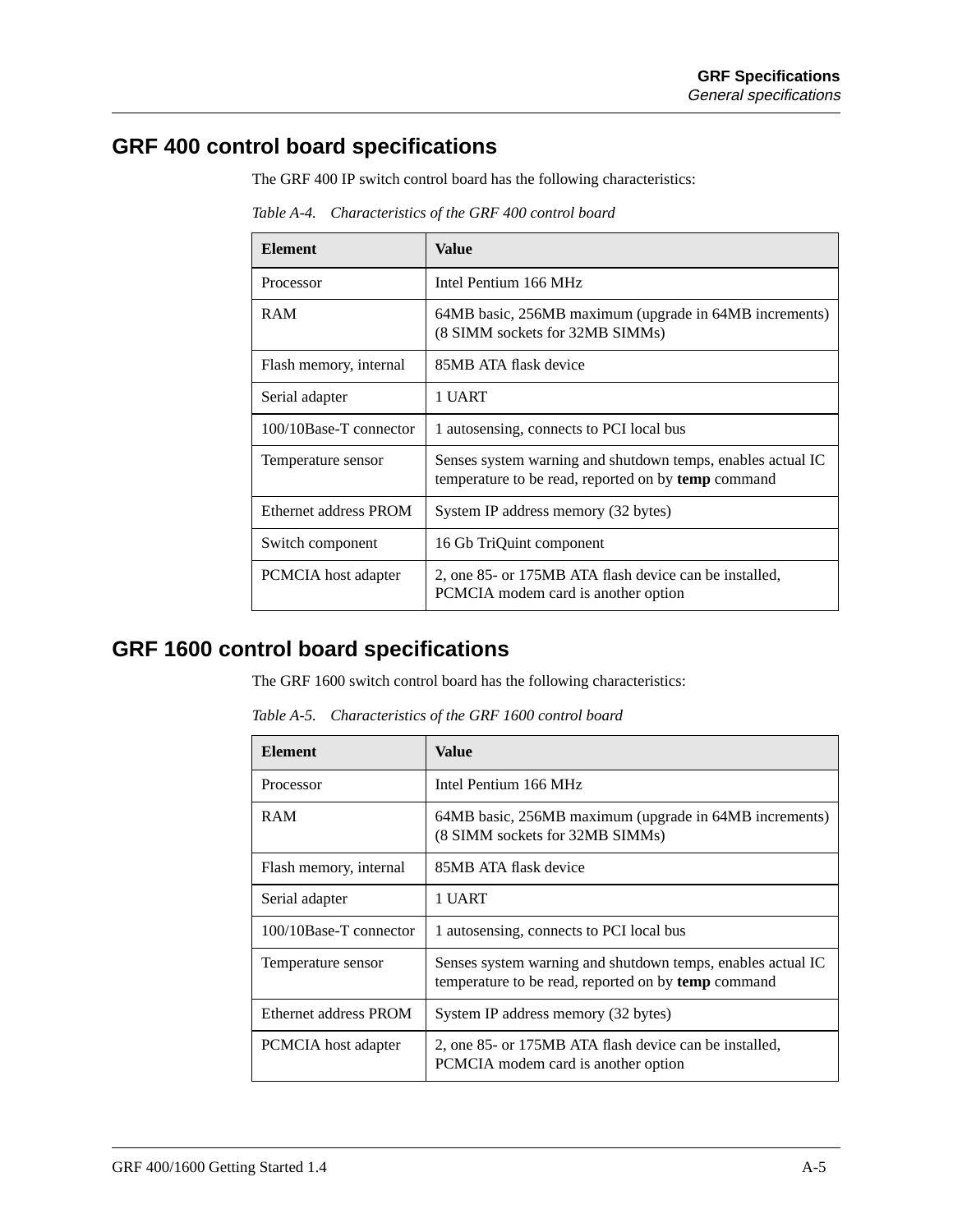# <span id="page-153-0"></span>**Cable types**

GRF media cards use the following industry-standard cables:

*Table A-6. Media card cable specifications*

| Cables/Card             | <b>Description</b>                                                                                                                                                                |
|-------------------------|-----------------------------------------------------------------------------------------------------------------------------------------------------------------------------------|
| <b>HSSI</b>             | 25 twisted-pair shielded coax cables                                                                                                                                              |
| ATM OC-3c multimode     | 62.5/125 micron fiber optic cables                                                                                                                                                |
| ATM OC-3c single mode   | 9/125 micron fiber optic cables                                                                                                                                                   |
| ATM OC-12c multimode    | 62.5/125 micron fiber optic cables                                                                                                                                                |
| ATM OC-12c single mode  | 9/125 micron fiber optic cables                                                                                                                                                   |
| 4-port 10/100Base-T     | Category 5 UTP cables                                                                                                                                                             |
| 8-port $10/100$ Base-T  | Category 5 UTP cables                                                                                                                                                             |
| SONET OC-3c multimode   | 62.5/125 micron fiber optic cables                                                                                                                                                |
| SONET OC-3c single mode | 9/125 micron fiber optic cables                                                                                                                                                   |
| FDDI multimode          | 62.5/125 micron fiber optic cables                                                                                                                                                |
| <b>HIPPI</b>            | Twisted-pair copper cables in 5-, 25-, or 51-meter lengths.<br>Ascend certifies the viability of GRF-to-GRF connections<br>using 51-meter cables and sells HIPPI cables directly. |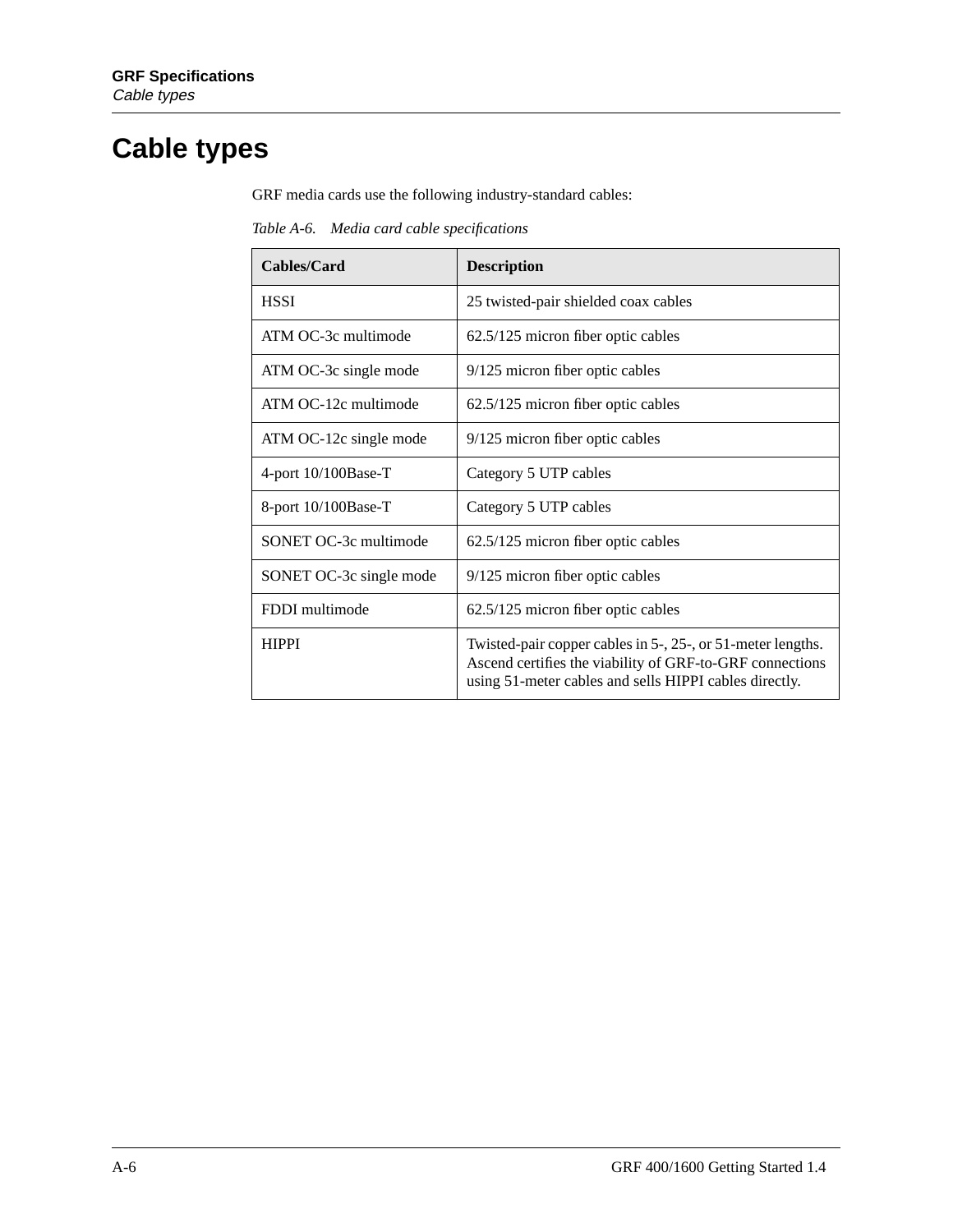# <span id="page-154-0"></span>**Media card specifications**

# **FDDI specifications**

The FDDI media card has the following characteristics:

*Table A-7. FDDI media card specifications*

| <b>Element</b>            | <b>Value</b>                                                                                                                                                                                 |
|---------------------------|----------------------------------------------------------------------------------------------------------------------------------------------------------------------------------------------|
| Interfaces per card       | Four bi-directional interfaces, multimode                                                                                                                                                    |
|                           | All has unique IP and MAC addresses, are configurable as:<br>- two dual-attach interfaces<br>- one dual-attach interface and two single-attach interfaces<br>- four single-attach interfaces |
| Media transfer rate       | 100 Mbps                                                                                                                                                                                     |
| Processors                | 40-MHz transmit processor, 40-MHz receive processor                                                                                                                                          |
| Data buffers              | 4 MB input, 4 MB output                                                                                                                                                                      |
| Route table support       | 150K entries, with hardware-assisted route table lookup                                                                                                                                      |
| Max transmission unit     | 4352 bytes                                                                                                                                                                                   |
| Connectors                | <b>MIC</b> tranceivers                                                                                                                                                                       |
| Connector requirements    | Must meet ANSI X3.166 standards                                                                                                                                                              |
| Cables                    | Multi-mode cables: 62.5/125micron optical fibre                                                                                                                                              |
| Optic components          | Internally-produced 1,300 nm surface-emitting LEDs and<br>photodiodes                                                                                                                        |
| Optical output            | 19 dBm minimum, 14 dBm minimum (avg.) $(62.5/125 \text{ um})$                                                                                                                                |
| Optical input sensitivity | 33.5 dBm minimum, 14 dBm maximum                                                                                                                                                             |
| Optical wavelength        | $1,270$ nm minimum, $1,330$ nm typical, $1,380$ nm maximum                                                                                                                                   |
| Spectral width            | 130 nm maximum                                                                                                                                                                               |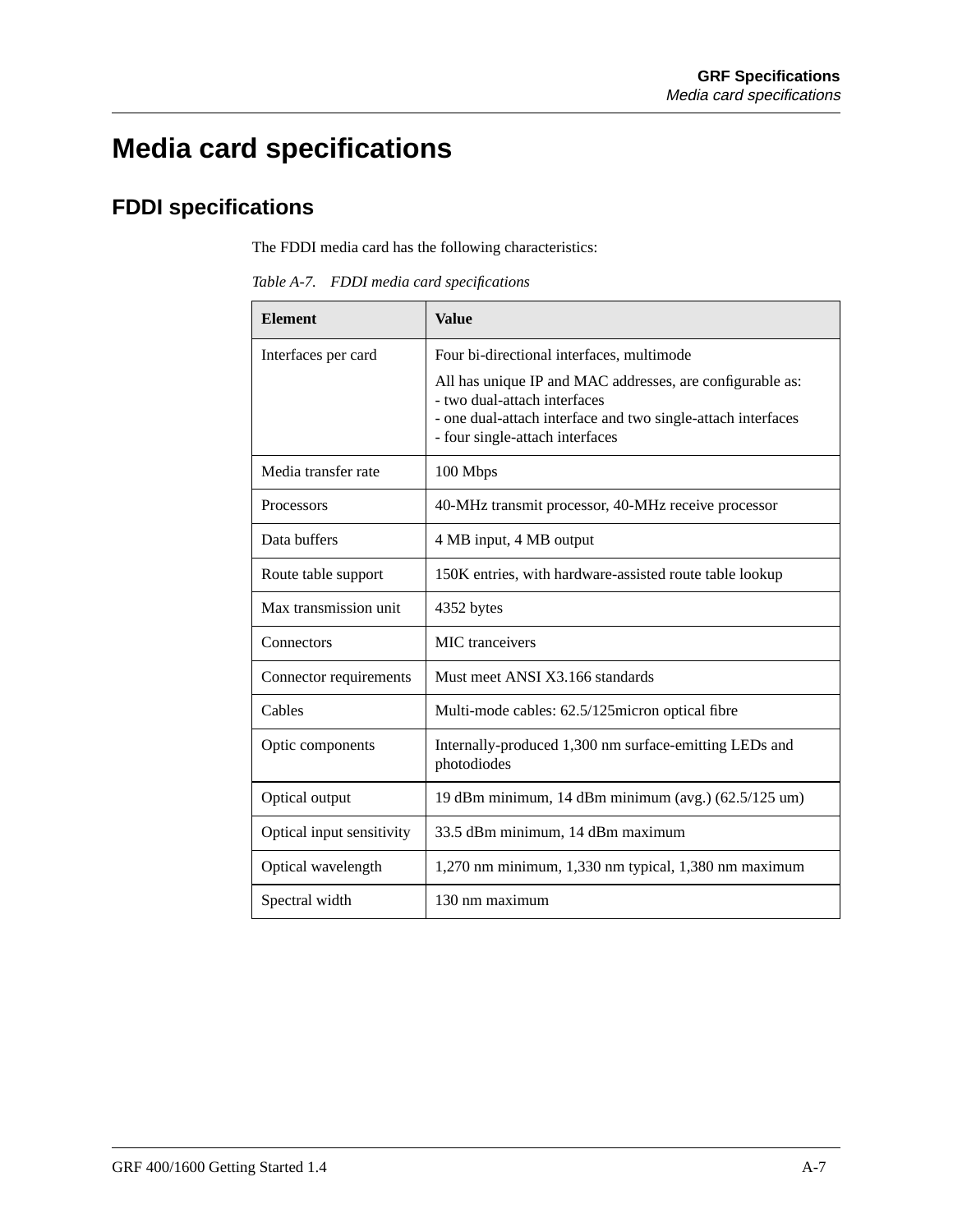# <span id="page-155-0"></span>**ATM OC-3c specifications**

The ATM OC-3c media card has the following characteristics:

*Table A-8. ATM OC-3c media card specifications*

| <b>Element</b>          | <b>Value</b>                                                                                                          |
|-------------------------|-----------------------------------------------------------------------------------------------------------------------|
| Interfaces per card     | Two bi-directional interfaces                                                                                         |
|                         | - single mode card<br>- multimode card                                                                                |
| Media transfer rate     | 155 Mbps                                                                                                              |
| Processors              | 40-MHz transmit processor, 40-MHz receive processor                                                                   |
| Data buffers            | 4 MB on receive side, 4 MB on transmit side                                                                           |
| Route table support     | 150K entries, with hardware-assisted route table lookup                                                               |
| SDH (STM-1)             | Complies with Synchronous Digital Hierarchy standards                                                                 |
| Max transmission unit   | 9180 bytes                                                                                                            |
| Cables                  | Single-mode cables: 9/125 micron optical fibre<br>Multi-mode cables: 62.5/125micron optical fibre                     |
| Connectors              | Duplex SC transceivers                                                                                                |
| Connector requirements  | Must meet JIS C 5973 standards                                                                                        |
| <b>LASER</b> components | Class 1, 1310 nm LASER diodes                                                                                         |
| Optical input           | Single-mode: 32.5 dBm minimum, 8 dBm maximum<br>Multi-mode: 32.5 dBm minimum, 14 dBm maximum                          |
| Optical output (avg.)   | Single-mode: 14 dBm minimum, 8 dBm maximum<br>Multi-mode: 19 dBm minimum, 14 dBm maximum                              |
| Optical wavelength      | Single-mode: 1,261 nm min, 1,310 nm typical, 1,360 nm max<br>Multi-mode: 1,270 nm min, 1,310 nm typical, 1,380 nm max |
| Spectral width          | Single-mode: 7.7 nm maximum<br>Multi-mode: 120 nm typical, 200 nm maximum                                             |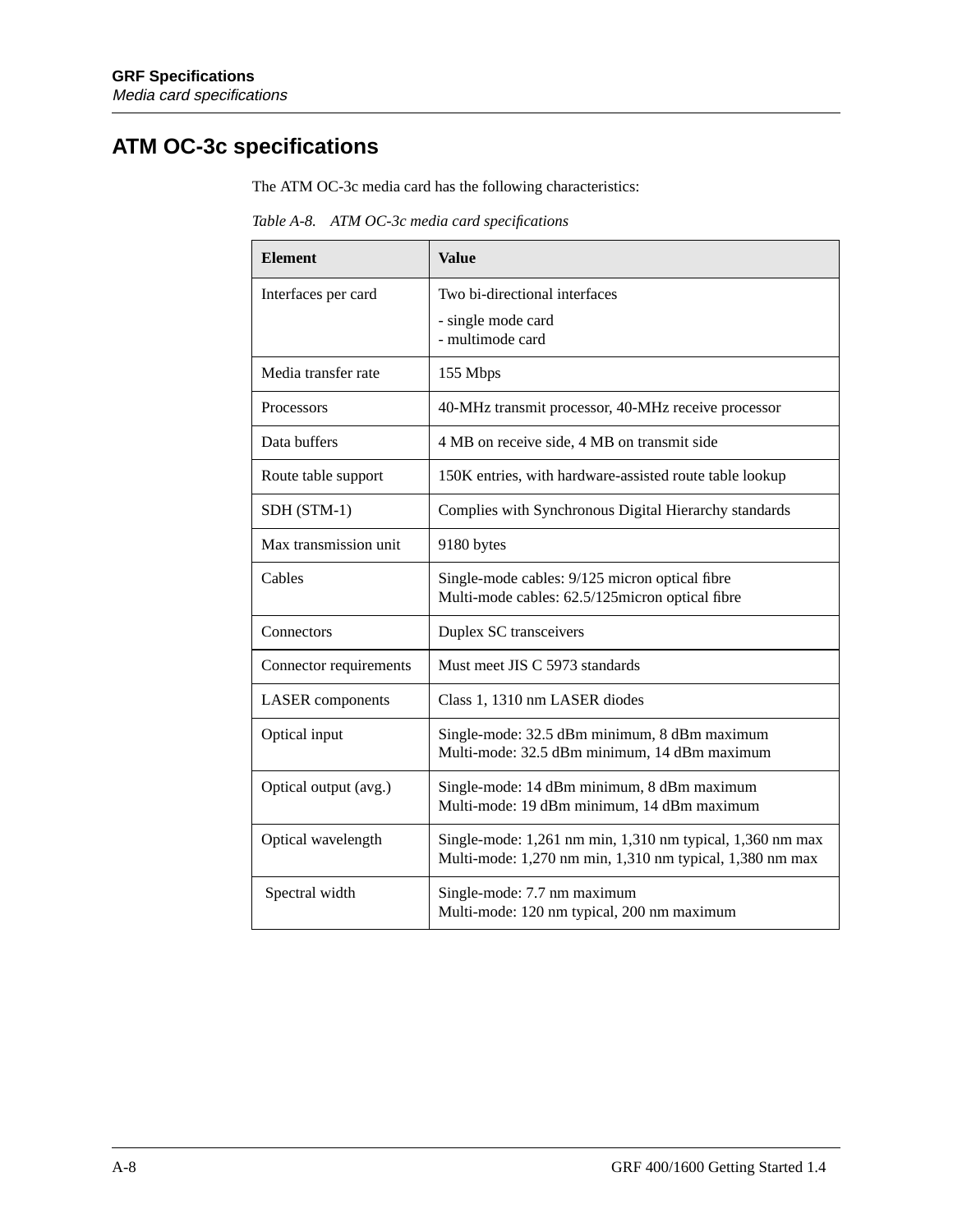# <span id="page-156-0"></span>**ATM OC-12c specifications**

The ATM OC-12c media card has the following characteristics:

*Table A-9. ATM OC-12c media card specifications*

| <b>Element</b>          | <b>Value</b>                                                                                                          |  |
|-------------------------|-----------------------------------------------------------------------------------------------------------------------|--|
| Interfaces per card     | Two bi-directional interfaces                                                                                         |  |
|                         | - single mode card<br>- multimode card                                                                                |  |
| Media transfer rate     | 622 Mbps                                                                                                              |  |
| <b>Processors</b>       | 40-MHz transmit processor, 40-MHz receive processor                                                                   |  |
| Data buffers            | 4 MB on receive side, 4 MB on transmit side                                                                           |  |
| Route table support     | 150K entries, with hardware-assisted route table lookup                                                               |  |
| SDH (STM-1)             | Complies with Synchronous Digital Hierarchy standards                                                                 |  |
| Max transmission unit   | 9180 bytes                                                                                                            |  |
| Cables                  | Single-mode cables: 9/125 micron optical fibre<br>Multi-mode cables: 62.5/125micron optical fibre                     |  |
| Connectors              | Duplex SC transceivers                                                                                                |  |
| Connector requirements  | Must meet JIS C 5973 standards                                                                                        |  |
| <b>LASER</b> components | Class 1, 1310 nm LASER diodes                                                                                         |  |
| Optical input           | Single-mode: 32.5 dBm minimum, 8 dBm maximum<br>Multi-mode: 32.5 dBm minimum, 14 dBm maximum                          |  |
| Optical output (avg.)   | Single-mode: 14 dBm minimum, 8 dBm maximum<br>Multi-mode: 19 dBm minimum, 14 dBm maximum                              |  |
| Optical wavelength      | Single-mode: 1,261 nm min, 1,310 nm typical, 1,360 nm max<br>Multi-mode: 1,270 nm min, 1,310 nm typical, 1,380 nm max |  |
| Spectral width          | Single-mode: 7.7 nm maximum<br>Multi-mode: 120 nm typical, 200 nm maximum                                             |  |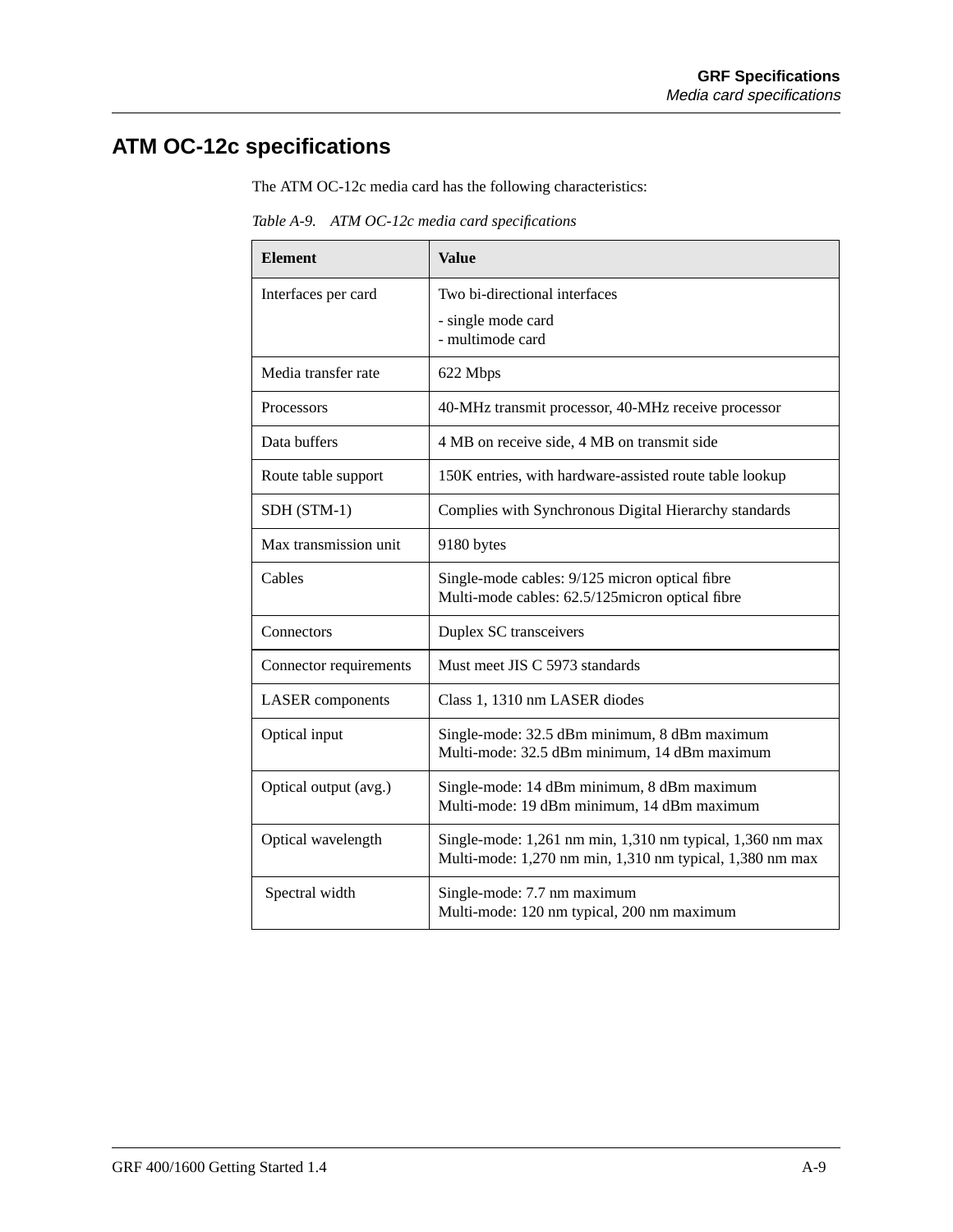### <span id="page-157-0"></span>**10/100Base-T specifications**

The 10/100Base-T media card has the following characteristics:

**Element Value** Interfaces per card: 4-port 8-port Four auto-sensing bi-directional interfaces Eight auto-sensing bi-directional interfaces Media transfer rate 10 or 100 Mbps Processors 40-MHz transmit processor, 40-MHz receive processor Data buffers  $4 \text{ MB}$  on receive side, 4 MB on transmit side Route table support 150K entries, with hardware-assisted route table lookup Max transmission unit | 1500 bytes Connectors RJ-45 Cables STP and UTP Category 5 Transmission distance 100 meters

*Table A-10. 10/100Base-T media card specifications*

### **HSSI specifications**

The HSSI media card has the following characteristics:

*Table A-11. HSSI media card specifications*

| <b>Element</b>         | Value                                                   |
|------------------------|---------------------------------------------------------|
| Interfaces per card    | Two bi-directional interfaces                           |
| Media transfer rate    | 52 Mbps (OC-1), 45 Mbps (DS3), 34 Mbps (E3)             |
| <b>Processors</b>      | 40-MHz transmit processor, 40-MHz receive processor     |
| Data buffers           | 4 MB on receive side, 4 MB on transmit side             |
| Route table support    | 150K entries                                            |
| Framing protocols      | Frame Relay, PPP, HDLC                                  |
| Max transmission units | Frame Relay-4352 bytes, PPP-1496 bytes, HDLC-4352 bytes |
| Connectors             | 2-row, 50-pin shielded tab connectors                   |
| Cables                 | Two 25 twisted-pair shielded coax cables                |
| Cable receptacles      | 2-row, 50-pin receptacle heads                          |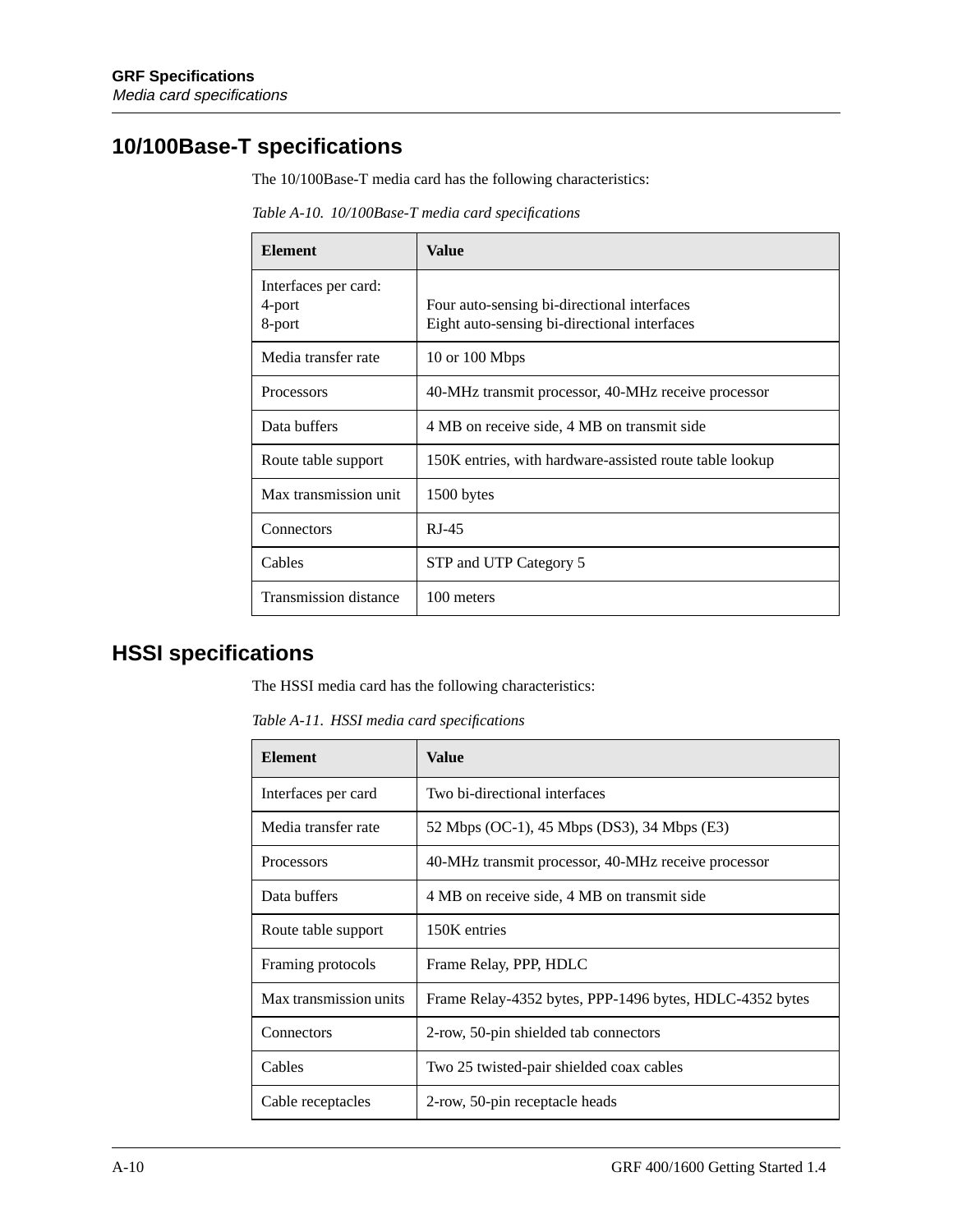# <span id="page-158-0"></span>**HIPPI specifications**

The HIPPI media card has the following characteristics:

*Table A-12. HIPPI media card specifications*

| <b>Element</b>               | Value                                                                                                                              |
|------------------------------|------------------------------------------------------------------------------------------------------------------------------------|
| Interfaces per card          | One dual-simplex interface                                                                                                         |
| Media transfer rate          | 800 Mbps                                                                                                                           |
| Processor                    | 40-MHz TI C31                                                                                                                      |
| Data buffers                 | 4 MB input, 4 MB output                                                                                                            |
| Route table support          | 70K entries                                                                                                                        |
| Max transmission unit        | 65280 bytes                                                                                                                        |
| <b>Transmission distance</b> | Point-to-point and LAN, up to 25 meters (82 feet)<br>Ascend certifies viability of GRF-to-GRF connections<br>using 51-meter cables |
| Card connectors              | 2-row, 100-pin panel-mount receptacle as specified in HIPPI-PH                                                                     |
| Cable connectors             | 2-row, 100-pin shielded tab connectors as specified in HIPPI-PH                                                                    |
| Cables                       | Twisted-pair copper: 5, 25, and 51 meters, available from Ascend                                                                   |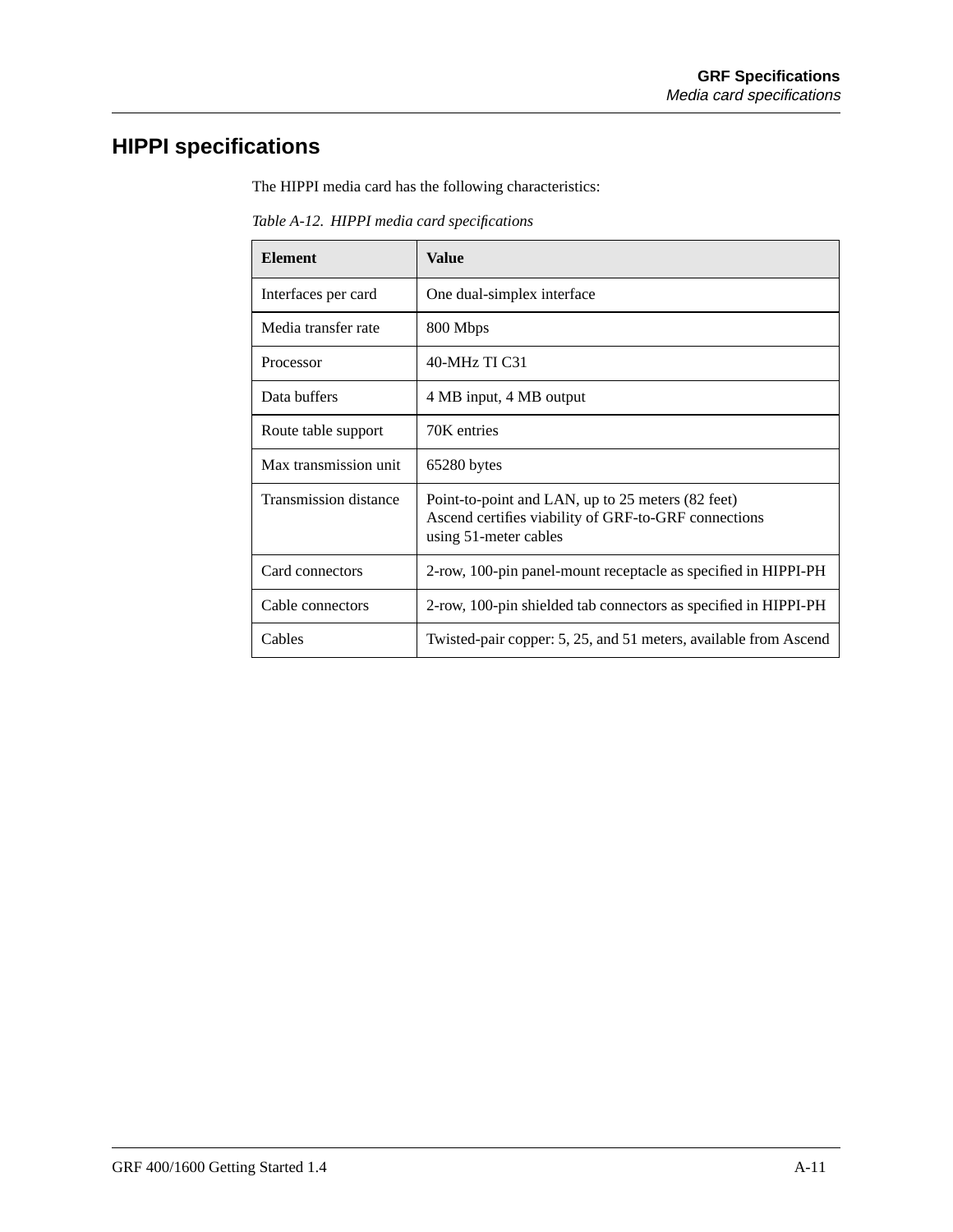# **SONET OC-3c specifications**

The SONET OC-3c media card has the following characteristics:

*Table A-13. SONET OC-3c media card specifications*

| <b>Element</b>               | <b>Value</b>                                                                                                          |  |
|------------------------------|-----------------------------------------------------------------------------------------------------------------------|--|
| Interfaces per card          | One full duplex OC-3c SONET/STM-1 SDH<br>- supports an APS 1+1 Architecture Switching<br>- single mode, multimode     |  |
| Media transfer rate          | 155 Mbps                                                                                                              |  |
| Processors                   | 40-MHz transmit processor, 40-MHz receive processor                                                                   |  |
| Data buffers                 | 4 MB on receive side, 4 MB on transmit side                                                                           |  |
| Route table support          | 150K entries, with hardware-assisted route table lookup                                                               |  |
| SDH (STM-1)                  | Complies with Synchronous Digital Hierarchy standards                                                                 |  |
| Max transmission unit        | 9180 bytes                                                                                                            |  |
| <b>Transmission</b> distance | LAN, WAN distances with use of repeaters                                                                              |  |
| Cables                       | Single-mode cables: 9/125 micron optical fibre<br>Multi-mode cables: 62.5/125micron optical fibre                     |  |
| Physical connectors          | Duplex SC transceivers                                                                                                |  |
| Connector requirements       | Must meet JIS C 5973 standards                                                                                        |  |
| <b>LASER</b> components      | Class 1, 1310 nm LASER diodes                                                                                         |  |
| Optical input                | Single-mode: 32.5 dBm minimum, 8 dBm maximum<br>Multi-mode: 32.5 dBm minimum, 14 dBm maximum                          |  |
| Optical output (avg.)        | Single-mode: 14 dBm minimum, 8 dBm maximum<br>Multi-mode: 19 dBm minimum, 14 dBm maximum                              |  |
| Optical wavelength           | Single-mode: 1,261 nm min, 1,310 nm typical, 1,360 nm max<br>Multi-mode: 1,270 nm min, 1,310 nm typical, 1,380 nm max |  |
| Spectral width               | Single-mode: 7.7 nm maximum<br>Multi-mode: 120 nm typical, 200 nm maximum                                             |  |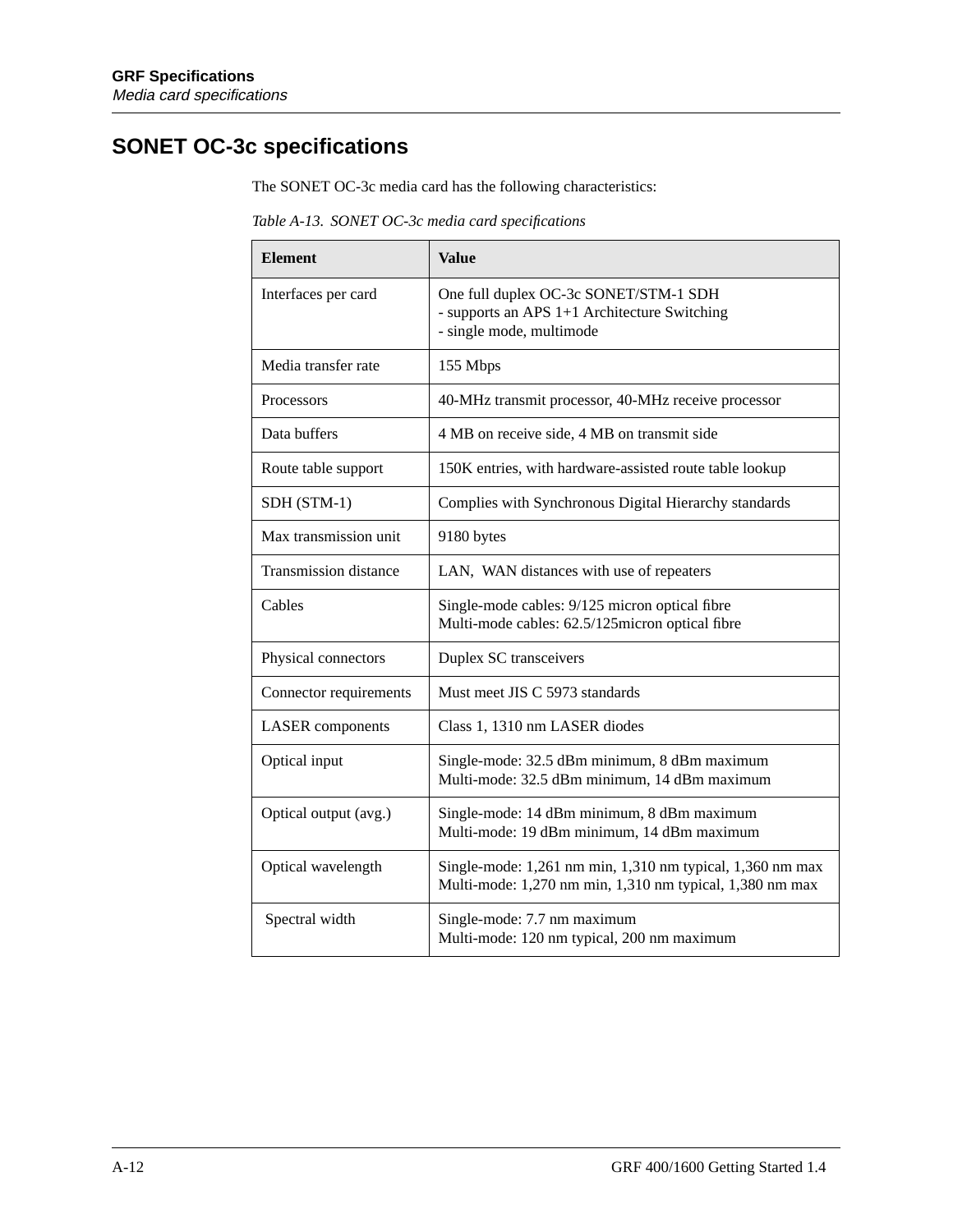# **Warranty B**

This appendix contains warranty information for the GRF 400 (GRF-4-AC), the GRF 400 (GRF-4-DC), and the GRF 1600 (GRF-16-AC).

# **Product warranty**

- **1** Ascend Communications, Inc. warrants that the GRF 400, GRF 1600, and GR-II will be free from defects in material and workmanship for a period of twelve (12) months from date of shipment.
- **2** Ascend Communications, Inc. shall incur no liability under this warranty if
	- the allegedly defective goods are not returned prepaid to Ascend Communications, Inc. within thirty (30) days of the discovery of the alleged defect and in accordance with Ascend Communications, Inc.'s repair procedures; or
	- Ascend Communications, Inc.'s tests disclose that the alleged defect is not due to defects in material or workmanship.
- **3** Ascend Communications, Inc.'s liability shall be limited to either repair or replacement of the defective goods, at Ascend Communications, Inc.'s option.
- **4** Ascend Communications, Inc. MAKES NO EXPRESS OR IMPLIED WARRANTIES REGARDING THE QUALITY, MERCHANTABILITY, OR FITNESS FOR A PARTICULAR PURPOSE BEYOND THOSE THAT APPEAR IN THE APPLICABLE Ascend Communications, Inc. USER'S DOCUMENTATION. Ascend Communications, Inc. SHALL NOT BE RESPONSIBLE FOR CONSEQUENTIAL, INCIDENTAL, OR PUNITIVE DAMAGE, INCLUDING, BUT NOT LIMITED TO, LOSS OF PROFITS OR DAMAGES TO BUSINESS OR BUSINESS RELATIONS. THIS WARRANTY IS IN LIEU OF ALL OTHER WARRANTIES.

### **Warranty repair**

**1** During the first three (3) months of ownership, Ascend Communications, Inc. will repair or replace a defective product covered under warranty within twenty-four (24) hours of receipt of the product. During the fourth (4th) through twelfth (12th) months of ownership, Ascend Communications, Inc. will repair or replace a defective product covered under warranty within ten (10) days of receipt of the product. The warranty period for the replaced product shall be ninety (90) days or the remainder of the warranty period of the original unit, whichever is greater. Ascend Communications, Inc. will ship surface freight. Expedited freight is at customer's expense.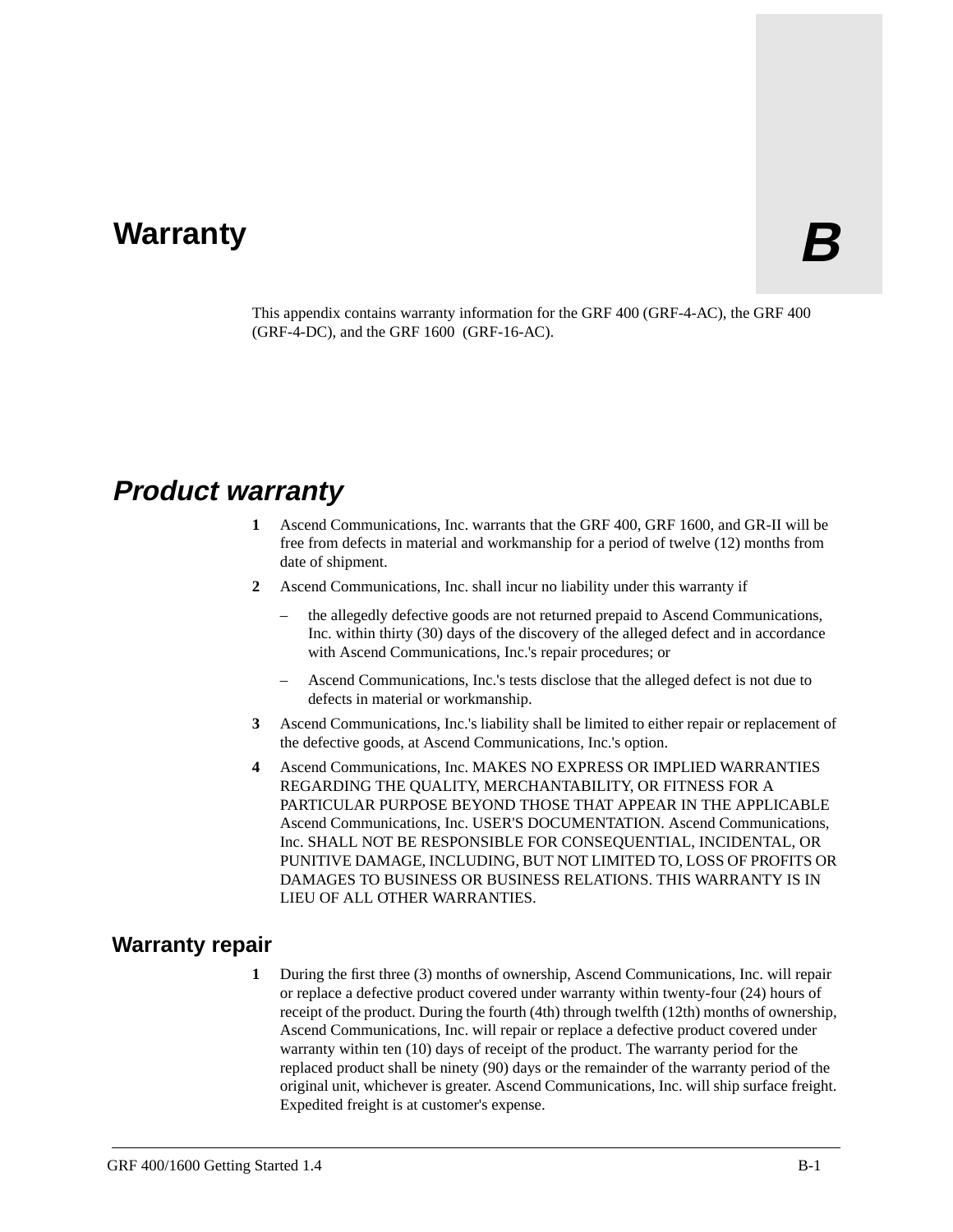**2** The customer must return the defective product to Ascend Communications, Inc. within fourteen (14) days after the request for replacement. If the defective product is not returned within this time period, Ascend Communications, Inc. will bill the customer for the product at list price.

### **Out-of warranty repair**

Ascend Communications, Inc. will either repair or, at its option, replace a defective product not covered under warranty within ten (10) working days of its receipt. Repair charges are available from the Repair Facility upon request. The warranty on a serviced product is thirty (30) days measured from date of service. Out-of-warranty repair charges are based upon the prices in effect at the time of return.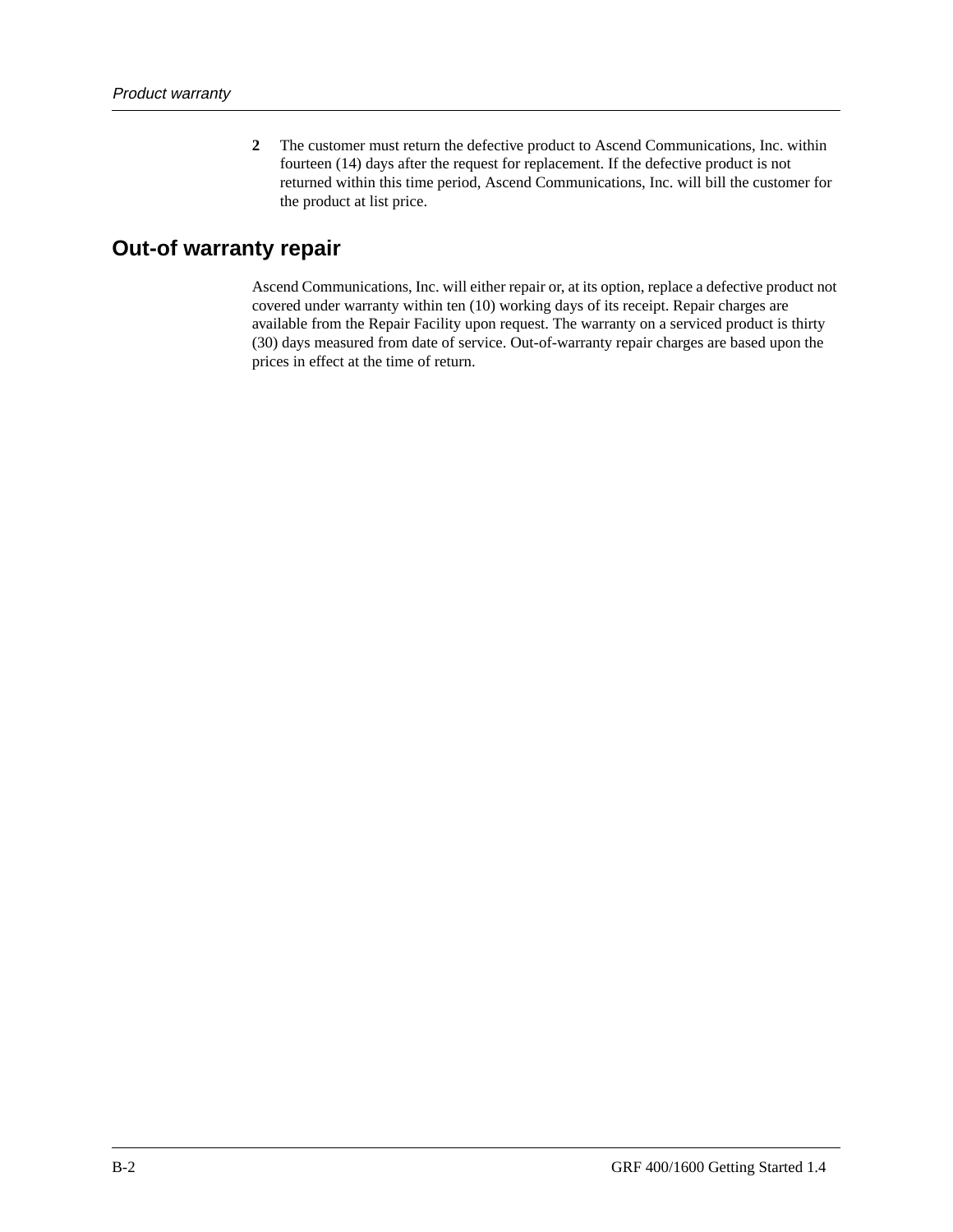# **GRF 400 Agency Notices C**

This appendix contains Agency information for the GRF-4-AC model.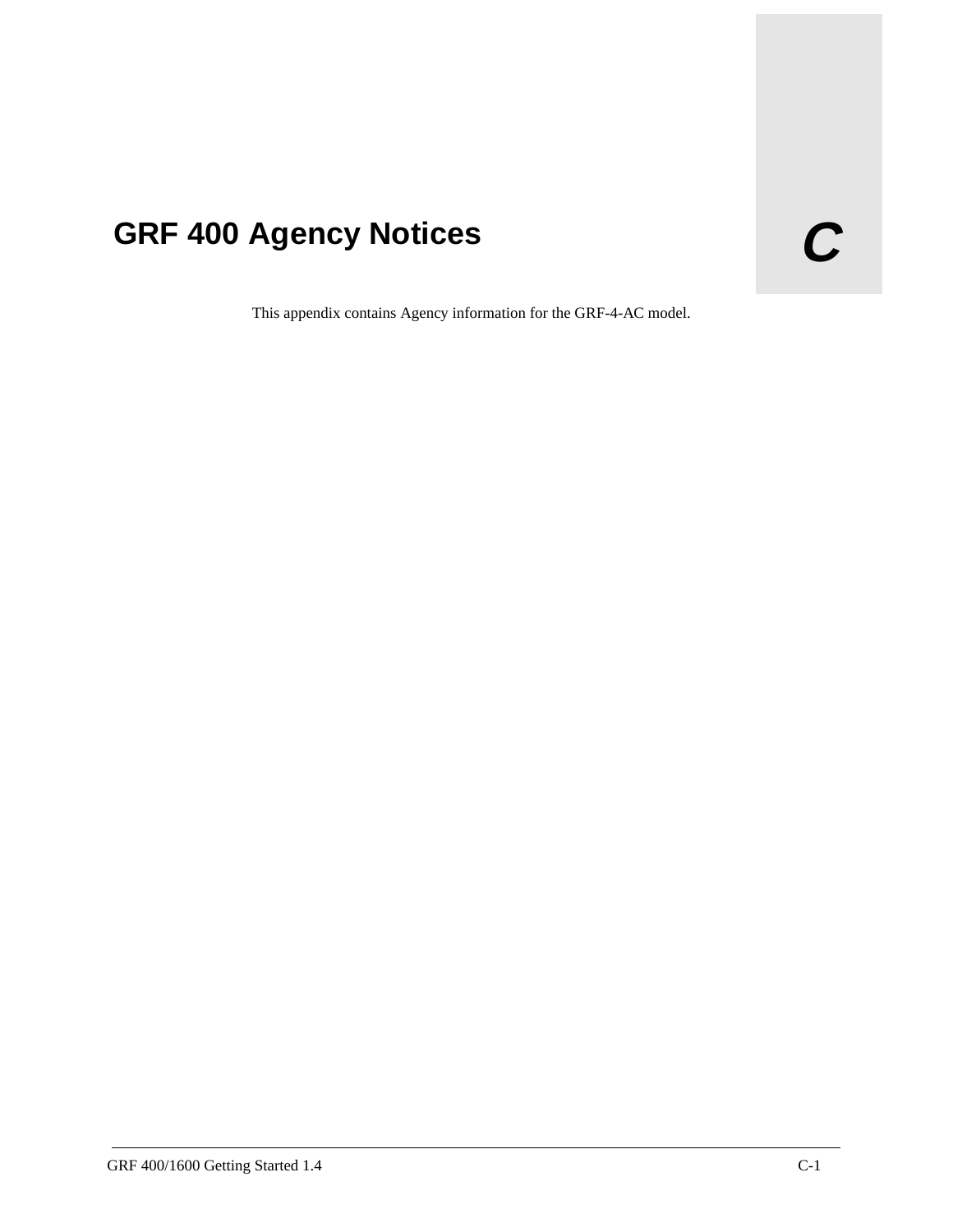# **GRF 400 agency regulatory notices**

### **Agency status**

### **Safety**

| UЦ.        | - ANSI/UL 1950           |
|------------|--------------------------|
| <b>CUL</b> | $-CAN/CSA-C22.2$ No. 950 |
| TUV GS     | - EN 60950               |

### **EMC**

| FCC Class A | (commercial or industrial environments)             |
|-------------|-----------------------------------------------------|
| CE Mark     | EN 55022 (Class A emissions)                        |
|             | EN 50082-2 (heavy industry immunity)                |
|             | Canadian DOC Radio Interference Regulation, Class A |

VCCI Class 1 (commercial or industrial environments)

### **Installation conditions and limitations**

- **1** Enclosure must have all access panels in place and secured. All available slots must be filled with media cards or filler cards.
- **2** Substitution of unapproved or modified components, subassemblies, or modules may result in increased radiated emissions and/or increased susceptibility to radiated fields from other equipment.
- **3** All data, signal, and control cables connected to the equipment must be of the shielded type with metallic connector hoods, except for ethernet cables, fiber optic cables, and power cords, which are unshielded. Connectors with jackscrews should be securely tightened.
- **4** Excess cable lengths should be bound in a figure-eight pattern. Do not wind excess cable into circular coils.

### **Canadian notice**

This digital apparatus does not exceed the Class A limits for radio noise for digital apparatus set out in the Radio Interference Regulations of the Canadian Department of Communications.

### **European Union notice**

### **Warning:**

This is a Class A product. In a domestic environment this product may cause radio interference in which case the user may be required to take adequate measures.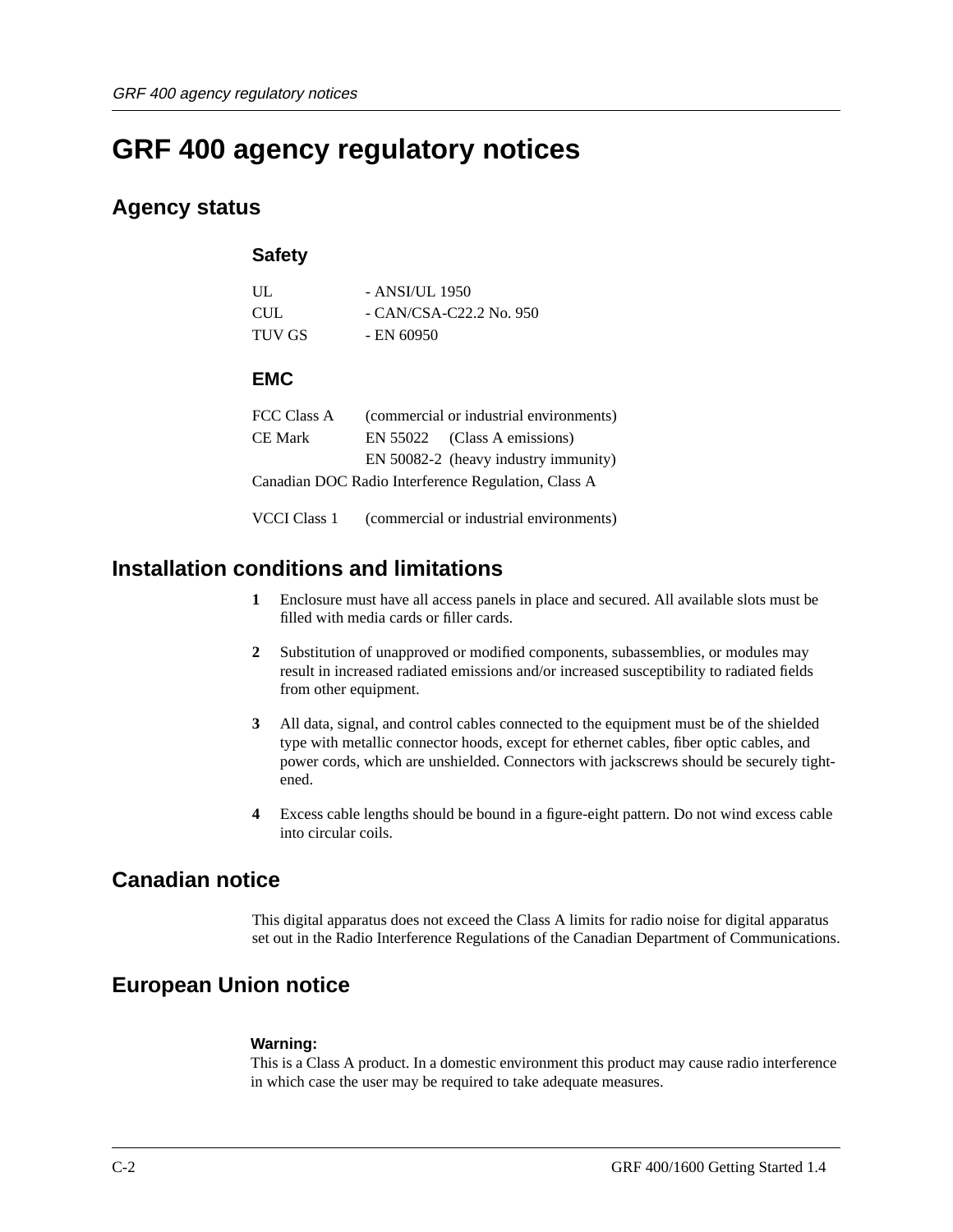### **Federal Communications Commission notice**

**Note:** This equipment has been tested and found to comply with the limits for a Class A digital device, pursuant to part 15 of the FCC Rules. These limits are designed to provide reasonable protection against harmful interference when the equipment is operated in a commercial environment. This equipment generates, uses, and can radiate radio frequency energy and, if not installed and used in accordance with the instruction manual, may cause harmful interference to radio communications. Operation of this equipment in a residential area is likely to cause harmful interference in which case the user will be required to correct the interference at his own expense.

### **VCCI Class 1 notice**

The GRF-4-AC conforms to Class 1 standards of the Voluntary Control Council for Interference by Information Technology Equipment (VCCI). Acceptance number: 44143

注意

この装置は、情報処理装置等電波障害自主規制協議会(VCCI)の基準 に基づく第一種情報技術装置です。この装置を家庭環境で使用すると電波妨 害を引き起こすことがあります。この場合には使用者が適切な対策を講ずるよう 要求されることがあります。

### **Caution:**

This is a Class 1 product based on the standard of the Voluntary Control Council for Interference by Information Technology Equipment (VCCI). If this equipment is used in a domestic environment, radio disturbance may arise. When such trouble occurs, the user may be required to take corrective actions.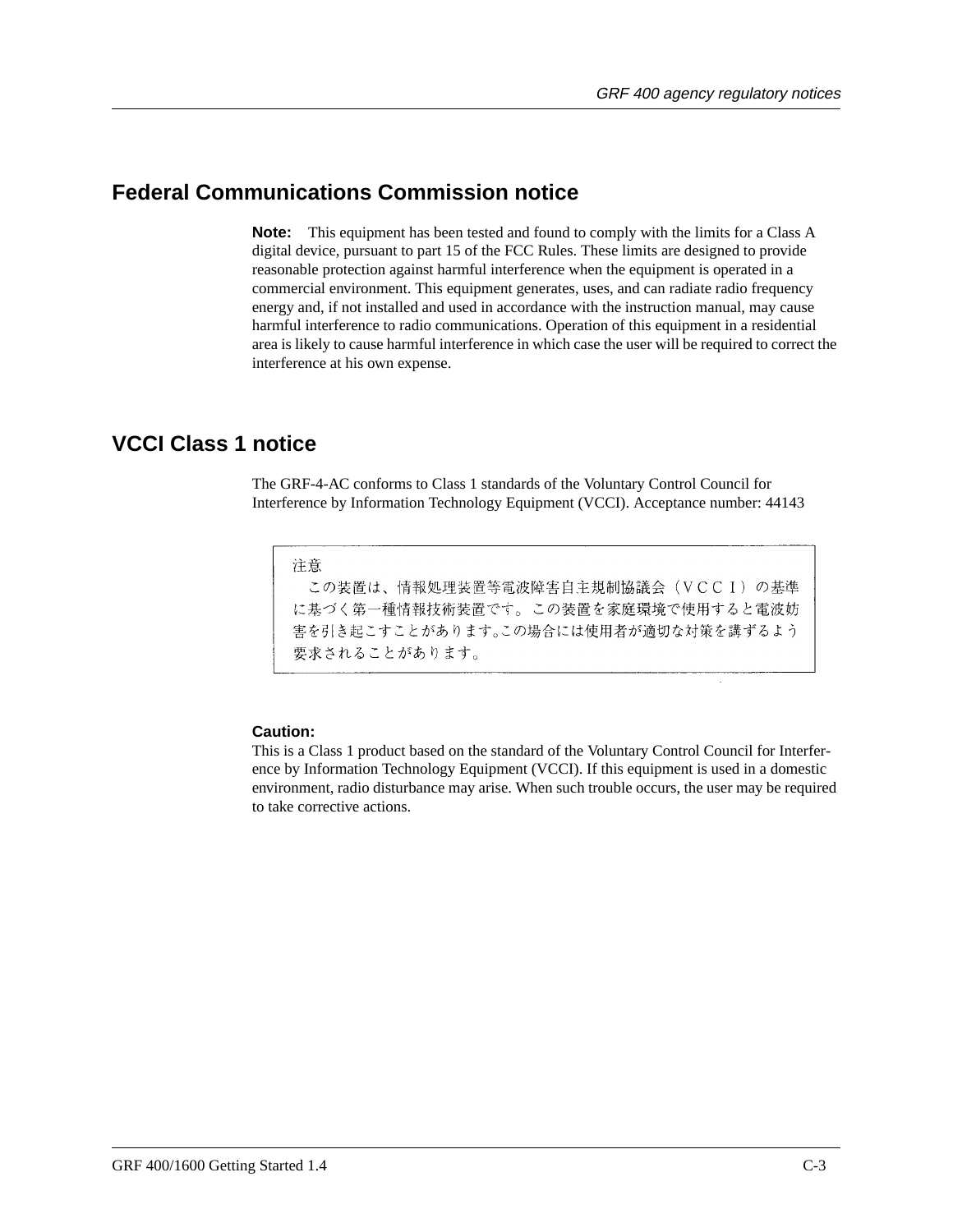### **Non-telecommunication port**

|                                                                                            |                                                                                                                                |                                            | (q0100) |
|--------------------------------------------------------------------------------------------|--------------------------------------------------------------------------------------------------------------------------------|--------------------------------------------|---------|
|                                                                                            |                                                                                                                                |                                            |         |
| <b>HERGESTELLT-VON:</b>                                                                    | Ascend Communications, Inc.<br><b>High Performance Networking Division</b><br>10250 Valley View Road<br>Eden Prairie, MN 55344 |                                            |         |
| MODELL:                                                                                    | $GRF-4-AC$                                                                                                                     |                                            |         |
| STROMAUFNAHME:                                                                             | Voltage<br>Frequency:<br>Current:                                                                                              | 100-240 VAC<br>$50-60$ Hz<br>$6.0 - 3.0 A$ |         |
| The Manufacturer / Supplier:                                                               | Ascend Communications, Inc.<br>High Performance Networking Division<br>10250 Valley View Road<br>Eden Prairie, MN 55344        |                                            |         |
| Declares that:<br>are not intended to be connected to a public telecommunications network. | $GRF-4-AC$                                                                                                                     |                                            |         |

The connection of such equipment to a public telecommunications network in a European Community Member State will be in violation of the national law implementing Directive 91/263/EEC on the approximation of the laws of the Member States concerning telecommunication terminal equipment, including mutual recognition of their conformity.

| <b>High Performance Networking Division</b><br>10250 Valley View Road<br>Eden Prairie, MN 55344 | Der Hersteiler / Lieferant: | Ascend Communications. Inc. |
|-------------------------------------------------------------------------------------------------|-----------------------------|-----------------------------|
|-------------------------------------------------------------------------------------------------|-----------------------------|-----------------------------|

erklärt daß: GRF-4-AC nicht zum Anschluß an ein öffentliches Telekommunikationsnetz bestimmen sind.

Der Anschluß dieses Gerätes an ein öffentliches Telekommunikationsnetz in den EG-Mitgliedstaaten verstößt gegen die jeweiligen einzeistaatlichen Gesetze zur Anwendung der Richtlinie 91/263/EWG zur Angieichung der Rechtsvorschriften der Mitgliedstaaten über Telekommunikationsendeinrichtungen einshließlich der gegenseitigen Anerkennung ihrer Konformität.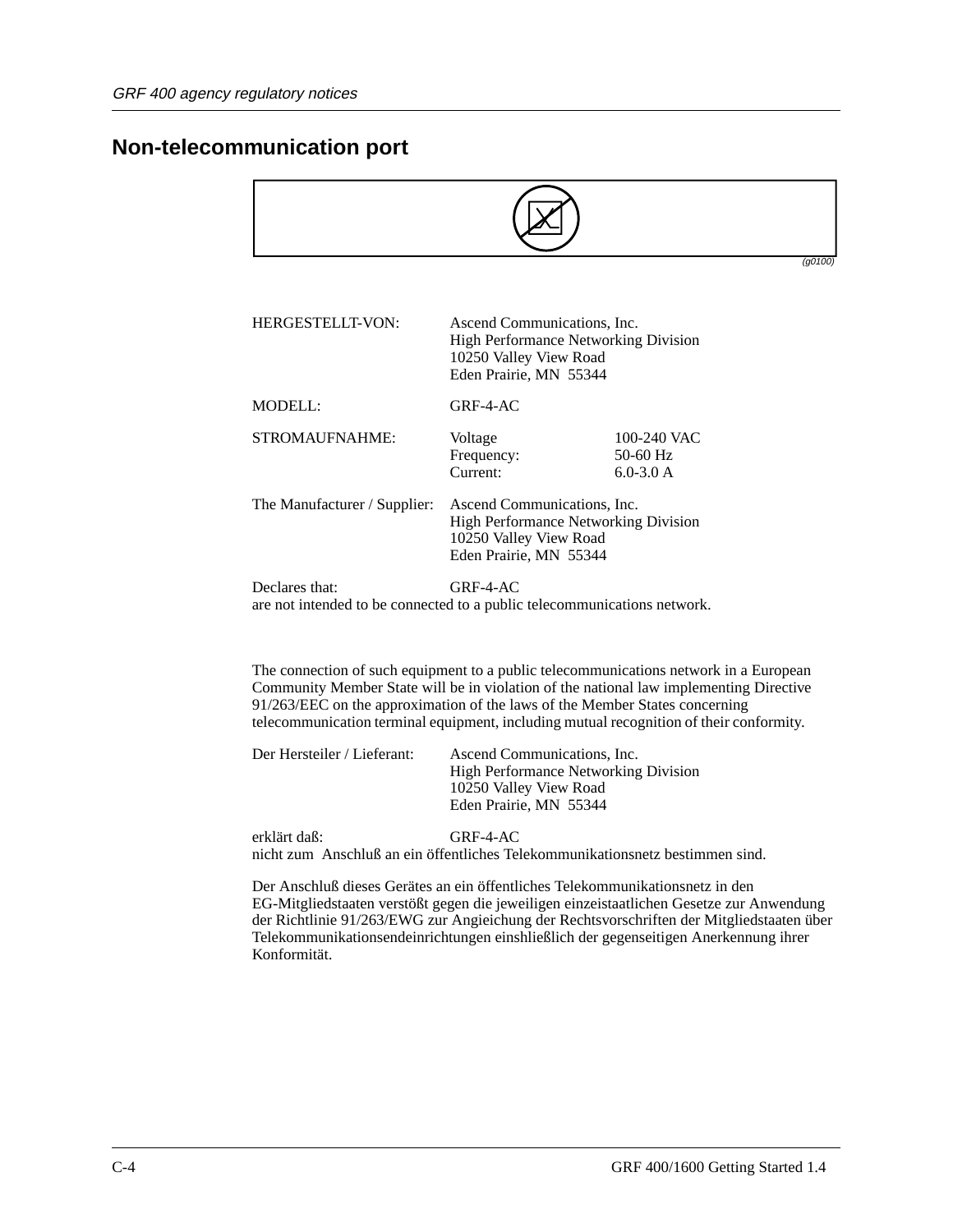### **EC declaration**

### **EC Declaration of Conformity**

(g0101)

We **Ascend Communications**, Inc. High Performance Networking Division 10250 Valley View Road Eden Prairie, MN 55344

declare under the sole responsibility that the

GRF-4-AC

to which this declaration relates, meets the essential health, safety, and EMC requirements and is in conformity with the relative EC Directives and standards listed below:

EU EMC Directive 89/336/EEC

Essential health and safety requirements relating to electromagnetic compatibility

EN 55022 Class A

Limits and methods of measurement of radio disturbance characteristics of information technology equipment.

#### EN 50082-2

Electromagnetic compatibility - Generic immunity standard Part 2: Industrial environment

EC Low Voltage Directive 73/23/EEC

Essential health and safety requirements relating to electrical equipment

EN 60950

Safety requirements of information technology equipment including electrical machines

The GRF-4-AC complies with all safety relevant provisions referring to

- Protection against electrical hazards
- Protection against mechanical and fire hazards

The safety issues of this information technology equipment type have been evaluated by a government accredited European third party organization.

The CE marking has been affixed on the device according to article 10 of the EC Directive 89/336/EEC.

**CE**

(g0102)

Mark Garver V.P.& General Manager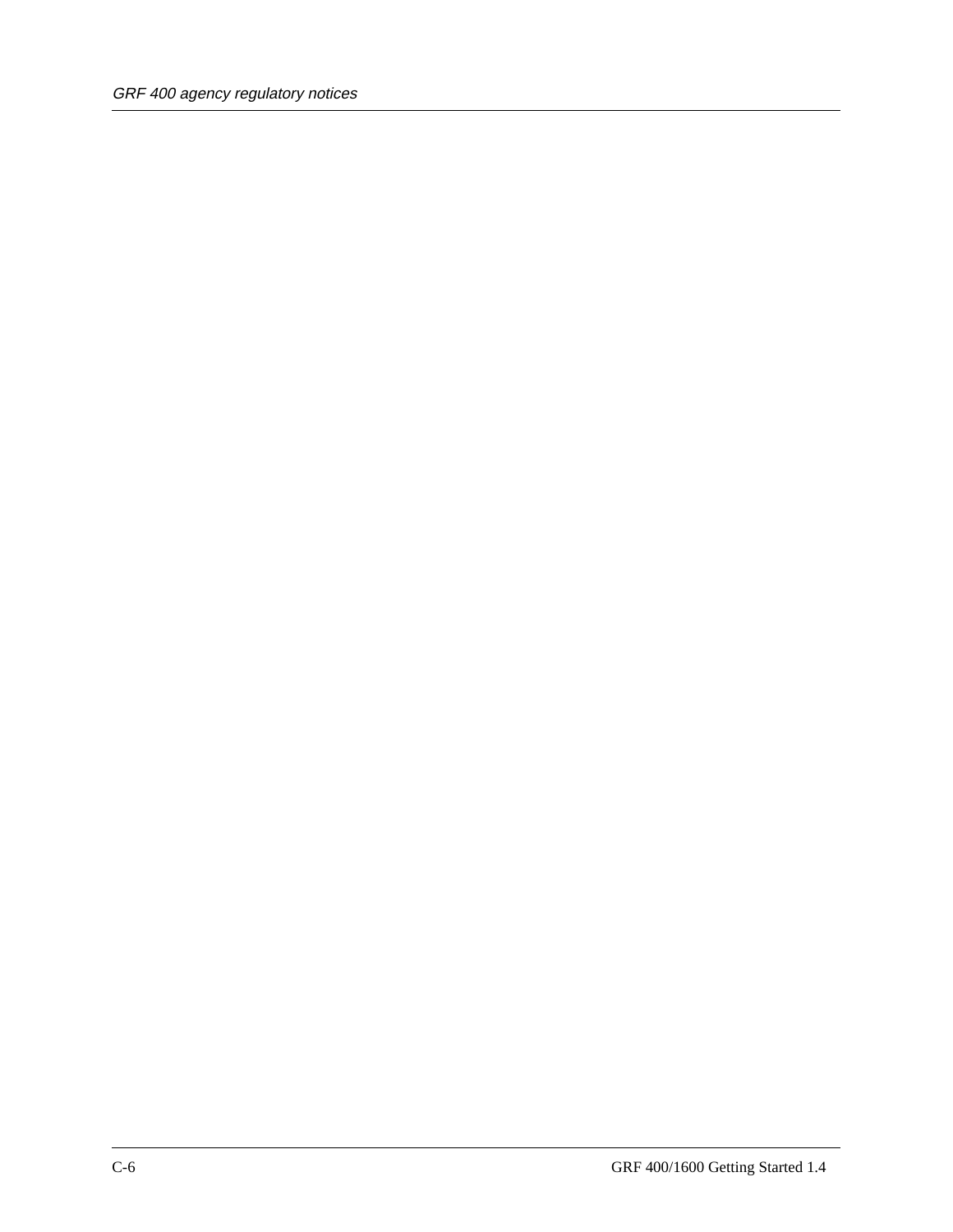# GRF 1600 Agency Notices **D**

This appendix contains Agency information for the GRF-16-AC model.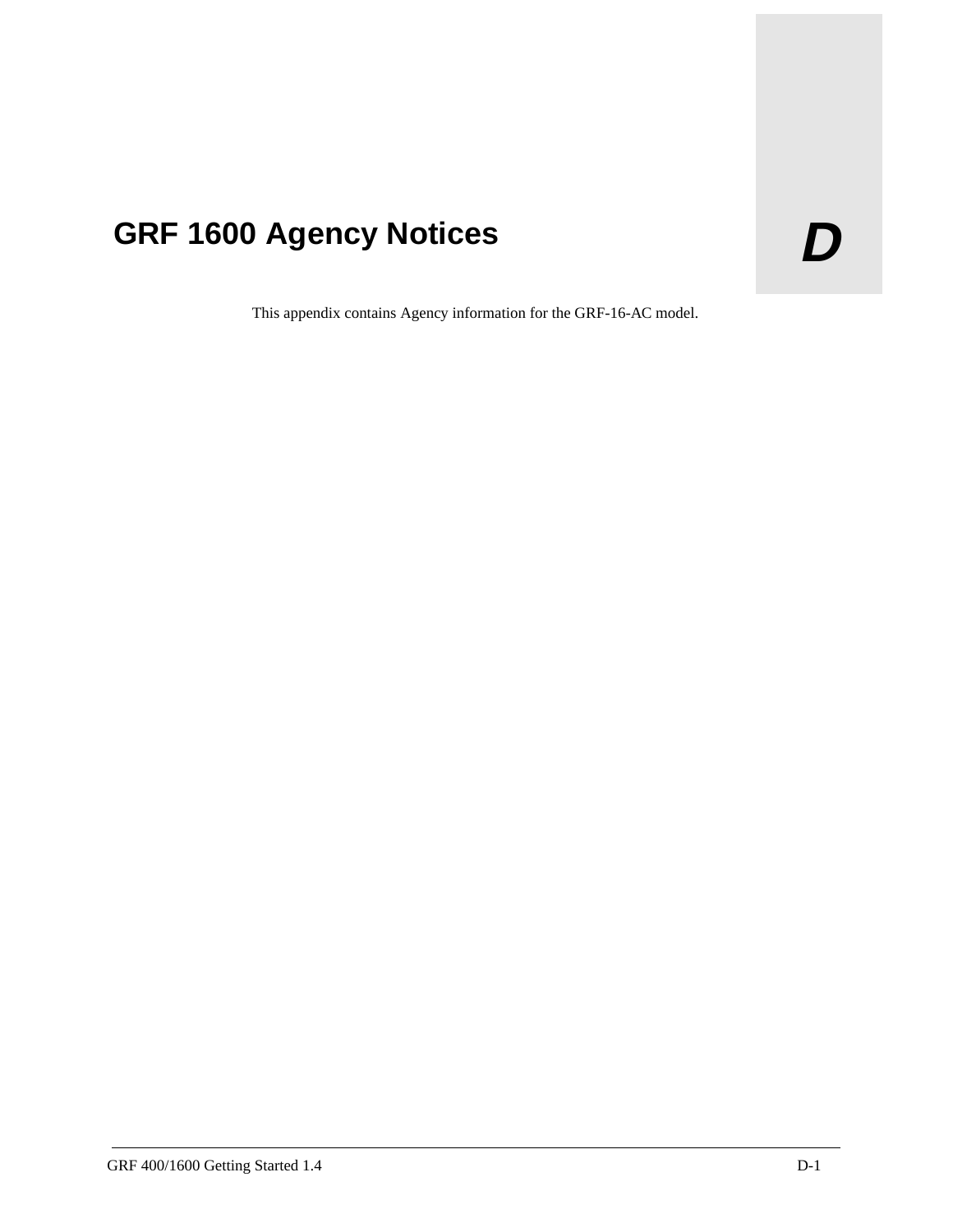# **GRF 1600 agency regulatory notices**

### **Agency status**

### **Safety**

| UЦ.        | - ANSI/UL 1950           |
|------------|--------------------------|
| <b>CUL</b> | $-CAN/CSA-C22.2$ No. 950 |
| TUV GS     | - EN 60950               |

### **EMC**

| FCC Class A | (commercial or industrial environments)             |
|-------------|-----------------------------------------------------|
| CE Mark     | EN 55022 (Class A emissions)                        |
|             | EN 50082-2 (heavy industry immunity)                |
|             | Canadian DOC Radio Interference Regulation, Class A |

VCCI Class 1 (commercial or industrial environments)

### **Installation conditions and limitations**

- **1** Enclosure must have all access panels in place and secured. All available slots must be filled with media cards or filler cards.
- **2** Substitution of unapproved or modified components, subassemblies, or modules may result in increased radiated emissions and/or increased susceptibility to radiated fields from other equipment.
- **3** All data, signal, and control cables connected to the equipment must be of the shielded type with metallic connector hoods, except for ethernet cables, fiber optic cables, and power cords, which are unshielded. Connectors with jackscrews should be securely tightened.
- **4** Excess cable lengths should be bound in a figure-eight pattern. Do not wind excess cable into circular coils.

### **Canadian notice**

This digital apparatus does not exceed the Class A limits for radio noise for digital apparatus set out in the Radio Interference Regulations of the Canadian Department of Communications.

### **European Union notice**

### **Warning:**

This is a Class A product. In a domestic environment this product may cause radio interference in which case the user may be required to take adequate measures.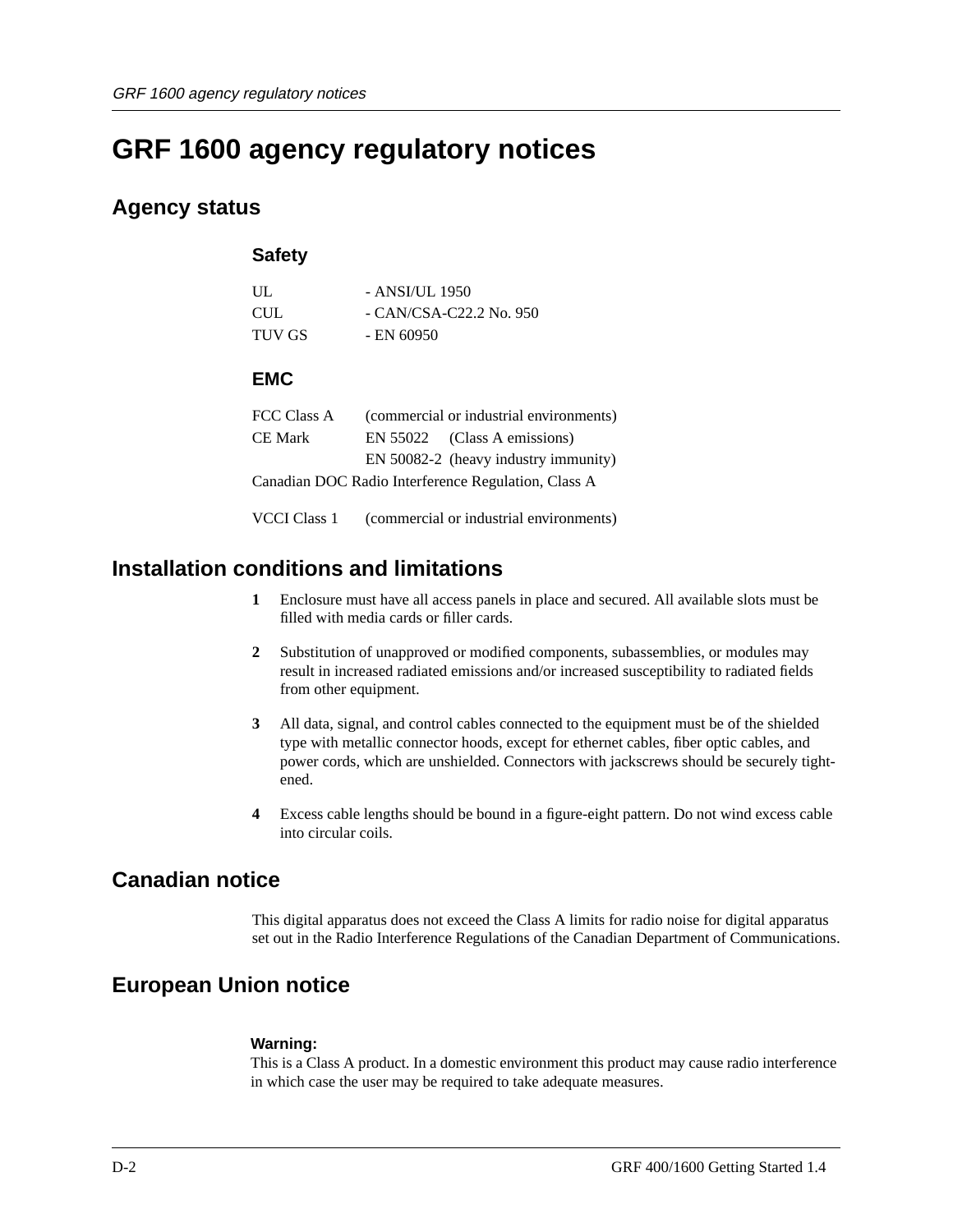### **Federal Communications Commission notice**

**Note:** This equipment has been tested and found to comply with the limits for a Class A digital device, pursuant to part 15 of the FCC Rules. These limits are designed to provide reasonable protection against harmful interference when the equipment is operated in a commercial environment. This equipment generates, uses, and can radiate radio frequency energy and, if not installed and used in accordance with the instruction manual, may cause harmful interference to radio communications. Operation of this equipment in a residential area is likely to cause harmful interference in which case the user will be required to correct the interference at his own expense.

### **VCCI Class 1 notice**

The GRF-16-AC conforms to Class 1 standards of the Voluntary Control Council for Interference by Information Technology Equipment (VCCI). Acceptance number: 46264

### 注意

この装置は、情報処理装置等電波障害自主規制協議会 (VCCI) の基準 に基づく第一種情報技術装置です。この装置を家庭環境で使用すると電波妨 害を引き起こすことがあります。この場合には使用者が適切な対策を講ずるよう 要求されることがあります。

### **Caution:**

This is a Class 1 product based on the standard of the Voluntary Control Council for Interference by Information Technology Equipment (VCCI). If this equipment is used in a domestic environment, radio disturbance may arise. When such trouble occurs, the user may be required to take corrective actions.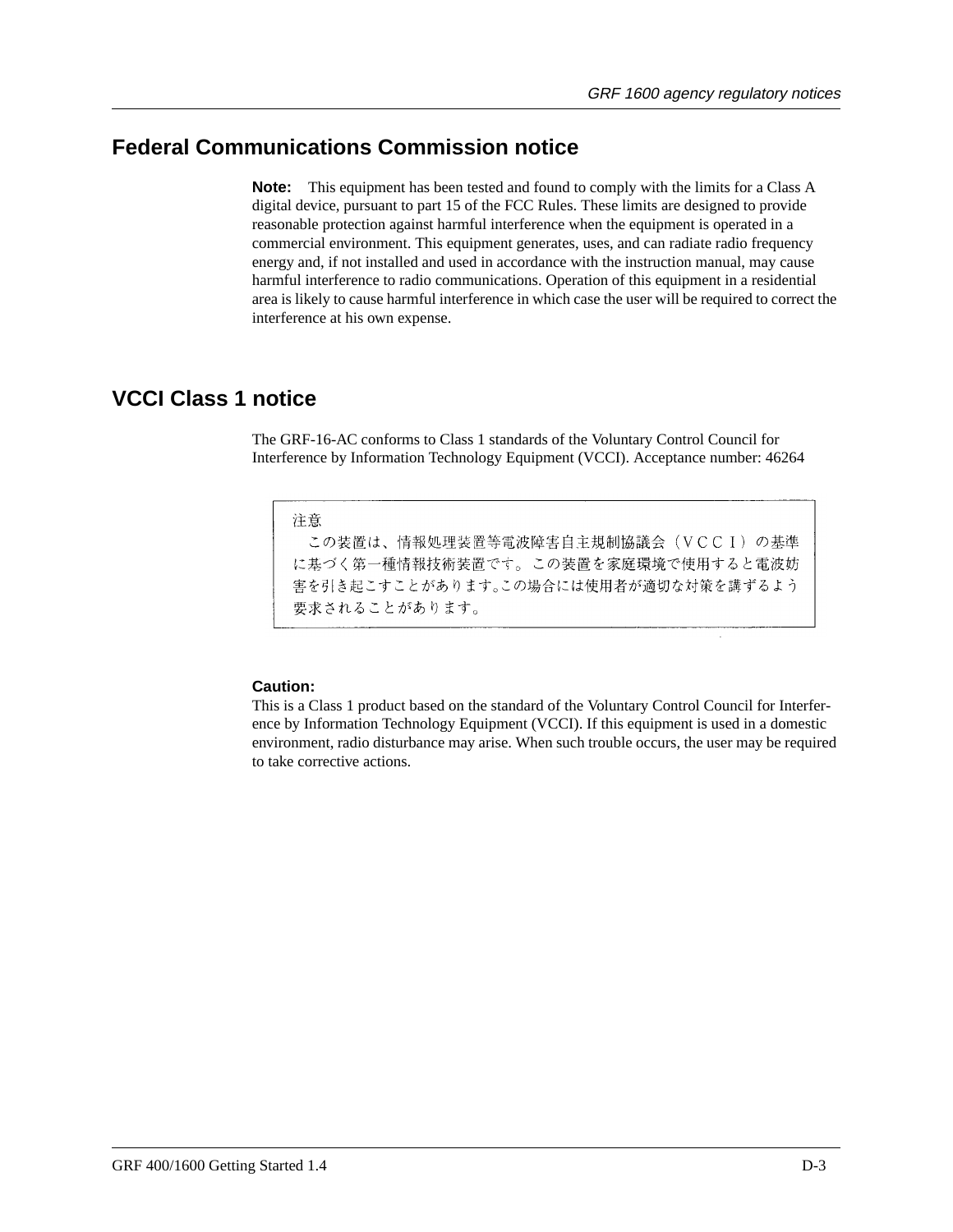### **Non-telecommunication port**

|                                                                                            |                                                                                                                                |                                           | (g0100) |
|--------------------------------------------------------------------------------------------|--------------------------------------------------------------------------------------------------------------------------------|-------------------------------------------|---------|
| HERGESTELLT-VON:                                                                           | Ascend Communications, Inc.<br><b>High Performance Networking Division</b><br>10250 Valley View Road<br>Eden Prairie, MN 55344 |                                           |         |
| MODELL                                                                                     | $GRF-16-AC$                                                                                                                    |                                           |         |
| STROMAUFNAHME:                                                                             | Voltage<br>Frequency:<br>Current:                                                                                              | 100-240 VAC<br>50-60 Hz<br>$12.0 - 6.0 A$ |         |
| The Manufacturer / Supplier:                                                               | Ascend Communications, Inc.<br><b>High Performance Networking Division</b><br>10250 Valley View Road<br>Eden Prairie, MN 55344 |                                           |         |
| Declares that:<br>are not intended to be connected to a public telecommunications network. | $GRF-16-AC$                                                                                                                    |                                           |         |

The connection of such equipment to a public telecommunications network in a European Community Member State will be in violation of the national law implementing Directive 91/263/EEC on the approximation of the laws of the Member States concerning telecommunication terminal equipment, including mutual recognition of their conformity.

| Ascend Communications, Inc.<br>Der Hersteiler / Lieferant:<br><b>High Performance Networking Division</b><br>10250 Valley View Road<br>Eden Prairie, MN 55344 |
|---------------------------------------------------------------------------------------------------------------------------------------------------------------|
|---------------------------------------------------------------------------------------------------------------------------------------------------------------|

erklärt daß: GRF-16-AC nicht zum Anschluß an ein öffentliches Telekommunikationsnetz bestimmen sind.

Der Anschluß dieses Gerätes an ein öffentliches Telekommunikationsnetz in den EG-Mitgliedstaaten verstößt gegen die jeweiligen einzeistaatlichen Gesetze zur Anwendung der Richtlinie 91/263/EWG zur Angieichung der Rechtsvorschriften der Mitgliedstaaten über Telekommunikationsendeinrichtungen einshließlich der gegenseitigen Anerkennung ihrer Konformität.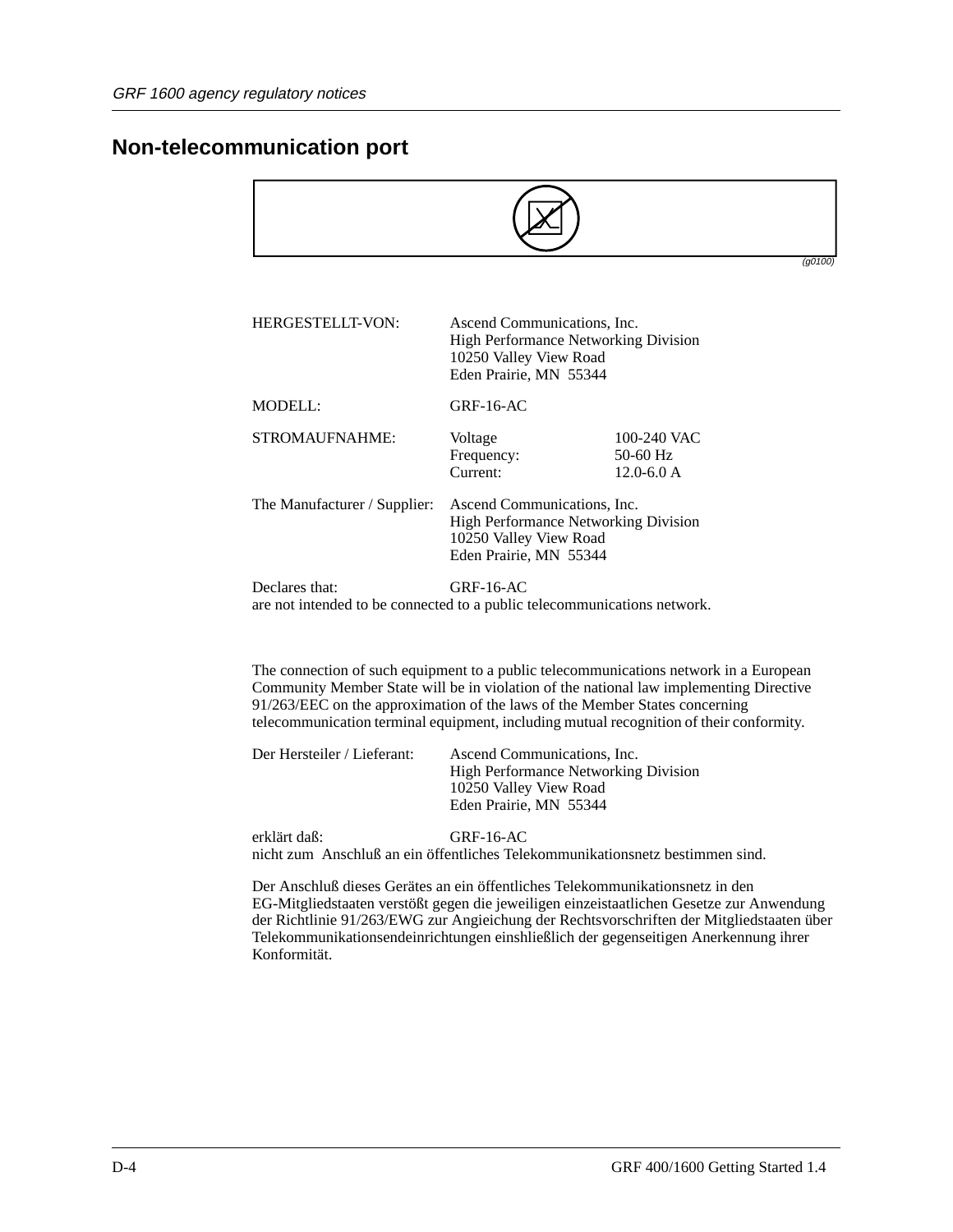### **EC declaration**

### **EC Declaration of Conformity**

(g0101)

We **Ascend Communications**, Inc. High Performance Networking Division 10250 Valley View Road Eden Prairie, MN 55344

declare under the sole responsibility that the

GRF-16-AC

to which this declaration relates, meets the essential health, safety, and EMC requirements and is in conformity with the relative EC Directives and standards listed below:

EU EMC Directive 89/336/EEC

Essential health and safety requirements relating to electromagnetic compatibility

EN 55022 Class A

Limits and methods of measurement of radio disturbance characteristics of information technology equipment.

#### EN 50082-2

Electromagnetic compatibility - Generic immunity standard Part 2: Industrial environment

EC Low Voltage Directive 73/23/EEC

Essential health and safety requirements relating to electrical equipment

EN 60950

Safety requirements of information technology equipment including electrical machines

The GRF-16-AC complies with all safety relevant provisions referring to

- Protection against electrical hazards
- Protection against mechanical and fire hazards

The safety issues of this information technology equipment type have been evaluated by a government accredited European third party organization.

The CE marking has been affixed on the device according to article 10 of the EC Directive 89/336/EEC.

**CE**

(g0102)

Mark Garver V.P.& General Manager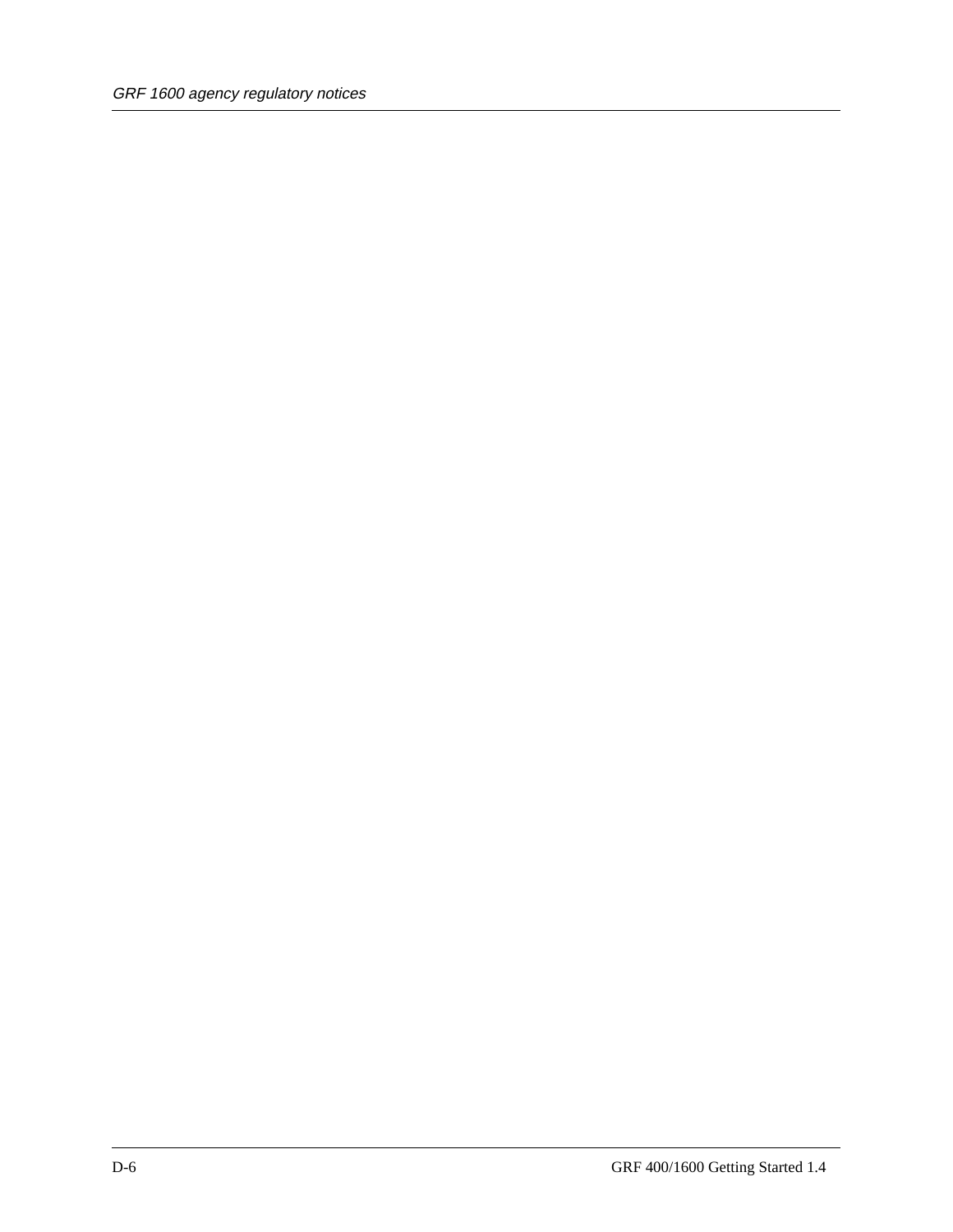# **Index**

### **Symbols**

"classic" cards [4-27](#page-102-0) "Q" cards, definition [4-27](#page-102-0)

### **Numerics**

10/100Base-T media card 4 port/8 port [4-20](#page-95-0) 4-port face plate diagram [4-20](#page-95-0) 8-port face plate diagram [4-20](#page-95-0) board specifications [A-10](#page-157-0) cables [4-20](#page-95-0) LEDs [4-21](#page-96-0)

## **A**

A / B interfaces, connectors (FDDI) [4-13](#page-88-0) A and B keys [4-10](#page-85-0) AC receptacle, type [A-2](#page-149-0), [A-3](#page-150-0) AC voltage, characteristics [A-2,](#page-149-0) [A-3](#page-150-0) administrative LAN connection LEDs, GRF 1600 [2-6](#page-35-0) connection LEDs, GRF 400 [1-5](#page-20-0) LED [3-13,](#page-56-0) [3-17](#page-60-0) preset IP address [3-21](#page-64-0) site-supplied cable [1-3](#page-18-0), [2-3](#page-32-0) alarm, temperature and power faults [5-32](#page-145-0) altitude [A-2](#page-149-0) ATM OC-3c media card attaching cables [4-8](#page-83-0) board specifications [A-8](#page-155-0), [A-9](#page-156-0) face plate diagram [4-4](#page-79-0), [4-6](#page-81-0) LASER component [4-5,](#page-80-0) [4-7](#page-82-0) LEDs [4-4,](#page-79-0) [4-6](#page-81-0) audible beeps [3-11](#page-54-0), [3-14](#page-57-0) as power and temp warnings [5-32](#page-145-0)

### **B**

backplane, for GRF 1600 [2-8](#page-37-0)

backplane, for GRF 400 [1-5](#page-20-0) battery on control board [1-7](#page-22-0), [2-7](#page-36-0) beeps, when sounded [3-11,](#page-54-0) [3-14](#page-57-0) at error conditions [5-32](#page-145-0) boot gr.boot log file [5-13](#page-126-0) process [3-11](#page-54-0), [3-14](#page-57-0) BOOT-REQUESTED, state of [4-26](#page-101-0) bypass switch (FDDI) [4-14](#page-89-0) manual control [4-14](#page-89-0)

## **C**

cables attaching 10/100Base-T [4-20](#page-95-0) attaching ATM [4-8](#page-83-0) attaching FDDI [4-10](#page-85-0) attaching HIPPI [4-15](#page-90-0) attaching HSSI [4-18](#page-93-0) attaching media interface [4-2](#page-77-0) attaching SONET OC-3c [4-23](#page-98-0) attaching to control board [3-10](#page-53-0), [3-21](#page-64-0) types required [A-6](#page-153-0) chassis cooling [4-2](#page-77-0) dimensions [A-2](#page-149-0), [A-3](#page-150-0) power usage [A-2,](#page-149-0) [A-3](#page-150-0) checkout, media card [4-25](#page-100-0) clearance for servicing GRF 1600 [3-5](#page-48-0) for servicing GRF 400 [3-3](#page-46-0) CLI list of commands [3-20](#page-63-0) super> prompt [3-20](#page-63-0) UNIX shell command [3-20](#page-63-0) [command-line interface, see CLI](#page-63-0) commands "gr" man pages available [1-6,](#page-21-0) [2-9](#page-38-0) list of CLI [3-20](#page-63-0) list of maintenance set [5-4](#page-117-0) overview of "gr" commands [5-2](#page-115-0) communications bus [1-5,](#page-20-0) [2-8](#page-37-0) clock cycle [4-3](#page-78-0)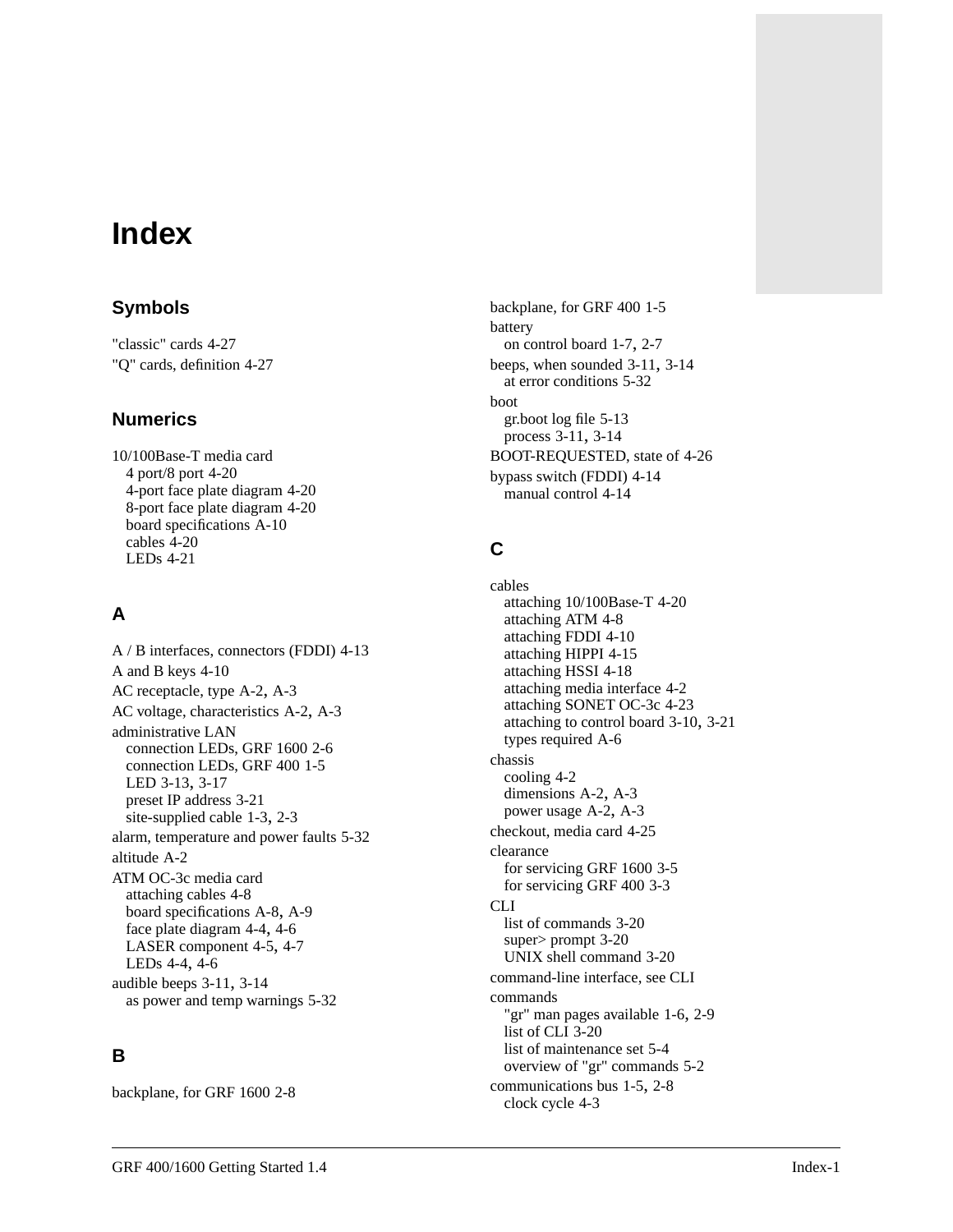configuration errors reported by media card [5-17](#page-130-0) limiting automatic updates [5-17](#page-130-0) configuration files when templates change [5-28](#page-141-0) configuration script first-time power on [3-18,](#page-61-0) [3-25](#page-68-0) configuring a PCMCIA disk device [3-22](#page-65-0) configuring a PCMCIA modem [3-30,](#page-73-0) [3-31](#page-74-0) configuring an NFS file system [3-28](#page-71-0) CONFIGURING, state of [4-26](#page-101-0) connector keys [4-10](#page-85-0) installing and removing [4-11](#page-86-0) control board attaching Ethernet LAN [3-21](#page-64-0) cable connector sites [3-10](#page-53-0) control board, GRF 1600 battery for BIOS and clock [2-7](#page-36-0) description and diagram [2-6](#page-35-0) LEDs [3-17](#page-60-0) reset button [2-6](#page-35-0) speaker [3-14](#page-57-0) control board, GRF 400 battery for BIOS and clock [1-7](#page-22-0) description and diagram [1-5](#page-20-0) LEDs [3-13](#page-56-0) reset button [1-5](#page-20-0) speaker [3-11](#page-54-0) specifications [A-5](#page-152-0) using ping command [4-25](#page-100-0) cooling requirements GRF 1600 [3-6](#page-49-0) GRF 400 [3-3](#page-46-0) cooling, affected by empty slots [4-2](#page-77-0)

### **D**

DAS settings [4-12](#page-87-0) DC power requirements control board [A-4](#page-151-0) media cards [A-4](#page-151-0) de0 interface [3-21](#page-64-0) debugging tools [5-6](#page-119-0) diagnostics, single media card how to disable per card [4-34](#page-109-0) procedure [4-29](#page-104-0) what the results mean [4-34](#page-109-0) dimensions, GRF chassis [A-2](#page-149-0), [A-3](#page-150-0) DIN connector, on FDDI card [4-14](#page-89-0) dump profile default dump settings [5-15](#page-128-0) how to access [5-15](#page-128-0) variables [5-15](#page-128-0) DUMPING, state of [4-26](#page-101-0) dumps capturing via grreset -D [5-15](#page-128-0) collection and compression of [5-15](#page-128-0) grreset option for [5-3](#page-116-0) sending to external flash device [3-22](#page-65-0) sending to support ftp server [5-30](#page-143-0) setting dump profile [5-15](#page-128-0)

### **E**

environment, operating specifications [A-2](#page-149-0) error messages in messages log [5-14](#page-127-0) ESD protecting a media card [4-35](#page-111-0) ESD requirements [3-8](#page-51-0) etc/fstab editing for external flash logging [3-22](#page-65-0) etc/syslog.conf editing for logging [3-23](#page-66-0) Ethernet, administrative connecting to control board [3-21](#page-64-0) preset IP address [3-21](#page-64-0) Ethernet, fast Ethernet [see 10/100Base-T](#page-96-0) external flash device [1-6](#page-21-0), [2-8](#page-37-0) configure for dumps [3-22](#page-65-0) configure for local logging [3-22](#page-65-0)

### **F**

face plates on empty slots [4-2](#page-77-0) fan monitoring [5-33](#page-146-0) fans GRF 400 [1-7](#page-22-0) replacement option [3-29](#page-72-0) fans, GRF 1600 chassis [2-7](#page-36-0) internal power supply [2-13](#page-42-0) FDDI cables [4-10](#page-85-0) connector keys [4-10](#page-85-0) dual attach A and B interfaces [4-13](#page-88-0) installing an optical bypass [4-14](#page-89-0) master and slave interfaces [4-13](#page-88-0) SAS and D[AS options](#page-78-0) [4-12](#page-87-0)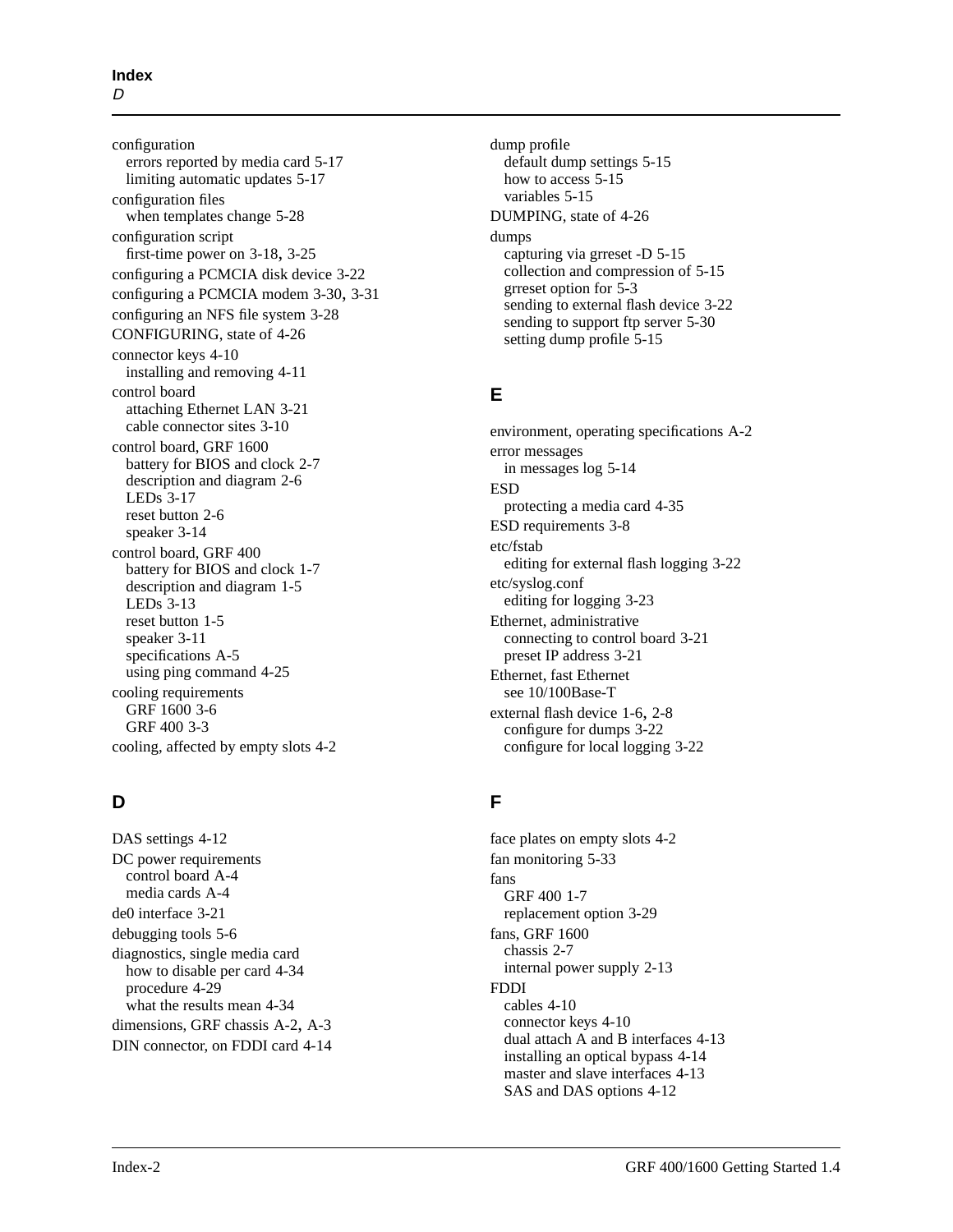FDDI media card board specifications [A-7](#page-154-0) face plate diagram [4-9](#page-84-0) LEDs [4-9](#page-84-0) fiber optic cable [4-8](#page-83-0), [4-10](#page-85-0), [4-23,](#page-98-0) [4-24](#page-99-0) flash device check available space [5-28](#page-141-0) flash memory GRF 1600 options [2-8](#page-37-0) GRF 400 options [1-6](#page-21-0) new code burn-ins [5-32](#page-145-0) flashcmd command [5-2](#page-115-0) ftp to/from Ascend [5-30](#page-143-0) fusing, power supply [1-8,](#page-23-0) [2-10,](#page-39-0) [A-2](#page-149-0), [A-3](#page-150-0)

### **G**

getver command [5-2](#page-115-0)  $gr##$ > prompt [5-3](#page-116-0) grarp command [5-2](#page-115-0) grc command [5-3](#page-116-0) grcard command [5-3](#page-116-0) checking card status [4-26](#page-101-0) media card status [4-26](#page-101-0) grdebug command uses explained [5-17](#page-130-0) grdump command grdump.nn files [5-15](#page-128-0) grdump.nn.old [5-15](#page-128-0) GRF chassis specifications [A-2](#page-149-0), [A-3](#page-150-0) operating altitude [A-2](#page-149-0) operating environment [A-2](#page-149-0) operating humidity [A-2](#page-149-0) operating temperatures [A-2](#page-149-0) power on procedure [3-1](#page-44-0) GRF 1600 2-person moving team [3-6](#page-49-0) AC power supply, installing [3-14](#page-57-0) backplane [2-8](#page-37-0) cable for administrative LAN [2-3](#page-32-0) chassis fans [2-7](#page-36-0) clearances for servicing [3-5](#page-48-0) control board speaker [2-6](#page-35-0) diagram of cabling side [2-5](#page-34-0) exhaust requirements [2-4](#page-33-0) factory-shipped components [2-2](#page-31-0) features [2-2](#page-31-0) grounding requirements [3-5](#page-48-0) installation [3-5](#page-48-0) installation overview [3-2](#page-45-0) installing side rails [2-2](#page-31-0), [3-5](#page-48-0)

items shipped [2-2](#page-31-0) LED descriptions [3-17](#page-60-0) organization of chassis components [2-4](#page-33-0) power cord requirements [2-2](#page-31-0) power on procedure [3-14](#page-57-0) power supply failure [3-14](#page-57-0) power supply failures [2-11](#page-40-0) power supply fans [2-13](#page-42-0) power supply LEDs [2-5](#page-34-0) power supply locking clamp [2-3](#page-32-0) power supply locking tab, clamp [2-10](#page-39-0), [2-11](#page-40-0) powering off [3-29](#page-72-0) rack grounding site [2-5](#page-34-0) rack power requirements [3-7](#page-50-0) rack-mounting [3-5](#page-48-0) replacing a chassis fan tray [3-29](#page-72-0) site-supplied components [2-3](#page-32-0) slot numbering diagram [2-8](#page-37-0) switch board [2-6](#page-35-0) system memory (RAM) [2-8](#page-37-0) temp, power monitoring [2-6](#page-35-0) using side rails [2-2](#page-31-0) ventilation for rack-mounting [3-6](#page-49-0) voltage requirements [2-10](#page-39-0) weight [2-2](#page-31-0) wrist strap ground [2-5](#page-34-0) GRF 400 AC power supply [1-8](#page-23-0) AC power supply incompatibilities [1-9](#page-24-0) AC power supply, installing [3-11](#page-54-0) Astec AC power supply [1-9](#page-24-0) backplane [1-5](#page-20-0) cable for administrative LAN [1-3](#page-18-0) chassis fans [1-7](#page-22-0) clearances for servicing [3-3](#page-46-0) control board speaker [1-5](#page-20-0) DC power supply [1-11](#page-26-0) DC power supply, installing [1-11](#page-26-0), [3-12](#page-55-0) DC power supply, site alarm option [1-12](#page-27-0) DC power supply, wiring [1-12](#page-27-0) exhaust requirements [1-4](#page-19-0) fan replacement requirement [3-29](#page-72-0) features [1-2](#page-17-0) grounding requirements [3-4](#page-47-0) installation [3-3](#page-46-0) installation overview [3-2](#page-45-0) items shipped [1-2](#page-17-0) LED descriptions [3-13](#page-56-0) power cord requirements [1-2](#page-17-0) power on procedure [3-11](#page-54-0) power supply failure [3-11](#page-54-0) power supply failures [1-8](#page-23-0) powering off [3-29](#page-72-0) rack-mounting [3-3](#page-46-0) site-supplied components [1-3](#page-18-0) slot numbering diagra[m 1-4](#page-87-0) system memory (RAM) [1-6](#page-21-0)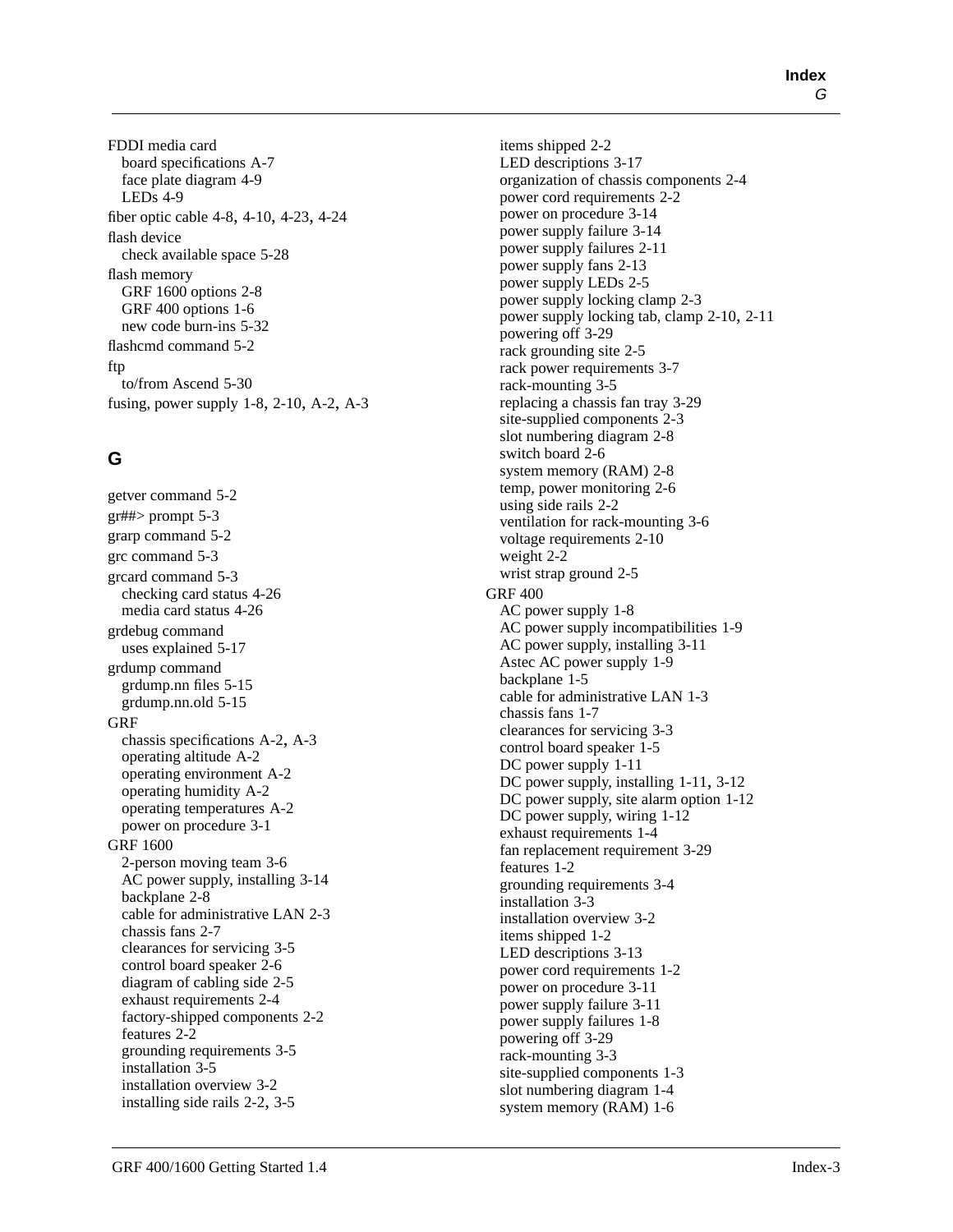temp, power monitoring [1-5](#page-20-0) weight [1-2](#page-17-0) Zytec AC power supply [1-9](#page-24-0) grfddi command [5-3](#page-116-0) grfins command [5-3](#page-116-0) update process [5-28](#page-141-0) grfins script [5-28](#page-141-0) grflash command [5-32](#page-145-0) grinstall command [5-3](#page-116-0) grlamap command [5-3](#page-116-0) grms command resetting system [4-28](#page-103-0) resetting system locally [5-27](#page-140-0) using instead of shutdown [4-28,](#page-103-0) [5-27](#page-140-0) grounding GRF 1600 requirements [3-5](#page-48-0) grreset command [5-3](#page-116-0), [5-15](#page-128-0) ways to reset media cards [4-27](#page-102-0) grreset -D, dump option [5-15](#page-128-0) grrmb command [5-3](#page-116-0) grrmb maint commands [5-3](#page-116-0) grroute command [5-4](#page-117-0) grrt command [5-4](#page-117-0) grsite command [5-4](#page-117-0) grsnapshot command [1-7,](#page-22-0) [2-9,](#page-38-0) [5-4](#page-117-0) grstat command [5-4](#page-117-0) grwrite command [1-7](#page-22-0), [2-9](#page-38-0), [3-25,](#page-68-0) [5-5](#page-118-0) gzip files [5-28](#page-141-0) gzip/gunzip utilities in grclean script [5-15](#page-128-0)

### **H**

halting system software grms command [4-28](#page-103-0), [5-27](#page-140-0) hardware diagnostics, how to run [4-29](#page-104-0) HELD-RESET, state of [4-26](#page-101-0) option for media card [5-17](#page-130-0) HIPPI media card board specifications [A-11](#page-158-0) cables [4-15](#page-90-0) face plate diagram [4-15](#page-90-0) LEDs [4-17](#page-92-0) HSSI media card attaching cables [4-18](#page-93-0) bad cable indicators [4-19](#page-94-0) board specifications [A-10](#page-157-0) face plate diagram [4-18](#page-93-0) LEDs [4-19](#page-94-0) humidity, operating level [A-2](#page-149-0)

### **I**

ifconfig command [5-7](#page-120-0) iflash command PCMCIA support [3-22](#page-65-0) inserting media cards [3-9](#page-52-0) installation checkout determining state of media card [4-26](#page-101-0) pinging boards [4-25](#page-100-0) resetting media cards [4-27](#page-102-0) resetting operating system [5-27](#page-140-0) resetting system remotely [4-28](#page-103-0) installation overview for GRF [3-2](#page-45-0) installation program (grfins) [5-28](#page-141-0) internal flash device [1-6,](#page-21-0) [2-8](#page-37-0) IP address preset for administrative LAN [3-21](#page-64-0) setting in configuration script [3-18](#page-61-0) IP destination path, displaying [5-7](#page-120-0) IP switch control board [see control board](#page-20-0)

### **K**

keys for FDDI/Q cards [4-11](#page-86-0)

## **L**

LAN connector to administrative LAN [3-21](#page-64-0) LEDs 10/100Base-T media card [4-21](#page-96-0) ATM media card [4-4](#page-79-0), [4-6](#page-81-0) control board [3-13,](#page-56-0) [3-17](#page-60-0) Ethernet media card [4-21](#page-96-0) FDDI media card [4-9](#page-84-0) HIPPI media card [4-17](#page-92-0) HSSI media card [4-19](#page-94-0) SONET media card [4-24](#page-99-0) loading differences, media cards [4-3](#page-78-0) LOADING, state of [4-26](#page-101-0) log/gr.boot media card boot info [5-13](#page-126-0) log/gr.console media card status [5-13](#page-126-0) log/messages operating system messages [5-14](#page-127-0)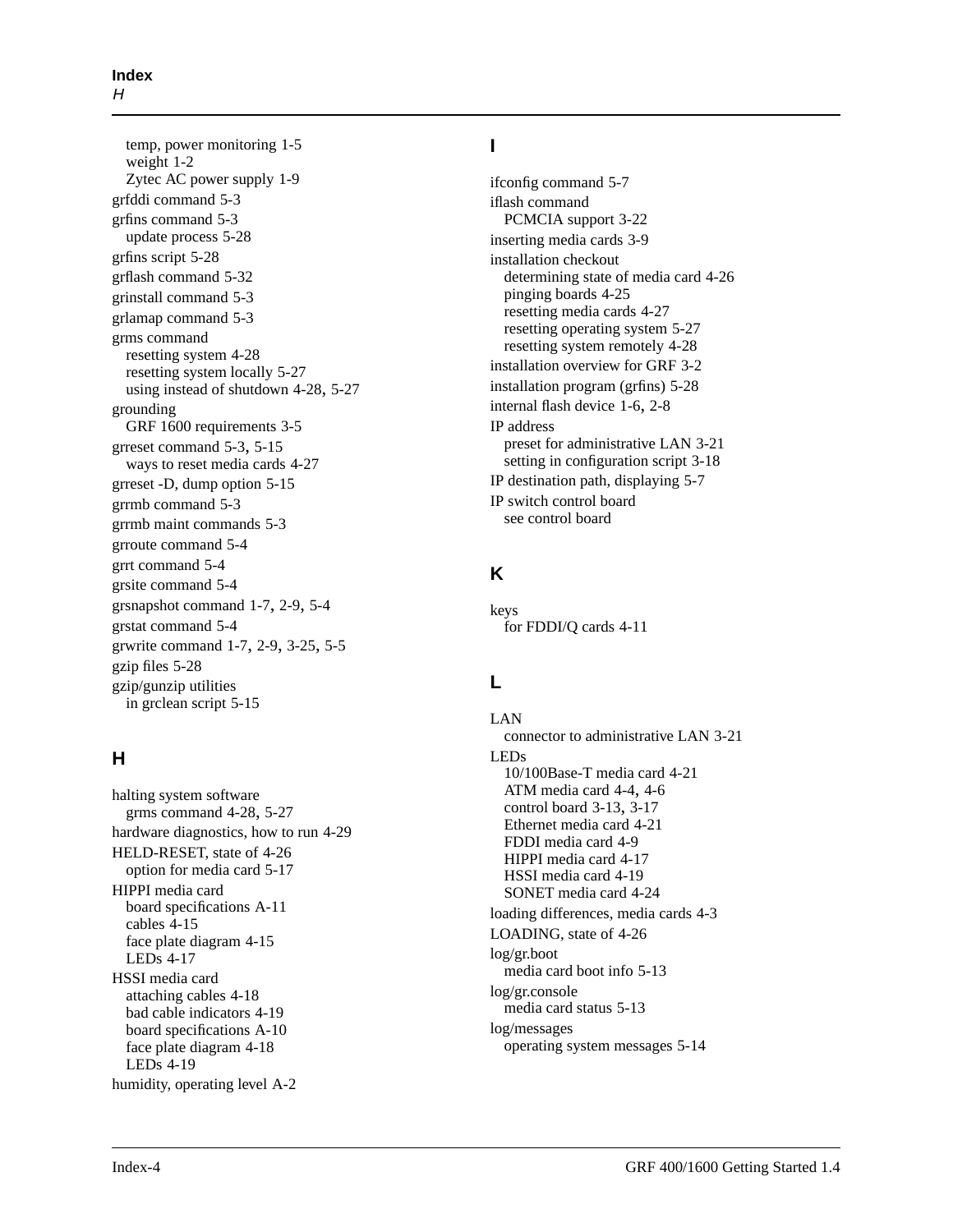logging locally to external flash [3-22](#page-65-0) setting up syslog server [3-25](#page-68-0) to external flash device [3-22](#page-65-0) to NFS-mounted file system [3-28](#page-71-0) logical ring (FDDI) [4-13](#page-88-0) logs /var/log/gr.console [5-13](#page-126-0) /var/log/messages [5-14](#page-127-0) how to access a log file [5-12](#page-125-0) how to enable remote logging [3-25](#page-68-0) sending dumps [5-30](#page-143-0) sending to external flash device [3-22](#page-65-0) var/log/gr.boot [5-13](#page-126-0)

### **M**

M and S connectors, FDDI [4-13](#page-88-0) maint command descriptions [5-4](#page-117-0) man pages [1-6](#page-21-0), [2-9](#page-38-0) available for GRF commands [3-20](#page-63-0) master/slave interfaces, connectors (FDDI) [4-13](#page-88-0) media board, part of media card [3-8](#page-51-0) media cables 10/100Base-T [4-20](#page-95-0) ATM [4-8](#page-83-0) FDDI [4-10](#page-85-0) HIPPI [4-15](#page-90-0) HSSI [4-18](#page-93-0) SONET [4-23](#page-98-0) media card dimensions, weight [A-2,](#page-149-0) [A-3](#page-150-0) media cards automatic monitoring [5-17](#page-130-0) components [3-8](#page-51-0) DC power requirements [A-4](#page-151-0) determining status [4-26](#page-101-0) diagnostics, how to run [4-29](#page-104-0) differences in loading [4-3](#page-78-0) disable monitoring [5-17](#page-130-0) face plate screws [3-9](#page-52-0) Flash memory burn-in [5-32](#page-145-0) how to return to Ascend [4-35](#page-111-0) inserting into chassis [3-9](#page-52-0) list of states [4-26](#page-101-0) memory dump images [5-15](#page-128-0) panic reset [5-17](#page-130-0) resetting [4-27](#page-102-0) serial and part numbers [3-8](#page-51-0) status/diagnostic log [5-13](#page-126-0) using ping command [4-25](#page-100-0) media interface cables [4-2](#page-77-0) memory upgrading system RAM [2-3](#page-32-0)

memory, control board description [1-6](#page-21-0), 2-8 PCMCIA flash [disk options](#page-37-0) [1-3](#page-18-0)[,](#page-37-0) [2-3](#page-32-0) upgrading RAM [1-6](#page-21-0), [2-9](#page-38-0) upgrading system RAM [1-3](#page-18-0) messages log [5-14](#page-127-0) modem how to connect PCMCIA [3-30](#page-73-0) models tested with GRF [1-3,](#page-18-0) [2-3](#page-32-0) monitoring functions ping monitor, pinglog [5-25](#page-138-0) threshold polling, threshpoll [5-18](#page-131-0) monitoring tools [5-6](#page-119-0) more command using to display log file contents [5-12](#page-125-0) mountf command [5-5](#page-118-0)

### **N**

netstart script changing system parameters [3-18](#page-61-0) netstat command, usage and examples [5-8](#page-121-0) network logging setting up remote server [3-25](#page-68-0) via configuration script [3-18](#page-61-0), [3-25](#page-68-0) new software releases [5-28](#page-141-0) NFS file system set up for GRF [3-28](#page-71-0) NOT-RESPONDING, state of [4-26](#page-101-0) null modem cables to VT-100 [3-10](#page-53-0)

### **O**

on/off switch [3-11](#page-54-0), [3-14](#page-57-0) operating system archiving configuration files [5-3](#page-116-0) installing updates [5-28](#page-141-0) optical bypass switch (FDDI) [4-14](#page-89-0) out of band access [3-30](#page-73-0)

## **P**

packaging a media card for return [4-35](#page-111-0) packet destination path (traceroute) [5-7](#page-120-0) echo request [5-17](#page-130-0) headers printed by tcpdump [5-7](#page-120-0) panic reset of media card [5-17](#page-130-0)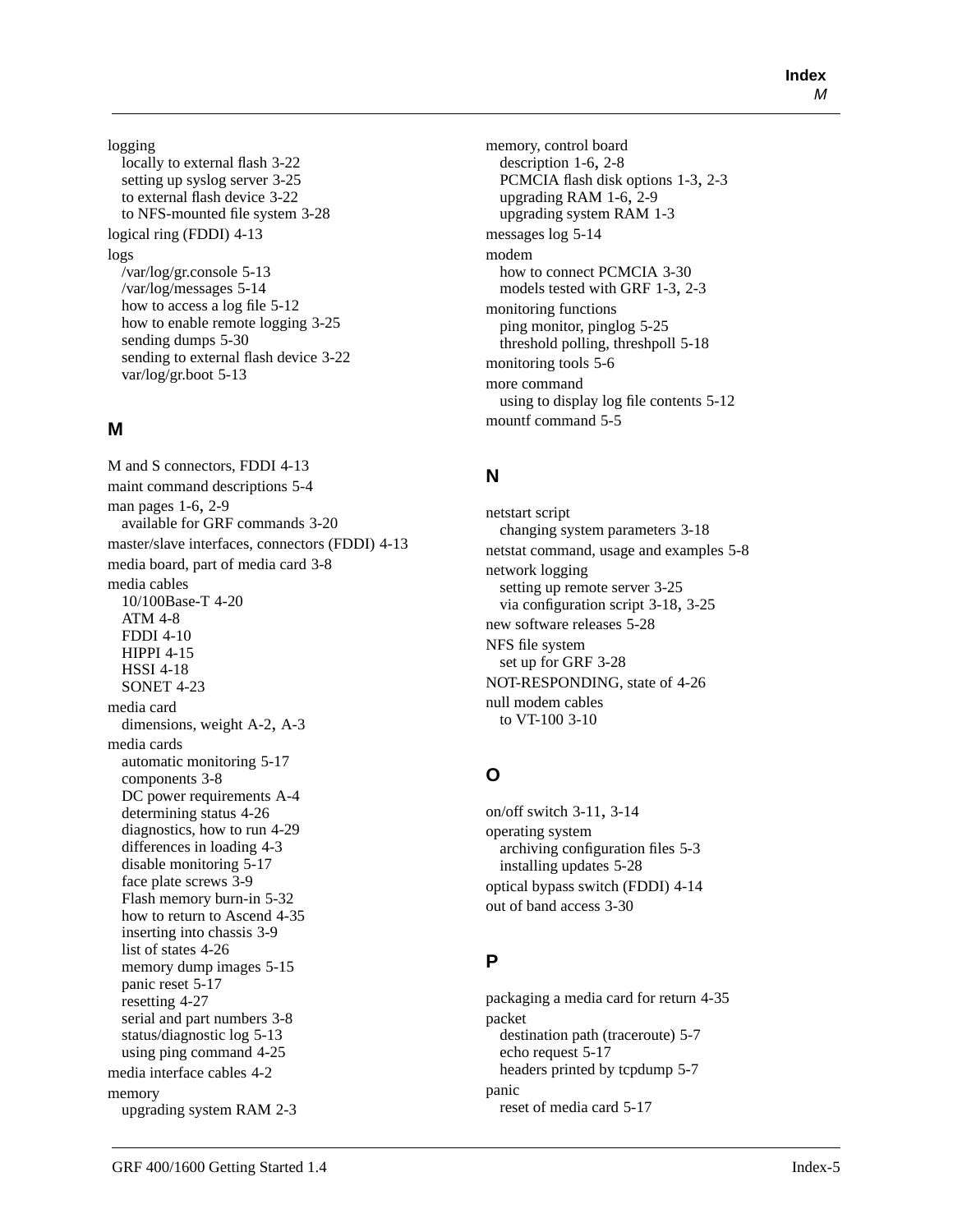PANIC, state of [4-26](#page-101-0) password changing during configuration script [3-18](#page-61-0) changing for root [3-19](#page-62-0) preset for root [3-19](#page-62-0) PCMCIA modem compatible with GRF [3-30](#page-73-0) how to connect [3-30](#page-73-0) PCMCIA slots [1-6,](#page-21-0) [2-8,](#page-37-0) [3-10](#page-53-0) PCMCIA storage use for logging/backup [3-22](#page-65-0) ping command [4-25](#page-100-0) behavior on GRF [5-6](#page-119-0) ping control board [4-25](#page-100-0) ping media cards [4-25](#page-100-0) pinglog program [5-25](#page-138-0) polling, threshold counts [5-18](#page-131-0) power supplies capacity [A-2,](#page-149-0) [A-3](#page-150-0) monitoring [5-32](#page-145-0) safely powering off [3-29](#page-72-0) power supplies, GRF 1600 fusing [2-10](#page-39-0) redundant 2-3 safely po[wering off](#page-32-0) [2-11](#page-40-0)[,](#page-32-0) [2-13](#page-42-0) voltage cautions [2-10](#page-39-0) power supplies, GRF 400 48V option [1-3](#page-18-0) DC option [1-11](#page-26-0) fusing [1-8](#page-23-0) installing DC unit [1-11](#page-26-0) safely powering off [1-10](#page-25-0), [1-13](#page-28-0) voltage cautions [1-8](#page-23-0) wiring DC unit [1-12](#page-27-0) power supply failure LED [3-13,](#page-56-0) [3-17](#page-60-0) power usage [A-2,](#page-149-0) [A-3](#page-150-0) POWER-UP, state of [4-26](#page-101-0) pwrfaild command [5-5](#page-118-0)

### **Q**

Q card, in grcard display [4-26](#page-101-0)

### **R**

rack-mounting requirements for GRF 1600 [3-5](#page-48-0) requirements for GRF 400 [3-3](#page-46-0) reboot grms command [5-27](#page-140-0) using shutdown command [5-27](#page-140-0)

reboot, remotely using shutdown command [4-28](#page-103-0) rebooting system software grms command [4-28](#page-103-0) redundant power supplies GRF 400, AC [1-8,](#page-23-0) [1-10](#page-25-0) GRF 400, DC [1-13](#page-28-0) redundant power supplies, GRF 1600 AC units [2-13](#page-42-0) remote logging [3-25](#page-68-0) remote logging, setting up [3-25](#page-68-0) reset button [3-10](#page-53-0) reset button, GRF 1600 [2-6](#page-35-0) reset button, GRF 400 [1-5](#page-20-0) reset command after attaching cables [4-3](#page-78-0) [see grreset](#page-102-0) reset operating system [4-28,](#page-103-0) [5-27](#page-140-0) reset process [4-27](#page-102-0) returning a card procedure [4-35](#page-111-0) RMA number [4-35](#page-111-0) RJ45 modular connector [3-21](#page-64-0) RMA number, how to obtain [4-35](#page-111-0) RMS node control board replacement [1-5](#page-20-0) root changing preset Ascend password [3-19](#page-62-0) logon [3-19](#page-62-0) route command [5-6](#page-119-0) RS-232 connection, on control board [3-10](#page-53-0) RUNNING, state of [4-26](#page-101-0)

### **S**

SAS settings [4-12](#page-87-0) script first-time power on [3-18,](#page-61-0) [3-25](#page-68-0) serial daughter card [3-8](#page-51-0) serial number, media card [3-8](#page-51-0) serial port [3-10](#page-53-0) on GRF 1600 [2-6](#page-35-0) on GRF 400 [1-5](#page-20-0) setver command [5-5](#page-118-0) shutdown command resetting system [4-28](#page-103-0) resetting system remotely [5-27](#page-140-0) using instead of grms [4-28](#page-103-0), [5-27](#page-140-0) shutting down system software grms command [4-28](#page-103-0), [5-27](#page-140-0) side rails, GRF 1600 [rack support 2-2,](#page-130-0) [3-5](#page-48-0)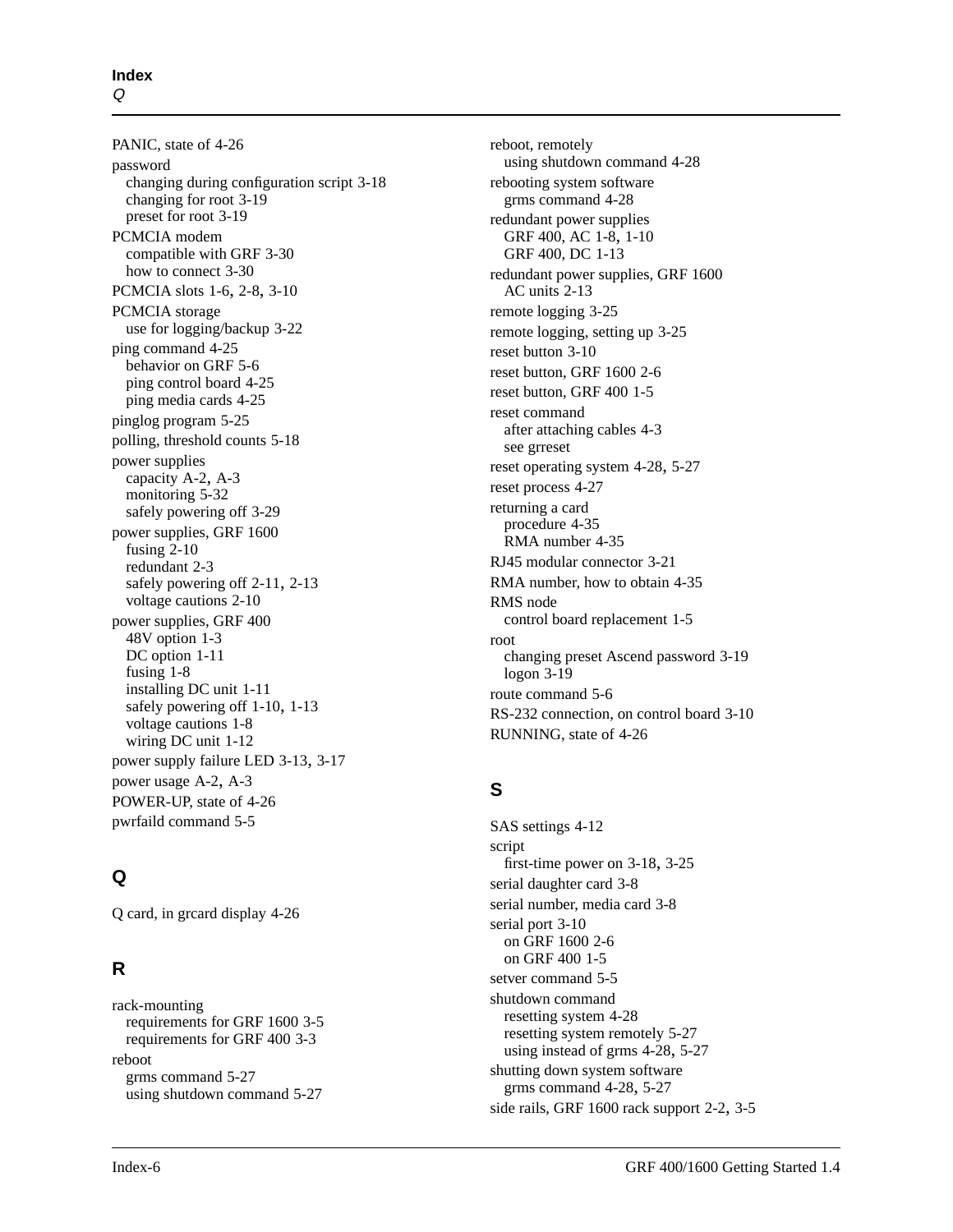single attach connectors [4-12](#page-87-0) slave interface/connector (FDDI) [4-13](#page-88-0) slot 66 (default) [5-4](#page-117-0) slot number in grreset command [4-27](#page-102-0) in ping command [4-25](#page-100-0) slot number, GRF 1600 order in chassis [2-8](#page-37-0) slot number, GRF 400 order in chassis [1-4](#page-19-0) **SNMP** ping logging [5-25](#page-138-0) threshold polling [5-18](#page-131-0) software debugging and monitoring tools [5-6](#page-119-0) latest version via cat command [5-28](#page-141-0) latest version via getver command [5-28](#page-141-0) monitoring functions (grdebug) [5-17](#page-130-0) software version, how to check [5-28](#page-141-0) SONET OC-3c media card attaching cables [4-23](#page-98-0) board specifications [A-12](#page-159-0) face plate diagram [4-22](#page-97-0) LASER component [4-22](#page-97-0) LEDs [4-24](#page-99-0) speaker GRF 1600 control board [2-6](#page-35-0) GRF 400 control board [1-5](#page-20-0) speaker, on control board [3-10](#page-53-0) specifications general for control board [A-5](#page-152-0) general for GRF 400 chassis [A-2,](#page-149-0) [A-3](#page-150-0) general for media cards [A-7](#page-154-0) STATE UNKNOWN, state of [4-26](#page-101-0) states, list for media cards [4-26](#page-101-0) syslog server how to set up [3-18,](#page-61-0) [3-25](#page-68-0) syslog.conf editing for network logging [3-25](#page-68-0) editing via configuration script [3-18](#page-61-0) GRF excerpt from [3-26](#page-69-0) syslogd remote logging server [3-25](#page-68-0)

## **T**

tcpdump cannot use on 10/100Base-T [5-7](#page-120-0) modification for GRF [5-7](#page-120-0) temp command [5-32](#page-145-0) on GRF 1600 [2-6](#page-35-0) on GRF 400 [1-5](#page-20-0)

temperature monitoring [5-32](#page-145-0) shutdown [5-33](#page-146-0) temperature, operating levels [A-2](#page-149-0) templates for configuration files in new releases [5-28](#page-141-0) [see GRF Reference Guide](#page-141-0) terminal server, as modem option [3-30](#page-73-0) terminal settings, VT-100 [3-10](#page-53-0) threshold polling, threshpoll [5-18](#page-131-0) touch command, use on syslog server [3-26](#page-69-0) traceroute [5-7](#page-120-0) traps from pinglog program [5-25](#page-138-0) from threshpoll program [5-18](#page-131-0)

## **U**

umountf command [5-5](#page-118-0) UNIX debug tools [5-6](#page-119-0) UNIX shell available in CLI [3-20](#page-63-0) updates, operating system [5-28](#page-141-0) updating GRF software [5-28](#page-141-0)

## **V**

var/logs directory contents [5-12](#page-125-0) ventilation for GRF 1600 [2-4](#page-33-0) for GRF 400 [1-4](#page-19-0) for GRF 400 rack-mounting [3-3](#page-46-0) version of software how to check [5-28](#page-141-0) voltage level, monitoring [5-32](#page-145-0) vpurge command [5-5](#page-118-0) VT-100 terminal attaching to the GRF [3-10](#page-53-0) boot requirement [1-3](#page-18-0), [2-3](#page-32-0) null modem cabling [3-10](#page-53-0) on GRF 1600 [2-6](#page-35-0), [3-5](#page-48-0) on GRF 400 [1-5](#page-20-0), [3-3](#page-46-0) settings [3-10](#page-53-0)

## **W**

weight of GRF 400 [A-2](#page-149-0), [A-3](#page-150-0) weight, of GRF 1600 [2-2](#page-31-0) weight, of GRF 400 [1-2](#page-17-0)